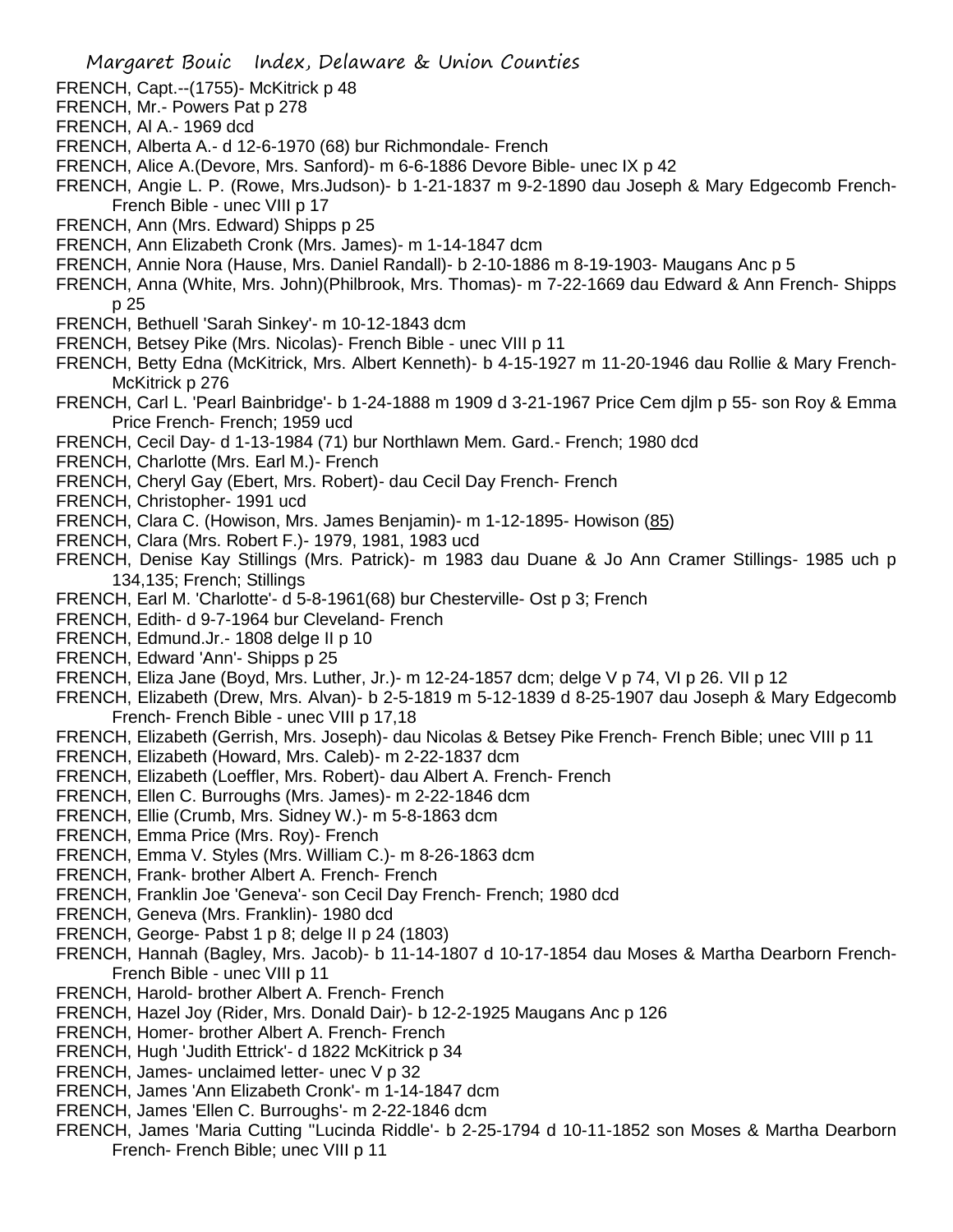- FRENCH, Joanna Sager (Mrs. Nelson)- m 2-25-1837 dcm
- FRENCH, John- Powers Pat p 47
- FRENCH, John M. 'Lydia Brundige'- m 4-9-1840 dcm; 1840C Marlborough Tp 257 (20-30)
- FRENCH, John M. 'Maria'- Powell p 356
- FRENCH, John- son Nicolas & Betsey Pike French- French Bible; unec VIII p 11
- FRENCH, Joseph 'Mary Edgecomb'- b 12-24-1792 m 10-22-1815 d 9-9-1846 son Moses & Martha Dearborn French- French Bible; unec p 11, 12, 17
- FRENCH, Judith Bean (Mrs. Nathan)- French Bible; unec VIII p 11
- FRENCH, Judith Ettrick (Woodward, Mrs. )(Mrs. Dr. Hugh)- dau William & Isabella Langley Ettrick- McKitrick p 34
- FRENCH, Katherine Louise- b 3-8-1924 dau Stephen Frank & Margaret Elizabeth Perkins French- Howison 1667
- FRENCH, Low (Weedon, Mrs. Peter Trone)- Howison (126)
- FRENCH, Lucinda Riddle (Mrs. James)- French Bible; unec VIII p 11
- FRENCH, Lydia Brundige (Mrs. John M.)- m 4-9-1840 dcm
- FRENCH, Lydiann (Mrs. William)- d 9-11-1842 (21-8-11) Wyatt Cem- Powell p 305
- FRENCH, Marcella (Martin, Mrs. Herbert)- sister Cecil Day French- French
- FRENCH, Margaret Elizabeth Perkins (Mrs. Stephen Frank)- b 10-24-1892 m 5-7-1919 dau Benjamin & Katie McDaniel Perkins- Howison 935
- FRENCH, Maria Cutting (Mrs. James)- French Bible; unec VIII p 11
- FRENCH, Maria (Mrs. John M.)- d 9-30-1839 (24y13d) Wyatt Cem Peak Cem Powell p 356
- FRENCH, Marshall- brother Albert A. French- French
- FRENCH, Martha Dearborn (Mrs. Moses)- b 6-2-1772 d 9-10-1865 dau John & Mary Robinson Dearborn-French Bible; unec VIII p 11
- FRENCH, Martha (Longfellow, Mrs. David)- b 11-20-1821 m 1-1-1843 d 2-23-1888 dau Joseph & Mary Edgecomb French- French Bible; unec VIII p 17
- FRENCH, Martha- b 10-2-1800 d 4-8-1821 dau Moses & Martha Dearborn French- French Bible; unec VIII p 11
- FRENCH, Mary (Dyer, Mrs. Henry)- b 10-28-1812 D 6-7-1851 dau Moses & Martha Dearborn French- French Bible; unec VIII p 11
- FRENCH, Mary Edgecomb (Mrs. Joseph)- b 11-7-1794 d 7-19-1834 dau Robert & Susanna McKinney Edgecomb- French Bible; unec VIII p 11, 12, 17
- FRENCH, Mary (Heath, Mrs. Caleb)- b 9-27-1816 m 11-30-1834 d 6-16-1848 dau Joseph & Mary Edgecomb French- French Bible; unec VIII p 11
- FRENCH, Mary (Mrs. Rollie)- McKitrick p 276
- FRENCH, Mary (Mrs. Rev. William C.)- 1850C Delaware Town 971 p 77 (30, NY)
- FRENCH, Mary Richardson (Mrs. Moses)- French Bible; unec VIII p 11
- FRENCH, Miriam (Cooper, Mrs.Jonathan)- dau Nicolas & Betsey Pike French- French Bible; unec VIII p 11
- FRENCH, Moses 'Martha Dearborn'- b 12-21-1769 d 12-14-1863 son Nicolas & Betsy Pike French- French Bible, unec VIII p 11
- FRENCH, Moses 'Ruth Poole ''Mary Richardson'- b 6-13-1796 d 2-12-1857 (1) son Moses & Martha Dearborn French- French Bible; unec VIII p 11
- FRENCH, Nancy b 12-15-1802 d 12-15-1823 dau Moses & Martha Dearborn French- French Bible; unec VIII p 11
- FRENCH, Nathan 'Judith Bean'- son Nicolas & Betsey Pike Frence- French Bible; unec VIII p 11
- FRENCH, Nelson 'Joanna Sager'- m 2-25-1837 dcm
- FRENCH, Nicolas 'Betsey Pike'- b 1747 d 1-7-1826 French Bible; unec VIII p 11
- FRENCH, Nicolas D.- b 2-18-1805 d 5-25-1839 son Moses & Martha Dearborn French- French Bible; unec VIII p 11
- FRENCH, Nicolas 'Sarah Bagley'- son Nicolas & Betsey Pike French- French Bible; unec VIII p 11
- FRENCH, F. Olivia (Ferguson, Mrs. Rev. William A.)- b 1843 d 5-12-1933 Oakdale Cem II p 75 (H-R9-9)
- FRENCH, Olivia J.- b 1818 Washington Co Pa d 12-22-1899 Oakdale Cem II p 23 (B-R10-14)
- FRENCH, Oscar- Morrow Co- delge V p 55
- FRENCH, Patrick 'Denise Kay Stillings'- m 1983 -1985 uch p 134; Stillings; French
- FRENCH, Pearl Bainbridge (Mrs. Carl L.)- b 2-23-1890 m 1909 d 2-14-1976 Price Cem djlm p 55; dau Wilfred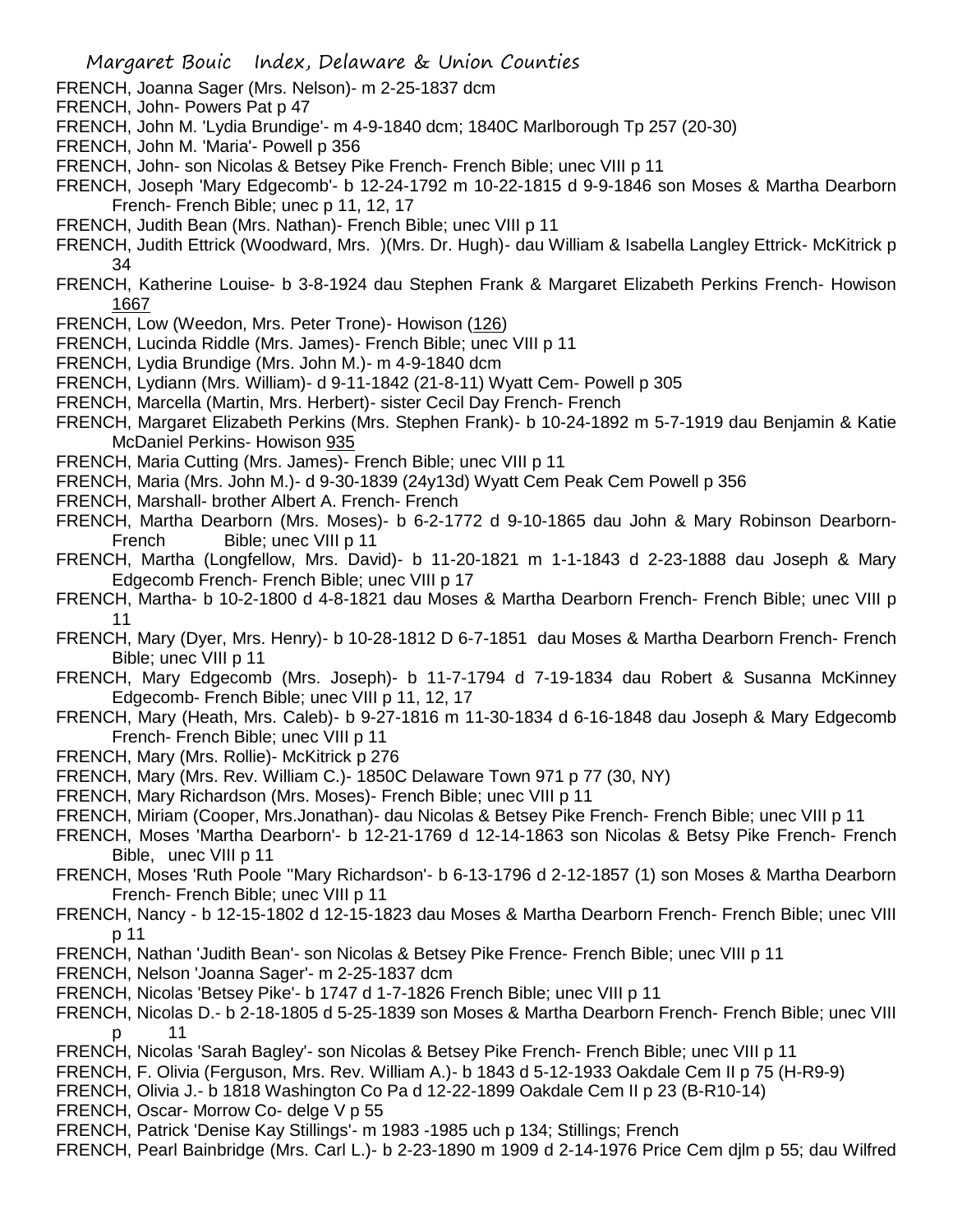- & Angie Parish Bainbridge- French; 1959, 1967, 1973, 1975 ucd
- FRENCH, Rebecca (McClure, Mrs. Madison)- m 5-19-1839 dcm
- FRENCH, Rebecca (Osborn, Mrs. Daniel)- unec III p 43
- FRENCH, Robert F. 'Clara'- 1979, 1981, 1983 ucd
- FRENCH, Robert Perkins- b 6-16-1922 son Stephen Frank & Margaret Elizabeth Perkins French- Howison 1666
- FRENCH, Robert- b 1963 son Robert F. & Clara French- 1979, 1981 ucd
- FRENCH, Robert W.- son Albert A. French- French; 1980 dcd
- FRENCH, Rollie 'Mary'- McKitrick p 276
- FRENCH, Rosanna (Mann, Mrs. Daniel)- m 3-25-1830 dcga p 50 Del Pat & Fr Chron
- FRENCH, Roy 'Emma Price'- French
- FRENCH, Ruth Poole (Mrs. Moses)- French Bible; unec VIII p 11
- FRENCH, Samuel J.- son Rev. William C. & Mary C. French- 1850C Delaware Town 971 p 77 (3,O)
- FRENCH, Sarah (1807)- delge II p 24
- FRENCH, Sarah Bagley (Mrs. Nicolas)- French Bible; unec VII p 11
- FRENCH, Sarah Baldwin- 1880 dch p 313
- FRENCH, Sarah Sinkey (Mrs. Bethuell)- m 10-12-1843 dcm
- FRENCH, Sarah (Wood, Mrs. Isaac)- 1985 uch p 75
- FRENCH, Sophia (Scott, Mrs. James)- m 6-9-1842 Madison Co unec IX p 56
- FRENCH, Stephen Frank 'Margaret Elizabeth Perkins'- b 10-24-1892 m 5-7-1919- Howison 935
- FRENCH, Submitt L. (Hawkins, Mrs. Joseph)- 1883 uch V p 111
- FRENCH, Susan (Knowlton, Mrs. David)- b 6-8-1828 m 11-11-1846 d 10-19-1911 dau Joseph & Mary Edgecomb French- French Bible - unec VIII p 17
- FRENCH, William- Powers Pat p 46
- FRENCH, William- 1840C Marlborough Tp p 256 (50-60); 1835 men p 64 #54 p 120 Westfield Tp; delge IV p 68
- FRENCH, William B.- son Rev. William C. & Mary C. French- 1850C Delaware Town 971 p 77 (4/12,O)
- FRENCH, William C. 'Emma V. Styles'- m 8-26-1863 dcm
- FRENCH, Rev. William C. 'Mary C.'- 1880 dch p 361, 395; 1908 dch p 243; 1850C Delaware Town 971 p 77 (32, NY)
- FRENCH, William H.- 1850C Genoa Tp 416 p 43 (8,O)
- FRENCH, William 'Lydiann'- d 3-19-1843 (62) Wyatt Cem Powell p 305
- FRENKENFIELD, Joseph- Pabst 3 p 3
- FRENNAR/FRENNER, Hester (Mitchell, Mrs. Abraham)- m 3-25-1852 ucm 1784 Genther p 13 see Fenner
- FRENTSOS, Athena Marie- b 8-25-1986 dau Fody & Kelly Frentsos- Frentsos
- FRENTSOS, Celester- dau F. A. Frentsos- Frentsos
- FRENTSOS, Clara Ann- Frentsos
- FRENTSOS, F. A.- Frentsos
- FRENTSOS, Fody 'Kelly'- son Fody & Janet Frentsos- Frentsos
- FRENTSOS, Janet (Mrs. Fody)- delge I p 31; Frentsos
- FRENTSOS, John Thomas- b 6-8-1929 d 6-8-1991 (62)- Frentsos
- FRENTSOS, Philip D. 'Polly Sue Owen'- m 2-27-1972- Frentsos; 1980 dcd
- FRENTSOS, Polly Sue Owen (Mrs. Philip D.)- m 2-27-1972 dau Marion Owen- Frentsos; 1980 dcd
- FRENTSOS, Regan- b 1974 ch Phillip C. & Holly S. Frentsos- 1980 dcd
- FRERMAN, Isaac- unec IX p 55
- FRERMAN, Susannah (Bruffit, Mrs. Griffin)- m 10-11-1841 Madison Co unec IX p 55
- FRESE, Gurley Cross (Mrs. )- dau Jean & Sallie Britt Cross- Howison 1120
- FRESHAUER, John- d 5-6-1862 (6d) son R. & J.- Old Millcreek Cem Powell p 76
- FRESHCORN, Allen- son Reed & Lauretta Freshcorn- Freshcorn; 1949 ucd
- FRESHCORN, Ann (Gearhart, Mrs. Earl- dau Reed & Lauretta Freshcorn- Freshcorn; 1949 ucd
- FRESHCORN, Gene- ch Reed & Lauretta Freshcorn- Freshcorn; 1949 ucd
- FRESHCORN, Karen (Johnson, Mrs. Lee)- dau Reed & Lauretta Freshcorn- Freshcorn; 1949 ucd
- FRESHCORN, Lauretta L. Barnes (Mrs. Reed)- b 6-23-1917 Auglaize Co. m 1937 d (65) dau Laudy & Grace Babcock Barnes- Freshcorn; 1949 ucd
- FRESHCORN, Reed 'Lauretta L. Barnes'- m 1937- Freshcorn; 1949 ucd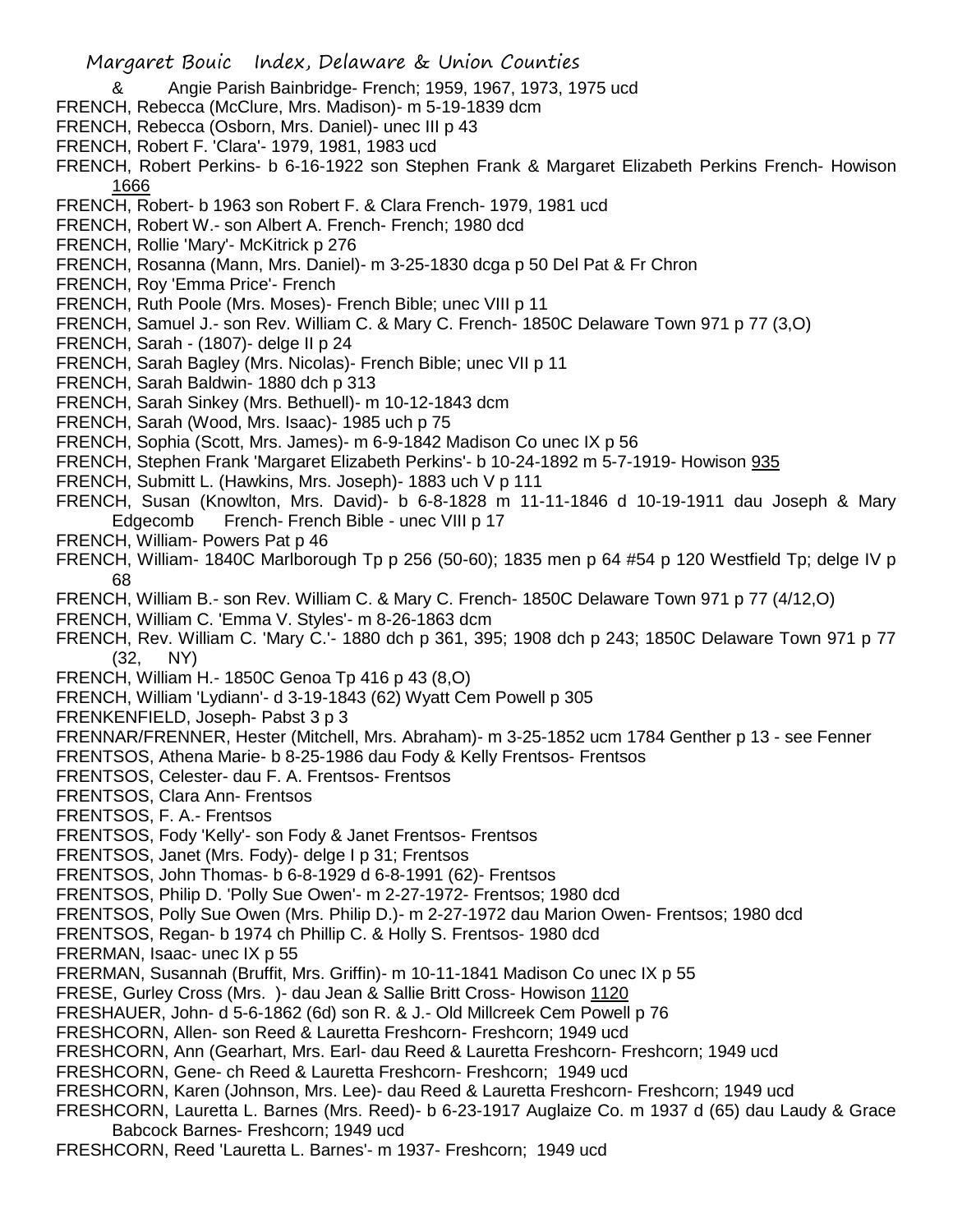- Margaret Bouic Index, Delaware & Union Counties FRESHCORN, Wesley- son Reed & Lauretta L. Barnes Freshcorn- Freshcorn FRESHMAN, Fred N.- b 8-28-1877 Delaware Town son Marwilliam & Lizzie Schwartz Freshman- dcb FRESHMAN(S), Dorothy (Mrs. Harold)- 1969, 1971, 1980 dcd FRESHMANS, Harold 'Dorothy'- 1969, 1971, 1980 dcd FRESHMAN, Sharon- 1969 dcd FRESHORN, Mary (Clark, Mrs. Joseph B.0- m 12-24-1853 dcm FRESHOUR, Carl- son Ruth Riley- Freshour FRESHOUR, David- 1969 dcd FRESHOUR, Christina (Michael, Mrs. Peter)- dumch p 150 FRESHOUR, Esther R. (Mrs. Paul W.)- 1969, 1971, 1980 dcd FRESHOUR, Jim- 1969 dcd FRESHOUR, Joshua Paul- b 9-19-197 son Peter James & Mary Kay Milligan Freshour- Milligan VI p 17 FRESHOUR, Kay Danielle- b 10-21-1977 dau Peter James & Mary Kay Milligan Freshour- Milligan VI p 17 FRESHOUR, Lynette- b 1951 dau Paul W. & Esther F. Freshour- 1969 dcd FRESHOUR, Mary Kay Milligan (Mrs. Peter James)- b 5-7-1952 dau Paul Albert & Joyce Olema Barrett Milligan- Milligan V p 7, VI p 17 FRESHOUR, Paul W. 'Esther R.)- 1969, 1971, 1980 dcd FRESHOUR, Peter James 'Mary Kay Milligan'- m 6-12-1971- Milligan VI p 17 FRESHOUR, Ralph- son Ruth Riley- Freshour FRESHOUR, Wesley Andrew- b 2-14-1981 son Peter James & Mary Kay Milligan Freshour- Milligan VI p 17 FRESHWATER, ---btp p 2; unec VIII p 40 FRESHWATER, --b 4-1-1870 Scioto Tp son R. & Jane Freshwater - dcb FRESHWATER, --b 3-19-1887 Scioto Tp dau J. M. & Jennettie Loveless Freshwater - dcb FRESHWATER, --b 3-31-1870 Scioto Tp son David & Emma Freshwater - dcb FRESHWATER, --b 4-1-1870 son R. & Jane Freshwater - dcb FRESHWATER, --b 12-6-1871 Scioto Tp son David & Emma Elsom Freshwater - dcb FRESHWATER, --b 4-1-1883 Concord Tp twin son George & SUsan Carney Freshwater - dcb FRESHWATER, A.- Pabst 1 p 3; 1883 uch IV p 512 FRESHWATER, Abby (Mrs. John)- W. Va. 1889- Freshwater p 180 FRESHWATER, Abram 'Alice Strawn'- b 11-16-1843 or 8-16-1844 m 3-17-1875 d 8-31-1890 Oakdale Cem 559 (107D) I p 94 (D-R8-9)- son William & Susan Pennypacker Freshwater- Freshwater p 89, 92; uca p 100; 1850C Dover Tp 849-866 p 127 (10,O); 1860C Dover Tp 177 (18,O); 1870C Paris Tp 201-202 p 127 (27,O); 1880C Marysville 512-559 p 40 (38,O,O,O) FRESHWATER, Adaline Lucia (Neil, Mrs. Tillman)- b 8-18-1846 d 4-1-1928 dau Eugene David & Marie Carpenter Freshwater- Freshwater p 98, 101 FRESHWATER, Adelia A.- dau Benjamin & Mary Harriott Freshwater- 1880 dch p 742; Freshwater p 218, 219 FRENCH, Adeline (Dixon, Mrs. Tom)- dau David & Catharine Trollinger Freshwater- Freshwater p 239 FRESHWATER, Adeline Runkle (Mrs. James Leroy)- m 8-24-1847- Freshwater p 86 FRESHWATER, Adin- b c 1783- Freshwater p 239 FRESHWATER, Agnes/Agness (Freshwater, Mrs. William)- Freshwater p 32, 35, 61, 63 FRESHWATER, Agnes Lewis (Mrs. John Newton)- b 11-12-1884 d 8-2-1917- Freshwater p 158, 159 FRESHWATER, Albert W.- son David Thaddeus Freshwater- Freshwater p 244 FRESHWATER, Alease (Strange, Mrs. William)- dau Joseph & Mae English Freshwater- Freshwater p 242 FRENCH, Alex/Alexander- b 1842 d 6-1-1864 (22) son David R. & Rachel Campbell Freshwater - Freshwater p 60, 1060A, 161, 180 FRESHWATER, Alfred 'Lula M. Culley'- b 1876 d 1943 son William & Mary J. Smith Freshwater- Freshwater p 123 FRESHWATER, Alice Adell- dau Reuben & Amy Butz Freshwater- 1880C Dover Tp 167-176 p 36 (3,O,O,O) FRESHWATER, Alice Ann (Martin, Mrs. David)- dau Eugene David & Marie Carpenter Freshwater- Freshwater p 98, 103 FRESHWATER, Alice E. (Hamilton, Mrs. Eugene D.)(Clark, Mrs. George)-b 1856 d 5-15-1951 dau William & Sarah Jane Hawkins Freshwater- Freshwater p 227; 1908 dch p 328 FRESHWATER, Alice Forrest (Mrs. Thaddeus Newton)- m 12-1-1884- sister Isabella Forrest- Freshwater p 243
- FRESHWATER, Alice Jean (Tickney, Mrs. Laurence)- b 11-22-1919 m 1936 dau Eugene David & Maud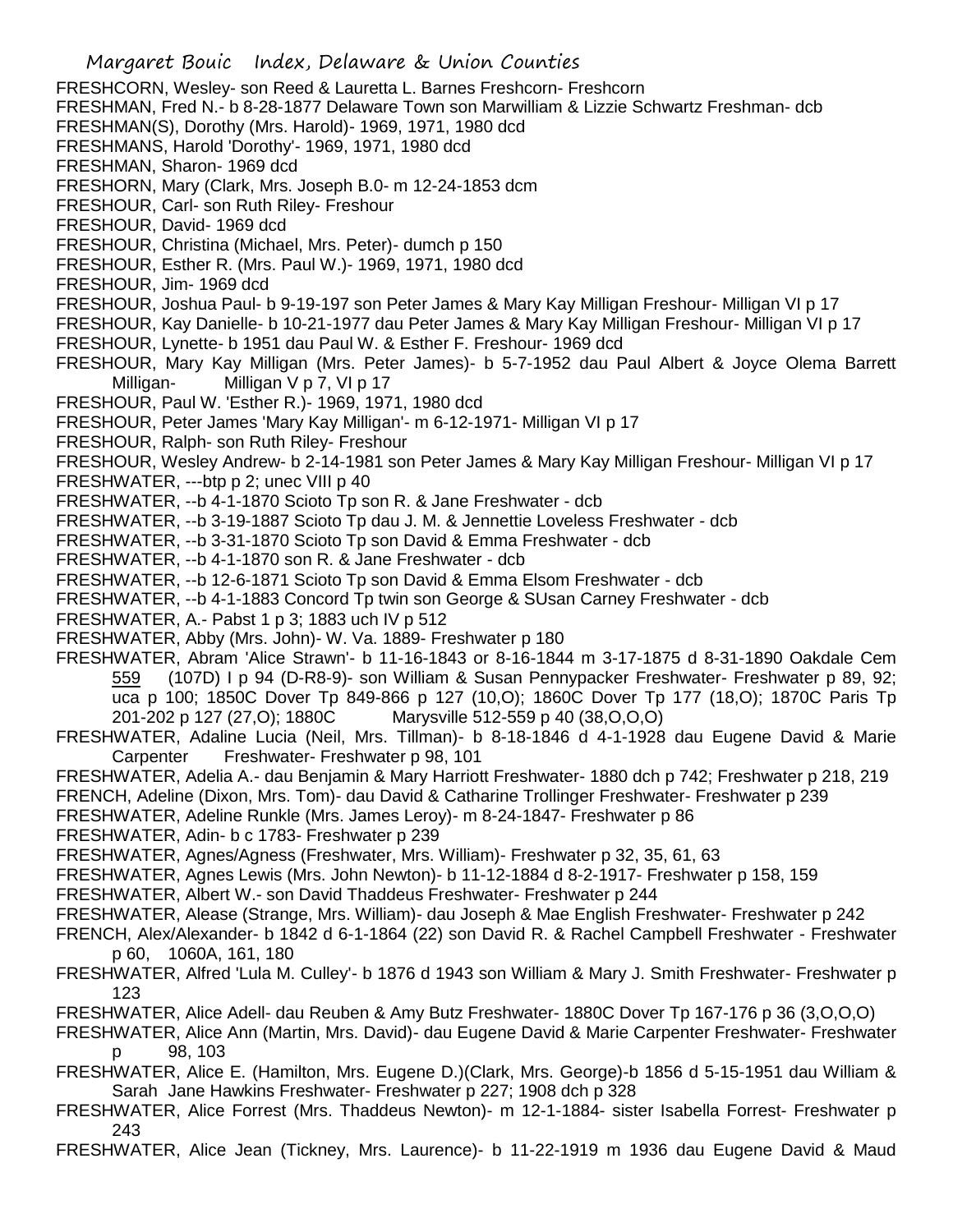- Ferger Freshwater- Freshwater p 99
- FRESHWATER, Alice Johnson (Mrs. Weldon)- m 1-17-1942- Freshwater p 164
- FRESHWATER, Alice M.- d 10-19/16-1891 Oakdale Cem 684 (B4) II p 24 (B-R10-2)- dau Reuben & Amy A. Butts Freshwater- Freshwater p 93
- FRESHWATER, Alice Katherine (Riehl, Mrs. Ernest Herbert)- dau David & Annie I. Ireland Freshwater-Freshwater p 240
- FRESHWATER, Alice Minute (Mrs. Edmon Stephen)- m 8-26-1845- Freshwater p 228
- FRESHWATER, Alice Rawson (Mrs. Levi)- m 6-30-1891 d 3-5-1949 (83)- Freshwater p 160A, 175
- FRESHWATER, Alice Strawn (Mrs. Abram)- b 12-4-1853 m 3-17-1875 Freshwater p 89, 92, 189; 1880C Marysville 512-559 p 40 (25,O,O,O)
- FRESHWATER, Alisha- dau George Freshwater (1688)- Freshwater p 8
- FRESHWATER, Allayn Woods (Mrs. Reuben)- m 6-2-1864- Freshwater p 41
- FRESHWATER, Alma Montgomery (Mrs. Philip)- m 6-25-1905 Freshwater p 43, 45
- FRESHWATER, Almeda- dau John & Nancy Smith Freshwater- Freshwater p 83
- FRESHWATER, Alonzo Alfred- son Charles E. & Henrietta Ackney Freshwater- Freshwater p 84
- FRESHWATER, Alreen/Alleen Marie Muth (Mrs. Ernest Blaine)- m 12-24-1908 d 4-6-1957- Freshwater p 106; dcq Ernest Freshwater (1)
- FRESHWATER, Alta M. Laughead (Mrs. Emmett)- b 1892 m 6-23-1915 d 1971 Freshwater p 55
- FRESHWATER, Alva Diana Galbreath (Welsh, Mrs. )(Mrs. Reuben)- Freshwater p 133
- FRESHWATER, A. M.- 1880C Berlin Tp p 368A
- FRESHWATER, Amand E. Sapp (Mrs. William Z.)- b 1856 m 9-13-1900- Freshwater p 47, 50
- FRESHWATER, Amanda Elliott (Mrs. George Christopher)- Freshwater p 185, 194
- FRESHWATER, Amanda (Freshwater, Mrs. Julius Homer)- b 3-15/20-1859 m 3-15-1884 d 4-10-1951/2 dau William & Sarah Emeline Pennypacker Freshwater- Pabst 3 p 27; dcq Mabel Freshwater Patton 3; Freshwater p 89, 90, 96, 107- 1860C Paris Tp 242-243 p 33 (11,O); 1880C Dover Tp 50-52 p 24 (21,O,Va,Penn)
- FRESHWATER, Amazetta Leachman (Mrs. William Wallace)- m 3-1863; Freshwater p 98, 99
- FRESHWATER, Amelia Matilda Breyfogle (Mrs. Arkison Reuben)- b 1846 m 9-6-1866 d 1926- dcq Ernest Freshwater 3; btp p 12; Freshwater p 105, 106, 189
- FRESHWATER, Amy A. Butz (Mrs. Reuben)- b 1855/3 m 9-5-1871 d 3-3-1923 (70); Oakdale Cem 3538 (B4)II p 24 (B-R1-24); 1880C Dover Tp 167-176 p 36 (26, O,Penn,O)
- FRESHWATER, Amy- b 6-11-1951 dau Charles Theodore & Twyla Talbert Freshwater- Oakdale Cem I p 197
- FRESHWATER, Amy J. Swearinger (Mrs. George W.)- b 1859 m 1877 d 5-1-1923 dau John C. & Ruth Swearinger- Freshwater p 47, 52, 53
- FRESHWATER, Analiza- dau John Adam Freshwater- dcw Bk 4 p 374 (39)
- FRESHWATER, Andrew- son John Adam & Mary A. Black Freshwater- b 8-7-1859 d 5-16-1866/0 or 3-16-1863 (9M,9d) Old Millcreek Cem p 1, Powell p 79; Freshwater p 203, 211
- FRESHWATER, Ann Eliza (Penn, Mrs. James Jr.)- m 10-13-1868 d 1869 dau John Adam & Mary A. Black Freshwater- Freshwater p 203, 205, 211
- FRESHWATER, Ann (Morris, Mrs. William)- dau Benjamin & Lola Alexander Freshwater- Freshwater p 242
- FRESHWATER, Ann Pridham (Mrs. Thomas III)- b 1705 m ca 1723 dau Christopher & Mary Lewis Pridham-Freshwater p 19, 21, 25, 27
- FRESHWATER, Ann Robertson (Mrs. George)- m 8-13-1848- Freshwater p 35, 77, 190, 112
- FRESHWATER, Ann (Mrs. Thaddeus)- Freshwater p 238
- FRESHWATER, Ann- b 2-24-1730/1 dau Thomas III & Ann Pridham Freshwater- Freshwater p 19, 21, 25
- FRESHWATER, Anna- 1959 ucd
- FRESHWATER, Anna Bates (Mrs. Robert Marquis)- b 3-2-1855 m 5-12-1897 d 4-22-1951 Freshwater p 48, 49
- FRESHWATER, Anna B. Wollam (Mrs. Frank W.)- b 12-28-1871 d 11-19-1962 bur New Millcreek Cem p 5,
- Powell p 257- dau Benjamin & Catherine Morey Wollam- Freshwater p 184, 195, 183; Sbc p 34
- FRESHWATER, Anna (Mrs. David)- d 10-1-1882- Freshwater p 73, 74
- FRESHWATER, Anna Evans (Mrs. Asbury)- b 1868 m 11-19-1892 d 5-31-1944 Cadiz- dau George & Jane Evans- Freshwater p 231, 233
- FRESHWATER, Anna- dau John & Mary Courtwright Freshwater- 1908 dch p 624
- FRESHWATER, Anna McKitrick (Mrs. David)- m 12-31/3-1840 dcm- Freshwater p 185, 189, 198
- FRESHWATER, Anna- b 1947 dau Richard J. & Mary Thomas Buckingham Freshwater- Freshwater p 100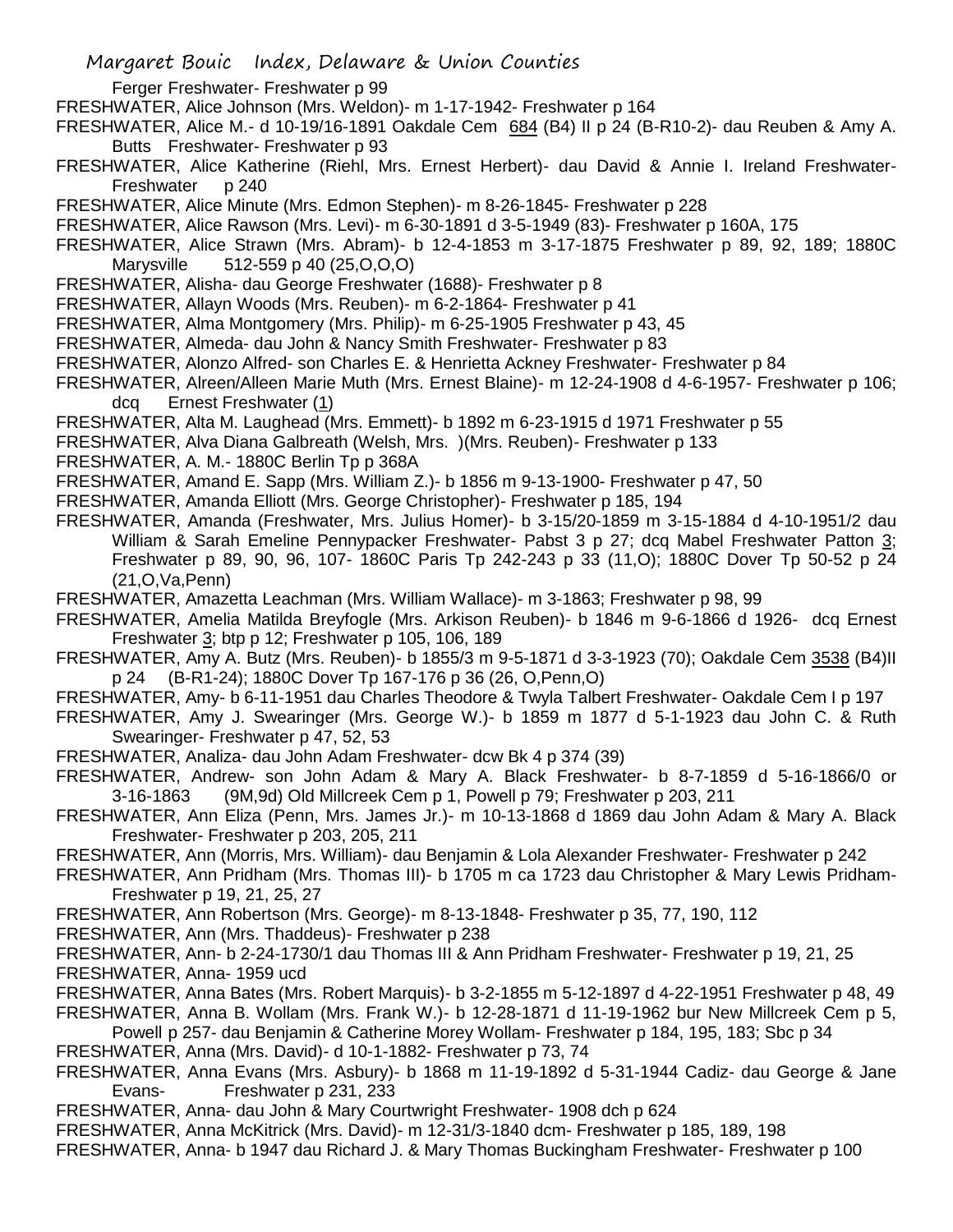FRESHWATER, Anna (Wilcox, Mrs. )- dau Robert Campbell & Elmire Barker Freshwater Freshwater p 160 FRESHWATER, Anna- b 9-7-1897 dau William R. & Mary S. Freshwater- Freshwater p 180

- FRESHWATER, Anna- b 9-15-1856 d 3-24-1950 Buxton Cem djlm p 5- dau William & Sarah Pennypacker Freshwater- 1860C Dover Tp 177 (3,O); 1870C Paris Tp 242, 43 p 33 (13,O); 1880C Dover Tp 50-52 p
	- 24 (23, O,Va,Penn); 1900C Dover Tp 155-160 p 7B (43,O,Va,Penn)
- FRESHWATER, Anna (Mrs. William)- 1880C Concord Tp 114 (23)
- FRESHWATER, Annadora (Brown, Mrs. Charles)- b 12-30-1866 m 5-27-1886 dau Jacob & Susanne Layman/Lehman Freshwater- Freshwater p 82
- FRESHWATER, Anna Marie (Mrs. Samuel)- b 3-27-1919- Freshwater p 140
- FRESHWATER, Anna Meade Dilanbaugh (Mrs. Oscar Cleveland)- b 1894- Freshwater p

150

- FRESHWATER, Anne Garrock (Mrs. Stanley)- m 6-2-1942- Freshwater p 135, 137
- FRESHWATER, Anne- b 12-11-1707 dau Thomas & Mary Hudson Freshwater- Freshwater p 18
- FRESHWATER, Anne- b 3-1728 d 3-15-1731 dau Thomas III & Ann Pridham Freshwater- Freshwater p 21, 25
- FRESHWATER, Annette Luce (Mrs. Walter)- Freshwater p 125
- FRESHWATER, Annie- dau George Freshwater- Freshwater p 117
- FRESHWATER, Annie I. Freeland (Mrs. David)- b 10-30-1849 m 5-6-1868 d 3-21-1926- Freshwater p 240
- FRESHWATER, Annie Louise Faber (Mrs. Milton Robinson)- m 3-1892- Freshwater p 56
- FRESHWATER, Annie M.- dau William E. & Mary L. Pyle Freshwater- Freshwater p 50, 51
- FRESHWATER, A. R.- Pabst 1:24, 25
- FRESHWATER, Archabald 'Elizabeth Truax''Mahala Hall'- b 3-16-1814 m(1) 1837 d 1883/2- son Archabald & Sarah Gardner Freshwater- Freshwater p 38, 118, 120, 121, 122, 123, 124, 126, 131, 132A, 133, 135, 136, 137, 138, 139, 140, 141, 142, 143, 144, 145, 147, 149, 150, 151, 152, 154, 156
- FRESHWATER, Archabald 'Elizabeth'- b 10-6-1839 d 1-22-1892 son Archabald & Elizabeth Truax Freshwater-Freshwater 38, 122, 124, 125, 126
- FRESHWATER, Archibal- d 11-10-1868 (14-3-3) Oller Cem Powell p 82
- FRESHWATER, Archibald- son David & Rebeccah Freshwater- Freshwater p 75
- FRESHWATER, Archibald 'Emily Jane Stine'- b 12-29-1839 m 9-17-1865 d 1908 son William & Sarah Campbell Freshwater- Freshwater p 157, 158
- FRESHWATER, Capt. Archibald 'Lydia Lorena Tuller''Fanny Brann'- b 3-15-1821 m 2-8-1844 dcm m(2) 3-11-1886 dcm d 1-5-1921 - son George & Mary Hunter Freshwater- dcq Ernest Freshwater 4; Mabel Freshwater Patton 4-Freshwater p 78, 96, 104, 105, 189; 1908 dch p 329, 394; Pabst 1 p 24, 7 p 40, 71; btp p 2,6; 1850C Concord Tp 2225 p 130 (27,O); hadc p 99; CCC
- FRESHWATER, Archibald Reuben'- b 5-8-1871 d 12-25-1876 son Arkason Reuben & Amelia Matilda Bryfogle Freshwater- Freshwater p 105; btp p 12
- FRESHWATER, Archabald- d 11-10-1868 (14-3-3) Oller Cem p 6- son Reuben & Louisa Jane Ingram Freshwater- Freshwater 107
- FRESHWATER, Archibald 'Sarah Gardner'- b 1782 d 1856 son Reubin & Fanny Freshwater- Freshwater p 30, 31, 32, 33, 35, 73, 116, 117, 119, 122, 124, 126, 131, 132A, 133, 135, 136, 137, 138, 139, 140, 141, 142, 143, 144, 145, 147, 149, 150, 152, 152, 154, 156, 157, 158, 159, 159A, 159B, 159C, 160, 160-1, 160A, 161, 162, 163, 164, 165, 166, 167, 168, 169, 170, 171, 182, 173, 175, 176, 178, 180
- FRESHWATER, Arka(i)son Reuben 'Amelia Matilda Breyfogle'- b 6-17-1846 m 9-6-1866 d 6-26-1928 son Archibald & Lydia Tuller Freshwater- dcq Ernest Freshwater 2; 1908 dch p 392, 427; btp p 11, 12; Freshwater p 104, 105, 106, 189; 1850C Concord Tp 2225 p 130 (4,O); 1880C Berlin tp p 368A
- FRESHWATER, Arthur- b 2-21-1877 son Daniel & Lavania Rouch Freshwater- Freshwater p 160
- FRESHWATER, Arthur Lewis'Elizabeth Jean Jones'- b 6-28-1914 m 8-21-1937 d 12-29-1978 son John Newton & Agnes Lewis Freshwater- Freshwater p 159
- FRESHWATER, Arthur- son Robert Marquis & Mary McCall Freshwater- Freshwater p 48, 49
- FRESHWATER, Arthur Thaddeus 'Regina'- son David Thaddeus & Nettie Job Freshwater- Freshwater p 244
- FRESHWATER, Asbury 'Anna Evans'- b 1868 m 11-19-1892 d 8-9-1956 Cadiz- son Robert & Elizabeth Thompson Freshwater- Freshwater p 231, 232, 233
- FRESHWATER, Barbara Ann (Davis, Mrs. Mark)- b 1951 dau Lester Luther & Beverly Haswell Freshwater-Freshwater p 174
- FRESHWATER, Barbara Milla (Mrs. Larry Lee)- m 2-28-1875- Freshwater p 149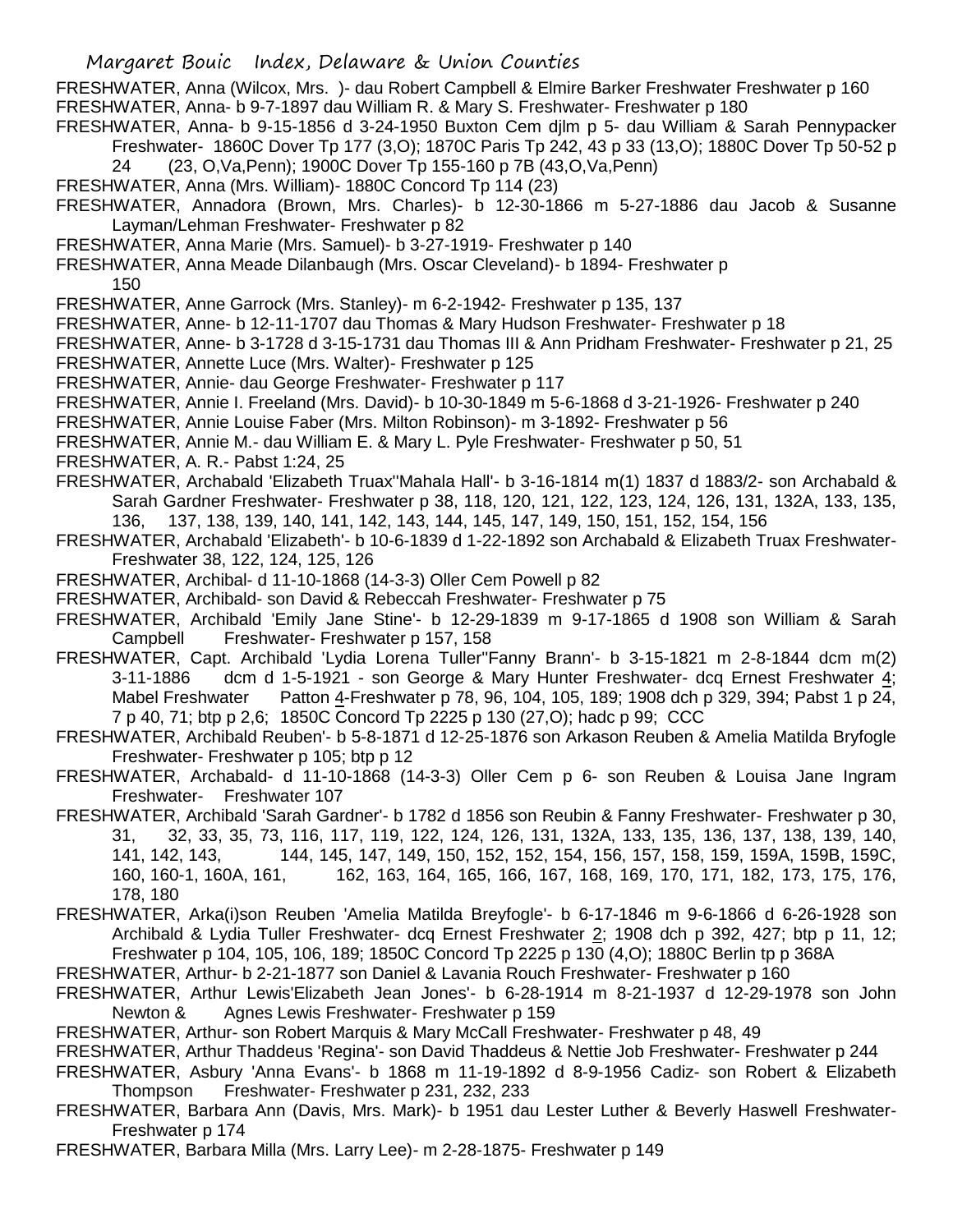FRESHWATER, Beatrice (Manter, Mrs. Stanley)(Young, Mrs. J. E.)- b 9-30-1903 m(1) 12-19-1923 (2) 3-11-1932 dau Harry Rutherford & Laura Ellen Everts Freshwater- Freshwater p 105

FRESHWATER, Belle Strain (Mrs. Frank)- m 1911- Freshwater p 130, 140

FRESHWATER, Belle Tabitha Dykes (Mrs. Glen Ellis)- b 11-15-1907 m 3-2-1925- Freshwater p 197

- FRESHWATER, Benjamin- 1880C Liberty Tp Delaware Co p 316A
- FRESHWATER, Judge Benjamin Franklin 'Nellie/Ella Elouise Babcock'- b 11-24-1851 m 7-2-1889 d 8-10/11-1930 Oak Grove Cem - son Archabald & Lydia Lorena Tuller Freshwater- Freshwater p 106; dumch p 267, 268, 481; 1908 dch p 102, 146, 159, 215, 299, 329, 334, 335, 341, 527, 652; 1880 dch p 354; 1976 dch p 284; btp p 11; hadc p 119; Pabst Pion I p 9, II p 173 dcb late (Frank Eagle)
- FRESHWATER, Benjamin H. 'Mary Ann Harriett (Elliott)''Mary Jane Cunningham' -b 4-9-1829 m(1) 12-18-1852 ucm 1745 (2) 9-1868/ 9-11-1867 d 1917 Oller Cem p 11, Powell p 84- son Christopher & Elizabeth Hill Freshwater- Freshwater p 182, 183, 184, 185, 187, 189, 218, 219, 220, 221, 222, 225, 226, 227; 1880 dch p 493, 660, 742, 743; Pabst 2 p 110; delge VII p 23 dg 1-3-1902
- FRESHWATER, Benjamin- son Joseph & Mae English Freshwater- Freshwater p 242
- FRESHWATER, Benjamin- son Benjamin & Lola Alexander Freshwater- Freshwater p 242
- FRESHWATER, Benjamin 'Mary Ann Buxton'- b 8-15-1820 m 12-21-1843 ucm 929 d 1902 Powell cem Powell p 167- son George & Mary Hunter Freshwater- Freshwater 78, 104; unec VI p 4
- FRESHWATER, Benjamin 'Mattie'- b 3-13-1874 Scioto Tp dcb, d 1912 son Reuben & Louisa Jane Ingram Freshwater- Freshwater p 107; 1880C Scioto Tp 352 (6)
- FRESHWATER, Benjmain 'Sarah Long'- son David & Catharine Trollinger Freshwater- Freshwater p 239, 245
- FRESHWATER, Bernice Hays (Mrs. David E.)- b 2-8-1898 m 3-1-1922 d 7-8-1973 bur Dublin- dau Bert & Nora Herriott Hays- Freshwater p 200; Anderson 4,; Hays; 1949, 1959, 1967, 1971 ucd; unec VIII p 28
- FRESHWATER, Bernice Mae (Brewer, Mrs. Bernard Paul)- b 6-2-1918/9 m 1-11-1936/5 dau William R. & Hazel Mae Godfrey Freshwater- Graham 174444; Freshwater p 170, 180
- FRESHWATER, Bernice (Peppard, Mrs. O. E.)- b 3-11-1872 d 1945 dau William Wallace & Amazetta Leachman Freshwater- Freshwater p 99
- FRESHWATER, Bertha Blackburn (Mrs. Lawrence)- Freshwater p 135, 137
- FRESHWATER, Bertha- b 10-20/23-1888 d 4-8-1898 diptheria- dau David Jr. & Nancy Alleman Freshwater-Freshwater p 170, 180
- FRESHWATER, Bertha- dau John & Nancy Smith Freshwater- Freshwater p 83
- FRESHWATER, Bertha (Kane, Mrs. Patrick)- dau Archabald & Elizabeth Freshwater- Freshwater p 124, 125
- FRESHWATER, Bertha Mary (McMullen, Mrs. James)- b 8-11-1923 m 9-4-1948 dau Reuben & Virginia Papish Freshwater- Freshwater p 133
- FRESHWATER, Bertha Rawson (Mrs. Lester)- m 5-8-1923 WVa- Freshwater p 164
- FRESHWATER, Beryell Fred 'Janet Morrow'- b 8-14-1947 m 8-1973 son Robert Glen & Margaret Horvath Freshwater- Freshwater p 149
- FRESHWATER, Bessie Mae Jones (Mrs. William Lloyd)- b 5-26-1898 m 3/5-16-1917- dau Walter & Margaret Clark Jones- Freshwater p 226; WWebster p 429 (.761)
- FRESHWATER, Betsy Wilkins (Mrs. William)- m 11-11-1800 Northhampton Co Va- Freshwater p 10
- FRESHWATER, Bethann- dau John W. & T. Jayne Freshwater- b 1952- 1961, 1969, 1971 dcd
- FRESHWATER, Betty Boesen- dau Harvey & Gladys Freshwater- Freshwater p 159
- FRESHWATER, Betty Florence (Anderson, Mrs. Attlee)(Huntington, Mrs. Robert)- b 3-2-1924 dau Christie & Victoria Chess Freshwater- Freshwater p 135, 139
- FRESHWATER, Betty Jane- b 1952 dau Kenneth & Betty Freshwater- Freshwater p 144
- FRESHWATER, Betty Jean (Saunders, Mrs. Daniel Henry)- b 3-13-1928 m 1-9-1948 dau William Lloyd & Bessie Mae Jones Freshwater- WWebster.1764 p 429, 431
- FRESHWATER, Betty Kelly (Mrs. David Robert)- b 8-15-1929 m 6-1946- Freshwater p 123
- FRESHWATER, Betty (Mrs. Kenneth)- Freshwater p 144
- FRESHWATER, Beulah J.- b 11-6-1887 d 8-23-1921 dau John & Margaret Wells Freshwater- Freshwater p 119, 150
- FRESHWATER, Bevan Earl- son Bevan/Bud Freshwater- Freshwater p 125
- FRESHWATER, Bevan/Bud 'Velma Johnson''Christine Sims'- b 4-19-1920 son Earl & Mary E. Bake Freshwater- Freshwater p 125
- FRESHWATER, Beverly Ann (Linzinmeir, Mrs. John Robert)- m 2-11-1954- dau George W. & Marie Perkins Freshwater- Freshwater p 197; Rausch (17714) II p 279; 1949 ucd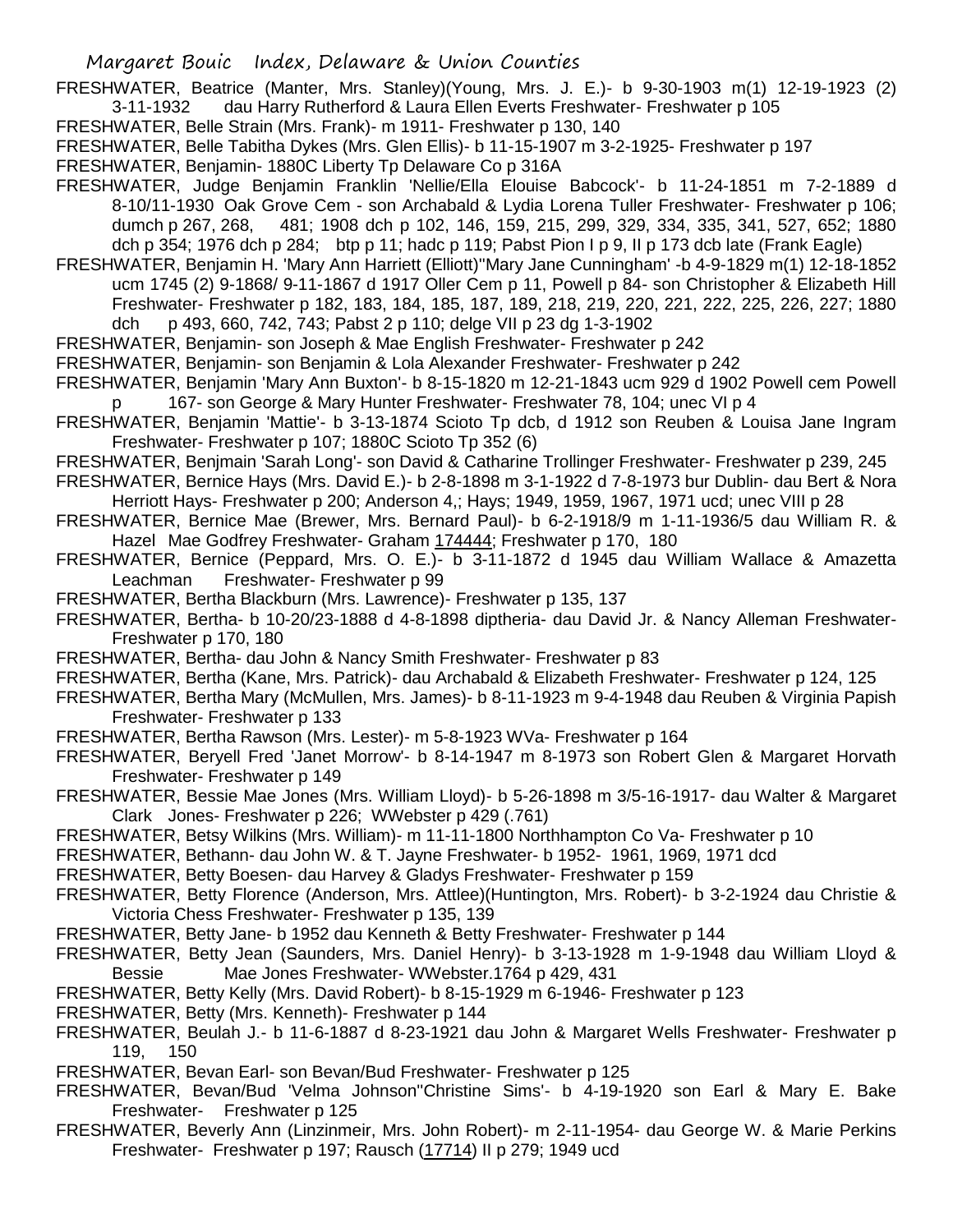- FRESHWATER, Beverly Haswell (Mrs. Lester Luther)- m 9-29-1944- Freshwater p 173, 174
- FRESHWATER, Blanch- dau Abram & Alice Strawn Freshwater- Freshwater
- FRESHWATER, Blanche- Pabst 7 p 28
- FRESHWATER, Blanche- dau Daniel & Lavania Rouch/Rowe Freshwater- Freshwater p 160
- FRESHWATER, Blanche Hanson/Hamon (Mrs. George)- m 5-14-1912- Freshwater p 211; Loveless p 8
- FRESHWATER, Blanche (Long, Mrs. Fred Pontious)- b 9-24-1878 m 12-15-1910 d 1-29-1978 dau Abram & Alice Strawn Freshwater- Freshwater p 92
- FRESHWATER, Bonnie- dau David Lee Freshwater Freshwater p 244
- FRESHWATER, Bonnie J. Wilson (Mrs. Harold)- b 12-17- dau Elwood & Josie Murphy Wilson- Thompson 178157- 1961, 1969, 1971, 1980 dcd
- FRESHWATER, Bradford- son William & S. J. Freshwater- Oller Cem Powell p 87
- FRESHWATER, Brian- b 3-22-1966 son Charles E. & Sondra Ferguson Freshwater- Freshwater p 144
- FRESHWATER, Brian Lee- b 1-31-1972 son Harry & Mary Fluharty Freshwater- Freshwater p 148
- FRESHWATER, Bridgett (Mrs. Richard)- (1664)- Freshwater p 6
- FRESHWATER, Brion- b 3-20-1963 son David Robert & Marjorit Minto Freshwater- Freshwater p 133
- FRESHWATER, Bruce Jordan- b 5-25-1939 son Edgar Lee & Sibyl Delilah Jordan Freshwater- Freshwater p 99
- FRESHWATER, Burley Earnest- b 3-23-1870 d 7-19-1871 (1-3-19) New Millcreek Cem p 5 Powell p 257-son
- David Marks & Martha Emma Elsom Freshwater- Freshwater p 183, 184, 195' Elsom 2; 1870C Millcreek Tp 22 (2/12,O)
- FRESHWATER, Burlie R. Clinkenbeard (Mrs. George Washington)- m 9-15-1891 Iowa- Freshwater p 158
- FRESHWATER, Carl D.- b 7-18-1902 d 4-7-1930 not m son Henry A. & Josephine Williamson Freshwater-Freshwater p 83
- FRESHWATER, Carl- son Daniel & Lavania Rouch/Rowe Freshwater- Freshwater p 160
- FRESHWATER, Carl Davidson 'Margaret Fitch'- b 2-18-1895 m 6-16-1934 son Benjmain Franklin & Nellie Elouise Babcock Freshwater- Freshwater p 143
- FRESHWATER, Carol Ann (Manchester, Mrs. Crosby)- b 9-30-1942 m 3-15-1963 dau James Manuel & Kathryn Call Freshwater- Freshwater p 212
- FRESHWATER, Carol- b 8-6-1963 dau Norman & Diana Fullum Freshwater- Freshwater p 143
- FRESHWATER, Carol Varnes (Mrs. Thaddeus Gregory)- Freshwater p 173, 174
- FRESHWATER, Caroline Marosi (Mrs. Donald Duane)- b 11-27-1908 m 2-9-1933- Freshwater p 147
- FRESHWATER, Carrie/Katie- b 8-4-1877 dau William Z. & Amanda E. Sapp Freshwater- Freshwater p 50
- FRESHWATER, Carrie Williams (Freshwater, Mrs. Milton)- Freshwater p 43
- FRESHWATER, Catharine (Bowersmith, Mrs. George)- m 5-12-1839 dcm dau George Freshwater- Freshwater p 78, 104, 189
- FRESHWATER, Catharine (Corley, Mrs. Joel)- b 1844 m 10-23-1867 dau Eugene David & Marie Carpenter Freshwater- Freshwater p 98, 100
- FRESHWATER, Catharine- b 3-1-1834 d 1-31-1836 dau James & Rosanna Schultz Freshwater- Freshwater p 81
- FRESHWATER, Catharine Trollinger (Mrs. David)- b 1802 d 1883 NC- Freshwater p 239
- FRESHWATER, Catherine/Katie (Wilkerson, Mrs. Sam)- dau David & Catharine Trollinger Freshwater-Freshwater p 239, 247
- FRESHWATER, Celia (Richards, Mrs. Philip Harold)- d 1970 dau Archabald & Elizabeth Freshwater-Freshwater p 124, 126
- FRESHWATER, Charity Clark (Mrs. John Rodney)- m 1866- Freshwater p 98
- FRESHWATER, Charily- dau William Freshwater- Freshwater p 10
- FRESHWATER, Charles (Pharisburg)- 1985 uch p 8
- FRESHWATER, Charles Arthur 'Linda Parvin'- b 9-23-1939 m 4-24-199 son Arthur Lewis & ELizabeth Jean Jones Freshwater- Freshwater p 159
- FRESHWATER, Charles Edgar 'Gertrude McAllister'- b 1-20-1861 m 10-19-1893 Claibourne Cem p 85- son George C. & Sarah Black Freshwater- Freshwater p 184, 197; 1880C Leesburg Tp 297 (19, O,O,O)
- FRESHWATER, Charles E. 'Henrietta Ackney'- b 12-29-1869 d 6-1-1952 son Jacob & Susanne Layman Freshwater- Freshwater p 82, 84
- FRESHWATER, Charles Elmer- b 5- 1932 son William & Jennie Rouch Freshwater- Freshwater p 158
- FRESHWATER, Charles E. 'Sondra Ferguson'- b 6-4-1940 son Kenneth & Marguerite Anderson Freshwater-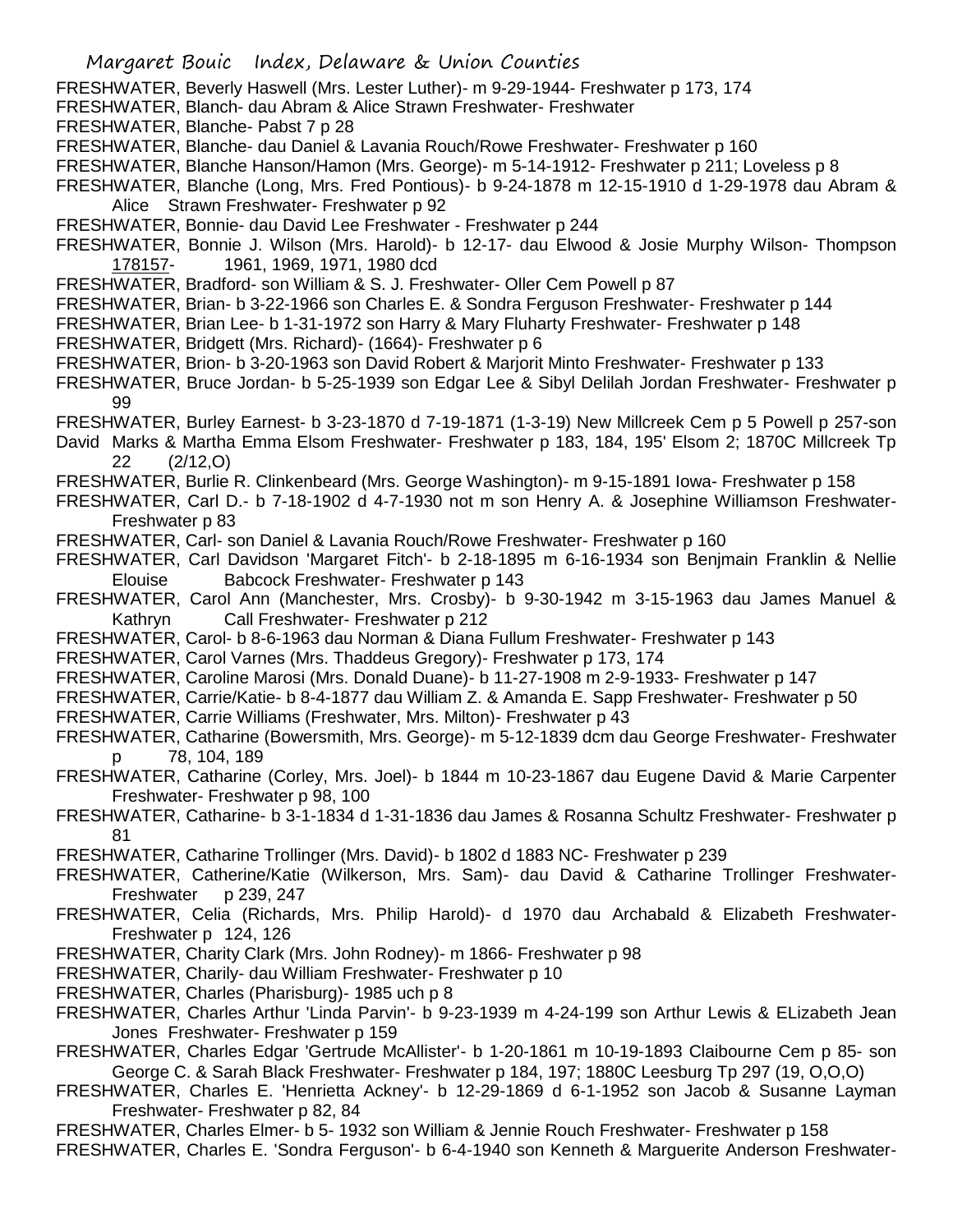Margaret Bouic Index, Delaware & Union Counties

Freshwater p 144

- FRESHWATER, Charles Fred 'Effa Abbott'- b 12-20-1872 d 1957 son John & Margaret Wells Freshwater-Freshwater p 147
- FRESHWATER, Charles 'Gertrude Scott'- Freshwater
- FRESHWATER, Charles H.- b 6-1-1888 son Henry Archibald & Cora Holmes Freshwater- Freshwater p 103
- FRESHWATER, Charles- son Jacob & Susanna Freshwater (10-1880C)- Freshwater p 83

FRESHWATER, Charles 'Loetta Hendershot'- b 9-17-1881 WVa m 12-21-1912 d 1-11-1937 son David Jr. & Nancy Allman Freshwater- Freshwater p 170, 171, 180, 181

- FRESHWATER, Charles 'Mary Kathryn'- Freshwater
- FRESHWATER, Charles 'Mina Hindman''Suella Mechling'- b 4-2-1874 d 10-17-1951 son Elias & Martha Belle Kennedy Freshwater- Freshwater p 130, 132
- FRESHWATER, Charles Oscar 'Christina Marosi'- b 8-17-1906 d 1966 son John Wilbur & Elizabeth/Bessie J. Graff Freshwater- Freshwater p 148
- FRESHWATER, Charles Reuben- b 1895 m(2) Ila May Pietsch McElfresh'- son Reuben & Sarah Anderson Freshwater- Freshwater p 41
- FRESHWATER, Charles R.- son George W. & Amy J. Swearingen Freshwater- Freshwater p 52, 53, 54
- FRESHWATER, Charles- b 1871 Iowa- son Robert Campbell & Elmira Barker Freshwater- Freshwater p 160
- FRESHWATER, Charles S. 'Etta Thompson'- b 9-21-1875 m 5-24-1904 d 5-8-1962 Fariview Cem p 15- son Reuben & Amy A. Butts Freshwater- Freshwater p 93; 1908 dch p 426; 1880C Dover Tp 67 p 36 (5,O,O,O)
- FRESHWATER, Charles Theodore'Twyla Talbert'- b 4-6-1926 m 1-10-1948- son Glen Ellis & Belle Tabitha Dykes Freshwater- Freshwater p 197
- FRESHWATER, Charley McClellen- b 3-26-1867 not m son David & Mary C. Martin Freshwater- Freshwater p 120
- FRESHWATER, Chester Elmer 'Marion Marchant'- b 11-24-1911 m 8-5-1948 son Christy & Victoria Chess Freshwater- Freshwater p 135, 137
- FRESHWATER, Chloe- dau William Armstead Freshwater- Freshwater p 238
- FRESHWATER, Chris Cumpson (Mrs. Michael Loren)- m 1974- Freshwater p 134
- FRESHWATER, Christina Marosi (Mrs. Charles Oscar)- m 1910 d 1969- Freshwater p 148
- FRESHWATER, Christine Sims (Mrs. Bevan/Bud)- Freshwater p 125
- FRESHWATER, Christopher 'Elizabeth Hill''Louise Newell'- b 9-23-1790 m 1812 m(2) 11-7-1861 d 11-14- 1866 Hill Cem Powell p 74- son Reuben & Fannie Freshwater; delge IV p 27; 1880 dch p 196, 493, 497, 499, 742, 798; 1908 dch p 447, 448, 880; Freshwater p 28, 30, 31, 32, 33, 35, 78, 79, 116, 182, 184, 185, 186, 187, 188, 190, 191, 192, 194, 19, 196, 197, 198, 200, 201, 202, 203, 207, 208, 209, 210, 211, 214, 217, 218, 219, 221, 222, 225, 227, 228, 229; dcc Clara Loveless Edelblute 28; Clara Freshwater Chidester 4; 1820C Concord Tp ; 183 men p 20 #10 p 31 Concord Tp; 1850C Concord Tp 2154 (62, Pa); hadc p 22; dcw Bk 4 p 296(32); delge V p 44, 54, 55; Powell p 90
- FRESHWATER, Christopher- son Roger D. & Peggy Rowland Freshwater- Freshwater p 86A
- FRESHWATER, Christy 'Victoria Chess'- b 6-22-1878 m 1907 d 1-7-1936 Pa son Elias & Matha Belle Kennedy Freshwater- Freshwater p 130, 135, 136, 137, 138, 139
- FRESHWATER, Claine Kidd (Mrs. Terry R.)- m 2-19-1965 Freshwater p 86A
- FRESHWATER, Clara E.- b 11-1-1873 d 9-15-1876 dau Jacob & Susanne Layman Freshwater- Freshwater p 82
- FRESHWATER, Clara Elizabeth (Lightner, Mrs. )- b 3-16-1904 dau Lawrence Allen & Elizabeth Gilcrist Freshwater- Freshwater p 147
- FRESHWATER, Clara May (Mrs. William R.)- Freshwater p 180
- FRESHWATER, Clara Missouri (Chidester, Mrs. Dr. Cyrus W.)- b 7-17-1865 m 5-9/10-1892 d 1959- dau William & Sarah Jane Hawkins Freshwater- Freshwater p 321; Pabst 3 p 26; dumch p 285; 1908 dch p 360; Fowler p 88; dcq Clara Freshwater Chidester 1
- FRESHWATER, Clara O.- b 2-5-1897 dau Henry & Nettie Hollingshead Freshwater- Freshwater p 231
- FRESHWATER, Clare- b 9-16-1880 dau Samuel & Susannah Freshwater- Freshwater p 180
- FRESHWATER, Clarence Edward 'Pauline Joy Andrews'- b 10-18-1905 m 9-16-1936 son James Edward & Elvina Burke Freshwater- Freshwater p 85
- FRESHWATER, Clarence- b 12-24-1889 son John & Abby Freshwater- Freshwater p 180

FRESHWATER, Clarence- b 11-26-1888 Iowa- d 8-8-1890 son Samuel Thomas & SUsan Jane Freshwater-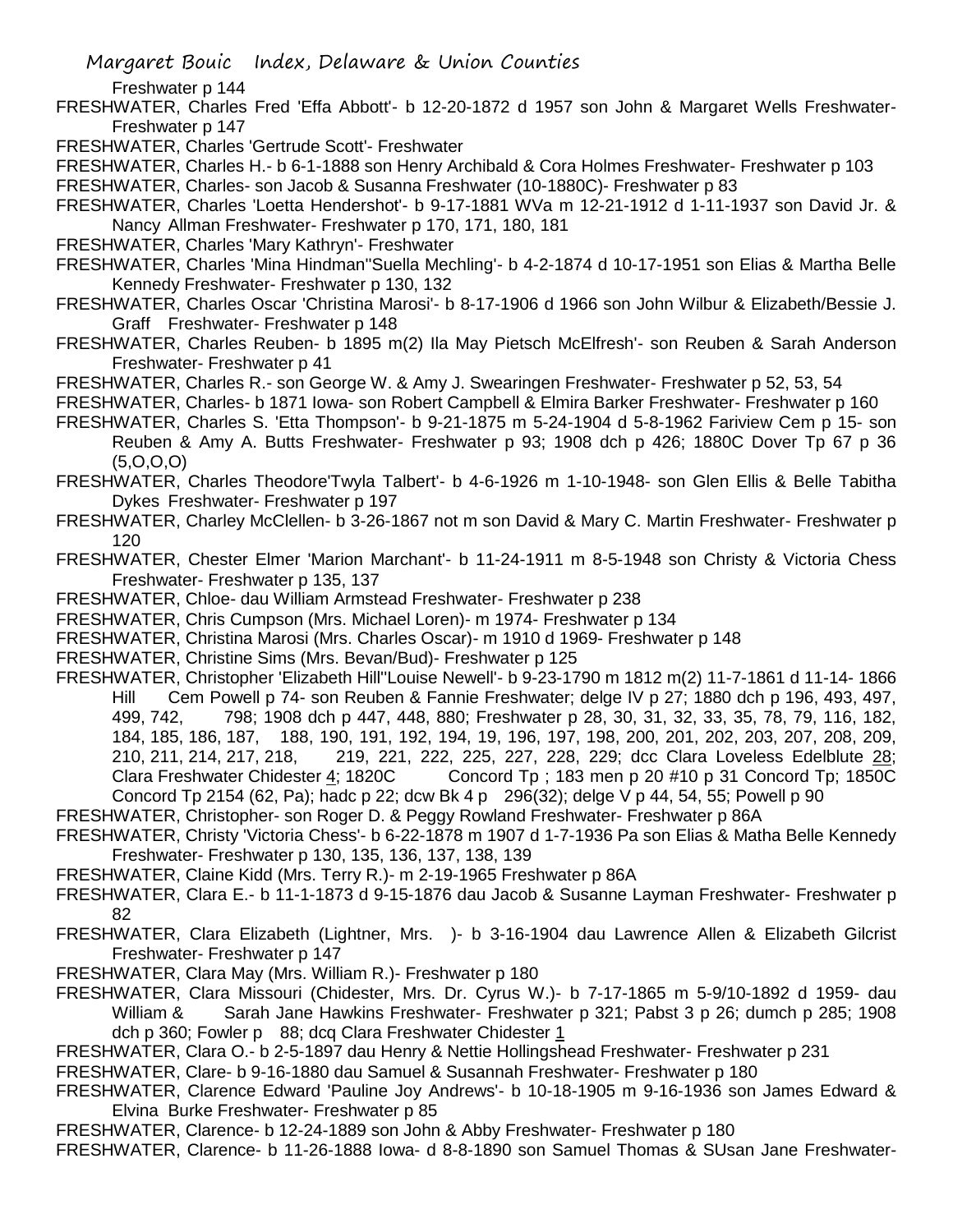Freshwater p 172

FRESHWATER, Clarinda- dau David & Rachael Campbell Freshwater- (1880C- 4/12)- Freshwater p 160A

FRESHWATER, Clarinda E. Campbell (Mrs. Ebenezer Archer)- b 1845 m 3-27-1867 dau James M. Campbell-Freshwater p 43, 45

FRESHWATER, Clarinda (Liggett, Mrs. Arthur)- b 10-21-1841 m 8-26-1860- dau George & Sarah Freshwater-1883 uch V p 347, 374; Freshwater p 182, 183, 184, 194; Carr (11481)

FRESHWATER, Clarinda (Mason, Mrs. )- b 5-21-1854 d 2-15-1884 dau William & Sarah Campbell Freshwater- Freshwater p 157, 160-1

FRESHWATER, Clark- b 1885 d 1963 Paris Pa. Cem son Archabald & Elizabeth Freshwater- unec X p 43; Freshwater p 35, 124

FRESHWATER, Clarke- b 10-1872 son William & Sarah Pennypacker Freshwater- 1880C Dover Tp 50-52 p 24 (10,O,Va, Penn); 1900C Dover Tp 158-160 p 7B (27,O,Va,Penn)

FRESHWATER, Clella Maxine (Rogers, Mrs. Manuel)- b 3-23-1920 m 8-30-1941 dau Harry Carl Freshwater-Freshwater p 86

FRESHWATER, Clyde- b d 6-16-1902 son John William & Laura Ellen Bigger Freshwater- Freshwater p 233

FRESHWATER, Cora Holmes (Mrs. Henry Archibald)- m 1885- Freshwater p 98, 103

FRESHWATER, Cora Lee (Thompson, Mrs. Robert)- dau David & Annie I. Freeland Freshwater- Freshwater p 240

FRESHWATER, Cora Mae (Moulds, Mrs. William)- 3-6-1905 m 9-3-1927 dau Charles & Mina Hindman Freshwater- Freshwater p 132A

FRESHWATER, Cora Mae (Walker, Mrs. Henry Archibald)- b 5-1-1870 d 1902 dau Elias & Martha Belle Kennedy Freshwater- Freshwater p 130, 131

FRESHWATER, Cornelia Wilkerson (Mrs. William Anderson)- b 1831 d 6-21-1913 (80)- Freshwater p 243

FRESHWATER, Cory- b 5-30 1977 ch Robert J. & Grace C. Johnson Freshwater- Freshwater p 149

FRESHWATER, Craig- son Harold Jr. & Patty Louise Dunlap Freshwater- Freshwater p 171

FRESHWATER, Curtis Harold 'Jane Powers'- b 5-14-1908 m 12-24-1929 d 10-1-1987 (79)- son Frank Percival & Emma James Freshwater- Freshwater p 211

FRESHWATER, Cynthia Coble (Mrs. Hubert)- Freshwater p 242

FRESHWATER, Cynthia Elaine- b 8-21-1969 dau Gary & Karon Wentz Freshwater- Freshwater p 143

FRESHWATER, Cynthia Marie- b 6-11-1968 dau John Martin & Kathy Marie Fultz Freshwater- Freshwater p 159

FRESHWATER, Cyrus- 1949 ucd

FRESHWATER, Cyrus 'Ella Moore'- b 11-4-1873 m 3-25-1898 d 1-4-1928 son William & Phoebe Hendershot Freshwater- Freshwater p 162, 164

FRESHWATER, Cyrus 'Jane Cosgray/Crosby'- b 9-29-1856 m 3-21-1876 d 2-5-1951 son David & Louise Ashbaugh Freshwater- Freshwater p 200

FRESHWATER, Cyrus 'Sarah'- Freshwater p 180

FRESHWATER, Daisy May (Balthaser, Mrs. Clarence)- b 8-21-1873 m 5-28-1896 d 3-23-1951 dau Reuben & Amy Butz Freshwater- Freshwater p 93; 1880C Dover Tp 167-176 p 36 (6,O,O,O)

FRESHWATER, Daniel Joseph- b 5-4-1966 son Kenneth Lee & Margaret Jane Lowther Freshwater-Freshwater p 144

FRESHWATER, Daniel 'Lavinia Rouch/Rowe'- b 5-28-1844 m 1872 d 1-13-1891 son William & Sarah Campbell Freshwater- Freshwater p 157, 158, 160

FRESHWATER, Danny- son Albert W. Freshwater- Freshwater p 244

FRESHWATER, Darwin 'Margaret Ellis'- b 6-18-1906 WVa d 1956 son Charles & Mina Hindman Freshwater-Freshwater p 132A

FRESHWATER, David - Rev. Soldier p 29, 239

FRESHWATER, David- 1880C Concord Tp 187 (63) p 270A; hadc p 22, 97

FRESHWATER, David Allen- b 4-13-1945 son Jacob Samuel & Goldie Haines Freshwater- Freshwater p 169

FRESHWATER, David 'Anna'- b 1785 Va d 3-14-1872- Freshwater p 73, 74

FRESHWATER, David 'Anna McKitring'- m 12-31-1841 dcm

FRESHWATER, David 'Annie I. Freeland'- son David & Catharine Trollinger Freshwater- Freshwater p 239, 240, 241, 242, 244, 245, 247

FRESHWATER, David- b 6-9-1843 son Archibald & Elizabeth Truax Freshwater- Freshwater p 118

FRESHWATER, David Benjamin 'Margaret Bryfogle'- b 2-11-1863 m 11-10-1909- son William & Sarah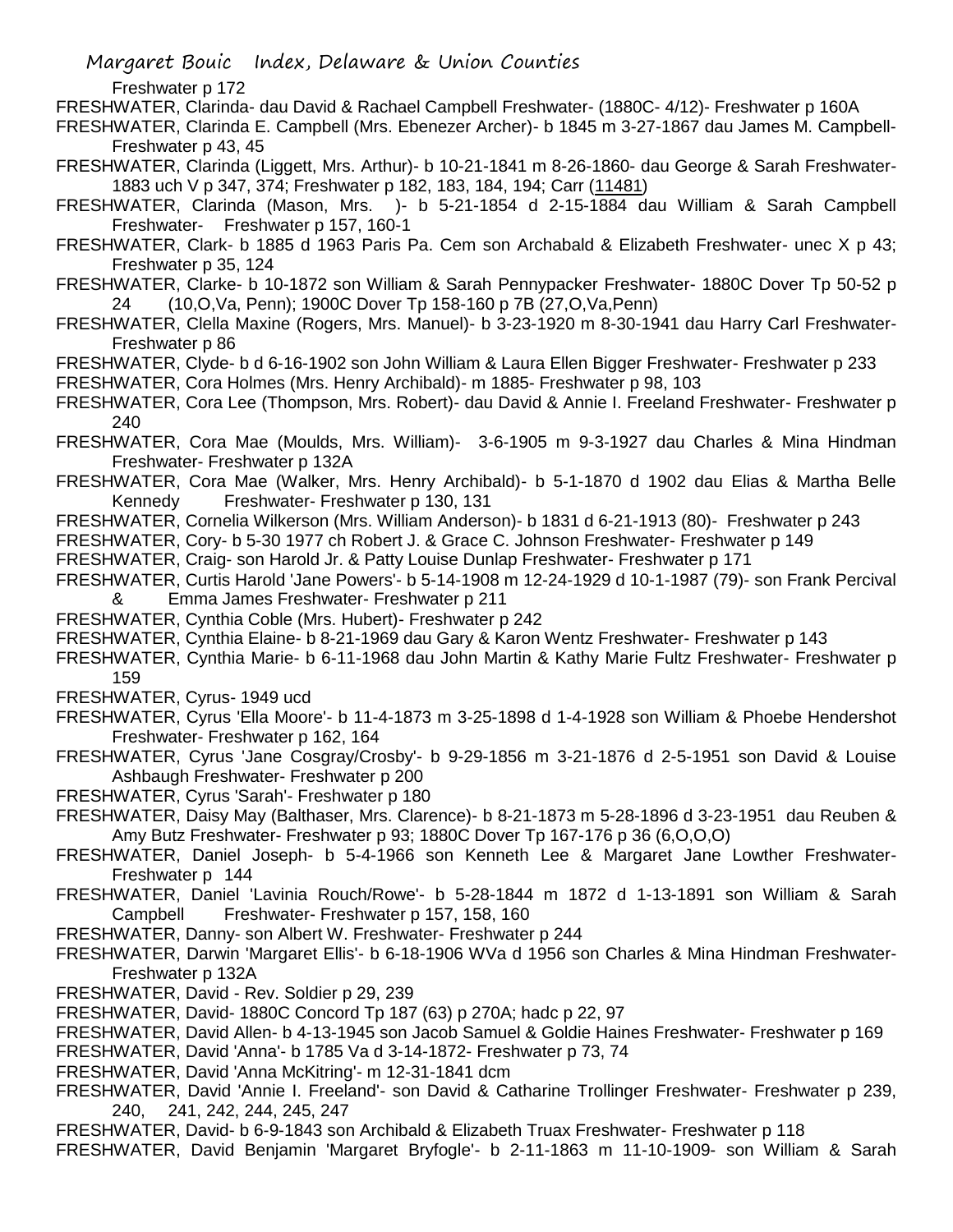Emeline Pennypacker Freshwater- Freshwater p 89, 97; unec X p 43; 1870C Paris Tp 242-243 p 33 (7,O); 1880C Dover Tp 50-52 p 24 (17, O,Va,Penn); 1900C Dover Tp 158-160 p 7B (37,O,Va,Penn)

FRESHWATER, David 'Catharine Trollinger'- NC- Freshwater p 329

FRESHWATER, David Chester- son David & Annie I. Greeland Freshwater- Freshwater p 240

FRESHWATER, David- son David & Anna Freshwater- Freshwater p 73, 74

FRESHWATER, David- son David & Rebeccah Freshwater- Freshwater p 75

FRESHWATER, David- b 10-24-1957 son David Robert & Marjorit Minto Freshwater- Freshwater p 133

- FRESHWATER, David 'Diantha Ralston'- b 4-14-1813 d 3-13-1877 son Reuben & Nancy Beall Freshwater-Freshwater p 37, 45, 48
- FRESHWATER, David Edward- b 3-27-1957 son John Wilbur & Elizabeth J. Graff Freshwater- Freshwater p 148
- FRESHWATER, David Eric- b 8-19-1965 son Paul David & Jeanette Reese Freshwater- Freshwater p 226
- FRESHWATER, David F. 'Bernice Hays'- b 10-2-1891 m 3-1-1922 son Cyrus & Jane Cosgray Freshwater-Anderson 4,5; Hays; Freshwater p 200; 1949, 1959, 1967, 1971, 1975, 1979, 1981, 1983 ucd
- FRESHWATER, David Fremont 'Mary B. Fisher'- b 8-4-1857 d 1932 (75) son John Reuben & Lydia Ridgley Freshwater- Freshwater p 47, 53, 55, 60
- FRESHWATER, David dy son George W. & Margaret Anne May Freshwater- Freshwater p 56
- FRESHWATER, David John- b 8-20-1954 son Loren Reuben & Jacqueline Litten Freshwater- Freshwater p 134
- FRESHWATER, David Lee- son David Thaddeus Freshwater- Freshwater p 244

FRESHWATER, David Leroy- son John Adam Freshwater- dcw Bk 4 p 374 (39)

- FRESHWATER, David Leroy 'Ida M. Hatch''Ida M. Johnson'- b 7-5-1862 m(1) 3-14-1883 (2) 9-2-1885 dcm d 3-18-1893 (30-8-13) Old Millcreek Cem p 1, Powell p 79- son John Adam & Mary A. Black Freshwater-Freshwater p 203, 205, 211
- FRESHWATER, David 'Louisa Ashbaugh'- m 6-22-1854 Franklin Co- Freshwater p 182, 183
- FRESHWATER, David 'Maria E. Carpenter'- m 10-27-1836 dcm
- FRESHWATER, David Marks 'Martha Emma Elsom'- b 10-1-1844 m 12-6-1868 ucm 4475 d 1930 New Millcreek Cem p 5 Powell p 257- son George C. & Sarah Black Freshwater- Freshwater p 183, 184, 195; 1880 dch p 486, 493; 1870C Millcreek Tp p 22 (26,O); 1880C Scioto Tp 228 p 288A; Elsom 1,2
- FRESHWATER, David 'Maggie Breyfogle'- Ruward chart
- FRESHWATER, David 'Maria S. Carpenter''Anna McKitrick''Eliza Jane Lawyer''Louise Ashbaugh''Elizabeth Thomas'- b 6/7-12-1817 m(1) 10-27-1836 (2) 12-3-1840 (3) 4-19-1852 (4)6-22-1854 d 3-1901 son Christopher & Elizabeth Hill Freshwater- Freshwater p 185, 189, 198, 200; dcc Elmo Thomas Hall 14
- FRESHWATER, David 'Mary C. Martin'- b 6-11-1834 m 8-19-1856 d 5-23-1913 son John & Sarah Williams Freshwater- Freshwater p 117, 120, 120A, 121, 122
- FRESHWATER, David Miles 'Elizabeth Philips'- b 3-13-1865 d 1929 son David & Mary C. Martin Freshwater-Freshwater p 120-121
- FRESHWATER, David 'Nancy Allman'- b 1848 m 5-27-1880 Va son David & Rachael Campbell Freshwater-Freshwater p 34, 160A, 170, 171, 190
- FRESHWATER, David P.- b 7-24-1875 son William Z. & Mary L. Pyle Freshwater- Freshwater p 50, 51
- FRESHWATER, David 'Rachael Campbell''Retta Wines'- b 6-1819 Pa m 1841 d 10-20-1892 son Archibald & Sarah Gardner Freshwater- Freshwater p 60, 116, 118, 160A, 161, 162, 163, 164, 165, 166, 167, 168, 169, 170, 171, 172, 173, 175, 179, 180
- FRESHWATER, David 'Rebeccah'- b 4-14-1778 d 1-24-1821 (42y9m) heir of Reuben & Fanny Freshwater-Freshwater p 30, 31, 32, 35, 38, 39, 72, 73, 75
- FRESHWATER, David- b 4-18-1870 Scioto Tp dcb, son Reuben & Jane/ Maria Nyron Freshwater- d 3-7-1873 (2-10-21) Oller Cem p 6
- FRESHWATER, David Robert 'Betty Kelly''Marjorit Minto'- b 9-9-1924 m(1)6-1946 (2) 6-24-1956 son Robert & Mary Jane Ralston Freshwater- Freshwater p 133
- FRESHWATER, David Thaddeus 'Nettie Job''Fannie Oakley'- son Thaddeus & Frances Sophronia Dixon Freshwater- Freshwater p 244
- FRESHWATER, David- b 10-11-1799 NC son William Freshwater- Freshwater p 238
- FRESHWATER, David- son William Armstead Freshwater- Freshwater p 238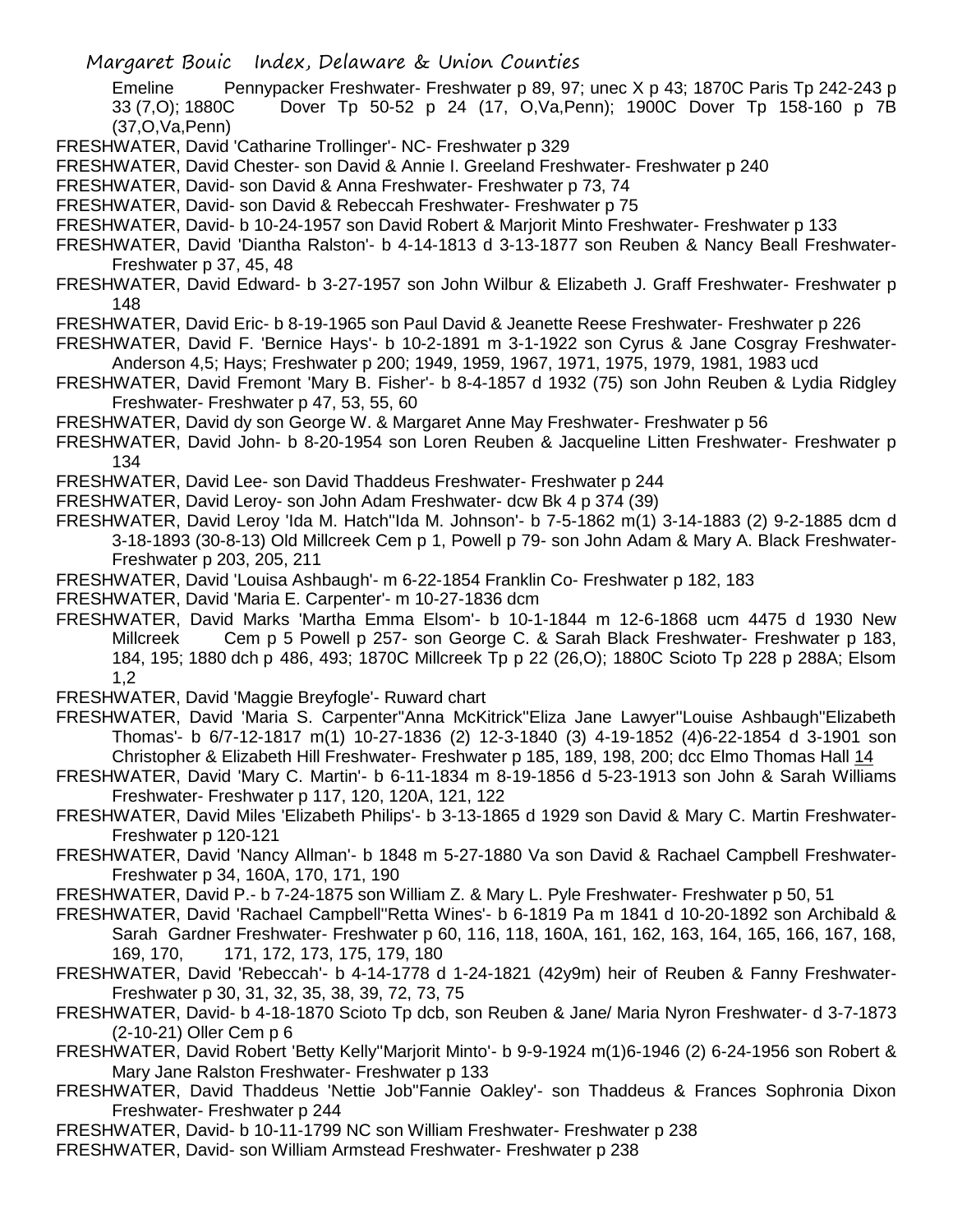FRESHWATER, Deborah Altridge- dau Kenneth Barkadale & Susan Altridge Freshwater- Freshwater p 106 FRESHWATER, Deborah May (Holloway, Mrs. Robert)- b 9-22-1951 m 6-1976 dau George W. & Mildred Iola

Jones Freshwater- Freshwater p 226

FRESHWATER, Debra Catherine- b 6-6-1967 dau Kenneth Lee & Margaret Jane Lowther Freshwater-Freshwater p 144

FRESHWATER, Deliah- sister Adem Freshwater- Freshwater p 239

FRESHWATER, Delilah Carpenter (Mrs. Isaac)- m 10-22-1827 Holmes Co -Freshwater p 68

FRESHWATER, Delilah- d 3-8-1880 (1-2-8) or 3-11-1860 (1-1-2) Buxton Cem djlm p 5 diptheria- dau Reuben & Amy A. Butts Freshwater- Freshwater p 93

FRESHWATER, Della- dau Benjamin & Jane Cunningham Freshwater- 1880C Concord Tp 68(16)

FRESHWATER, Della- dau Daniel & Lavania Rouch/Rowe Freshwater- Freshwater p 160

FRESHWATER, Delores Ruth- b 11-8-1929 dau Harry McCoy & Helen Wilson Freshwater- Freshwater p 114

FRESHWATER, Dewayne- ch Alonzo Alfred Freshwater- Freshwater p 84

- FRESHWATER, Diana Alberta (Marshall, Mrs. Daryl)(Vandeborne, Mrs. Donald)- b 4-30-1945 dau Ralph Douglas & Mary Elizabeth Rigby Freshwater- Freshwater p 138
- FRESHWATER, Diana Elizabeth (Stokes, Mrs. Jacob John)- b 1847 dau Eugene David & Marie Carpenter Freshwater- Freshwater p 98, 102
- FRESHWATER, Diantha Ralston (Mrs. David)- Freshwater p 37, 48
- FRESHWATER, Donald Benjamin 'Susan Seale' b 11-11-1916 m 4-13-1944 son Frank Eagle & Olivia Barkadale Freshwater- Freshwater p 106
- FRESHWATER, Donald Duane 'Caroline Marosi'- b 9-11-1906 son Harry Bell & Grace Wright Freshwater-Freshwater p 147
- FRESHWATER, Donald Harold 'Lexie Foster'- b 4-1-1928 m 7-31-1949 son Harold Edmond & Elma Brinkman Freshwater- Freshwater p 114
- FRESHWATER, Donald- son Harvey L. & Gladys Freshwater- Freshwater p 159
- FRESHWATER, Donald L. 'Sandra Wood'- b 2-12-1946 m 7-29-1972 son Herman DeLoss & Margaret Nancy Eshman Freshwater- Freshwater p 86A
- FRESHWATER, Donna- dau Alonzo Alfred Freshwater- Freshwater p 84
- FRESHWATER, Dora Atkinson (Mrs. William J.)- m 6-17-1905 2nd- Freshwater p 83
- FRESHWATER, Doris Joan- b 9-18-1933 d 2-29-1935 dau Harry McCoy & Helen Wilson Freshwater-Freshwater p 114
- FRESHWATER, Doris Louise (Jenkins, Mrs. Phil)(Grimes, Mrs. James Robert)- b 2-18-1926 dau Christy & Victoria Chess Freshwater- Freshwater p 139
- FRESHWATER, Dorothy (Barrett, Mrs. Stanley)- b 6-6-1910 La m 10-15-1933 dau William Wallace,Jr. & Julia Lacour Freshwater- Freshwater p 99
- FRESHWATER, Dorothy Fern- b 1-31-1922 d 5-23-1922 dau Elmer & Fern Montgomery Freshwater-Freshwater p 45, 46
- FRESHWATER, Dorothy Robernacker (Mrs. James Curtis)- Freshwater p 114

FRESHWATER, Dorothy Ticknor (Mrs. Edison Creal)- m 6-2-1928- Freshwater p 56

- FRESHWATER, Douglas Guy- b 11-5-1964 son Douglas Raymond & Ida Charlene Ludwig Freshwater-Freshwater p 138
- FRESHWATER, Douglas Paul- b 1-6-1970 son Kenneth Lee & Margaret Jane Lowther Freshwater-Freshwater p 144
- FRESHWATER, Douglas Raymond 'Ida Charlene Ludwig'- b 2-2-1943 m 1962 son Ralph Douglas & Mary Elizabeth Rigby Freshwater- Freshwater p 138
- FRESHWATER, Duane- b 3-20-1936 d 5-25-1955 son Norman & Jean Forsha Freshwater- Freshwater p 143 FRESHWATER, E. A.- son Laura Evarts Freshwater- Freshwater
- FRESHWATER, Eagle R.- b 8-10-1890 Delaware Town son B. F. & Nettie S. Babcock Freshwater dcb
- FRESHWATER, Earle C/E. 'Florence A. Miller'- b 8-18-1899 d 6-7-1974 Oakdale Cem son Reuben & Amy A. Butts Freshwater- Freshwater p 93; dcb Scioto Tp
- FRESHWATER, Earl E. 'Ruth E.'- b 8-18-1899 d 6-7-1974 Oak Grove Cem II p 145 (M-R11-5)
- FRESHWATER, Earl G.- son George W. & Amy J. Swearingen Freshwater- Freshwater p 52, 53, 54

FRESHWATER, Earl- son Harvey L. & Gladys Freshwater- Freshwater p 159

FRESHWATER, Earl 'Mary E. Bake'- b 3-25-1888 m 7-30-1912 d 5-25-1974 son Archabald & Elizabeth Freshwater- Freshwater p 125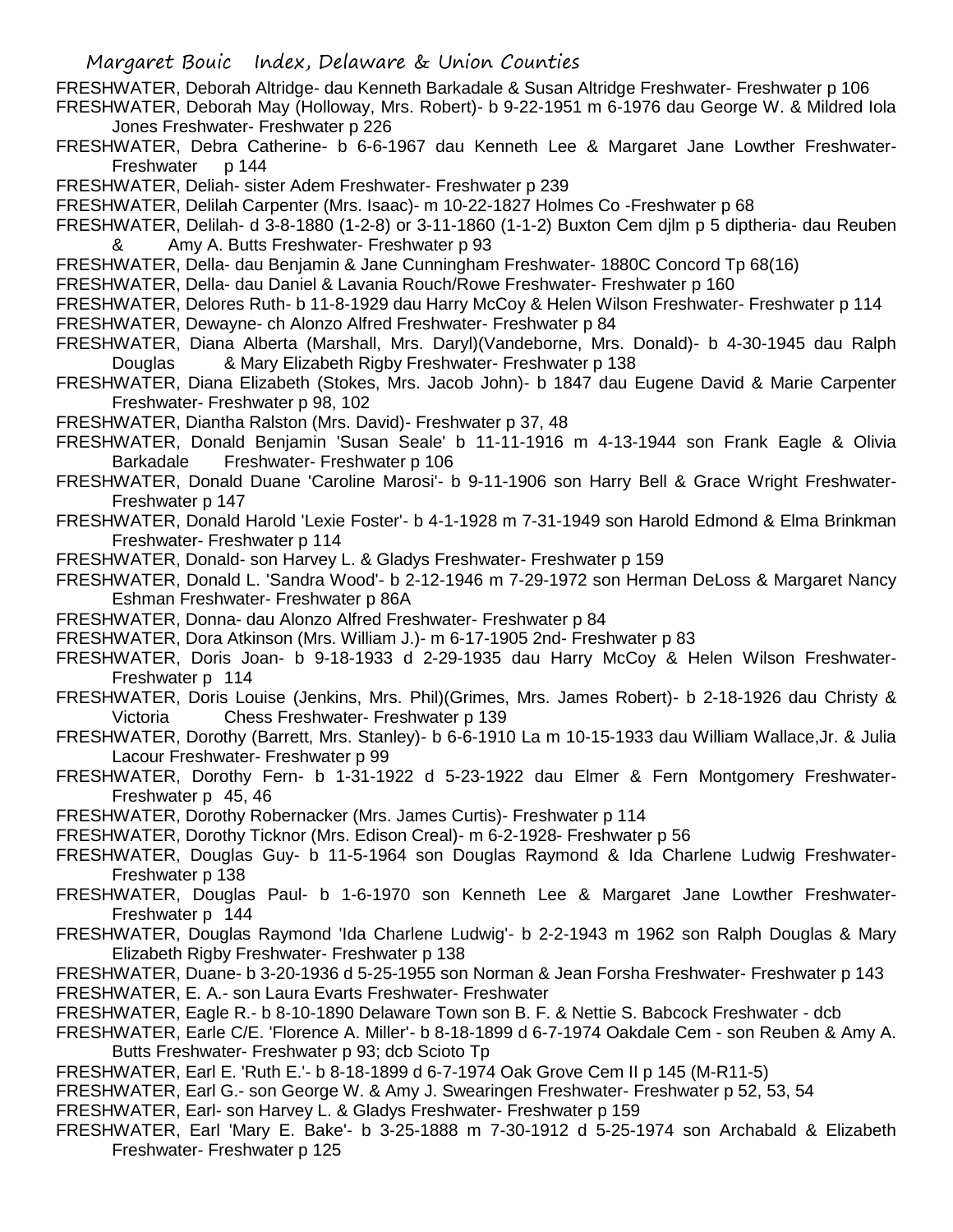- Margaret Bouic Index, Delaware & Union Counties
- FRESHWATER, Easter- dau Jerome Freshwater- Freshwater p 10
- FRESHWATER, Ebenezer Archer 'Clarinda E. Campbell'- b 3-21-1837/9 m 3-27-1867 d 1923 WVa son Philip Eleanor Archer Freshwater- Freshwater p 40, 43, 45, 46
- FRESHWATER, Mrs. Ed d 8-11-1954 Dover Tp uninf p 31
- FRESHWATER, Eda Bessie (Jones, Mrs. Chester Leroy)- b 3-3-1879 m 11-6-1902 dau William & Mary Emma Hawkins Freshwater- Freshwater p 87
- FRESHWATER, Eda- dau William & Anna Freshwater- 1880C Concord Tp 114
- FRESHWATER, Edgar Lee 'Sibyl Delilah Jordan'- b 6-3-1910 m 4-20-1930 son Eugene David & Maud Feiger Freshwater- Freshwater p 99
- FRESHWATER, Edgar 'Margaret White'- b 7-20-1914 m 8-11-1947 son Harry Rutherford & Laura Ellen Everts Freshwater- Freshwater p 106
- FRESHWATER, Edgar Paul 'Thelma Hanna'- b 7-30-1894 m 12-31-1926 son Charles Edgar & Gertrude McAllister Freshwater- Freshwater p 197
- FRESHWATER, Edison Creal 'Dorothy Ticknor'- b 4-19-1899 m 6-2-1928 son Milton Robinson & Annie Louise Biber Freshwater- Freshwater p 56
- FRESHWATER, Edith Diantha (Owings, Mrs. )- dau David Fremont & Mary B. Fish Freshwater- Freshwater p 55
- FRESHWATER, Edith Hawk (Mrs. Howard)- Freshwater p 55
- FRESHWATER, Edith M. Bower (Mrs. George Elmer)- b 1891 m 9-16-1914 d 10-10-1966 (75)- Freshwater p 229; 1959 ucd
- FRESHWATER, Edmon Stephen 'Alice Minute'- b 9-11-1910 m 8-26-1945 son George Elmer & Violet Smith Freshwater- Freshwater p 228
- FRESHWATER, Edna Hall (Mrs. Howard L.)- b 12-4-1912- Freshwater p 148, 149
- FRESHWATER, Edward Albert- son Edward Kerr & Quant Dilkes Freshwater- Freshwater p 240
- FRESHWATER, Edward Kerr 'Iva Newkirk''Quant Dilkes'- son Henry & Jessie C. Moon Freshwater-Freshwater p 246
- FRESHWATER, Edward 'Lillian Leady'- b 1-9-1862/7 m 5-2-1907 d 10-21-1936 son William & Sarah Emeline Pennypacker Freshwater- Freshwater p 89, 97; unec X p 43- 1870C Paris Tp 242-243 p 33 (3,O); 1880C Dover Tp 50-52 p 24 (13, O,Va,Penn); 1900C Dover Tp 188-190 p 8B (33,O,Va,Penn)
- FRESHWATER, Edward 'Minnie Knaur'- b 1866 m 3-24-1892 son William & Mary J. Smith Freshwater-Freshwater p 123
- FRESHWATER, Edward 'Susan Harrison'- m 12-27-1831- Freshwater p 10
- FRESHWATER, Edwina Redfield (Mrs. William)- m 12-8-1940- Freshwater p 99
- FRESHWATER, Effa Abbott (Mrs. Charles Fred)- Freshwater p 147
- FRESHWATER, Eileen (Mrs. Russell)- Freshwater p 166
- FRESHWATER, Elbise Perham (Mrs. Frank Eagle,Jr.)- m 4-10-1937- Freshwater p 106
- FRESHWATER, Elda Lorene (Johnson, Mrs. Albert Henry)- b 12-11-1910 m 3-2-1930 dau Samuel Burton & Leona Wheeler Freshwater(Stalian)- Freshwater p 216
- FRESHWATER, Eleanor Archer (James, Mrs. William E.)- b 10-19-1872 dau Ebenezer Arthur & Clarinda E. Campbell Freshwater- Freshwater p 43, 45
- FRESHWATER, Eleanor Archer (Mrs. Philip)- b 1804 m 9-21-1830 d 3-12-1864 dau David T. & Mary Archer-Freshwater p 37, 40, 42
- FRESHWATER, Eleanor Jane (Klein, Mrs. William)- b 9-14-1931 m 9-1-1951 dau Curtis Harold & Jane Powers Freshwater- Freshwater p 43, 45; Loveless p 8
- FRESHWATER, Eleanor May (Renner, Mrs. Marshall)- b 7-24-1918 m 6-17-1939 dau James Alexander & Idella May Everhart Freshwater- Freshwater173
- FRESHWATER, Elias 'Martha Belle Kennedy'- b 3-22-1845 m 5-27-1869 d 12-12-1936 son Archabald & Elizabeth Truax Freshwater- Freshwater p 118, 122, 130, 131, 132A, 133, 135, 136, 137, 138, 139 140, 141, 142, 143, 144, 145
- FRESHWATER, Elisha- dau George Freshwater- Freshwater p 9
- FRESHWATER, Elishe (Mrs. Mark)- Freshwater p 9, 10, 23
- FRESHWATER, Elishe (Martin, Mrs. Luke)- m 6-8-1786 Va- Freshwater p 24
- FRESHWATER, Elisidora (Purdt, Mrs. Harvy)- m 9-16-1871 Homes Co Freshwater p 67
- FRESHWATER, Eliza Jane Lawyer (Mrs. David)- m 4-19/22-1852 dcm- Freshwater p 185, 189, 198
- FRESHWATER, Elizabeth- d 8-14-1892 (54-10-29) Scott Cem djlm p 98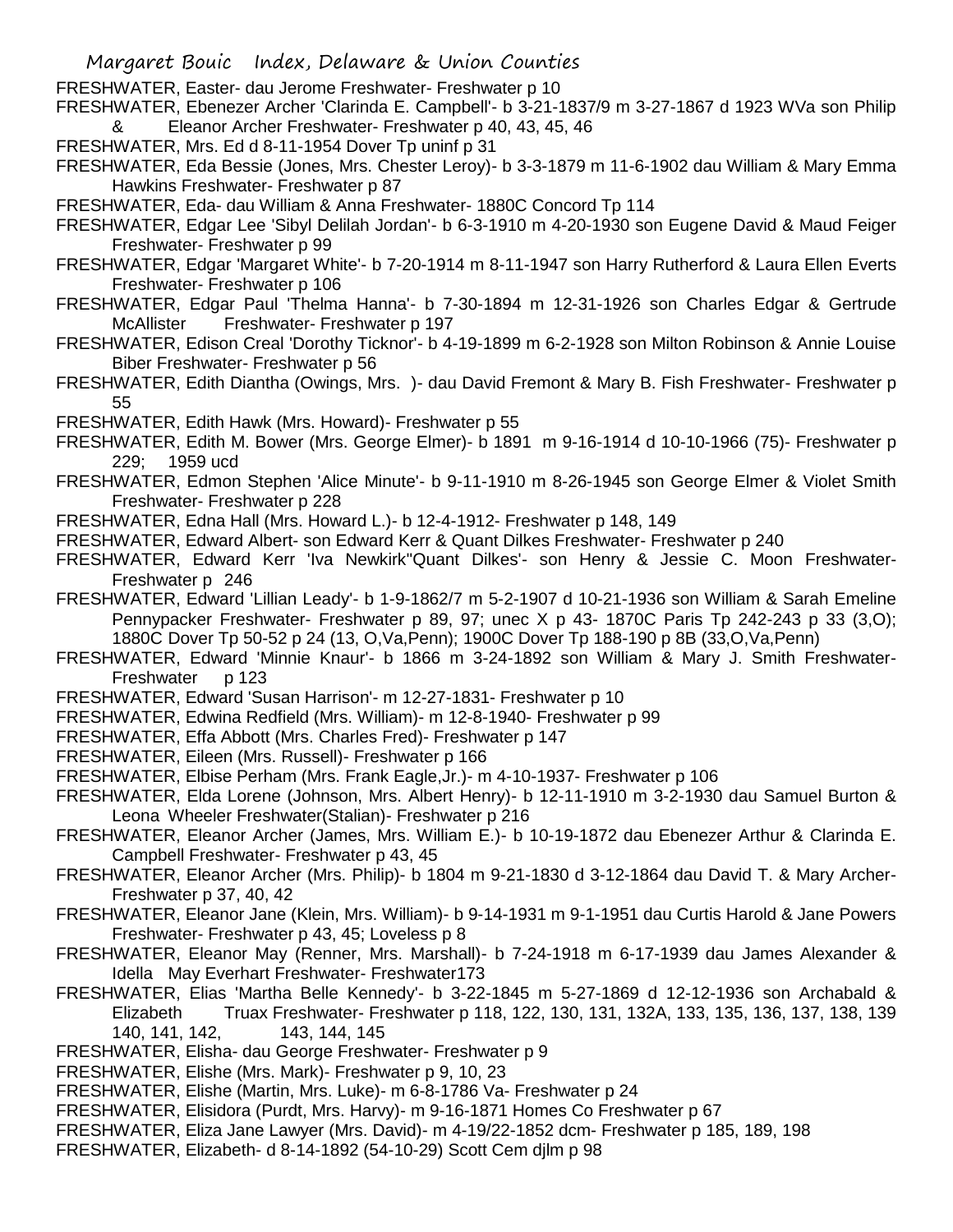FRESHWATER, Elizabeth- dau Alonzo Alfred Freshwater- Freshwater p 84

- FRESHWATER, Elizabeth Amanda (Caldwell, Mrs. James)- b 3-5-1852 d 1937 dau Archibald & Elizabeth Truax Freshwater- Freshwater p 118, 122, 151. 152, 154, 156
- FRESHWATER, Elizabeth Amelia (Moltenberry, Mrs. Stanley)- b 6-29-1918 Ill m 6-7-1941 dau Ernest Blain & Alleen Marie Muth Freshwater- Freshwater p 106
- FRESHWATER, Elizabeth Annie Good (Mrs. Robert)- Freshwater p 117, 117A
- FRESHWATER, Elizabeth (Mrs. Archabald)- Freshwater p 124, 125, 126
- FRESHWATER, Elizabeth- dau Christopher & Elizabeth Freshwater- 1850C Concord Tp 2154 p 128 (9,O)
- FRESHWATER, Elizabeth Clegg (Mrs. Nathaniel) m 4-14-1802 Va- Freshwater p 10
- FRESHWATER, Elizabeth Cleland (Mrs. John Clem)- m 12-31-1902- Freshwater p 130, 131
- FRESHWATER, Elizabeth (Mrs. David)- 1880C Concord Tp 187
- FRESHWATER, Eliabeth Endsley (Mrs. Rev. Eugene Henry)- m 4-15-1873- Freshwater p 48
- FRESHWATER, Elizabeth D. Fortiner (Mrs. Paul Oller)- m 6-21-1930- Freshwater p 226; 1961, 1969, 1971 dcd
- FRESHWATER, Elizabeth- dau George Freshwater- (1688)- Freshwater p 8, 9
- FRESHWATER, Elizabeth Gilcrist (Mrs. Lawrence Allen)- Freshwater p 147
- FRESHWATER, Elizabeth (Herbert, Mrs. George G.)- b 1-28-1869 Ill m 8-22-1894 dau William Wallace & Amazetta Leachman Freshwater- Freshwater p 99
- FRESHWATER, Elizabeth Hill (Mrs. Christopher)- b 4-1791 m 3-22-1813 d 1855 Powell p 74- dau Stephen & Marvem Martin Hill- Freshwater p 35, 79. 182, 183, 184, 185, 190, 191, 192, 194, 195, 196, 197, 198, 200, 201, 203, 207, 208, 209, 210, 211, 214, 217, 218, 219, 221, 222, 225., 227, 228; dcc Clara Loveless Edelblute 29; 1850C Concord Tp 2154 p 128 (58, Pa); 1880 dch p 742; 1908 dch p 880; Hill

FRESHWATER, Elizabeth Hill (Mrs. Joshuah)- m in Ill.- Freshwater p 185

- FRESHWATER, Elizabeth James (Mrs. William Thomas)- m 10-26-1935- Freshwater p 173, 174
- FRESHWATER, Elizabeth Jane (Cameron, Mrs. Malcolm)- d age 79- dau Philip & Eleanor Archer Freshwater-Freshwater p 40
- FRESHWATER, Elizabeth Jane- b 12-20-1812 dau Reuben & Nancy Beall Freshwater- Freshwater p 37
- FRESHWATER, Elizabeth Jean Jones (Mrs. Arthur Lewis)- b 8-21-1915 m 8-21-1937 dau John William & Grace Riggle Jones- Freshwater p 159
- FRESHWATER, Elizabeth Jesper (Mrs. Thomas Jr)- b 1712 d 1772 dau Thomas & Sarah Taylor Jesper-Freshwater p 19, 21, 23, 25, 26, 34
- FRESHWATER, Elizabeth Jane (Orr, Mrs. William)- m 7-16-1977 dau Robert Glen & Margaret Horvath Freshwater- Freshwater p 149
- FRESHWATER, Elizabeth/Bessie J. Graff (Mrs. John Wilbur)- b 8-27-1883 m 11-9-1904 d 2-20-1945- Freshwater p 148
- FRESHWATER, Elizabeth (Mrs. John) N. Carolina- Freshwater p 236
- FRESHWATER, Elizabeth- dau John & Sarah Freshwater ( 14-1850C) Freshwater p 117
- FRESHWATER, Elizabeth (Jones, Mrs. William Francis)- b 3-2-1795 d 6-19-1856
- FRESHWATER, Elizabeth Lorrain (Mrs. George Gardner)- Freshwater p 120
- FRESHWATER, Elizabeth McAllister (Mrs. George Christopher)- Freshwater p 194; 1880C Leesburg Tp 296 p 189A (40, O,Va,Va)
- FRESHWATER, Elizabeth Margaret- b 4-18-1948 dau Frank Eagle,Jr. & Elbise Perham Freshwater-Freshwater p 106
- FRESHWATER, Elizabeth (Myers, Mrs. Jack)- b 4-10-1891 dau Samuel Thomas & Susan Jones Freshwater-Freshwater p 172
- FRESHWATER, Elizabeth Phillips (Mrs. David Miles)- Freshwater p 120, 121
- FRESHWATER, Elizabeth (Pridham, Mrs. Chris Jr.)(Mrs. John)- m(2) by 8-5-1746- d 1839 Freshwater p 8, 17, 18, 24
- FRESHWATER, Elizabeth Scott (Mrs. George C.)- m 8-13-1878 ucm 6298
- FRESHWATER, Elizabeth Thomas (Mrs. David)- m 1-24-1872- Freshwater p 185, 189, 198, 200
- FRESHWATER, Elizabeth Thompson (Mrs. Robert)- (20-1850) m 3-23-1848 Freshwater p 231, 232
- FRESHWATER, Elizabeth Truax (Mrs. Archabald)- b 1817 m 1837 d 9-14-1879 (62) Freshwater p 38, 118, 122, 124, 125. 126. 131. 132A. 133. 135. 136. 137. 138. 139, 140, 141, 142, 143, 144, 145, 147, 149, 150, 151, 152, 154, 156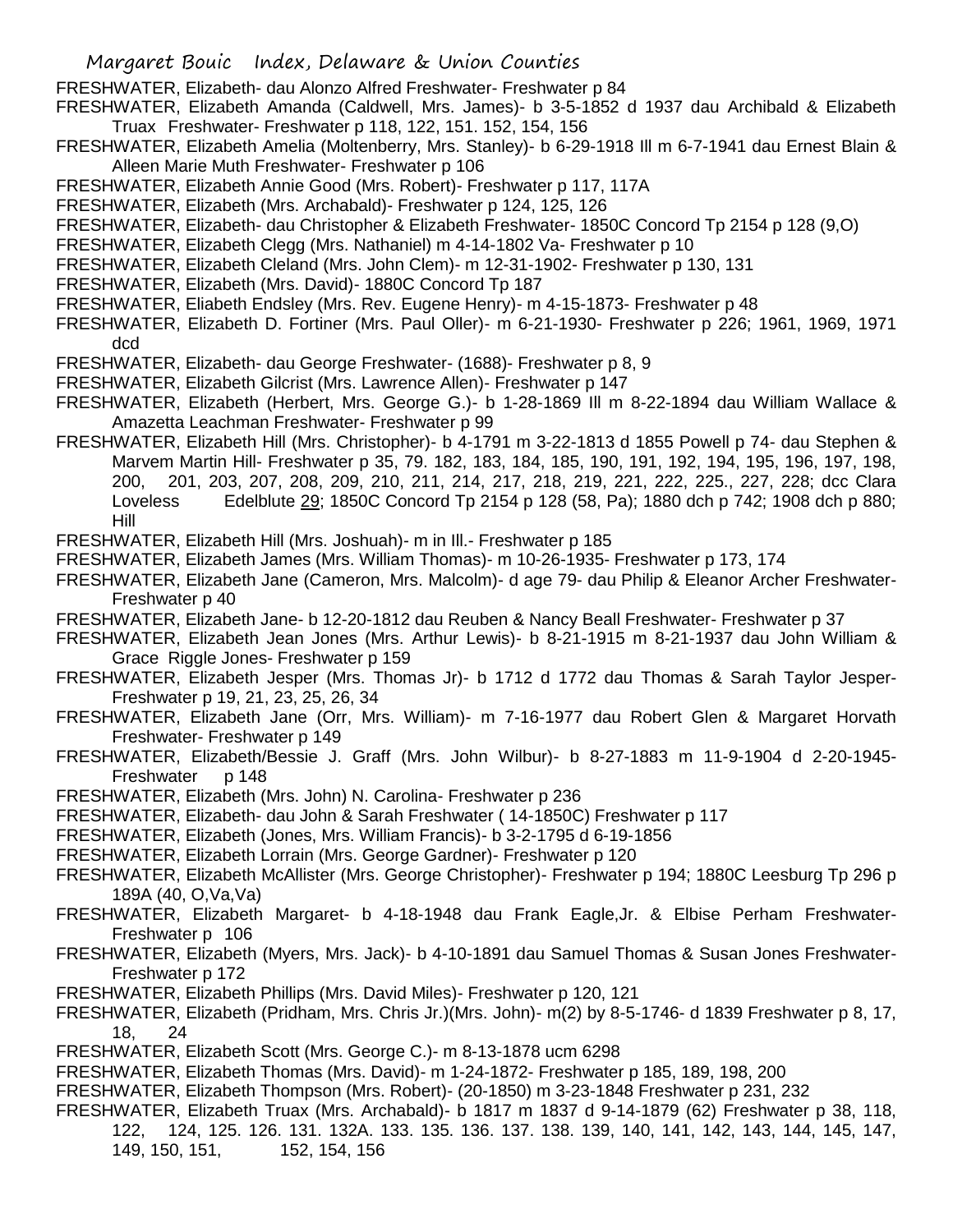- FRESHWATER, Elizabeth (Mrs. Walter Scott)- Freshwater p 108
- FRESHWATER, Elizabeth (Waterson, Mrs. John)(Mrs. Thomas)- Freshwater p 9

FRESHWATER, Elizabeth (Wright, Mrs. Samuel)- b 1817 d 2-11-1879 dau Archabald & Sarah Gardner Freshwater- Freshwater p 116, 118, 176, 177, 178

- FRESHWATER, Ella Belle Beavers (Mrs. Isaac Louis)- m 10-18-1895- Freshwater p 109
- FRESHWATER, Ella C.- b 1857 d 1947 New Millcreek Cem p 29
- FRESHWATER, Ella E. Beavers (Mrs. Isaac Lewis)- Freshwater p 107
- FRESHWATER, Ella Frances (Baker, Mrs. Thomas S.)- b 7-18-1892 m 3-24-1914 dau Asbury & Anna Evans Freshwater- Freshwater p 231
- FRESHWATER, Ella (Mrs. John A.)- b 1874 W. Va- Freshwater p 106
- FRESHWATER, Ella May (Schlief, Mrs. George)- b 3-27-1870 m 10-25-1892 dau Archabald & Emily Jane Stine Freshwater- Freshwater p 158
- FRESHWATER, Ella Moore (Mrs. Cyrus)- m 3-25-1898 d 8-25-1947- Freshwater p 164, 168
- FRESHWATER, Ella Wilson (Mrs. Walter)- b 1894 d 7-1918- Freshwater p 124
- FRESHWATER, Ella (Lane/Zane, Mrs. Henry)- b 4-9-1884 m 5-18-1904 twin dau William & Phoebe Hendershot Freshwater- Freshwater p 162, 181
- FRESHWATER, Ella Louise Babcock (Mrs. Benjamin Franklin)- b 5-30-1862 m 7-2-1889 d 7-17-1941 dau George W. & Mary E. Watson Babcock- dcq Miriam Freshwater Williams 3
- FRESHWATER, Ellen (Hamrick, Mrs. j. E.)- b 6-20-1886 m 1911 d 1915 dau David Jr. & Nancy Alleman Freshwater- Freshwater p 170
- FRESHWATER, Ellen Woods (Mrs. Philip)- Freshwater p 40, 41, 45
- FRESHWATER, Ellan Wright (Mrs. John)- m 2-20-1904 Freshwater p 160A, 175
- FRESHWATER, Elma Brinkman (Mrs. Harold Edmond)- m 8-9-1927- Freshwater p 114
- FRESHWATER, Elma Gillespie (Mrs. Harry O.)- Freshwater p 50
- FRESHWATER, George Elmer 'Edith Bower'- m 9-16-1914 d 2-10-1969 Oak Grove Cem Freshwater; 1959 ucd
- FRESHWATER, Elmer 'Fern Montgomery'- b 6-11-1880 WVa m 4-7-1910 son Ebenezer Arthur & Clarinda E. Campbell Freshwater- Freshwater p 43, 45, 46
- FRESHWATER, Elmer- son John & Mary Courtwright Freshwater- 1908 dch p 624
- FRESHWATER, Elmer- son Reuben & Allayn Woods Freshwater- Freshwater p 41
- FRESHWATER, Elmira Barker (Mrs. Robert Campbell)- Freshwater p 160
- FRESHWATER, Elnore Dennis- b 3-12-1911 dau Harry Ebert & Myrtle Clark Freshwater- Freshwater p 158
- FRESHWATER, Elsa Lillian (Wood, Mrs. Leo R.)- b 5-16-1895 m 4-12-1917 dau Milton Robinson & Annie Louise Biber Freshwater- Freshwater p 56
- FRESHWATER, Elsie (Durham, Mrs. Charles)- dau Joseph & Julia Teer Freshwater- Freshwater p 242
- FRESHWATER, Elsie Marie (Graham, Mrs. Urban)- b 4-4-1898 m 4-3-1915 d 7-27-1986- dau Frank Wayland & Anna B. Wollam Freshwater- Graham (16127); Freshwater p 183, 184, 195; Richey
- FRESHWATER, Elvina Burke (Mrs. James Edward)- Freshwater p 82, 85
- FRESHWATER, Elvira Martin (Mrs. Henry Franklin)- m 9-24-1902 div- dau George K. & Florence Johnson Martin- Freshwater p 221
- FRESHWATER, Emily Jane Stine (Mrs. Archibald)- b 2-7-1840 m 9-17-1865 d 8-8-1923- Freshwater p 157, 158, 159
- FRESHWATER, Emily- dau Robert Marquis & Mary McCall Freshwater- Freshwater p 48, 49
- FRESHWATER, Martha Emma Elsom (Mrs. David)- b 1848 m 12-6-1868 ucm 4475 d 1921- bur New Millcreek Cem p 5- dau William H. & Martha J. Rittenhouse Elsom- Elsom 1,2; 1870C Millcreek Tp 22 (22,O); 1880C Scioto Tp 228
- FRESHWATER, Emma Flora (White, Mrs. John W.)- b 6-18-1875 Pa d 1965- dau John & Margaret Wells Freshwater- Freshwater p 119, 147
- FRESHWATER, Emma James (Mrs. Frank Percival)- b 1-29-1886 m 2-12-1905 d 4-5-1959- dau Lemuel & Sarah Ann Fogle James- 1908 dch p 744; Fogle 2,3; Sbc p 34, 35; Freshwater p 211, 212
- FRESHWATER, Emma Hawkins (Mrs. William Henry)- Freshwater p 81
- FRESHWATER, Emma/Amy J. Swearingen (Mrs. George W.)- Freshwater p 54
- FRESHWATER, Emma- b 1-9-1862 d 2-20-1862 Buxton Cem djlm p 5- twin dau William & Sarah Emeline Pennybacker Freshwater- Freshwater p 89
- FRESHWATER, Emmett 'Alta M. Laughead'- b 6-24-1893 m 6-23-1915 d 1967 son David Fremont & Mary B.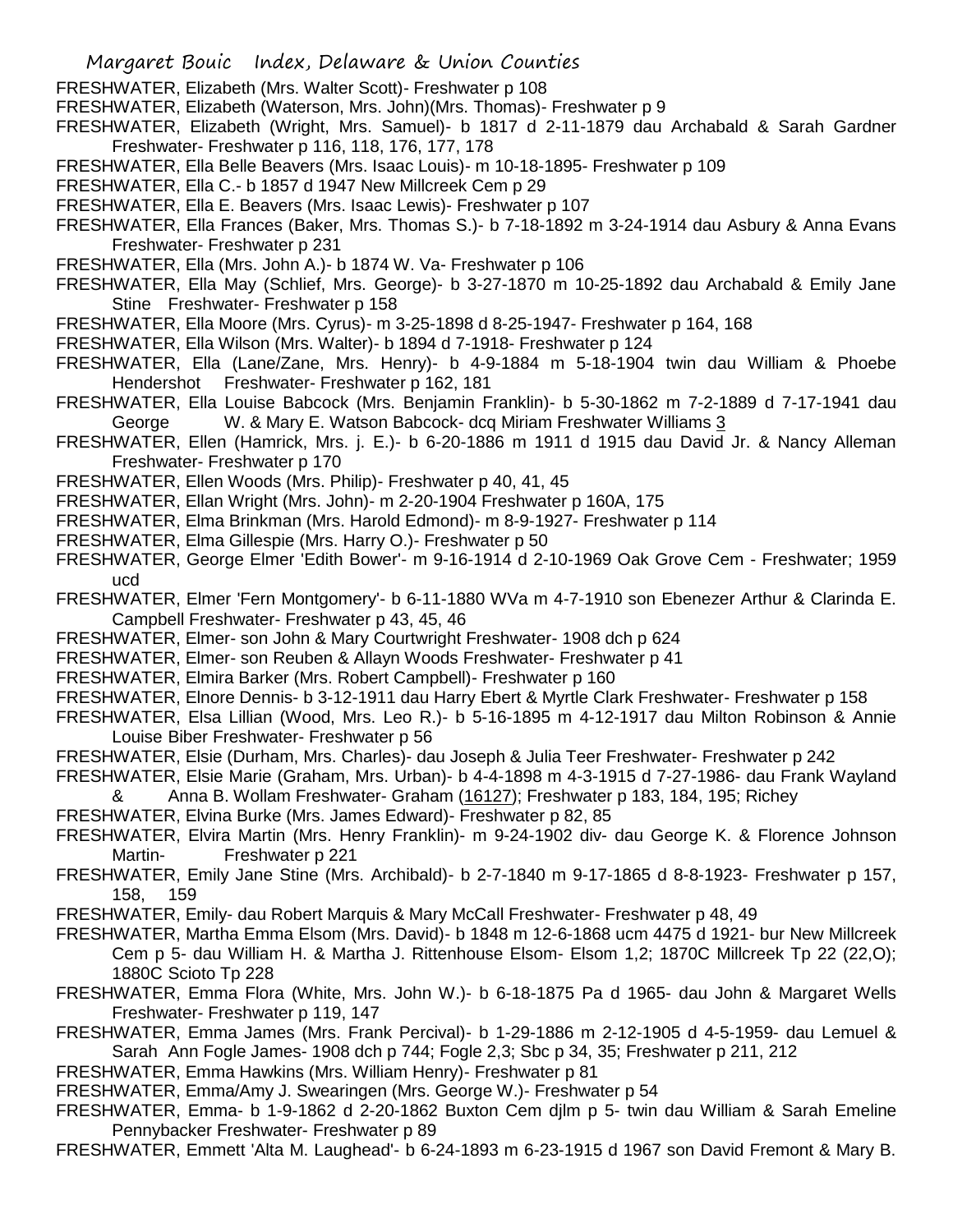Fisher Freshwater- Freshwater p 53

FRESHWATER, Emmett- son George W. & Amy J. Swearingen Freshwater- Freshwater p 52, 54

FRESHWATER, Ernest Blaine 'Alreen M. Muth'- b 1-5-1885 Berlin Tp dcb, d 7-27-1964 son Arkison Reuben & Amelia Breyfogle Freshwater- Freshwater p 1, 5, 106; dcq Ernest Freshwater 1

- FRESHWATER, Ernest 'Janet Clark'- b 2-21-1883 d 2-28-1957 son Elias & Martha Belle Kennedy Freshwater-Freshwater p 130, 140, 141, 142, 143
- FRESHWATER, Ernest 'Julia Humenay''Georgia Mechling'- b 6-4-1914 son Ernest & Janet Clark Freshwater-Freshwater p 140, 143

FRESHWATER, Estella Haneiline (Mrs. Harry Carl)- m 8-5-1905 Freshwater p 86, 86A

FRESHWATER, Esther- b 11-9-1902 Delaware Town dau B. F. & N. F. Babcock Freshwater - dcb

FRESHWATER, Ethel Lorena (Patton, Mrs. Alfred Dana)- b 3-30/29-1885 dcb Berlin Tp, m 8-17-1908 d 10-24-196- dau Julius Homer & Amanda Freshwater- Freshwater p 96; btp p 12; dcq Ethel Freshwater Patton 1

FRESHWATER, Ethel (Walker, Mrs. Delno)- b 6-4-1884 dau David Leroy & Ida M. Hatch Freshwater-Freshwater p 211

FRESHWATER, Etta M. Thompson (Mrs. Charles S.)- b 8-16-1879 d 1949 dau Orlando & Fredericka Hagenlocker Thompson- Sbc p 34; Freshwater p p 93

FRESHWATER, Euane Francis- b 2-20-1914 son Harry Ebert & Myrtle Clark Freshwater- Freshwater p 158

FRESHWATER, Eula (Daugherty, Mrs. Albert M.)- b 5-16-1907 m 1924 dau Ernest & Janet Clark Freshwater-Freshwater p 141

FRESHWATER, Euvie- ch Benjamin & Sarah Long Freshwater- Freshwater p 245

FRESHWATER, Eva- Pabst 2 p 57-

- FRESHWATER, Eva Jeanette Loveless (Mrs. John Emanuel)(Bouic, Mrs. Isaac Wells)- b 2-18-1860 m 1-31-1878 (2) 6-17-1916 d 10-1-1955- New Millcreek Cem p 4- dau William & ELizabeth Cramer Loveless- Freshwater p 203, 211, 213; Loveless p 8; Bouic (1134); opc 447
- FRESHWATER, Eva Leone (Camp, Mrs. Howard)- b 5-21-1906 dau David Miles & Elizabeth Philips Freshwater- Freshwater p 121
- FRESHWATER, Eva May (Ferrell, Mrs. Benjamin)- b 9-2-1891 dcb Berlin tp, m 10-21-1919 d 4-23-1958 dau Louis Ellsworth & Lillian Gregory Freshwater- Freshwater p 105
- FRESHWATER, Eva (Rowland, Mrs. Harley)- b 4-9-1884 m 5-18-1904 dau William & Phoebe Hendershot Freshwater- Freshwater p 161, 167
- FRESHWATER, Evangeline (Ufferman, Mrs. Edward)- b 3-15-1923- dau George Elmer & Edith Freshwater-Freshwater p 220, 229
- FRESHWATER, Eveleyne b 1907 dau Kelly S. & Margaret Agatha Walsh Freshwater- Freshwater p 119

FRESHWATER, Everett- b 12-9-1909 d 1918 son Christy & Victory Chess Freshwater -Freshwater p 135, 137 FRESHWATER, Fanny- d 10-1877 Holmes Co- Freshwater p 68

- FRESHWATER, Fanny (1790, Pa)- Freshwater p 28
- FRESHWATER, Fanny Bronnon/Brunn (Mrs. Archibald)- b 7-22-1849 m 3-11-1886 dcm 877 d 5-19-1928- Freshwater p 105- Freshwater
- FRESHWATER, Fanny (Jones, Mrs. Josiah)- dau Archabald & Sarah Gardner Freshwater- Freshwater p 116, 118

FRESHWATER, Fannie/Fanny (Mrs. Reuben)- Freshwater p 30, 32, 33, 35, 40, 41, 42, 43, 46, 47, 48, 50, 52, 55, 56, 63, 64, 65, 73, 75, 78, 82, 83, 86A, 87, 88, 89, 90, 91, 92, 93, 96, 97, 98, 104, 105, 108, 109, 110, 112, 113, 115, 116, 117, 118, 119, 120, 120A, 121, 121A, 122, 123, 124, 125, 126, 130, 131, 132A, 133, 135, 136, 138, 139, 140, 141, 142, 143, 144, 145, 147, 149,. 150, 151, 152, 154, 156. 157, 158, 159, 159A, 159B, 159C, 160, 160-1, 160A, 162, 163, 164, 165, 166, 167, 168, 185, 190, 191, 192, 194, 195, 196, 197, 198, 200, 201, 203, 207, 208,. 209, 210, 211, 214, 217, 221, 222, 225, 227, 228; dcq Clara Loveless Edelblute 57; Ethel Freshwater Patton 17; Miriam Freshwater Williams 17

FRESHWATER, Fanny Richardson (Mrs. Jacob)- m 5-30-1843 Va- Freshwater p 10

- FRESHWATER, Fanny Vashall (Mrs. Harry)- b 4-17-1881 d 10-20-1933- Freshwater p 117A
- FRESHWATER, Fanny- b 2-4-1810 d 9/10-18-1888 dau William & Nancy Chain Freshwater- Freshwater p 63, 65, 66, 69, 71
- FRESHWATER, Fanny (Withrow, Mrs. John)- d 7-9-1869 (45y7m) Holmes Co Freshwater p 70 FRESHWATER, Fay (Whitted, Mrs. )- dau Albert W. Freshwater- Freshwater p 244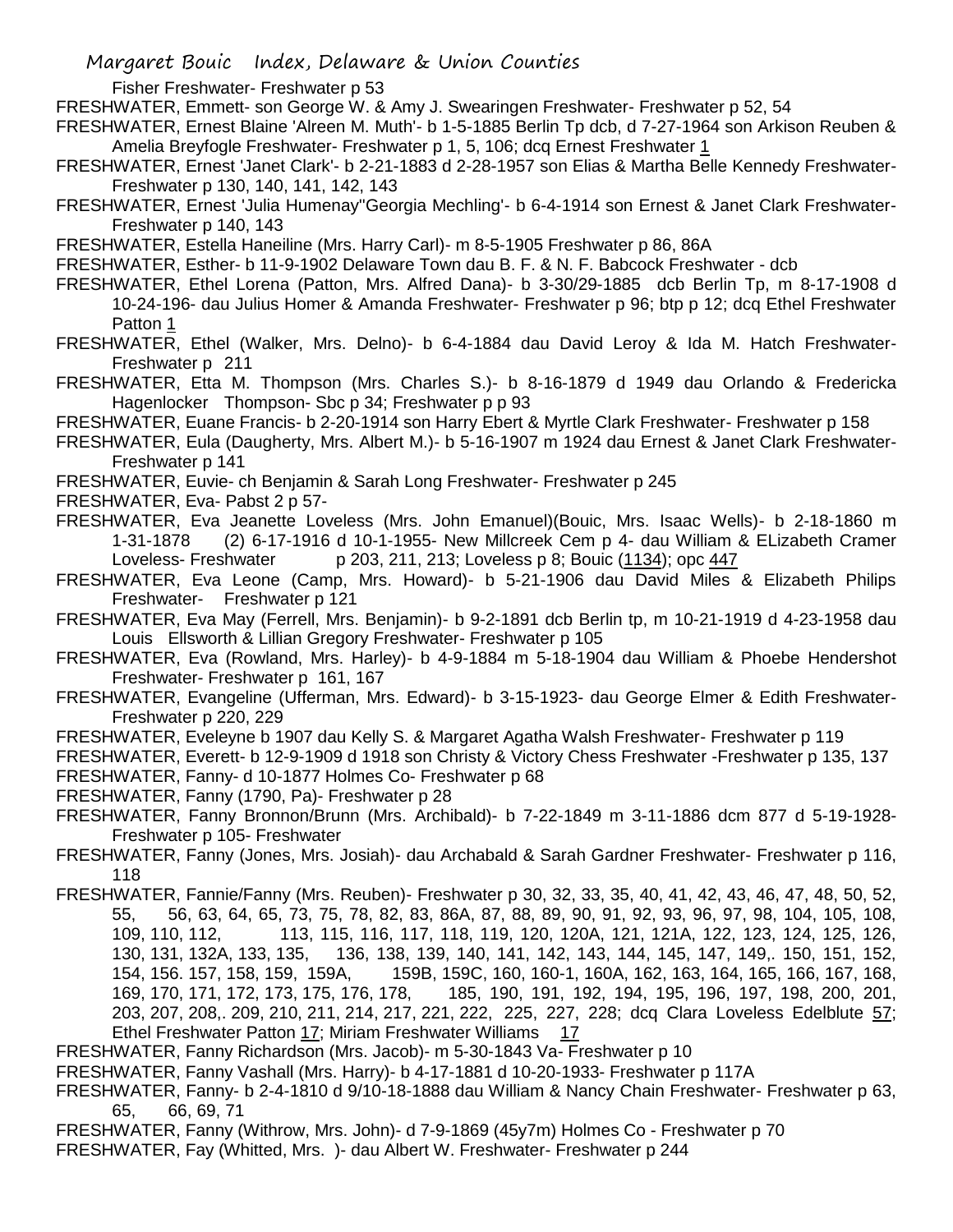- FRESHWATER, Fayne 'Lillian Ross'- b 6-10-1903 m 7-30-1937- son Virgil W. & Mona Loveless Freshwater-Loveless p 8; Freshwater p 93
- FRESHWATER, Felix- son George & Ann Freshwater (1-1850 Missouri)- Freshwater p 80, 112
- FRESHWATER, Felix Gundy- b 1849 son George & Ann Robertson Freshwater- Freshwater p 78, 113
- FRESHWATER, Fern Montgomery (Mrs. Elmer)- m 4-7-1910- Freshwater p 43, 45, 46
- FRESHWATER, Fidella- dau John & Nancy Smith Freshwater- Freshwater p 83
- FRESHWATER, Flora E. Campbell (Mrs. G. W.Jr.)- m 2-12-1884 Va- Freshwater p 34
- FRESHWATER, Flora Gordon (Mrs. James)- Freshwater p 122
- FRESHWATER, Florence (baby)- New Millcreek Cem p 22
- FRESHWATER, Florence E. Morgan (Mrs.Milton Carpenter)- m 11-15-1917- Freshwater p 103
- FRESHWATER, Florence- b d 6-22-1916 dau George Elmer & Violet Smith Freshwater- Freshwater p 225
- FRESHWATER, Florence Hunt (Mrs. George Dee)- Freshwater p 99
- FRESHWATER, Florence May (Cotton, Mrs. Robert)- b 11-23-1858 m 9-5-1882 d 3-15-1898 dau George W. & Margaret Ann May Freshwater- Freshwater p 56, 58
- FRESHWATER, Frances- 1880C Concord Tp p 267C
- FRESHWATER, Frances A.- dau Francis Lee & Maud McDoel Freshwater- Freshwater p 45
- FRESHWATER, Frances Armstead- dau John Freshwater- NCaroline- Freshwater p 236
- FRESHWATER, Frances- dau George W. & Amy J. Swearingen Freshwater- Freshwater p 52, 54
- FRESHWATER, Frances Gillan (Mrs. Joshuah)- b 1855 d 1954- Freshwater p 185, 214
- FRESHWATER, Frances (Harris, Mrs. )- dau David Thaddeus Freshwater- Freshwater p 244
- FRESHWATER, Frances (Mrs. Joshua)- b 1856 Hill Cem Powell p 74- 1908 dch p 429
- FRESHWATER, Frances Levina (Warren, Mrs. Charles Finley)- b 8-23-1878 Concord Tp d 1906 dau Benjamin & Mary Jane Cunningham Freshwater- Warren 3; 1880 dch p 743; 1880C Concord Tp 68(1);
	- Freshwater p 218, 219, 226; dcb
- FRESHWATER, Frances Louise- b 1865- Freshwater p 183, 184
- FRESHWATER, Frances Mae (Graham, Mrs. Howard)- b 5-3-1919 m 1940 d 3-27-1974 dau William Lloyd & Bessie Mae Jones Freshwater- WWebster p 429
- FRESHWATER, Frances Sophronia (Mrs. Thaddeus)- Freshwater p 244
- FRESHWATER, Francis Lee 'Maude McDole'- b 6-23-1871 WVa- son Ebenzer Archer & Clarinda E. Campbell Freshwater- Freshwater p 43, 45
- FRESHWATER, Frank 'Belle Strain'- b 1-17-1881 m 1911 d 2-28-1957 son Elias & Martha Belle Kennedy Freshwater- Freshwater p 130, 140
- FRESHWATER, Frank- b 4-12-1879 d 7-26-1879 son David & Mary C. Martin Freshwater- Freshwater p 120
- FRESHWATER, Frank Eagle,Jr. 'Elbise Perham'- b 6-17-1914 m 4-10-1937 son Frank Eagle & Olivia Barkadale Freshwater- Freshwater p 106
- FRESHWATER, Frank Eagle III- b 10-19-1943 son Frank Eagle,Jr. & Elbise Perham Freshwater- Freshwater p 106
- FRESHWATER, Frank Eagle 'Olivia Barkadale'- b 8-10-1890 dcb late, m 7-4-1913 d 1955 son Benjmain Franklin & Nellie Eloise Babcock Freshwater- Freshwater p 106
- FRESHWATER, Frank- son George & Susan McCarney Freshwater- Freshwater p 86
- FRESHWATER, Frank Percival 'Emma James'- b 12-8-1882 m 2-12-1905 d 1/11-22-1956 son John & Jeannetta Loveless Freshwater- Loveless p 8; Freshwater p 211; dcb late
- FRESHWATER, Frank 'Violet Martin'- son Henry Oller & Mary J. Kirkland Freshwater- Freshwater p 222
- FRESHWATER, Frank Wayland 'Anna Wollam'- b 12-5-1871 d 1932 New Milcreek Cem p 5- son David & Martha Emma Elsom Freshwater- Elsom 2; Freshwater p 243, 248; Sbc p 34; 1880C Scioto Tp 228
- FRESHWATER, Fred C.- son John & Margaret Wells Freshwater- Freshwater p 119
- FRESHWATER, Fred Montgomery 'Joanne Vargo'- b 9-20-1915 m 4-7-1939 son Elmer & Fern Montgomery Freshwater- Freshwater p 45, 46
- FRESHWATER, Laura Gail (Bierce, Mrs. Elmer)- m 4-7-1904 dcm- dau John & Jeannetta Loveless Freshwater- Loveless p 8
- FRESHWATER, Gary Charles- b 7-24-1953 son William Raymond & Peggy Lou Welch Freshwater-Freshwater p 139
- FRESHWATER, Gary- b 1-20-1889 (7-11-1889 dcb) Concord Tp- son George & Susan McCarney Freshwater-Freshwater p 86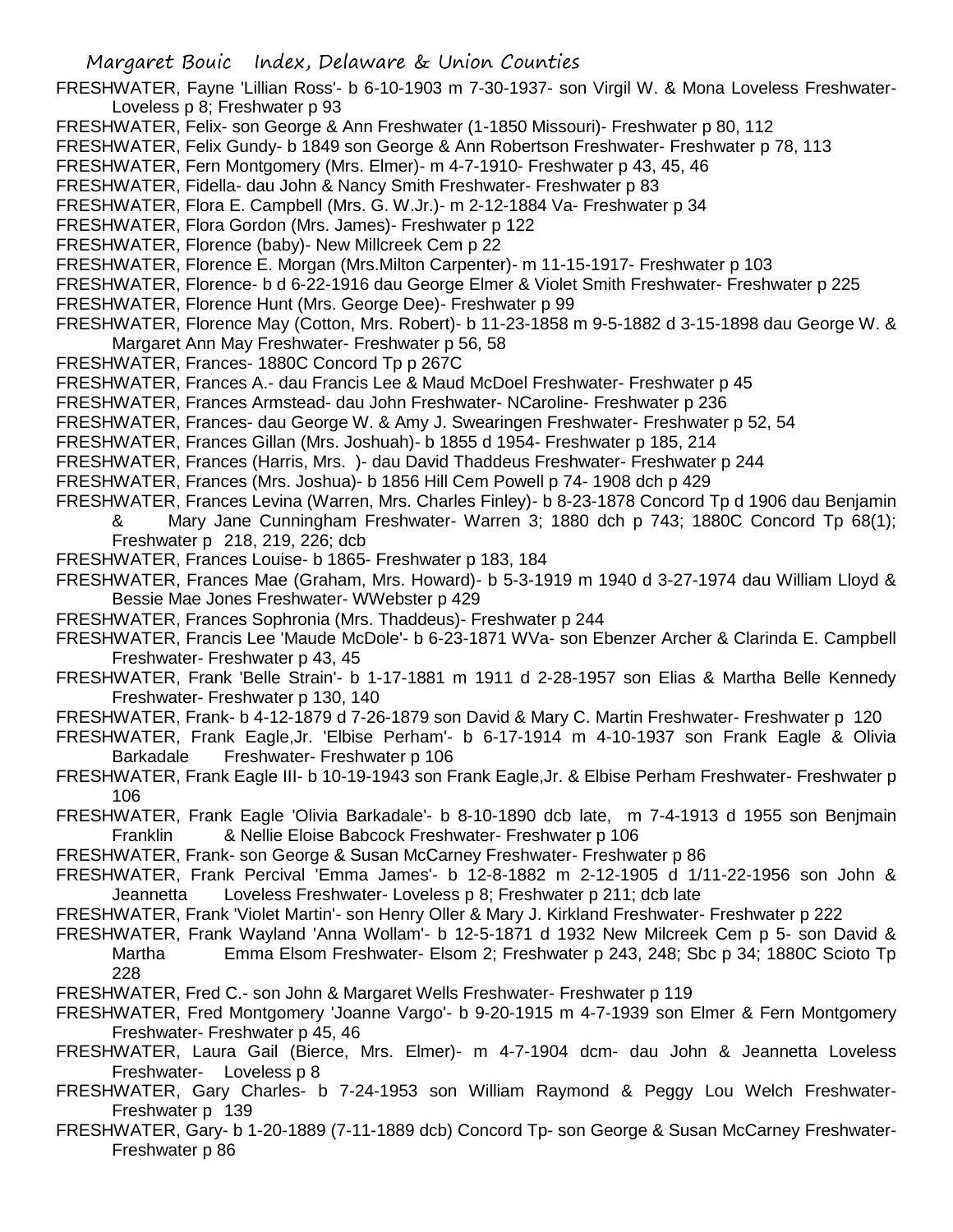FRESHWATER, Gary 'Karon Wentz'- b 9-14-1838 son Norman & Jean Forsha Freshwater- Freshwater p 143 FRESHWATER, Gary Lee- son Marion Kenneth & Wilma Neely Freshwater- Freshwater p 166

- FRESHWATER, Geary Benjamin- b 2-13-1946 son Frank Eagle,Jr. & Elbise Perham Freshwater- Freshwater p 106
- FRESHWATER, George- Freshwater p 23
- FRESHWATER, George- to America 1655- Freshwater p 8,9,10
- FRESHWATER, George (Massachusetts 1678)- Freshwater p 237
- FRESHWATER, George- 1835 men p 19 #46 p 29 Concord Tp
- FRESHWATER, George (Leesburg Tp)- 1971 ucd
- FRESHWATER, George- hjt p 193; 1883 uch IV p 468, 535, V p 335
- FRESHWATER, George 'Ann'- Freshwater p 79, 80, 112
- FRESHWATER, George B. 'Norah Dulin'- b 4-3-1881 Concord Tp dcb, m 6-21-1903 son David & Elizabeth Thomas Freshwater- Freshwater p 200; delge VI p 3
- FRESHWATER, George Carpenter- b 1845 son Eugene David & Marie Carpenter Freshwater- Freshwater p 98

FRESHWATER, George C. 'Elizabeth Scott'- m 8-13-1878 ucm 6298

- FRESHWATER, George Christopher 'Sarah Balck''Elizabeth McAllister''Amanda Elliott'- b 11-2-1815 m(1) 11-4/15-1841 dcm d 10-24-1906 New Millcreek Cem p 9- son Christopher & Elizabeth Hill Freshwater-Freshwater p 183, 184, 185, 189, 194, 195, 196, 205; 1908 dch p 677; 1883 uch V p 374; 1880C Leesburg Tp 296 (60,O,Pa,Pa); hadc p 50
- FRESHWATER, George Creal- b 5-15-1929 son Edison Creal & Dorothy Ticknor Freshwater Freshwater p 56
- FRESHWATER, George David 'Ora Oller'- b 7-9-1871/2 m 2-23-1893 d 2-1950 Oller Cem p 25 son Benjamin & Mary Jane Harris Cunningham Freshwater- Freshwater p 218, 219, 226; WWebster (.76) p 428; 1880 dch p 743; 1908 dch p 447; 1880C Concord Tp 68(8); dcb
- FRESHWATER, George Dee 'Florence Hunt'- b 3-8-1915 son Eugene David & Maud Feiger Freshwater-Freshwater p 99
- FRESHWATER, George III- son George,Jr. Freshwater- Freshwater p 8,9
- FRESHWATER, George,Jr. 'Elizabeth Meers'- son George Freshwater- Freshwater p 8,9
- FRESHWATER, George Elmer 'Edith Bower'- b 10-23-1893 d 2-10-1969 son John Wesley & Mamie Courtright Freshwater- Freshwater p 229 (b 10-28-1890 Concord Tp dcb)
- FRESHWATER, George Elmer 'Violet Smith'- b 3-20/23-1879 m 1-1-1900 d 1-29-1916 New Millcreek Cem p 22- son Stephen Hill & Perlina Freese Freshwater- Freshwater p 228; dcb
- FRESHWATER, George Gardner 'Elizabeth Lorrain'- b 3-4-1872 d 5-19-1950 son David & Mary C. Martin Freshwater- Freshwater p 120
- FRESHWATER, George- son George & Mary Hunter Freshwater- dy- Freshwater p 78
- FRESHWATER, George- son George W. & Emma Swearingin Freshwater- Freshwater p 54
- FRESHWATER, George Hudson- d age 13 son David & Annie I. Freeland Freshwater- Freshwater p 240
- FRESHWATER, George- son James & Rosana Freshwater- 1850C Concord Tp 2237 p 131 (11,O)
- FRESHWATER, George- b 1842 son John & Sarah Williams Freshwater- Freshwater p 117
- FRESHWATER, George L.- d 8-23-1854 (1m11d) Hill Cem p 1 Powell p 74- son B. & M. Freshwater
- FRESHWATER, George 'Margaret'- Freshwater p 57
- FRESHWATER, George 'Margaret J. Stein'- m 6-5-1873- Freshwater p 189
- FRESHWATER, George 'Mary Hunter''Ann Robertson'- b 1781 Pa d between 1855 -1860 son Reuben & Fanny Freshwater- Freshwater p 30, 31, 32, 35, 45, 78, 83, 84, 86, 86A, 87, 88, 90, 91, 92, 93, 96, 97, 98, 100, 102, 103, 104, 105, 106, 107,. 108. 109, 110, 112, 113, 114, 116; dcq Ernest Freshwater  $8$ ; Ethel Freshwater Patton  $8$ ; Miriam Freshwater Williams  $8-1880$  dch p 493, 497, 660; 1908 dch p 394, 447; 1883 uch V p 335, 433, 434; Genther p 151
- FRESHWATER, George 'Myrtle Hill''Blanche Hanson/Hamon''Myrtle Harris'- b 5-5-1880 m(1) 12-3-1902/3 (2) 5-14-1912 d 6-22-1949 son John Emanuel & Eva Jeannette Loveless Freshwater- Freshwater p 211; Loveless p 8; 1880C Scioto Tp 247
- FRESHWATER, George- son Stephen & Pauline Freshwater- 1880C Concord Tp 67 (1); delge IV p 25
- FRESHWATER, George 'Susan McCarney'- b 10-11-1837 son James & Rosanna Schultz Freshwater-Freshwater p 81, 82, 86A
- FRESHWATER, George- son Thomas & Mary Hudson Freshwater- Freshwater p 18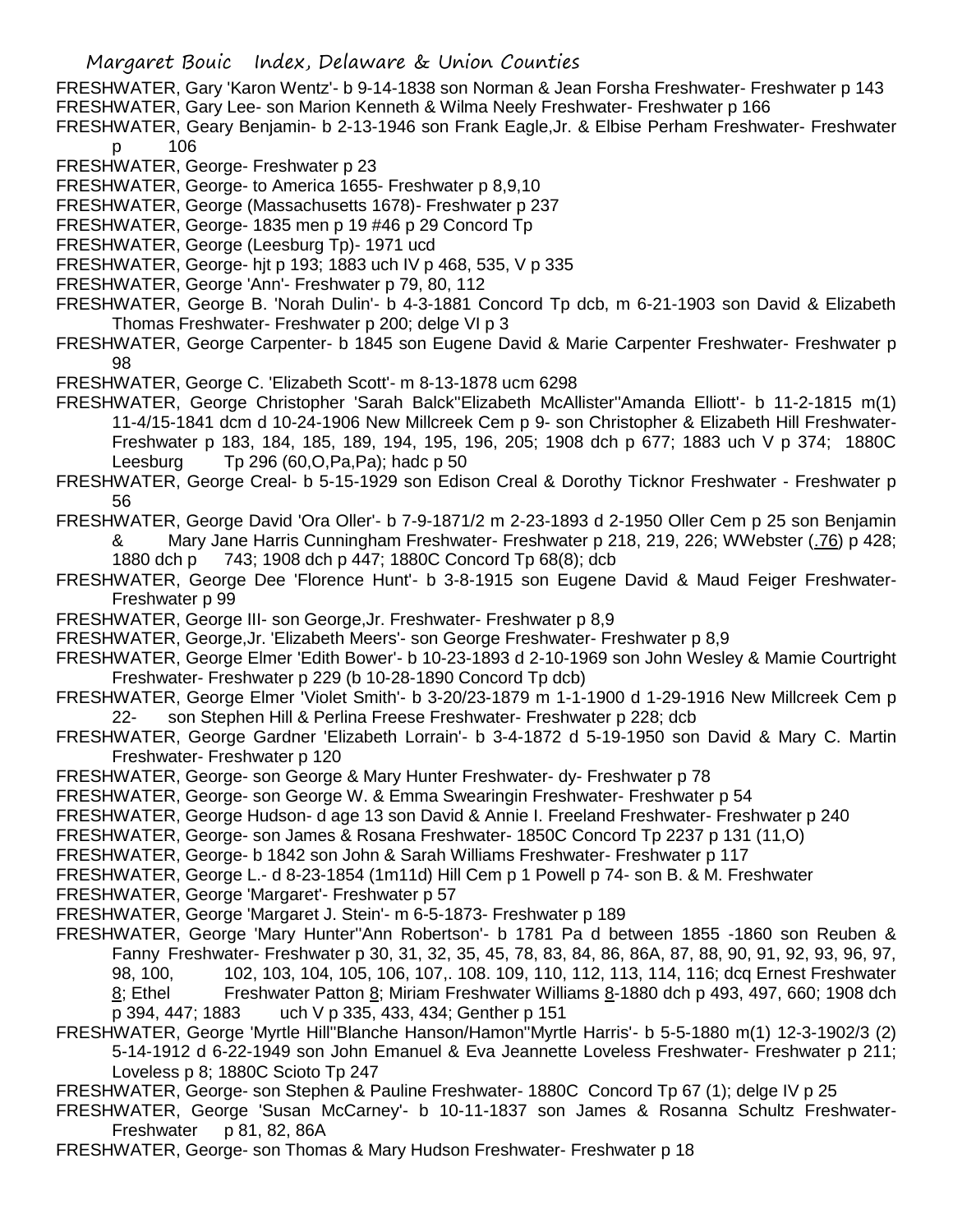FRESHWATER, George- b 2-13-1725 son Thomas Jr/III & Ann Pridham Freshwater- Freshwater p 9, 20,21, 25

FRESHWATER, George Walter 'Mildred Iola Jones'- b 1-17-1925 m 3-21-1948 son William Lloyd & Bessie Mae Jones Freshwater- WWebster .7613 p 429, 430; Freshwater

FRESHWATER. George Wash b 5-2-1880 Scioto Tp son John M. & Jenettie loveless Freshwater- dcb

- FRESHWATER, George Washington 'Burlie R. Clinkenbeard'- b 3-26-1868 m 9-15-1891 son Archibald & Emily Jane Stine Freshwater- Freshwater p 158
- FRESHWATER, George Washington- b 12-14-1869 WVa son Elizabeth Arche & Clarinda E. Campbell Freshwater- Freshwater p 43, 45
- FRESHWATER, George W.- b 4-14-1901 d 1-27-1973 Claibourne Cem- son Charles & Gertrude Scott Freshwater- Freshwater
- FRESHWATER, George W. 'Amy J.'(Emma) Swearingen'- b 10-31-1853 d 3-15-1911 son John Reuben & Lydia Ridgely Freshwater- Freshwater p 47, 52, 53, 54
- FRESHWATER, George- b 1885 d 1906 son George W. & Amy J. Swearingen Freshwater- Freshwater p 52, 53
- FRESHWATER, George W.- son David & Sarah Jane Freshwater- Freshwater p 60
- FRESHWATER, George- son William & Mary J. Smith Freshwater- Freshwater p 123
- FRESHWATER, George- b 4-24-1816/5 d 8-6-1858 son William & Nancy Chain Freshwater- Holmes Co-Freshwater p 63, 64, 65, 66, 67, 69, 70, 71
- FRESHWATER, George- b 3-20-1858 d 3/5-29-1859 (1-2-20) Buxton Cem p 3 djlm p 5- son William & Susan Custer Hunter Freshwater- Freshwater p 89
- FRESHWATER, George W. 'Lydia Jane Carothers''Stella Mae Wolfe'- b 1855 m(1) 1-5-1882 d 10-30-1921 son Robert & Elizabeth Thompson Freshwater- Freshwater p 231
- FRESHWATER, George W. 'Margaret'- son Reuben & Louisa Jane Ingram Freshwater- Freshwater p 107, 108; 1870C Scioto Tp 192 (19); 1880C Scioto Tp 352(25)
- FRESHWATER, George W. 'Margaret Ann May'- b 10-30-1820 m 1843 d 1-3-1903 son Reuben & Nancy Beall Freshwater- Freshwater p 37, 56, 57, 59
- FRESHWATER, George W.- b 6-18-1861 WVa- son George W. & Margaret Anna Way Freshwater-Freshwater p 56
- FRESHWATER, George W. 'Marie Perkins'- b 4-14-1901 m 10-6-1923 d 1973 Claibourne Cem p 84- son Charles Edgar & Gertrude McAllister Freshwater- Freshwater p 197; 1949, 1959, 1967 ucd
- FRESHWATER, George W. 'Mildred Iola Jones'- b 1-17-1925 m 3-22-1948 son George David & Ora Oller Freshwater- Freshwater p 226
- FRESHWATER, Gertrude Scott (Mrs. Charles)- Freshwater
- FRESHWATER, Grace Ellen- b 12-17-1914 d 4-4-1915 dau William R. & Hazel Mae Godfrey Freshwater-Graham 174443
- FRESHWATER, Georgia Hazel Gardner (Mrs. Robert E.)- b 12-30-1904 m 4-1-1934 Va- Freshwater p 243
- FRESHWATER, Georgia Irene- b 8-7-1896 d 10-7-1903 Greenlawn Cem- dau Isaac Louks & Ella Belle Beavers Freshwater- Freshwater p 109
- FRESHWATER, Georgia Jean (Woods, Mrs. Dennis)- b 3-5-1955 m 12-16-1977 dau George W. & Mildred Iola Jones Freshwater- Freshwater p 226
- FRESHWATER, Georgia Orella Hickman (Mrs. Samuel Herman)- m 6-8-1904- Freshwater p 162, 166
- FRESHWATER, George W. (Pitner, Mrs. Harry L.)- b 1-1-1894 m 1-20-1923 dau Thomas L. & Minnie Kuhle Freshwater- Freshwater p 99
- FRESHWATER, Gerald Allen- b 1-29-1965 son Richard & Kathryn Cusick Freshwater- Freshwater p 149 FRESHWATER, Gerald- son George W. Freshwater- Freshwater p 56
- FRESHWATER, Gertrude E. Hanker (Mrs. Joseph Miles)- m 11-22-1901- Freshwater p 160
- FRESHWATER, Gertude McAllister (Mrs. Charles Edgar)- b 10-22-1872 m 10-19-1893 d 9-30-1954 Claibourne Cem p 85- Freshwater p 197
- FRESHWATER, Gertrude (Newlove, Mrs. Earl)- b 5-14-1887 m 6-1-1904 dau Reuben & Amy A. Butts Freshwater- Freshwater p 93
- FRESHWATER, Gladys (Mrs. Harvey L.)- Freshwater p 159
- FRESHWATER, Gladys- b 1902 dau Kelly S. & Margaret Agatha Walsh Freshwater- Freshwater p 119
- FRESHWATER, Glen Ellis 'Belle Tabitha Dykes'- b 9-2-1899 m 3-2-1925 son Charles Edgar & Gertrude McAllister Freshwater- Freshwater p 197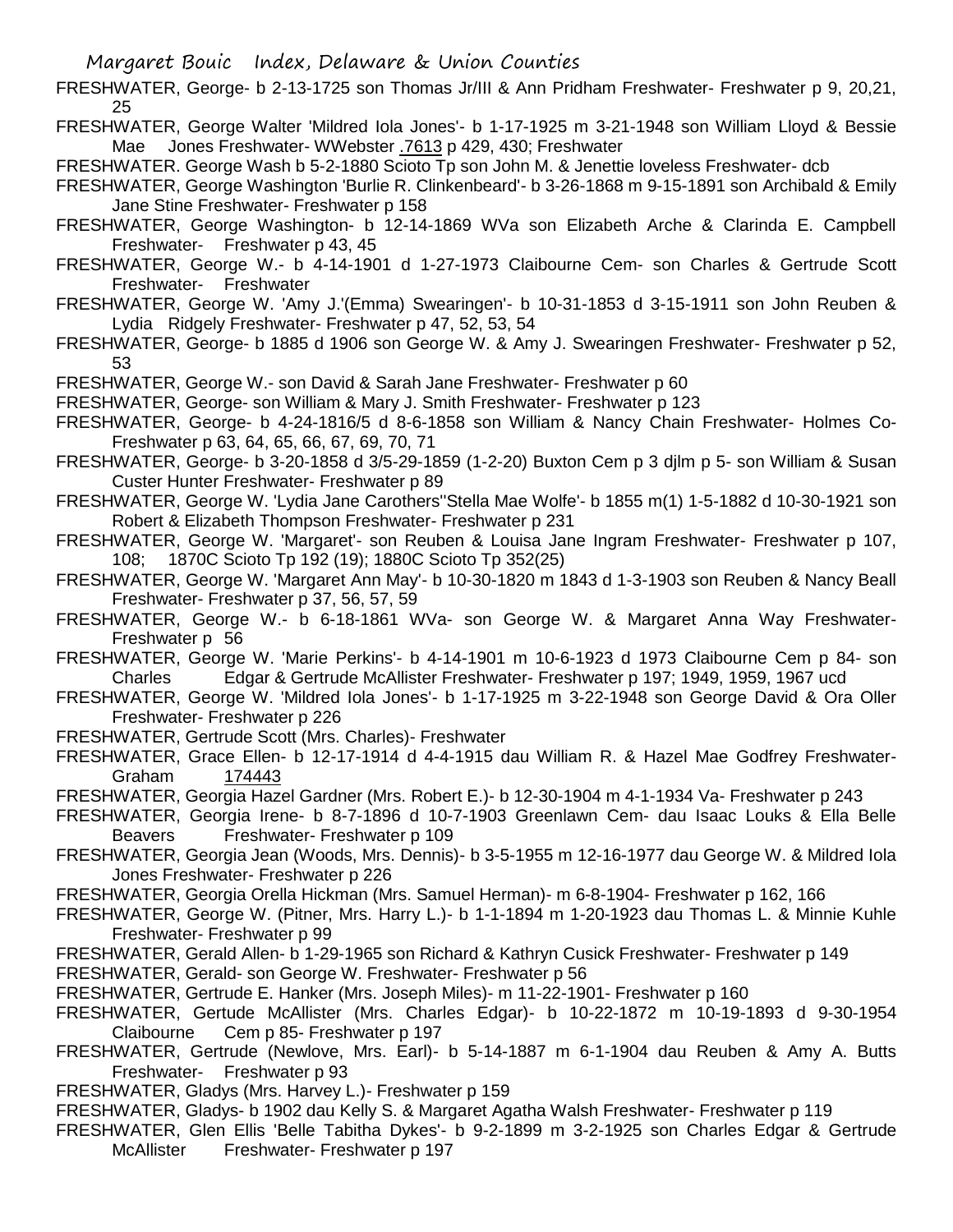FRESHWATER, Glenn- son William David & Lavier Zee Hopkins Freshwater- Freshwater p 240

FRESHWATER, Glenna Belle (Pyers, Mrs. William Dillon)- b 11-27-1888 m 12-25-1909 d 12-8-1978 -dau Walter Scott & Isabella Kolfroth Freshwater- Freshwater p 108; Howers p 27

FRESHWATER, Glenna Coy (Mrs. Virgil W.)- m 1910- Freshwater p 93

FRESHWATER, Glenna- b 7-30-1912 dau Jacob Samuel & Myrtle Pauley Freshwater- Freshwater p 169

FRESHWATER, Gloria Sandlebach (Mrs. Russell)- m 2-23-1937- Freshwater p 166

- FRESHWATER, Golda Mae (Walker, Mrs. Harry)- b 1909 m 1937 dau Harry Wilson & Mae Elizabeth Ross Freshwater- Freshwater p 221
- FRESHWATER, Goldie- d 8-1-1894 (1m12d) dau D. F. & Mary Freshwater- Freshwater p 60

FRESHWATER, Goldie (Davis, Mrs. )- b 6-3-1909 dau Samuel Burton & Leona Wheeler Freshwater - Freshwater p 216

- FRESHWATER, Goldie Raines (Straight, Mrs. )(Mrs. Jacob Samuel)- m 4-18-1937- Freshwater p 162, 169
- FRESHWATER, Goldie V.- b 6-21-1894 d 8-4-1894 dau David Fremont & Mary B. Fish Freshwater-Freshwater p 55

FRESHWATER, Grace Anita (Bessecker, Mrs. Donald)- b 11-22-1919 m 3-24-1940 dau James Alexander & Idella May Everhart Freshwater- Freshwater p 173, 174

FRESHWATER, Grace C. Johnson (Mrs. Robert J.)- m 11-10-1974- Freshwater p 149

- FRESHWATER, Grace (Hahn, Mrs. Willard)- dau George W. & Amy J. Swearingen Freshwater- Freshwater p 52, 54
- FRESHWATER, Grace Harmon (Mrs. Stanley W.)(Dunham, Mrs. Earl)- d 2-13-1978 (76)- Freshwater p 229
- FRESHWATER, Grace (Lantz, Mrs. Charles)- b 11-20-1886 m 1908 d 10-20-1911 dau Samuel Thomas & Susan Jones Freshwater- Freshwater p 172
- FRESHWATER, Grace (Miller, Mrs. Clinton J.)- b 1-5-1883 d 7-8-1958 dau Reuben & Amy A. Butts Freshwater- Freshwater p 93
- FRESHWATER, Grace Wright (Mrs. Harry Bell)- m 6-13-1901- Freshwater p 147
- FRESHWATER, Gregory- son Thaddeus Gregory & Carol Varnes Freshwater- Freshwater p 174
- FRESHWATER, Gregory Thomas- b 6-19-1956 son William Raymond & Peggy Lou Welch Freshwater-Freshwater p 139
- FRESHWATER, Guant Dilkes (Mrs. Edward Kerr)- Freshwater p 240
- FRESHWATER, Guy- son Daniel & Lavania Rouch Freshwater- Freshwater p 160
- FRESHWATER, Gwendolen (Johnson, Mrs. Neil Harvey)(Pulley, Mrs. Robert Edward)- b 9-17-1931 m(1) 9-23-1950 (2) 7-13-1957 dau Edgar Paul & Thelma Hanna Freshwater- Freshwater p 197
- FRESHWATER, Hannah Howey (Mrs. William Henry)- Freshwater p 81, 87
- FRESHWATER, Hannah (Mrs. Matthew)- Freshwater p 9

FRESHWATER, Hardy Felix 'Mary Augenstine Weeks''Mary Miller'- b 11-4-1880 m(1) 9-4-1905 (2) 1944 d 10-7-1963 son James Moses & Susan Evelin Goodman Freshwater- Freshwater p 112, 113, 114

- FRESHWATER, Harold- see Curtis Harold- Freshwater p 2
- FRESHWATER, Harold Edmond 'Elma Brinkman'- b 8-13-1906 m 8-9-1927 son Hardy Felix & Mary Augustine Weeks Freshwater- Freshwater p 114
- FRESHWATER, Harold Eugene 'Bonnie J. Wilson'- b 3-15-1930 son Stanley W. & Grace Harmon Freshwater-Freshwater p 229; Thompson 178157; 1961, 1969, 1971, 1980 dcd
- FRESHWATER, Harold- b 6-18-1937 son Harold & Mildred Sprouse Freshwater- Freshwater p 180

FRESHWATER, Harold Lee- b 12-24-1910- son Elmer & Fern Montgomery Freshwater- Freshwater p 45,46

- FRESHWATER, Harold 'Mildred Sprouse'- b 1913 WVa m 8-30-1937 son Charles & Loetta Hendershot Freshwater- Freshwater p 171, 180, 181
- FRESHWATER, Harriett Hauser (Mrs.Milton Biber)- m 6-26-1935- Freshwater p 56
- FRESHWATER, Harriett Spankler (Mrs. James Luther)- Freshwater p 120
- FRESHWATER, Harry Bell 'Grace Wright''Minnie Irwin'- b 7-19-1878 m 6-13-1901 d 1975- son John & Margaret Wells Freshwater- Freshwater p 119, 147
- FRESHWATER, Harry Carl 'Estella Haneileine''Emma Curl'- b -30-1871 m(1) 8-5-1905 d 4-19-1939 son George & Susan McCarney Freshwater- Freshwater p 86
- FRESHWATER, Harry Ebert 'Myrtle Clark'- b 2-5-1886 m 15-1909 d 12-23-1926 son William & Jennie Rouch Freshwater- Freshwater p 158
- FRESHWATER, Harry Joseph 'Nancy Fife'- d 10-5-1970 son William Henry & Minnie Andrews Freshwater-Freshwater p 41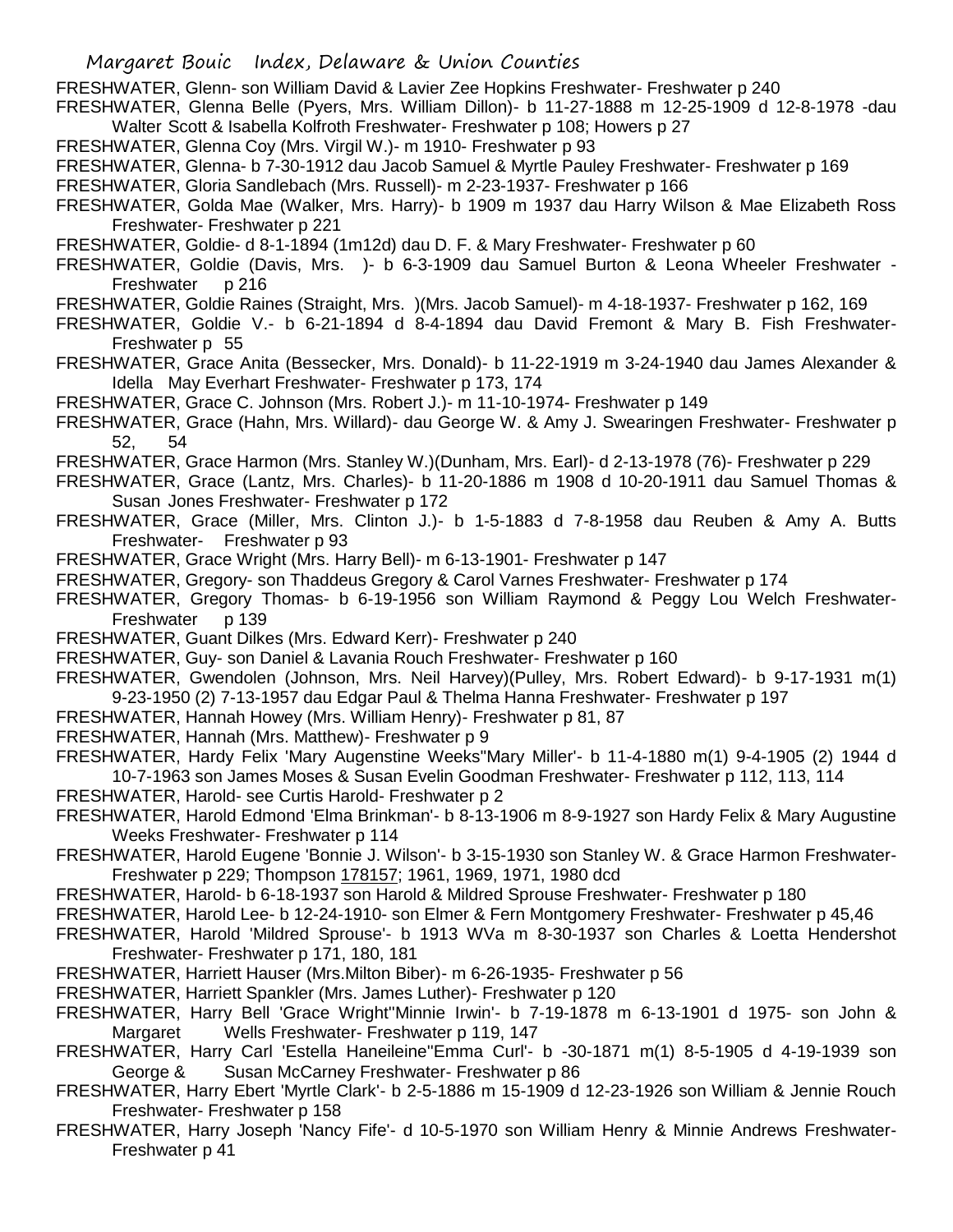FRESHWATER, Harry Lenduff 'Cora Belle Hohn'- b 6-22-1897 son David Miles Freshwater- Freshwater p 121, 121A

FRESHWATER, Harry McCoy 'Helen Wilson'- b 3-27-1908 m 4-14-1926 son Hardy Felix & Mary Augustine Weeks Freshwater- Freshwater p 114

FRESHWATER, Harry 'Mary Fluharty'- b 12-28-1934 son Howard R. & Edna Hall Freshwater- Freshwater p 148

FRESHWATER, Harry O. 'Elma Gillespie'- b 10-4-1886 son William Z. & Mary L. Pyle Freshwater- Freshwater p 50, 51

FRESHWATER, Harry Rutherford 'Laura Ellen Everts''Maud Lena Thrall'- b 5-19-1878 m(1) 7-28-1897 (2) 9-7-1928 d 5-28-1935 son Arkison Reuben & Amelia Breyfogle Freshwater- Freshwater p 105; btp p 12

- FRESHWATER, Harry Wilson 'Mae Elizabeth Ross'- b 10-6-1885 m 1907 son Henry & Mary J. Kirkland Freshwater- Freshwater p 221
- FRESHWATER, Harvey L. 'Gladys'' ' b 4-13-1909 d 11-7-1976 son John Newton & Marie Anderson Freshwater- Freshwater p 159
- FRESHWATER, Hattie Belle (Latimer, Mrs. Charles)- b 4-21-1886 m 3-9-1910 d 6-14-1912 dau Elias & Martha Belle Kennedy Freshwater- Freshwater p 130, 145
- FRESHWATER, Hattie (Judson, Mrs. Frank)- b 6-13-1861 d 4-18-1932 dau David & Louise Ashbaugh Freshwater- Freshwater p 198, 200
- FRESHWATER, Hattie May (Harris, Mrs. Norris)- b 12-26-1878 m 5-15-1898 d 5-1905 dau Henry Oller & Mary Jane Kirkland Freshwater- Freshwater p 221, 221; 1880C Concord Tp 69 (1); dcb
- FRESHWATER, Hattie (Wilson, Mrs. Carl)(Kimberland, Mrs. Arthur)- b 12-24-1907 m(1) 1-13-1925 d 5-10-1971 son Christy & Victoria Chess Freshwater- Freshwater p 135, 136
- FRESHWATER, Hazel Elizabeth (Wolfe, Mrs. Clifford)- b 5-10-1900 m 8-24-1920 dau David Miles & Elizabeth Phillips Freshwater- Freshwater p 61, 121
- FRESHWATER, Hazel Mae Godfrey (Mrs. William Rex)- b 12-8-1891 m 12-2-1910- dau Frank & Dora Graham Godfrey- Graham 17444 Freshwater p 221; 1985 uch p 59
- FRESHWATER, Hazel- b 1905 dau Kelly S. & Margaret Agatha Walsh Freshwater- Freshwater p 119
- FRESHWATER, Hazel Louise (Zieger, Mrs. Gene)- b 6-2-1910 dau Hardy Felix & Mary Augustine Weeks Freshwater- Freshwater p 114
- FRESHWATER, Hazel (South, Mrs. Cecil L.)- b 9-7-18976 m 8-19-1918 dau Ross & Mary Sinclair Freshwater-Freshwater p 164
- FRESHWATER, Helen Berdina- b 12-26-1911 d 2-18-1913 dau William R. & Hazel Mae Godfrey Freshwater-Graham 174441
- FRESHWATER, Helen M. (Marter, Mrs. Van)- dau Joseph Miles & Gertrude E. Hanker Freshwater Freshwater p 160
- FRESHWATER, Helen- dau Tom & Mary Catharine Jeffrey Freshwater- Freshwater p 244
- FRESHWATER, Helen Wilson (Mrs. Harry McCoy)- m 4-14-1926- Freshwater p 114
- FRESHWATER, Henry A. 'Josephine Williamson'- b 4-11-1878 m 4-2-1900 d 5-21-1946 son Jacob & Susanna Layman Freshwater- Freshwater p 82, 83
- FRESHWATER, Henry Archibald 'Cora Holmes'- b 1857 d 4-16-1916 son Eugene David & Marie Carpenter Freshwater- Freshwater p 98, 103
- FRESHWATER, Henry Franklin 'Elvira Martin'- b 8-31-1881 m 9-24-1902 div- son Henry & Mary Jane Kirkland Freshwater- Freshwater p 221
- FRESHWATER, Henry Gillispie 'Jessie C. Moon'- son David & Annie I. Freeland Freshwater- Freshwater p 240
- FRESHWATER, Henry 'Isabella Forrest'- son David & Catharine Trollinger Freshwater- Freshwater p 239, 241, 242
- FRESHWATER, Henry- brother John William Freshwater- Freshwater p 232
- FRESHWATER, Henry Oller 'Mary Jane Kirkland''Ida M. Mitchell''Lizzie B. Carr'- b 4-18-1856 m(1) 2-28-1876 (2) 2-17-1904 (3) 8-28-1912 d 1-15-1936 Oak Grove Cem -son Henry & Mary Ann Herriott Freshwater- Freshwater p 218, 219, 220, 221, 222; 1908 dch p 431; 1880 dch p 742; 1880C Concord Tp p 263C
- FRESHWATER, Henry w.- b 1859 son John Reuben & Theresa Louise Wilson Freshwater- Freshwater p 119 FRESHWATER, Herbert C.- b 1870 son John Reuben & Theresa Louise Wilson Freshwater- Freshwater p 119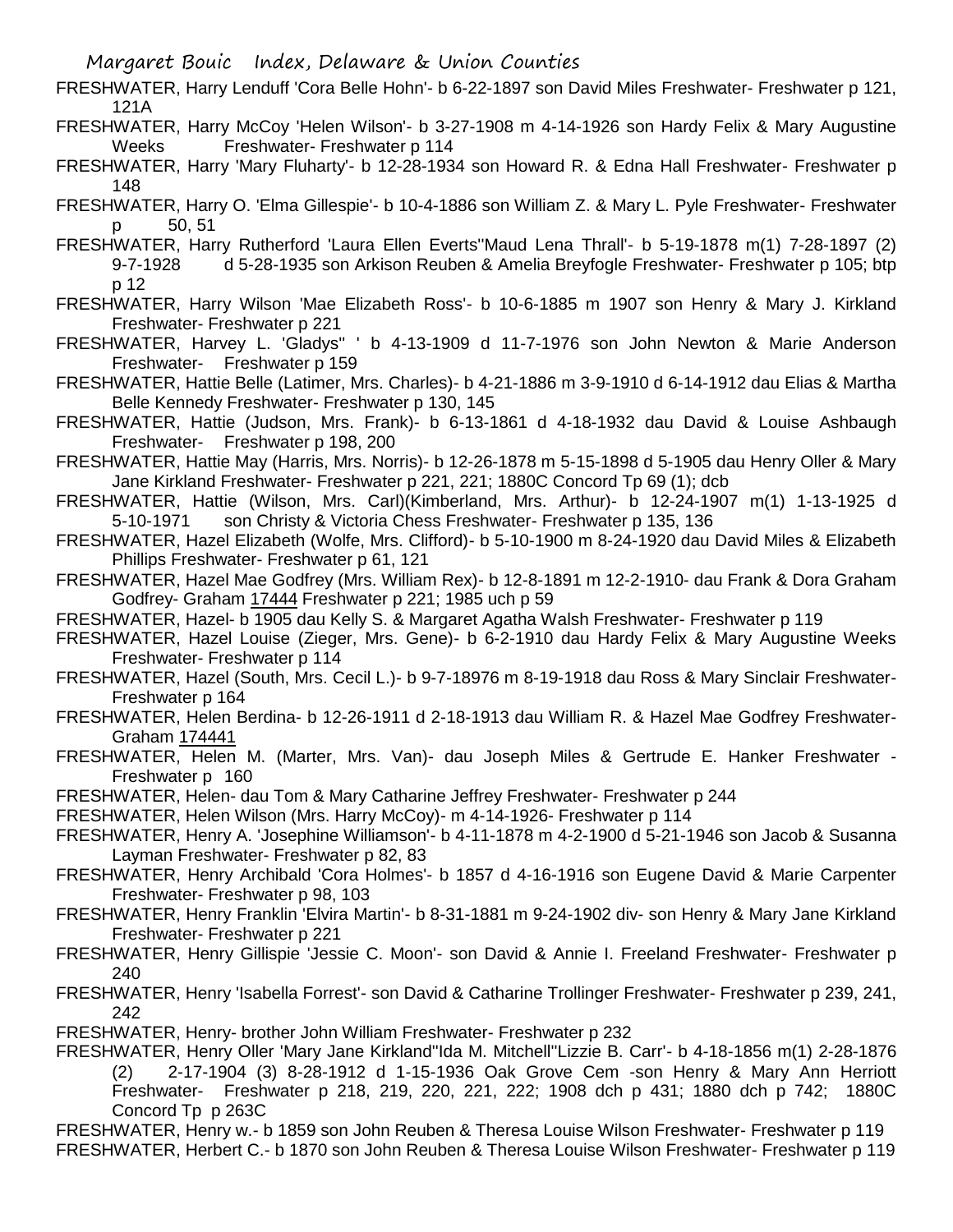- FRESHWATER, Herman De Loos 'Nancy Eshman'- b 8-12-1911 m 7-17-1935/6 son Henry Carl & Estella Haneline Freshwater- Freshwater p 86, 86A
- FRESHWATER, Howard- son Charles E. & Henrietta Ackney Freshwater- Freshwater p 84
- FRESHWATER, Howard 'Edith Hawk'- m 8-16-1919 son David Fremont & Mary B. Fisher Freshwater-Freshwater p 55
- FRESHWATER, Howard L. 'Edna Hall'- b 6-11-1911 d 1972 son John Wilbur & Elizabeth J. Graff Freshwater-Freshwater p 148, 149
- FRESHWATER, Hubert 'Cynthia Coble'- son James & Lena Lloyd Freshwater- Freshwater p 242
- FRESHWATER, Hubert,Jr.- son Hubert & Cynthia Coble Freshwater- McKitrick p 242
- FRESHWATER, Ida Charlene Ludwig (Mrs. Douglas Raymond)- m 1962- Freshwater p 138
- FRESHWATER, Ida- dau Mary Jane Freshwater, raised by James Freshwater- Freshwater p 133
- FRESHWATER, Ida M. Hatch (Mrs. David Leroy)- b 1-25-1863 m 3-14-1883 d 3-12-1885 (22-1-17) Old Millcreek Cem Powell p 79; Freshwater 203, 211
- FRESHWATER, Ida May (Miller, Mrs. H. D.)- b 6-27-1880 dau David & Mary C. Martin Freshwater- Freshwater p 120
- FRESHWATER, Ida May (Moran, Mrs. Edwin Stanton)- b 12-11-1872 m 3-27-1895 d 7-3-1948 dau Arkason Reuben & Amelia Matilda Bryfogle Freshwater- Freshwater p 105; btp p 12; Pabst 1 p 69, 2 p 63; dcb Berlin Tp
- FRESHWATER, Ida May (O'Toole, Mrs. Harry)- b 6-23-1895 dau David Miles & Elizabeth Phillips Freshwater-Freshwater p 121
- FRESHWATER, Ida M. Johnson (Mrs. David Leroy)- m 9-2-1885 Freshwater p 203, 211
- FRESHWATER, Ida M. (Kelly, Mrs. Frank)- b 10-8-1883 Concort Tp dcb- dau Benjamin & Mary Jane Harris Cunningham Freshwater- Freshwater p 219, 227
- FRESHWATER, Ida M. Mitchell (Smith, Mrs. )(Mrs. Henry Oller)- m 2-17-1904 Freshwater p 220
- FRESHWATER, Idella May Everhart (Mrs. James Alexander)- b 4-24-1885 m 6-29-1911 d 1-25-1950- Freshwater p 172, 173, 174
- FRESHWATER, Ila May Pietsch (McElfresh, Mrs. )(Mrs. Charles Reuben)- Freshwater p 41
- FRESHWATER, Imogene (Chandler, Mrs. Virgil Lafayette)- m 11-23-1905- Freshwater p 93
- FRESHWATER, Ina (Harrison, Mrs. Arthur Bard)- b 10-22-1882 m 10-25-1902 d 1943 WVa dau David & Mary Elleman Freshwater- Freshwater p 170, 180
- FRESHWATER, Inez Pauline (Collins, Mrs. Raleigh J.)- b 4-30-1916 m 11-28-1935 div 11-28-1944 dau Harry Carl & Estella Haneline Freshwater- Freshwater p 186
- FRESHWATER, Ione- b 1900 dau Kelly S. & Margaret Agatha Walsh Freshwater- Freshwater p 119
- FRESHWATER, Ira Gilbert- b 2-29-1886 son Henry Archibald & Cora Holmes Freshwater- Freshwater p 103
- FRESHWATER, Irene W. Walker (Mrs. John Clem)- b 6-7-1905- Freshwater p 130
- FRESHWATER, Iris- b 5-29-1888 dau William & Phoebe Hendershot Freshwater- Freshwater p 162, 180
- FRESHWATER, Irving- son Kelly S. & Margaret Agatha Walsh Freshwater- Freshwater p 119
- FRESHWATER, Isaac 'Charlotte Chapman''Delia Carpenter'- b c 1826 m(2) 10-22-1827 son David & Anna Freshwater- Freshwater p 73, 74, 75
- FRESHWATER, Isaac 'Delilah Carpenter'- m 10-22-1827 Holmes C.- Freshwater p 68
- FRESHWATER, Isaac Lewis 'Ella E. Beavers'- b 5-6-1858 m 10-18-1895 d 3-23-1908 son Reuben & Louisa Jane Ingram Freshwater- Freshwater p 107, 109; 1870C Scioto Tp 192 (13,O); 1880C Scioto Tp 32 (22)
- FRESHWATER, Isabell Koffroth (Mrs. Walter Scott)- b 1871 m 3-17-1887 d 1888 Claibourne Cem p 19; Freshwater p 107, 108; More Howers p 27
- FRESHWATER, Isabella Forrest (Mrs. Henry)- Freshwater p 241
- FRESHWATER, Isabelle Mariah (Friezner, Mrs. John)- b 11-29-1849 m 9-15-1872 dau Eugene David & Marie Carpenter Freshwater- Freshwater p 98, 102
- FRESHWATER, Iva Newkirk (Mrs. Edward Kerr)- Freshwater p 240
- FRESHWATER, Jack- b 9-12-1948 son David Robert & Betty Kelly Freshwater- Freshwater p 133
- FRESHWATER, Jacob- 1908 dch p 394
- FRESHWATER, Jacob- Freshwater p 23
- FRESHWATER, Jacob Deburtice 'Loretta Tillman'- b 10-13-1908 m 9-15-1935 d 4-20-1936 son Harry Carl & Estella Haneline Freshwater- Freshwater p 86
- FRESHWATER, Jacob Ezra- b 11-20-1908 son James Edward & Pauline Joy Andrews Freshwater-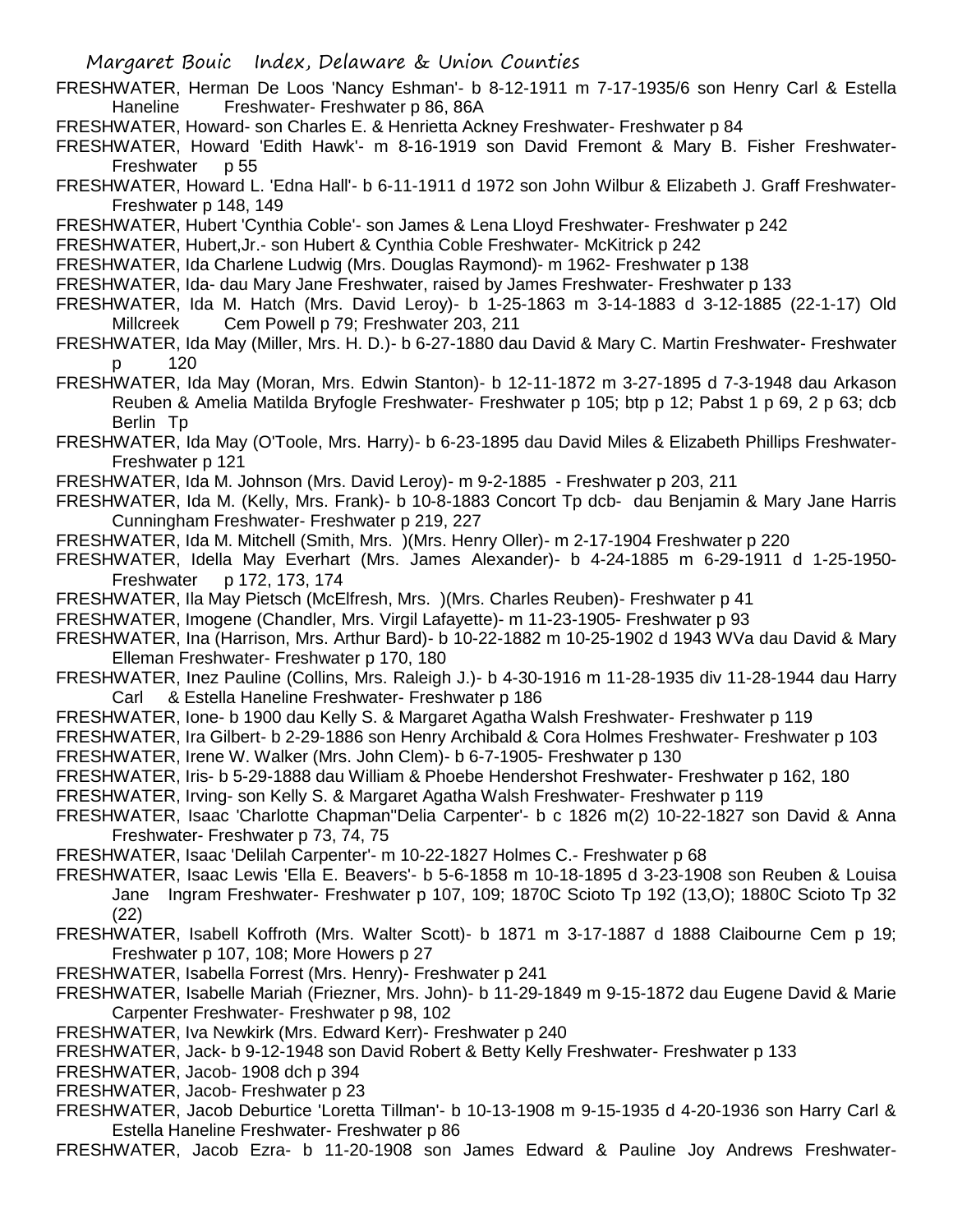Freshwater p 85

- FRESHWATER, Jacob 'Fanny Richardson'- m 5-30-1843 Ind- Freshwater p 10
- FRESHWATER, Jacob- son Mark Freshwater- Freshwater p 10
- FRESHWATER, Jacob 'Mary Nelson'- m 3-24-1763 Ind- Freshwater p 10, 24, 34
- FRESHWATER, Jacob Samuel 'Myrtle Pauley''Goldie Raines'- b 5-29-1888 m(1) 4-1-1910 (2) 4-18-1937 son William & Phoebe Hendershot Freshwater- Freshwater p 162, 169
- FRESHWATER, Jacob 'Susanne Layman'- b 11-20-1836 m 7-18-1858 dcm d 1-2-1913 son James & Rosanna Schultz Freshwater- Freshwater p 81, 82, 83, 84, 182, 189; delge VII p 52
- FRESHWATER, Jacqueline Ann- dau James Curtis & Dorothy Robernacker Freshwater- Freshwater p 114
- FRESHWATER, Jacqueline Litton (Mrs. Loren Reuben)- b 8-14-1926 m 6-19-1948- Freshwater p 134
- FRESHWATER, James- 1835 men p 19 #74 p 30 Concord Tp
- FRESHWATER, James- b 1853 d 1923 Pa- Freshwater p 38
- FRESHWATER, James- brother Adam Freshwater- Freshwater p 239
- FRESHWATER, James A.- son Francis Lee & Maud McDole Freshwater- Freshwater p 45
- FRESHWATER, James Allen- b 7-18-1953 son Samuel & Anna Marie Freshwater- Freshwater p 140
- FRESHWATER, James Alexander 'Idella my Everhart'- b 2-10-1883 m 6-29-1911 son Samuel Thomas & Susan Jones Freshwater- reared by James & Nora Freshwater- Freshwater p 172, 173, 174, 175
- FRESHWATER, James Arnold- b 2-1-1876 son Archabald & Emily Jane Stiner Freshwater- Freshwater p 158
- FRESHWATER, James Campbell 'Nora Herren'- b 2-13-1869 d 10-2-1923 son Ebenezer Archer & Clarinda E. Campbell Freshwater- Freshwater p 43, 45
- FRESHWATER, James Curtis 'Dorothy Robernacker'- b 8-26-1920 son Harcy Felix & Mary Augustine Weeks Freshwater- Freshwater p 114
- FRESHWATER, James- son David Freshwater Wood Co- Freshwater p 60
- FRESHWATER, James Edward 'Elvina Burke'- b 4-11-1879 d 2-2-1947 son Jacob & Susanne Layman Freshwater- Freshwater p 82, 85
- FRESHWATER, James Elmer 'Laura A. Jones'- b 4-7-1867 m 2-12-1893 d 8-26-1943 son Reuben & Louisa Jane Ingram Freshwater- Freshwater p 107; 1880C Scioto Tp 352 (13)
- FRESHWATER, James 'Flora Gordon'- b 12-5-1854 m 5-28-1914 son Archibald & Elizabeth Truax Freshwater- Freshwater p 118, 122
- FRESHWATER, James H.- b 7-4-1850 d 1-24-1877 Eversole Cem- son James & Rosanna Schultz Freshwater- Freshwater p 81; 1850C Concord Tp 2237 p 131 (2/12,O)
- FRESHWATER, James Howard- b 7-27-1960 son Harry & Mary Fluharty Freshwater- Freshwater p 148
- FRESHWATER, James- b 1840 son John & Sarah Williams Freshwater- Freshwater p 117
- FRESHWATER, James Kerwin 'Marie Miller'- b 2-19-1905 m 3-1-1926 d 5-7-1977 son Isaac Louis & Ella Belle Beavers Freshwater- Freshwater p 109
- FRESHWATER, James 'Lena Lloyd'- son Joseph & Julia Teer Freshwater- Freshwater p 242
- FRESHWATER, James Luther 'Harriett Spankler'- b 4- 10-1860 d 11-27-1949 son David & Mary C. Martin Freshwater- Freshwater p 120
- FRESHWATER, James Manuel 'Kathryn Call'- b 5-7-1913 m 12-31-1941 d 9-28-1971 son Frank Percival & Emma James Freshwater- Freshwater p 212
- FRESHWATER, James 'Norah Weekly'- b 8-16-1857 d 9-20-1929 son David & Rachael Campbell Freshwater-Freshwater p 160A, 175
- FRESHWATER, James Robert 'Sheila Mae Givens'- b 1-31-1947 m 9-14-1974 son Arthur Lewis & Elizabeth Jean Jones Freshwater- Freshwater p 159
- FRESHWATER, James 'Rosanna Schultz' b 3-24-1807 m 12-13-1831 d 8-4-1890 Eversole Cem- Freshwater p 81, 82, 84, 85, 86A, 87, 88; 1850C Concord Tp 2237 p 131 (42, Va); hadc p 22
- FRESHWATER, James U. G.- b 1866 d 1874 Oak Grove Cem Powell p 431
- FRESHWATER, James William- b 2-19-1936 son Curtis Harold & Jane Powers Freshwater- Loveless p 8
- FRESHWATER, James Willis- son Hubert & Cynthia Coble Freshwater- Freshwater p 242
- FRESHWATER, James W.- (2-1880) son Jacob & Susanna Freshwater- Freshwater p 83
- FRESHWATER, James- b 8-14-1864 d 9-3-1865 Buxton Cem djlm p 5- son William & Sarah Emeline Pennypacker Freshwater- Freshwater p 89
- FRESHWATER, Jane (Cartmell, Mrs. John F/T.)- b 1849 m 1-1-1872 ucm 5037 d 7-9-1928 Oakdale Cem I p 105 (E-R1-6)
- FRESHWATER, Jane Cunningham (Mrs. Benjamin H.)- m 9-11-1867- Freshwater p 189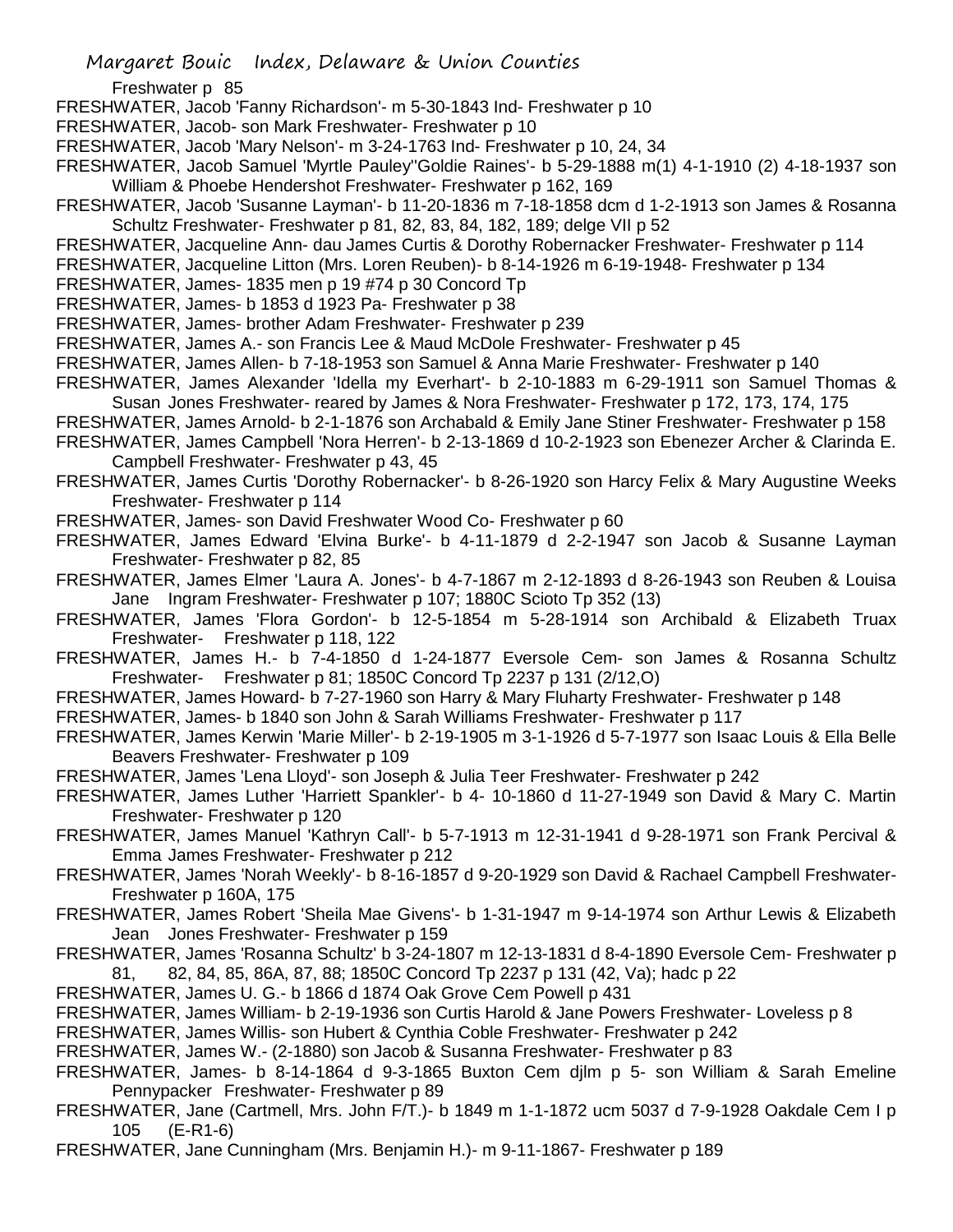- Margaret Bouic Index, Delaware & Union Counties
- FRESHWATER, Jane- dau David Freshwater- Freshwater p 60
- FRESHWATER, James (McPherson, Mrs. William)- b 1843 Pa dau David & Rachael Campbell Freshwater-Freshwater p 160A, 161
- FRESHWATER, Jane (Orr, Mrs. James Henry)- b 11-15-1842 d 4-4-1886 Ks- dau William & Sarah Campbell Freshwater- Freshwater p 157, 159A, 159B
- FRESHWATER, Jane Powers (Mrs. Curtis Harold)- m 12-24-1929 Freshwater p 211; delge IV p 80; Loveless p 8
- FRESHWATER, Jane (Mrs. Ruben)- 1880C Scioto Tp 32 (52)
- FRESHWATER, Jane- dau William & Susan Freshwater- Freshwater p 90; 1850C Dover Tp 849-866 (4,O); 1860C Dover Tp 910,O); 1870C Paris Tp 242-243 p 53 (20,O)
- FRESHWATER, Janet Clark (Mrs. Ernest)- b 1881 d 1951- Freshwater p 130-140-141, 142, 143, 144
- FRESHWATER, Janet b 1946 dau George Dee & Florence Hunt Freshwater- Freshwater p 99
- FRESHWATER, Janet- b 12-9-1969 dau Gerald R. & Gloria Morozowick Freshwater- Freshwater p 140
- FRESHWATER, Janet- b 1954 dau Kenneth & Betty Freshwater- Freshwater p 144
- FRESHWATER, Janet Morrow (Mrs. Beryell Fred)- m 8-1973- Freshwater p 149
- FRESHWATER, Janette (Barts, Mrs. )- dau Arthur Thaddeus & Regina Freshwater- Freshwater p 244
- FRESHWATER, Jason Douglas- b 4-12-1977 son Larry Lee & Barbara Mills Freshwater- Freshwater p 149
- FRESHWATER, Jason- son Roger D. & Peggy Rowland Freshwater- Freshwater p 86A
- FRESHWATER, Jay- son Harry O. & Elma Gillespie Freshwater- Freshwater p 50
- FRESHWATER, T. Jayne Whetnall (Mrs. John W.)- b 7-30-1930 d 12-6- 1987 (57) bur Mifflin Tp dau Katherine Whetnall- Freshwater; 1961, 1969, 1971 dcd
- FRESHWATER, J. C.- b 1870 d 1944 Buxton Cem p 3 djlm p 5
- FRESHWATER, Jean Forsha (Mrs. Norman)- b 11-7-1915 m 10-31-1935- Freshwater p 140, 143
- FRESHWATER, Irma Jean (Mrs. John)- 1979, 1981, 1983, 1991 ucd
- FRESHWATER, Jean Marion- b 6-26-1926 d 9-16-1941 (15-2-23) Claibourne Cem p 84- dau George W. & Marie Perkins Freshwater- Freshwater p 84
- FRESHWATER, Jeanette- b 12-12-1919 dau Elmer & Fern Montgomery Freshwater- Freshwater p 45, 46
- FRESHWATER, Eva Jeanette Loveless (Mrs. John Emanuel)(Bouic, Mrs. Isaac W.)- b 2-18-1860 m(1)
	- 1-31-1878 (2) 6-17-1916 d 10-1-1955 New Millcreek Cem p 4- dau William L. & Elizabeth Cramer
	- Loveless- Freshwater p 211, 203, 205, 212; Loveless p 8; Bouic; opc 447; 1880C Scioto Tp 247
- FRESHWATER, Jeanette Reese (Mrs. Paul David)- m 11-30-1958 Freshwater p 226; 1961 dcd
- FRESHWATER, Jeanine- b 8-3-1951 d 6-30-1952- dau James Manuel & Kathryn Call Freshwater- Loveless p 8; Freshwater p 212
- FRESHWATER, Jearl Lantz Freshour (Mrs. Reuben)- b 4-20-1916 m 8-19-1962- Freshwater p 133
- FRESHWATER, Jeffrey Scott- b 10-8-1967 son Richard & Kathryn Cusick Freshwater- Freshwater p 149 FRESHWATER, Jennie- b 1858 d 1874 Oakdale Cem Powell p 431
- FRESHWATER, Mary Jennie (Healy, Mrs. Erem John)- b 1846 m 1870 d 12-23-1890 dau George Christopher & Sarah Black Freshwater- Freshwater p 183, 184, 185
- FRESHWATER, Jennie Rouch/Rowe (Mrs. William)- sister Lavania Rouch- Freshwater p 157, 158
- FRESHWATER, Jerome- will 1720- Freshwater p 8
- FRESHWATER, Jerry David (Mrs. Lawrence)- Freshwater p 135, 137
- FRESHWATER, Jessie C. Moon (Mrs. Henry Gillespie)- Freshwater p 240
- FRESHWATER, Jessie J/Justina Freshwater (Justus, Mrs. Odin E.)- dau George & Susan McCarney Freshwater- Freshwater p 86
- FRESHWATER, Jessie- ch Robert Marquis & Mary McCall Freshwater- Freshwater p 48, 49
- FRESHWATER, Jessie (Welch, Mrs. Stanley)(Benbow, Mrs. Albert)- b 12-8-1902 d 9-1968 WVa dau Robert Marquis & Mary McCall Freshwater- Freshwater p 132A
- FRESHWATER, J. H.- Pabst 1 p 7-
- FRESHWATER, Jill- b 10-5-1960 dau Charles Theodore & Twyla Talbert Freshwater- Freshwater p 197
- FRESHWATER, Joan/Joanna/Johanna Haselock (Hamock, Mrs. William)(Mrs. Thomas)- dau George Haselock- Freshwater p 14, 23, 41
- FRESHWATER, Joan Lee- b 7-28-1932 dau Edgar Lee & Sibyl Delilah Jordan Freshwater- Freshwater p 99
- FRESHWATER, Joann (Schwartzkoph, Mrs. Leroy)- adopted dau David E. & Bernice Hays Freshwater-Freshwater p 200; 1949 ucd
- FRESHWATER, Joanne Vargo (Mrs. Fred Montgomery)- m 4-7-1939- Freshwater p 46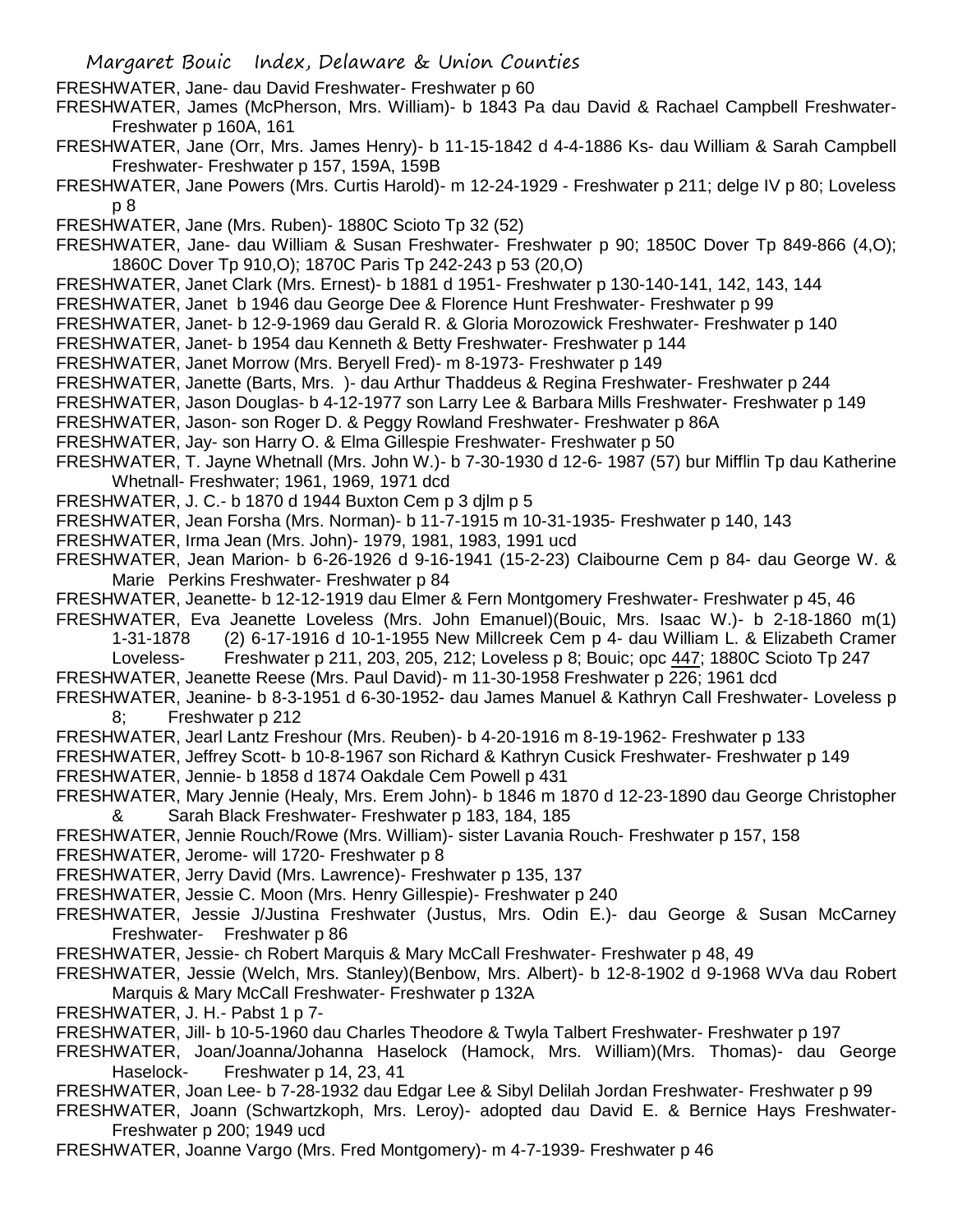FRESHWATER, Joe- son Joseph & Mae English Freshwater- Freshwater p 242

- FRESHWATER, John-(England)- Freshwater p 6
- FRESHWATER, John- will Va Freshwater p 23
- FRESHWATER, John- will N.C.- Freshwater p 236
- FRESHWATER, John- land transactions Va- Freshwater p 26
- FRESHWATER, John (1822)- Freshwater p 33
- FRESHWATER, John- d 9-1862- 1883 uch IV p 485
- FRESHWATER, John A.- b 1860 d 1945 Wood Co- Freshwater p 60
- FRESHWATER, John 'Abby'- Freshwater p 180
- FRESHWATER, John Adam 'Mary A. Black'- b 2-26-1823 m 2-12-1842 d 12-29-1867 Old Millcreek Cem p 1 Powell p 79- son Christopher & Elizabeth Hill Freshwater- will dcw Bk 4 p 374(39)- Freshwater p 183, 184, 185, 189, 203, 204, 205, 206, 207, 208, 209, 210, 211; dcq, dcc Clara Loveless Edelblute 14; Anabel Edelblute Howey 30
- FRESHWATER, John Alfodore- b 1857 son John Reuben & Theresa Louise Wilson Freshwater- Freshwater p 119
- FRESHWATER, John Allen- son Harvey L. & Agnes Lewis Freshwater- Freshwater p 159
- FRESHWATER, John- son Alvin John & Dorothy Groomes Freshwater- Freshwater p 121A
- FRESHWATER, John A.- b 2-6-1875 son Reuben & Sarah Anderson Freshwater- Freshwater p 41
- FRESHWATER, John Clem 'Elizabeth Cleland''Irene W. Walker'- b 1-10-1872 m(1) 12-31-1902 (2) 6-7-1905 d 1954 son Elias & Martha Belle Kennedy Freshwater- Freshwater p 130, 131, 132
- FRESHWATER, John Creal- b 9-23-1930 son Edison Creal & Dorothy Eicknor Freshwater- Freshwater p 56
- FRESHWATER, John 'Elizabeth Pridham'- son George Freshwater,Jr.- Freshwater p 8, 17, 238
- FRESHWATER, John E.- son David & Sarah Jane Freshwater- Freshwater p 60
- FRESHWATER, John E.- son John Reuben & Lydia Ridgely Freshwater- Freshwater p 53, 147
- FRESHWATER, John 'Ellen Wright'- b 8-25-1860 m 2-18/20-1904 d 1946 son David & Rachael Campbell Freshwater- Freshwater p 16-A, 175, 181-
- FRESHWATER, John Emanuel 'Eva Jeannette Loveless'- b 1-29-1858 m 1-31-1877/8 d 1-31-1909 New Millcreek Cem p 4- son John Adam & Mary A. Black Freshwater- Freshwater p 203, 205, 211,
	- 212, 213; hadc p 50 Scioto Tp; 1880C Scioto Tp 247 p 289C; Loveless p 8; dcw Bk 4 p 374(39)
- FRESHWATER, John- b 1822 son George & Mary Hunter Freshwater- Freshwater p 78
- FRESHWATER, John- son George Freshwater III- Freshwater p 9
- FRESHWATER, John George 'Rebecca Getz'- son Carl Edward & Regina Marie Seft Freshwater- Freshwater p 121A
- FRESHWATER, John Henry- son Henry & Isabella Forest Freshwater- Freshwater p 241
- FRESHWATER, John James- b 2-22-1920 son Emmett & Alta M. Laughead Freshwater- Freshwater p 55
- FRESHWATER, John 'Irma Jean'- 1979, 1981, 1983, 1991 ucd
- FRESHWATER, John- b 1956 son Kenneth & Betty Freshwater- Freshwater p 144
- FRESHWATER, John Lester 'Bertha Fay Rawson'- m 3-8-1924 Wood Co- Freshwater p 181
- FRESHWATER, John 'Margaret Wells'- b 2-10-1847 m 12-15-1870 d 4-19-1927 son Archibald & Elizabeth Truax Freshwater- Freshwater p 122, 147
- FRESHWATER, John Martin 'Kathy Marie Fultz'- b 2-10-1944 m 10-15-1966 son Arthur Lewis & ELizabeth Jean Jones Freshwater- Freshwater p 159
- FRESHWATER, John 'Mary Courtwright'- 1908 dch p 624
- FRESHWATER, John Milton- b 1917 son Kelly S. & Margaret Agatha Walsh Freshwater- Freshwater p 119
- FRESHWATER, John 'Nancy Smith'- b 3-19-1859 m 9-18-1881 d 10-24-1944 son Jacob & Siusanne Layman Freshwater- Freshwater p 82, 83
- FRESHWATER, John Newton 'Marie Anderson''Agnes Lewis'- b 6-14-1874 Iowa m(1) 1907 d 10-5-1917 son Archibald & Emily Jane Stine Freshwater- Freshwater p 158, 159
- FRESHWATER, John Ray- b 1-4-1969 son David Robert & Marjorit Minto Freshwater- Freshwater p 133 FRESHWATER, John- brother Reuben Freshwater- Freshwater p 45
- FRESHWATER, John Reuben 'Lydia Ridgley'- b 3-21-1811 m 4-28-1842 d 4-28-1895 son Reuben & Nancy Beall Freshwater- Freshwater p 47, 52, 53, 55
- FRESHWATER, John Reuben 'Theresa Louise Wilson''Nancy Jane Young'- b 3-9-1832 m(10 1-1-1856 (2) 2-14-1874 son John & Sarah Williams Freshwater- Freshwater p 116, 117, 119
- FRESHWATER, John- dy Reuben & Louisa Jane Ingram Freshwater- Freshwater p 107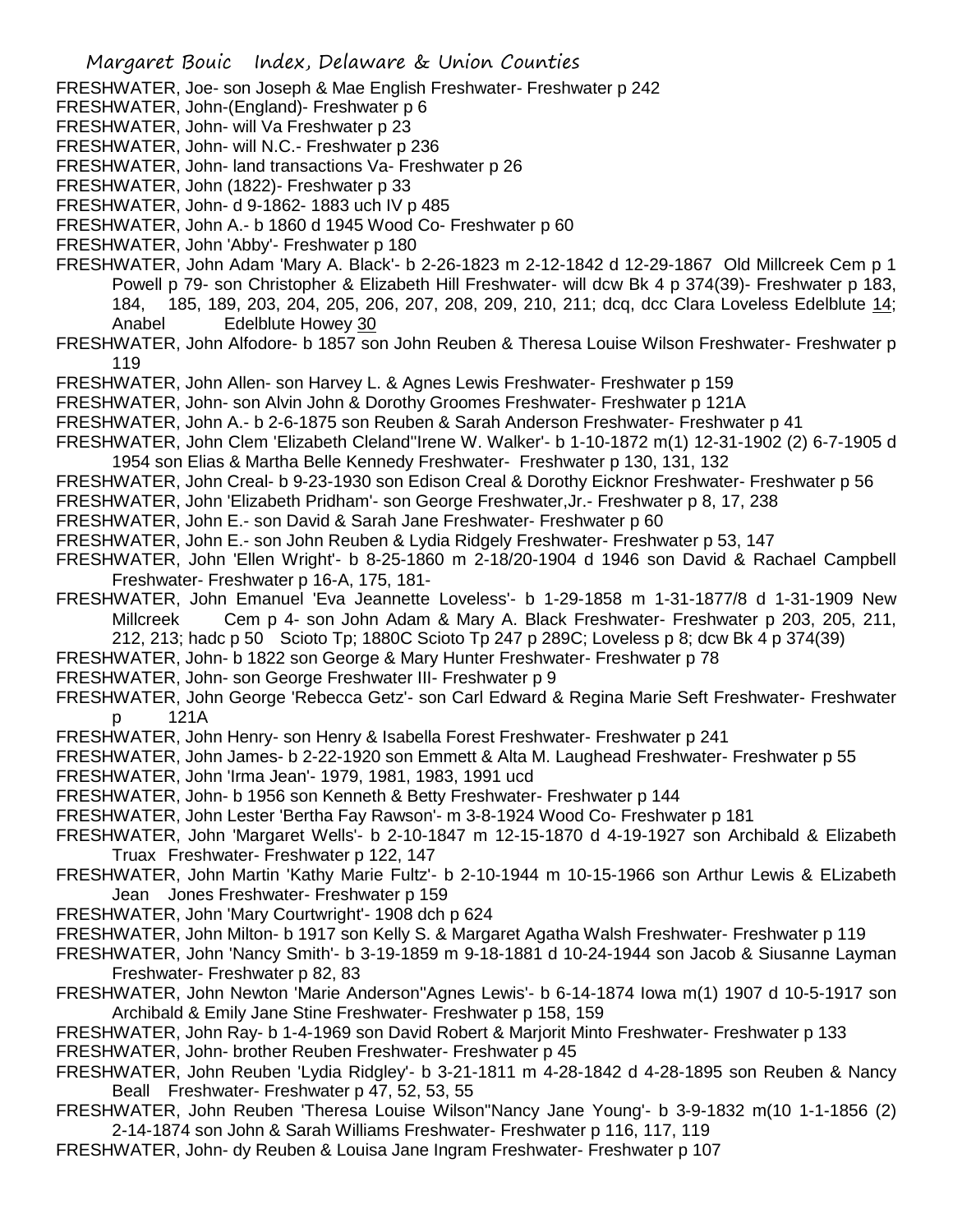- FRESHWATER, John R.- son George W. & Amy J. Swearingen Freshwater- Freshwater p 52, 53
- FRESHWATER, John Rodney 'Charity Clark'- b 1843 m 1865 d 1866 son Eugene David & Marie Carpenter Freshwater- Freshwater p 98
- FRESHWATER, John- son R. & S. Freshwater- d 5-6-1863 (6d) Old Millcreek Cem p 6
- FRESHWATER, John R.- son William Z. & Mary L. pyle Freshwater- Freshwater p 50, 51, 53
- FRESHWATER, John 'Sarah Williams'- b 1804 son Archibald & Sarah Gardner Freshwater- Freshwater p 116, 117, 121, 121A
- FRESHWATER, John- son Stephen & Pauline Freshwater- 1880C Concord Tp 67 (19)
- FRESHWATER, John- grandson James & Rosanna Freshwater- 1880C Concord Tp 113 (21)
- FRESHWATER, John 'Elizabeth Pridham,Jr.- b 2-23-1712 m 8-5-746 d 1754/5 son Thomas II & Mary Hudson Freshwater- Freshwater p 18, 24
- FRESHWATER, John- son Thaddeus Gregory & Carol Varnes Freshwater- Freshwater p 174
- FRESHWATER, John Wesley 'Mamie Courtright'- b 11-1-1861 m 9-15-1887 d 1-6-1934 Jerome IOOF Cem DJ p 113, 123- son Stephen Hill & Perlina Freese Freshwater- Freshwater p 228, 229
- FRESHWATER, John Wilbur 'Elizabeth J. Graff'- b 12-7-1881 m 3-9-1904 son John & Margaret Wells Freshwater- Freshwater p 148, 149
- FRESHWATER, John Wilbur 'Kathleen Anne O'Conner'- b 8-17-1931 m 5-23-1956 son Charles Oscar & Christina Marosi Freshwater- Freshwater p 148, 19
- FRESHWATER, John- b 4-9-1837 d 6-9-1862 Civil War Buxton Cem p 3 djlm p 5- son William & Susan Freshwater- Freshwater p 89, 90; 1850C Dover Tp 849-866 p 12 (14,O); 1860C Dover Tp 177 (23,O)
- FRESHWATER, John William- b 6-16-1907 dy son John William & Laura Ellen Bigger Freshwater- Freshwater p 233
- FRESHWATER, John William 'Mary Spankler''Cornelius Shanner'- b 4-11-1858 son Daivd & Mary C. Martin Freshwater- Freshwater p 120, 120A
- FRESHWATER, John William 'Laura Ellen Bigger'- b 7-16-1864 m 2-8-1900 d 2-6-1937 son Robert & ELizabeth Thompson Freshwater- Freshwater p 232, 233, 234
- FRESHWATER, John William- b 5-14-1925 son Stanley W. & Grace Harmon Freshwater- Freshwater p 229 FRESHWATER, John W.- son John & Margaret Wells Freshwater- Freshwater p 119
- FRESHWATER, John W. 'T. Jayne'- 1961, 1969, 1971 dcd
- FRESHWATER, Jonathan Michael- b 10-1975 son Ronald John Freshwater- Freshwater p 149
- FRESHWATER, Jorita Sue- b 5-2-1938 dau Jacob Smauel & Goldie Raines Freshwater- Freshwater p 169
- FRESHWATER, Joseph Arthur- b 5-15-1966 son Charles & Linda Parvin Freshwater- Freshwater p 242
- FRESHWATER, Joseph Clark- b 10-6-1870 d 2-19-1944 Buxton Cem- son William & Sarah Emeline Pennypacker Freshwater Freshwater p 89
- FRESHWATER, Joseph E.- b 12-10-1870 son Reuben & Sarah Anderson Freshwater- Freshwater p 41
- FRESHWATER, Joseph 'Julia Teer/Teet- son David & Catharine Trollinger Freshwater- Freshwater p 239, 242 FRESHWATER, Joseph 'Mae English' son Joseph & Julia Teer Freshwater- Freshwater p 159
- FRESHWATER, Joseph Miles 'Gertrude E. Hanker'- son Robert Campbell & Elmira Barker Freshwater-Freshwater p 160
- FRESHWATER, Joseph M.- b 11-12-1880 son William Z. & Mary L. Pyle Freshwater- Freshwater p 50, 51
- FRESHWATER, Josephine (Purdy, Mrs. Charles W.)- m 12-23-1880 Holmes Co.- Freshwater p 67
- FRESHWATER, Josephine Williamson (Mrs. Henry A.)- m 4-2-1900- Freshwater p 82, 83
- FRESHWATER, Josephine (Wingrove, Mrs. William)- b 12-11-1881 dau William & Phoebe Hendershot Freshwater- Freshwater p 162, 168
- FRESHWATER, Joshua- b 1825 d 1913 Hill Cem
- FRESHWATER, Joshua 'Sarah Ann Wormly''Elizabeth Hill''Frances Gillan'- b 4-21-1825 m 10-24/1-1850 son Christopher & Elizabeth Hill Freshwater- Freshwater p 183, 184, 185, 189, 214; Powell p 74; 1850C Concord Tp 215 p 128 (24,O)
- FRESHWATER, Jossie (Wingrove, Mrs. Wm)- b c 1886 d c 1966 dau William & Phoebe Hendershot Freshwater- Freshwater p 60
- FRESHWATER, Joyce (Roth, Mrs. Doyle)- dau Reuben & Alva Diana Galbreath Freshwater- Freshwater p 134
- FRESHWATER, Judith Eileen- b 6-30-1959 dau John Wilbur & Kathleen Anne O'Conner Freshwater-Freshwater p 148
- FRESHWATER, Judith Gertrude (Wheeler, Mrs. Ronald Lee)- b 1-14-1942 m 8-2-1962 dau Glen Ellis & Belle Tabitha Dykes Freshwater- Freshwater p 197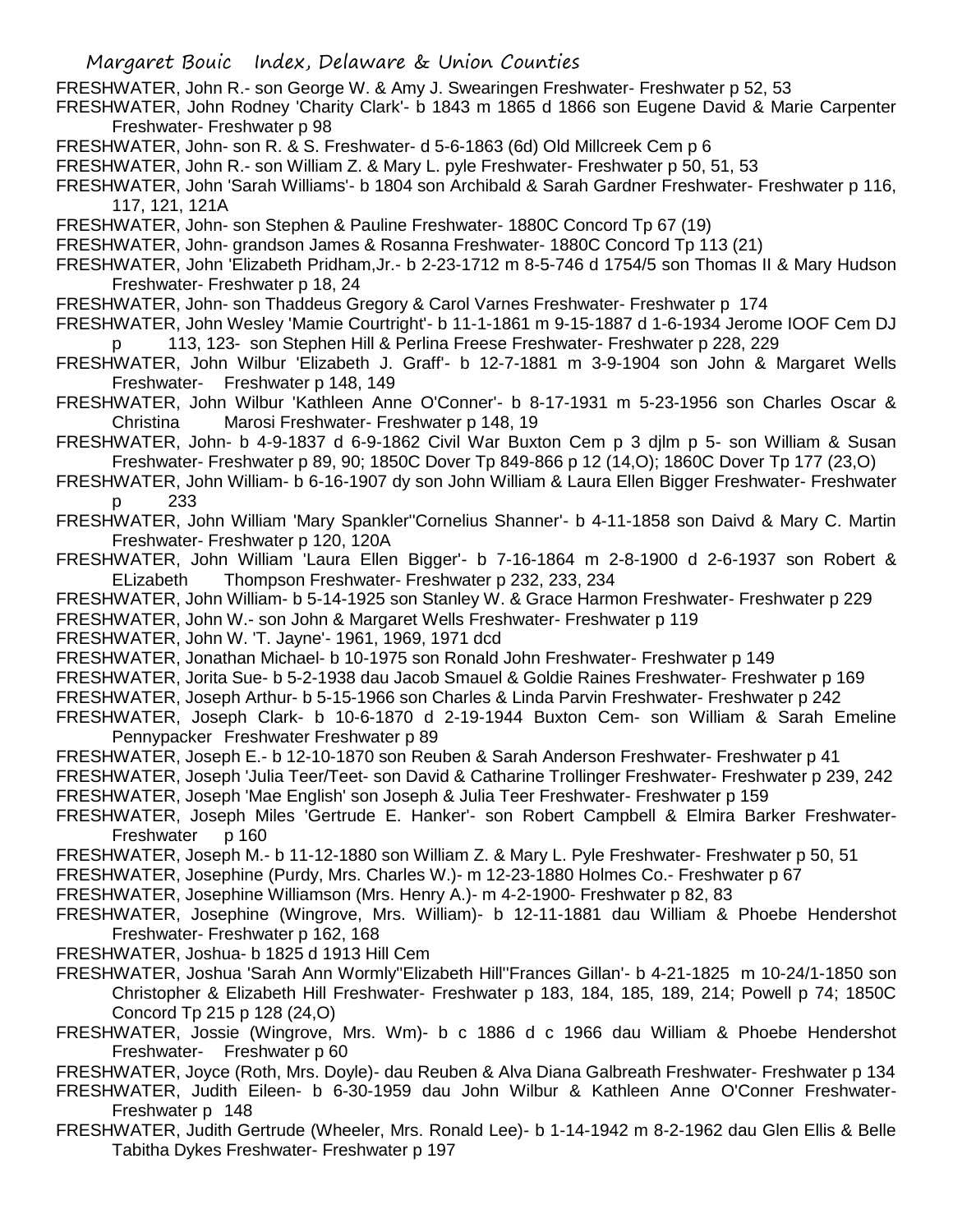FRESHWATER, Judith (Thornton, Mrs. )- dau Arthur Thaddeus & Regina Freshwater- Freshwater p 244 FRESHWATER, Judy Ann- b 9-30-1946 dau Harold Edmond & Elma Brinkman Freshwater- Freshwater p 114 FRESHWATER, Julia A. (Sanders, Mrs. James R.)- b 3-8-1912 m 6-15-1935 dau William Wallace,Jr. & Julia Lacour Freshwater- Freshwater p 100

FRESHWATER, Julia Humenay (Mrs. Ernest)- Freshwater p 140, 143

- FRESHWATER, Julia Lacour (Mrs. William Wallace,Jr.)- m 11-7-1908 Freshwater p 99
- FRESHWATER, Julia (Thomas, Mrs. Marvin)- dau Hubert & Cynthia Coble Freshwater- Freshwater p 242
- FRESHWATER, Julius Homer (Duke)'Amanda Freshwater- b 4-29-1854 m 3-15-1884 d 12-2-1930 Oak Grove Cem -son Julius Archibold & Lydia Lorena Tuller Freshwater- Freshwater p 89, 96, 107; Pabst 1 p 68;

btp p 11; dcq Ethel Freshwater Patton 2

- FRESHWATER, Justin/Tiny (Justus, Mrs. Odin E.)- m 3-2-1914 dau George & Susan McCarney Freshwater-Freshwater p 86
- FRESHWATER, Karen Marie (Parrish, Mrs. Tom)- b 6-1-1948 dau Lester Luther & Beverly Haswell Freshwater- Freshwater p 174
- FRESHWATER, Karl Thomas- b 3-17-1957 son Robert Glen & Margaret Horvath Freshwater- Freshwater p 149
- FRESHWATER, Karon- b 8-6-1962 dau Norman & Diana Fullum Freshwater- Freshwater p 143

FRESHWATER, Karon Wentz (Mrs. Gary)- Freshwater p 143

- FRESHWATER, Katharine- b 12-13-190 dau David Robert & Betty Kelly Freshwater- Freshwater p 153
- FRESHWATER, Katherine- dau Archibald & Emily Jane Stine Freshwater- Freshwater p 158

FRESHWATER, Katherine- b 3-1-1834 d 1-31-1836 Eversole Cem p 1

- FRESHWATER, Katherine Belle (Barber, Mrs. George Floyd)(Baxter, Mrs. Richard Dtanton)- b 7-6-1897 m(1) 2-11-1915 dau Charles & Mina Hindman Freshwater- Freshwater p 132A
- FRESHWATER, Kathleen Ann- b 12-17-1969 dau Robert Glen & Margaret Horvath Freshwater- Freshwater p 149
- FRESHWATER, Kathleen Anne O'Conner (Mrs. John Wilbur)- b 8-16-1933 m 5-23-1956- Freshwater p 148
- FRESHWATER, Kathleen (Dixon, Mrs. Merret)- dau Joseph & Mae English Freshwater- Freshwater p 242
- FRESHWATER, Kathrine Susan- b 5-15-1962 dau William James & Marlene Ann Robinson Freshwater-Freshwater p 212
- FRESHWATER, Kathryn Call (Mrs. James Manuel)- m 12-31-1941 Freshwater p 212; Loveless p 8

FRESHWATER, Kathryn Foster (Smith, Mrs. )(Mrs. Thomas)- Freshwater p 148

- FRESHWATER, Kathryn- b 1904 dau Kelly S. & Margaret Agatha Walsh Freshwater- Freshwater p 119
- FRESHWATER, Kathy Marie Rultz (Mrs. John Martin)- m 10-15-1966- Freshwater p 159
- FRESHWATER, Katie Carrie- b 8-4-1877 dau William Z. & Mary L. Pyle Freshwater- Freshwater p 59, 51
- FRESHWATER, Kay (Lynch, Mrs. James Perry)- b 1954 m 1-31-1975- dau Harold Eugene & Bonnie Wilson Freshwater- Freshwater p 229; Thompson 1781571; 1961, 1969, 1971, 1980 dcd
- FRESHWATER, Kelli- ch Harold Jr. & Patty Louise Dunlap Freshwater- Freshwater p 171
- FRESHWATER, Kelly S./Samuel C. 'Margaret Agatha Walch'- b c 1868 m 1896 name changed from Samuel C. to Kelly S.- Freshwater p 119
- FRESHWATER, Kenneth Barkadale 'Susan Altridge'- b 5-16-1924 m 9-9-1946 son Frank Eagle & Olivia Barkadale Freshwater- Freshwater p 106
- FRESHWATER, Kenneth Barkadale- son Kenneth Barkadale & Susan Altridge Freshwater- Freshwater p 106
- FRESHWATER, Kenneth Lee 'Margaret Jane Lowther'- b 3-3-1944 son Kenneth & Marguerite Anderson Freshwater- Freshwater p 144
- FRESHWATER, Kenneth 'Marguerite Anderson''Betty'- son Ernest & Janet Clark Freshwater- Freshwater p 140, 144
- FRESHWATER, Kevan Eugene- b 5-26- 1956 son Harry & Mary Fluharty Freshwater- Freshwater p 148 FRESHWATER, Kimberly- dau Donald Benjamin & Susan Seale Freshwater- Freshwater p 106
- FRESHWATER, Kristy Lynn- b 6-18-1970 dau John Martin & Kathy Marie Fultz Freshwater- Freshwater p 159
- FRESHWATER, Richard Lafey 'Naomi Stoops'- b 6-9-1903 WVa m 8-1-1928 son Cyrus Ella Moore Freshwater- Freshwater p 159
- FRESHWATER, Larry- son Alonzo Alfred Freshwate- Freshwater p 84
- FRESHWATER, Larry Daniel 'Mary Saylor'- b 5-31-1944 son Edgar Danel & Harriett Hedgron Freshwater-Freshwater p 120A

FRESHWATER, Larry Lee 'Barbara Mills'- b 11-14-1952 m 2-28-1975 son Robert Glen & Margaret Horvath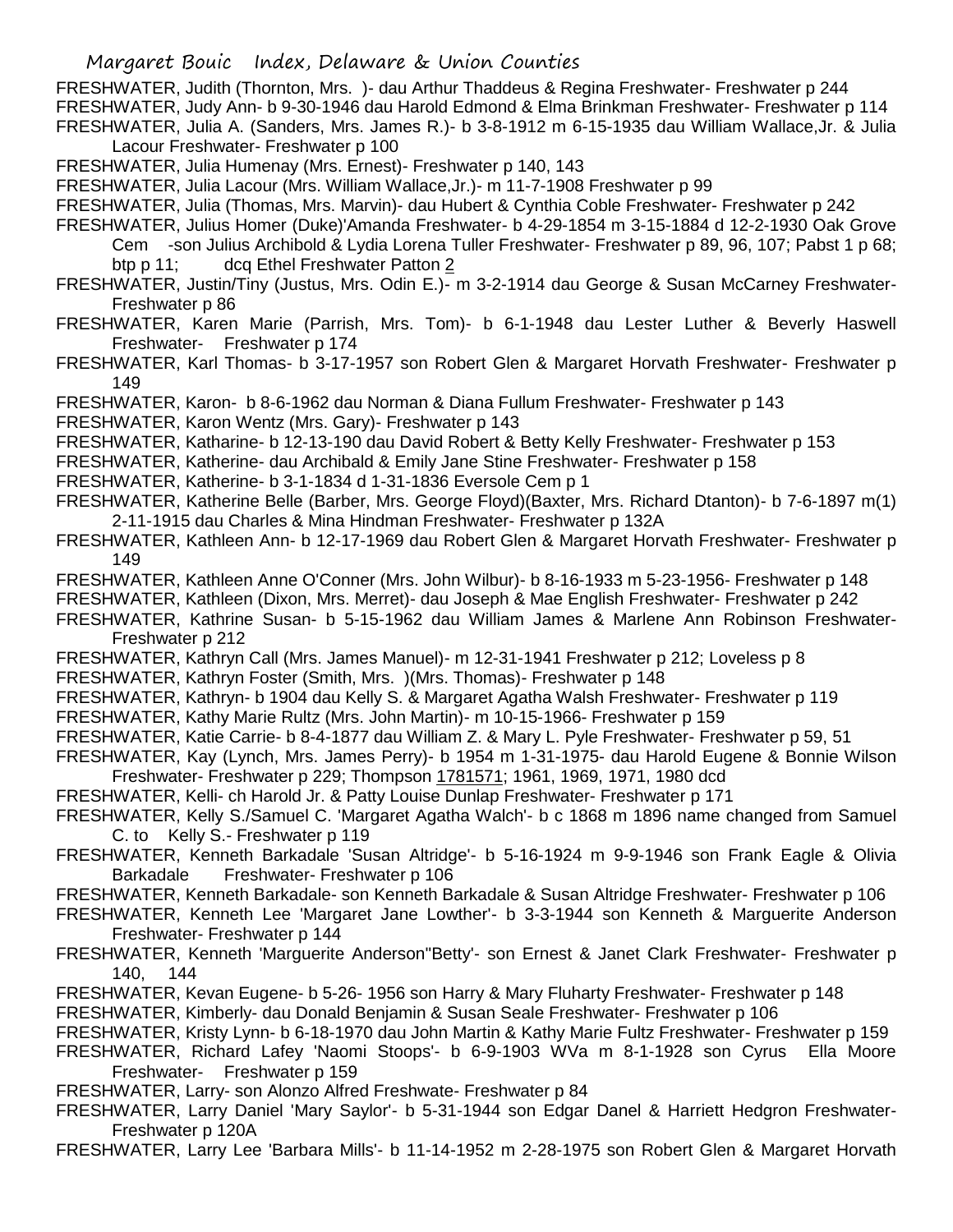Freshwater- Freshwater p 149, 179

- FRESHWATER, Larry Lusten 'Mary Brown Weakley'- b 1-23-1941 son Jacob Samuel & Goldie Raines Freshwater- Freshwater p 169
- FRESHWATER, Laura A. Jones (Mrs. James Elmer)- m 2-12-1893- Freshwater p 107, 109
- FRESHWATER, Laura Alice- b 110-25-1873 m 4-2-1876 dau David & Mary E. Martin Freshwater- Freshwater p 120
- FRESHWATER, Laura Alice- b 3-4-1893 dau David Miles & Elizabeth Phelps Freshwater- Freshwater p 121
- FRESHWATER, Laura Belle (Clark, Mrs. James)- b 12-18-1888 d 1920 dau Elias & Martha Belle Kennedy Freshwater- Freshwater p 130, 145
- FRESHWATER, Laura Berl (Coffe, Mrs. )- b 1864 dau John Reuben & Theresa Louise Wilson Freshwater-Freshwater p 119
- FRESHWATER, Laura Ellen Bigger (Mrs. John William)- b 10-27-1865 m 2-8-1900 d 1-6-1952 dau John & Jane Mitchell Bigger- Freshwater p 232, 233, 234
- FRESHWATER, Laura Ellen Everts (Mrs. Harry Rutherford)- m 7-28-1897 div 1927- d 1-8-1972 (92) Union Cem- Freshwater p 105
- FRESHWATER, Laura Gail (Bierce, Mrs. Elmer)- b 3-19-1887 m 4-7-1904 d 11-3-1973 dau John Emanuel & Jeannette Loveless Freshwater- Freshwater p 212, 213
- FRESHWATER, Laura Lee- b 10-1-1900 dau Paul David & Jeanette Reese Freshwater- Freshwater p 116
- FRESHWATER, Laura (Obrion, Mrs. Clarence)(Calvert, Mrs. Charles R.)- b 9-12-1905 d 1970 dau Ernest & Janet Clark Freshwater- Freshwater p 140, 141
- FRESHWATER, Laura- dau Paul & Jeanette Freshwater- Freshwater; 1961 dcd (10mo)
- FRESHWATER, Lavania/Vina Rouch/Rowe (Mrs. Daniel)- m 1872- Freshwater p 157, 160
- FRESHWATER, Lavier Zee Hopkins (Mrs. William David)- Freshwater p 240
- FRESHWATER, Lavina (Edelblute, Mrs. Jacob)- b 8-9-1849 m 6-22-1865 d 11-9-1909 dau Reuben & Louisa Jane Ingram Freshwater- Freshwater p 107, 108
- FRESHWATER, Lawrence Allen 'Elizabeth Gilcrist'- b 8-25-1871 d 1960- son John & Margaret Wells Freshwater- Freshwater p 119, 147
- FRESHWATER, Lawrence Edward- son Charles E. & Henrietta Ackney Freshwater- Freshwater p 84
- FRESHWATER, Lawrence 'Jerry David''Marie''Peggy Patterson''Bertha Blackburn'- b 5-5-1914 son Christy & Victoria Chess Freshwater- Freshwater p 135, 137
- FRESHWATER, L. E.- 1908 dch p 493; Pabst 7 p 18
- FRESHWATER, Leah Mary (Landacre, Mrs. Emanuel)- b 1860 d 1940 dau Benjamin & Mary Ann Harriott Freshwater- Freshwater p 219, 222
- FRESHWATER, Lena Bell- b 8-21-1901 dau Cyrus & Sarah Freshwater- Freshwater p 180
- FRESHWATER, Lena (Gibson, Mrs. Walter)(Fahrni, Mrs. )(Palmer, Mrs. Harry)- b 4-1-1896 dau Asbury & Anna Evans Freshwater- Freshwater p 233
- FRESHWATER, Lena May (Hayes, Mrs. Leslie C.)(Parks, Mrs. Clayton L.)- b 7-29-1901 m(1) 8-3-1919 (2) 12-23-1924 dau George Elmer & Violet Smith Freshwater- Freshwater p 228; dcb Concord T[
- FRESHWATER, Lena (Linger, Mrs. Artie)- b 8-21-1901 m 1916 dau Cyrus & Ella Moore Freshwater-Freshwater p 164, 181
- FRESHWATER, Lena Lloyd (Mrs. James)- Freshwater p 242
- FRESHWATER, Lena Thrall- dau Stephen & Eva M. Gilson Thrall- Pabst 1 p 28
- FRESHWATER, Lenora Margaret (Montgomery, Mrs. James M.)- b 12-8-1933 WVa dau James Kerwin & Marie Miller Freshwater- Freshwater p 109
- FRESHWATER, Leona (Julius, Mrs. George H.)- b 12-6-1907 dau Harry Rutherford & Laura Ellen Everts Freshwater- Freshwater p 106
- FRESHWATER, Leona Wheeler (Mrs. Samuel Burton)- b 9-11-1890 m 10-12-1908 d 10-24-1960 dau Paris & Ellen Tuggle Wheeler- Freshwater p 216
- FRESHWATER, Leonard Carl- b 1905 d 1907 New Millcreek Cem p 22- son George Elmer & Violet Smith Freshwater- Freshwater p 228
- FRESHWATER, Leonard- son Daniel & Lavania Rouch Freshwater- Freshwater p 160
- FRESHWATER, Lerow- son Benjmain & Mary Ann Herriott Freshwater- Freshwater p 218, 219; 1880 dch p 742
- FRESHWATER, John Lester 'Bertha Rawson'- b 10-4-1902 m 5-8-1923 or 3-8-1924 Va son Ross & May Sinclair Freshwater- Freshwater p 164, 181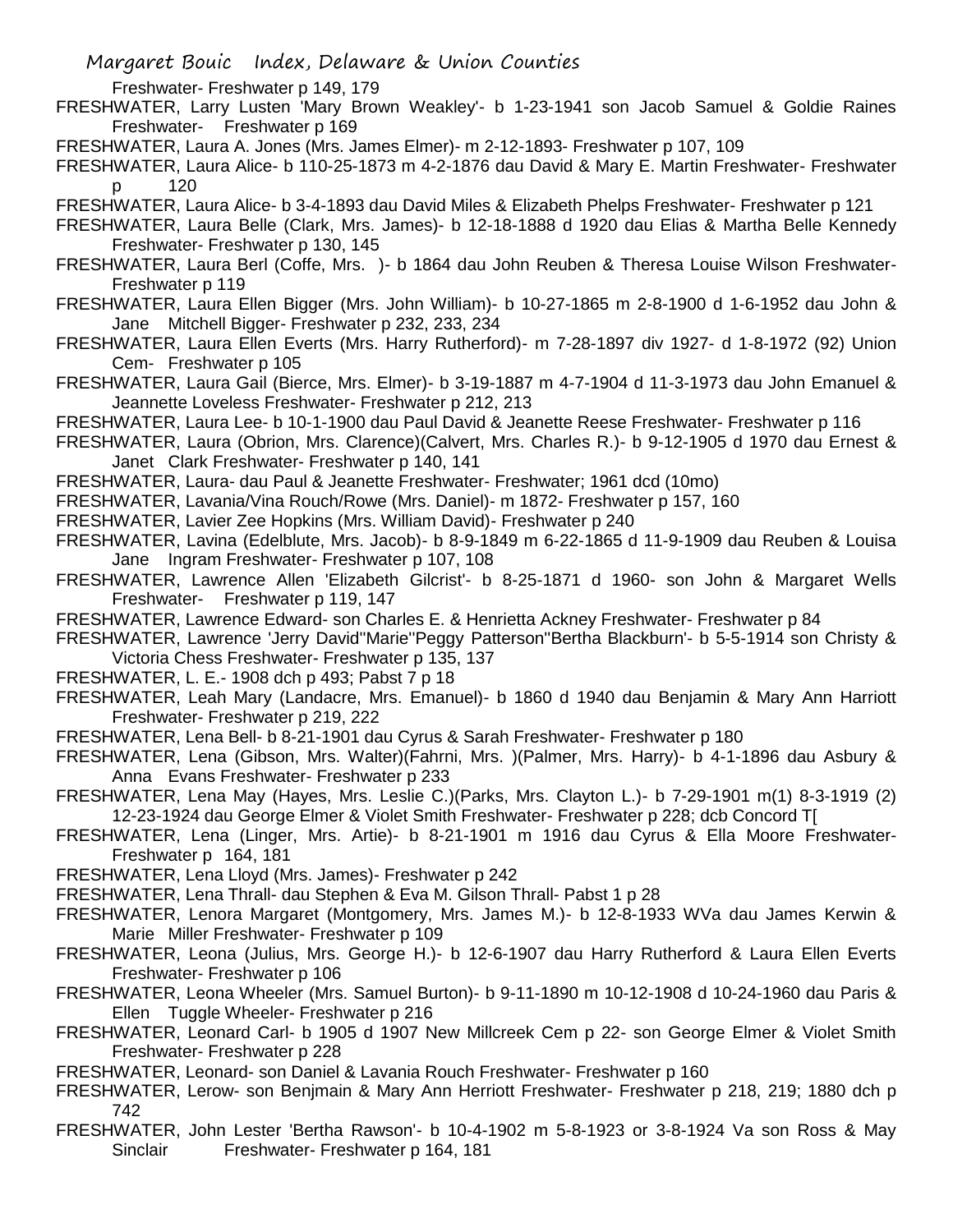- FRESHWATER, Lester Luther 'Beverly Haswell'- b 2-23-1922 m 4-29-1944 son James Alexander & Idella May Everhart Freshwater- Freshwater p 173, 174
- FRESHWATER, Levi 'Alice Rawson'- b 12-19-1863 m 6-30-1891 d 3-9-1947 son David & Rachael Campbell Freshwater- Freshwater p 175, 160A
- FRESHWATER, Lewis R/Turay- b 3-25-1875 son William & Hannah Howey Freshwater- Freshwater p 87

FRESHWATER, Lexie Foster (Mrs. Donald Harold)- m 7-31-1949- Freshwater p 114

FRESHWATER, Lifa- dau Charles & Mary Kathryn Jacoby Freshwater- Freshwater

FRESHWATER, Lila Violet Smith (Mrs. George Elmer)(Weaver, Mrs. Eugene)- b 11-30-1883 m(1) 1-1-1900

(2) 2-23-1917 d 6-5-1958 dau Jacob Elmer & Ida Mitchell Smith- Freshwater p 228; Weaver (129(11)); Macklin (128) p 55

FRESHWATER, Lillian (Mrs. )- 1949 ucd

- FRESHWATER, Lillian Gregory (Mrs. Louis Ellsworth)- m 12-24-1890- Freshwater p 105
- FRESHWATER, Lillian (Harwood, Mrs. Joseph)- dau Isaiah & Delia Carpenter Freshwater- Freshwater p 75, 76
- FRESHWATER, Lillian Leady (Mrs. Edward)- m 5-2-1907- Freshwater p 89
- FRESHWATER, Lillian Ross (Mrs. Fayne F.)- b 8-1-1901 m 7-30-1937 son Robert & Rosella Ross- Freshwater p 93
- FRESHWATER, Lilly- b 3-25-1875 Concord Tp twin dau Wm. & Hannah Hughey Freshwater- dcb
- FRESHWATER, Linda Louise (Stewart, Mrs. )- b 1945- dau Harold & Mildred Sprouse Freshwater-Freshwater p 171

FRESHWATER, Linda Parvin (Mrs. Charles Arthur)- m 4-24-1959- Freshwater p 159

- FRESHWATER, Linda Sue (Allison, Mrs. George Harold)- b 4-18-1943 dau Norman & Jean Forsha Freshwater- Freshwater p 143
- FRESHWATER, Liney- b 11-24-1893 Concord Tp dau George & Susan F. Corney Freshwater- dcb
- FRESHWATER, Lisa (Masarek, Mrs. ) b 3-1-1950 dau Walter & Annette Luce Freshwater- Freshwater p 125
- FRESHWATER, Lizzie B. Harger (Carr, Mrs. )(Mrs. Henry Oller)- b 1861 m 8-28-1912 d 1938- Fairview Cem p 12- dau Michael & Louisa Edson Harger- Freshwater p 220
- FRESHWATER, Loetta Hendershot (Mrs. Charles)- b 3-30-1880 m 12-21-1912 d 1-11-1937 WVa- Freshwater p 170, 171, 180
- FRESHWATER, Lois Elizas- b 8-11-1942 m 6-19-1965- WWebster .7622 p 432, 433
- FRESHWATER, Lois (Gilbride, Mrs. Ronald)- b 8-11-1942 m 6-19-1965 dau Paul Oller & Elizabeth D. Fortiner Freshwater- Freshwater p 226; 1961 dcd
- FRESHWATER, Lola Alexander (Mrs. Benjamin)- Freshwater p 242
- FRESHWATER, Lola- dau Alonzo Alfred Freshwater- Freshwater p 84
- FRESHWATER, Lola Mull (Mrs. Warner)- m 8-31-1927- Freshwater p 55
- FRESHWATER, Loren Reugen 'Jacqueline litten'- b 12-24-1925 m 6-19-1948 son Reuben & Virginia Papish Freshwater- Freshwater p 134
- FRESHWATER, Lori L. (Mrs. Stanley R.)- 1991 ucd
- FRESHWATER, Lorraine Kaufman (Mrs. Robert Leroy)- m 9-29-1951- Freshwater p 114
- FRESHWATER, Loretta (Mrs. Charles)- Freshwater p 181
- FRESHWATER, Loretta Ethel (Mudryk, Mrs. Joseph)- dau Reuben & Alva Diana Galbreath Freshwater-Freshwater p 134
- FRESHWATER, Lorretta Tillman (Mrs. Jacob Deburtice)- m 9-15-1935- Freshwater p 86
- FRESHWATER, Lorrie- b 9-2-1965 ch Norman & Diana Fullum Freshwater- Freshwater p 143
- FRESHWATER, Louella (Thomas, Mrs. Robert Benjamin)- b 1869 m 10-4-1887 d 1922 dau Benjmain & Mary Jane Cunningham Freshwater- Freshwater p 218, 219, 222, 223, 225; Cody
- FRESHWATER, Louis Ellsworth 'Lillian Gregory'- b 6-3-1867 m 12-24-1890 d 5-1947 son Arkason Reuben & Amelia Matilda Bryfogle Freshwater- Freshwater p 105; Pabst 2 p 63; bpt p 12
- FRESHWATER, Louis R.- b 3-25-1875 Concord Tp twin son Wm. & Hannah Hughey Freshwater- dcb
- FRESHWATER, Louisa H.- gd appt 1879- unec X p 43
- FRESHWATER, Louisa Jane Ingram (Mrs. Reuben)- m 12-17/13-1848 dcm- Freshwater p 78, 107, 189, 204 FRESHWATER, Louisa (Kelly, Mrs. Daniel L.)(Mrs. )- 1880 dch p 744
- FRESHW8ATER, Louise/Louisa Newell (Mrs. Christopher)- m 11-7-18612 dcm- Freshwater p 35, 182, 185, 186, 187, 229; delge V p 44; dcw Bk 4 p 296(32)
- FRESHWATER, Louise Ashbaugh (Mrs. David)- m 6-22-1854- Freshwater p 185, 198, 200; dcc Elmo Thomas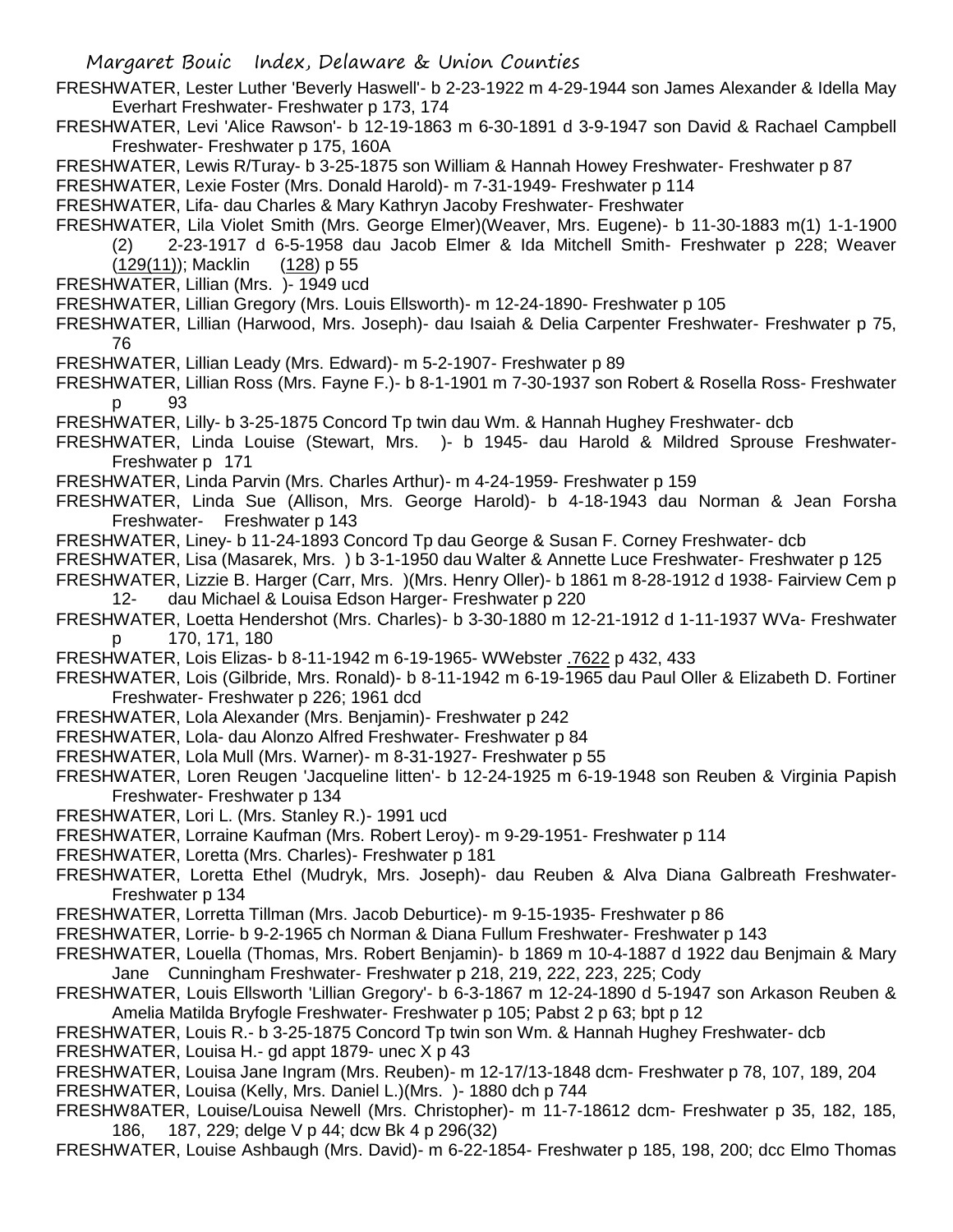Hall 15

FRESHWATER, Louise H.- dau William & Sarah Pennypacker Freshwater- 1870C Paris Tp 242, 243 p 33 (9,O); 1880C Dover Tp 50-52 p 24 (19, O,Va,Penn)

FRESHWATER, Luella- dau Benjmain & Mary Jane Cuningham Freshwater- 1880 dch p 743; 1850C Concord Tp 68(11)

FRESHWATER, Lucetta Ruth (Shaffer, Mrs. Cletus)- b 5-25-1917 m 4-16-1932 dau James Alexander & Idella may Everhart Freshwater- Freshwater p 173, 174

FRESHWATER, Lucretta- b 12-31-1884 Iowa not m dau Samuel Thomas & Susan Jones Freshwater-Freshwater p 172

FRESHWATER, Lula Blanche (Appleton, Mrs. Royal C.)- b 10-21/22-1892 m 2-19-1921 d 10-2-1958 dau Julius Homer & Amanda Breyfogle Freshwater Freshwater- Freshwater p 96; Pabst 1 p 70; btp p 2; dcb Berlin Tp

FRESHWATER, Lula M. Culley (Mrs. Alfred)- b 1877 d 1963 Pa- Freshwater p 123

FRESHWATER, Lula Mary (Mee, Mrs. Edmund C.)- b 2-3-1872 d 5-3-1946 dau James Moses & Susan Eveline Goodman Freshwater- Freshwater p 113

FRESHWATER, Luley/Tuba- b 3-25-1875 d 8-11-1875 ch William & Hannah Howey Freshwater- Freshwater p 87

FRESHWATER, Luna May (Focer, Mrs. Dr. R. L.)- b 3-5-1892 d 5-1-1923- dau George W. & Amy J. Swearingen Freshwater- Freshwater p 52, 54

FRESHWATER, Luranah- ch William Armstead & Mary Spence Freshwater- Freshwater p 238

FRESHWATER, Lydia- sister Aden Freshwater- Freshwater p 239

FRESHWATER, Lydia Ethel (Edwards, Mrs. Harry)- b 7-20-1890 m 3-10-1915 dau John & Margaret Wells Freshwater- Freshwater p 119, 150

FRESHWATER, Lydia Jane Carothers (Mrs. George W.)- m 1-5-1882- Freshwater p 231

FRESHWATER, Lydia L.- dau William Z. & Mary L. Pyles Freshwater- Freshwater p 50, 51

FRESHWATER, Lydia Lorena Tuller (Mrs. Archibald)- b 6-8-1826 m 8/2-8-1844 dcm- d 5-9-1885 Oak Grove Cem p 431- dau Roswell Jr. & Nancy Thompson Tuller- dcq Ernest Freshwater 5, Mabel Freshwater Patton 5, Miriam Freshwater Williams 5; dcw Bk 4 p 234(26); 1850C Concord Tp 2225 p 130 (24,O); Freshwater p 78, 96, 104

FRESHWATER, Lydia Ridgely (Mrs. John Reuben)- b 4-28-1842 Va- dau William & Jane Ridgeley-Freshwater p 34, 47, 50, 51, 52, 53, 55

FRESHWATER, Lynn- b 1-31-1961 ch Charles E. & Sondra Freshwater- Freshwater p 144

FRESHWATER, Mabel Marie (Smith, Mrs. Lewn)(Taylor, Mrs. )- b 7-11-1913 Mo dau Hardy Felix & Mary Augustine Weeks Freshwater- Freshwater p 114

FRESHWATER, Mabel May- b 1-29-1916 d 10-9-1917 dau John Newton & Agnes Lewis Freshwater-Freshwater p 159

FRESHWATER, Mabel Pearl (Dodge, Mrs. Cliffton)- b 6-11-1892 m 2-18-1913 d 6-1-1969 dau John Emanuel & Jeannette Loveless Freshwater- opc 500; Loveless p 8; Dodge 8,9; Freshwater p 213; dcb Scioto Tp

FRESHWATER, Mae Elizabeth Ross (Mrs. Harry Wilson)- b 1888 m 1907 d 1972- Freshwater p 221

FRESHWATER, Maggie Breyfogle (Mrs. David)- b 11-6-1875 dau Henry S. & Mary Littick Breyfogle- Ruward letter

FRESHWATER, Mahala Hall (Mrs. Archabald)- b 1833 d 1912- Freshwater p 38, 122

FRESHWATER, Malinda- b 1873 d 1952 dau Benjmain & Mary Jane Cunningham Freshwater- Freshwater p 218, 219; 1880 dch p 743; 1880C Concord Tp 68(7)

FRESHWATER, Malinda C.- b 2-4-1873 Concord Tp dau William & Hannah Housey Freshwater- dcb

FRESHWATER, Malinda Jane- dau John Adam & Mary A. Black Freshwater- Freshwater p 203

FRESHWATER, Malinda (Schultz, Mrs. Benjamin)- b 7-15-1821 m 1-20-1843- dau Christopher & Elizabeth Hill Freshwater- 1880 dch p 798; Freshwater 183, 184, 185, 202, 203

FRESHWATER, Mamie Courtright (Mrs. John Wesley)- b 1870 m 9-15-1887 d 1900 Jerome IOOF Cem DJ p 113- Freshwater p 228, 229

FRESHWATER, Mamie Trollinger (Price, Mrs. Luther E.)- dau David & Annie I. Freeland Freshwater-Freshwater p 240

FRESHWATER, Manuel- son John Adam Freshwater- dcw Bk 4 p 274 (39) see John Emanuel

FRESHWATER, Marcella (Slack, Mrs. Charles)- b 1-8-1853 m 11-22-1877 d 12-8-1920 dau James & Rosanna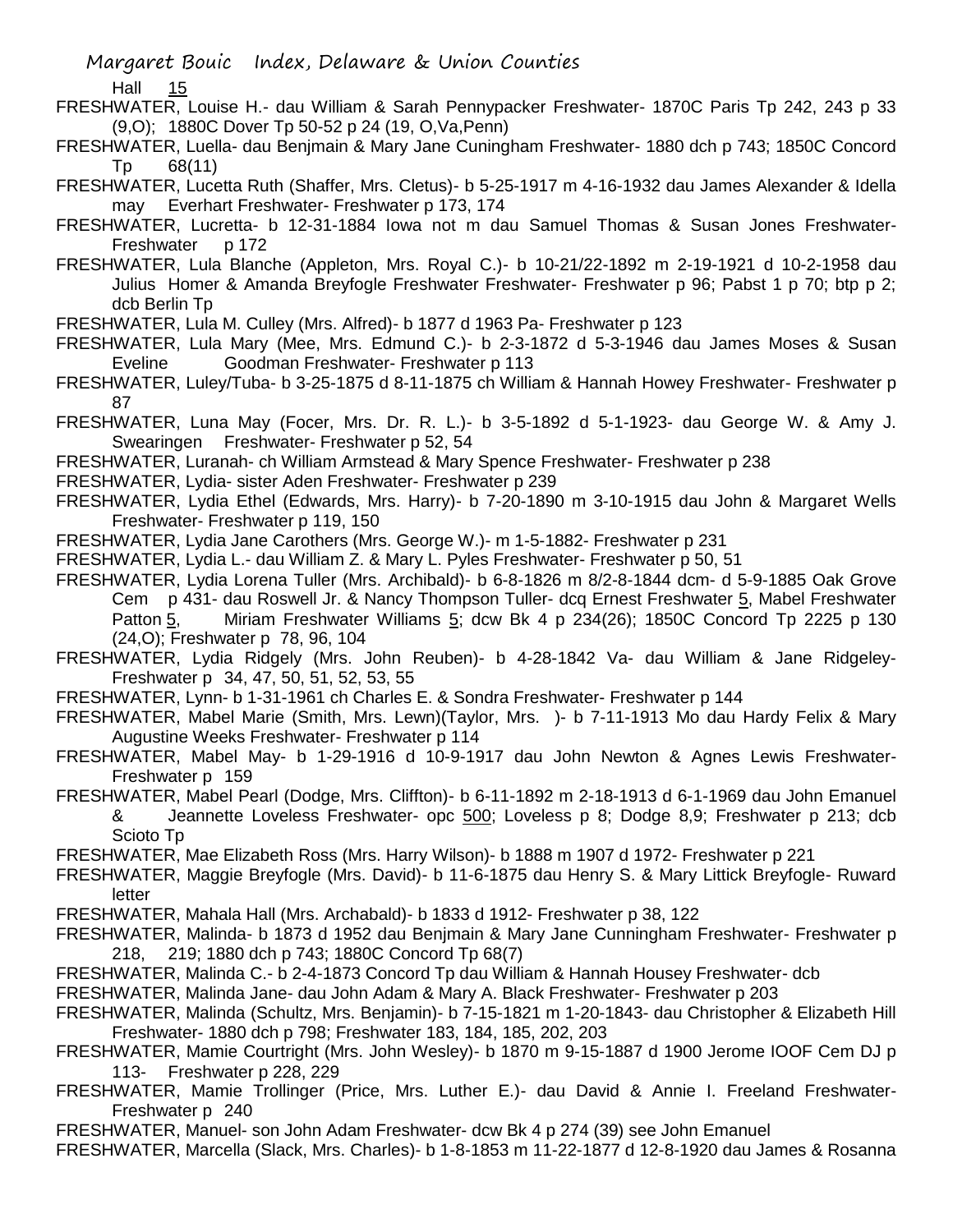- Schultz Freshwater- Freshwater p 81, 88; 1880 dch p 796
- FRESHWATER, Margaret Adaline (Dixon, Mrs. Tom)- dau David Freshwater- Freshwater p 248; 1880C Concord Tp 187(17)
- FRESHWATER, Margaret Agatha Walsh (Mrs. Kelly S./Samuel C.)- Freshwater p 119
- FRESHWATER, Margaret Ann- dau David Benjmain & Margaret Bryfogle Freshwater- Freshwater p 97
- FRESHWATER, Margaret Ann May (Mrs. George W.)- m 1843- Freshwater p 37, 56
- FRESHWATER, Margaret/Peggy Ann (Smith, Mrs. Douglas)- b 2-4-1953- Freshwater p 137
- FRESHWATER, Margaret Bryfogle (Mrs. David Benjmain)- m 11-10-1909- Freshwater p 89, 97
- FRESHWATER, Margaret (Drake, Mrs. David)- m 8-10-1826 Holmes Co- Freshwater p 68, 69
- FRESHWATER, Margaret Eileen- b 10-9-1922 dau Harry Ebert & Myrtle Clark Freshwater- Freshwater p 158
- FRESHWATER, Margaret Ellis (Mrs. Darwin)- Freshwater p 132A
- FRESHWATER, Margaret Fitch (Mrs. Carl Davidson)- m 6-16-1934- Freshwater p 106
- FRESHWATER, Margaret (Mrs. George)- Va Freshwater p 57
- FRESHWATER, Margaret (Mrs. George W.)- Freshwater p 107, 108
- FRESHWATER, Margaret- d 1849- dau George & Susan McCarney Freshwater- Freshwater p 86, 88
- FRESHWATER, Margaret- dau James & Rosanna Freshwater- 1880C Concord Tp 113 (23)
- FRESHWATER, Margaret Jane Lowther (Mrs. Kenneth Lee)- Freshwater p 144
- FRESHWATER, Margaret J. Stern (Mrs. George)- m 6-5-1873- Freshwater p 189
- FRESHWATER, Margaret Marie- dau Lawrence Allen & ELizabeth Gilcrist Freshwater- Freshwater p 147
- FRESHWATER, Margaret (Perry, Mrs. Lemuel A.)- b 3-11-1858 d 4-9-1937 dau James & Rosanna Schultz Freshwater- Freshwater p 181
- FRESHWATER, Margaret (Phillips, Mrs. George)- b 1846 dau John & Sarah Williams Freshwater- Freshwater p 117
- FRESHWATER, Margaret Samantha (Miller, Mrs. H. D.)- b 3-12-1876 d 10-9-1943 dau David & Mary C. Martin Freshwater- Freshwater p 120
- FRESHWATER, Margaret- dau Tom & Mary Catharine Jeffrey Freshwater- Freshwater p 244
- FRESHWATER, Margaret Wells (Mrs. John)- b 6-23-1847 m 12-15-1870 d 9-14-1935 dau James & Margaret Crall Wells- Freshwater p 118, 119, 147, 149, 221
- FRESHWATER, Margaret White (Mrs. Edgar)- m 8-11-1947- Freshwater p 106
- FRESHWATER, Margaret (Mrs. William Raymond)- Freshwater p 139
- FRESHWATER, Marge- b 6-4-1948 dau Edgar & Margaret White Freshwater- Freshwater p 106
- FRESHWATER, Marguerite Anderson (Mrs. Kenneth)- Freshwater p 140, 144
- FRESHWATER, Maria E. Carpenter (Mrs. David)- m 10-27-1836 dcm- Freshwater p 78, 89, 98, 198
- FRESHWATER, Marie Anderson (Mrs. John Newton)- Freshwater p 158
- FRESHWATER, Maria E.- b 1-16-1884 Concord Tp dau Cyrus & Mary J. Cosaray Freshwater- dcb
- FRESHWATER, Marie (Mrs. Lawrence)- Freshwater p 135, 137
- FRESHWATER, Marie Perkins (Mrs. George W.)- b 12-8-1899 m 10-1923 d 7-19-1965 Claibourne Cem p 84 dau C. Luther & Hattie Hush Perkins- Freshwater p 197; Sbc p 35; 1939 ucd
- FRESHWATER, Marietta (Hunter, Mrs. Floyd)- b 7-18-1899 WVa d 1926 dau Charles & Mina Hindman Freshwater- Freshwater p 132A
- FRESHWATER, Marilla Captola- b 2-4-1873 Delaware d 10-25-1874 Eversole Cem p 1- dau William & Hannah Howey Freshwater- Freshwater p 87
- FRESHWATER, Marilla- b 5-23-1855 Delaware d 7-17-1918 dau James & Rosanna Schultz Freshwater-Freshwater p 81
- FRESHWATER, Marion Isabelle Marchant (Mrs. Chester Elmer)- m 8--1948- Freshwater p 135, 137
- FRESHWATER, Marion Kenneth 'Wilma Neely'- b 8-15-1910 m 8-30-1942 son Samuel Herman & Georgia Orella Hickman Freshwater- Freshwater p 93
- FRESHWATER, Marion Louise (Schuck, Mrs. Michael)- b 8-3-1952 m 8-18-1973 dau Ralph Douglas & Mary Elizabeth Rigby Freshwater- Freshwater p 138
- FRESHWATER, Marjorie- dau Charles S. & Etta Thompson Freshwater- Freshwater p 93
- FRESHWATER, Marjorit Minto (Mrs. David Robert)- b 11-3-1938 m 6-24-1956- Freshwater p 133
- FRESHWATER, Mark 'Elishe'- son George II & Elizabeth Meers Freshwater- Freshwater p 9, 10, 23, 34
- FRESHWATER, Mark Scott- b 5-21-1962 son Charles Arthur & Linda Parvin Freshwater- Freshwater p 159
- FRESHWATER, Marlen Ann Robinson (Mrs. William James)- m 11-2-1957- Freshwater p 212
- FRESHWATER, Martha Anderson (Mrs. Thaddeus Newton)- b 5-16-1861 d 5-1- 1934 (73)- Freshwater p 243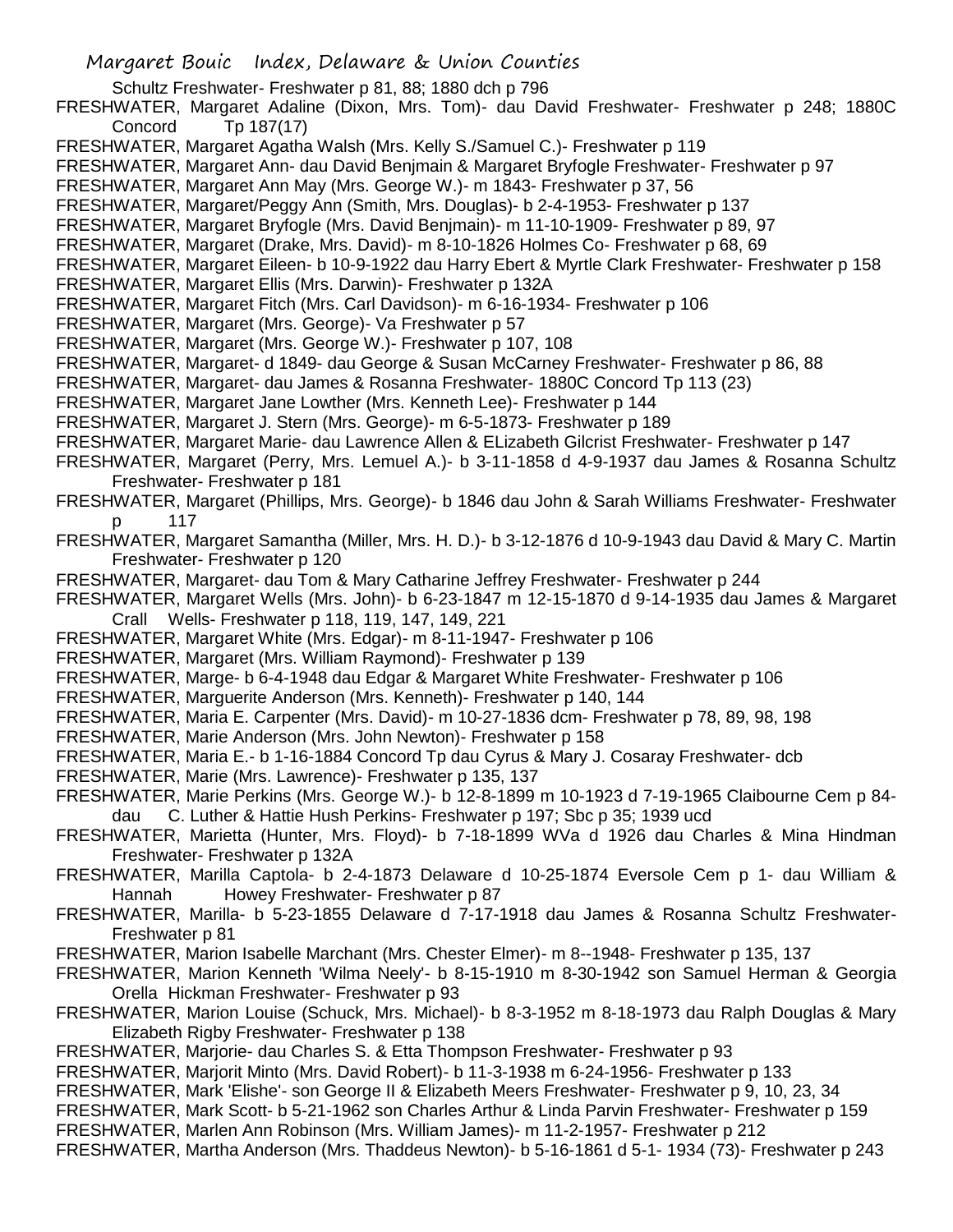- FRESHWATER, Martha Belle Kennedy (Mrs. Elias)- b 3-31-1852 m 5-27-1869 d 12-8-1936- Freshwater p 122, 130, 121, 132A, 133, 135, 136, 137, 138, 139, 140, 141, 142, 143, 144, 145
- FRESHWATER, Martha Caldwell (Mrs. John)- m 1-25-1867 WVa- Freshwater p 34
- FRESHWATER, Martha Ellen (Langfitt, Mrs. Benton)- b 1843 dau Philip & Eleanor Archer Freshwater-Freshwater  $p$  40, 42, 45
- FRESHWATER, Martha Emma Elsom (Mrs. David Marks)- b 3-29-1848 d 2-16-1921 New Millcreek Cem Powell p 257 dau William & Martha Rittenhouse Freshwater- Freshwater p 183, 184, 195
- FRESHWATER, Martha L.- b 4-17-1846 d 10-17-1848 (2-6-17) Old Millcreek Cem p 1, Powell p 79- dau John Adam & Mary A. Black Freshwater- Freshwater p 203, 211
- FRESHWATER, Martha (Payne, Mrs. Alvis)- dau Thaddeus & Frances Sophronia Dixon Freshwater-Freshwater p 244
- FRESHWATER, Martha (Whittinger, Mrs. William)- b 9-14-1860 d 9-26-1926 Pa- dau John & Sarah Williams Freshwater- Freshwater p 117
- FRESHWATER, Mary- b 1849 d 1897 Paris Pa.- Freshwater p 38
- FRESHWATER, Mary- b 9-17-1832 d 10-19-1834- Eversole Cem p 1
- FRESHWATER, Mary A. Black (Mrs. John Adam)- b 2-24-1822 m 2-12-1842 dcm d 10-12-1869 (47-7-18) Old Millcreek Cem p 1 Powell p 79- Freshwater p 185, 189, 203, 206, 207, 208, 209, 210, 211; dcc, dcq Clara Loveless Edelblute 15; dcq Anabel Edelblute Howey 31
- FRESHWATER, Mary A.- b 1847 d 11-12-1849/8 (2y) Old Millcreek Cem p 1 Powell p 79- dau John Adam & Mary A. Black Freshwater- Freshwater p 211
- FRESHWATER, Mary Ann Buxton (Mrs. Benjamin)- m 12-21-1843 ucm 929 dau James Buxton- 1880 dch p 660; Freshwater p 78, 104
- FRESHWATER, Mary Ann Harriott (Mrs. Benjamin)- b 1842 m 12-18-1857/1 ucm 1745 d 1909 Powell Cem Powell p 167- 1880 dch p 742; Freshwater p 219, 221, 222
- FRESHWATER, Mary Augustine Weeks (Mrs. Hardy Felix)- b 3-9-1883 m 9-4-1905 d 4-5-1930 dau Jasper & Adaline Maise Wekks- Freshwater p 113, 114
- FRESHWATER, Mary B. Fisher (Mrs. David F.)- d 3-1-1926- Freshwater p 47, 55
- FRESHWATER, Mary Belle (Donahue, Mrs. Julius Ray)- b 9-10-1910- Freshwater p 131
- FRESHWATER, Mary (Black, Mrs. Robert)- b 4-12-1827 m 11-13-1847 d 1900 dau George & Mary Hunter Freshwater- Freshwater p 78, 110; 1883 uch V p 433; Genther p 151
- FRESHWATER, Mary (Bledsoe, Mrs. Carl)- dau George & Ann Robertson Freshwater- Freshwater p 113
- FRESHWATER, Mary Brown Weakley (Mrs. Larry Luston)- Freshwater p 169
- FRESHWATER, Mary (Burns, Mrs. William)- b 12-25-1834 d 1910 dau William & Susan Hunter Freshwater-Freshwater p 89, 90
- FRESHWATER, Mary Butz (Mrs. Reuben)- d 1923- Freshwater
- FRESHWATER, Mary C. (Mrs. David)- Freshwater p 122
- FRESHWATER, Mary/Mollie Catharine Jeffrey (Mrs. Tom)- Freshwater p 244
- FRESHWATER, Mary C. Martin (Mrs. David)- m 8-19-1856- Freshwater p 120
- FRESHWATER, Mary (Coe, Mrs. Alvin)- m 10-21-1847 dcm
- FRESHWATER, Mary Cordelia (Burns, Mrs. William)- m lic 1-6-1851 ucm 1626; mt 2-5-1851(6)- 1850C Dover Tp 849-866 p 127 (16,O)
- FRESHWATER, Mary Courtright (Mrs. John)- dau Fleetwood & Mary Jones Courtright- 1908 dch p 624
- FRESHWATER, Mary (Cross, Mrs. Harry D.)- b 1-17-1880 m 4-19-1900 dau William & Phoebe Hendershot Freshwater- Freshwater p 162, 167
- FRESHWATER, Mary C.- dau William & Susan Freshwater- 1850C Dover Tp 849-869 o 127 (16,O)
- FRESHWATER, Mary- dau David & Anna Freshwater- Freshwater p 73
- FRESHWATER, Mary E.- b 1852 d 1873- New Millcreek Cem p 29
- FRESHWATER, Mary (Eahrler, Mrs. Lawrence)- m 10-25-1888 dau Stephen Hill & Perlina Freese Freshwater-Freshwater p 229
- FRESHWATER, Mary E. Bake (Mrs. Earl)- m 7-30-1912- Freshwater p 124, 125
- FRESHWATER, Mary E.- d 7-21-1845 (1-8-25) Hill Cem p 1 Powell p 74 dau David & Anne Freshwater
- FRESHWATER, Mary E.- dau Benjmain & Mary Harriott Freshwater-Freshwater p 218, 219; 1880 dch p 742
- FRESHWATER, Mary E. (Bennett, Mrs. )- b 2-24-1863 d 5-21-1946 dau Jacob & Susanne Layman Freshwater- Freshwater p 82, 83
- FRESHWATER, Mary E.- b 6-4-1884 Concord Tp dau David & Ida Hatch Freshwater- dcb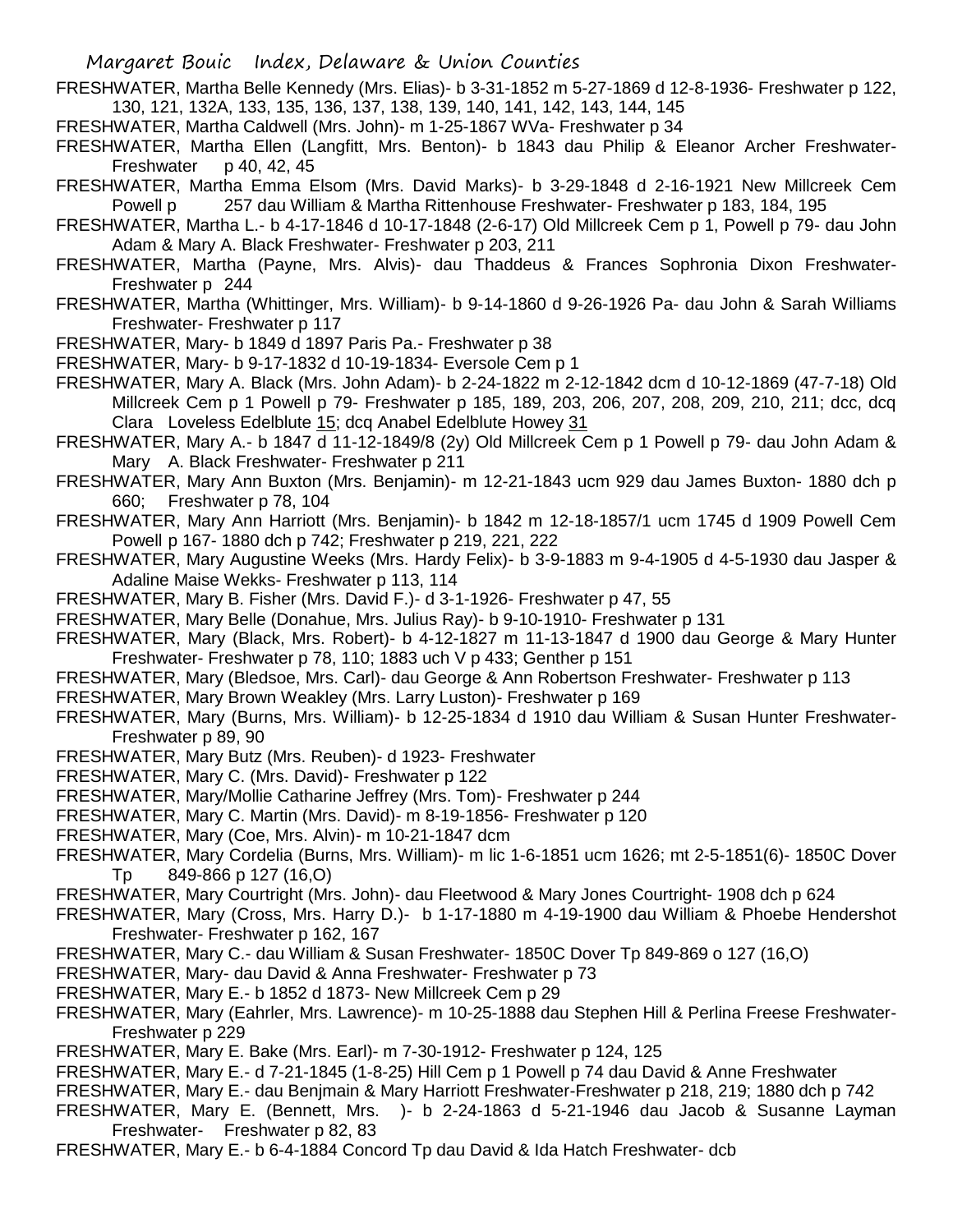FRESHWATER, Mary E. L.- b 2-16-1884 Concord Tp dau Cyrus & Mary J. Cosgray Freshwater- dcb

- FRESHWATER, Mary Elizabeth (Lockett, Mrs. H. W.)- b 8-29-1859 d 10-24-1931 dau William & Sarah Campbell Freshwater- Freshwater p 157
- FRESHWATER, Mary Elizabeth (Morris, Mrs. Clyde Wilbur)- b 3-5-1903 m 8-3-1919 div d 11-11-1969 dau George Elmer & Violet Smith Freshwater- Freshwater p 228
- FRESHWATER, Mary Elizabeth (Murray, Mrs. Thomas)- b 4-10-1860 d 4-23-1933 dau David & Mary C. Martin Freshwater- Freshwater p 120
- FRESHWATER, Mary Elizabeth Rigby (Mrs. Ralph Douglas)- b 12-13-1919 m 9-19-1941 Freshwater p 138
- FRESHWATER, Mary Elouise (Rector, Mrs. Albert Wesley)- b 9-27-1920 m 4-14-1939 d 5-19-1981 Cal.- dau William Lloyd & Bessie Mae Jones Freshwater- WWebster p 429 .7612
- FRESHWATER, Mary Ellen (Kennedy, Mrs. Billy)- b 10-10-1891 dau David Miles & ELizabeth Philips Freshwater- Freshwater p 121
- FRESHWATER, Mary Estella (Coble, Mrs. Jerome)- dau Henry & Isabella Forrest Freshwater- Freshwater p 241
- FRESHWATER, Mary (Fletcher, Mrs. John)- m 11-15-1856 dcm
- FRESHWATER, Mary Fluharty (Mrs. Harry)- b 3-26-1934- Freshwater p 148
- FRESHWATER, Mary (Fodor, Mrs. Earl)- m 2-20-1909 dau Ernest & Janet Clark Freshwater- Freshwater p 140, 142
- FRESHWATER, Mary Frances- b 6-24-1864 dau Christopher & Louisa Newell Freshwater- Freshwater p 185, 187, 229; dcw Bk 4 p 296(32)
- FRESHWATER, Mary Gibbons (Mrs. Ebenezer Archer)- Freshwater p 43, 45
- FRESHWATER, Mary Helen (Adams, Mrs. J. Birney)(Bratcher, Mrs. Charles D.)- b 11-2-1908 m 9-6-1930 div 4-1958 m(2) 8-11-1963 dau John William & Laura Ellen Bigger Freshwater- Freshwater p 233
- FRESHWATER, Mary Hudson (Mrs. Thomas)(Linton, Mrs. William)- m(2) 3-31-1730 dau Bryan & Mary Hudson/Hodgson- Freshwater p 16, 17, 18, 20, 24, 34
- FRESHWATER, Mary Hunter (Mrs. George)- b 1777 d 9-19-1841(64) Eversole Cem- dau James Hunter-Freshwater p 35, 77, 78, 79, 86A, 112; 1880 dch p 660; 1883 uch V p 433; dcq Ethel Freshwater Patton 9, Ernest Freshwater 9, Miriam Freshwater Williams 9- Genther p 151
- FRESHWATER, Mary- b 9-17-1832 d 10-19-1834 Eversole Cem- dau James & Rosannah Schultz Freshwater-Freshwater p 81
- FRESHWATER, Mary J.- d 4-16-1864 (4-11-2) Old Millcreek Cem Powell p 79- dau A. & S. J.
- FRESHWATER, Mary J. (Healy, Mrs. Erem J.)- dau Benjmain & Mary Ann Buxton Freshwater- 1908 dch p 677
- FRESHWATER, Mary Jane- b 9-22-1849 d 1897 dau Archibald & Elizabeth Truax Freshwater- Freshwater p 118, 122
- FRESHWATER, Mary Jane Harris (Mrs. Benjmain)(Cunningham, Mrs. George W.)- b 12-180-1837 d 6-8-1904 Oller Cem p 11 dau Joseph & Mary Hamilton Harris- 1880 dch p 743; dcq Hallie Cunningham Patingle 9; 1880C Concord Tp 68 (43)
- FRESHWATER, Mary Jane Kirkland (Mrs. Henry Oller)- b 5-8-1861 m 2-28-1876 d Delaware3-17-1903- Freshwater p 220, 221, 222
- FRESHWATER, Mary Jane Ralston (Mrs. Robert)- b 8-29-1878 m 12-2-1900 d 7-10-1934- Freshwater p 130, 133
- FRESHWATER, Mary J. (Carson, Mrs. Robert)- d age 68 dau Philip & Eleanor Archer Freshwater- Freshwater p 40, 45
- FRESHWATER, Mary J. Cunningham (Mrs. Benjamin)- b 1837 m 9-11-1868 d 1905 Oller Cem Powell p 84- Freshwater p 185, 218, 219, 225, 226, 227
- FRESHWATER, Mary Jennie (Healy, Mrs. Erem John)- b 1846 m 1870 d 12-23-1890 dau George Christopher & Sarah Black Freshwater- Freshwater p 195
- FRESHWATER, Mary (Mrs. John)- 1837 Holmes Co- Freshwater p 71
- FRESHWATER, Mary J. Smith (Mrs. William)- b 1840 d 3-21-1904- Freshwater p 122, 123
- FRESHWATER, Mary Kathryn Jacoby (Mrs. Charles)- d 1-29-1965 (27) dau Ralph Jacoby- Freshwater
- FRESHWATER, Mary Lacour- b 1943 dau Richard J. & Mary Thomas Buckingham Freshwater- Freshwater p 100
- FRESHWATER, Mary Lavina (Billingsley, Mrs. M. E.)- dau Benjmain & Mary Ann Buxton Freshwater-Freshwater p 104; 1880 dch p 660
- FRESHWATER, Mary (Lepley, Mrs. John)- b 1-17-1808 m 12-23-1830 d 9-6-1888- dau William Freshwater-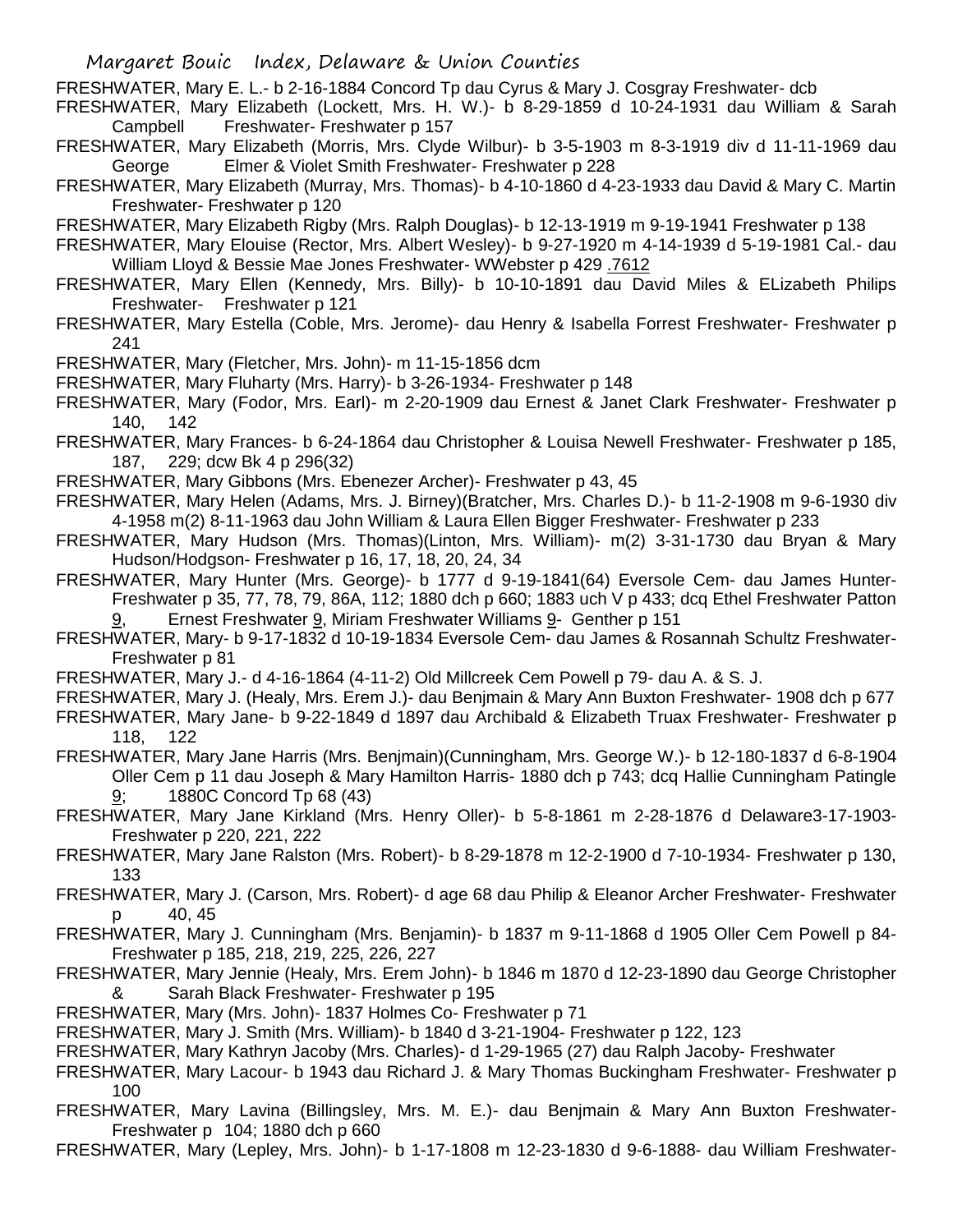Freshwater p 63, 65, 69

FRESHWATER, Mary Louisa (Edelblute, Mrs. Jacob)- m 6-22-1863/5 dcm- Freshwater p 182

FRESHWATER, Mary Lou- b 8-4-1927 dau Edgar Paul & Thelma Hanna Freshwater- Freshwater p 197

- FRESHWATER, Mary L. Pyle (Mrs. William Z.)- b 3-11-1854 m 2-21-1875 d 9-26-1894 dau William Pyle-Freshwater p 47, 50, 51
- FRESHWATER, Mary Marie (Dutcher, Mrs. Charles L.)- b 3-4-1928 dau James Kerwin & Marie Miller Freshwater- Freshwater p 109
- FRESHWATER, Mary McCall (Mrs. Robert Marquis)- b 1-4-1848 m 6-11-1868 dau Rev. Hose McCall-Freshwater p 48, 49

FRESHWATER, Mary Nelson (Mrs. Jacob)- dau John Nelson- Freshwater p 10, 23, 24

FRESHWATER, Mary Patricia- b 6-11-1965 dau John Wilbur & Kathleen Anne O'Conner Freshwater-Freshwater p 148

FRESHWATER, Mary (Mrs. P. F.)- Va- Freshwater p 60

FRESHWATER, Mary (Rector, Mrs. Albert)(Bingman, Mrs. Howard) b 1920 dau William Lloyd & Bessie Jones Freshwater- Freshwater p 226

FRESHWATER, Mary- b 12-1-1814 dau Reuben & Nancy Beall Freshwater- Freshwater p 37

FRESHWATER, Mary Ruth (Afton, Mrs. Alva)- m 9-26-1941 WVa dau William & Rose Freshwater- Freshwater p 181

FRESHWATER, Mary (Smith, Mrs. )- dau David & Rebeccah Freshwater- Freshwater p 75

FRESHWATER, Mary Spence (Mrs. William Armstead)- m 1788- Freshwater p 238

FRESHWATER, Mary (Stalin, Mrs. Anthony)(Fletcher, Mrs. John)- b 4-30-1827 m(1) 1-22-1847 (2) 11-14-1856 dcm- dau Christopher & Elizabeth Hill Freshwater- Freshwater p 182, 183, 184, 185, 214, 217, 218; dcw Bk 4 p 296(32)-

FRESHWATER, Mary- dau Stephen & Pauline Freshwater- 1880C Concord Tp 67 (13)

- FRESHWATER, Mary S. (Mrs. William R.)- WVa- Freshwater p 180
- FRESHWATER, Mary Susan (Henton, Mrs. Isiah)- dau Eugene David & Marie Carpenter Freshwater-Freshwater p 100
- FRESHWATER, Mary Thomas Buckingham (Mrs. Richard J.)- m 6-16-1941- Freshwater p 100

FRESHWATER, Mary- b 1-31-1717 dau Thomas & Mary Hudson Freshwater- Freshwater p 18

- FRESHWATER, Mary- b 1737 dau Thomas Jr. & Ann Pridham Freshwater- Freshwater p 19, 21, 25, 27
- FRESHWATER, Mary Virginia b 11-26-1942 dau Jacob Samuel & Goldie Raines Freshwater- Freshwater p 165
- FRESHWATER, Mary Virginia (Stafford, Mrs. Melvin)- b 1-5-1919 m 5-23-1942 dau Henry A. & Josephine Williamson Freshwater- Freshwater p 183
- FRESHWATER, Mary (Mrs. William H. H.)- b 1858 d 1935 Claibourne Cen p 24
- FRESHWATER, Matilda- b 4-21-1873 Concord Tp dau Benjamin & Mary Harris Freshwater- dcb
- FRESHWATER, Matilda Marie (Williams, Mrs. John)(Beckley, Mrs. Dan)- b 3-6-1858 dau David & Louise Ashbaugh Freshwater- Freshwater p 198; dcc Elmo Thomas Hall 7
- FRESHWATER, Matthew- son George II & Elizabeth Meers Freshwater- Freshwater p 9
- FRESHWATER, Mattie (Mrs. Benjamin)- Freshwater p 107
- FRESHWATER, Mattie E.- dau David & Emma Elsom Freshwater- 1880C Scioto Tp 228; Elsomn 2; Sbc p 34
- FRESHWATER, Mattie (Marshall, Mrs. Otis)- b 4-22-1877 dau David Marks & Martha Emma Elsom Freshwater- Freshwater p 195
- FRESHWATER, Maud (Jones, Mrs. Archibald)- dau Daniel & Lavania Rouch Freshwater- Freshwater p 160
- FRESHWATER, Maud (McCurty, Mrs. Frank L.)- b 8-28-1883 d 1-12-1976 dau Archibald & Elizabeth Freshwater- Freshwater p 124
- FRESHWATER, Maud McDole (Mrs. Francis Leo)- Freshwater p 43, 45
- FRESHWATER, Maud Feiger (Mrs. Eugene David)- m 11-22-1906- Freshwater p 99
- FRESHWATER, Maud Lena Thrall (Wolbert, Mrs. )(Mrs. Harry Rutherford)- m(2) 9-7-1928- Freshwater p 105
- FRESHWATER, May Sinclair (Mrs. Ross)- b 1875 m 12-25-1894- Freshwater p 162, 164
- FRESHWATER, Melicent Banks (Mrs. Thaddeus)- m 4-15-1816- Freshwater p 238
- FRESHWATER, Melinda- dau George & Ann Freshwater- Missouri- Freshwater p 80, 112
- FRESHWATER, Melinda Jane- dau John Adam Freshwater- dcw Bk 4 p 374(39)
- FRESHWATER, Melinda (Schultz, Mrs. Benjamin)- m 1-22-1843 dcm- Freshwater p 189
- FRESHWATER, Melissa Ann (Sanders, Mrs. Freedus Aldrich)- b 3-7-1847 m 12-1-1868 d 1928 dau George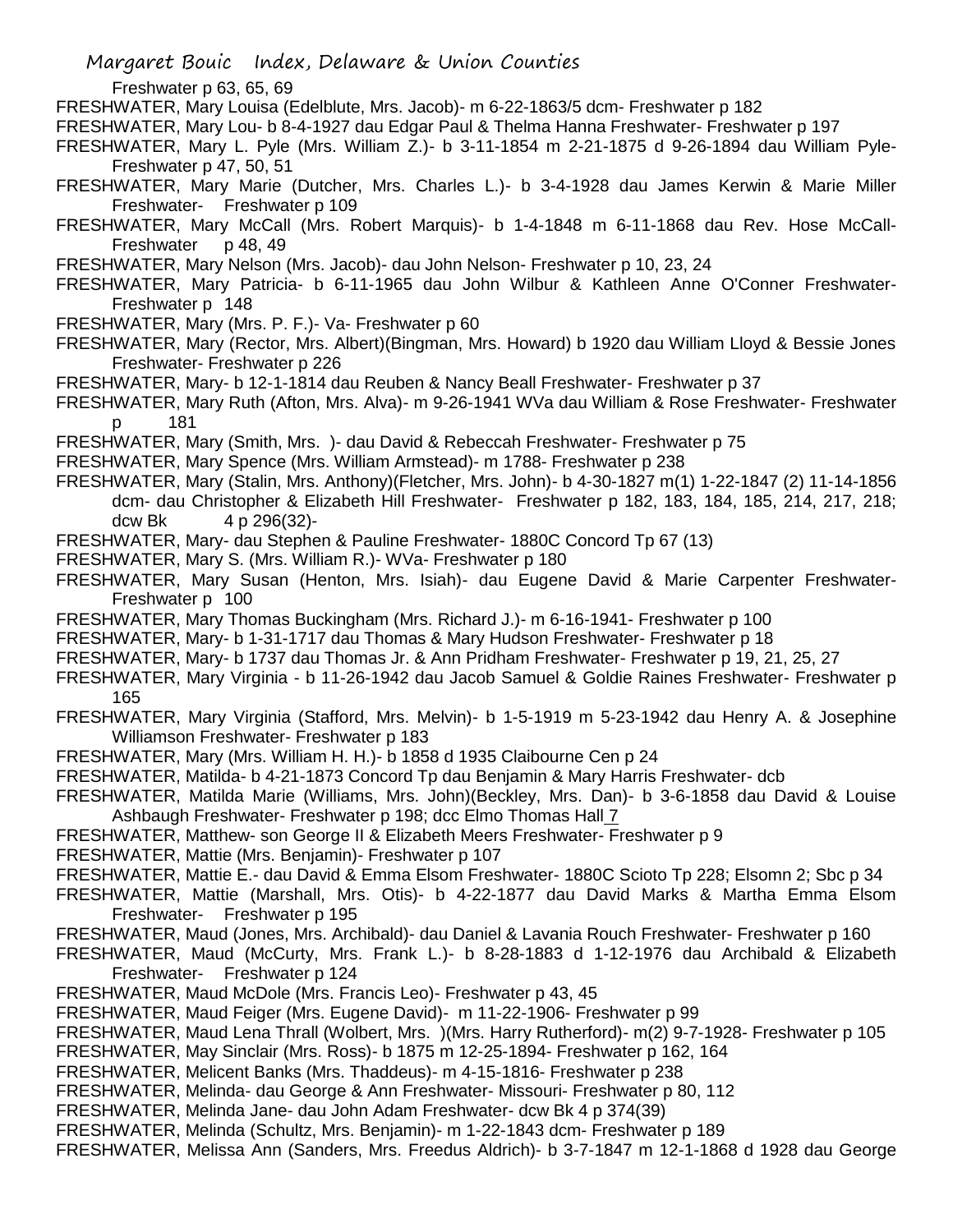- W. & Margaret Ann May Freshwater- Freshwater p 56
- FRESHWATER, Melissa Patterson (Mrs. M. R.)- m 6-26-1871 WVa Freshwater p 34

FRESHWATER, Melissa (Wingrove, Mrs. John)- d 1936 dau David & Rachael Campbell Freshwater-Freshwater p 160A, 171

FRESHWATER, Meriel Amanda (Telthorster, Mrs. Henry)- b 8-24-1890 dau David Miles & Elizabeth Philips Freshwater- Freshwater p 121

FRESHWATER, Merion- b 11-21-1899 Delaware Town dau B. F. & Nellie L. Babcock Freshwater- dcb

FRESHWATER, Michael Henry- b 10-4-1962 son John Wilbur & Kathleen Anne O'Conner Freshwater-Freshwater p 148

FRESHWATER, Michael Kenneth- son Marion Kenneth & Wilma Neely Freshwater- Freshwater p 166

FRESHWATER, Michael Loren 'Chris Cumpson'- b 6-20-1951 m 1974 son Loren Reuben & Jacqueline Litten Freshwater- Freshwater p 134

FRESHWATER, Michael Ray- b 9-12-1963 son Charles Arthur & Linda Parvin Freshwater- Freshwater p 159 FRESHWATER, Michael- son Roger D. & Peggy Rowland Freshwater- Freshwater p 86A

- FRESHWATER, Michael- b 1-2-1672 son Thomas & Joanna Haselack Freshwater- Freshwater p 14
- FRESHWATER, Michael Todd- b 12-3-1969 son Douglas Raymond & Ida Charlene Ludwig Freshwater-Freshwater p 138
- FRESHWATER, Michale- b 1-2-1672 son Thomas & Joan Freshwater- Freshwater p 23
- FRESHWATER, Mildred Delores (Warner, Mrs. Merritt E.)- b 10-18-1907 dau Isaac Louis & Ella Belle Beavers Freshwater- Freshwater p 109
- FRESHWATER, Mildred Elizabeth (Crady, Mrs. William)- b 1-4-1918 Mo. dau Hardy Felix & Mary Augustine Weeks Freshwater- Freshwater p 114
- FRESHWATER, Mildred Leola- (no page number in Freshwater index)

FRESHWATER, Mildred Lorena (Pickens, Mrs. Freeman)- b 11-13-1905 m 9-20-1930 d 4-19-1968 dau Samuel Herman & Georgia Orella Hickman- Freshwater p 166, 166A

- FRESHWATER, Mildred Lorena (Tyler, Mrs. Thomas J.)- b 11-9-1902 m 6-29-1929 d 4-16-1939 dau Benjamin & Nellie Elouise Babcock Freshwater- Freshwater p 107
- FRESHWATER, Mildred Sprouse (Mrs. Harold)- b 1917 m 8-30-1937 Wood Co- Freshwater p 171
- FRESHWATER, Milton Biber 'Harriett Hauser'- b 2-22-1897 m 6-26-1935 son Milton Robinson & Annie Louise Biber Freshwater- Freshwater p 56
- FRESHWATER, Milton Carpenter 'Florence E. Morgan'- b 11-4-1890 m 11-15-1917 son Henry Archibald & Cora Holmes Freshwater- Freshwater p 103
- FRESHWATER, Milton 'Carrie Williams'- b 9-11-1877 son Ebenezer Archer & Clarinda E. Campbell Freshwater- Freshwater p 143
- FRESHWATER, Milton- b 6-26-1871 son David Fremont & Mary B. Fisher Freshwater- Freshwater p 55
- FRESHWATER, Milton H.- b 5-12-1936 son Milton Biber & Harriett Hauser Freshwater- Freshwater p 56

FRESHWATER, Milton,Jr.- son Milton & Carrie Williams/Wiggins Freshwater- Freshwater p 43, 45

FRESHWATER, Milton Robinson 'Annie Louise Biber'- son George W. & Margaret Anna May Freshwater-Freshwater p 56

- FRESHWATER, Mina Hindman (Mrs. Charles)- d 2-1958- Freshwater p 130, 132A
- FRESHWATER, Minnie Andrews (Mrs. William Henry)- Freshwater p 141
- FRESHWATER, Minnie Irwin (Mrs. Harry Bell)- Freshwater p 147
- FRESHWATER, Minnie Kuhle (Mrs. Thomas L.)- m 11-1892- Freshwater p 99
- FRESHWATER, Minnie Knaur (Mrs. Edward)- m 3-24-1892- Freshwater p 123
- FRESHWATER, Minnie (Zimmerman, Mrs. Edmund)- dau Henry & Isabella Forrest Freshwater- Freshwater p 241
- FRESHWATER, Miriam (Williams, Mrs. Frederick E.)- b 11-26-1899 m 6-26-1945 d 3-24-1972 dau Benjmain Franklin & Nellie Elouise Babcock Freshwater- Freshwater p 107; dcq Miriam Freshwater Williams 1
- FRESHWATER, Mollie/Mary Catharine Jeffrey (Mrs. Tom)- Freshwater p 244
- FRESHWATER, Mona Loveless (Mrs. Virgil W.)- b 1880 m 6-11-1901 d 1908 dau William H. & Ella Creighton Loveless- Loveless p 8; Freshwater p 93
- FRESHWATER, Monte Thomas- b 1-13-1943 son William Thomas & Elizabeth James Freshwater- Freshwater p 174
- FRESHWATER, Monty- son Alber W. Freshwater- Freshwater p 244
- FRESHWATER, M. R. 'Melissa Patterson'- m 6-26-1871 Freshwater p 34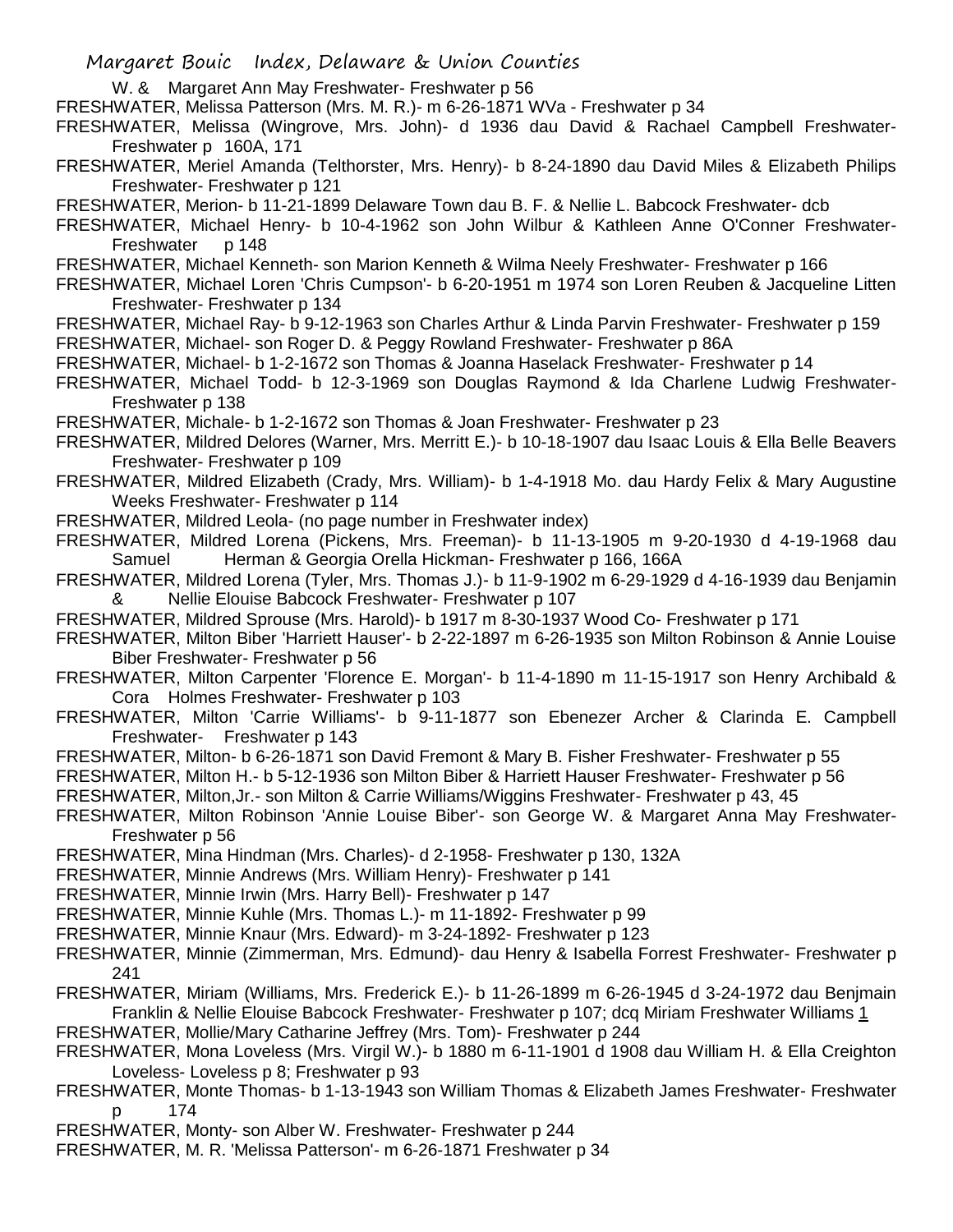FRESHWATER, Myrtle Clark (Mrs. Harry Ebert)- m 1-15-1909 Freshwater p 158

- FRESHWATER, Myrtle Harris (Mrs. George)- Loveless p 8
- FRESHWATER, Myrtle Hill (Mrs. George)- m 12-3-1902 div- Freshwater p 211; Loveless p 8
- FRESHWATER, Myrtle (McAdams, Mrs. J. D.)- dau Tom & Mary Catharine Jeffrey Freshwater- Freshwater p 244
- FRESHWATER, Myrtle Pauley (Mrs. Jacob Samuel)- m 4-1-1910 d 3-11-1935- Freshwater p 162, 169
- FRESHWATER, N.- Berlin Tp- Powell p 61
- FRESHWATER, Nancy Allman (Mrs. David J.)- m 5-27/2-1880 WVa- Freshwater p 34, 160A, 170, 171, 180
- FRESHWATER, Nancy Ann (Bunstock, Mrs. William)- b 3-7-1849 m 8-10-1879 d 3-28-1911 dau William & Sarah Campbell Freshwater- Freshwater p 157, 160-1
- FRESHWATER, Nancy- b 1850 d 2-4-1935 dau Asbury & Anna Evans Freshwater- Freshwater p 233
- FRESHWATER, Nancy Barkadale- b 3-19-1941 dau Frank Eagle,Jr. & Elbise Perham Freshwater- Freshwater p 106
- FRESHWATER, Nancy Beall (Mrs. Reuben)- b 1786 m 1808 d 6-5-1841- Freshwater p 32, 35, 37, 38, 39, 40, 42, 46, 47, 48, 50, 52, 53, 55, 56, 73
- FRESHWATER, Nancy Belle (Carothers, Mrs. John)- d age 81- dau Philip & Eleanor Archer Freshwater-Freshwater p 40, 45
- FRESHWATER, Nancy Belle- b 8-10-1874 dau Ebenezer Archer & Clarinda E. Campbell Freshwater-Freshwater p 43, 45
- FRESHWATER, Nancy Buosher (Mrs. Thaddeus)- m 3025-1818 ND- Freshwater p 238
- FRESHWATER, Nancy Chain (Mrs. William)- Freshwater p 61, 63, 66, 64, 65, 69
- FRESHWATER, Nancy E.- dau Francis Lee & Maud McDole Freshwater- Freshwater p 45
- FRESHWATER, Nancy Eshman (Mrs. H erman DeLoss)- m 7-1936- Freshwater p 86
- FRESHWATER, Nancy Fife (Burnside, Mrs. )(Mrs. Harry Joseph)- d 9-1973- Freshwater p 41
- FRESHWATER, Nancy Jane- b 8-1897 d 11-1897 dau David Jr. & Nancy Alleman Freshwater- Freshwater p 170
- FRESHWATER, Nancy Jane Young (Mrs. John Reuben)- m 2-14-1874- Freshwater p 119
- FRESHWATER, Nancy Jean- b 10-20-1956 dau Arthur Lewis & Elizabeth Jean Jones Freshwater- Freshwater p 159
- FRESHWATER, Nancy Kirkland (Mrs. Henry W.)- 1880C Concord Tp 69 (19)
- FRESHWATER, Nancy Mills (Mrs. William Jr.)- m 11-11-1786- Freshwater p 10, 23
- FRESHWATER, Nancy Smith (Mrs. John)- m 9-18-1881- Freshwater p 82,83
- FRESHWATER, Nancy- dau William & Nancy Chain Freshwater- Freshwater p 63, 66
- FRESHWATER, Nancy (Wilson, Mrs. William Bishop)- m 5-17-1790- Freshwater p 34
- FRESHWATER, Nannie L. (Mrs. Philip)- Freshwater p 40
- FRESHWATER, Naomi Stoops (Mrs. Lafey)- m 8-1-1928- Freshwater p 164
- FRESHWATER, Nathaniel 'Elizabeth Clegg'- m 4-14-1802 Va- Freshwater p 10
- FRESHWATER, Nelle McGlone (Mrs. Edgar)- m 1954- Freshwater p 106
- FRESHWATER, Nellie Elouise Babcock (Mrs. Benjmain Franklin)- b 1862 m 7-2-1889 dcm d 1941- Pabst Pion
- I p 106, 107; dumch p 268; btp p 12 see Ella Louise; (28-1890) dcb late (Eagle R)
- FRESHWATER, Nettie Hollingshead (Mrs. Henry)- m 2-17-1889- Freshwater p 231
- FRESHWATER, Nettie Job (Mrs. David Thaddeus)- Freshwater p 244
- FRESHWATER, Neva Estella (Jones, Mrs. Jenkin)- b 1883 d 1965- dau George W. & Amy J. Swearingen Freshwater- Freshwater p 52, 53, 54
- FRESHWATER, Nisely- Freshwater p 10
- FRESHWATER, Nora Dulin (Mrs. George B.)- d 1-20-1966 (81) bur Dublin- Freshwater
- FRESHWATER, Nora Herron (Mrs. James Campbell)- Freshwater p 43, 45, 172
- FRESHWATER, Nora (Jones, Mrs. Henry)- b 2-16-1884 m 12--1905 dau Cyrus & Jane Cosgray Freshwater-Freshwater p 200
- FRESHWATER, Nora W. (Jenkins, Mrs. )- dau John Reuben & Nancy Jane Young Freshwater- Freshwater p 119
- FRESHWATER, Norah Weekly (Mrs. James)- Freshwater p 160A, 175
- FRESHWATER, Norma G. (Mrs. Richard)- Freshwater p 180
- FRESHWATER, Norma Jean (Teague, Mrs. Paul)- b 2-25-1942 dau Norman & Jean Forsha Freshwater-Freshwater p 143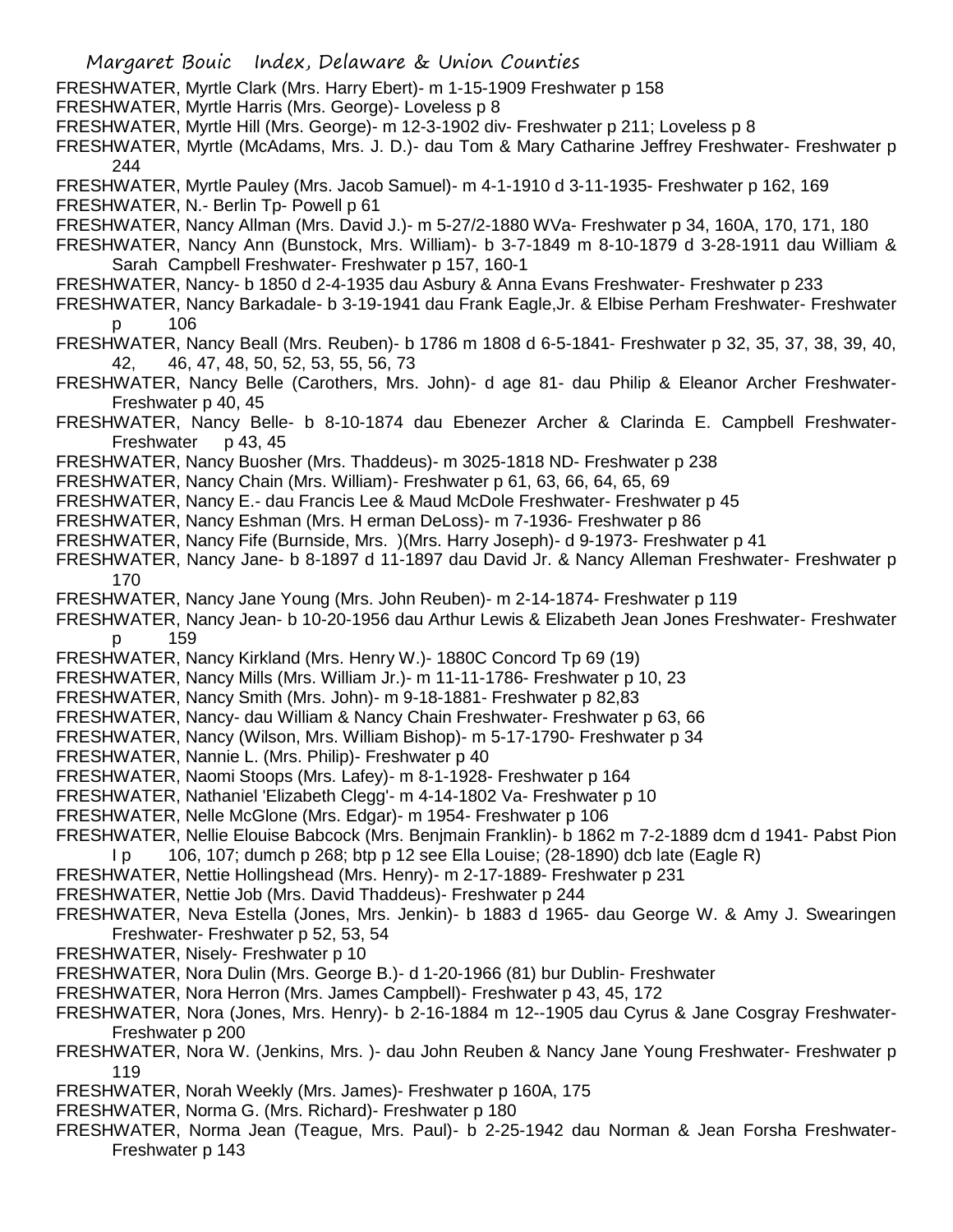- FRESHWATER, Norma June- b 6-11-1935 dau Harold Edmond & Elma Brinkman Freshwater- Freshwater p 114
- FRESHWATER, Norman 'Diana Fullum'- b 9-2-1940 son Norman & Jean Forsha Freshwater- Freshwater p 143
- FRESHWATER, Norman 'Jean Forsha'- b 8-25-1915 m 10-31-1935 son Ernest & Janet Clark Freshwater-Freshwater p 140, 143
- FRESHWATER, Olive Lavina (Holmes, Mrs. Isaac)- b 1860 d 7-24-1934 dau Eugene David & Marie Carpenter Freshwater- Freshwater p 98
- FRESHWATER, Olivia Barkadale (Mrs. Frank Eagle)- b 1888 m 7-4-1913 d 1938- Freshwater p 106
- FRESHWATER, Ollie E. (Teer, Mrs. Grady)- dau Thaddeus Newton & Martha Anderson Freshwater-Freshwater p 243
- FRESHWATER, Oma Ellen (Orr, Mrs. Frank)- b 6-19-1888 m 9-22-1915 dau John Wesley & Mamie Courtright Freshwater- Freshwater p 228; dcb Concord Tp
- FRESHWATER, Oma Nerine (Kenyon, Mrs. Arthur)(Hutchinson, Mrs. Harry)(Cauley, Mrs. Earl)(Costa, Mrs. Manuel R.)- b 12-22-1913 m(1) 1930- dau William Rex & Hazel Godfrey Freshwater- Freshwater p 221; Graham 174442
- FRESHWATER, Ora Elizabeth Oller (Mrs. George David)- b 11-14-1874 m 2-23-1893 d 1942 Oller Cem p 25 dau George Washington & Adeline E. Webster Oller- WWebster .76 p 388, 428; Freshwater p 226; 1908 dch p 429
- FRESHWATER, Ora Ethelyn- dau William & Jennie Rouch Freshwater- Freshwater p 158
- FRESHWATER, Orange Humphrey- b 9-15-1871 Delaware,O. d 12-13-1947- son William & Hannah Howey Freshwater- Freshwater p 87; 1880C Concord Tp 114 (9) (b 9-1-1870 Oxford Tp son w. H. & Hannah J. Harvey Freshwater, dcb)
- FRESHWATER, Orpha May (Newman, Mrs. Percy)- b 7-8-1905 m 10-14-1928 d 2-18-1954 dau Virgil W. & Mona Loveless Freshwater- Freshwater p 93
- FRESHWATER, Oscar Cleveland 'Anna Meade Dilanbaugh'- b 10-13-1883 son John & Margaret Wells Freshwater- Freshwater p 119, 150
- FRESHWATER, Ota Marie (Crumb, Mrs. Stanley Marvin)- b 5-3-1889 m 1-14-1913 d 8-28-1958 dau Julius Homer & Amanda Freshwater Freshwater- Freshwater p 96; Pabst 1 p 70; btp p 12; dcb Berlin Tp
- FRESHWATER, Otto- son George & Susan McCarney Freshwater- Freshwater p 86
- FRESHWATER, Pamela- dau Roger D. & Peggy Rowland Freshwater- Freshwater p 86A
- FRESHWATER, Pam Suprek (Mrs. Norman)- Freshwater p 143
- FRESHWATER, Patricia Ann- dau Marion Kenneth & Wilma Neely Freshwater- Freshwater p 166
- FRESHWATER, Patricia- b 8-18-1952 dau David Robert & Betty Kelly Freshwater- Freshwater p 133
- FRESHWATER, Patty Louise Dunlap (Mrs. Harold,Jr.)- Freshwater p 171
- FRESHWATER, Paul David 'Jeanette Reese'- b 2-26-1936 m 11-30-1958 son Paul Oller & Elizabeth D. Fortiner Freshwater- Freshwater p 219, 226; WWebster .7621 p 432
- FRESHWATER, Paul O.- b 1-29-1892 d 1-21-1900 son Reuben Henry & Elizabeth Endsely Freshwater-Freshwater p 48
- FRESHWATER, Paul Oller 'Elizabeth D. Fortiner'- b 3-24-190/045 m 6-21-1930 d 4-22-1975 (70) Oller Cemson George David & Ora Oller Freshwater- Freshwater p 219, 226; WWebster .762 p 428, 432; 1969, 1971 dcd; dcb Concord Tp
- FRESHWATER, Paul Reuben- b 8-22-1977 son Larry Lusten & Mary Brown Weakley Freshwater- Freshwater p 169
- FRESHWATER, Paul Ross 'Robertine Ann Nekervis'- b 8-16-1941 m 6-14-1964 son Fayne F. & Lillina Ross Freshwater- Freshwater p 93
- FRESHWATER, Paul Winkleman- b 7-26-1903 Mich. son Milton Robinson & Annie Louise Biber Freshwater-Freshwater p 56
- FRESHWATER, Pauline/Perlina Freese (Mrs. Stephen H.)- m 3-19-1858 dcm d 4-2-1881 (41-4-11) Oller Cem p 15 Powell p 86 dau Isaac & Hester Gates Freese- 1908 dch p 772; Pabst 8 p 60; 1880C Concord Tp 67 (40)
- FRESHWATER, Pauline Joy Andrews (Mrs. Clarence Edward)- m 9-16-1936 Freshwater p 80
- FRESHWATER, Pauline L. (Smith, Mrs. Lee)- dau Thaddeus Newton & Martha Anderson Freshwater-Freshwater p 243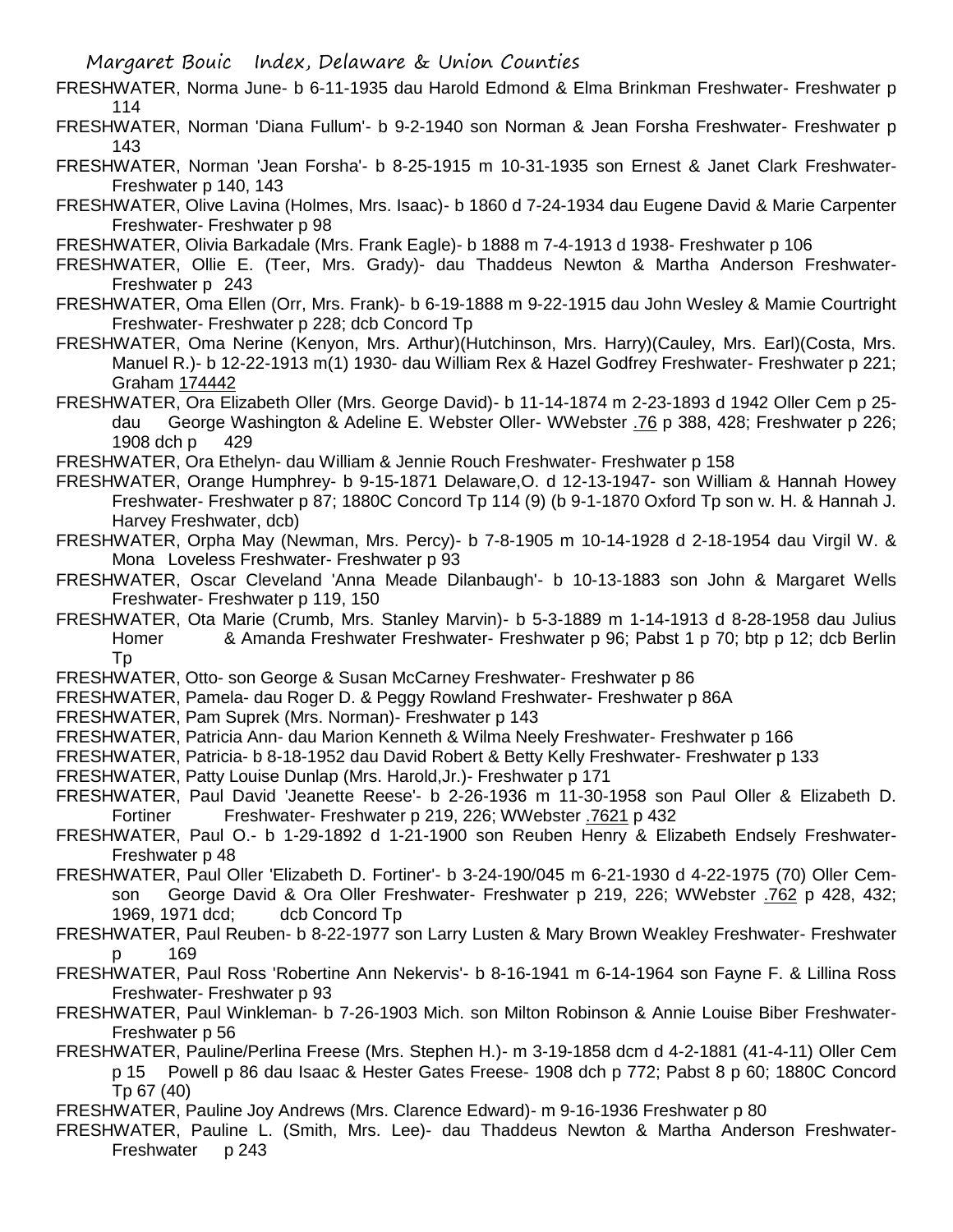- FRESHWATER, Pearl Amelia (Carnes, Mrs. Ralph)- m 2-3-1920 Coschocton Co- Freshwater p 67
- FRESHWATER, Pearl (Miller, Mrs. )- dau David Thaddeus Freshwater- Freshwater p 244
- FRESHWATER, Pearl (Sayres, Mrs. Lester)- dau John Clem & Irene W. Walker Freshwater- Freshwater p 131
- FRESHWATER, Pearly/Perly Guy- b 12-13-1881 d 2-2-1886 (4-1-21) Claibourne Cem p 24- son William & Hannah Howey Freshwater- Freshwater p 87
- FRESHWATER, Peggy Lou Welch (Mrs. William Raymond)- m 8-1952- Freshwater p 135, 139
- FRESHWATER, Peggy Patterson (Mrs. Lawrence)- Freshwater p 135, 137
- FRESHWATER, Peggy Rowland (Mrs. Roger D.)- Freshwater p 86A
- FRESHWATER, Penlopy McClain (Hay, Mrs. George)- b 8-28-1862 d 12-29-1890 dau David & Mary C. Martin Freshwater- Freshwater p 120
- FRESHWATER, Frank Percival 'Emma James'- b 12-8-1882 m 2-12-1905 d 1-22-1956 son John Emanuel & Eva Jeannette Loveless Freshwater- Freshwater p 211, 212; 1908 dch p 744; Fogle 2,3; Loveless p 8
- FRESHWATER, Perlina Freese (Mrs. Stephen Hill)- b 12-21-1839 m 3-19-1858 d 4-2-1881- Freshwater p 182, 185, 228, 229
- FRESHWATER, Phaddus- dau John Freshwater- Freshwater p 17, 236, 238
- FRESHWATER, Philip 'Alma Montgomery'- b 11-25-1875 m 6-25-1905 son Ebenezer Archer & Clarinda E. Campbell Freshwater- Freshwater p 43, 45
- FRESHWATER, Philip Ebenezer- b 11-13-1912 d 11-27-1912 son Elmer & Fern Montgomery Freshwater-Freshwater p 46
- FRESHWATER, Philip 'Eleanor Archer'- b 6-7-1809 m 9-21-1830 m 9-21-1830 WVa d 1-1-1885 (76)- Freshwater p 33, 34, 37, 38, 39, 40, 41, 42, 43, 45, 46
- FRESHWATER, Phoebe Hendershot (Mrs. William)- b 1843/4 m 12-13-1869 d 1906/5 (63) dau Samuel Hendershot- Freshwater p 60, 160A, 162, 163, 164, 165, 166, 167, 168, 169, 180, 181
- FRESHWATER, Phyllis Ann- b 1-21-1941 dau Clarence Edward & Pauline Joy Andrews Freshwater-Freshwater p 85
- FRESHWATER, Polley- dau William Armstead Freshwater- Freshwater p 238
- FRESHWATER, Polly- b 7-3-1952 dau Charles Theodore & Twyla Talbert Freshwater- Freshwater p 197

FRESHWATER, R.- 1883 uch IV p 512; uca p 100

- FRESHWATER, Rachael Almeda (Dollman, Mrs. George)- b 9-29-1870 m 5-18-1893 dau William & Phoebe Hendershot Freshwater- Freshwater p 162, 163
- FRESHWATER, Rachael Amanda (Divley, Mrs. Joseph M.)- b 9-24-1838 m 5-17-1857 d 7-17-1884 dau William & Sarah Campbell Freshwater- Freshwater p 157, 159C
- FRESHWATER, Rachael (Black, Mrs. Henry)- b 1-6-1819 d 3-20-1908 Mt. Herman Cem djlm p 14 dau Christopher & Elizabeth Hill Freshwater- Freshwater p 183, 184, 185, 210; dcw Bk 4 p 296(32)
- FRESHWATER, Rachael Campbell (Mrs. David)- b 1819 m 1841 d 5-22-1885 (65-8-27) dau Alexander & Nancy Campbell Freshwater- Freshwater p 60, 16-A, 161, 162, 163, 164, 165, 166, 167, 168, 168, 170, 171, 172, 173, 175, 179, 180
- FRESHWATER, Rachael- b 5-29-1884 d 4-5/8-1898 dau David & Nancy Alleman Freshwater- Freshwater p 170, 180
- FRESHWATER, Rachael (Freese, Mrs. Henry)- m 2-6-1840 dcm Freshwater p 189
- FRESHWATER, Rachael (Rankin, Mrs. Walter)- dau Asbury & Anna Evans Freshwater- Freshwater p 233
- FRESHWATER, Rachael- b 9-27-1818 dau Reuben & Nancy Beall Freshwater- Freshwater p 37, 38
- FRESHWATER, Rachel Winana (Mrs. William)- m 12-17-1907 (7) Wood Co- Freshwater p 81
- FRESHWATER, Ralph- d 3-7-1873 (12-10-27) Oller Cem Powell p 82
- FRESHWATER, Ralph Douglas 'Mary Elizabeth Rigby'- b 2-24-1920 m 9-19-1941 son Christy & Victoria Chess Freshwater- Freshwater p 1, 2, 46, 117, 135, 138
- FRESHWATER, Ray- son George W. & Amy J. Swearingen Freshwater- Freshwater p 52, 54
- FRESHWATER, Raymond Deburtice- b 6-9-1936 son Jacob Deburtice & Loretta Tillman Freshwater-Freshwater p 86
- FRESHWATER, Raymond- b 1915 d 1928 son James Alexander & Idella May Everhart Freshwater-Freshwater p 173
- FRESHWATER, William Raymond 'Peggy Lou Welch'- b 3-2-1928 m 8-1952 son Christy & Victoria Chess Freshwater- Freshwater p 135, 139
- FRESHWATER, Rebecca Jane (Posey, Mrs. Bert)- b 12-27-1875 m 1900 d 6-25-1945 dau William & Phoebe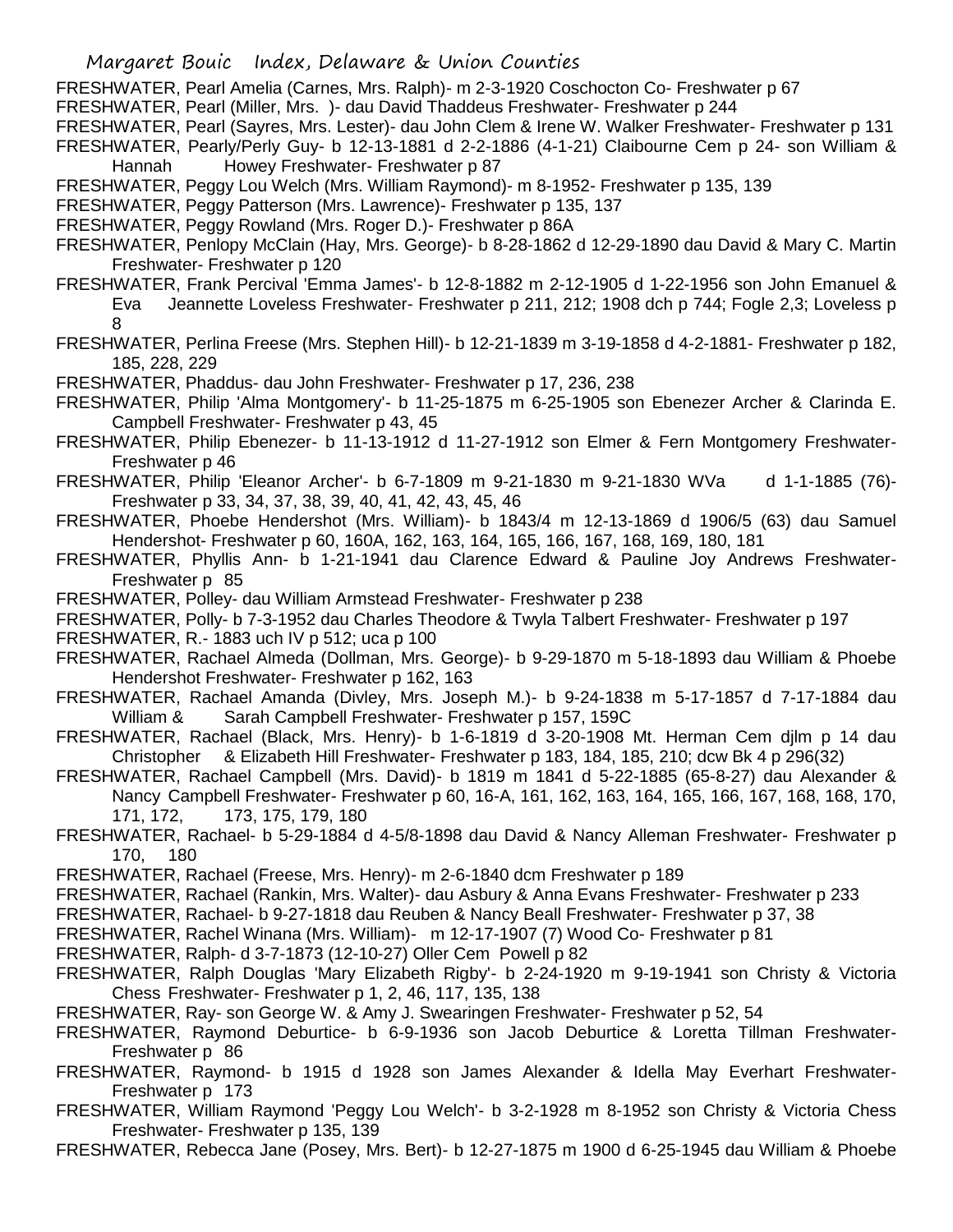Hendershot Freshwater- Freshwater p 162, 165

FRESHWATER, Rebeccah (Mrs. David)- Freshwater p 32, 35, 39, 73, 75

FRESHWATER, Renee Denise- b 1-4-1960 dau William James & Marlene Ann Robinson Freshwater-Freshwater p 212

FRESHWATER, Retta Wines (Mrs. David)- m 1888- Freshwater p 160A

FRESHWATER, Reuben 'Amy Butts'- b 6-22-1846/7 m 9-5-1871 ucm 4964 d 3-3-1918 Oakdale Cem II p 24 (B-R10-21)- son William & Susan Custer Freshwater- Freshwater p 89, 90; 1850C Dover Tp 849-866 p 127 (6,O); 1860C Dover Tp 177 (12,O); 1880C Dover Tp 167-176 p 36 (32, O,O,Penn)

FRESHWATER, Reuben 'Fannie'- son Thomas Freshwater,Jr. & Ann Pridham Freshwater- Freshwater p 19, 21, 22, 25, 27, 28, 29, 30, 31, 32, 33, 35, 4, 42, 43, 45, 46, 47, 48, 50, 51, 52, 53, 55, 56, 63, 64, 65, 66, 73, 75, 78, 82, 83, 84, 88, 86A, 87, 89, 90, 91, 92, 93, 96, 97, 100, 101, 103, 104, 105, 107, 108, 109, 110, 112, 113, 114, 116, 117,. 117A, 118, 119, 120, 120A, 121, 122, 123, 123, 125, 126, 130, 131, 132A, 133, 135, 136, 138, 139, 140 141, 142, 143, 144, 145, 147, 149, 150, 151, 152, 154, 156, 157, 159, 159A, 159B. 159C. 160, 160A, 161, 162, 163, 164, 165, 166, 167, 168, 169, 170. 171, 172, 173, 175, 176, 177, 178, 185, 190, 191, 192, 194, 195, 196, 197, 198, 207, 208, 209, 210, 211, 214, 217, 221, 222, 227, 228; 1908 dch p 394; dcq Clara Loveless Edelblute 56; Ethel Freshwater Patton 16, 24; Miriam Freshwater Williams 16; Pabst Pion II p 214

FRESHWATER, Reuben H.- son David & Sarah Jane Freshwater- Freshwater p 60

FRESHWATER, Rev. Reuben Henry 'Elizabeth Endsley'- b 6-19-1849 m 4-15-1873 d 10-9-1908 son David & Diantha Ralston Freshwater- Freshwater p 48

FRESHWATER, Reuben J.- Freshwater p 60

FRESHWATER, Reuben 'Louisa Jane Ingram'- b 11-27-1825 m 12-17/13-1848 dcm d 11-8-1882 son George & Mary Hunter Freshwater- Freshwater p 78, 107, 108, 108, 189, 204; 1870C Scioto Tp 192

(41,O)l 1880C Scioto tp 352 (55) p 294A

FRESHWATER, John Reuben 'Lydia Ridgely'- m 4-28-1842 WVa- Freshwater p 34, 47

FRESHWATER, Reuben M. - b 8-5-1886 son David Fremont & Mary B. Fisher Freshwater- Freshwater p 55 FRESHWATER, Reuben 'Mary'- Freshwater

FRESHWATER, Reuben 'Nancy Beall''Sarah Murchland'- b 4-1777 Va m 1808, 1844 d 5-7-1855 son Reuben & Fanny Freshwater- Freshwater p 35, 37, 38, 39, 40, 42, 46, 47, 48, 50, 52, 53, 55, 56, 73

FRESHWATER, Reuben- b 1834 d 7-11-1924 son Philip & Eleanor Archer Freshwater- Freshwater p 40, 41

- FRESHWATER, Reuben- b 3-21-1811 d 4-20-1895 son Reuben & Nancy Beall Freshwater- Freshwater p 37, 47
- FRESHWATER, Reuben 'Virginia Papish''Alva Diana Galbreath''Jearl Lantz Freshour'- b 10-25-1902 m(1) 9-30-1922 (3) 8-19-1962 d 4-7-1971 son Robert & Mary Jane Ralston Freshwater- Freshwater p 133, 134

FRESHWATER, Reuben - son William & Nancy Chain Freshwater- Freshwater p 63, 64, 69

FRESHWATER, Reuben- son William & Susan Freshwater- 1850C Dover Tp 849-866 p 12 (6,O); uca p 22

FRESHWATER, Rhoda Smith (Mrs. William)- m 1913- Freshwater p 170

FRESHWATER, Richard- b 6-1-1913 son Charles & Letta Freshwater- Freshwater p 180

FRESHWATER, Richard Earl- b 6-4-1962 son Richard & Kathryn Gusick Freshwater- Freshwater p 149

FRESHWATER, Richard J. 'Mary Thomas Buckingham'- b 6-4-1918 m 6-16-1941 son William Wallace,Jr. & Julia Lacour Freshwater- Freshwater p 100

FRESHWATER, Richard 'Kathryn Gusick'- b 10-27-1938 son Howard L. & Edna Hall Freshwater- Freshwater p 149

- FRESHWATER, Richard Lee- son Russell Freshwater- Freshwater p 166
- FRESHWATER, Richard 'Margery Tirrell'- Freshwater p 6

FRESHWATER, Richard- son Milton & Carrie Williams/Wiggins Freshwater- Freshwater p 43, 45

FRESHWATER, Richard- (12-1634) son Richard & Margery Tirrell Freshwater- Freshwater p 6

FRESHWATER, Richard Walsh- b 9-8-1915 son Kelly S. & Margaret Agatha Walsh Freshwater- Freshwater p 119

FRESHWATER, Rilla (Brink, Mrs. Alfred W.)- m 12-28-1878 Holmes Co- Freshwater p 67

FRESHWATER, Robet Campbell 'Elmira Barker'- b 5-10-1841 d 5-10-1904 son William & Sarah Campbell Freshwater- Freshwater p 157, 160

FRESHWATER, Robert Earl 'Betty I. McKnight'- b 6-9-1925 m 4-28-1948 son Russell Freshwater- Freshwater p 166, 166A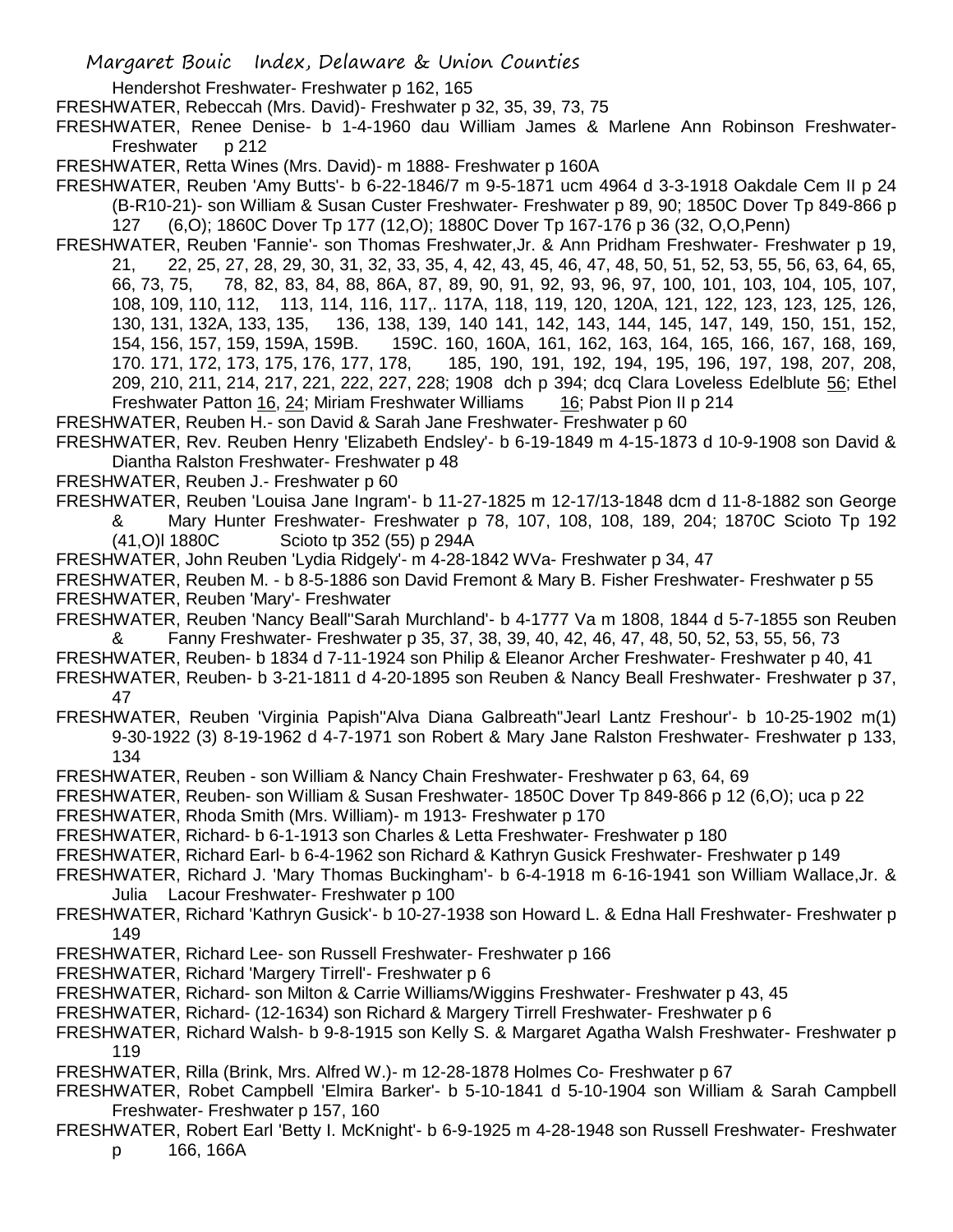- FRESHWATER, Robert E. 'Georgia Hazel Gardner'- b 1893 m 4-14-1934 d 1972 son Thaddeus Newton & Martha **Anderson Freshwater- Freshwater p 239243**
- FRESHWATER, Robert 'Elizabeth Annie Good'- b 1844 son John & Sarah Williams Freshwater- Freshwater p 117, 117A
- FRESHWATER, Robert 'Elizabeth Thompson'- b 1820 m 3-23-1848- Freshwater p 231, 232
- FRESHWATER, Robert Glen 'Margaret Horvath'- b 9-9-1917 m 9-7-1948 son John Wilbur & Bessie J. Graff Freshwater- Freshwater p 149
- FRESHWATER, Robert J. 'Grace C. Johnson'- b 11-11-1951 m 11-10-1974 d 1976 son Robert Glen & Margaret Horvath Freshwater- Freshwater p 149
- FRESHWATER, Robert- b 5-10-1907 d 6-24-1971 son John Clem & Irene W. Walker Freshwater- Freshwater p 131
- FRESHWATER, Robert Leroy 'Lorraine Kaufman'- b 4-5-1930 m 9-29-1951 son Hardy Felix & Mary Augustine Weeks Freshwater- Freshwater p 114
- FRESHWATER, Dr. Robert Marquis'Mary McCall''Anna Bates'- b 6-11-1846 m(1) 6-11-1868 (2) 5-12-1897 d 2-13-1931 son David & Diantha Ralston Freshwater- Freshwater p 48, 49
- FRESHWATER, Robert 'Mary Jane Ralston'- b 2-19-1876 m 12-2-1900 d 6-23-1930 son Elias & Martha Belle Kennedy Freshwater- Freshwater p 130, 133
- FRESHWATER, Robert R. 'Cathleen Kuwatani'- b 3-24-1949 son Robert Earl & Betty I. McKnight Freshwater-Freshwater p 166, 166A
- FRESHWATER, Robert W.- son David & Sarah Jane Freshwater- Freshwater p 60
- FRESHWATER, Robertine Ann Nekerves (Mrs. Paul Ross)- b 10-21-1941 m 6-14-1964 dau Robert & Benevieve Nekervis- Freshwater p 93
- FRESHWATER, Robin Dawn- dau Donald L. & Sandra Wood Freshwater- Freshwater p 86A
- FRESHWATER, Robin- b 1957 ch John W. & Jayne L. Freshwater- 1969, 1971 dcd
- FRESHWATER, Roger D. 'Peggy Rowland'- b 3-23-1937 son Herman DeLoss Freshwater- Freshwater p 86, 86A
- FRESHWATER, Ronald- b 3-6-1962 son David Robert & Marjorit Mento Freshwater- Freshwater p 133
- FRESHWATER, Ronald John- b 10-5-1949 m 4-1975 son Robert Glen & Margaret Horvath Freshwater-Freshwater p 149
- FRESHWATER, Rosanna (Mrs. James)- b 1-4-1812 d 10-8-1882- 1850C Concord Tp 2237 p 131 (36, Pa); 1880C Concord Tp 113
- FRESHWATER, Rosanna Schultz (Mrs. James)- b 1-4-1812 m 12-13-1831 d 10-8-1882 (70-9-4) Eversole Cem- Freshwater p 78, 81, 82, 86A
- FRESHWATER, Rose Opal (Smith, Mrs. Carl Leslie)- b 3-8-1905 m 5-24-1924- dau John & Ellen Wright Freshwater- Freshwater p 175, 181
- FRESHWATER, Roseann- b 4-11-1883 dau George & Susan McCarney/Carney Freshwater- Freshwater p 86 dcb (Rosa M.)
- FRESHWATER, Ross- son Daniel & Lavania Rouch Freshwater- Freshwater p 160
- FRESHWATER, Ross Foley- b 3-3-1972 son Paul Ross & Robertine Nekervis Freshwater- Freshwater p 93
- FRESHWATER, Ross 'May Sinclair'- b 3-27-1872 m 12-25-1894 son William & Phoebe Hendershot Freshwater- Freshwater p 162, 164, 181
- FRESHWATER, Ross Robert- b 8-28-1900 son Henry & Nettie Hollinghead Freshwater- Freshwater p 231
- FRESHWATER, Roy Richard- b 4-24-1930 son Richard & Norma G. Freshwater- Freshwater p 180
- FRESHWATER, Ruby Elizabeth- b 1-30-1878 d 12-21-1910 dau Reuben Henry & Elizabeth Endsley Freshwater- Freshwater p 48
- FRESHWATER, Ruby- dau Hubert Freshwater- Freshwater p 242
- FRESHWATER, Ruby- b 2-20-1911 dau Jacob Samuel & Myrtle Pauley Freshwater- Freshwater p 169
- FRESHWATER, Russell 'Gloria Sandlebach''Eileen'- b 3-13-1913 m(1) 2-23-1937 son Samuel Herman & Georgia Orella Hickman Freshwater- Freshwater p 166
- FRESHWATER, Ruth Ann- dau Edward Kerr & Guant Dilkes Freshwater- Freshwater p 240
- FRESHWATER, Ruth Arlene- b 3-16-1939 dau L. Richard & Norma Gaskin Stoops Freshwater- Freshwater p 180
- FRESHWATER, Ruth E. (Mrs. Earl E.)- b 1889 Oakdale Cem II p 14 (M-R11-5)
- FRESHWATER, Ruth Eileen (Lanwehr, Mrs. Joseph)- b 7-16-1894 m 2-21-1928 d 12-26-1951 dau James Elma & Laura A. Jones Freshwater- Freshwater p 109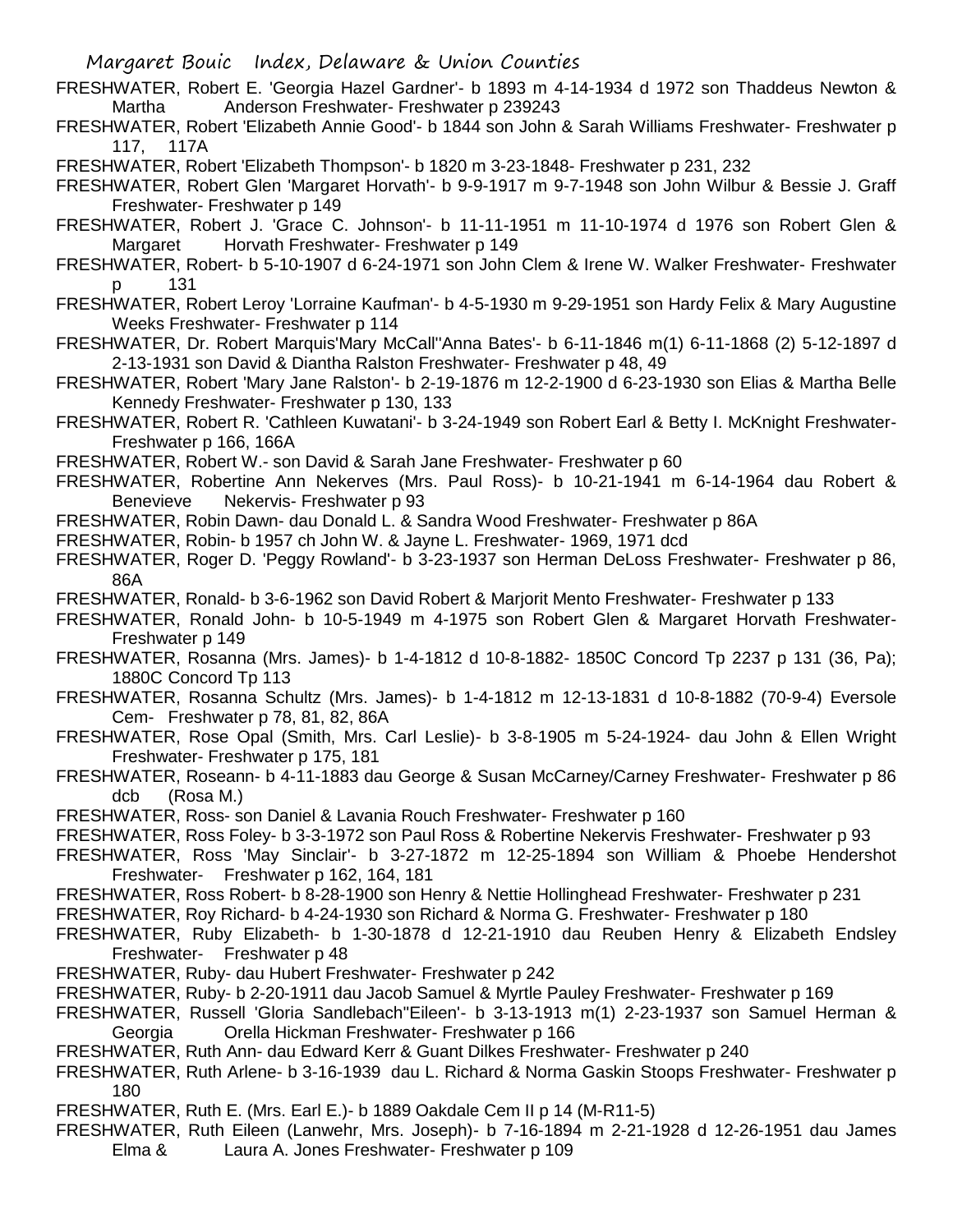FRESHWATER, Ruth E. (Miller, Mrs. )- dau Reuben & Amy Butz Freshwater- Freshwater

FRESHWATER, Ruth E. (Morgan, Mrs. )- b 9-15-1899 Ks- dau Henry Archibald & Cora Holmes Freshwater-Freshwater p 103

FRESHWATER, Ruth- b 2-20-1914 dau Jacob Samuel & Myrtle Pauley Freshwater- Freshwater p 169

FRESHWATER, Ruth M.(Kreakbaum, Mrs. Karl)- b 1-21-1896 m 5-13-1921 d 5-14-1977 (81) dau Charles Edgar & Gertrude McAllister Freshwater- Freshwater p 197

- FRESHWATER, Sallie Harker (Mrs. William Armstead)- Freshwater p 238
- FRESHWATER, Sally Ann (Kaufman, Mrs. Ernie)- div dau Carl Edward & Regina Marie Seft Freshwater-Freshwater p 121B
- FRESHWATER, Sally- b 4-22-1957 dau Charles Theodore & Twyla Talbert Freshwater- Freshwater p 197
- FRESHWATER, Sally (Clay, Mrs. Thomas)- m 8-31-1748 dau William Freshwater Freshwater p 23, 34
- FRESHWATER, Sally Murchland (Mrs. James)- d 8-10-1881- Freshwater p 122
- FRESHWATER, Sally Spoon (Mrs. William)- Freshwater p 243
- FRESHWATER, Sally (Willis, Mrs. Marrat)- m 4-23-1790 dau Mark Freshwater p Freshwater p 24
- FRESHWATER, Sally- dau William Armstead Freshwater- Freshwater p 238

FRESHWATER, Samantha (Ballard, Mrs. Oscar V.) -m 11-19-1887 dau Reuben & Louisa Jane Freshwater-Freshwater p 107; 1870C Scioto Tp 192 (5,O); 1880C Sc Tp 352 (15)

- FRESHWATER, Samuel 'Anna Marie'- b 11-19-1913 d 2-15-1961 son Frank & Belle Strain Freshwater-Freshwater p 140
- FRESHWATER, Samuel Burton/Samuel Albert Stalian 'Leona Wheeler'- b 10-24-1878 m 10-12-1908 d 9-22-1954 son Christopher Columbus & Amanda Minner Stalian- Freshwater p 216
- FRESHWATER, Samuel C/Kelly S. 'Margaret Agatha Walsh'- b 1868 m 1896 son John Reuben & Theresa Louise Wilson Freshwater- Freshwater p 119
- FRESHWATER, Samuel- son David Freshwater- Freshwater p 60
- FRESHWATER, Samuel Gardner- b 1838 son John & Sarah Williams Freshwater-Freshwater p 117
- FRESHWATER, Samuel Herman 'Georgia Orella Hickman'- b 1-5-1877 6-8-1904 d 10-24-1929 son Willia & Phoebe Hendershot Freshwater- Freshwater p 162
- FRESHWATER, Samuel Nealy- b 6-24-1869 d 11-3-1951 son David & Mary C. Martin Freshwater- Freshwater p 120
- FRESHWATER, Samuel 'Susannah' WVa- Freshwater p 180
- FRESHWATER, Samuel Thomas 'Susan Jones'- b 4-13-1855 m 12-18-1879 d 11-6-1919 son David & Rachael Campbell Freshwater- Freshwater p 160A, 172, 173, 175
- FRESHWATER, Sandra Faye- b 6-5-1949 dau Harold Edmond & Elma Brinkman Freshwater- Freshwater p 114
- FRESHWATER, Sandra- b 1957 dau Harold & Bonnie Wilson Freshwater- Thompson 1781572; 1961, 1969, 1971, 1980 dcd
- FRESHWATER, Sandra (McKitrick, Mrs. Michael)- 1908 dch p 102
- FRESHWATER, Sandra Wood (Mrs. Donald L.)- 7-29-1972- Freshwater p 86A
- FRESHWATER, Sandy- dau Harold Eugene Freshwater- Freshwater p 229
- FRESHWATER, Sarah (Mrs. )- Freshwater p 32
- FRESHWATER, Sarah Alberta (Robinson, Mrs. Hugh)- b 4-4-1908 m10-24-1933 dau Samuel Herman & Georgia Orella Hickman Freshwater- Freshwater p 166, 166A
- FRESHWATER, Sarah Ann (Gordon, Mrs. William)- b 1861 dau William & Mary J. Smith Freshwater-Freshwater p 123
- FRESHWATER, Sarah Ann (Smith, Mrs. David)- b 2-28-1841 dau Archibald & Elizabeth Truax Freshwater-Freshwater p 122
- FRESHWATER, Sarah Ann Warmly (Mrs. Joshua)- 10-24/21-1850 dcm Freshwater p 185, 214
- FRESHWATER, Sarah Black (Mrs. George Christopher)- b 1820/19 m 11-15-1841 dcm d 1872 New Millcreek Cem p 9; Freshwater p 194, 195, 196, 197; 1883 uch V p 374; 1908 dch p 677
- FRESHWATER, Sarah Campbell (Mrs. William)- b 1842-1886 Freshwater p 157, 158, 159, 159A, 159B, 159C, 160, 160-1
- FRESHWATER, Sarah Caylor (Mrs. Stephen Hill)- m 11-15-1882- Freshwater p 228
- FRESHWATER, Sarah (Dobyns, Mrs. Henry)- 11-16-1770 dau Thomas Jr. & Elizabeth Jesper Freshwater-Freshwater p 19, 21, 23, 25, 26, 34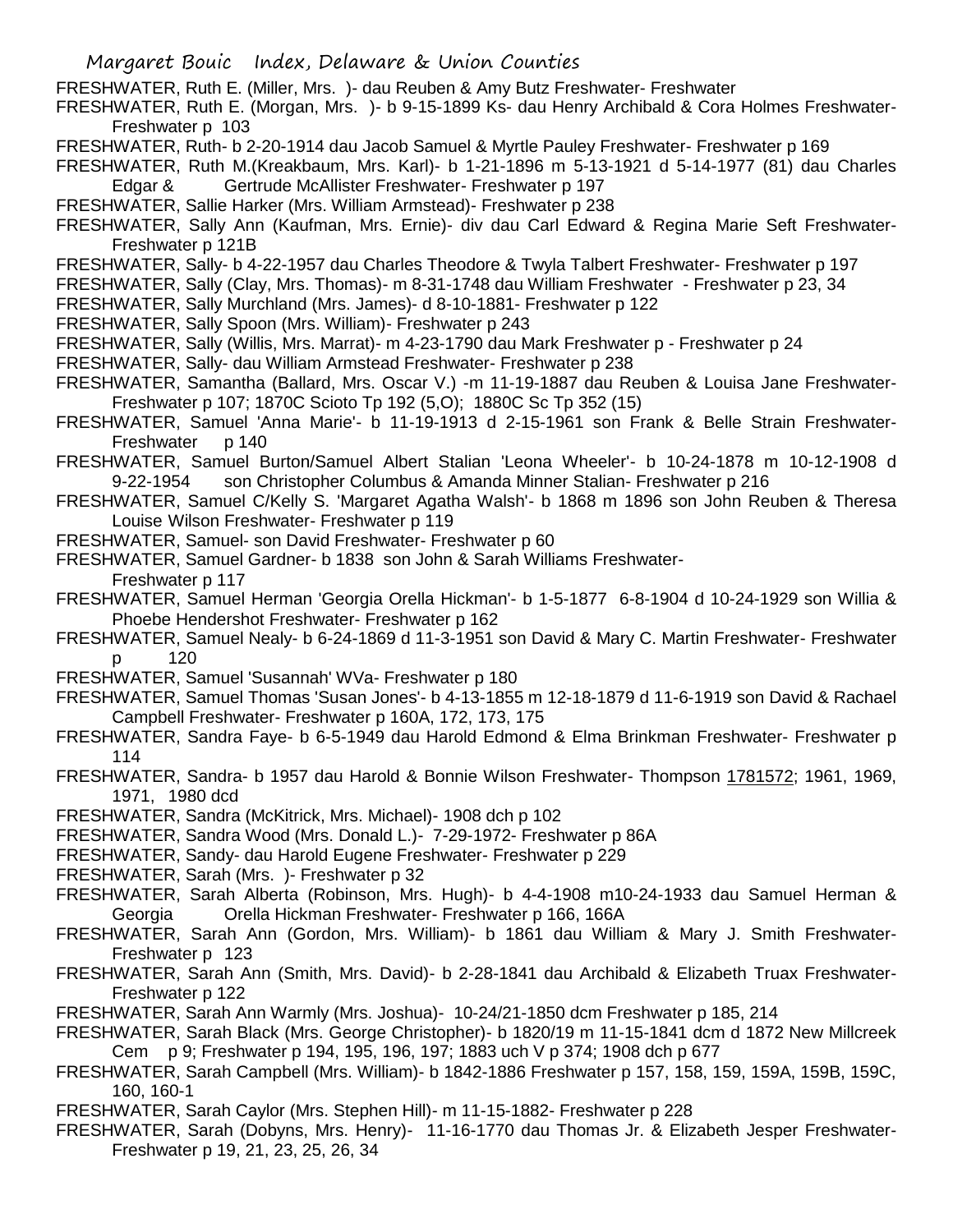FRESHWATER, Sarah Elizabeth (Long, Mrs. James)- b 6-1-1836 d 1-3-1936 dau John & Sarah Williams Freshwater- Freshwater p 117

FRESHWATER, Sarah E.- dau William & Susan Freshwater- 1850C Dover Tp 849-866 p 127 (8,O); 1860C Dover Tp 177 (15,O)

FRESHWATER, Sarah E.- Pabst 8 p 64, 69

FRESHWATER, Sarah E. (perhaps Mrs. William)- b 1827 d 1914

FRESHWATER, Sarah Gardner (Mrs. Archibald)- b 1-7-1786 d 1850- Freshwater p 35, 36, 37, 73, 116, 117, 117A, 118, 119, 120, 120A, 121, 121A, 121D, 122, 123, 124, 125, 126, 130, 131, 132A, 133, 135, 136, 137, 138, 139, 140, 141, 142, 142, 144, 145, 147, 149, 150, 151, 152, 154, 156, 157, 158, 159, 159A, 159B, 159C, 160, 160-1, 160A, 161, 162, 163, 164, 165, 166, 167, 168, 169, 170, 171, 172, 173, 175, 176. 178

FRESHWATER, Sarah (Mrs. George C.)- 1908 dch p 677; 1883 uch V p 374

FRESHWATER, Sarah (Harper, Mrs. Henry)- b 11-5-1894 1921 d 1942 dau David Jr. & Nancy Alleman Freshwater- Freshwater p 170, 180

FRESHWATER, Sarah (Hawn, Mrs. Philip)- b 4-9-1844 m 3-26-1868/6 ucm 4361 dau William & Susan Hunter Freshwater- Freshwater p 89, 90, 91

FRESHWATER, Sarah H. Kahler (Mrs. Stephen Hill)- 11-15-1882- Freshwater p 185, 228

FRESHWATER, Sarah Hughes (Mrs. John)- b 1813- Freshwater p 117A

FRESHWATER, Sarah- dau James & Rosanna Freshwater- 1850C Concord Tp 2237 p 131 (9,O)

FRESHWATER, Sarah Jane (Carothers, Mrs. David S.)- dau Philip & Eleanor Archer Freshwater- Freshwater p 40, 45

FRESHWATER, Sarah Jane (Mrs. David)- Freshwater p 60

FRESHWATER, Sarah Jane (Hanawalt, Mrs. George Allen)- b 5-8-1844 m 4/5-15-1859 d 4-5-1880 dau John Adam & Mary A. Black Freshwater- dcw Bk 4 p 374 (39); dcq, dcc Clara Loveless Edelblute 7, Anabel Edelblute Howey 15; dcc Cindy Howey 31; Freshwater p 182, 203, 206, 207, 208, 209, 120; Longbrake p 93

FRESHWATER, Sarah Jane Hawkins (Mrs. William) - m 10-6-1854 dumch p 285; dcq Clara Freshwater Chidester 3; Freshwater p 185, 189, 227

FRESHWATER, Sarah J.- dau John Reuben & Lydia Ridgley Freshwater- Freshwater p 47

- FRESHWATER, Sarah (Jones, Mrs. Thomas J.)- b 11-28-1813 m 1-28-1844 dcm d 3-22-1905 dau Christopher & Elizabeth Hill Freshwater- Freshwater p 183, 184, 185, 189, 190, 191
- FRESHWATER, Sarah J.,- b 1849 dau Robert & Elizabeth Thompson Freshwater- Freshwater p 231
- FRESHWATER, Sarah (Long, Mrs. George W.)- 1883 uch V p 348
- FRESHWATER, Sarah Marie (Giller, Mrs. )(Quemby, Mrs. John)- b 1858 d 1933 dau Benjamin & Mary Ann Harriott Freshwater- Freshwater p 218, 219, 220
- FRESHWATER, Sarah M.- d inf dau David & Rachael Campbell Freshwater- Freshwater p 160A

FRESHWATER, Sarah Murchland (Mrs. Reuben)- m 1844- Freshwater p 35, 39

FRESHWATER, Sarah (Notingham, Mrs. Isaac)- dau Mark Freshwater- Freshwater p 34

FRESHWATER, Sarah Emeline Pennypacker (Mrs. William)- b 9-28-1836/1827 lic 9-20-1855 ucm 2334 d 4-23-1914 dau Jacob & Mary Lane Scofield Pennypacker- dcq Ethel Freshwater Patton 7; 1860C Dover Tp 197 (33, Pa); 1880C Dover Tp 50-52 p 24 (63, Penn, Penn, Penn); 1900C Dover Tp 158-160 p 7B (73, Penn,Penn,Penn) 9 ch, 6 living; uca p 75

FRESHWATER, Sarah M.- dau Benjamin & Mary Harriott Freshwater- 1880 dch p 742

- FRESHWATER, Sally/Sarah T. (Patton, Mrs. Alexander Washington)- d 1873 dau David & Catharine Trollinger Freshwater- Freshwater p 239, 245
- FRESHWATER, Sarah (Mrs. Thomas) (1739)- Freshwater p 9
- FRESHWATER, Sarah (Duke, Mrs. Thomas) b 1812 m 10-14-1830 dau William & Nancy Chain Freshwater-Freshwater p 63, 66, 68, 69
- FRESHWATER, Sarah Emeline Pennypacker (Mrs. William)- b 2-28-1836 m 9-20-1855 d 4-23-1914- Freshwater p 89; 1870C Brown Tp 142-131 p 33 (37, Pa)

FRESHWATER, Sarah (Phipps, Mrs. Alfred)(Heller, Mrs. John)- b 11-22-1839 d 5-1-1888 dau James & Rosanna Schultz Freshwater- Freshwater p 81, 82, 87, 182

FRESHWATER, Sarah (Werth/Wirth, Mrs. Charles W.)- m 11-20-1877 dau Stephen Hill & Perlina Freese Freshwater- Freshwater p 229

FRESHWATER, Sarah- b 1-7-1847 d 4-2-1888 not m- dau William & Sarah Campbell Freshwater- Freshwater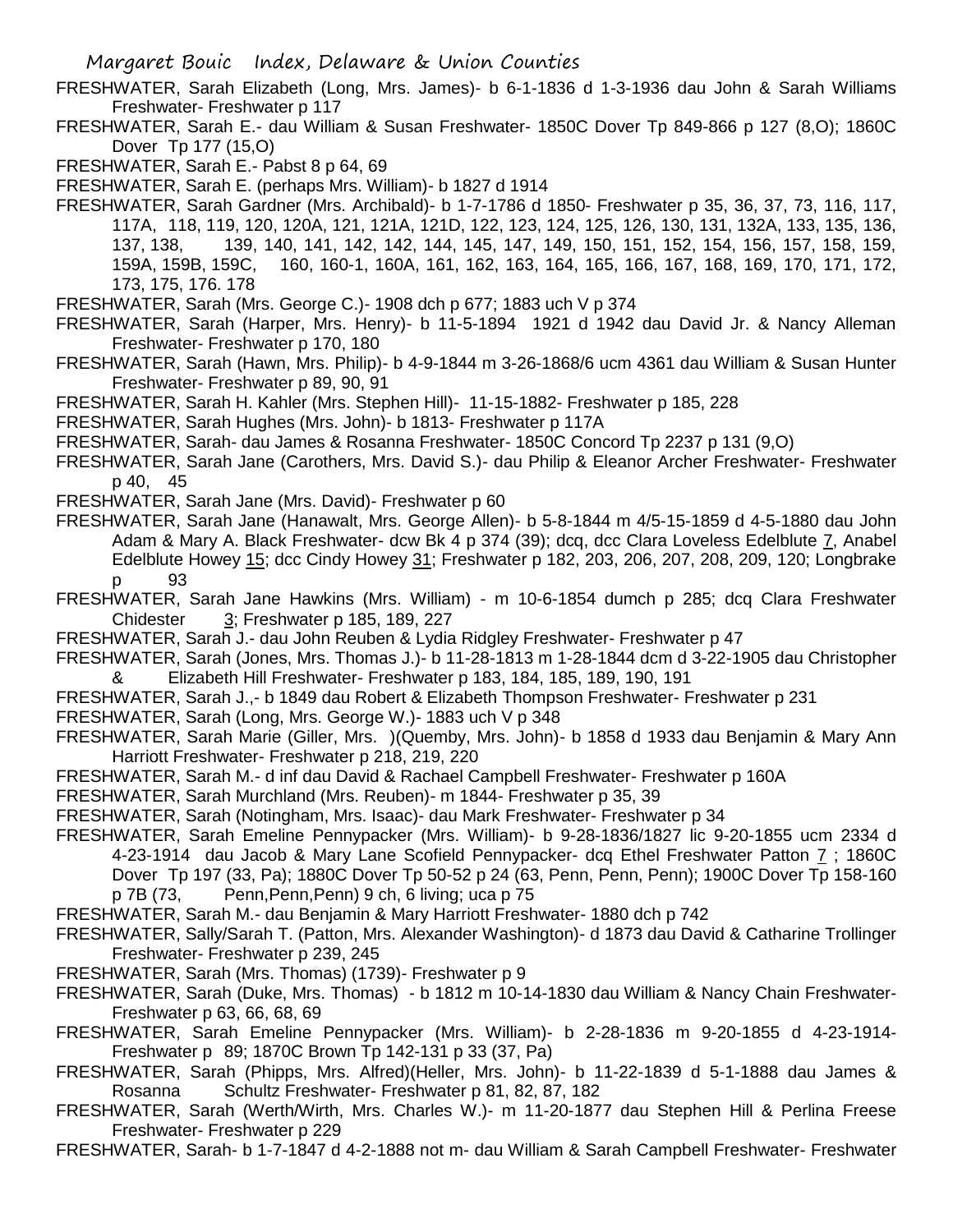p 157

FRESHWATER, Sarah Williams (Mrs. John)- b 1813 Freshwater p 117, 120, 120A, 121, 121A, 121D

FRESHWATER, Scott Alan- b 11-1-1969 son Richard & Kathryn Cusick Freshwater- Freshwater p 149

FRESHWATER, Scott- son Charles & Mary Kathryn Jacoby Freshwater- Freshwater

FRESHWATER, Sevilla (Myers, Mrs. Ben)- b 2-17-1861 d 2-3-1914 dau Jacob & Susanne Layman Freshwater- Freshwater p 82, 83

FRESHWATER, Sharon Ann- dau James Curtis & Dorothy Robernacker Freshwater- Freshwater p 114

FRESHWATER, Sharon Jane- b 9-30-1939 dau Clarence Edward & Pauline Joy Andrews Freshwater-Freshwater p 85

FRESHWATER, Sheila (Mae Givens (Mrs. James Robert)- m 9-14-1974- Freshwater p 159

FRESHWATER, Shelli- ch Harold Jr. & Patty Louise Dunlap Freshwater- Freshwater p 171

FRESHWATER, Sherry- ch Thaddeus & Carol Varnes Freshwater- Freshwater p 174

FRESHWATER, Shirley- b 1-6-1906 dau William J. & Dora Atkinson Freshwater- Freshwater p 83

FRESHWATER, Sibyl Delilah Jordan (Mrs. Edgar Lee)- 4-20-1930- Freshwater p 99

FRESHWATER, Silas E. 'Sarah E. Moore'- 3-23-1897 Wood Co- Freshwater p 181

FRESHWATER, Sondra Ferguson (Mrs. Charles E.)- Freshwater p 144

FRESHWATER, Stanley 'Anne Garroch'- b 6-30-1916 m 6-2-1942 son Christy & Victoria Chess Freshwater-Freshwater p 135, 137

FRESHWATER, Stanley- son John W. & T. Jayne Freshwater- 1961 dcd (4)

FRESHWATER, Stanley R. 'Lori L.'- 1991 ucd

FRESHWATER, Stanley W. 'Grace Harmon'- b 10-23-1892 d 12-1-1949 son John Wesley & Mamie Courtright Freshwater- 1908 dch p 624; Freshwater p 229; 1979, 1981, 1983 ucd; dcb Concord Tp

FRESHWATER, Stanley Wesley- b 3-4-1923 son Stanley W. & Grace Harmon Freshwater- Freshwater p 229 FRESHWATER, Stella Mae Wolfe (Mrs. George W.)- Freshwater p 231

FRESHWATER, Stephen Hill 'Perlina Freese'- b 4-2-1834 m 3-19-1858 d 7-1922 son Christopher & Elizabeth Hill Freshwater- Freshwater p 182, 183, 184, 185, 187, 214, 228, 229; delge IV p 25; 1850C Concord Tp 2154 p 128 (15, O); 1880C Concord Tp p 263C; Pabst 8 p 60

FRESHWATER, Stephen John- b 2-28-1958 son John Wilbur & Kathleen Anne O'Conner Freshwater-Freshwater p 148

FRESHWATER, Stephen N.- Freshwater p 188

FRESHWATER, Stephen- son Roger D. & Peggy Rowland Freshwater- Freshwater p 86A

FRESHWATER, Steve- son Hubert, Jr. Freshwater- Freshwater p 242

FRESHWATER, Sue (Clark, Mrs. )- dau Albert W. Freshwater- Freshwater p 244

FRESHWATER, Suella Mechling (Mrs. Charles)- Freshwater p 130, 132A

FRESHWATER, Susan Ann- b 1-13-1961 dau George W. & Mildred Iola Jones Freshwater- Freshwater p 226

FRESHWATER, Susan- dau Anna McKitrick - McKitrick p 262

FRESHWATER, Susan (Brown, Mrs. Basil)- b 12-25-1877 m 11-12-1902 dau Cyrus & Jane Cosgray Freshwater- Freshwater p 200; dcb Concord Tp

FRESHWATER, Susan- b 8-27-1958 dau Charles Theodore & Twyla Talbert Freshwater- Freshwater p 197

FRESHWATER, Susan C. (Mooney, Mrs. Johnson)- 1883 uch V p 322

FRESHWATER, Susan Custer (Mrs. William)- 1985 uch p 114

FRESHWATER, Susan Elaine- dau Edward Kerr & Iva Newkirk Freshwater- Freshwater p 240

FRESHWATER, Susan Eveline Goodman (Mrs. James Moses)- b 2-5-1855 d 7-26-1928 dau Thomas & Mary Keeney Goodan- Freshwater p 43

FRESHWATER, Susan Harrison (rs. Edward)- M12-27-1831 dau Newton Harrison- Freshwater p 10

FRESHWATER, Susan Hunter (Mrs. William)- b 9-7-1814 d 8-7-1852 Buxton Cem djlm p 5- Freshwater p 89, 90

FRESHWATER, Susan- dau James & Risanna Freshwater- 1850C Concord Tp 2237 p 131 (9,O)

FRESHWATER, Susan Jones (Mrs. Samuel Thomas)- m 12-18-1879- Freshwater p 160A, 172, 172, 175

FRESHWATER, Susan Kent- b 10-18-1845 dau Richard J. & Mary Thomas Buckingham Freshwater-Freshwater p 100

FRESHWATER, Susan McCarney/Carney (Mrs. George)- Freshwater p 81, 86, 86A

FRESHWATER, Susan (Patrick, Mrs. Orson V.)(Van Skiver, Mrs. John)- b 8-1-1852 m(1) 2-15-1872 ucm 5052 d 1-1-1935 dau William & Susan Hunter Freshwater- Freshwater p 89, 90, 94, 95; 1870C Paris Tp 242-243 p 33 (18,O)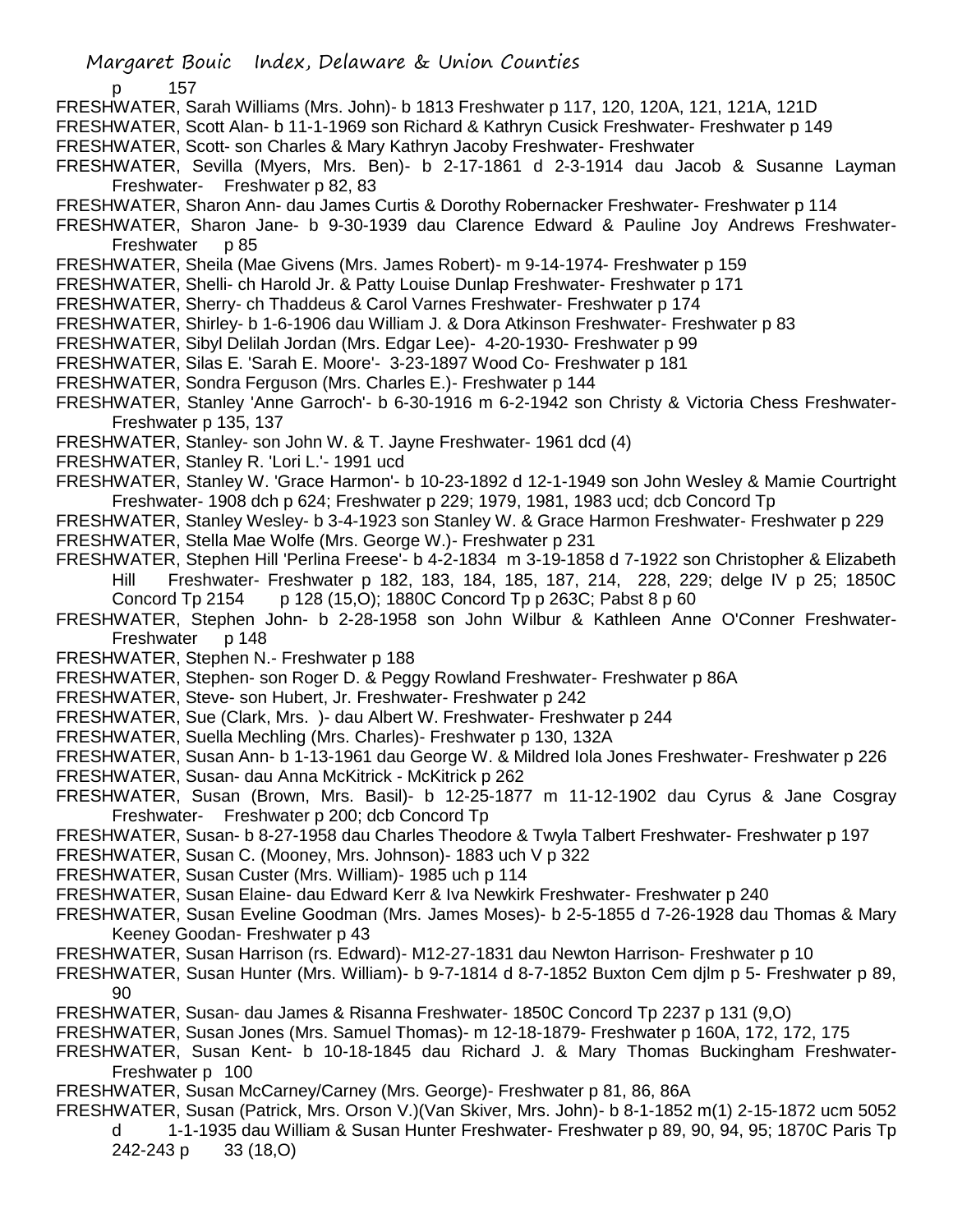- FRESHWATER, Susan Seale (Mrs. Donald Benjamin)- m 4-13-1944- Freshwater p 106
- FRESHWATER, Susan Vesta (Renner, Mrs. Victor S.)- b 8-1917 m 10-24-1937 dau James Alexander & Idella May Everhart Freshwater- Freshwater p 173, 174
- FRESHWATER, Susan (Mrs. William)- d 8-7-1852 (37-11-2) Buxton Cem p 3; 1850C Dover Tp 849-866 p 127 (36,O)
- FRESHWATER, Susan- dau William & Sarah Custer Freshwater- 1870C Paris Tp 242-243 p 33 (18,O)

FRESHWATER, Susan (Winters, Mrs. Charles)- m 8-5-1862- Freshwater p 182

- FRESHWATER, Susannah Layman (Mrs. Jacob)- m 7-18-1858 dcm- dau Jacob & Elizabeth Crotinger Layman- delge VII p 52; Freshwater p 189
- FRESHWATER, Susannah Mrs. Samuel)- Freshwater p 180
- FRESHWATER, Susannah/Susie (Winters, Mrs. Charles)- b 1-18-1842 M8-5-1862 d 1905 dau James & Rosanna Schultz Freshwater- Freshwater p 81, 87, 182
- FRESHWATER, Susannah (Ward, Mrs. Josiah)- Freshwater p 237A
- FRESHWATER, Susannah- dau William Armsted Freshwater- Freshwater p 238
- FRESHWATER, Taylor- b 6-10-1848 d 8-29-1849 Eversole Cem p 1
- FRESHWATER, Terri Lynn- b 8-2-1962 ch Douglas Raymond & Ida Charlene Ludwig Freshwater- Freshwater p 138
- FRESHWATER, Terry R. 'Elaine Kidd'- b 8-24-1943 m 2-19-1965 son Herman DeLoss & Margaret Nancy Eshan Freshwater- Freshwater p 86A
- FRESHWATER, Thaddeus- Freshwater p 237, 237A
- FRESHWATER, Thaddeus- d 1-19-1827 Orange Co NC- Freshwater p 237A, 237B
- FRESHWATER, Thaddeus 'Ann West'- Freshwater p 237B, 238
- FRESHWATER, Thaddeus 'Frances Sophronia Dixon'- son David & Catharine Trollinger Freshwater-Freshwater p 239, 244
- FRESHWATER, Thaddeus Gregory 'Carol Varnes'- b 6-28-1924 son James Alexander & Idella May Everhart Freshwater- Freshwater p 173, 174
- FRESHWATER, Thaddeus 'Millicent Banks''Ann Brasher''Elizabeth Whitney''Elizabeth Redding Richardson'- b 2-5-1792 (1) 4-15-1816 (2) 3-25-1818 (3) 10-3-1830- son Thaddeus Freshwater- Freshwater p 237B, 238
- FRESHWATER, Thaddeus Newton 'Alice Forrest''Martha Anderson'- b 2-16-1862 NC m 12-1-1884 (2) 1890 d 1-7-1846 (83-10-21)- Freshwater p 243
- FRESHWATER, Thaddeus Newton- son fred Henderson & Hattie Turner Freshwater- Freshwater p 248
- FRESHWATER, Thaddeus Westfield- b 1824 son Thaddeus Freshwater, Jr.- Freshwater p 237B
- FRESHWATER, Thelma Hanna (Mrs. Edgar Paul)- b 3-14-1904 m 12-31-1926- Freshwater p 197
- FRESHWATER, Theresa Louise Wilson (Mrs. John Reuben)- m1-1-1856 d 1873- Freshwater p 119
- FRESHWATER, Thomas- b 1858 d 3-15-1638 England- Freshwater p 6, 10, 11, 12, 14
- FRESHWATER, Thomas- will 1726- Richmond Co,Va- Freshwater p 23
- FRESHWATER, Thomas- will 1750- Richmond Co, Va- Freshwater p 23
- FRESHWATER, Thomas- Soldier- Freshwater p 29
- FRESHWATER, Thomas- NC- 1792- Freshwater p 236, 237
- FRESHWATER, Thomas III 'Ann Pridham''Elizabeth Jesper'- b 1700 c 1723 d 1755 son Thos II & Mary Hudson Freshwater- Freshwater p 18, 21, 22, 24, 25, 26, 27, 34
- FRESHWATER, Thomas Edgar- b 6-28-1949 son Edgar & Margaret White Freshwater- Freshwater p 106
- FRESHWATER, Thomas 'Elizabeth'- son George II & Elizabeth Meers Freshwater Freshwater p 9
- FRESHWATER, Thomas ' Haselack'- b 1636 d before 9-7-1694- Freshwater p 14, 15, 16, 17
- FRESHWATER, Thomas 'Joan'- Freshwater p 23, 24
- FRESHWATER, Thomas ' ''Kathryn Foster Smith'- b 11-27-1936 son Howard L. & Edna Hall Freshwater-Freshwater p 148
- FRESHWATER, Thomas L. 'Minnie Kiehle'- b 1864 11-1892 d 7-19-1919 son William Wallace & Amazetta Leachman Freshwater- Freshwater p 99
- FRESHWATER, Thomas II 'Mary Hudson'- b c 1675 m 10-3-1699 d 9-7-1726- Freshwater p 17, 18, 19, 20, 24 FRESHWATER, Thomas 'Sarah'- d 1739- Freshwater p 9
- FRESHWATER, Thomas- b 1735 son Thomas III & Ann Pridham- Freshwater p 21, 25
- FRESHWATER, Tilton Thursday b 12-26-1877 d inf son Henry Oller & Mary Jane Kirkland Freshwater-Freshwater p 220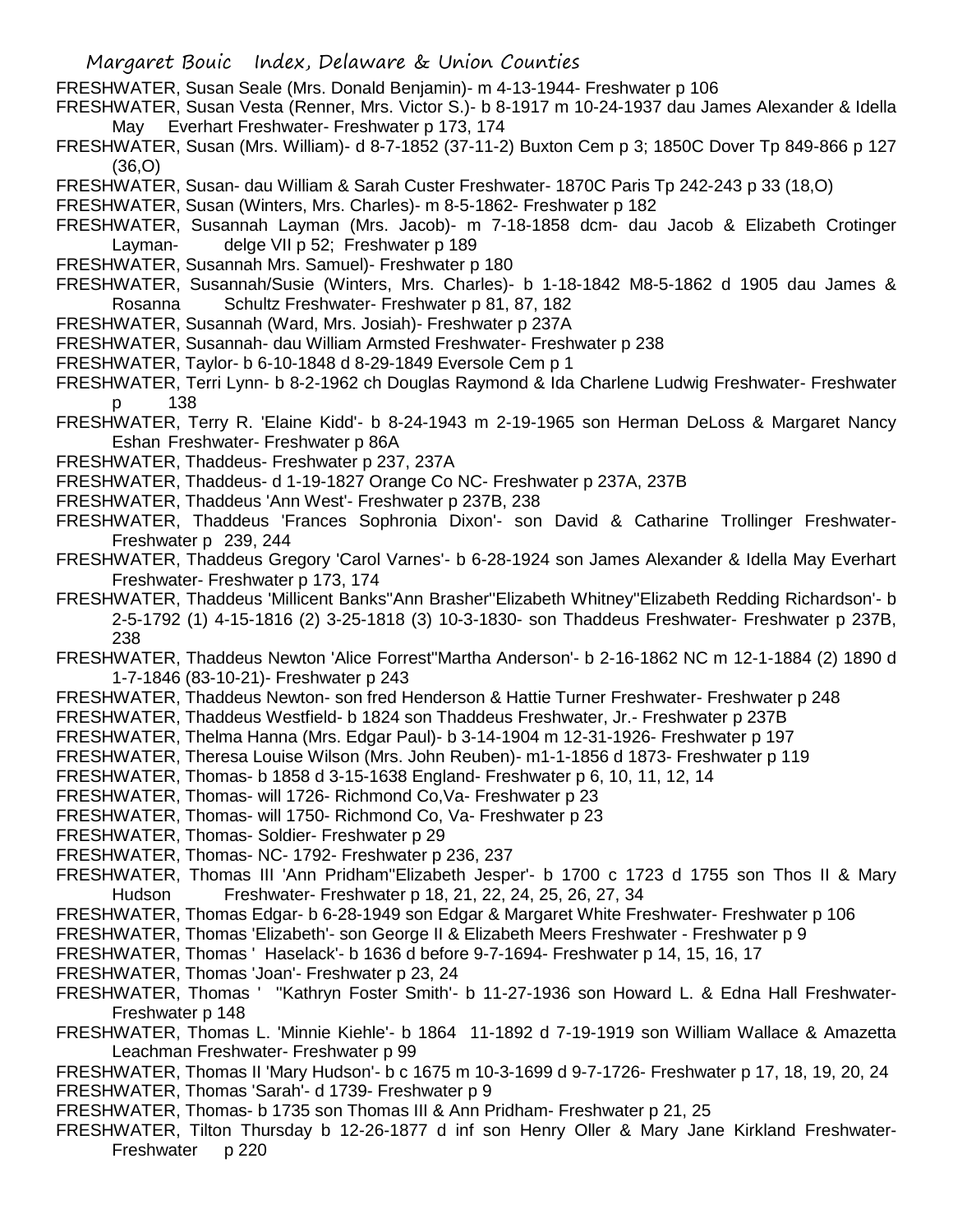FRESHWATER, Timothy Luther- b 5-13-1963 son Robert Glen & Margaret Horvath Freshwater- Freshwater p 149

FRESHWATER, Timothy Paul- b 8-12-1960 son Richard & Kathryn Cusick Freshwater- Freshwater p 149

FRESHWATER, Tom 'Mary Catharine Jeffrey'- son Thaddeus & Frances Sophronia Dixon Freshwater-Freshwater p 244

FRESHWATER, Tonya (Purcell, Mrs. )- dau John W. & T. Jayne Freshwater- 1961 dcd (11), 1969 dcd

FRESHWATER, Tracey (Thiele, Mrs. ) b 1955 dau John W. & T. Jayne Freshwater- 1961, 1969, 1971 dcd

FRESHWATER, Tracey- b 8-2-1970 ch Norman & Pam Suprek Freshwater- Freshwater p 143

FRESHWATER, Turay- b 3-25-1875 d 8-9-1875/Lewis R.- twin son William & Hannah Howey Freshwater - Freshwater p 87

- FRESHWATER, Tuba/Luley- b 3-25-1875 d 8-11-1875 twin son William & Hannah Howey Freshwater-Freshwater p 87
- FRESHWATER, Twyla Talbert (Mrs. Charles Theodore)- b 2-23-1927 m 1-10-1948- Freshwater p 197

FRESHWATER, Van Adele- ch Bevan/Bud Freshwater- Freshwater p 125

- FRESHWATER, Velma Johnson (Mrs. Bevan)- Freshwater p 125
- FRESHWATER, Verna May (Lee, Mrs. Robert)- b 9-14-1904 11-1-1924 dau Henry A. & Josephine Wiliamson Freshwater- Freshwater p 83
- FRESHWATER, Vernon Lee- b 4-14-1949 son Richard & Kathryn Cusick Freshwater- Freshwater p 149

FRESHWATER, Vessie D.- b 3-3-1879 Concord Tp dau William H. & Emma Freshwater- dcb

FRESHWATER, Victoria Chess (Mrs. Christy)- b 7-20-1883 m 1907 d 10-20-1943 Pa- Freshwater p 130, 135, 136, 137, 138, 139

- FRESHWATER, Violet Eveline (Ernst, Mrs. Edward)(Kolar, Mrs. )- dau Hardy Felix & Mary Augustine Weeks Freshwater- Freshwater p 114
- FRESHWATER, Violet Martin (Mrs. Frank)- Freshwater p 222
- FRESHWATER, Violet (Reese, Mrs. Ivan)- b 3-26-1918 m 9-25-1935 d 1967 dau Christy & Victoria Chess Freshwater- Freshwater p 135, 138
- FRESHWATER, Violet/Lila Smith (Mrs. George Elmer)(Weaver, Mrs. Eugene)- b 11-30-1883 m(1) 1-1-1900 (2) 2-21-1917 d 6-5-1958 dau Elmer & Ida Mitchell Smith- Freshwater p 228; delge IV p 62
- FRESHWATER, Virgil W. 'Mona Loveless''Glenna Coy'- b 1-15-1872 m(1) 6-11-1901 (2) 1910 d 7-6-1936 son Reuben & Amy A.Butz Freshwater-Freshwater p 93; Loveless p 8; 1880C Dover Tp 67-176 p 26 (8,O,O,O)
- FRESHWATER, Virginia- b 5-13-1959 dau David Robert & Marjorit Minto Freshwater- Freshwater p 133
- FRESHWATER, Virginia Papish (Mrs. Reuben)- b 10-25-1905 m 9-30-1922- Freshwater p 133, 134
- FRESHWATER, Vivian Jessie (Grove, Mrs. Claire W.)- b 8-17-1914 dau Samuel Herman & Georgia Orella Hickan Freshwater- Freshwater p 166
- FRESHWATER, Walter 'Annette Luce'- son Walter & Ella Wilson Freshwater adopted by Earl & Mary E. Bake Freshwater- Freshwater p 125
- FRESHWATER, Walter 'Ella Wilson'- b 1892 d 7-1918 son Archibald & Elizabeth Freshwater- Freshwater p 124
- FRESHWATER, Walter Scott 'Isabell Koffroth''Elizabeth'- b 9-9-1861 (1) 3-17-1887 d 1939- son Reuben & Louisa Jane Ingram Freshwater- Freshwater p 107. 108; 1870C Scioto Tp 192 (9,O); 1880 Sc Tp 152 (18)
- FRESHWATER, Wanda May (Levish, rs. Robert)- b 1-29-1914 m 10-23-1948 dau Harry Carl & Estella Haneiline Freshwater- Freshwater p 86

FRESHWATER, Warner 'Lola Mull'- 8-31-1927- Freshwater p 55

- FRESHWATER, W. C.- d 6-17-1862- 1883 uch IV p 485, V p 7
- FRESHWATER, Weldon 'Alice Johnson'- b 4-25-1909 m 1-17-1942 WVa son Ross & May Sinclair Freshwater-Freshwater p 164
- FRESHWATER, Wesley- son Albert W. Freshwater- Freshwater p 244

FRESHWATER, William- 1880C Thompson Tp p 303A

- FRESHWATER, William- 1872 Oak Grove Cem Powell p 431
- FRESHWATER, William (will) 1724- Freshwater p 8
- FRESHWATER, William 'Agnes''Nancy Chain'- b 4-14-1777 Va d 8-24-1840- son Reuben & Fanny Freshwater- Freshwater p 30, 31, 32, 33, 35, 36, 61, 62, 63, 64, 65, 66, 68, 69, 70, 71

FRESHWATER, William A. 'Mary Hughes'- b 7-25-1906 d 1974 son Harry & Fanny Fashall Freshwater-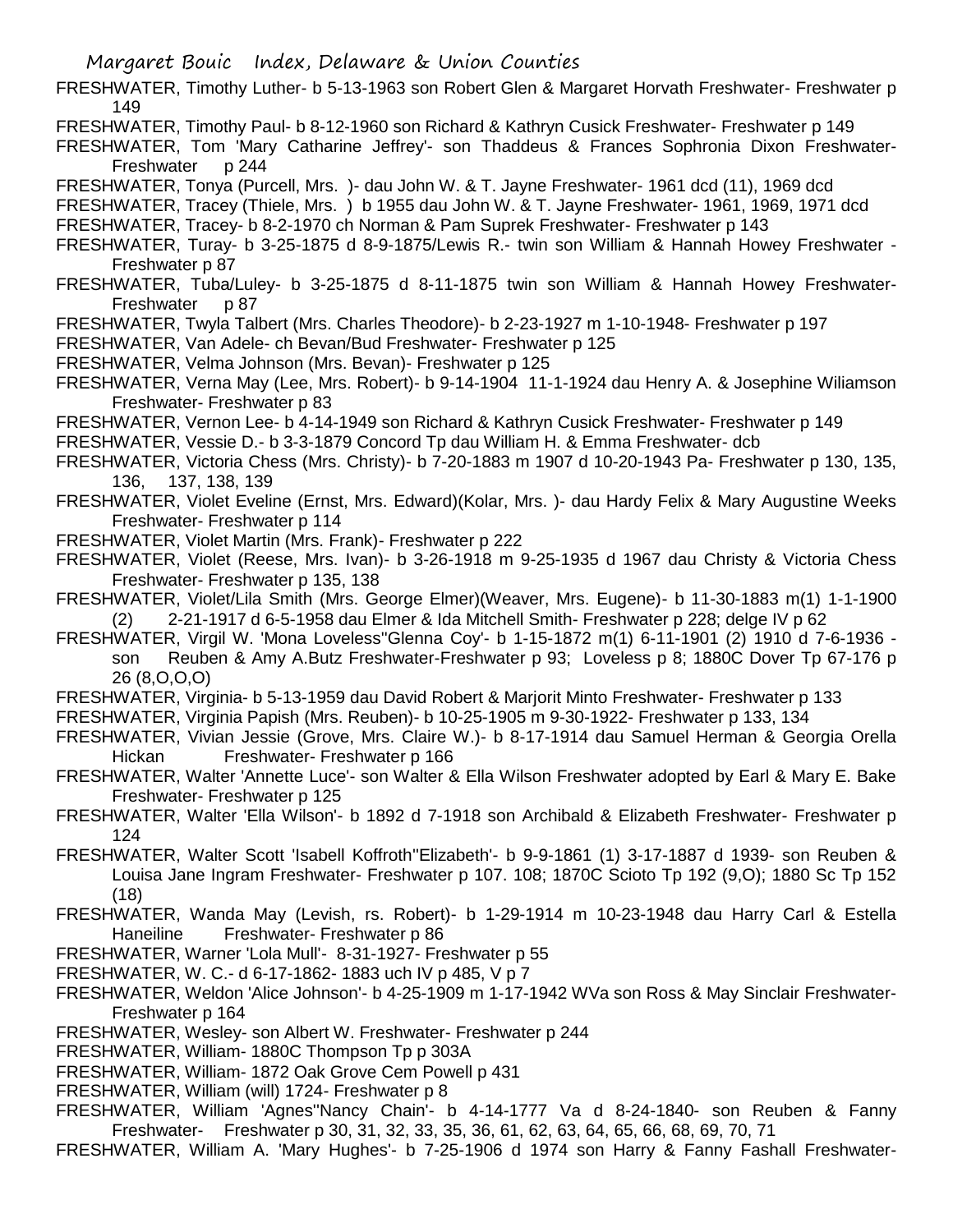Margaret Bouic Index, Delaware & Union Counties

Freshwater p 117A

- FRESHWATER, William Anderson 'Cornelia Wilkerson'- son David & Catharine Trollinger Freshwater-Freshwater p 129, 243
- FRESHWATER, William 'Anna'- 1880C Concord Tp 114(34) p 266A
- FRESHWATER, William Armstead- son John & Elizabeth Freshwater- Freshwater p 17, 236, 237, 258
- FRESHWATER, William- dy son Benjamin & Mary Ann Harriott Freshwater- Freshwater p 219
- FRESHWATER, William 'Betsy Wilkins'- 11-11-1800- Freshwater p 10
- FRESHWATER, William/Bill- son John & Sarah Williams Freshwater- Freshwater p 117
- FRESHWATER, William David 'Lavier Zee Hopkins'- son Henry & Jessie C. Moon Freshwater- Freshwater p 240
- FRESHWATER, William- son David Freshwater- Freshwater p 60
- FRESHWATER, William- b c 1830 son David & Anna Freshwater- Freshwater p 73, 74
- FRESHWATER, William- son David & Rebeccah Freshwater- (80-1933)- Freshwater p 75
- FRESHWATER, William E.- Freshwater p 23, 29
- FRESHWATER, William Edwin 'Margaret Eaton'- b 6-28-1866 m 2-16-1885 Iowa- son Archabald & Emily Jane Stine Freshwater- Freshwater p 158
- FRESHWATER, William 'Edwina Redfield'- b 3-8-1912 La m 12-8-1940 d 1-18-1942 NC son William Wallace,Jr. & Julia Lacour Freshwater- Freshwater p 99
- FRESHWATER, William F.- b 11-5-1895 Concord Tp son George D. & Ora E. Oller Freshwater- dcb
- FRESHWATER, William- son Fred Henderson & Hattie Turner Freshwater- Freshwater p 248
- FRESHWATER, William- son George Freshwater- Freshwater p 8,9 (1688)
- FRESHWATER, William H.- b 1848 d 1906- New Millcreek Cem p 29; 1908 dch p 394
- FRESHWATER, William Henry 'Hannah Howey''Emma Hawkins'- b 2-15-1846 son James & Rosanna Schultz Freshwater- Freshwater p 81, 82, 87; 1850C Concord Tp 2337 p 131 (4,O)
- FRESHWATER, William. H. H.'Mary'- b 1846 d 1915 Claibourne Cem p 24
- FRESHWATER, William James 'Marlene Ann Robinson'- b 2-19-1936 m 11-2-1957 son Curtis Harold & Jane Powers Freshwater- Freshwater p 212
- FRESHWATER, William James- b 6-25-1964 son William James & Marlene Ann Robinson Freshwater-Freshwater p 212
- FRESHWATER, William Jay- b 5-23-1972 son Larry Lusten & Mary Brown Weakley Freshwater- Freshwater p 169
- FRESHWATER, William J. 'Dora Atkinson'- b 9-21-1884 m 6-17-1905 son John & Nancy Smith Freshwater-Freshwater p 83
- FRESHWATER, William,Jr. 'Janice Sheline'- b 10-20-1934 son William A. & Mary Hughes Freshwater- Freshwater p 117A
- FRESHWATER, William 'Jennie Rouch/Rowe'- b 3-17-1831 son William & Sarah Campbell Freshwater-Freshwater p 157, 158
- FRESHWATER, William J. 'Nancy Mills'- 11-11-1786- Freshwater p 10, 34
- FRESHWATER, William/John William- Freshwater p 233
- FRESHWATER, William Lloyd 'Bessie Mae Jones'- b 11-5-1895 m 5/3-16-1917 d 7-12-1954 son George David & Ora Elizabeth Oller Freshwater- WWebster p 428, 429; Freshwater p 226
- FRESHWATER, William 'Mary J. Smith'- b 7-22-1838 d 4-13-1895 son Archibald & Elizabeth Truax Freshwater- Freshwater p 122, 123
- FRESHWATER, William 'Nisely'- Freshwater p 10
- FRESHWATER, William N. 'Sarah Jane Hawkins'- b 6-15-1831 m 10-6-1854 d 11-24-1916 son Christopher & Elizabeth Hill Freshwater- Freshwater p 181, 183, 184, 185, 189, 214, 227
- FRESHWATER, William 'Phoebe Hendershot''Rachel Winans'- b 2-8-1846 (2) 1907 d 9-15-1909(63) son David & Rachael Campbell Freshwater- Freshwater p 60, 160A, 162, 163, 164, 165, 166, 167, 168, 169, 180, 181
- FRESHWATER, William P.- b 4-30-1884 son William Z. & Mary L. Pyle Freshwater- Freshwater p 50, 51
- FRESHWATER, William Raymond 'Margaret''Peggy Lou Welch'- b 3-2-1928 m(2) 8-1952 son Christy & Victoria Chess Freshwater- Freshwater p 135, 139
- FRESHWATER, William- b 10-2-1816 d 7-12-1890 son Reuben & Nancy Beall Freshwater- Freshwater p 37, 38, 39, 41, 45, 53
- FRESHWATER, William Rex 'Hazel Mae Godfrey'- b 12-7-1887 m 12-2-1910 d 8-13-1976 son Henry & Nancy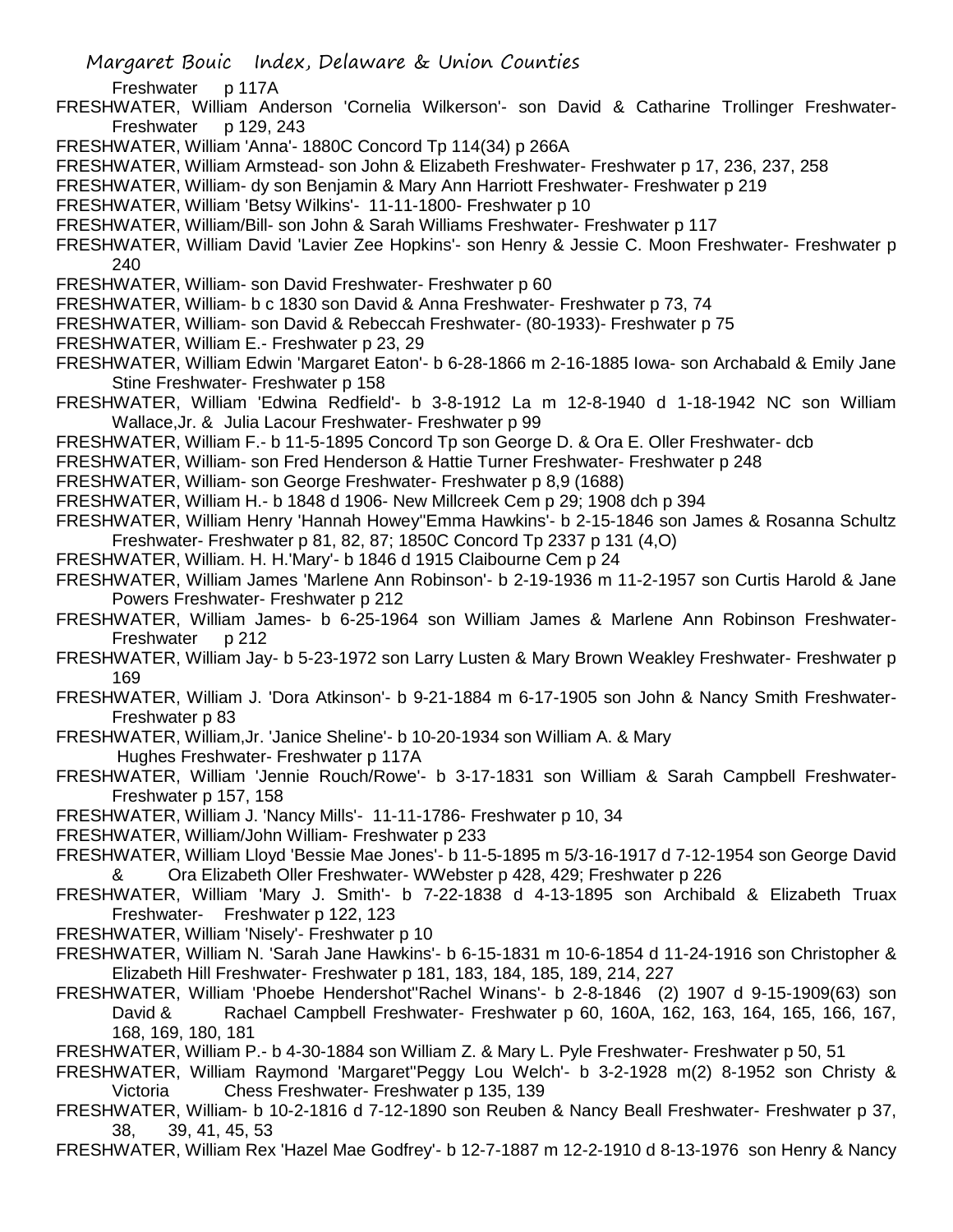Kirkland Freshwater- Graham 4: Freshwater p 221:

FRESHWATER, William 'Rhoda Smith'- b 4-11-1892 m 1913 son David Jr. & Nancy Alleman Freshwater-Freshwater p 170, 180

FRESHWATER, William R. 'Mary S.'- Freshwater p 180

FRESHWATER, William- father of Sally Clay- Freshwater p 23

FRESHWATER, William 'Sally Spoon'- son William Anderson & Cornelia Wilkerson Freshwater- Freshwater p 243

FRESHWATER, William 'Sarah Campbell'- b 12-1-1816 d 11-24-1878 son Archabald & Sarah Gardner Freshwater- Freshwater p 116, 118, 157, 158, 159, 159A, 159B, 159C, 160, 160-1

FRESHWATER, William 'Sarah Jane Hawkins'- m 10-6-1854 son Christopher & Elizabeth Hill Freshwaterdumch p 285; dcq Clara Freshwater Chidester 2; 1850C Concord Tp 2154 p 128 (18,O)

FRESHWATER, William 'Susan Custer'- 1985 uch p 114

FRESHWATER, William 'Susan Hunter''Sarah Pennypacker'- b 3-1809 lic 9-20-1855 ucm d 6-20-1876 (67) Buxton Cem djlm p 5- son George & Mary Hunter Freshwater- Freshwater p 78, 89, 90, 91, 92, 93, 96, 97, 107; mt 3 p 26; 1835 men p 18 #37 p 28 Concord Tp 1850C Dover Tp 849-866 p 27 (40,Va); 1870C Paris Tp 242-243 p 33 (60, Va); mt 3 p 26; unec VI p 23; uca p 53, 59, 65

FRESHWATER, William Thomas 'Elizabeth James'- b 8-12-1913 m 10-26-1935 son James Alexander & Idella May Everhart Freshwater- Freshwater p 173, 174

FRESHWATER, William- son Thomas Freshwater- (1739)- Freshwater p 9

FRESHWATER, William Wallace 'Amazetta Leachman'- b 11-30-1837 1863 d 1924- son Eugene David & Marie Carpenter Freshwater- Freshwater p 98, 99

FRESHWATER, William Wallace, Jr. 'Julia Lacour'- b 4-17-1876 m 11-7-1908 son William Wallace & Amazetta Leachman Freshwater- Freshwater p 99, 100

FRESHWATER, William West- b 1835- son Thaddeus Freshwater- Freshwater p 237B

FRESHWATER, William,Jr.- b 1804 d 9-5-1875 son William Freshwater- Freshwater p 63, 64, 68, 70, 71

FRESHWATER, William- son William Freshwater- Freshwater p 10

FRESHWATER, William- b 9-15-1874 d 6-9-1893 son William & Mary J. Smith Freshwater- Freshwater p 123

FRESHWATER, William- b 1839 d 6-17-1862 Buxton Cem djlm p 5- son William & Susan E. Custer Freshwater- Freshwater p 89; 1850C Dover Tp 849-866 p 127 (12,O); 1860C Dover Tp 177 (21,O)

FRESHWATER, William Z. 'Mary L. Pyle''Amanda E. Sapp'- b 6-20-1846 m(1) 2-21-1875 (2) 9-13-1900 son John Reuben & Lydia Ridgely Freshwater- Freshwater p 47, 50, 51, 60

FRESHWATER, Willie R.- b 12-7-1889 son George & Susan McCarney Freshwater- Freshwater p 86

FRESHWATER, Willie R.- b 12-7-1889 son H. O. & --Kirkland Freshwater- dcb

FRESHWATER, Wilma Neely (Mrs. Marion Kenneth)- g. 8-30-1942- Freshwater p 166

FRESHWATER, Woodrow Wilson- b 11-4-1912 son Samuel C./Keely S. & Margaret Agatha Walsh Freshwater- Freshwater p 119

- FRESHWATER, Wynona P. (Maple, Mrs. Samuel)- dau Reuben Henry & Elizabeth Endsley Freshwater-Freshwater p 48
- FRESHWATER, Zachariah Taylor- b 6-10-1848 d 8-29-1849 Eversole C.- son James & Rosanna Schultz Freshwater- Freshwater p 81

FRESHWATER, Zelda (Heath, Mrs. George)- dau George W. & Margaret Freshwater- Freshwater p 108

FRESHWATER, Zelma (Trushel, Mrs. Harry)- dau George W. & Amy L. Swearingen Freshwater- Freshwater p 52

FREST, Mary S. Walker (Mrs. William)- m 11-11-1858 ucm 2802

FRETHEIM, Myrtle (Woolridge, Mrs. Louis Jackson)- b 7-17-1901 m 2-20-1926- Weiser p 110

FRETTS, Mary Helen- d 4-15-1983 (85) bur Pa Fretts

FRETWELL, Ralph- Genther p 21, 22, 23, 24, 25, 31, 32

FRETWELL, Roger- Nash p 109

FRETZ, Erik- b 1970 son Raymond C. & Leilani Fretz- 1979 ucd

FRETZ, Leilanie (Mrs. Raymond C.)- 1979 ucd

FRETZ, Nathan b 1978 son Raymond C. & Leilani Fretz- 1979 ucd

FRETZ, Raymond C. 'Leilani'- 1979 ucd

FREUDEMAN, Cindy (Mrs. Jack)- delge II p 4

FREUDEMAN, Jack 'Cindy'- Oak Grove Cem manager 1986- delge II p 4

FREW, Amanda Brown (Mrs. James)- dumch p 252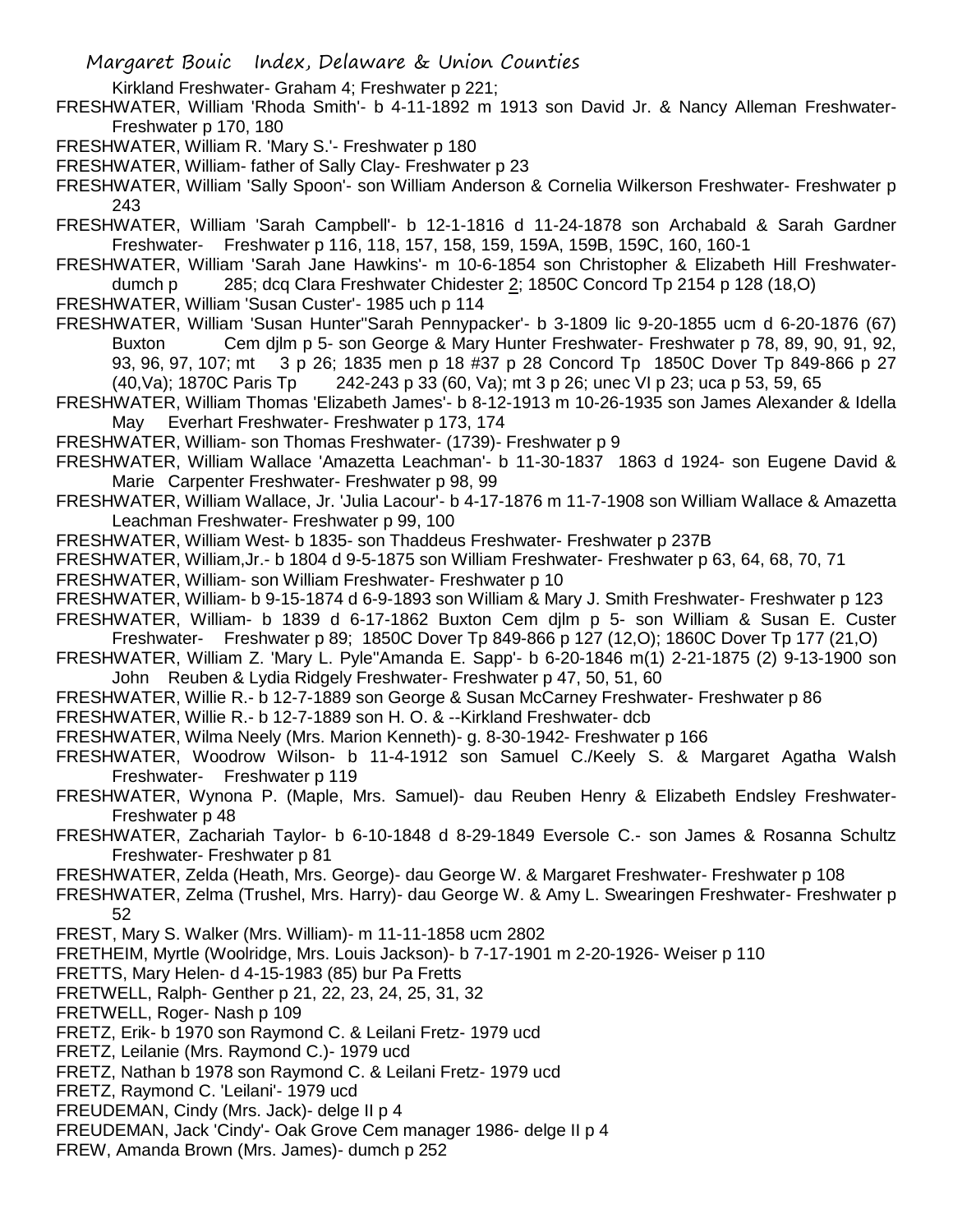- FREW, Major John 'Sophia Clark'- dumch p 148
- FREW, Martha Gale (Saltz, Mrs. Clare)- Frew
- FREW, Rachel (Duncan, Mrs. Thomas E.)- m 5-14-1862 dau Major John & Sophia Clark Frew- dumch p 148
- FREW, Sophia Clark (Mrs. John)- dumch p 148
- FREWATT, Christena- dau Conrod & Roda Frewatt- 1880C Jerome Tp 29 p 4 (5,O)
- FREWATT, Conrod 'Roda'- 1880C Jerome Tp 29 p 4 (36,?)
- FREWATT, David- son Conrod & Roda Frewatt- 1880C Jerome Tp 19 p 4 (2,O)
- FREWATT, Henory- son Conrod & Roda Frewatt- 1880C Jerome Tp 29 p 4 (11, Arsonstad)
- FREWATT, Katharine- dau Conrod & Roda Frewatt- 1880C Jerome Tp 29 p 4 (7,O)
- FREWATT, Roda (Mrs. Conrod)- 1880C Jerome Tp 29 p 4 (34, )
- FREY, Rev.- unec X p 53
- FREY, Ada (Yutzy, Mrs. Homer)- sister Lloyd Frey- Frey
- FREY, Alexia Nettleton (Mrs. Eli)- 6-26-1834 dcga p 64 Ohio State Gaz
- FREY, Allen- son John & Inez Frey- 1949 ucd
- FREY, Amy Margaret- b 4-4-1896 Genoa Tp dau Charles & Elizabeth Farnlacker Frey- dcb
- FREY, Andale Curtis- b 2-212-1955- son Andrew Frey- mt
- FREY, Andrew C. 'Evelyn Held'- son J. Emanuel & Georgia C. Asher Frey- Frey; 1967, 1971, 1973, 1975, 1979, 1981, 1983, 1991 ucd
- FREY, Ann (Mrs. Enoch)- Maugans Anc p 5
- FREY, Ann (Johnson, Mrs. Daniel W.)- m 8-15-1858 dcm
- FREY, Anne (Russi, Mrs. )- dau Rev. William & Minnie C. Frey- Frey
- FREY, Anna Barbara- b 1810 d 1884- Oak Grove Cem Powell p 431
- FREY, Arlene Westbrook (Mrs. James)- dau Donald Westbrook- Frey
- FREY, Arnetta Marie Swartz (Mrs. John Henry)- b 5-15-1884 m 6-26-1904 d 12-29-1972 dau Sylvester A. HJ. & Susannah Catherine Windle Leeper- Cowgill p 67
- FREY, Audrey (Hassinger, Mrs. Joseph)- b 9-5-1929 m 9-5-1952- Weiser p 422
- FREY, Barbara Zurlinden (rs. )- Frey 1; 1870C Scioto Tp (60); 1880C Sc Tp 163
- FREY, Ben 'Katie Mae'- 1949, 1979 ucd
- FREY, Bertha N. (Mrs. Donald E.)- 1980 dcd
- FREY, Beth A.- b 1956 dau William D. & Helen Frey- 1969, 1971 dcd
- FREY, Betty Lou Ehret (Mrs. Brian Keith)- dau David Ehret- Frey; 1991 ucd
- FREY, Betty Waddell (Mrs. Philip)- dau Lee & Mary Swartz Waddell- Schultz p 4
- FREY, Beverly- b 1957 du Robert L. & Evelyn Frey- 1969, 1981 dcd
- FREY, Bill- son J. Wesley & M. Irene Richmond Frey- Frey
- FREY, Brenda Anne- b 5-8-19 d 5-2-1971 Oakdale Cem OO p 146 (M-R11-12)- dau Andrew C. & Evelyn Held Frey- Frey; 1971 ucd
- FREY, Brenda (Clark, Mrs. Andy)- dau Lloyd & Clara Keeler Frey- Frey
- FREY, Brian Keith 'Betty Lou Ehret'- 4-14-1990 son Fred & Judy Frey- Frey; 1991 ucd
- FREY, Caleb- b 3-21-1989 son Charles & Susan Frey- Frey
- FREY, Carl 'Dorothy Mabel Brehm'- m 1-10-1949- Weiser p 150
- FREY, Carolyn (Broun, Mrs. Chris)- dau J. Emanuel & Georgia C. Asher Frey- Frey
- FREY, Charles- b 1-14-1955 son Frederick Eugene & Regina Roland Frey- Weiser p 422
- FREY, Charles- son Katharina Frey- dcw Bk 4 p 333(35)
- FREY, Charles 'Susan'- b 1956 son Andrew C. & Evelyn Held Frey- Frey; 1967, 1971, 1973, 195 ucd
- FREY, Charles T.- 1979 ucd
- FREY, Christina Ann- dau Ben & Katie Mae Frey- 1949 ucd
- FREY, Clara- 1980 dcd
- FREY, Clara Keeler (Mrs. Lloyd)- Frey
- FREY, Clara Sue sister Lloyd Frey- Frey
- FREY, Clarence son Noah E. & Memima Schlabach Frey- Frey
- FREY, C. Lysle 'Georgiana Vandling'- m 10-6-1915- Weiser p 421
- FREY, C. Lysle,Jr. 'Christiana Kramer'- b 1-6-1921 m 9-15-1941 son C. Lysle & Georgiana Vandling Frey-Weiser p 422
- FREY, Colin Earl 'Kathryn Joyce Collard'- b 6-25-1926 m 7-30-1944 son John Winferd & Lucille Jane Stevens Frey- Cowgill p 68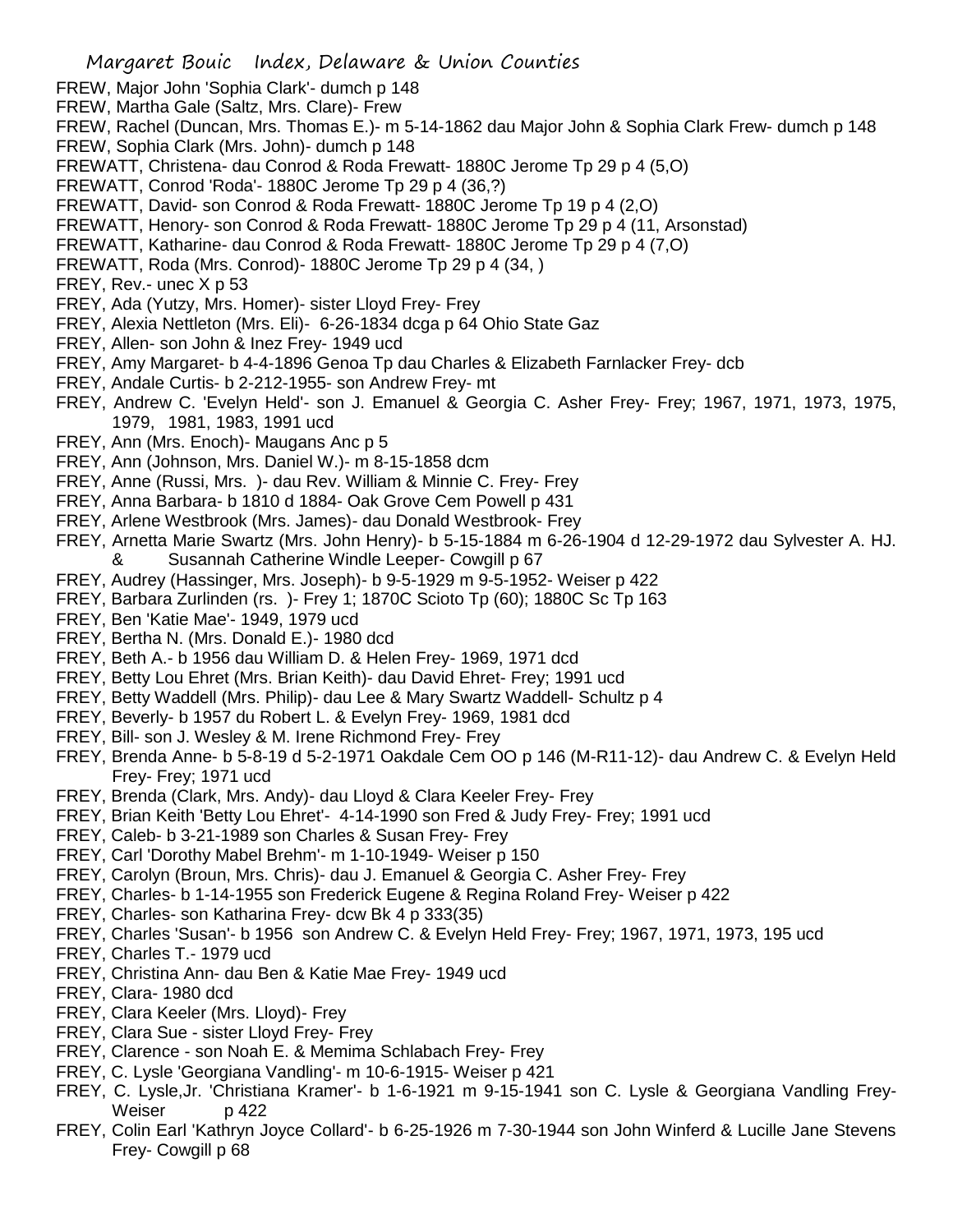- FREY, Dale C. 'Melinda R.'- 1975, 1979, 1981 ucd
- FREY, Dale 'Nedra Litherland'- son Andrew Frey- Frey
- FREY, Daniel- b 1969 son Donald E. & Mara B. Frey- 1980 dcd
- FREY, Daniel Jay- son Ben & Katie Mae Frey- 1949 ucd
- FREY, Daniel Jay 'Lou Anne Vining'- b 4-21-19 m 1969- Phillips 13572(11)2 p 270
- FREY, Danny- b 1957 son Dewey L. & Nancy Frey- 1969, 1971 dcd
- FREY, Rev. David- son Rev. William & Minnie C. Frey- Frey
- FREY, David- b 1954 son Dewey L. & Nancy Frey 1969, 1971 dcd
- FREY, Deborah- b 1955 dau Dewey L. & Nancy Frey- 1969, 1971 dcd
- FREY, Dewey L. 'Nancy'- 1969, 1971, 1980 dcd
- FREY, Donald E. 'Bertha'- 1980 dcd
- FREY, Donald E. 'Mara B.'- 1980 dcd
- FREY, Donald Michael- b 7-29-1963 son Donald & Nancy Scheiderer Frey- Frey
- FREY, Donald 'Nancy Scheiderer'- Frey
- FREY, Donna M. (Mrs. Jerry R.)- 1975 ucd
- FREY, Dorothy Jean (Carlson, Mrs. David)- b 10-13-1931 m 6-13-1953 dau George Washington & Lottie Irene Ross Frey- Weiser p 389
- FRESHWATER, Dorothy Mabel Brehm (Demmy, Mrs. Clayton)(Mrs. Carl)- b 3-16-1914 (2) 1-10-1949- Weiser p 150
- FREY, Duane- son John & Iney Frey- 1949 ucd
- FREY, Edna (Troyer, Mrs. William)- sister Lloyd Frey- Frey
- FREY, Edward Allen- b 2-14-1955 son Joseph Frank Frey- mt
- FREY, Edward L.- b 1962 son Robert L. & Evelyn Frey- 1969, 1971, 1980 dcd
- FREY, Eli 'Alexia Nettleton'- m 6-26-1834 dcga p 64 Ohio State Gazette
- FREY, Eli B. 'Suzanne Yoder'- Frey
- FREY, Eliza (White, Mrs. Z. L.)- dau Rev. James Frey- 1908 dch p 748; White (13)
- FREY, Elizabeth (Conrad, Mrs. Robert)- b 9-9-1916 m 8-1936 dau C. Lysel & Georgiana Vandling Frey-Weiser p 422
- FREY, Elizabeth (Maugans, Mrs. Abraham)- b 1775 m 10-6-1796 d 9-24-1845 dau Enoch & Ann or Nancy Frey- Maugans Anc p 5, 33
- FREY, Elizabeth (Miller, Mrs. Henry)- d 12-26-1913- dau Barbara Zurlinden Frey- Frey 1,2; 1908 dch p 844
- FREY, Ella M.- b 11-18-1898 Genoa Tp dau Charles & ELizabeth Fernlacher Frey- dcb
- FREY, Ellen (Bontrager, Mrs. Menno)- sister Lloyd Frey- Frey
- FREY, Ellen (Williams, Mrs. )- dau John & Inez Kramer Frey- Frey; 1949 ucd
- FREY, Elzira (Parker, Mrs. Andrew J.)- m 10-10-1844 dau Isaac Frey- 1883 uch V p 127
- FREY, J. Emanuel 'Georgia C. Asher'- b 7-26-1893 d 2-5-1974 Oakdale Cem II (M-R12-13); son Andrew C. & Evelyn Held Frey- Frey; 1967, 1971, 1973 ucd
- FREY, Enoch 'Ann'- Maugans Anc p 5
- FREY, Eric- b 7-14-1962 son Donald & Nancy Scheiderer Frey- Frey
- FREY, Evelyn Held (Mrs. Andrew C.)- Frey; 1967, 1971, 1973, 1975, 1979, 1981, 1983, 1991 ucd
- FREY, Evelyn R. (Poland, Mrs. Howard T.)- m 12-15-1945 Frey; Poland
- FREY, Evelyn (Mrs. Robert S. Sr.)- 1969, 1971, 1980 dcd
- FREY, Fannie (Johnson, Mrs. )- dau Barbara Zurlinden Frey- Frey
- FREY, Fern (Mrs. Wilfred G.)- 1969, 1971 dcd
- FREY, Frank- b 1-1-4-1943 son C. Lysle & Christiana Kramer Frey- Weiser p 422
- FREY, Fred 'Jackie'- son Lloyd & Clara Keeler Frey- Frey
- FREY, Fred 'Judy'- Frey
- FREY, Frederick Eugene 'Regina Roland'- b 11-11-1924 m 12-27-1948 son C. Lysle & Georgiana Vandling Frey- Weiser p 422
- FREY, Frederick E.- b 12-1-1949 son Frederick Eugene & Regina Roland Frey- Weiser p 422
- FREY, Geneva Ellen- b 2-23-1956- dau Andrew Frey- mt
- FREY, George- 1969 dcd
- FREY, George- Pabst 2 p 55
- FREY, George Henry- b 11-6-1897 Porter Tp son J. S. & Myrtle Van Naustrand Frey- dcb
- FREY, George Washington 'Lottie Irene Ross'- m 4-8-1928 Weiser p 389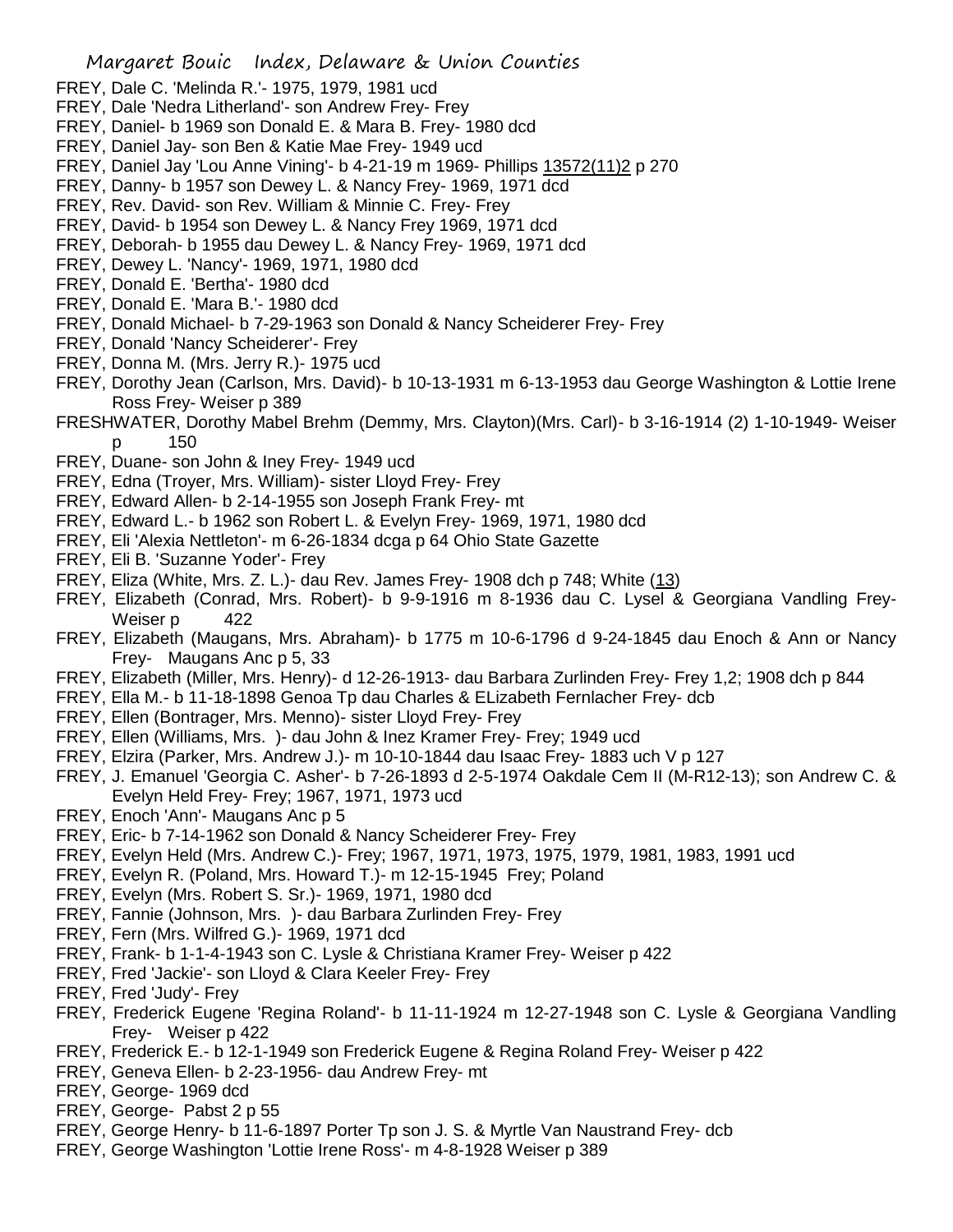FREY, George Washington, Jr.- b 12-9-1935 son George Washington & Lottie Irene Ross Frey- Weiser p 389

- FREY, Georgia C. Asher (Mrs. J. Emanuel)- b 7-29-1893 m 6-18-1918 d 3-26-1987 (93) Oakdale Cem II p 146 (M-R12-13)- dau Andrew J. & Carrie E. Bader Asher- Frey; Asher; 1959, 1967,1971, 1973, 1975, 1979, 1981, 1983 ucd
- FREY, Georgiana Keefer (Tobias, Mrs. George)- b 8-29-1918 m 8-1940- Weiser p 422
- FREY, Georgiana Vandling (Mrs. C. Lysle)- b 9-29-1895 m 10- 6-1915- Weiser p 421
- FREY, Geraldine (Hoagland, Mrs. Harold)- b 10-22-1931 m 4-22-192 dau C. Lysle & Georgiana Vandling Frey-Weiser p 422
- FREY, Goldie- 1980 dcd
- FREY, Gordon b 3-9-1958 son Manford & Joyce Hoover Frey- Weiser p 422
- FREY, Helen Kathryn (Hancock, Mrs. Rowland Daniel)(Freeman, Mrs. John William)- b 2-17-1907 m(2) 3-16-1968 dau John Henry & Arnetta Marie Swartz Frey- Cowgill p 68
- FREY, Helen L. (Mrs. William D.)- 1969, 1971, 1980 dcd
- FREY, Inez Kramer (Mrs. John)- Frey; 1949 ucd
- FREY, M. Irene Richmond (Mrs. J. Wesley)- Frey
- FREY, Isaac 1883 uch V p 127; unclaimed letter delge VII p 10
- FREY, Isaac 'Martha Parker'- 1883 uch V p 127
- FREY, Jackie (Mrs. Fred)- Frey
- FREY, Jacob- Pabst 2 p 92; hadc p 20; CCC 1849 Brown Tp
- FREY, James 'Arlene Westbrook'- son J. Wesley Frey- Frey
- FREY, James- b 5-9-1946 son C. Lysle,Jr. & Christiana Kramer Frey- Weiser p 422
- FREY, Janice- b 1977 dau John M. & Joyce A. Frey- Frey; 1981, 1983 ucd
- FREY, Jeannie (Gordon, Mrs. Roger)- dau Lloyd & Clara Keeler Frey- Frey
- FREY, Jeff- b 1963 son Donald E. & Mara B. Frey- 1980 dcd
- FREY, Jemima Schlabach (Mrs. Noah E.)- d 1980 Frey
- FREY, Jennifer- b 9-21-1981 dau John M. & Joyce A. Watson Frey- Frey; 1983 ucd
- FREY, Jermy- b 1975 son Jerry R. & Donna . Frey- 1975 ucd
- FREY, Jerry Ray- b 5-27-1957 son Freeman S. Frey- mt
- FREY, Jerry R. 'Donna M.'- 1975 ucd
- FREY, Jesse m Orril R. Nettleton 10-8-1835 dcm
- FREY, Jim- son J. Wesley & M. Irene Richmond Frey- Frey
- FREY, John- b 1953 son Andrew C. & Evelyn Held Frey- 1967, 1971, 1973 ucd
- FREY, John Emauel- b 7-26-1893 Genoa Tp son Charles F. & Elizabeth Farnlacher Frey- dcb
- FREY, John E. son J. Emanuel & Georgia C. Frey- Freshwater; 1959, 1967, 1971, 1975, 1979, 1981, 1983 ucd
- FREY, John Henry 'Arnetta Marie Swartz'- b 8-23-1873 m6-26-1904 d 1939 son Gottlieb & Kathryn Wiest Frey-Cowgill p 68
- FREY, John M 'Joyce A. Watson'- son Andrew Frey- Frey; 1973, 1975, 1979, 1981, 1983, 1991 ucd
- FREY, John 'Inez Kramer'- m 9-30-1934 Frey; 1949 ucd
- FREY, John- brother Lloyd Frey- Frey
- FREY, John- b 1974 son Raymond A. & Suzanne D. Frey- 1980 dcd
- FREY, John Winferd 'Lucille Jane Stevens'- b 8-7-1905 m 9-23-1923 son John Henry & Arnetta Marie Swartz Frey- Cowgill p 68
- FREY, Jonas- brother Lloyd Frey- Frey
- FREY, Jonas- son Noah E. & Jemima Schlabach Frey- Frey
- FREY, Joyce A. Watson (Mrs. John M)- dau James M. Watson- Frey; 1975, 1979, 1981, 1983, 1991 ucd
- FREY, Joyce Hoover (Mrs. Manford)- b 3-8-1930- Weiser p 422
- FREY, Judy (Mrs. Fred)(Landon, Mrs. )- Frey
- FREY, Julia- dau Katharine Frey- dcw Bk 4 p 333(35)
- FREY, Justin Michael- b 5-14-1987 son John Frey- Frey
- FREY, Kandy Kay- b 1-30-1974 dau Randy Earl & Sandy Kay Brown Frey- Cowgill p 68
- FREY, Karen S. b 1953 dau William D. & Helen L. Frey- Frey; 1969, 1971 dcd
- FREY, Katharina- will dcw Bk 4 p 333(35) 1867
- FREY, Kathryn Joyce Collard (Mrs. Colin Earl)- b 1-20-1927 m 8-30-1944- dau Glen & Mary Kirkpatrick Collard- Cowgill p 68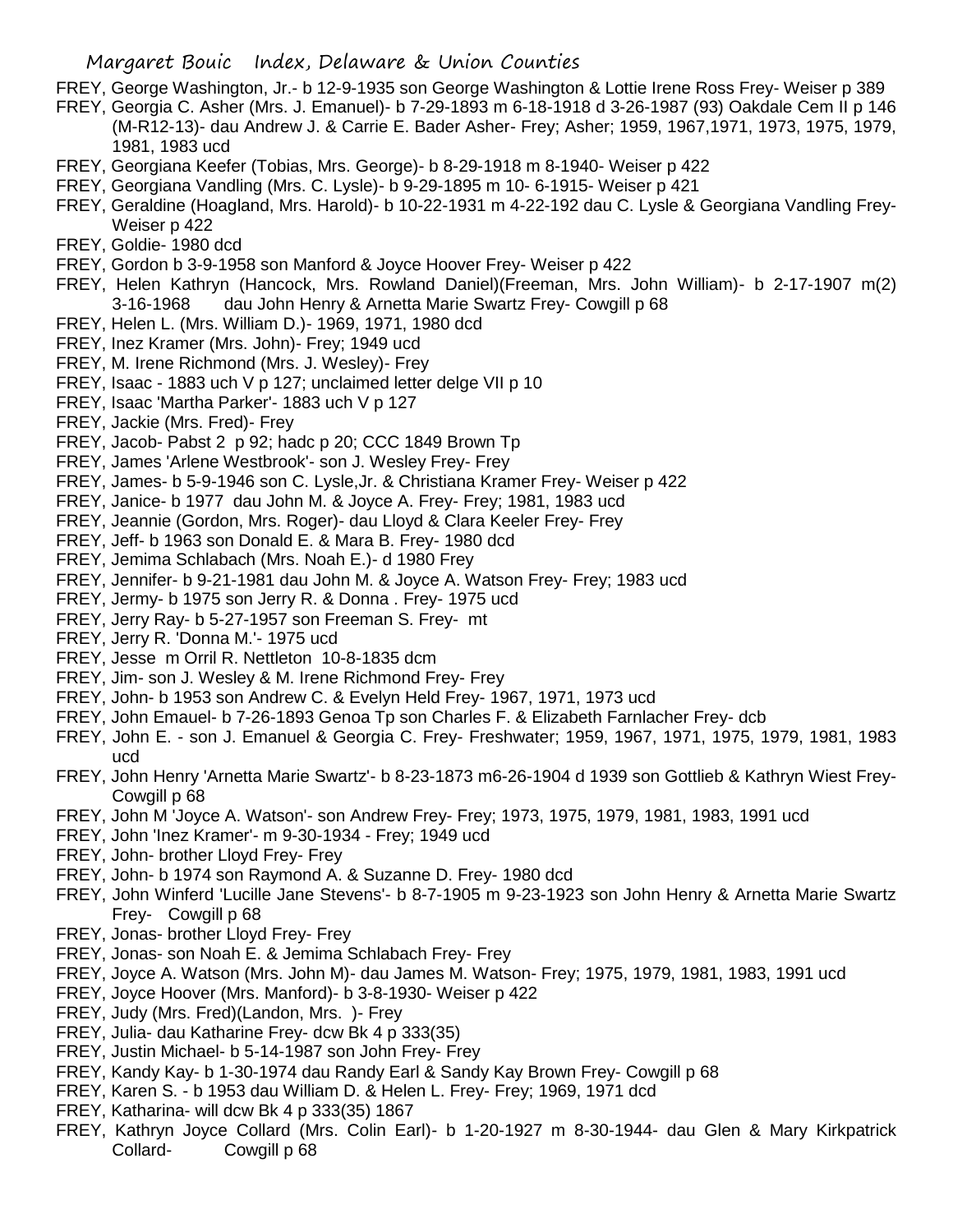- FREY, Katie Mae (Mrs. Ben)- 1949 ucd
- FREY, Leon- son Noah E. & Jemima Schlabach Frey- Frey
- FREY, Linda- dau Philip & Betty Waddell Frey- Sachultz p 4
- FREY, Liza- 1880C Delaware Town p 497C
- FREY, Lloyd 'Clara Keeler'- d 11-19-1986 (60) bur Sharon Mennonite Cem- Frey
- FREY, Lottie Irene Ross (Mrs. George Washington)- b 9-3-1905 m 4-8-1928 dau Charles Edward & Eva Adaline Eister Ross- Weiser p 389
- FREY, Lou Anne Vining- b 4-17-1951 m 1969 dau Lloyd Nelson & Betty Lou Firman Vining- Phillips 13572(11)2
- FREY, Lucille Jane Stevens (Mrs. John Winferd)- b 9-3-1905 m 9-23-1923 dau Henry Alonzo & Pearl Ellen Goshern Stevens- Cowgill p 68
- FREY, Manford 'Joyce Hoover'- b 2-24-1927 m 9-27-1949 son C. Lysle & Georgiana Vandling Frey- Weiser p 422
- FREY, Mara B. (Mrs. Donald E.)- 1980 dcd
- FREY, Marian (Bartlett, Mrs. )- dau J. Wesley & Irene Richmond Frey- Frey
- FREY, Martha Parker (Mrs. Isaac)- dau Andrew J. & Elzira Frey Parker- 1883 uch V p 127
- FREY, Martha (Powers, Mrs. )- dau Noah & Jemima Schlabach Frey- Frey
- FREY, Mary Ann (Hiss, Mrs. Emil)- m 10-10-1859 dcm
- FREY, Mary E. (Fox, Mrs. Jeremiah)- b 1843 d 1901 adopted by Frey family- ped Catherine L. Fox #189 5 unec  $X$  p 12
- FREY, Mary (Herron, Mrs. )- dau Noah & Jemima Schlabach Frey -Frey
- FREY, Mary Katherine- dau Ben & Katie Mae Frey- 1949 ucd
- FREY, Mary (Maugans, Mrs. Mathias)- Maugans Anc p 4, 73
- FREY, Mary (Patten, Mrs. Chester)- dau J. Emanuel & George C. Asher Frey- Frey
- FREY, Melinda R. (Mrs. Dale C.)- 1979, 1981 ucd
- FREY, Michael- b 10-7-1950 son Manford & Joyce Hoover Frey- Weiser p 422
- FREY, Mike- son Donald & Nancy Scheiderer Frey- Frey
- FREY, Minnie C.(Mrs. Rev. William F.)- d 3-30-1984 (91)- Frey; 1971 ucd
- FREY, Miriam (Wagel, Mrs. )- dau Rev. William & Minnie C. Frey- Frey
- FREY, Myrna (Mrs. Samuel R.)- 1991 ucd
- FREY, Nancy- unclaimed letter 1863- delge VII p 10
- FREY, Nancy (Mrs. Dewey L.)- 1969, 1971 dcd
- FREY, Nancy Scheiderer (Mrs. Donald)- dau Ralph Scheiderer- Frey
- FREY, Nathaniel L.'Robin Lynn Reynolds'-m 2-10-1990 son Samuel Frey- Frey
- FREY, Nedra Litherland (Mrs. Dale)- dau Francis Litherland- Litherland
- FREY, Nelson- brother Lloyd Frey- Frey
- FREY, Noah E. 'Jemima Schlabach'- b 11-3-1908 d 8-29-1989 bur Church Cem- son Eli E. & Suzanne Yoder Frey- Frey
- FREY, Noah- brother Lloyd Frey- Frey
- FREY, Norman D.- son John & Inez Kramer Frey- Frey
- FREY, Pam (Eger, Mrs. Thomas)- dau Lloyd & Clara Keeler Frey- Frey
- FREY, Paul Rosevelt- b 4-9-1902 Genoa Tp son Charles & ELizabeth Farnlacher Frey- dcb
- FREY, Rev. Paul- son Rev. William & Minnie C. Frey- Frey
- FREY, Perry A.- son John & Inez Kramer Frey- Frey
- FREY, Philip 'Betty Waddell'- Schultz p 4
- FREY, Phyllis Victoria (Hoover, Mrs. Robert)- b 10-10-1922 m 9-20-1942 dau C. Lysle & Georgiana Vandling Frey- Weiser p 422
- FREY, Randy Earl 'Sandy Kay Brown'- b 4-21-1948 m 8-31-1969 son Colin Earl & Kathryn Joyce Collard Frey-Cowgill p 68
- FREY, Randy Troy- b 1-14-1976 son Randy Earl & Sandy Kay Brown Frey- Cowgill p 68
- FREY, Raymond A. 'Suzanne D.'- 1969, 1971, 1980 dcd
- FREY, Regina Roland (Mrs. Frederick Eugene)- b 6-5-1926- Weiser p 422
- FREY, Richard L.- son John & Inez Kramer Frey- Frey; 1949 ucd
- FREY, Robert H.- 1967, 1971, 1973, 1979, 1991 ucd
- FREY, Robert L.,Sr. 'Evelyn'- 1969, 1971, 1980 dcd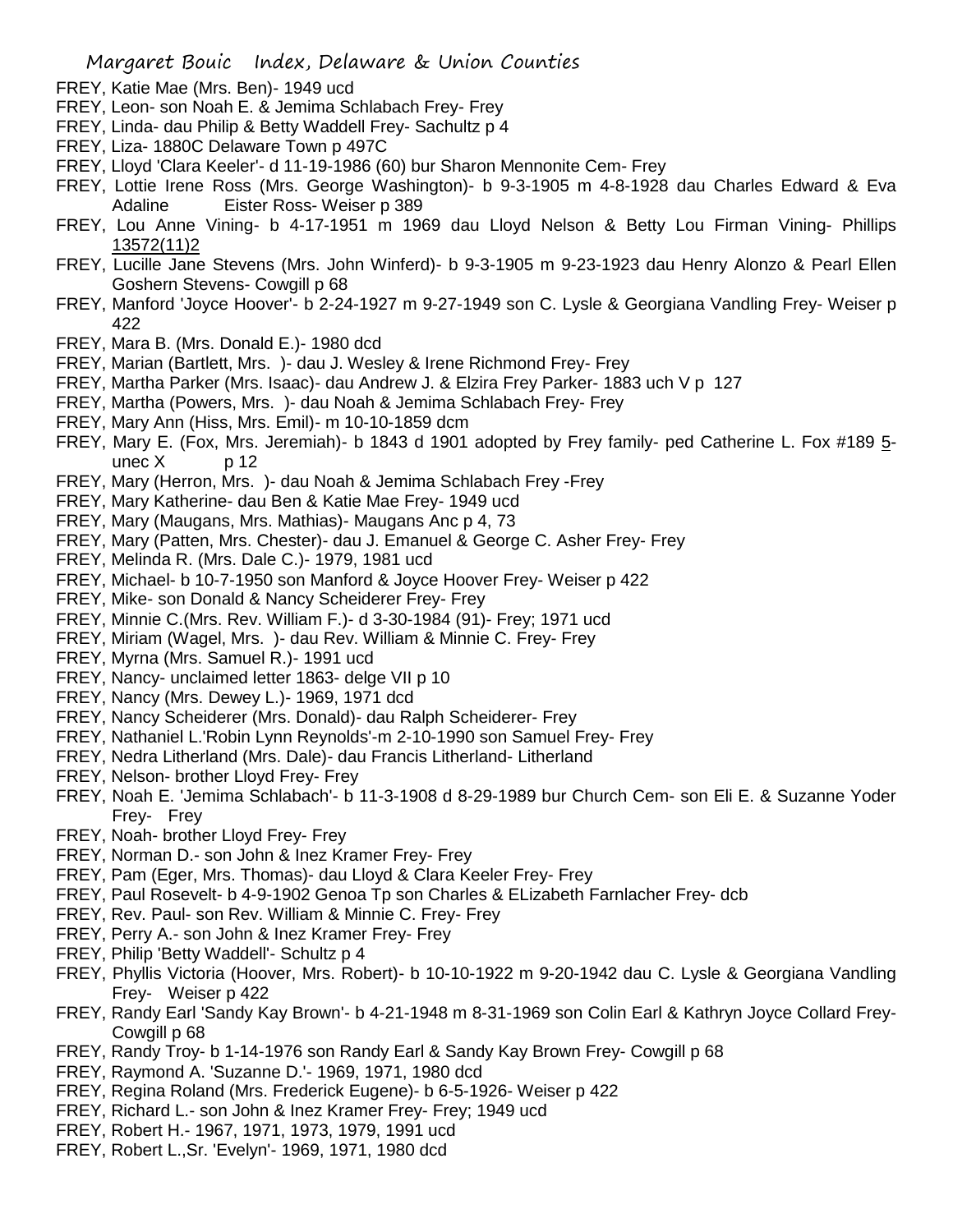- FREY, Robert L.,Jr.- b 1956 son Robert L. & Evelyn Frey- 1969, 1971 dcd
- FREY, Robert- son Rev. William Frey- Frey
- FREY, Robin Del- b 5-20-1957 son Colin Earl & Kathryn Joyce Collard Frey- Cowgill p 68
- FREY, Robin Lynn Reynolds (Mrs. Nathaniel L.)- m 2-10-1990 dau Robert & Nancy Gaines Reynolds- Frey
- FREY, Ruth Atwood (Mrs. )- # 216 researcher Atwood, Feaster, Harrison- unec III p 25, VIII p 1 IX p 2
- FREY, Samuel R. 'Myrna'- 1991 ucd
- FREY, Samuel- son Samuel Ray- son Ben & Katie Mae Frey- 1949 ucd
- FREY, Sandra- b 1954 dau Robert L. & Evelyn Frey- 1969 dcd
- FREY, Sandy Kay Brown (Mrs. Randy Earl)- b 9-21-1950 m 8-31-1969 dau Gerald & Helen Marguerite Voorhees Brown- Cowgill p 68
- FREY, Sarah (Diamond, Mrs. )- dau Noah E. & Jemima Schlabach Frey- Frey
- FREY, Susan- b 1958 dau Andrew C. & Evelyn Held Frey- 1967, 1971, 1973, 197 ucd;Frey; engaged to James Rigano
- FREY, Susan (Gabriel, Mrs. Horace)- b 5-26-1852 d 8-30-1924 Fairview Cem p 13- dau Barbara Zurlinden Frey- Gabriel (162); 1908 dch p 522; 1880C Scioto tp 125
- FREY, Susan O.- 1979 ucd
- FREY, Suzanne D. (Mrs. Raymond A.)- 1969, 1971, 1980 dcd
- FREY, Teena/Tina- b 1963 dau William D. & Helen L. Frey- 1969, 1971, 1980 dcd
- FREY, Terrence E.- son John & Inez Kramer Frey- Frey; 1949 ucd
- FREY, Terry Lee- b 2-2-1955 ch Freeman Frey- mt
- FREY, Thomas- 1980 dcd
- FREY, Timothy Stephen- b 9-10-1987 son Charles Frey- Freshwater
- FREY, Tony- son Lloyd & Clara Keeler Frey- Frey
- FREY, Vera (Callaway, Mrs. )- dau Noah E. & Jemima Schlabach Frey- Frey
- FREY, Verna (Miller, Mrs. Jacob)- sister Lloyd Frey- Frey
- FREY, Wayne- b 1963 son Raymond A. & Suzanne D. Frey- 1969, 1971, 1980 dcd
- FREY, J. Wesley 'M. Irene Richond'- 7-2-1928- Frey; 1969, 1971 dcd
- FREY, W. F.- b 10-28-1888 Genoa Tp son Charles & El. Farnacher Frey- dcb
- FREY, Wilfred G. 'Fern'- 1069, 1971 dcd
- FREY, William D. 'Helen L.'- Frey; 1969, 1971, 1980 dcd
- FREY, Rev. William E.- Frey
- FREY, Rev. William F. 'Minnie'- 1971 ucd
- FREYBERG, Dorothy Boerger (Mrs. Rev. Paul)- dau Gerhardt Boerger; Freyberg; Boerger
- FREYBERG, Rev. Paul 'Dorothy Boerger'- son Lewis Freyberg- Freyberg
- FREYMAN, Delelah- b 1-2-1876 Thomson Tp dau Samuel & Catharine J. Snowden Freyman- dcb
- FREYMAN, Frederick 'Mary Braden'- m 6-25-1842 dcm
- FREYMAN, Jonathan 'Lavinia Browning'- m 2-16-1848 dcm
- FREYMAN, Lavinia Browning (Mrs. Jonathan)- 2-16-1848 dcm
- FREYMAN, Mary Braden (Mrs. Frederick)- m 6-25-1842 dcm
- FREYMYER, Catherine (Lytle, Mrs. James)- dau Jacob Freymyer- 1908 dch p 603; dumch p 383
- FRIANT, Amanda Rachel Kriegbaum (Mrs. )- b 1-10-1834 d 7-3-1873 dau Daniel & Catharine Weiser Kriegbaum- Weiser p 82
- FRIAR, Jennie (Nash, Mrs. John)- Nash p 250
- FRIAR, Mary (Calvert, Mrs. James)- m 1-3-1839 Howison (25)
- FRIBLEY, Cora R. (Fowler, Mrs. Charles)- 1880 dch p 822
- FRICHEY, James- unclaimed letter- delge VII p 10
- FRICHEY, William- b 2-4-1873 Delaware Town son Leonard & Henriotta Frichey- dcb
- FRICHIE, Charles- b 7-14-1877 Delaware Town son Conrad & Heryette Fisher Frichie- dcb
- FRICK, Bruce G.,Jr.- b 12-18-1911 son Bruce G. & Florence Edna Rhoads Frick- Weiser p 566
- FRICK, Bruce G. 'Florence Edna Rhoads'- d 1931- Weiser p 566
- FRICK, D. C.- 1908 dch p 432
- FRICK, Carla- b 1962 dau Charles L. & Rosie Frick- 1969, 1971 dcd
- FRICK, Charles- son Leslie & Wilma Frick- 1949 ucd
- FRICK, Charles- b 1964 son Charles L. & Rosie Frick- 1969, 1971 dcd
- FRICK, Charles L. 'Rosie'- 1969, 1971 dcd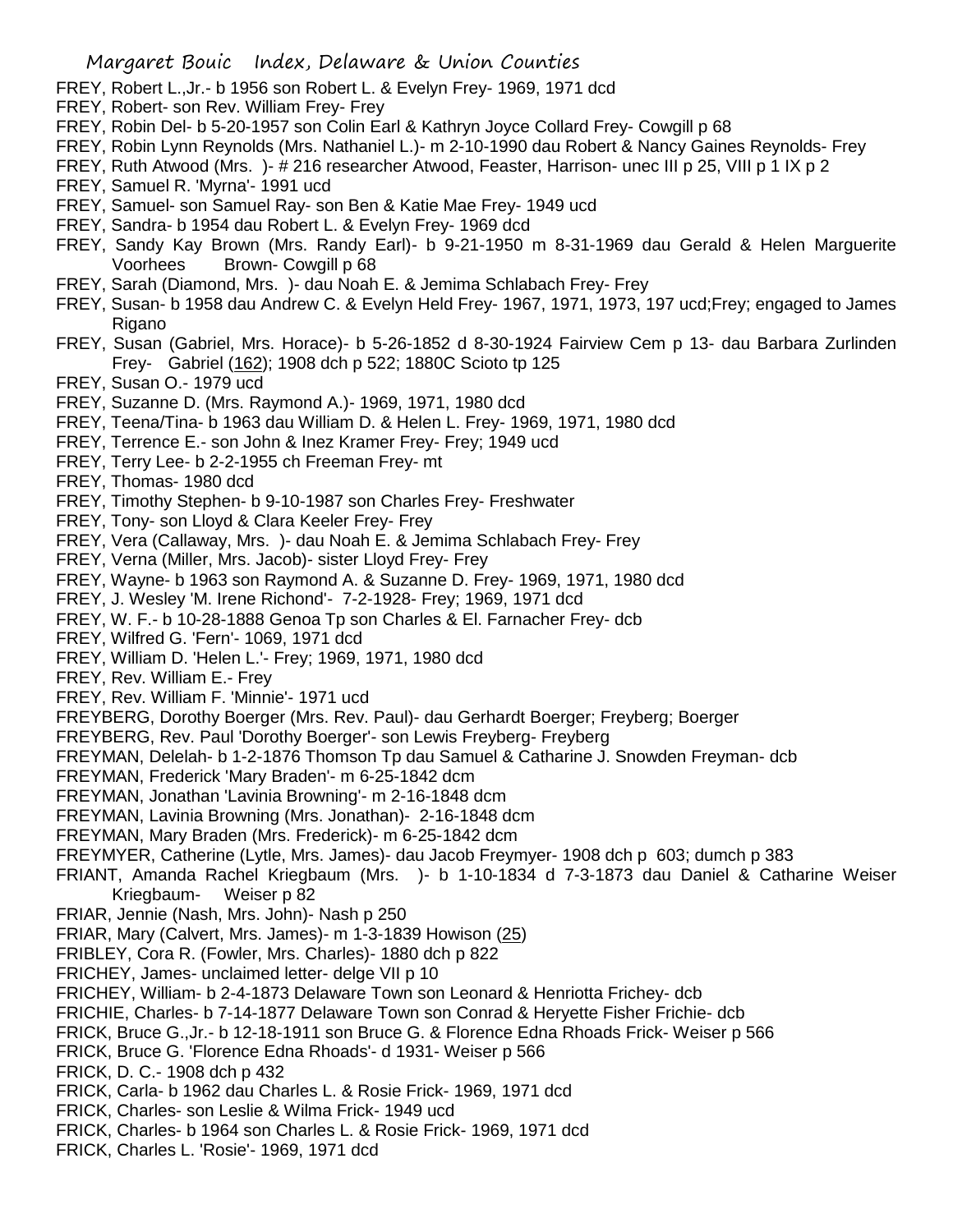- FRICK, Clarence- son Leslie & Wilma Frick- 1949 ucd
- FRICK, Clarence E. 'Thelma L.'- 1971 dcd
- FRICK, Diane- dau Frederick & Kathryn Gillogly Frick- 1908 dch p 85
- FRICK, Dorothea (Griener, Mrs. Bartholomew)- McKitrick p 128
- FRICK, Florence Edna Rhoads (Mrs. Bruce G.)- dau Walton Francis & Mary Catharine Cooper Rhoads-Weiser p 566
- FRICK, Frederick 'Kathryn Gillogly'- 1985 uch p 85
- FRICK, George- b 1970 son Clarence E. & Thelma L. Frick- 1971 dcd
- FRICK, Helen- dau Frederick & Kathryn Gillogly Frick- 1908 dch p 85
- FRICK, James- son Leslie & Wilma Frick- 1949 ucd
- FRICK, Jean Catherine (Snyder, Mrs. John H.)- b 9-1918 m 6-1940 dau Bruce G. & Florence Edna Rhoads Frick- Weiser p 566
- FRICK, Jenniebell Stumpff (Mrs. Thomas Rhoads)- b 4-2-1917 m 4-12-1936- Weiser p 566
- FRICK, Kathryn Gillogly (Mrs. Frederick)- 1985 uch p 85
- FRICK, Leslie 'Wila'- 1949 ucd
- FRICK, Martha (Dewey, Mrs. Charles)- b 8-1920 dau Thomas Rhoads & Jenniebell Stumpff Frick- Weiser p 566
- FRICK, Mary Edna (Ruch, Mrs. James P.)- b 7-24-1914- dau Bruce G. & Florence Edna Rhoads Frick- Weiser p 566
- FRICK, Mary- dau Leslie & Wilma Frick- 1949 ucd
- FRICK, Melissa- b 1968 dau Clarence E. & Thelma L. Frick- 1971 dcd
- FRICK, Mildred K.- d 5-23-1962- Frick
- FRICK, Rosie (Mrs. Charles L.)- 1969, 1971 dcd
- FRICK, Suzanne Crugan (Mrs. Thomas Rhoads, Jr.)- m 9-28-1958- Weiser p 566
- FRICK, Terry Criag- b 5-28-1940 son Thomas Rhoads & Jenniebell Stumpff Frick- Weiser p 566
- FRICK, Thelma L. (Mrs. Clarence E.)- 1971 dcd
- FRICK, Thomas Rhoads 'Jenniebell Stumpff'- b 3-2-1916 4-12-1926- son Bruce G. & Florence Edna Rhoads Frick- Weiser p 566
- FRICK, Thomas Rhoads, Jr. 'Suzanne Crugan'- b 12-6-1936 m 9-28-1958 son Thomas Rhoads & Jenniebell Stumpff Frick- Weiser p 566
- FRICK, Wilma (Mrs. Leslie)- 1949 ucd
- FRICKE, Jeanne B. (Mrs. Robert)- Fricke
- FRICKE, Robert A.- 1980 dcd
- FRICKE, Robert 'Jeanne B.'- Fricke
- FRICKE, Susan J. dau Robert & Jeanne B. Fricke- Fricke engaged to Gregory A. Marcus
- FRICKER, Anna Maria (Mrs. Anthony)- Weiser p 755
- FRICKER, Anthony 'Anna Maria'- son Anthony & Margaret Weiser Fricker- Weiser p 755
- FRICKER, Anthony 'Margaret Weiser'- Weiser p 754
- FRICKER, Beulah Helen Weiser (Kampschroer, Mrs. Edwin J.)((Mrs, )- b 11-1886 dau Albert & Olive M. Rogers Weiser- Weiser p 800
- FRICKER, Henriette- b 2-28-1808 dau Anthony & Anna Maria Fricker- Weiser p 755
- FRICKER, John- b 2-12-1802 son Anthony & Anna Maria Fricker- Weiser p 755
- FRICKER, Margaret- dau Anthony & Margaret Weiser Fricker- Weiser p 755
- FRICKER, Margaret Weiser (Mrs. Anthony)(Heintzelmann, Mrs. Rev. John Dietrich Mattheus)- b 1-28-1734 m 11-1754 d 1777 dau Conrad & Anna Eva Feck Weiser- Weiser p 754, 755
- FRICKER, Mary (Frantz, Mrs. John) d 1824 m 4-7-1805 dau Anthony & Margaret Weiser Fricker- Weiser p 755
- FRICKER, Peter- son Anthony & Margaret Weiser Fricker- Weiser p 755
- FRICKER, William- b 9-16-1806 son Anthony & Anna Maria Fricker- Weiser p 755
- FRICKEY, Rebecca (Howard, Mrs. John W.)- m 6-9-1864 dcm
- FRICKELMAN, Emma- b 6-13-1870 Genoa Tp dau John & Henrietta Wagner Fichelman- dcb
- FRIDAY, Clara (Quay, Mrs. Paul David)- b 1-6-1941 m 8-23-1964 dau James Charles & Thelma Cornelius Jones Friday- Maugans Anc p 36
- FRIDAY, James Charles 'Thelma Cornelius Jones'- Maugans Anc p 36
- FRIDAY, Thelma Cornelius Jones (Mrs. James Charles)- Maugans Anc p 36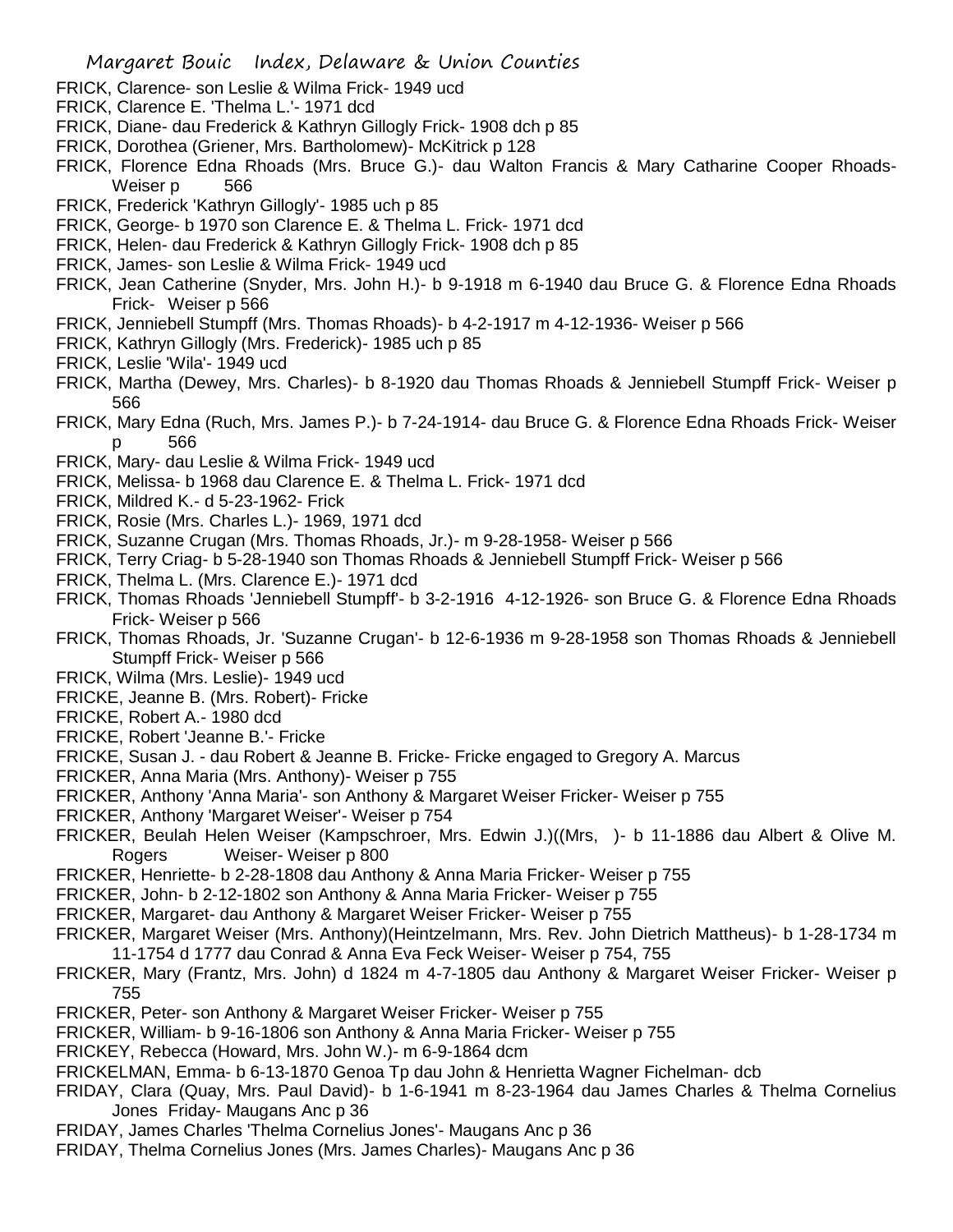- Margaret Bouic Index, Delaware & Union Counties FRIDDLE, John- 1880C Berkshire Tp p 425A; Powell p 48 FRIDDLE, N. M.'Percilla B.'- Powell p 48 FRIDDLE, Percilla B. (Mrs. N. M)- d 6-1-1857 (33-11-20) Berlin Tp House Cem Powell p 48 FRIDDLE, J.- Powell p 48 FRIDLEY, Becky- b 1956 dau Martha L. Fridley- 1971 ucd FRIDLEY, Bonnie (Green, Mrs. Harold)- 8-19-1966 dau Richard L. & Judy McElroy Fridley- Fridley FRIDLEY, Carrie McCardle (Mrs. John H.)- b 1905 Price Cem- djlm p 62; Fridley FRIDLEY, Catherine- dau John H. & Carrie McCardle Fridley- Fridley FRIDLEY, Connie (Falzone, Mrs. John)- dau Richard L. & Judy McElroy Fridley- Fridley FRIDLEY, Dick- b 1959 son Martha L. Fridley- 1971 ucd FRIDLEY, Edna Faye (Wilson, Mrs. George Andrew)- b 12-26-1917 m 12-2-1944- Weiser p 646 FRIDLEY, Edward- son John H. & Carrie McCardle Fridley- Fridley FRIDLEY, Harvey- delge III p 53 FRIDLEY, John- delge III p 53 FRIDLEY, John D. 'Valerie J. Kramer'- 9-16-1978- son Robert & Lucille Friley- Fridley; Kramer FRIDLEY, John- son John H. & Carrie McCardle Fridley- Fridley FRIDLEY, John H. 'Carrie McCardle'-b 1901 d 1978 WWI Price cem- djlm p 62 Fridley FRIDLEY, John 'Phyllis Jean Schreck'- b 1-3-1939 m 7-23-1983- Genther p 108 FRIDLEY, Judy McElroy (Mrs. Richard L.)- m 5-29-1968- Fridley FRIDLEY, Katrina Kay 1983 (5 days)- Price Ce djlm p 62 FRIDLEY, Lewis- delge III p 53 FRIDLEY, Lu Ann (Huff, Mrs. Jay)- dau Richard L. & Judy McElroy Fridley- Fridley FRIDLEY, Lu Ann- b 1954 dau Martha L. Fridley- 1971 ucd FRIDLEY, Martha L.- 1971 ucd FRIDLEY, Mary Ann Whitley (Mrs. William)- m 11-28-1864 ucm 3649 FRIDLEY, Matthew J.- son Richard L. & Judy McElroy Fridley- Fridley FRIDLEY, Phyllis (Mrs. )- Fridley FRIDLEY, Phyllis Jean Schreck (Mrs. John)- b 7-7-1958 m 7-23-1983 dau John F. & Carolyn Hartsough Schreck- Genther p 108 FRIDLEY, Rebecca (Hudgel, Mrs. )- dau Richard L. & Judy McElroy Fridley- Fridley FRIDLEY, Richard L. 'Judy McElroy'- b 7-28-1929 m 5-29-1968 d 10-15-1990 bur Glendale Cem- son John H.
	- & Carrie MCCardle Fridley- Fridley
- FRIDLEY, Richard L.- son Richard L. & Judy McElroy Fridley- Fridley
- FRIDLEY, Robert- son John H. & Carrie McCardle Fridley- Fridley
- FRIDLEY, Tracy (Clevenger, Mrs. Shane)- dau Phyllis Fridley- Fridley
- FRIDLEY, Valerie J. Kramer (Mrs. John D.)- m 9-16-1978 dau Leon & Martha Kramer- Fridley; Kramer
- FRIDLEY, William 'Mary Ann Whitley'- m 11-28-1864 ucm 3649
- FRIE,--b 4-11-1874 Delaware Town son Dennis & Allice Castle Frie- dcb
- FRIE.--b 4-11-1874 Delaware Town dau Dennis & Allice Castle Frie- dcb
- FRIEBELY, Edward Theodore 'Margaret Ann Leach'- b 1830 d 1906 ped Keith Cullumber #235 10- unec X p 67
- FRIEBELY, Margaret Ann Leach (rs. Edward Theodore)- b 1841 d 1906 dau Wilfred & Mary Ann Leach- ped Keith Culluber #235 11- unec X p 67
- FRIEBELY, Sallie Lucretia (Cullumber, Mrs. Cyrus Albert)- b 1864 d 1921 dau Edward Theodore & Margaret Ann Leach Friebely- ped Keith Cullumber #235 5- unec X p 67
- FRIECE, Emily S. (Mrs. Rudy R.)- 1969, 1971, 1980 dcd
- FRIECE, Eunice (Mrs. Paul E.)- 1961 dcd
- FRIECE, Kenneth Anthony- b 5-19-1977 son Kenneth Friece- friece
- FRIECE, Kenneth Ray 'Laurie Ann Fickle'- b 1952 m 12-4-1976 son Rudy R. & Emily S. Friece- 1969, 1981 dcd
- FRIECE, Laurie Ann Fickle (Mrs. Kenneth Ray)- m 12-4-1976 dau Walter E. Fickle- Friece
- FRIECE, Paul E. 'Eunice'- 1961 dcd
- FRIECE, Paula- dau Paul E. & Eunice Friece- 1961 dcd (13)
- FRIECE, Rudy R. 'Emily S.'- 1969, 1971, 1980 dcd
- FRIECE, Sonja- b 1962 dau Rudy R. & Emily S. Friece- 1969, 1971, 1980 dcd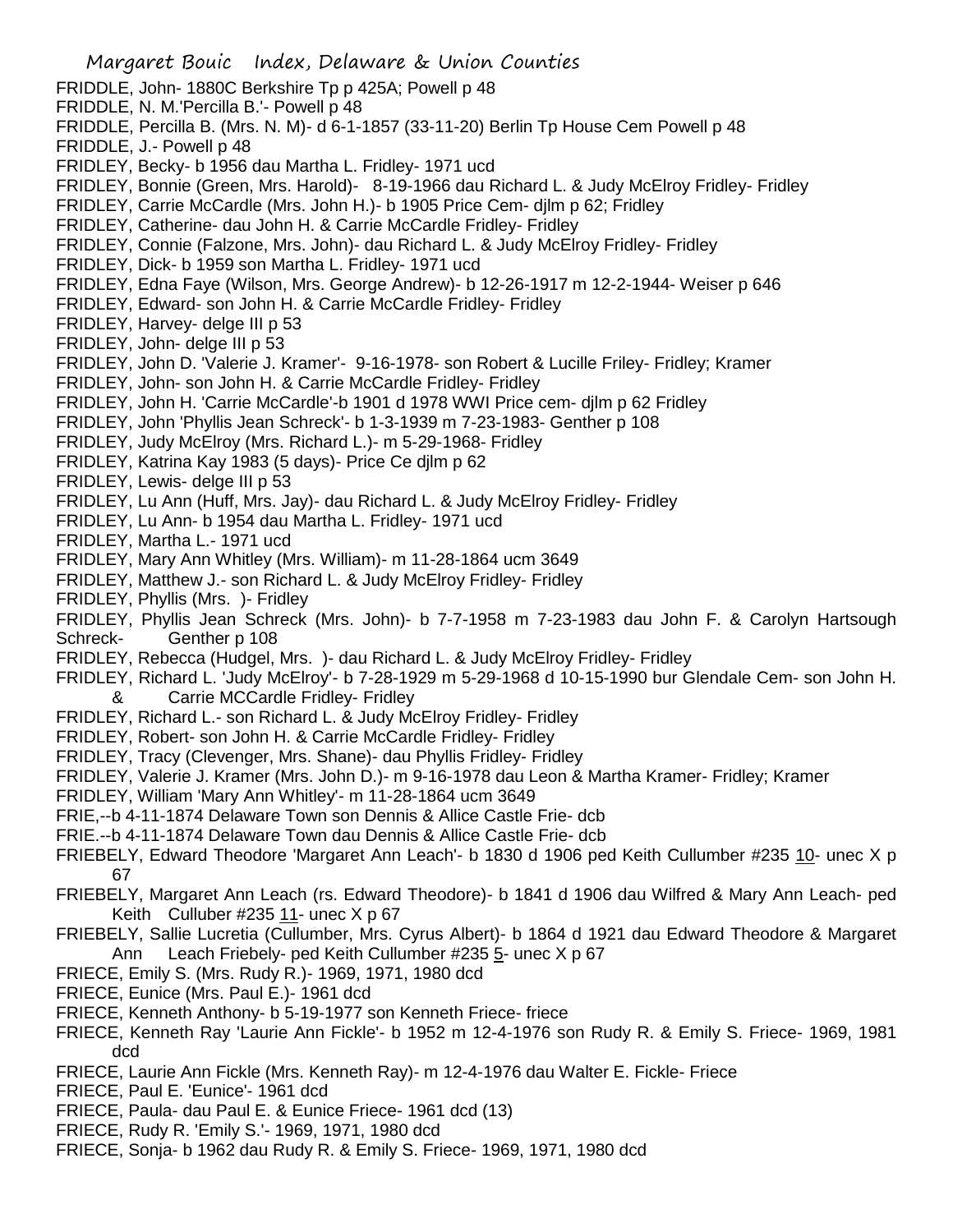- FRIEDEL, Lillian (Crager, Mrs. Richard E.)- Crager; Friedel
- FRIEDELL, Lena McCloud- b 8-27-1872 d 6-25-1937 Oakdale Cem I p 125 (F-R7-8)
- FRIEDLAND, Ben 'Nellie'- Pabst 6 p 101
- FRIEDLAND, Nellie (Mrs. Ben)- Pabst 6 p 101
- FRIEDLE----Pabst 6 p 90
- FRIEDLE, Alberta Bienhardt- dau Iola Elvira King- Pabst 6 p 90
- FRIEDLE, Forrest- son Alberta Bienhardt- Pabst 6 p 90
- FRIEDLE, George- Pabst 6 p 90
- FRIEDLE, Mary Ellen- Pabst 6 p 90
- FRIEDLEY, John- 1880C Delaware Town p 548A
- FRIEDLICH, Minnie (Stern, Mrs. Ralph S.)- 1883 uch V p 146
- FRIEDLY, ----family of James Fathbruckner- delge V p 38
- FRIEDLY, Andrew 'Fannie Adella Christa(Dixie)- dcc James Fathbruckner 62; Maugans Anc p 27, 46
- FRIEDLEY, Elizabeth (Maugans, Mrs. Abraham)- b 1841 d 1927 New Millcreek Cem p 9 dau Andrew & Fannie Adella Christa Friedley- Maugans Anc p 46, 88
- FRIEDLEY, Emma Rebecca (Dorward, Mrs. Frank)- b 6-2-1859 m 11-9-1876 d 1-28-1919 Oak Grove Cem dau Andrew & Fannie Adella Christa Friedley- Maugans Anc p 27, 46; 1880C Scioto Tp 181
- FRIEDLY, Fannie Adella Christa (adopted )(Mrs. Andrew)- b 5-22-1822 d 1-4-1911 (88-7-13) Newhouse Cem p 8; dcc James Fathbruckner 63; 1880C Scioto Tp 102 p 282A
- FRIEDLY, Fannie Adelle (Crain, Mrs. Joseph Rudolph)- b 11-1-1864 Switz.m 6-12-1879 d 6-10-1906 dau Andrew & Fannie Adella Christa Friedly- dcc James Fathbruckner 31- delge II p 41
- FRIEDLY, John- son Andrew & Fannie Christa Friedley- Newhouse Cem p 8
- FRIEDLY, John D. 'Mary Eunice Badgley'- (35-1893) dcb late (Lydia M.)
- FRIEDLY, Lydie M.- b 5-5/11-1893 Delaware Town dau John D. & Mary Eunice Badgley Friedly- dcb, dcb late
- FRIEDLY, Rev. M.- 1908 dch p 282
- FRIEDLY, Mary Eunice Badgley (Mrs. John d.)- (32-1893) dcb late (Lydia M.)
- FRIEDLY, Susan (Rhoades, Mrs. David Allen)-dau Andrew & Fannie Adella Christa Friedley- Friedley; Rhoades 1,2
- FRIEDLEY, Charlotte (Mrs. Dean C.)- d 12-25-1968 (55) bur Dunkirk- Friedley
- FRIEDLEY, Lois Austin (Feistkorn, Mrs )(Mrs. Dean C.)- M(2) 2-14-1970- Friedley
- FRIEDLEY, Suzanne (Mrs. )- Friedley
- FRIEDMAN, Alan 'Beth Klepper'- Friedman
- FRIEDMAN, Benjamin Joseph (2-1992) son Alan & Beth Klepper Friedman- Friedman
- FRIEDMAN, Beth Klepper (Mrs. Alan)- dau Rev. Harry & Gertrude Gerken Klepper- Friedman
- FRIEDMAN, Rachel Marie- b 2-24-1992 dau Alan & Beth Klepper Friedman -Friedman
- FRIEDRICH, Dr. Martin- 1908 dch p 234
- FRIEL, Charles 'Genevieve Miller'- Weiser p 586
- FRIEL, Genevieve Miller (Mrs. Charles)- dau Wallace Miller- Weiser p 586
- FRIEMAN- a number of 1850C Thomson Tp names are listed under Fryman, which see
- FRIEND, Aileen Katherine Case (Mrs. Frank)- b 1890 dau George W. & Susan Elizabeth Maugans Case-Maugans Anc p 14
- FRIEND, Allice- dau Isaac & Eliza J. Friend- 1870C Dover Tp 148-150 p 18 (4,O); 1880C Leesburg Tp 192 p 19 (13,O,O,O)
- FRIEND, Anthony- b 1967 son Kenneth L. & Caroline Friend- 1971 dcd
- FRIEND, Benjamin 'Lucy Ann'- Maugans Anc p 14
- FRIEND, Bob- Friend
- FRIEND, Carl L. 'Elizabeth M.'- Friend- 1973, 1975, 1979, 1981, 1991 ucd
- FRIEND, Caroline A. (Mrs. Kenneth L.)- 1971 dcd
- FRIEND, Catharine (Thompson, Mrs. Joseph C.)- m 6-24-1860 dcm
- FRIEND, Charles- 1908 dch p 394
- FRIEND, Charles- Powers p 213 (1741)
- FRIEND, Charles R.- son Isaac & Eliza Friend- 1880C Leesburg Tp 192 p 19 (6,O,O,O)
- FRIEND, Cloyce E.,Sr. 'Olive L.- b 1-4-1917 lptw p 82; 1967, 1971, 1973, 1975, 1979, 1981, 1983 ucd
- FRIEND, Cloyce E. Jr. 'Olive'- son Cloyce E. Sr. & Olive L. Glasgow Friend- Friend; 1959 ucd
- FRIEND, Curtis 'Joan'- 1971 ucd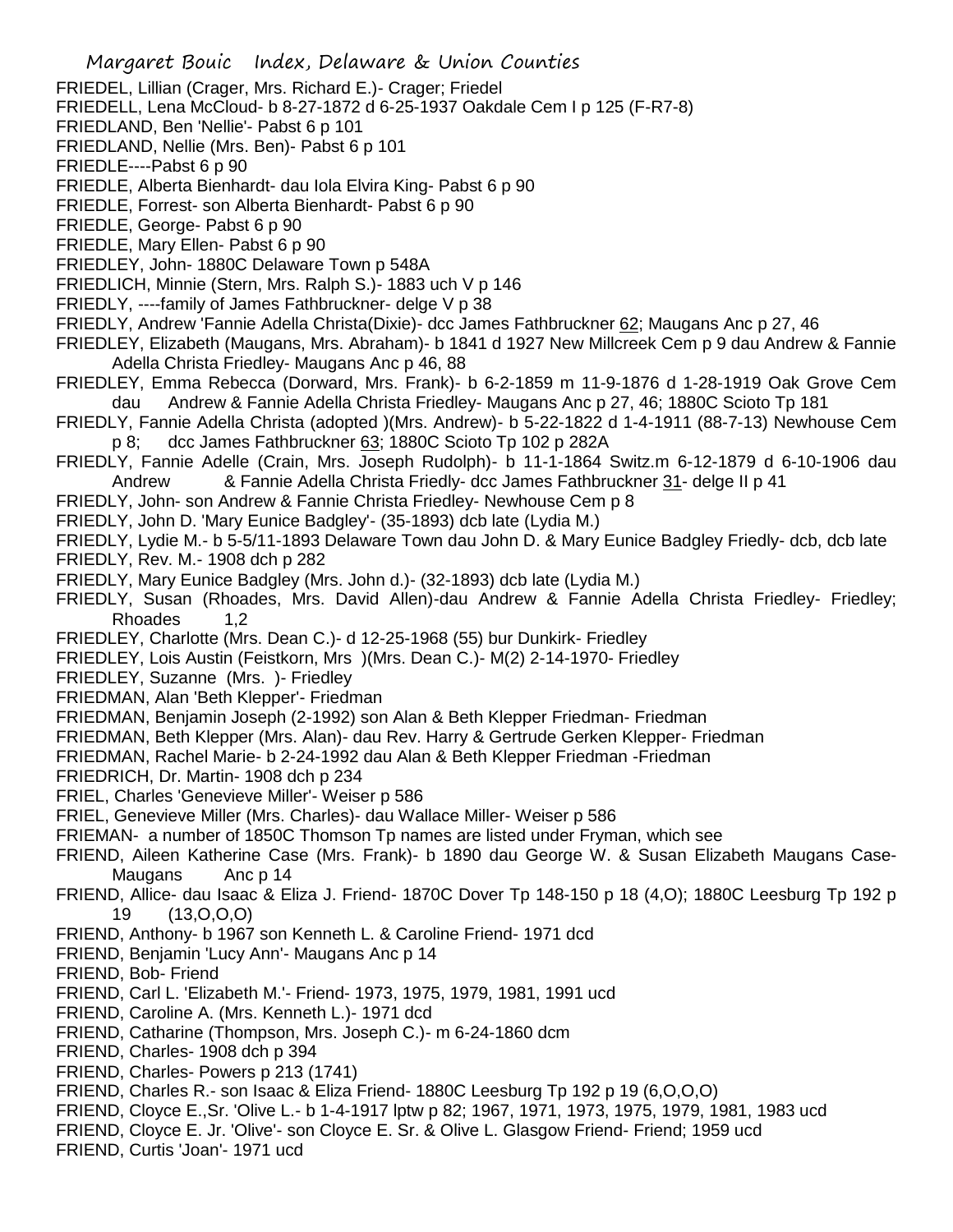- FRIEND, David E.'Gloria Moore- son Cloyce E. Sr. & Olive L. Glasgow Friend- Friend; 1959 uch (10), 1975, 1979, 1981, 1983, 1991 ucd
- FRIEND, Donna Jean (Carpenter, Mrs. John William)- b 1958 m 11-25-1978 dau Cloyce & Olive L. Glasgow Friend, Sr.- Friend; 1967,1971, 1973, 1975
- FRIEND, Eleanor (Kaneval, Mrs. George)- dau Frank E. & Aileen Katherine Friend- Maugans Anc p 14
- FRIEND, Eliza Jane Pitts (Mrs. )- unec IV p 49
- FRIEND, Eliza J. (Mrs. Isaac)- b 1838 d 1916 Hopewell Cem djlm p 82 Powell p 268- 1870C Dover Tp 149-150 p 18 (32,O); 1880C Leesburg Tp 192 p 19 (40, O,Pa,Pa)
- FRIEND, Elizabeth M Klein (Mrs. Carl L.)- b 5-31-1908 m 1962 d 8-23-1968 Broadway Cem lptw p 81- dau George Henry & Anna Tilfrey Klein- Friend; 1967 ucd
- FRIEND, Elsie- 1979 ucd
- FRIEND, Frank- 1883 uch V p 648
- FRIEND, Frank E. 'Aileen Case'- b 1888 son Benjamin & Lucy Ann Friend- Maugans Anc p 14
- FRIEND, George 'Julia Murmanae'- son Frank E. & Aileen Katherine Case Friend- Maugans Anc p 14
- FRIEND, Gina- b 1966 dau Kenneth L. & Caroline Friend- 1971 dcd
- FRIEND, Gloria (DeWolf, Mrs. Ronald)- dau Cloyce & Olive L. Glasgow Friend- Friend; 1959 ucd (11)
- FRIEND, Gloria Moore (Mrs. David)- dau Albert Moore- Friend; 1975, 1979, 1981, 1983,1991 ucd
- FRIEND, Gregory Scott- b 9-1-1968 son David & Gloria Moore Friend- Friend; 1975, 1979, 1981, 1983 ucd
- FRIEND, Isaac 'Eliza J.'- b 1827 d 1905 Hopewell Cem Powell p 268; 1870C Dover Tp 148-150 p 18 (42, O); 1880C Leesburg Tp 192 p 19 (55, O,Pa,Eng); uca p 75
- FRIEND, Jacob- dumch p 149
- FRIEND, Jaes A.- b 1870- Marlborough Cem. p 191
- FRIEND, Janet Rinehart (Mrs. Richard)- Maugans Anc p 14
- FRIEND, J. E.- 1973 ucd
- FRIEND, Joan (Mrs. Curtis)- 1971 ucd
- FRIEND, Julia Ann (Warner, Mrs. Abraham)- 1883 uch V p 441
- FRIEND, Julia b 1971 dau David E. & GLoria Moore Friend- 1975, 1979, 1983 ucd
- FRIEND, Julia- b 1962 dau Kenneth L. & Caroline Friend- 1971 dcd
- FRIEND, Julia Murmanae (Mrs. George)- Maugans Anc p 14
- FRIEND, Ken- b 1960 son Kenneth L. & Caroline Friend- 1971 dcd
- FRIEND, Kenneth L. 'Caroline'- 1971 ucd
- FRIEND, Larry- b 1951 son Cloyce & Olive L. Glasgow Friend- Friend; 1959, 1967, 1973, 1975, 1979, 1981, 1983 ucd
- FRIEND, Levi- b 1990 son Randy & Michelle Friend- 1991 ucd
- FRIEND, Lucy Ann (Mrs. Benjamin)- Maugans Anc p 14
- FRIEND, Lucy (Newson, Mrs. Abraham)- dau Jacob Friend- dumch p 149, 164
- FRIEND, Lula (Mrs. )- d 9-1962 (93) Powell Cem- Friend
- FRIEND, Magleine (Scharf, Mrs. Nicholas)- 1840 dau Frank Friend- 1883 uch V p 648
- FRIEND, Martha Nickol (Mrs. Preston)- dau Nathan & Sarah Thomas Nickol- dumch p 50
- FRIEND, Mary B. McClelland- b 1879 d 1926- Marlborough Cem p 191
- FRIEND, Mary E/J.- dau Isaac & Eliza Friend- 1870C Dover Tp 148-150 p 18 (7,O);1880C Leesburg Tp 192 p 19 (17,O,O,O)
- FRIEND, Mary- b 1970 dau Kenneth L. & Caroline Friend- 1971 dcd
- FRIEND, Melissa- b 1964 dau Kenneth L. & Caroline Friend- 1971 dcd
- FRIEND, Michael- b 1978 son Elsie Friend- 1979 ucd
- FRIEND, Michelle (Mrs. Randy)- 1991 ucd
- FRIEND, Missouri- dau I. & E. J. d 7-5-1860 (1-1-11) Shoup Ce Powell p 268
- FRIEND, Nancy J. (Zane, Mrs. Isaac)- m 12-23-1873 ucm 5412 dau Isaac & Eliza J. Friend- 1870C Dover Tp 148-150 p 18 (15,O)
- FRIEND, Nelson- son Isaac & Eliza J. Friend- 1870C Dover Tp 149-150 p 148-150 p 18 (10,O)
- FRIEND, Olive L. (Mrs. Cloyce)- b 12-25-1922 m 4-1-1939 d 10-15-1983 (60) Broadway Cem lptw p 82- dau George & Nina Glass Glasgow- Friend; 1959, 1967, 1971, 1973, 1975, 1979, 1981, 1983 ucd
- FRIEND, Pearley Floyd- d 4-1-1888 (1-8-9) son N. & S. Hopewell Cem- djlm p 82
- FRIEND, Preston 'Martha Nickol'- dumch p 50
- FRIEND, Randy 'Michelle'- b 1961 son Cloyce,Sr. & Olive L. Glasgow Friend- Friend; 1971, 1973, 1975, 1979,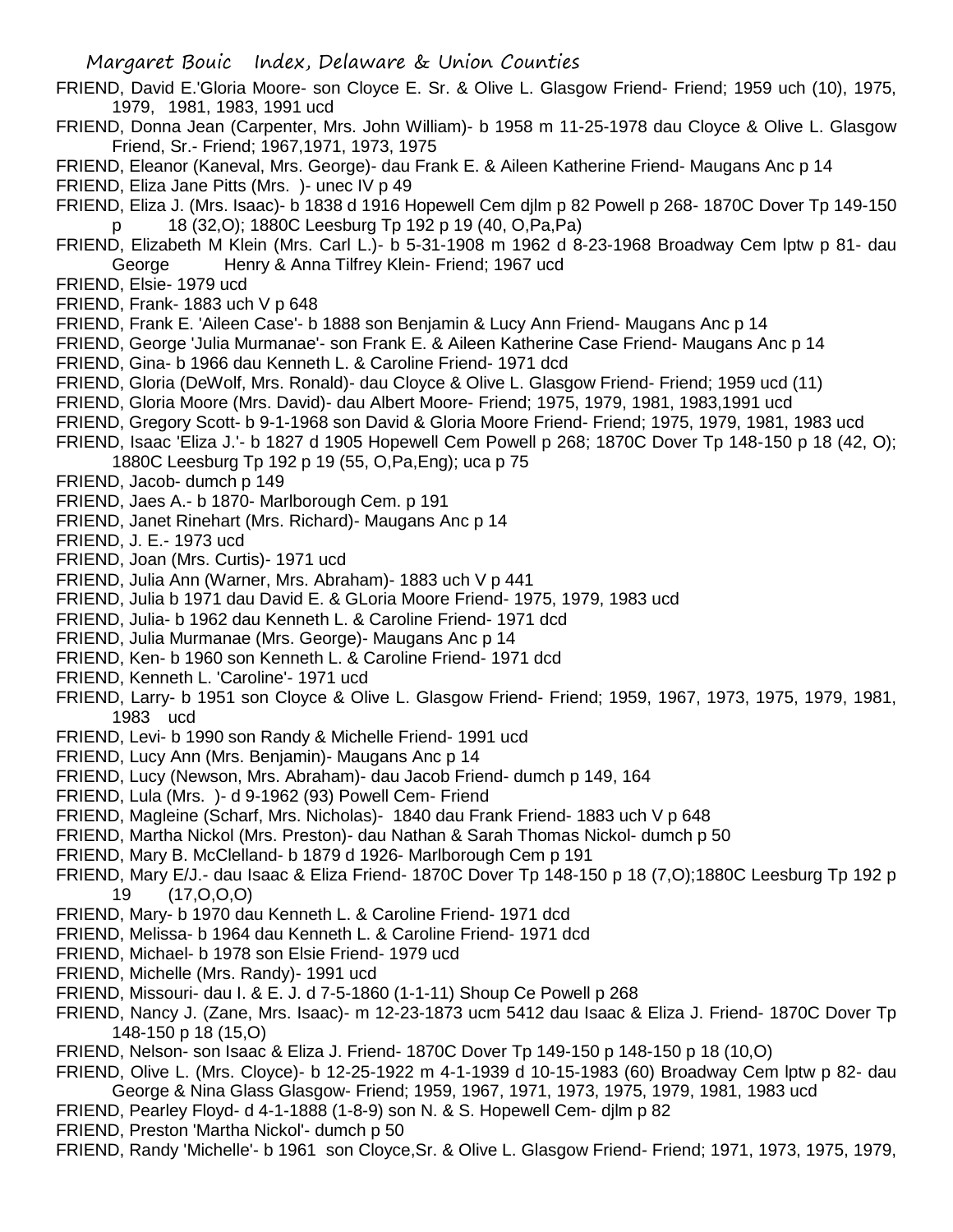1983, 1991 ucd

- FRIEND, Richard 'Janet Rinehart'- son Frank E. & Alleen Katherine Case Friend- Maugans Anc p 14
- FRIEND, Richard- son Isaac & Eliza Friend- 1880C Leesburg Tp 192 p 19 (1,O,O,O)
- FRIEND, Rose B.- b 7-1869 d 12-6-1896 (27-4-10) Hopewell Ce djlm p 52- dau Isaac C. & Eliza J. Friend-1870C Dover tp 148-150 p 18 (10/12,O)
- FRIEND, Rosetta- dau Isaac & ELiza Friend- 1880C Leesburg Tp 192 p 19 (10,O,O,O)
- FRIEND, Roy- b 1974 son Elsie Friend- 1979 ucd
- FRIEND, Sally Jean Andrews (Mrs. Cloyce,Jr.)- b 3-5-1941 m 1957 d 1-21-1966 Oakdale Cem II p 110
- (K-R1-5) dau Clayton & Mary Sarver Andrews- Andrews 4
- FRIEND, Sarah Hardin (Mrs. )- dau Isaac Hardin- 1908 dch p 876
- FRIEND, Theodore- dau Isaac & Eliza Friend- 1880C Leesburg Tp 192 p 19 (8,O,O,O)
- FRIEND, Virginia Lou (Neal, Mrs. Hoyal Eugene Neal)- 76-8-1978 dau Marvin & Joan Shumway- Friend
- FRIENDBURG, Hazel Campbell (Mrs. J. Walter)- b 1201501897 d 11-27-1991 (93) dau Albert & Sarah Campbell- Friendburg
- FRIENDBURG, Joan (Griffin, Mrs. )- dau J. Walter & Hazel Campbell Friendburg- Friendburg
- FRIENDBURG, J. Walter 'Hazel Campbell'- Friendburg
- FRIENDENWALD, Herbert- Nash p 35
- FRIENDS, Carl 'Florence'- 1949 ucd
- FRIENDS, Carlene- dau Carl & Florence Friends- 1949 ucd
- FRIENDS, Florence (Mrs. Carl)- 1949 ucd
- FRIENDS, Kenneth- son Carl & FLorence Friends- 1949 ucd
- FRIENDS, Linda- dau Carl & Florence Friends- 1949 ucd
- FRIENDS, Robert- son Carl & Florence Friends- 1949 ucd
- FRIENDS, Virginia- dau Carl & FLorence Friends- 1949 ucd
- FRIERMOOD, Blanche (Fillinger, Mrs. Robert)- dau John L. & Olga Marie Phelps Friermood- Friermood
- FRIERMOOD, Charles- son Lem & Mary Friermood- 1880C Union Tp 98 p 16 (11, O,O,Pa)
- FRIERMOOD, Denise- dau George Friermood- engaged to Kenneth R. Stout- Friermood
- FRIERMOOD, George- son John L. & Olga Marie Phelps Friermood- Friermood
- FRIEMOOD, Henry H.- son Lem & Mary Friermood- 1880C Union Tp 98 p 16 (3,O,O,Pa)
- FRIERMOOD, John L. 'Olga Marie Phelps'- b 5-11-1906 m 3/5-9-1925 d 7-5-1980 bur Mt. Pleasant Cem- son Hayes & Isa Martino Friermood - Friermood
- FRIERMOOD, Lemuel 'Mary'- b 1851 d 1914 Milford Cem Un Al p 42; 1880C Union Tp 98 p 16 (27,O,O,O)
- FRIERMOOD, Lydia F.- b 12-1879 dau Lem & Mary Friermood- 1880C Union Tp 98 p 16 (6/12,O,O,Pa)
- FRIERMOOD, Mary Alice (Dyer, Mrs. Russell)- dau John L. & Olga Marie Phelps Friermood- Friermood
- FRIERMOOD, Mary (Mrs. Lemuel)- b 1839 d 1927 Milford Cem Un Al p 42; 1880C Union Tp 98 p 116 (38, Pa,Pa,Pa)
- FRIERMOOD, Olga Marie Phelps (Mrs. John L.)- b 1-31-1910 m 3-9-1925 d 8-21-1989 (79) bur Mt. Pleasant C.- dau George & Ethel Vance Phelps- Friermood
- FRIERWOOD, Lida (Barke, Mrs. Asa)- Brake Bible- unec IV p 58
- FRIES, Cora Irene- b 11-30-1867 Concord Tp dau J. M. & Sitran Beckley Fries- dcb
- FRIES, Don Ray 'Merla Kidd'- m 2-11-1948 McKitrick p 164
- FRIES, Heinrich- Pabst 2 p 38
- FRIES, Merla Kidd (Mrs. Don Ray)- b 6-24-1929 m 2-11-1948 dau Carson Gilbert & Nellie louisa Florence Fries- McKitrick p 164
- FRIESEN, Cornelius 'Ida'- 1967 ucd
- FRIESEN, Ida (Mrs. Cornelius)- 1967 ucd
- FRIESNER, Charlotte- b 1850 d 1883 Oak Grove Cem Powell p 431
- FRIESNER, Floris (Mrs. Ralph W.)- Friesner
- FRIESNER, Ralph W. 'Floris'- Friesner
- FRIESNER, Ruth B. Evans (Mrs. Wiley S.)- b 11-2-1891 d 10-12-1987 dau Dr. F. M. & Flora Evans- Friesner FRIESNER, Stanley Wiley 'Ruth B. Evans'- d 9-15-1973 (93) bur Forest Grove- Friesner
- FRIESYELL, Maria- 1860C Jerome Tp 147 p 21 (4, Ind)- lived with Andrew & L. J. Wilcox
- FRIEZE, Mary A. Ream- b 8-9-1850 d 2-3-1883 dau Daniel & Harriet Muncy Ream- Pabst Pion II p 203
- FRIEZELL, Frederick 'Ella Conn'- m 1-17-1899 ucm 6415
- FRIEZELL, Ella Conn (Mrs. Frederick)- 1-17-1899 ucm 6415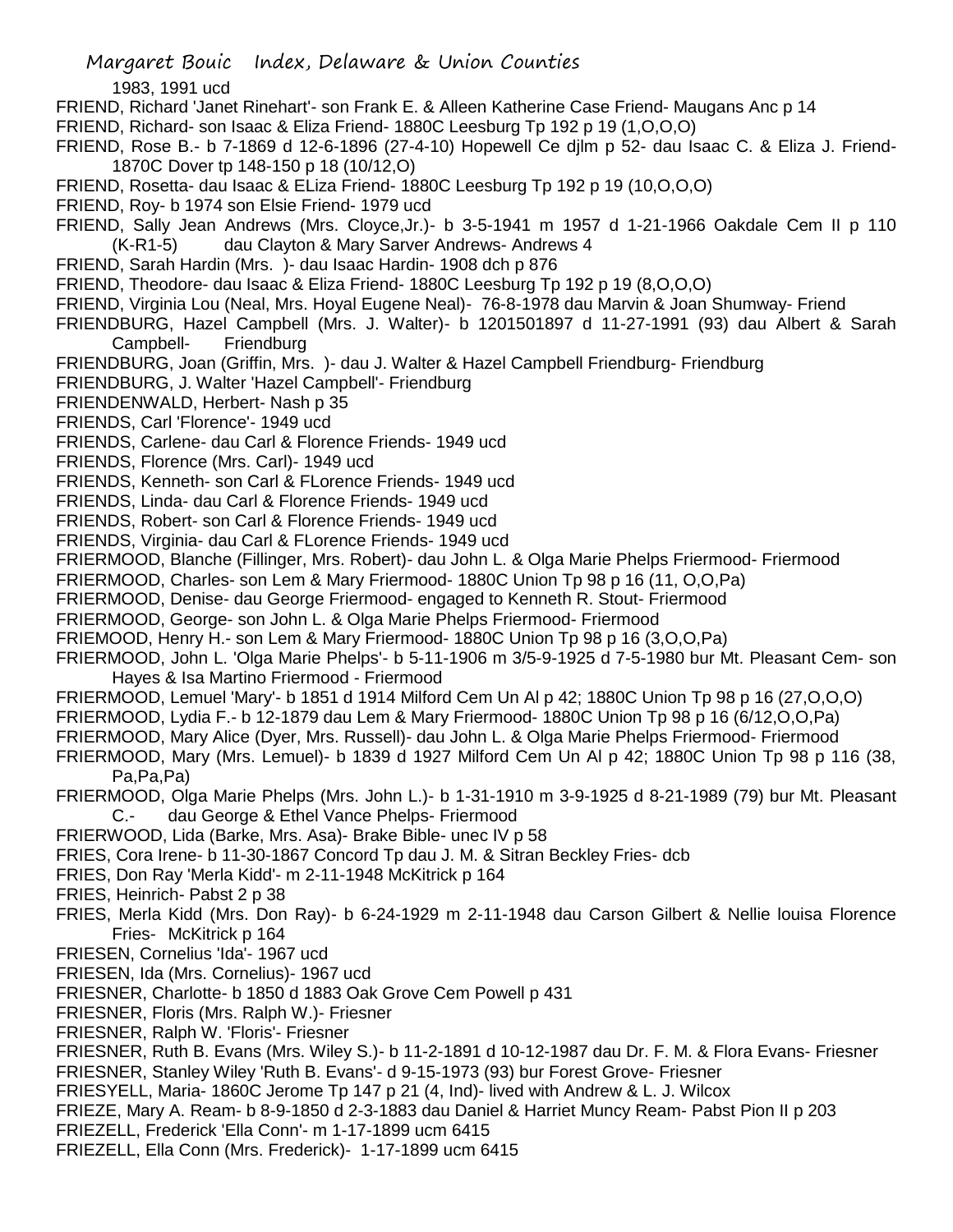- FRIEZNER, Carrie Agnes Schultz (Mrs. William Edward)- b 11-26-1874 m 10-6-1895 son John & Isabella Maria Freshwater Friezner- Freshwater p 102
- FRIEZNER, Golda May- b 6-17-1873 d 1919 dau John & Isabella Maria Freshwater Friezner- Freshwater p 102
- FRIEZNER, Isabella Mariah (Mrs. John)- b 11-29-1849 m 9-15-1872 dau Eugene David & Marie Carpenter Freshwater Friezner- Freshwater p 98, 102
- FRIEZNER, John 'Isabella Marie Freshwater'- Freshwater p 98, 12
- FRIEZNER, Norma Bell (Beckett, Mrs. )- dau John & Isabella Marie Freshwater Friezner- Freshwater p 102
- FRIEZNER, Walter David- b 3-16-1876 son John & Isabella Marie Freshwater Friezner- Freshwater p 102
- FRIEZNER, William Edward 'Carrie Agnes Schultz'- b 11-26-1874 m 10-6-1895 son John & Isabella Marie Freshwater Friezner- Freshwater p 102
- FRILIEGH, George- b 5-21-1884 Delaware Tp son Henry & Sarah Herkinstine Friliegh- dcb
- FRIMEL, George 'Judith'- 1991 ucd
- FRIMEL, Judith (Mrs. George)- 1991 ucd
- FRINDLE, Elizabeth (Chandler, Mrs. Anson)- m 5-20-1858 ucm 2734
- FRINK, Amos 'Minerva Maine'- Asp 146d
- FRINK, Anna Maine (Mrs. Joseph)- Asp 146d
- FRINK, Anna Maine (Mrs. )- dau Amos & Abigail Brown Maine- Asp 167
- FRINK, Antoinette M.- Frink
- FRINK, Aurilla Maine (Mrs. John)- dau Samuel & Martha Tifft Marine- Asp 1603
- FRINK, Benjamin 'Eunice Maine'- m 10-2-1792 Asp 72 or 169
- FRINK, David 'Martha Stanton'- Powers Pat p 260, 261
- FRINK, Eunice Maine (Mrs. Benjamin)- m 10-2-1792 prob dau Nathaniel & Anna Spalding Maine- Asp 72?
- FRINK, Eunice Maine (Mrs. Benjamin)- m10-2-1792 dau Amos & Abigail Brown Maine- Asp 169?
- FRINK, Hannah (Park, Mrs. William)- m 12-3-1684 dau John Frink- Powers Pat p 134
- FRINK, John- Powers Pat p 134
- FRINK, John 'Aurilla Maine'- Asp (1603)
- FRINK, Joseph or William 'Anna Maine'- Asp (167)
- FRINK, Lucy A. (Maine, Mrs. Aaron)- m 5-10-1870 dau Thomas & Sarah Hopkins Frink- Asp (1612)
- FRINK, Lucy O. (Maine, Mrs. Amasa M)- Asp (766)
- FRINK, Margaret (Fuller, Mrs. Benjamin Franklin0- delge VII p 52
- FRINK, Martha Stanton (Mrs. David)(Avery, Mrs. Timothy)- b 8-1783 dau Nathaniel & Amy Avery Stanton- b 8-1783 Powers Pat p 260, 261
- FRINK, Mary Ann (Maine, Mrs. Nathaniel)- Asp 777c
- FRINK, Minerva Maine (Mrs. Amos)- dau Ezekiel Maine- Asp 146d
- FRINK, Phebe E. (Maine, Mrs. John Latham)- m 3-12-1864- Asp (1623)
- FRINK, Phebe Holmes (Mrs. Zachary)- Asp p 101
- FRINK, Sarah Arvilla (Maine, Mrs. William Leeds)- m 2-25-1937 dau Zachary & Phebe Holmes Frink- Asp (760)
- FRINK, Zachary 'Phebe Holmes'- Asp p 101
- FRISBEY, Addie A. Perry (Mrs. John F.)- m 11-8-1880 ucm 6830
- FRISBEY, Alpha- 1880 dch p 469; 1908 dch p 472
- FRISBEY, Emma (Smith, Mrs. Lineous)- MR-DAR p 8
- FRISBEY, John F. 'Addie A. Perry)- m 11-8-1880 ucm 6830
- FRISBEE, Mary B. McClelland- Marlborough Cem p 191
- FRISBEE, Nellie (Bancroft, Mrs. William)- Graham 3
- FRISBEY, Ada (Mrs. )- b 5-1853 niece of John Hunt- 1900C Jerome Tp 56-61 p 3A (46,Mass,Vt,Mass)
- FRISBEY, Clem H.- b 11-1877 son Ada Frisbey- 1900C Jerome Tp 56-61 p 3A (22,O,Mass,O)
- FRISBEY, John E.- b 5-1887 son Ada Frisbey- 1900C Jerome Tp 56-61 p 3A (13,Ks,Mass,O)
- FRISBIE, Abigail (Barker, Mrs. William,Jr)- b 1707 Ct dau Ebenezer & Mary Harrington Frisbie- ped Sylvester Hough 13- delge II p 42
- FRISBIE, Rev. Andrew J.- 1883 uch V p 496
- FRISBIE, Clara Ann McDonald (Mrs. William Clifford)- m 9-11-1971 dau Robert C. McDonald- Frisbie
- FRISBIE, Rev. Clifford B. 'Mabel'- d 11-29-1965 (82) son William Alexander Frisbie- Frisbie; 1961 dcd
- FRISBIE, Ebenezer 'Mary Harrington'- b 9-5-1672 m 1700 d 3-1713/14- ped Sylvester Hough 26- delge II p 42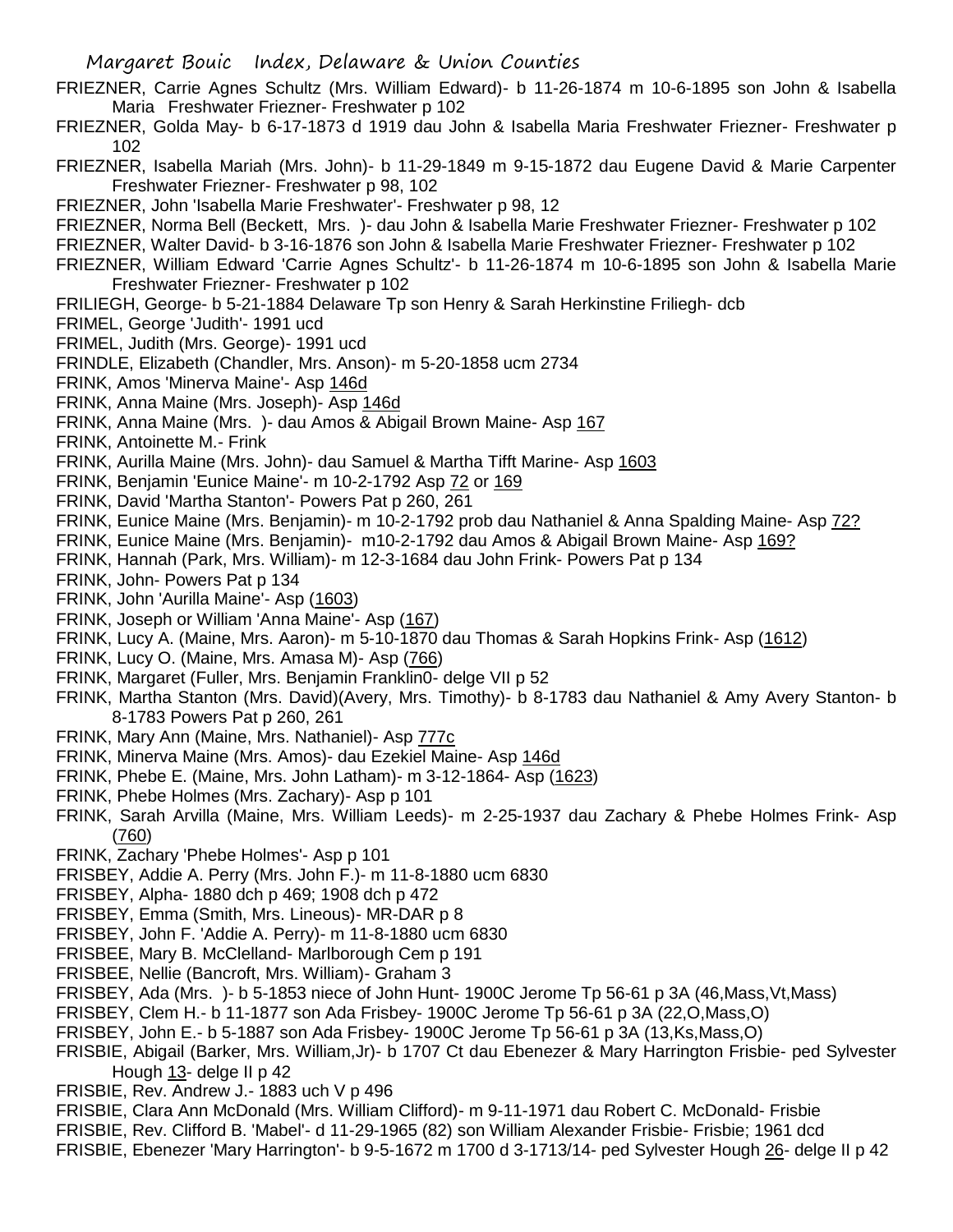- Margaret Bouic Index, Delaware & Union Counties FRISBIE, Elnetta Bethel (Mrs. Rev. J. W.)- Bethel FRISBIE, Frederick W. 'Louise Pettibone'- m 11-11-1964 dcm FRISBIE, Rev. J. W. 'Elnetta Bethel'- m son W. A. Frisbie- Bethel FRISBIE, Katie- 1880C Berkshire Tp p 415A FRISBIE, Louise Pettibone (Mrs. Frederick W.)- m 11-11-1864 dcm FRISBIE, Mabel E. (Mrs. Clifford B.)- d 9-2-1968 (76) Frisbie; 1961 dcd FRISBIE, Martha S. (Minturn, Mrs. James B.)- m 11-23-1865 dcm FRISBIE, Mary Harrington (Mrs. Ebenezer)- m 1700 d 12-11-1732 ped Sylvester Hough 27- delge II p 42 FRISBIE, William Alexander- d 6-1945 (95) Oak Grove Cem - dg 6-21-1945 FRISBIE, ---(Logue, Mrs. F. E.)- dau William Alexander Frisbie- Frisbie FRISBIE, --- (Calia, Mrs. M.E.)- dau William Alexander Frisbie- Frisbie FRISBIE, William Clifford 'Clara Anna McDonald'- m 9-11-1971 son Rev. Clifford B. Frisbie- Frisbie; 1961, 1971 dcd FRISBY, Ed (25-1914) Paris Tp uninf p 16 FRISBY, Minnie (Staley, Mrs. George)- 1985 uch p 36 FRISBY, Richard C.- 1980 dcd FRISCH, Gary- 1980 dcd FRISCH, Jeffery J. 'Kimberly'- 1991 ucd FRISCH, Jeannette (Moore, Mrs. John Randolph)- m 11-19-1921- Howison (486) FRISCH, Kimberly (Mrs. Jeffery J.)- 1991 ucd FRISCH, Nancy Elaine Swartz (Mrs. Ronald William)- b 8-28-1951 6-19-1976 dau Austin Burton & Merle Marmon Corwin Swartz- Cowgill p 68 FRISCH, Ronald William 'Nancy Elaine Swartz'- b 12-4-1949 m 6-19-1976- Cowgill p 68 FRISHLE, Edward- b 10-1-1874 Delaware Tp twin son Henry & Sarah Hunterdom Frishle- dcb FRISHLE, Mary- b 10-1-1874 Delaware Tp twin dau Henry & Sarah Hunterdom Frishle- dcb FRISINGER, Harriet Jane (Blossom, Mrs. Andrew Ansel)- b 10-25-1860 m 9-18-1887 d 1943- dau Joseph & Martha Smith Frisinger- dcc Harriet Ballinger Colflesh 7 FRISINGER, Joseph 'Martha Smith'- dcc Harriet Ballinger Colflesh 15 FRISON, Gayle (Mrs. Thomas)- 1971 dcd FRISON, Thomas 'Gayle'- 1971 dcd FRISON, Tina- b 1971 dau Thomas & Gayle Frison- 1971 dcd FRISTOE, J. W. 'Mary E. Mason'- m 7-31-1855 dcm FRISTOE, Mary E. Mason (Mrs. J. W.)- m 7-31-1855 dcm FRITCH, -- b 9-18-1867 Liberty Tp son John & Catherine Fritch- dcb FRITCH, Clarra- b 6-20-1872 Delaware Town dau Henry & Sarah Fritch- dcb FRITCH, Hannah Floretta- Pabst 2 p 101 FRITCH, Flora Jennings (Mrs. Henry C.)- lic 2-13-1873 ucm 5224 FRITCH, Henry C. 'Flora Jennings'- lic 2-13-1873 ucm 5224 FRITCHE, Bertha (Walden, Mrs. Franklin Pierce)(Shoap, Mrs. Jesse)- b 1-10-1888 m(1) 1-2-1910 (2) 9-18-1921 dau John & Mry Ellen Deppen Fritche- Weiser p 69 FRITCHE, Cora Ann (Oakley, Mrs. William F.)- b 4-12-1880 m 4-1-1900 d 9-18-1944 dau John & Mary Ellen Deppen Fritche- Weiser p 67 FRITCHE, Dora (Walker, Mrs. William)- b 7-24-1878 d 1-16-1946 dau John & Mary Ellen Deppen Fritche-Weiser p 65 FRITCHE, Harry 12-5-1880 Delaware Town son Conrad & Harriet Fisher Fritche- dcb FRITCHE, John 'Mary Ellen Deppen'- b 8-12-1854 m 10-21-1876- Weiser p 65 FRITCHE, Lucy (Huff, Mrs. Walter)- b 9-20-1890 m 5-24-1910 d 8-29-1959 dau John & Mary Ellen Deppen Fritche- Weiser p 70 FRITCHE, Marie Augusta- b 8-11-1886 Genoa Tp son Ernest Fritche- dcb FRITCHE, Mary Ellen Deppen (Mrs. John)- b 2-12-1854 m 10-21-1876 d 2-4-1937 dau Hiram & Ellen Jones Evans Deppen- Weiser p 65 FRITCHE, William Charles- b 2-22-1899 Genoa Tp son Ernest & Emilie Zeifenspeck Fritche- dcb FRITCHEN, Albert M. 'Minnie M.'- b 1871 d 1949 Milford Cem Un Al p 47; 1949 ucd FRITCHEN, Alma J. (Mrs. Tim E.)- 1971, 1980 dcd
- 
- FRITCHEN, Alvin- brother David L. Fritchen- Fritchen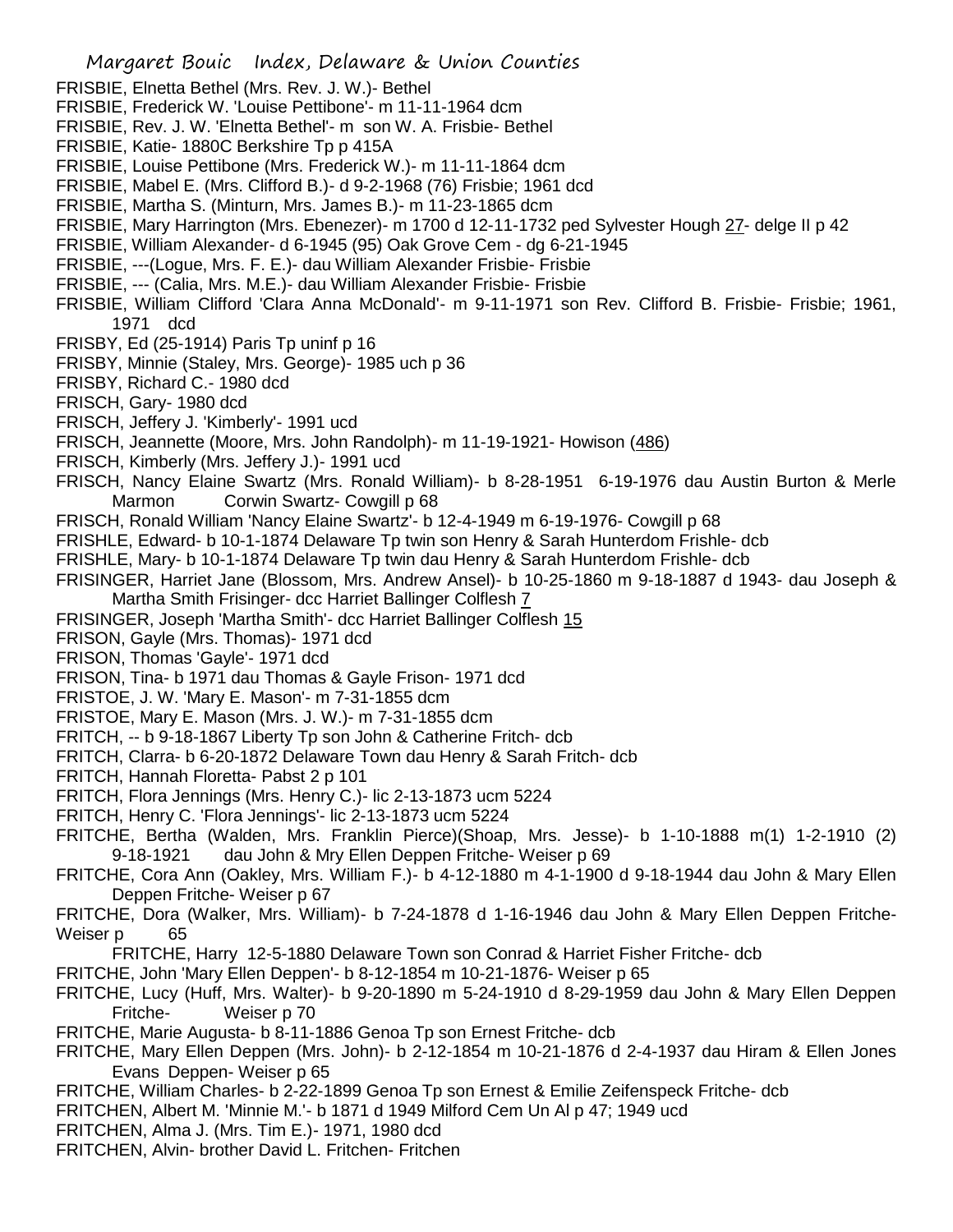FRITCHEN, Anna- b 1869 d 10-7-1890 Oakdale Cem 99 (71F) I p 117 (F-R5-3) FRITCHEN, David L.- d 6-10-1960 (50) bur Berkshire Cem- Fritchen FRITCHEN, Earl M. b 1902 d 1928 son Albert M. & Minnie M. Fritchen- Milford Cem Un Al p 47 FRITCHEN, Goldie (Carter, Mrs. Ralph)- sister David L. Fritchen- Fritchen FRITCHEN, Hazel (Underwood, Mrs. Leo)- sister David L. Fritchen- Fritchen FRITCHEN, Minnie M. (Mrs. Albert M.)- b 1873 d 1957 Milford Cem Un Al p 47; 1949 ucd FRITCHEN, Rayond W.- d 12-7-1967 (66) bur Berkshire Cem- brother David L. Fritchen- Fritchen; 1961 dcd FRITCHEN, Tim E. 'Alma J.;- 1971, 1980 dcd FRITCHEN, Tim- b 1964/5 son Tim E. & Alma J. Fritchen- 1971, 1980 dcd FRITCHEY, Anthoni- b 12-4-1884 Delaware Town son Conrad & Henrietta Fisher Fritchey- dcb FRITCHEY, Mary E.- b 3-12-1871 Delaware Town dau Conrod & Katy Fisher Fritchey- dcb FRITCHIE, Amiel- 1880C Delaware Town p 516C FRITCHIE, Conrad- 1880C Delaware Town p 514C FRITCHIE, Eddie- b 7-8-1888 Delaware Town son M. O. & Anna Burkhardt Fritchie- dcb FRITCHIE, Louisa- 1880C Delaware Town p 512C FRITCHIE, Mabel- b 8-5-1886 Delaware Town son Emel & Anna Berkhart Fritchie- dcb FRITCHIE, Oswald- 1880C Delaware Town p 513C FRITCHY, Anna Burkard (Mrs. Emil)- 1908 dch p 750 FRITCHY, Emil 'Anna Burkard'- 1908 dch p 750 FRITCHY, William- b 6-4-1875 Delaware Town dau Conrad & Henrietta Fisher Fritchy- dcb FRITE/TRITE?, Catharine (Mrs. Michael)- 1860C Union Tp 645-651 p 90 (26, NY) FRITE, Charles D.- son Michael Frite- 1860C Union Tp 645-651 p 90 (7,NY) FRITE, Eloisa- son Michael Frite- 1860C Union Tp 645-651 p 90 (3,O) FRITE, Emery- son Michael Frite- 1860C Union Tp 645-651 p 90 (6, Pa) FRITE, George H.- son Michael Frite- 1860C Union Tp 645-651 p 90 (12,NY) FRITE, Jacob- son Michael Frite- 1860C Union Tp 645-651 p 90 (1, NY) FRITE, Lorenao- son Michael & Catharine Frite- 1860C Union Tp 645-651 p 90 (1,O) FRITE, Michael 'Catharine'- 1860C Union Tp 645-651 p 90 (39, France) FRITGERALD, Gwendolyn Louise Day (Mrs. William)- b 1-10-1902 m 1-23-1942 dau George W. & Anna Gail Ward Day- Weiser p 92 FRITGERALD, William. Keith'Gwendolyn Louise Day'- m 1-23-1942- Weiser p 92 FRITS, John- d 2-10-1846 (25-5-21) Fancher Ce Powell p 129 FRITSCHE, Ben- 1980 dcd FRITSCHE, Beulah (Mrs. Carl H.)- 1961, 1969, 1971, 1980 dcd FRITSCHE, Carl H. 'Beulah'- Fritsche; 1961, 1969, 1971, 1980 dcd FRITSCHE< Emelia Ziegenspeck (Mrs. Ernest B.)- (43-1899) dcb late (George W.) FRITSCHE, Ernest B. 'Emelia Ziegenspeck' (52-1899) dcb late (George Wash). FRITSCHE, Garfield- 1961 dcd FRITCCHE, George Washington- b 2-22-1879 son Ernest G. & Emelia Ziegenspeck Fritsche- dcb late FRITSCHE, Irene (Mrs. William T.)- 1961, 1969, 1971 dcd FRITSCHE, William- b 12-5-1891 Genoa Tp son Ernest & Emilie Ziegenspeck Fritsche- dcb FRITSCHE, William T. 'Irene'- 1961, 1969, 1971 dcd FRITTS, G. 'M'- Powell p 108 FRITTS, Henry 'Mary'- d 3-27-1829 (71) Fancher Cem- Powell p 126 FRITTS, Mary (Mrs. Henry)- Powell p 126 FRITTS, M. (Mrs. G.)- Powell p 108 FRITTS, Susan- d 7-26-1822 (19y7m) Fancher Cem Powell p 126 dau Henry & Mary FRITTS, Wayman R.- d 7-21-1860 (9m27d) Curtis Cem -son G. & M.- Powell p 108 FRITZ, --- b 10-2-1874 Delaware Town dau William & Maria Bailer Fritz- dcb FRITZ, ---b 10-20-1879 Delaware Town dau William & Mariah Bailor Fritz- dcb FRITZ, Addie- ch William & Ida Haschel Fritz- Weiser p 158 FRITZ, Anna May- b 5-12-1876 Harlem Tp dau John & Jennie Rose Lyman Fritz- dcb FRITZ, Betty (Mrs. Theodore William)- Fish; Fritz

Margaret Bouic Index, Delaware & Union Counties

- FRITZ, Carey- b 8-7-1871 Delaware Tp dau William & Marriah Bailer Fritz- dcb
- FRITZ, Carol Elaine (Paxqule, Mrs. Ronald Lewis)- b 4-21-1932 m 2-22-1954 dau Joseph Charles & Thelma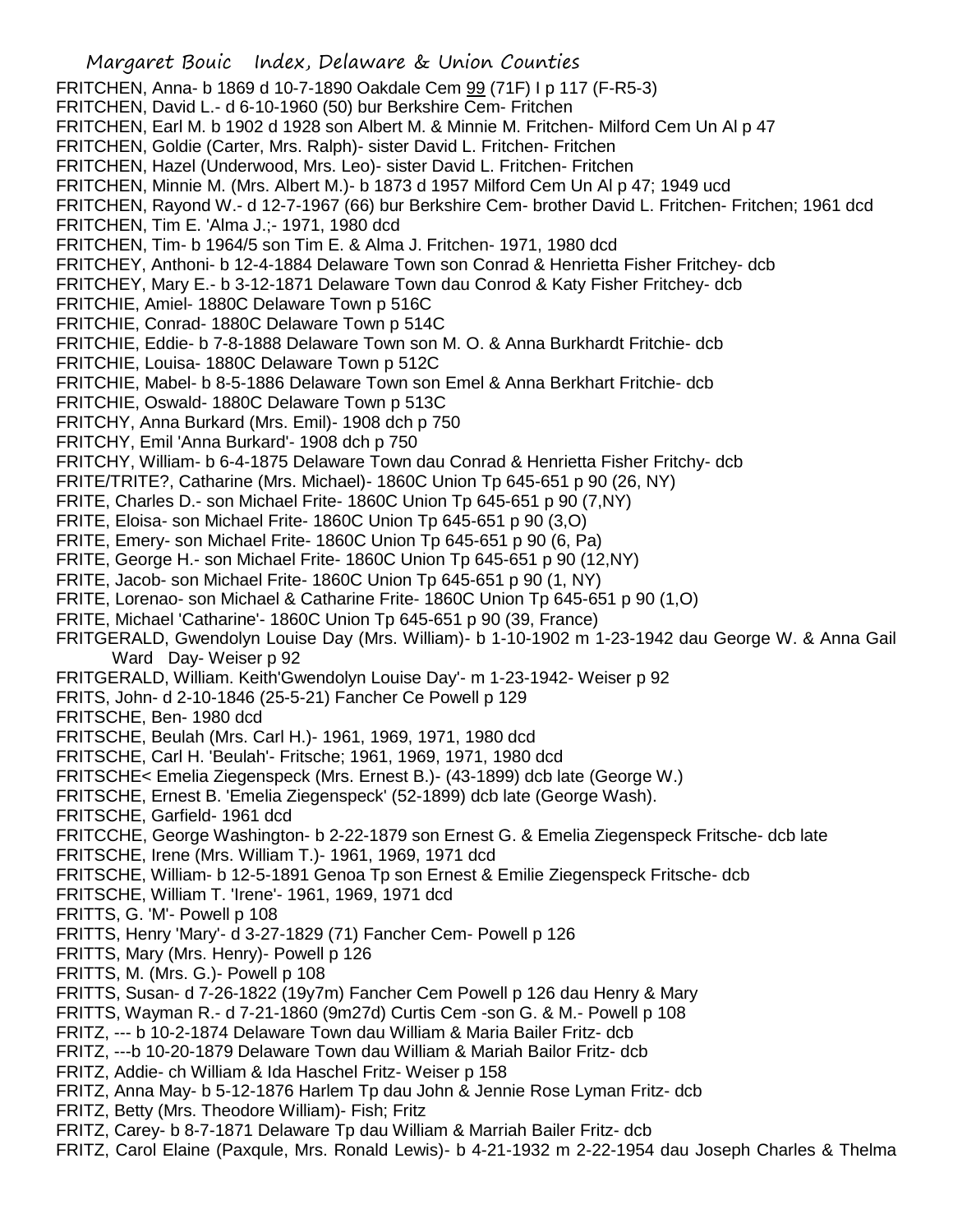Pauline Daughters Fritz- Weiser p 730

- FRITZ, Carol (Renner, Mrs. Enno Charles)- m 6-4-1950 Rausch (1695) III p 300
- FRITZ, Catharine (Cockrell, Mrs. James Munroe)- 12-11-1847 dcm
- FRITZ, Catherine Ulrich Hower (Mrs. Warren)- b 2-20-1897 dau Asher Morden & Lydia Hester Ulrich Hower-Weiser p 50
- FRITZ, Charles- son Henry & Roda Chilcote Fritz- Powell p 369
- FRITZ, Charles 'Jemima Weiser'- b 11-17-1854 m 12-19-1882 d 4-8-1910- Weiser p 417
- FRITZ, Charles William- b 10-13-1893 d 2-4-1911 son Charles & Jemima Weiser Fritz Weiser p 418
- FRITZ, Christopher Jacob 'Dorothea Ratz'- m 6-1-1856 dcm
- FRITZ, Daniel- 1908 dch p 394
- FRITZ, David E.- b 8-3-1893 Radnor Tp son Charles & Lucy Samson Fritz- dcb
- FRITZ, Dorothea Ratz (Mrs. Christopher Jacob)- m 6-1-1856 dcm
- FRITZ, Doug- 1979 ucd
- FRITZ, Edwin- d 5-24-1848 (15da) dbg p 12 Powell p 95- son J. B. & R. Fritz
- FRITZ, Effie- b 1-8-1867 d 6-23-1903 Milford Cem Un Al p 60
- FRITZ, Elaine Rae Dellar (Mrs. Joseph Charles)- b 7-19-1932 m 11-19-1952- Weiser p 730
- FRITZ, Elizabeth Bennett (Mrs. William)- 5-3-1849 dcm
- FRITZ, Elizabeth (Mrs. John)- d 4-15-1881 (74y4d) Harony Chapel Cem- Powell p 320, 321, 369
- FRITZ, Emma Blanche (Schoener, Mrs. Andrew G.)- b 3-25-1890 m 5-13-1913 dau Charles & Jemima Weiser Fritz- Weiser p 417
- FRITZ, Florence May Goodling (Koch, Mrs. George Thomas)(Mrs. John Leo)- b 9-18-1911 m(1) 11-25-1929 (2) dau Servatous Sylvester Goodlein & Phoebe Mae Rhoades Goodling- Weiser p 359
- FRITZ, Frank- d 12-26-1847 (18mos)- dbg p 12; Powell p 95- son J. B. & R.
- FRITZ, Franklin- b 2-12-1875 Delaware Town son Mahlon & Mary Willis Fritz- dcb
- FRITZ, George- 1883 uch IV p 473
- FRITZ, George B.- 1973, 1979 ucd
- FRITZ, George H.- 1908 dch p 394
- FRITZ, George H. 'Sarah D. Lape/Lesse'- m 5-7-1868 ucm 4379; 1883 uch IV p 493; uca p 102
- FRITZ, George P. 'Marilyn'- 1979, 1981 ucd
- FRITZ, George P.- son Peter Fritz- Fritz engaged to Penny Deel
- FRITZ, Gideon 'Martha Ann Lovina Cokerell'- m 9-4-1856 dcm
- FRITZ, Henry- 1835 men p 32 317 p 55 Harmony Tp
- FRITZ, Henry 'Roda Chilcote'- b 3-7-1829 m 1852 d 3---16-1910 (80y 9d) Harmony Chapel Powell p 321, 369
- FRITZ, Hettie (Horner, Mrs. James)- m 8-3-1865 dcm
- FRITZ, Hetty- Pabst 2 p 80
- FRITZ, Ida Haschel (Mrs. William)- dau Fred & Maria Eikelberner Haschel- Weiser p 158
- FRITZ, Irene Jemima- b 1-10-1897 dau Charles & Jeia Weiser Fritz- Weiser p 418
- FRITZ, Jacob- d 7-22-1864 Milford Cem Un Al p 16- 1883 uch IV p 471, 473, 535
- FRITZ, Jacob M.- 1908 dch p 394
- FRITZ, J. B. 'R'- dcg p 12;Oak Grove Cem Powell p 31 hadc p 66; also infant
- FRITZ, Jemima Weiser (Mrs. Charles)- b 3-9-1854 12-19-1882 d 10-17-1930 dau George & Margaret Malick Weiser- Weiser p 417
- FRITZ, John 'Elizabeth'- d 1-29-1886 (81-10-1) Harmony Chapel Cem- Powell p 320, 321, 369
- FRITZ, John Jr. 'Marilyn Reed'- Sbc p 18
- FRITZ, John Leo 'Florence May Goodling'- b 12-4-1912- Weiser p 359
- FRITZ, John W.- 1880C Genoa Tp p 407C
- FRITZ, Joseph Charles 'Thelma Pauline Daughters'- b 11-12-1910 m 4-14-1930- Weiser p 730
- FRITZ, Joseph Charles II 'Elaine Rae Dellar'- b 4-28-1931 m 11-19-1951 son Joseph Charles & Thelma Pauline Daughters Fritz- Weiser p 730
- FRITZ, Joseph Charles III- b 12-29-1954 son Joseph Charles II & Elaine Rae Dellar Fritz- Weiser p 730
- FRITZ, Joshua B.- 1880C Delaware Town p 514C
- FRITZ, Joyce- Longbrake p 52
- FRITZ, Julia Joan (Shull, Mrs. Dr. Mark)- dau Rev. William F. & Lola L. Bruson Fritz- Fritz; Fish
- FRITZ, Kimberly Sue- b 8-14-1957 dau Joseph Charles II & Elaine Rae Dellar Fritz- Weiser p 730
- FRITZ, Lavina- dau Henry & Roda Chilcote Fritz- Powell p 369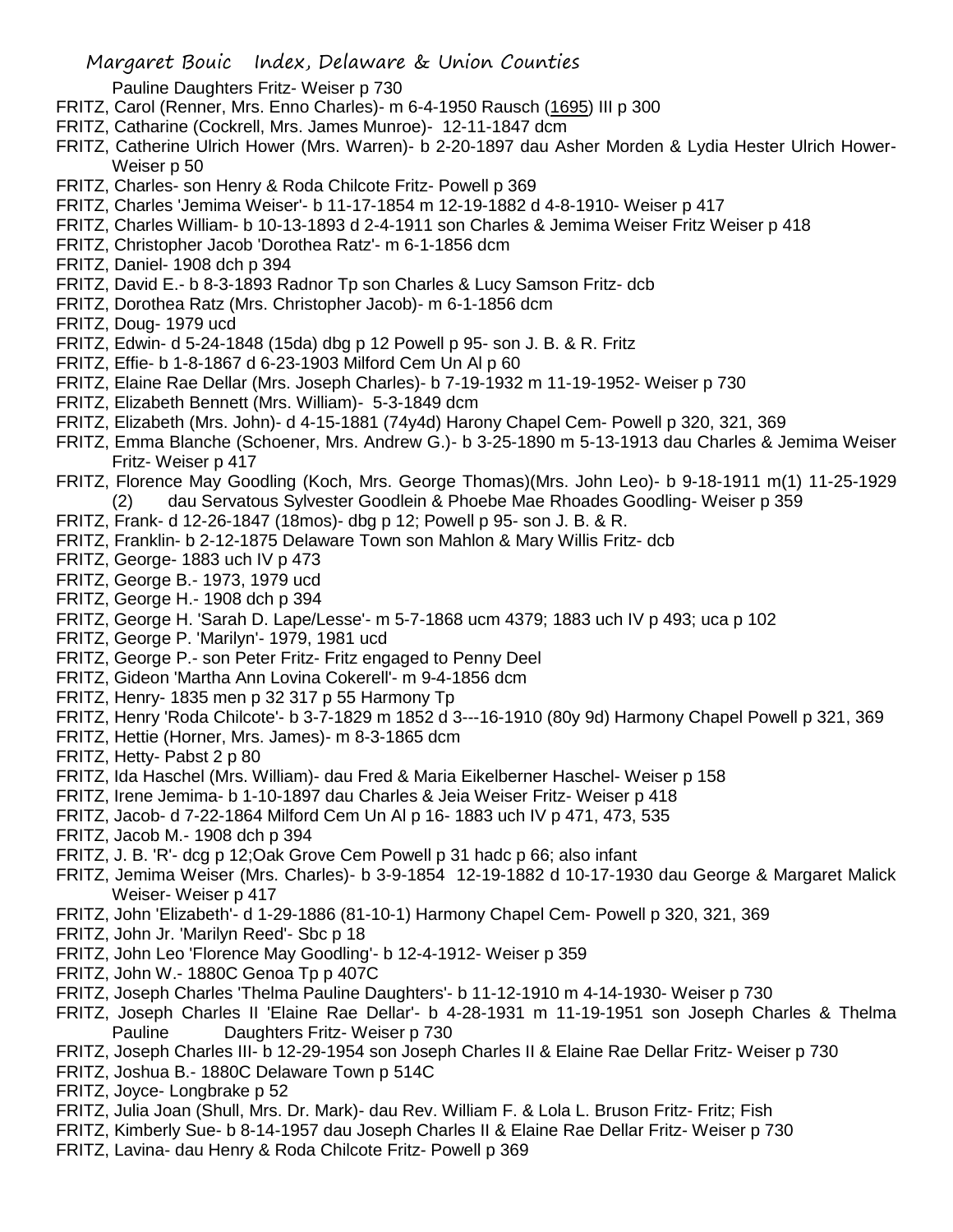- FRITZ, Lola L. Bryson (Mrs. Rev. William F.)- dau Erastus & Emma Briggs Bryson- Fish; Fritz
- FRITZ, Margaret (Mrs. Dr. Paul Alvin)- Fritz
- FRITZ, Marilyn (Mrs. George P.)- 1979 ucd
- FRITZ, Marilyn Reed (Mr. John Jr.)- dau George C. & Christina Reed- Sbc p 18
- FRITZ, Martha Ann Lovina Cokerell Mrs. Gideon)- m 9-4-1856 dcm
- FRITZ, Martin Luther- b 10-13-1893 d 12-23-1915- son Charles & Jemima Weiser Fritxz- Weiser p 418
- FRITZ, Mary- Pabst 2 p 81
- FRITZ, Mary Jane (Johnson, Mrs. Luke)- b 10-12-1883 m 7-29-1929 d 7-7-1952 dau Charles & Jemima Weiser Fritz- Weiser p 417
- FRITZ, Michael- d 9-10-1862 Milford Cem Un Al p 16; 1883 uch V p 452, 458
- FRITZ, Nellie- b 5-29-1890 Radnor Tp dau C. d. & Lucy Samson Fritz- dcb
- FRITZ, Dr. Paul Alvin 'Margaret'- son Rev. William F. & Lola L. Bryson Fritz- Fritz; Fish
- FRITZ, R. (Mrs. J. B.)- dbg p 12
- FRITZ, Roda Chilcote (Mrs. Henry)- b 1832 m 1852 d 8-15-1882 (47-9-22) Harmony Chapel Cem- Powell p 321, 369
- FRITZ, Samuel- d 9-12-1852 (21d) dbg p 12 Powell p 95
- FRITZ, Sarah Alice- b 7-17-1885 d 12-25-1891 dau Charles & Jemima Weiser Fritz- Weiser p 417
- FRITZ, Sarah D. Lape/Leasse (Mrs. George H.)- m 5-7-1868 ucm 4379
- FRITZ, Steven Ray- b 8-25-1953 son Joseph Charles II & Elaine Rae Dellar Fritz- Weiser p 730
- FRITZ, Susannah (Linnaberry, Mrs. Warren)- m 1-19-1843 dc
- FRITZ, Thelma Pauline Daughters (Mrs. Joseph Charles)- b 9-20-1914 m 4-14-1930 dau Fred & Etta Viola Gebhart Daughters- Weiser p 730
- FRITZ, Theodore William 'Betty'- son Rev. William F. & Lola L. Bryson Fritz- Fritz; Fish
- FRITZ, Warren 'Catherine Ulrich Hower- Weiser p 50
- FRITZ, W. B.- 1908 dch p 394
- FRITZ, William- 1908 dch p 394; Pabst 2 p 81; delge VI p 22
- FRITZ, William B.- 1880C Delaware Town p 515A
- FRITZ, William 'Elizabeth Bennett'- m 5-3-1849 dcm
- FRITZ, William son Henry & Roda Chilcote Fritz- Powell p 369
- FRITZ, William 'Ida Haschel'- Weiser p 158
- FRITZ, Rev. William F.'Lola L. Bryson'- b 11-13-1899 m 7-15-1928 d 1991(91) bur Bucyrus- son Frederick & Magdalene Fritz- Fish 3; Fritz
- FRITZEN, Erica (Muhlenberg, Mrs. Nicholas)- m 5-17-1952- Weiser p 216
- FRITZLEY, Beverly Ann Howald (Mrs. Scott)- b 12-3-1963 m 6-30-1984 dau Donald Lee & Nancy Ellen Milligan Howald- Milligan VI p 5, VII p 5
- FRITZLEY, Scott 'Beverly Ann Howald)- b 1-20-1962 m 6-30-1984- Milligan VII p 8
- FRIZZELL, Becky- dau Frank & Evelyn Frizzell- 1961 dcd
- FRIZZELL, Chris- b 1970 ch Ronald E. & Sharon E. Frizzell- 1973 ucd
- FRIZZELL, Dwight- b 1971 son Ronald E. & Sharon E. Frizzell- 1973 ucd
- FRIZZELL, Evelyn (Mrs. Frank)- 1961 dcd
- FRIZZELL, Frank 'Evelyn'- 1961 dcd
- FRIZZELL, Jennifer- b 1973 dau Ronald E. & Sharon E. Frizzell- 1973 ucd
- FRIZZELL, Patty- dau Frank & Evelyn Frizzell- 1961 dcd
- FRIZZELL, Ronald E. 'Sharon E.'- 1973 ucd
- FRIZZELL, Sharon E. (Mrs. Ronald E.)- 1973 ucd
- FRIZZELL, Thomas (1712)- Freshwater p 9
- FROCK, Annette (Phillips, Mrs. Scott)- m 6-10-1989 dau Ronald Frock- Frock; Phillips
- FROCK, Garnet (Lohmes, Mrs. Kenneth)- Freshwater p 95
- FROCK, Ronald- Frock
- FROEHLICH, Aleen Wilma Kahle (Mrs. Frederick William)(Mowen, Mrs. Hugh L.)- b 12-6-1890 dau Raymond David & Nellie Adelle Strickland Kahle- Weiser p 684
- FROEHLICH, Brenda (Mrs. Michael A.)- Froelich
- FROEHLICH, Brian Joseph- b 1971 son James H. & Pat M. Froehlich- Froehlich; 1980 dcd
- FROEHLICH, Carol (Mrs. David)- 1980 dcd
- FROEHLICH, Connie R. (Mrs. Lee J.)- 1991 ucd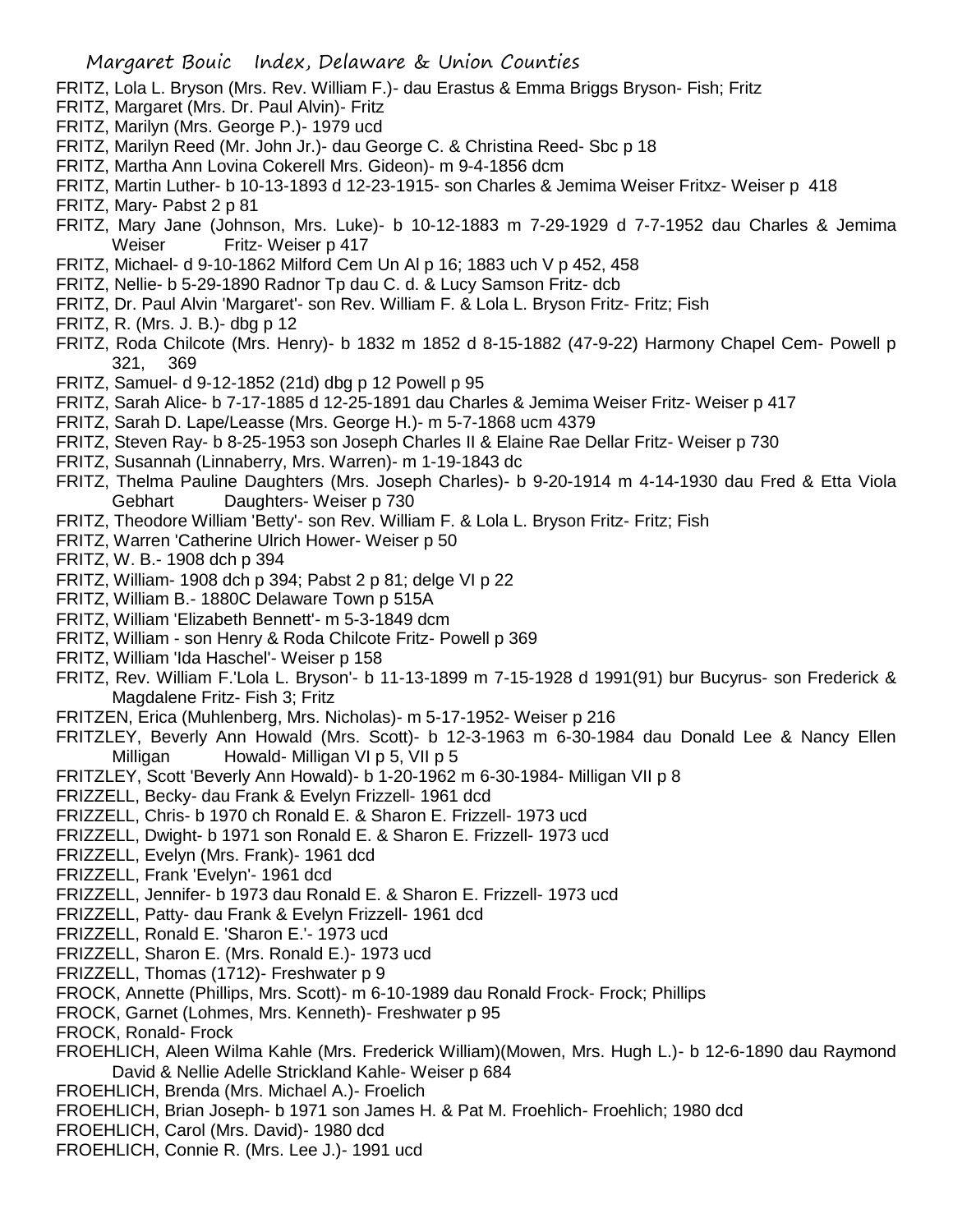Margaret Bouic Index, Delaware & Union Counties FROEHLICH, Daniel R. 'Melinda'- 1991 ucd FROEHLICH, David 'Carol'- 1980 dcd FROEHLICH, David- b 1973 son David & Carol Froehlich- 1980 dcd FROEHLICH, Deia- b 1970 dau James H. & Pat M. Froehlich- Froehlich; 1971, 1980 dcd FROEHLICH, Fred- b 1964 son James H. & Pat M Froehlich- Froehlich; 1969, 1971, 1980 dcd FROEHLICH, Frederick William 'Aleen Wilma Kahle'- b 11-30-1867- Weiser p 684 FROEHLICH, James H. 'Pat M.'- m 11-23-1963 Froehlich; 1969, 1971, 1980 dcd FROELICH, Jennifer- (14-1991)- dau Michael & Brenda Froehlich- Froehlich FROEHLICH, Jeremy- b 1977 son Lee J. & Connie R. Froelich- 1991 ucd FROEHLICH, P. Joel- b 1973 son James H. & Pat M. Froehlich- 1980 dcd FROEHLICH, Lee J. 'Connie R.' - b 1960- son James H. & Pat M. Froehlich- Froehlich; 1969, 1971 dcd FROEHLICH, Matthew (11-1991)- son Michael A. & Brenda Froehlich- Froehlich FROEHLICK, Melinda (Mrs. Daniel R.)- 1991 ucd FROEHLICH, Michal- (9-1991)- son Michael A. & Brenda Froehlich- Froehlick FROEHLICH, Michael A. 'Brenda'- Froehlich FROEHLICH, Pat M. (Mrs. James H.)- m 11-23-1963 Froehlich; 1969, 1971, 1980 dcd FROEHLICH, Sheri- b 1980 ch James H. & Pat M. Froehlich- Froehlich1980 dcd FROEHLICH, Tay- b 1969 ch David & Carol Froehlich- 1980 dcd FROEHLICK, Henry 'Salome Hartenstein'- m 11-3-1864 dcm FROEHLICK, Salome Hartenstein (Mrs. Henry)- 11-3-1864 dcm FROEHLING, George E.- 1991 ucd FROGERS, --- b 12-5-1867 Brown Tp son Samuel & Bell Rogers Frogers- dcb FROHLICK, --b 8-24-1867 Delaware Town son H. Frohlick- dcb FROHNAPFEL, Sister Agnes Imelda- dau Henry J. Frohnapfel- Frohnapfel FROHNAPFEL, Henry J.- d 2-15-1963 (74) bur Del. St. Mary's- Frohnapfel FROHNAPFEL, Siste Wilhelmina- dau Henry J. Frohnapfel- Frohnapfel FROHOCK, Virginia Mohcher Kerns (Mrs. )- b 3-17-1878 d 3-15-1969 dau Thomas & Mary Bible Mohcher-Frohock FROIDEVEAUX, Debra Lee (Johnson, Mrs. Paul,Sr.)- dau Lee August,Sr. & Helen Marjory Fletcher Froideveaux- Frroideveaux FROIDEVEAUX, Helen Marjory Fletcher (Mrs. Lee August,Sr.)- b 11-14-1926 m 11-1944 d 7-12-1987 (60) Forest Grove Cem dau Clarence J. & Lela M. Fletcher- Froideveaux; 1959 ucd FROIDEVEAUX, Lee August,Sr. 'Helen Marjory Fletcher'- Froideveaux; 1959 ucd FROIDEVEAUX, Lee Jr.- son Lee August,Sr. & Helen Marjory Fletcher Froideveaux- Froideveaux FROIDEVEAUX, Sue Marie (Young, Mrs. Orville)- dau Lee August, Sr. & Helen Marjory Fletcher Froideveaux-Froideveaux; 1959 ucd (13) FROLICH, Harry- Pabst 2 p 89 FRONK, Donald Barry- b 8-14-1950 son Donald Emmet & Jean Merium Suloff Fronk- Weiser p 345 FRONK, Donald Emmet 'Jean Merium Suloff'- b 7-30-1920 m 6-25-1948- Weiser p 345 FRONK, Jean Ann- b 3-20-1954 dau Donald Emmet & Jean Merium Suloff Fronk- Weiser p 345 FRONK, Jean Merium Suloff (Mrs. Donald Emmet)- b 9-13-1926 m 6-25-1948 dau Charles W. & Mabel Anna Koppenhaver Suloff- Weiser p 345 FRONTZ, Amy- dau Paul L. Frontz- frontz FRONTZ, Jeffrey A. 'Rosemary Evans'- m 10-1-1988 son Paul L. Frontz- Evans; Frontz FRONTZ, Paul L.- Frontz FRONTZ, Rosemary Evans (Mrs. Jeffrey A.)- m 10-1-1988 dau Harry E. Evans- Evans; Frontz FROPP, Helen- 1949 ucd FROSH, Joseph- b 1-15-1888 Berkshire Tp son David & Lottie Ressler Frosh- dcb FROSS, Edna G. (Bowsher, Ms. James Francis)- b 6-11-1893 m 1-1-1910 d 10-3-1954 dau Jacob M. & Ida M. Roger Fross- Cowgill p 10 FROSS, Faye (Bowsher, Mrs. Benjamin)- Cowgill p 10 FROSS, Ida M. Royer (Mrs. Jacob M.)- Cowgill p 10 FROSS, Jacob M. 'Ida M Royer'- Cowgill p 10 FROSS, Marion (Johnson, Mrs. Hersch)- m 8-1939- Fross; Johnson FROST, ---1880 dch p 463; delge II p 5 family of Robert Barnes, Holly Howsman #117 unec V p 2, VI p 14, IX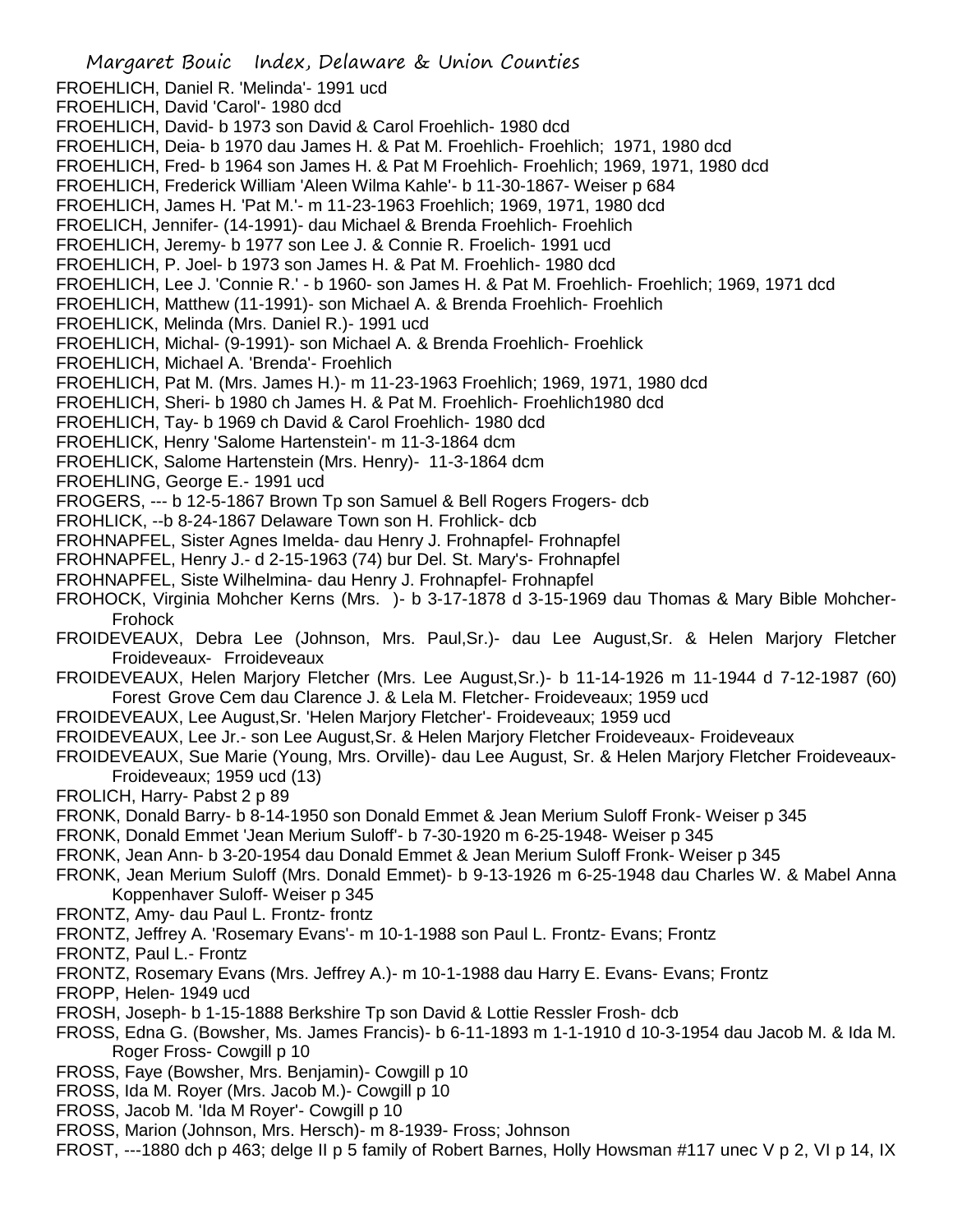p 2

- FROST, & Wells- delge IV p 9, VI p 21
- FROST & WILLIS- delge VII p 39
- FROST, --b 10-30-1867 Delaware Town son Elias W. Frost- dcb
- FROST, A. E. (Leveridge, Mrs. Philip)- m 1-16-1856 dau John M. & P. S. F. Fassett Frost- 1880 dch p 682
- FROST, Agnes C.- b 12-20-1888 Troy Tp dau Elias & Estella Carman Frost- dcb
- FROST, Albert- Main Reunion 1892- delge VI p 18
- FROST, Alfred B.- d 4-6-1849 (1-2-15) son Jonathan B. & Lovina Frost- Stevens' Corners Cem Powell p 331
- FROST, Alfred 'Sarah'- Powell p 372
- FROST, Alvah- 1835 men p 11 # 95 p 14 Bennington Tp
- FROST, Anders Pete 'Hansine Rebecca Jorgensen'- b 12-2-1857 d 2-1-1942 McKitrick p 166
- FROST, Andy Milton- b 8-20-1949 d 6-3-1950 York Cem p 96
- FROST, Anita (Mrs. James W. Jr.)- 1980 dcd
- FROST, Anna Irena (Gregg, Mrs. W. H.)- b 5-16-1840 m 10-23-1873 d 7-21-1912 dau John M & Parney Frostdelge IV p 63
- FROST, Anne Marle Oversen (Mrs. Chisten Jensen)- McKitich p 166
- FROST, Arcilie Tanner (Mrs. Reed L.)- b 4-7-1932 m 8-28-1951 dau Ray S. Tanner- McKitrick p xi, xii, 47, 50, 57, 61, 62, 165, 167
- FROST, Arvy- 1835 Men p 49 #87 p 89 Peru Tp
- FROST, Barbara- 1961 dcd
- FROST, Barbara Jean- b 7-18-1941 dau Marvin C. & Marjorie Doris Gasmbill Frost- Weiser p 276
- FROST, Billie Mac (Squitter, Mrs. Ernest)- b 10-14-1928 m 9-1950 dau Max Weldon & Elizabeth Sylvia Goble Frost- Weiser p 698
- FROST, Bird 'Mattie Jones'- see Gabriel (16471)
- FROST, Birty E.- b 3-12-1871 Delaware Town dau Malin & Mary L. Willis Frost- dcb
- FROST, J. Burnwell- d 4-38-1840 (3y7m)- son Jonathan B. & Lovina Frost- Stevens' Corners' Cem- Powell p 331
- FROST, Canda J. (Mrs. Richard M.)- 1980 dcd
- FROST, Cash 'Grace E. Edwards'- d 1970- Frost
- FROST, Chad- b 1974 son Richard M. & Canda J. Frost- 1980 dcd
- FROST, Charles- d 6-25-1837 (7y2m) son Jonathan B. & Lovina Frost- Stevens' Corners Cem- Powell p 331
- FROST, Charlotte Marie- b 6-22-1944 dau Marvin C. & Marjorie Doris Gambill Frost- Weiser p 276
- FROST, Christen Jensen 'Maen Andesen Felle'- b 6-25-1820 Denmark d 1-31-1905 son Jens Christen & Anne Male Oversen Frost- McKitrick p 166
- FROST, Chistine- b 1967 dau Richard L. & Roberta E. Frost- 1969, 1971 dcd
- FROST, Christy- b 1961 ch James W. & Phyllis Frost- 1961, 1969, 1971 dcd
- FROST, Colleen Mines (Mrs. Robert Anthony)- McKitrick p 165
- FROST, Clarence J. 'Rosalie Richards'- m 9-21-1924 son Joseph Clarence & Zelma Ruth Crump Frost-McKitrick p 165
- FROST, Cynthia (Butler, Mrs. )- b 1955 dau Richard Melvin & Diana L. Frost- 1969, 1971 dcd
- FROST, Cuma Mae Fossinger (Mrs. Harley H.)- b 2-12-1889 m 2-12-1908 d 3-4-1946 dau Adam Frederick & Julia Ann Webb Fossinger- Weiser p 293
- FROST, Daniel- son Eugene D. & Genevieve Frost- 1961 dcd (4)
- FROST, Daniel 'Mary Fassett'- 1880 dch p 681
- FROST, Daniel 'Nancy Hendrixon'- m 9-19-1848 Madison Co unec XI p 8
- FROST, Daniel 'Pamela Reese'- b 8-4-1952 m 8-8-1975 son Reed Leon & Arcilee Tanner Frost- McKitrick p 167
- FROST, Daniel Ramsay- b 1-23-1877 Berkshire Tp son H. C. & Mary Ramsey Frost- dcb
- FROST, Darlene Hurts (Mrs. Richard)- 1985 uch p 139
- FROST, David R.- son Henry C. & Mary Ramsey Frost- 1880 dch p 681
- FROST, Delia M. Crawford (Mrs. W. P.)- m 10-23-1851 dcm- dau Major J. C. Crawford- 1880 dch p 681
- FROST, Deloris Rae (Cordon, Mrs. Benny)- b 7-7-1932 m 2-11-1951 dau Ivan Harley & Wilma Odell Frost-Weiser p 293, 298
- FROST, Diana L. (Mrs. Richard M)- 1969, 1971, 1980 dcd
- FROST, Donald- son Paul B. Frost- Frost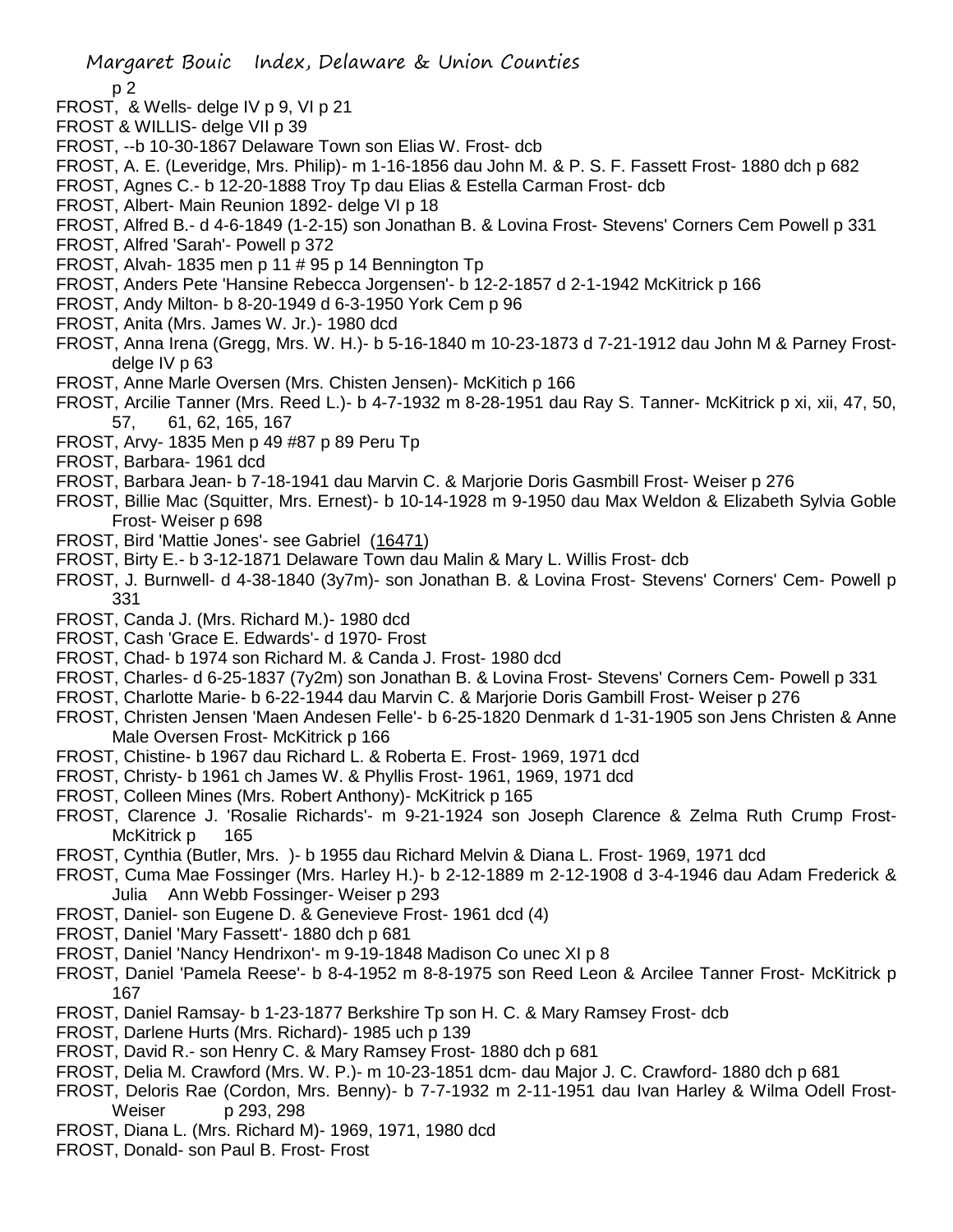- FROST, Donald R.- son Wilbor E. & Eliza Johnson Frost- Frost
- FROST, Douglas- son Paul B. Frost- Frost
- FROST, Eber R.- d 1-2-1873 (14-3-29) son G. W. & Salome S. Frost- Old Eden Cem Powell p 67
- FROST, Ed 'Hannah Ellen Knecht'- m 1-18-1903 d 6-27-1954- Weiser p 279
- FROST, Electra McWright (Mrs. Isaac)- 4-26-1846 dcm
- FROST, Elia M.- b 12-27-1883 Berkshire Tp dau N. c. & Emma Powell Frost- dcb
- FROST, Elias- 1908 dch p 272, 815; 1880C Brown Tp p 375A
- FROST, ---b 10-30-1867 Delaware Tp son Elias & --Frost- dcb
- FROST, Elias 'Samantha Davis'- 1-12-1863 ucm 3393
- FROST, Elias W.- 1880C Troy Tp p 338C; CCC 1849 Brown Tp; hadc p 20, 95
- FROST, Eliza A. (Thompson, Mrs. Selby K.)- 5-6-1845 dcm
- FROST, Eliza Johnson (Mrs. Wilbur E.)- d 11-14-1967 (74)- bur Sunbury- Frost; 1961 dcd
- FROST, Elizabeth L.- b 8-5-1893 Oxford Tp dau E. B. & Cory Prescott Frost- dcb
- FROST, Elizabeth Sylvia Goble (Mrs. Max Weldon)- b 1-6-1907 m 1-29-1927 dau Charles Albert & Winifred Arda Kahle Goble- Weiser p 698
- FROST, Elizabeth (Willis, Mrs. Frederick) 1-11-1858 dc
- FROST, Elvira L. (Lampman, Mrs. Stephen)- dau John M.- & P. S. Fassett Frost- 1880 dch p 687, 682
- FROST, Emma L. Powell (Mrs. Nathaniel C.)- dau John & Rebecca Powell- 1880 dch p 682
- FROST, Ernestine Florence McClain (Mrs. Paul B.)(Long, Mrs. Charles)(Mrs. Paul B.)- b 1-22-1907 m 10-25-1924 dau Okonomo & Fannie Tella Gabriel McClain- Gabriel 16471
- FROST, Eugene D. 'Genevieve'- 1961 dcd
- FROST, E. W.- CCC Brown Tp
- FROST, Ezekiel- b 1785 d 1854 Oak Grove Cem Powell p 431
- FROST, Ganos I.- delge VI p 21
- FROST, Geneva Louise (Evans, Mrs. Forest)- b 12-13-1927 m 7-21-1946 dau Paul B. & Ernestine Florence McClain Frost- Frost; Gabriel 164712
- FROST, Genevieve (Mrs. Eugene D.)- 1961 dcd
- FROST, Gladys Tobey (Mrs. Clifford)- dau Harry & Tracey Parmer Tobey- 1985 uch p 139
- FROST, Glen- son Ed & Hannah Ellen Knecht Frost- Weiser p 279
- FROST, Grace E. Edwards (Mrs. Cash)- b 5-24-1898 d 5-18-1962/1972 Milford Cem Un Al p 48- dau Charles & Sarah Scarbery Edwards- Frost; 1971 ucd
- FROST, Hannah Ellen Knecht (Mrs. Ed)- b 5-27-1883 m 1-18-1893 dau Frederick & Anna Sophia Fossinger Knecht- Weiser p 279
- FROST, Hansine Rebecca Jorgensen (Mrs. Anders Peter)- b 3-6-1865 m 7-6-1893 d 5-2-1935 dau Hans & Dorthea Christensen Jorgensen- McKitrick p 166
- FROST, Harriet (Hazelton, Ms. Wayne)- b 12-21-1865 dcm dau Elias Frost- 1908 dch p 815
- FROST, Harriet L. (Witham, Mrs. John)- m 12-1-1845 dcm
- FROST, Harriet (Thomas, Mrs. John)- unec XI p 18
- FROST, Hattie- Oak Grove Cem Powell p 431
- FROST, H. C.- b 5-21-1823 d 2-4-1885 Berkshire Cem- Powell p 4; dcw Bk 4 p 347(36) mentioned
- FROST, Helen- dau Paul B. Frost- Frost
- FROST, Hellen- b 2-18-1889 Delaware Town dau Frank & Mattie H. Linder Frost- dcb
- FROST, Henrietta- b 12-27-1878 Berkshire Tp -dau Henry C. & Mary Ramsey Frost- 1880 dch p 681; dcb
- FROST, Esq. Henry- Pabst 8 p 59
- FROST, Henry C.- son Daniel & Mary Fassett Frost- 1880 dch p 681, 826; Pabst Pion I p 18, 95, 96; dcw Bk 4 p 201(22) witness; hadc p 16; CCC p 52; 1880C Berkshire Tp p 413A
- FROST, Henry E. Pabst Pion I p 94
- FROST, Henry 'Phebe McNear'- m 5-1-1842 dcm
- FROST, Irene (Gregg, Mrs. )- dau John M & P. S. Fassett Frost- 1880 dch p 682; Pabst 2 p 18
- FROST, Isaac- 1835 men p 11 #73 p 13 Bennington Tp
- FROST, Isaac 'Electra McWright'- g. 4-26-1846 dcm
- FROST, Isaac 'Minia Strong'- m 4-23-1840 dcm
- FROST, Ivan Harley 'Wilma Odell'- b 9-6-1909 m 2-12-1908- Weiser p 293
- FROST, Ivy (Mrs. John M.)- b 1879 d 1917 Berkshire Ce Powell p 9
- FROST, J.- 1908 dch p 257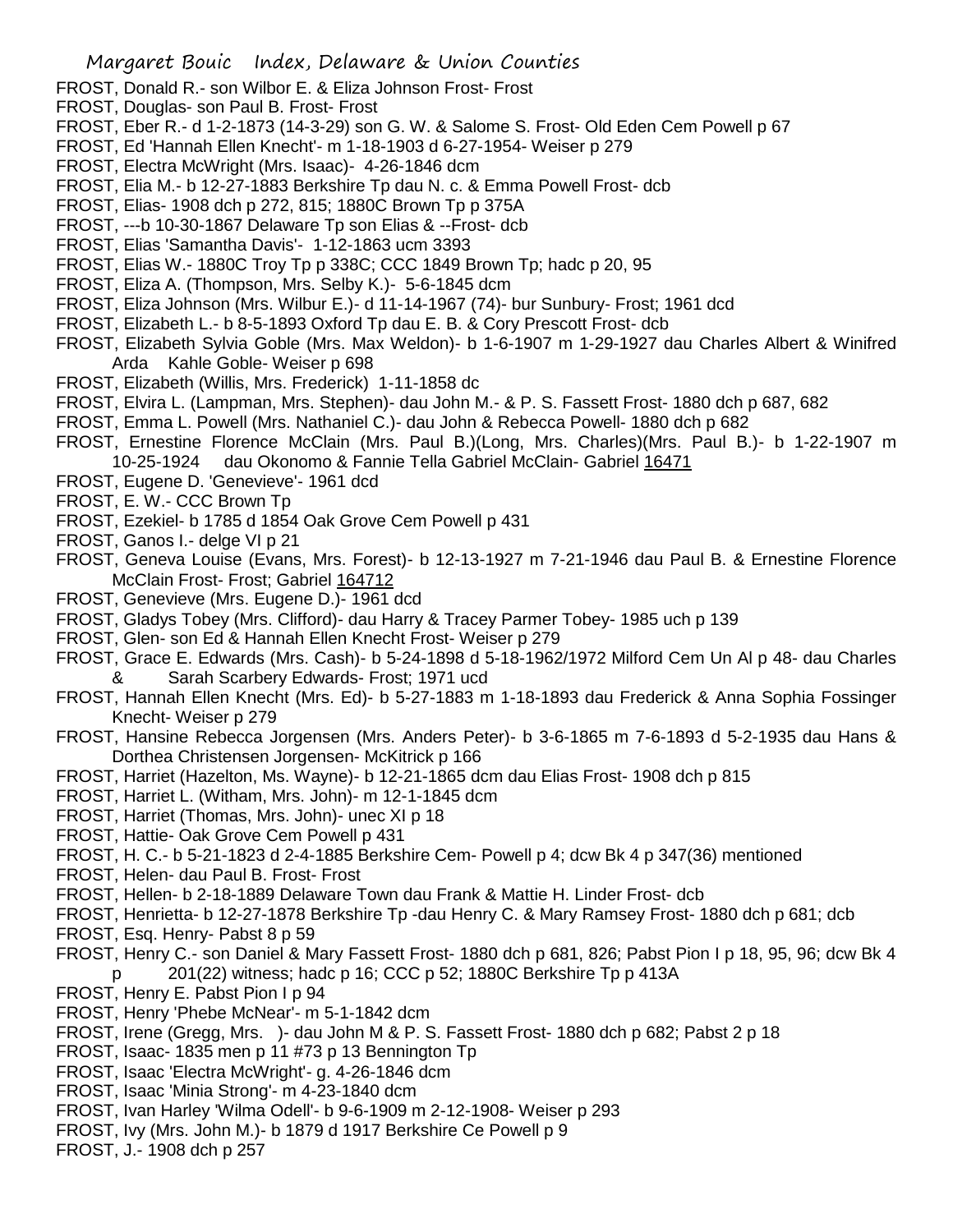- FROST, Jack son Murvin & Laura Frost- Frost
- FROST, Jackie (Harris, Mrs. Ralph)- b 1938 dau Clifford & Gladys Tobey Frost- 1985 uch p 139
- FROST, James- brother Wilbur E. Frost- Frost
- FROST, James W.,Jr. 'Anita'- 1980 dcd
- FROST, James W. 'Phyllis G.'- 1961, 1969, 1971 dcd
- FROST, Jean- b 1960 dau Richard L. & Roberta E. Frost- 1969, 1971 dcd
- FROST, Jemima (Stephens, Mrs. Joel S.)- m 1-16-1849 dcm
- FROST, Jennie- Main reunion- delge VI p 48
- FROST, Jens Christen 'Anne Marle Oversen'- McKitrick p 166
- FROST, Jessie- Sbc p 35
- FROST, Jessie- b 12-8-1882 Berkshire Tp dau Frank & Martha H. Eddy Frost- dcb
- FROST, Jessie (Scheauseil, Mrs. )- sister Wilbur E. Frost- Frost
- FROST, J. M.- 1971, 1973 ucd
- FROST, J.M. hadc p 91 (1900 Berkshire Tp)
- FROST, Joe 'Mary Lou McDonald'- Frost
- FROST, John Marvin Bible- delge VII p 11
- FROST, John M.- b 8-6-1870 d 12-3-1945 Berkshire Ce Powell p 2 dcw Bk 4 p 347(36) mentioned
- FROST, John M.- son John M. & P. S. Fassett Frost- 1880 dch p 682; 1840C Berkshire Tp p 182 (30-40); hadc p 16; CCC p 52; 1880C Berkshire Tp p 416C
- FROST, John M. 'Marjorie M.'- 1973 ucd
- FROST, John M.-b 8-9-1870 Berkshire Tp son Nathaniel C. & Nancy Chadwick Frost- 1880 dch p 682; dcb
- FROST, John M. 'P. S. Fassett'- son Stephen & May Cogswell Frost- 1880 dch p 682, 687
- FROST, John S.- b 1824 d 1863 Oak Grove Cem Powell p 431
- FROST, John W.- b 9-2-1878 Delaware Town son Mahlon B. & Mary L. Willis Frost- dcb
- FROST, Johnathan B.- 1835 men p 32 #32 p 56 Harmony Tp delge V p 37, 54
- FROST, Jonathan B. 'Lovina'- d 9-4-1862 (58-10-39) Stiners' Corners Cem- Powell p 331
- FROST, Joseph Clarence 'Zela Ruth Crump'- m 8-31-1923 -McKitrick p 165
- FROST, Josephine- Pabst Pion II p 230
- FROST, Josephine (Galbraith, Mrs. )- dau Wilbur E. & Eliza Johnson Frost- Frost
- FROST, Julia Ann (Nelson, Mrs. Scott)- b 8-17-1953 m 6-21-1975 dau Reed Leon & Arcilee Tanner Frost-McKitrick p 167
- FROST, Juliet (Dudley, Mrs. Charles)- m 9-30-1840 dcm
- FROST, Kathryn- b 5-7-1965 dau Reed Leon & Arcilee Tanner Frost- McKitrick p 167
- FROST, Kay (BeLoat, Mrs. )- dau Cash & Grace Edwards Frost- Frost
- FROST, Laura T. (Wright, Mrs. Hiram T.)- 5-1-1842 dcm
- FROST, Laura E. (Mrs. Murvin)- Frost
- FROST, Laurie A. (Jacobs, Mrs. )- dau Richard Melvin & Diana L. Frost- Frost
- FROST, Lillie- Oak Grove Cem Powell p 431
- FROST, Louise (McKellop, Mrs. )- dau Cash & Grace Edwards Frost- Frost
- FROST, Lovina (Mrs. Jonathan B.)- d 10-23-1876 (68y25d) Stiners' Corners Cem- Powell p 331
- FROST, Lucia (Mathehy, Mrs. James)- m 10-24/27-1847 dcm
- FROST, M- Main reunion 1892- delge VI p 48
- FROST, Madge (Grant Mrs. John Dale)- Weiser p 687
- FROST, Mahlon- 1880C Delaware Town p 499C
- FROST, Malissa J. (Duckworth, Mrs. Henry J.)- 11-1-186 dcm
- FROST, Maren Andersen Felle (Mrs. Christen Jensen)- b 4-28-1816 d 10-30-1858 dau Andrers Hansen & Anne Jorgenson Felle McKitrick p 166
- FROST, Marian- b 2-8-1891 Oxford Tp son Marion E. & Cary L. Prescott Frost- dcb
- FROST, Marie P.- b 12-5-1890 Brown Tp dau Albert E. & Jennie Main Frost- dcb
- FROST, Marie (Raber, Mrs. )- dau Cash & Grace Edwards Frost- Frost
- FROST, Marjorie Doris Gambill (Mrs. Marvin C.)- b 9-6-1922 m 9-24-1940 dau Esquire & Nellie Ocelene Smith Gambill- Weiser p 276
- FROST, Marjorie M. (Mrs. John M.)- 1973 ucd
- FROST, Mark D. 'Wilma Jean Miner'- b 1960 m 5-17-1980 son James W. & Phyllis G. Frost- Frost; 1961, 1969, 1971, 1980 dcd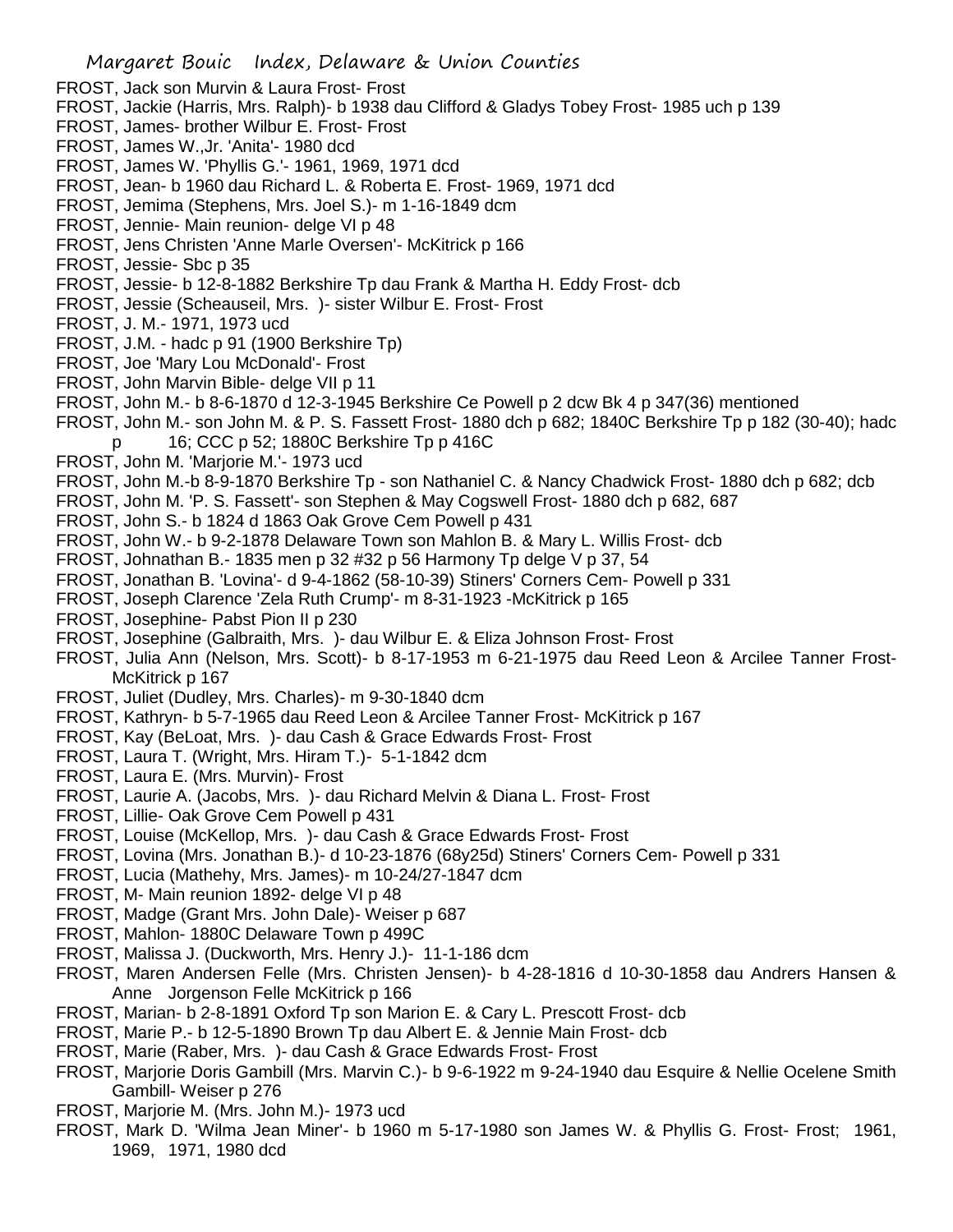- FROST, Martha- Oak Grove Cem Powell p 431
- FROST, Martha A.- b 1863 d 7-22-1940 Richwood York Cem p 96
- FROST, Marvin C. 'Marjorie Doris Gambill'- m 9-24-1940- Weiser p 276
- FROST, Mary A.- dau John M. & P. S. Fassett Frost- 1880 dch p 682
- FROST, Mary Cogswell (Mrs. Stephen)- 1880 dch p 682
- FROST, Mary E.- Main reunion 1892- delge VI p 48
- FROST, Mary Fassett (Mrs. Daniel)- 1880 dch p 681
- FROST, Mary Jane- b 11-23-1956 dau Reed Leon & Arcilee Tanner Frost- McKitrick p 167
- FROST, Mary Katherine (Heffner, Mrs. William Gerald)- b 9-10-1925 m 1-5-1946 dau Paul B. & Ernestine Florence McClain Frost- Frost; Gabriel 164711
- FROST, Mary Lou McDonald (Mrs. Joe)- Frost
- FROST, Mary- b 12-12-1881 dau N. B. & Emma E. Powel Frost- dcb
- FROST, Mary Ramsey (Ms. Henry)- dau Samuel A. & Mary A. Ramsey- 1880 dch p 681, 826
- FROST, Mattie (Mrs. )(Bell, Mrs. )- Frost
- FROST, Mattie Jones (Mrs. Bird)- see Gabriel (16471)
- FROST, Max Weldon 'Elizabeth Sylvia Goble'- b 2-19-1907 m 1-29-1927 d 2-10-1958- Weiser p 698
- FROST, M. B. 'Mary L. Willis'- m 1-11-1860 dcm
- FROST, Melissa E.- d 1-30-1851 (2-11-8) dau Jonathan B. & Lovina Frost- Stevens' Corners Cem- Powell p 331
- FROST, Melvin E.- b 1869 d 10-1-1948 York Cem p 96
- FROST, Mike- b 1972 son Richard M. & Canda J. Frost- 1980 dcd
- FROST, Minia Strong (Mrs. Isaac)- m 4-23-1840 dcm
- FROST, Minnie- Oak Grove Cem Powell p 431
- FROST, Miranda (Richardson, Mrs. Thomas)- dau William & Salome Barrows Frost- dcq Marjorie Norris Wenger 13
- FROST, Miria (Anderson, Mrs. Lowell)- dau Joseph Clarence & Zelma Ruth Crump Frost- McKitrick p 165
- FROST, Murvin 'Laura'- Frost
- FROST, Myrtle Alvina (Crump, Mrs. Reynold Wilford)- m 6-1-1923- McKitrick p 165
- FROST, Nancy Chadwick (Mrs. Nathaniel C.)- 1880 dch p 682
- FROST, Nancy Hendrixon (Mrs. Daniel)- m 9-19-1848 Madison Co- unec XI p 8
- FROST, Naomi (Shannon, Mrs. )- dau Cash & Grace Edwards Frost- Frost
- FROST, Nathaniel C. 'Nancy Chadwick''Emma L. Powell'- son John M. & P. S. Fassett Frost- 1880 dch p 682; CCC p 31, 1900 Berlin Tp ; Pabst Pion I p 25; hadc p 92; 1880C Berkshire Tp 416C
- FROST, Orpha- d 1862 (8-6-13) Marengo Cem Powell p 372 dau Alfred & Sarah Frost
- FROST, Otis H.- b 1-9-1880 Troy Tp son Elias & Stella Camen Frost- dcb
- FROST, Pamela Reese (Mrs. Daniel)- m 8-8-1875- Mc Kitick p 167
- FROST, Paul B. 'Ernestine Flornece McClain'- m 10-25-1924- son Bird & Mattie Jones Frost- Gabriel (16471)
- FROST, Paul B.- d 11-24-1962 (58)- son Mrs. Mattie Bell- Frost
- FROST, Paul- b 1-1-1929 d inf- son Paul B. & Ernestine Florence McClain Frost- Gabriel 164713
- FROST, Paula- dau Paul B. Frost- Frost
- FROST, Phebe Ann (Gillett, Mrs. James W.)- m 9-12-1847 dcm
- FROST, Phebe McNear (Mrs. Henry)- m 5-1-1842 dcm
- FROST, Phyllis G. (Mrs. James W.)- 1961, 1969, 1971 dcd
- FROST, P. S. Fassett (Mrs. John M.)- 1880 dch p 682
- FROST, Reed Leon 'Arcilee Tanner'- b 8-31-1926 m 8-25-1951 son Joseph Clarence & Zelma Ruth Crump Frost- McKitrick p 47, 165
- FROST, Rhoda M. -1880C Delaware Town p 491A
- FROST, Richard 'Gladys Tobey'- 1985 uch p 139
- FROST, Richard L. 'Roberta E.'- 1969, 1971 dcd
- FROST, Richard M 'Canda J.'- 1980 dcd
- FROST, Richard Melvin 'Diana L.'- d 7-28-1985 (57) Trenton Cem- son Murvin & Laura E. Frost- Frost; 1969, 1971, 1980 dcd
- FROST, Richard M. Jr.- son Richard Melvin & Diana L. Frost- Frost
- FROST, Richard- b 1968 son Richard M. & Canda J. Frost- 1980 dcd
- FROST, Robert Anthony 'Colleen Mines'- b 11-21-1943 son Joseph Clarence & Zelma Ruth Crump Frost-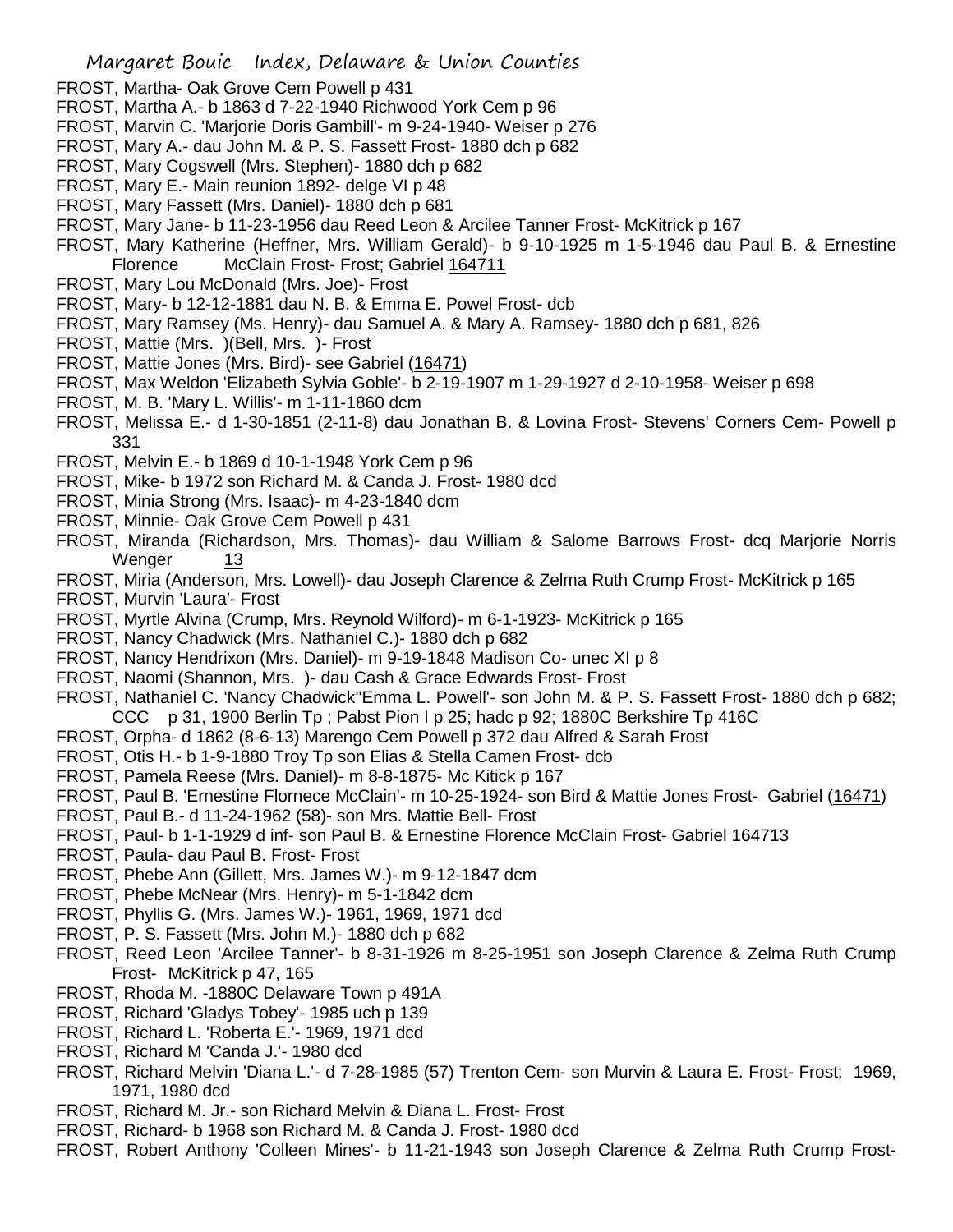McKitick p 165

- FROST, Robert 'Mary'- Main reunion 1892- delge VI p 48
- FROST, Robert- son Paul B. Frost- Frost
- FROST, Roberta E. (Mrs. Richard L.)- 1969, 1971 dcd
- FROST, Rosalie Richards (Mrs. Clarence J.)- m 9-21-1924- McKitrick p 165
- FROST, Ruth Rieber (Foust, Mrs. Howard S.Sr)- bur Forest Grove Cem- Foust; Frost
- FROST, Sally McKinney (Mrs. )- dau Humphrey & Betsey Small McKinney- Franch Bible- unec VIII p 12
- FROST, Salome Barrows (Mrs. William)- dcw Marjorie Norris Wenger 27
- FROST, Salome S. (Mrs. G. W.)- d 11-8-1872 (35-4-6) Old Kilb. Cem p 1; Powell p 67
- FROST, Samantha Davis (Mrs. Elias)- 1-12-1863 ucm 3393; uca p 53
- FROST, Samantha Wells- b 9-17-1832 d 8-11-1891 Marlborough Cem Powell p 285
- FROST, Samuel- Powers p 206
- FROST, Sarah (Mrs. Alfred)- d 6-23-1891 (59y) Marengo Cem- Powell p 372
- FROST, Sharon (Sedlar, Mrs. George)- m 6-23-1936 dau Joseph Clarence & Zelma Ruth Crump Frost-McKitick p 165
- FROST, Stella S.- b 10-22-1872 Brown Tp dau George W. & Salome S. Rees Frost- dcb
- FROST, Stephen 'Mary Cogswell'- 1880 dch p 682
- FROST, Steve- son J. M. Frost- 1973 ucd
- FROST, Steven b 1964 son John M. & Marjorie M. Frost- 1973 ucd
- FROST, Sue Miller (Mrs. Teddy)- 1985 uch p 139
- FROST, Ted- 1969 dcd
- FROST, Theodore R.- son Richard Melvin & Diana L. Frost- Frost
- FROST, Timothy Aaron- b 1-12-1983 son Joe & Mary Lou McDonald Frost- Frost
- FROST, Velma- dau Ed & Hannah Ellen Knecht Frost- Weiser p 279
- FROST, Virgil- son Ed & Hannah Ellen Knecht Frost- Weiser p 279
- FROST, wife- Oak Grove Cem Powell p 431
- FROST, Weldon Goble- b 1-28-1931 son Max Weldon & Elizabeth Sylvia Goble Frost- Weiser p 698
- FROST, Wendell Eugene- b 6-2-1949 son Marvin C. & Marjorie Doris Gambill Frost- Weiser p 698
- FROST, Wilbert E. -1969 dcd
- FROST, Wilbur E. 'Eliza Johnson'-d 11-21-1972 (77) bur Sunbury- Frost; 1961 dcd
- FROST, William- 1880 dch p 564
- FROST, William- 1835 men p 48 # 16 p 87 Peru Tp
- FROST, William- 1835 Men p 11 # 96 p 14 Bennington Tp
- FROST, William P. 'Delia Ann Crawford'- m 10-23-1851 dcm son Daniel & Mary Fassett Frost- 1880 dch p 881; Pabst Pion I p 94, 95, 96; dcw Bk 4 p 20(22) witness; 1880C Berkshire Tp p 413A
- FROST, William 'Salome Barrows'- dcq Marjorie Norris Wenger 26
- FROST, Wilma Jean Miner (Mrs. Mark D.)- m 5-17-1980 dau William F. Miner- Frost; 1980 dcd
- FROST, Wilma Odell (Mrs. Ivan Harley)- b 7-1-1909 m 2-12-1908- Weiser p 293
- FROST, Zelma Ruth Crump (Mrs. Clarence Joseph)- b 3-3-1904 m 8-31-1923 d 2-8-1967 dau William Charles & Lavina Kidd Crump- McKitick p 165
- FROSYTH, Mary E.- b 2-28-1870 Porter Tp dau William & Margaret Frost- dcb
- FROUS, Cora Irene- b 11-30-1867 Concord Tp dau I. M. & SUsan Beckely Frous- dcb see Freese
- FROUST, Andrew- b 11-5-1874 Porter Tp son Gilbert & ELizabeth Froust- dcb
- FROUST, ---b 6-11-1870 Porter Tp son Gilbert & ELizabeth Froust- dcb
- FROUST, Wesley- b 8-7-1897 Oxford Tp son E. M. & Cora Prescot Froust- dcb
- FROVINGER, Amy- 1880C Berkshire Tp p 425A
- FROWNFELTER, Ann Catherine Hause (Mrs. Samuel)- b 12-14-1846 d 3-30-1919 dau John & Magdalena Maugans Hause- Maugans Anc p 61
- FROWNFELTER, Charles 'Lizzie Furley'- b 4-11-1874 son Samuel & Ann Catherine Hause Frownfelter-Maugans Anc p
- FROWNFELTER, Etta May- b 8-5-1883 d 2-19-1896 dau Samuel & Ann Catherine Hause Frownfelter-Maugans Anc p 61
- FROWNFELTER, Rev. J.- 1883 uch V p 577
- FROWNFELTER, Lizzie Furley (Mrs. Charles)- Maugans Anc p 61
- FROWNFELTER, Mary Alice (Moser, Mrs. Roy Martin)- b 6-8-1880 d 1-2-1943 dau Samuel & Ann Catherine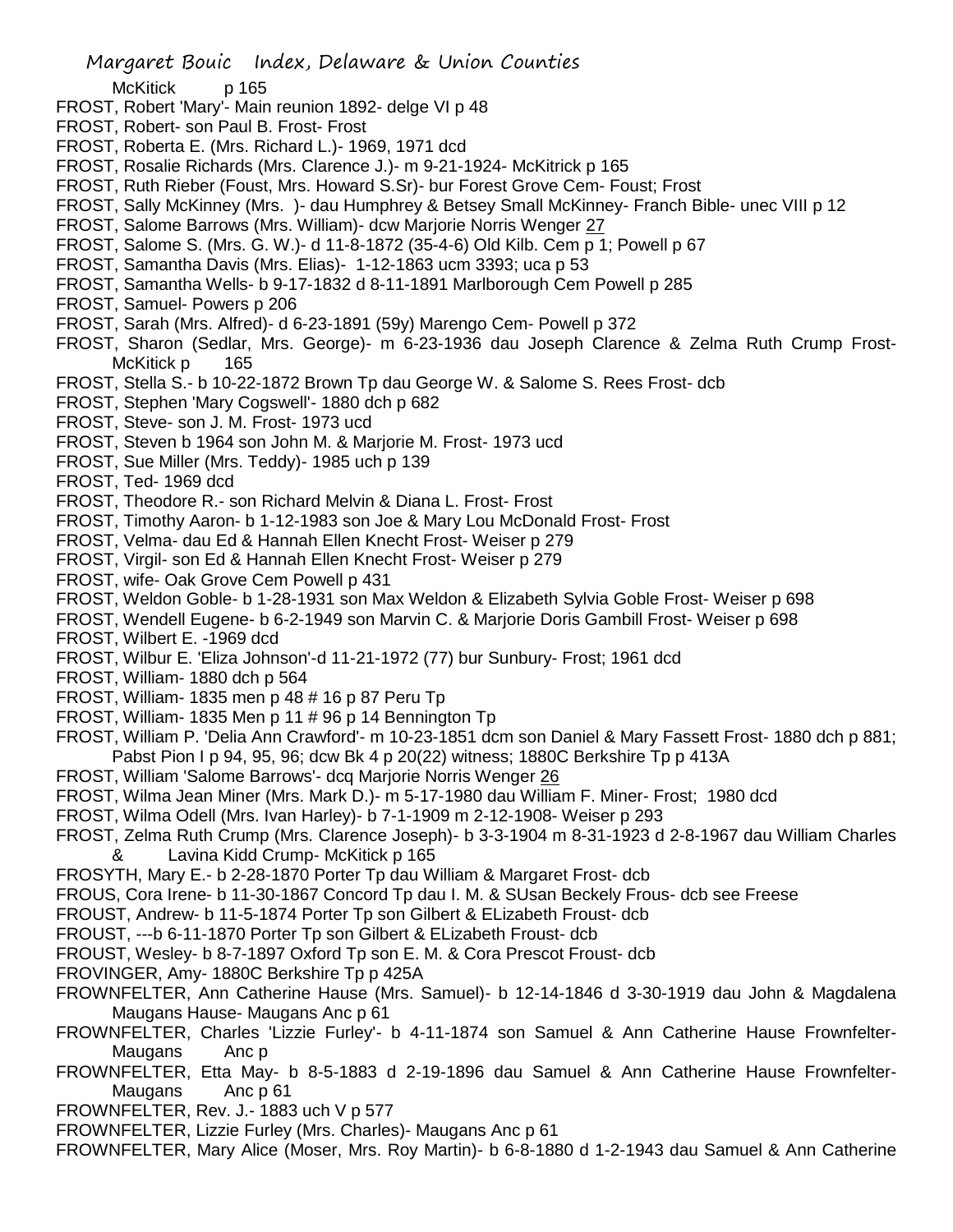Margaret Bouic Index, Delaware & Union Counties Hause Frownfelter- Maugans Anc p 61 FROWNFELTER, Samuel 'Ann Catherine'- b 8-7-1850 d 12-19-1927 Maugans Anc p 61 FRUEHWALD, Elizabeth A.- b 8-10-1900 d 9-1-1909 dau J. George & Sophia Fruehwald- St. John's Cem- DJ p 64 FRUEHWALD, Eva K.- b 1844 d 7-17-1913 (69-2-9) St. Johns' DJ p 58 FRUEHWALD, J. George 'Sophia Blau'- b 10-1-1865 d 4-12-1952 St. Johns'- DJ p 64 FRUEHWALD, George J.- b 1834 d 9-4-1925 (91-1-15) St. Johns' DJ p 58 FRUEHWALD, Margaret M. (Porschet, Mrs. Edwin)- b 4-23-1903 m 11-22-1924 d 3-8-1990 (86) Oakdale Cem Fruehwald; Porschet FRUEHWALD, Sophia Blau (Mrs. J. George)- b 8-22-1868 d 3-16-191 St. John's DJ p 64; Fruehwald FRUEHY, Isaac C.- 1908 dch p 394 FRUIT, Byron Jeffrey- b 1-15-1983 son Jeffrey & Marcia Fruit- Fruit FRUIT, Callie Lucile- b 3-16-1986- dau Jeff & Marcia Fruit- Fruit FRUIT, Jeff 'Marcia'- Fruit FRUIT, Marcia (Mrs. Jeff)- Fruit FRUIT, Mary (highland, Mrs. Andrew J.)- b 1826 d 1903 ped Marsha Milligan Buck #203 29- unec X p 32 FRULEY, Samuel- Pabst 8 p 7 FRUM, Ada Pearl (Mrs. James W.)- d 3-30-1983 (88) bur W Va.- Frum FRUM, James W. 'Ada Pearl'- frum FRUM, Janice (Richmond, Mrs. )- dau James W. & Ada Pearl Frum- Frum FRUM, Leland- b 1906 d 1920- Claibourne Cem p 66 FRUM, Orestes Ward 'Pearl Bell'- b 1871 d 1961 Claibourne Cem p 66; 1949, 1959 ucd FRUM, Pearl Bell (Mrs. Orestes Ward)- b 1884 d 1957 Claibourne Cem p 66; 1949 ucd FRUNACE, Julia A.- b 8-18-1883 Berlin Tp dau O. B. & Nettie Schneck Frunace- dcb FRUSS, John F.- 1880C Union Tp 72 p 11 (34, Va,Va,Va) FRUTH, Alvin - Fruth FRUTH, David- son Alvin Fruth- Fruth FRUTH, Donna (Lee, Mrs. )- dau Alvin Fruth- Fruth FRUTH, Eileen, (McGinnis, Mrs. )- dau Alvin Fruth- Fruth FRUTH, Elsie- Fruth FRUTH, Esther Mary d 12-19-1965 (24) bur Carey- dau Alvin Fruth- Fruth FRUTH, Gerald E.- son Roswell & Elsie Fruth- Fruth FRUTH, Jacob- Fruth FRUTH, Jeanette (Kelly, Mrs. )- dau Roswell & Elsie Fruth- Fruth FRUTH, Jeff- son Gerald Fruth- Fruth FRUTH, Leah Jo- b 12-6-1984 dau Jeff & Schertzer Fruth- Fruth FRUTH, Martha (Butler, Mrs. )- dau Alvin Fruth FRUTH, Robert- son Alvin Fruth- Fruth FRUTH, Robert R.- son Roswell & Elsie Fruth- Fruth FRUTH, Roswell 'Elsie'- d 4-20-1961 (60) bur Union Cem- son Jacob Fruth- Fruth FRUTINGER, Daniel 'Jodi Aliopouslos'- 1991 ucd FRUTINGER, Jodi Aliopouslos (Mrs. Daniel)- 1991 ucd FRY, ----hjt p 10, 46; 1915 uch p 414; 1985 uch p 421 FRY, ---b 2-15-1873 dau M. W. & M. F. Fry- dcb FRY, ---b 8-9-1868 Concord Tp son Richard & Louisa Fry- dcb FRY, ---b 8-16-1890 Concord Tp dau F. R. & Rosa McFarlin Fry- dcb FRY, ---b 11-21-1892 Concord Tp son Frank & Rose McFarlin Fry- dcb FRY, ---b 10-22-1900 Porter Tp dau John S. & Myrtle L. Vanaustrand Fry- dcb FRY, --b 7-24-1872 Scioto Tp son Wm. & Caroline Fegley Fry- dcb FRY, Abraham 'Mary F.'- djlm p 77 FRY, Ada Ruth (Grauman, Mrs. Richard A.)- m 12-8- divorced- Fry; 1969, 1971 dcd FRY, Albert J.- dpc p 46; hadc p 99 FRY, Alfred 'Cora McKitrick'- b 12-15-1863 m 4-24-1901- son William & Mary Ann Parrott Fry- McKitrick p 285; 1870C Jerome Tp 281-267 p 36 (7,O); 1880C Jerome Tp 57 p 7 (16,O,Eng,Eng); 1900C Jerome Tp

123- 132 p 6A (36,O,Eng,Eng)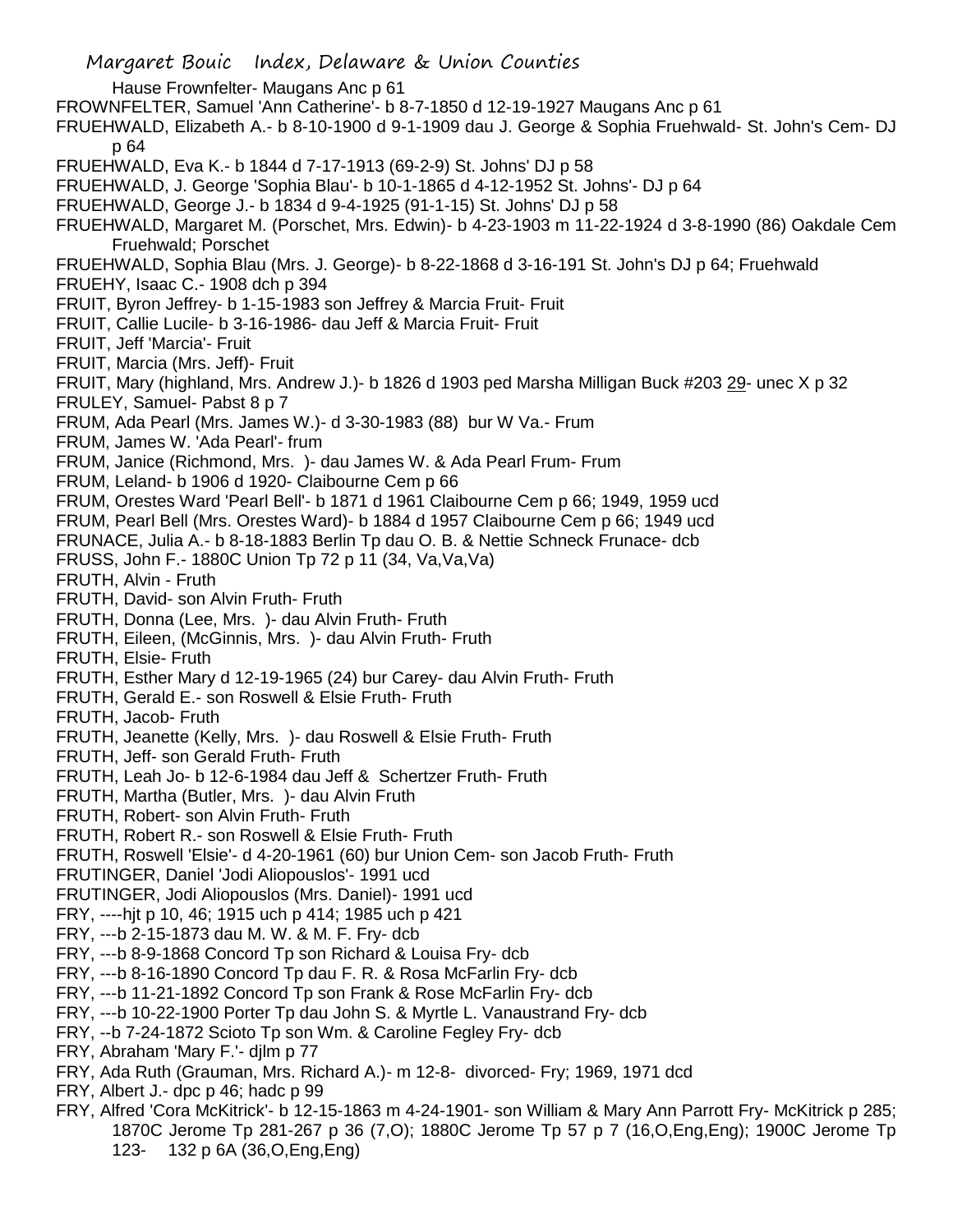- FRY, Alice (Boggess, Mrs. )(Mrs. )- d 10-18-1962 (74) Fry
- FRY, Alice- b 12-28-1883 Concord Tp dau Frank & Rosa McFarlin Fry- dcb
- FRY, Alice (McFadden, Mrs. Lanness)- dau Daniel Fry- 1880 dch p 688
- FRY, Alice Heriott (McKitrick, Mrs. Kelton)- b 9-4-1889 m 1912 d 1969 dau Richard Sanny & Maria Alice Herriott Fry- 1915 uch p 749; 1985 uch p 54; Herriott 4,5; McKitrick p 287, 288
- FRY, Alice Maria Herriott (Mrs. Richard Sanny)- b 8-27-1858 m 11-10-1881 ucm 7064 d 1-14-1925 dau James W. & Margery/Margaret Cunningham Herriott- 1915 uch p 749; 1985 uch p 54, 151; 1883 uch V p 314; Parrott 3,4; Herriott 3,4; unec II p 33; ped Julia Fry Yoder #8 5
- FRY, Allie G.(Mrs. )- d 5-1978 bur Forest Grove- Fry
- FRY, Alzira Fry (Mrs. William D.)- m 5-1-1873 ucm 5270
- FRY, Alzira (Parker, Mrs. Andrew)- 1915 uch p 910
- FRY, Amanda 'Florence Dort'- dau William & Mary Ann Parrott Fry- 1870C Jerome Tp 281-267 p 36 (16,O); 1880C Jerome Tp 57 p 7 (25,O,Eng,Eng)
- FRY, Andrew- son Daniel & Susan Fry- 1870C Paris Tp 249-250 p 34 (17,O); 1880C Union Tp 13 p 3 (27, O,Va,Va)
- FRY, Andrew 'Catherine Null'- m 12-24-181 dcm
- FRY, Andrew 'Emily das'- 1880 dch p 809
- FRY, Andrew William- b 7-10-1981 son Perry Fry- Fry
- FRY, Ann- d 1-21-1901 (76-1898)- uninf p 10
- FRY, Ann (Rausch, Mrs. Frank Faye)- m 11-22-1945 dau Harold Eugene & Nellie E. Fairbanks Fry- Parrott 5.6; Herriott 4,5; 1985 uch p 151
- FRY, Ann (Mrs. Joseph L.)- 1880C Marysville 170-194 p 8 (59, Pa,Pa,Irel)
- FRY, Anna C. (Mrs. Clarence)- d 7-16-1971 (82) Oak Grove Cem Fry
- FRY, Anna Irene Case (Mrs. Orie Clarence)- b 3-20-1889 d 7-18-1971 WWebster p 425 (.751)
- FRY, Anna M.- b 10-2-1874 Delaware Tp dau Mat & Mary Robinson Fry- dcb
- FRY, Anna M.- b 12-1896 dau William & Florence M. Fry- 1900C Jerome Tp 241-250 p 11A (3,O,O,O)
- FRY, Arlene (Mrs. Jim E.)- 1969 dcd
- FRY, Arminta Thornton (Mrs. John)- dau Boyd & Elizabeth Scott Thornton- 1915 uch p 1085
- FRY, Arthur E. 'Dora E.'-Fry
- FRY, Arthur- son Arthur E. & Dora Fry- Fry
- FRY, Augusta Jane- b 8-29-1887 d 6-22-1981 (93) bur Forest Grove- dau Richard Sanny & Alice Maria Herriott Fry- Parrott 4; Herriott 4; 1915 uch p 749; 1985 uch p 54; 1959, 1967, 1971, 1973, 1975 ucd
- FRY, Augusta- d 1-21-1880 (19) dau William & Mary Ann Parrott Fry- 1915 uch p 748, 749; mt 1-2-5-1881; 1870C Jerome Tp 281-267 p 36 (10,O); 1880C Jerome Tp 57 p 7 (19, O,Eng,Eng)
- FRY, A. W.- ch William & Mary Ann Parrott Fry- 1915 uch p 749; Parrott 3
- FRY, Barbara Ann (Longbrake, Mrs. Jacob)- b 1782 m 6-1-1801 d 1864- Longbrake p 25. 111, 112, 116, 118
- FRY, Barbara Crider (Mrs. John)- dau Frederick & Margaret Henderson Crider- McKitrick p 122
- FRY, Barbara- dau Smith & Virginia Barrett Fry- 1961 dcd (14)
- FRY, Barbara (Tiesler, Mrs. Eugene Hoyt)- b 10-15-1946 m 8-17-1968 dau J. Smith & Virginia Kathleen Barrett Fry- Fry; Weiser p 19
- FRY, Barbra- 1880C Scioto Tp p 285C
- FRY, Barry- b 1962 son Russell G. & Christine Fry- 1969, 1971 dc
- FRY, Ben- m 12-20-1934- Fry
- FRY, Benjamin- 1908 dch p 477
- FRY, Benjamin F.- 1908 dch p 477; 1880 dch p 411, 533, 540; 1880C Troy Tp p 334C
- FRY, Benjamin F. 'Catherine'- b 2-22-1815 d 1-23-1897 Old Norton Cem Powell p 176
- FRY, Benjamin 'Margaret'- 1880C Richwood 294-311 p 27 (64, Penn,Penn,Penn)
- FRY, Benjamin P.- d 10-25-1849 (6-9-28) son B. F. & C.- Powell p 176
- FRY, Benjamin St. James- 1908 dch p 225
- FRY, Bernice (Locklear, Mrs. ) dau Lawrence & Lena Belle Bean Fry- Fry; Bean 112511211
- FRY, Bertha- 1979, 1981 ucd
- FRY, Bertha L.- dau Thomas & Margaret A. Fry- 1880C York Tp 302 p 29 (3/12,O,O,O)
- FRY, Bertram/Beale- son Lawrence & Lena Belle Bean Fry- Bean 11211212
- FRY, Bessie Marie- b 3-14-1896 Delaware Town dau Charley & Mulindia Turner Fry- dcb
- FRY, Betty (Dowell, Mrs. )- dau Arthur E. & Betty Louise Wall Fry- Fry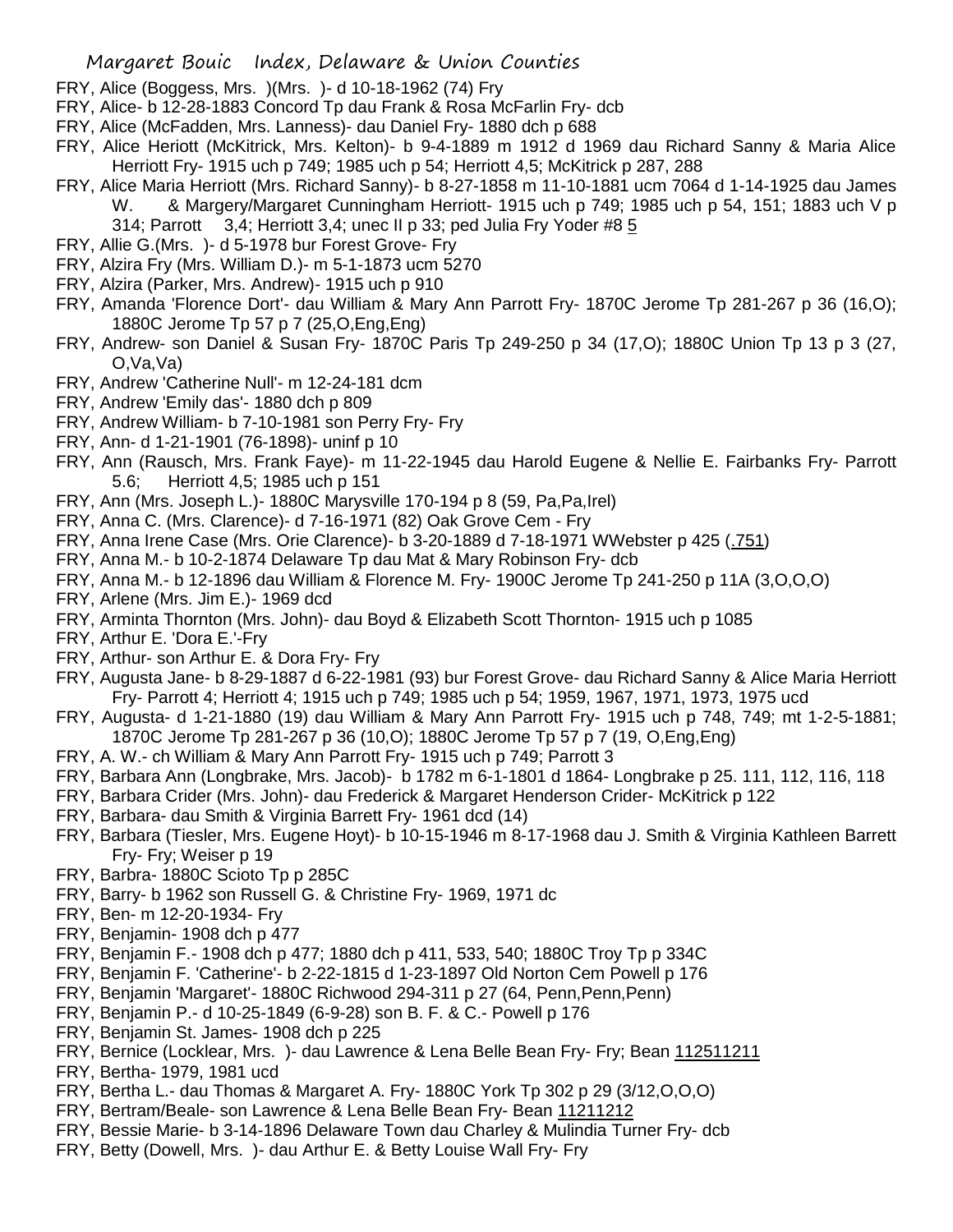FRY, Betty Louise Wall (Mrs. Rev. Richard)- m 6-8-1953- 1969, 1971 dcd, 1981, 1983, 1991 ucd

- FRY, Betty Mae Marvin (Allender, Mrs. Robert)(Mrs. )(Spitler, Mrs. Kenneth)- b 12-8-1927 d 1-13-1983 dau Burton & Alta Mae Walters Marvin- 1985 uch p 96
- FRY, Bill- 1979 ucd
- FRY, Callia- b 10-21-1870 Scioto Tp dau William & Catherine Fegley Fry- dcb
- FRY, Carol (McWilliams, Mrs. Lyle)- b 1940 dau James & Ruth Helen Allen Fry- 1985 uch p 6; 1949 ucd
- FRY, Caroline Fegley (Mrs. William)- 4-21-1853 dcm see Gabriel (165); 1860C Scioto Tp 959; 1870C Sc Tp 251; 1880C Sc Tp 284
- FRY, Caroline- dau William & Caroline Fegley Fry- 1880C Scioto Tp 284
- FRY, Catherine (Mrs. Benjamin)- b 3-25-1816 d 1-24-1888 Powell p 176
- FRY, Catherine- b 11-9-1882 Concord Tp dau Frank & Aby Linzy Fry- dcb
- FRY, Catherine Null (Mrs. Andrew)- m 12-24-1851 dcm
- FRY, Cathy/Kathy- b 1959 dau Don H. & Donna Jean Coughenour Fry- 1973, 1975 ucd
- FRY, Charlie- son William & Caroline Fegley Fry- 1870C Scioto Tp 251
- FRY, Christel Marie (Thompson, Mrs. Steve)- m 8-3-1985- dau Carl Fry- Fry
- FRY, Christina (Bowsher, Mrs. Jacob)- dcq Hester Taylor Crawford 23
- FRY, Christine R. (Mrs. Russell G.)- 1969, 1971, 1980 dcd
- FRY, Christopher- 1850C Genoa Tp p 402B
- FRY, Cindy- b 1955 dau Richard L. & Betty Fry- 1971 dcd
- FRY, Clara E. Hinderer (Mrs. Walter A.)- d 9-30-1987 (84) bur Forest Grove- McKitrick p 286; 1949, 1959, 1967, 1971, 1973 ucd
- FRY, Clarence 'Anna'- d 10-27-1963 (74) Oak Grove Cem Fry; 1961 dcd
- FRY, Clarence E/H. 'Reba Irene Rhodes'- b 9-23/18-1906 ucbirths d 9-28-1989 (83)- son Alfred & Cora McKitrick Fry- Parrott 4; McKitrick p 285; 1949, 1959, 1967, 1971, 1973, 1975, 1979, 1981, 1983, 1991 ucd
- FRY, Clarence James 'Juanita E. Morley'- son Clarence E. & Reba Rhodes Fry- McKitrick p 285; 1959, 1979, 1981, 1983, 1991 ucd
- FRY, Clarence Leo- b 1-4-1890 Troy Tp son B. F. Jr. & Adaline C. Linsey Fry- dcb
- FRY, Clarence O- b 8-16-1889 Concord Tp son W. B. & Olla Fry- dcb
- FRY, Clarence T- b 7-5-1890 Orange Tp son Tlites & Josephene McDonall Fry-dcb
- FRY, Clarence- son William & Ida Oller Fry- Fry
- FRY, Claria- d 11-6-1865 (6-7-17) New Millcreek Cem Powell p 257 dau W. & C. Fry
- FRY, infant son W. & C. Fry- (2m) Powell p 257
- FRY, Claude E. 'Joyce'- 1971, 1980 dcd
- FRY, Claudette- b 1968 dau Claude E. & Joyce Fry- 1971, 1980 dcd
- FRY, Cora B.- b 1-3-1868 d 8-16-1940- Marlborough Cem p 196
- FRY, Cora B.- b 5-1890 dau William & Florence M. Fry- 1900C Jerome Tp 241-250 p 11A (10,O,O,O)
- FRY, Cora McKitrick (Mrs. Alfred)- b 1875 dau Asbury & Matilda Martin McKitrick- Parrott 3,4; McKitrick p 285
- FRY, Craig- b 1960 son Don H. & Donna J. Fry- 1967, 1971 ucd
- FRY, Cynthia Lee (Sager, Mrs. )- b 1955 dau Rev. Richard & Betty Louise Wall Fry- Fry; 1969 dcd
- FRY, Dan- Marysville p 51
- FRY, Daniel- 1880 dch p 688
- FRY, Daniel H. 'Mary E. Peacock'- b 9-10-1851 m 11-28-1877 ucm 6164; son Joseph Fry- unec VII p 22; 1880C Marysville 163-187 p 8 (28, O,Va,Pa)
- FRY, Daniel- son Daniel & Susan Fry- 1870C Paris Tp 249-250 p 34 (10,O)
- FRY, Daniel Loren- b 1968 son Rev. Richard & Betty Louise Wall Fry- 1969 dcd; 1979, 1981, 1991 ucd
- FRY, Daniel 'Susan'- 1870C Paris Tp 249-250 p 34 (57, Va)
- FRY, D. H.- 1883 uch V p 61; Longbrake p 47
- FRY, D. J.- 1983 ucd
- FRY, Donald H. 'Donna Jean Coughenour'- d 2-27-1981 (49) bur Forest Grove Cem- son Walter & Clara Hinderer Fry- Fry; McKitrick p 286; 1949, 1959, 1967, 1971, 1973, 1975, 1979 ucd
- FRY, Donna Jean Coughenour (Mrs. Donald H.)- Fry; McKitrick p 286; 1959, 1967, 1971, 1973, 1975, 1979, 1981, 1991 ucd
- FRY, Dora Ethel Hughes (Mrs. Arthur E.)(Legg, Mrs. )- Fry
- FRY, Earl E. d 11-21-1979 (90) bur Marlborough Cem; 1961, 1969 dcd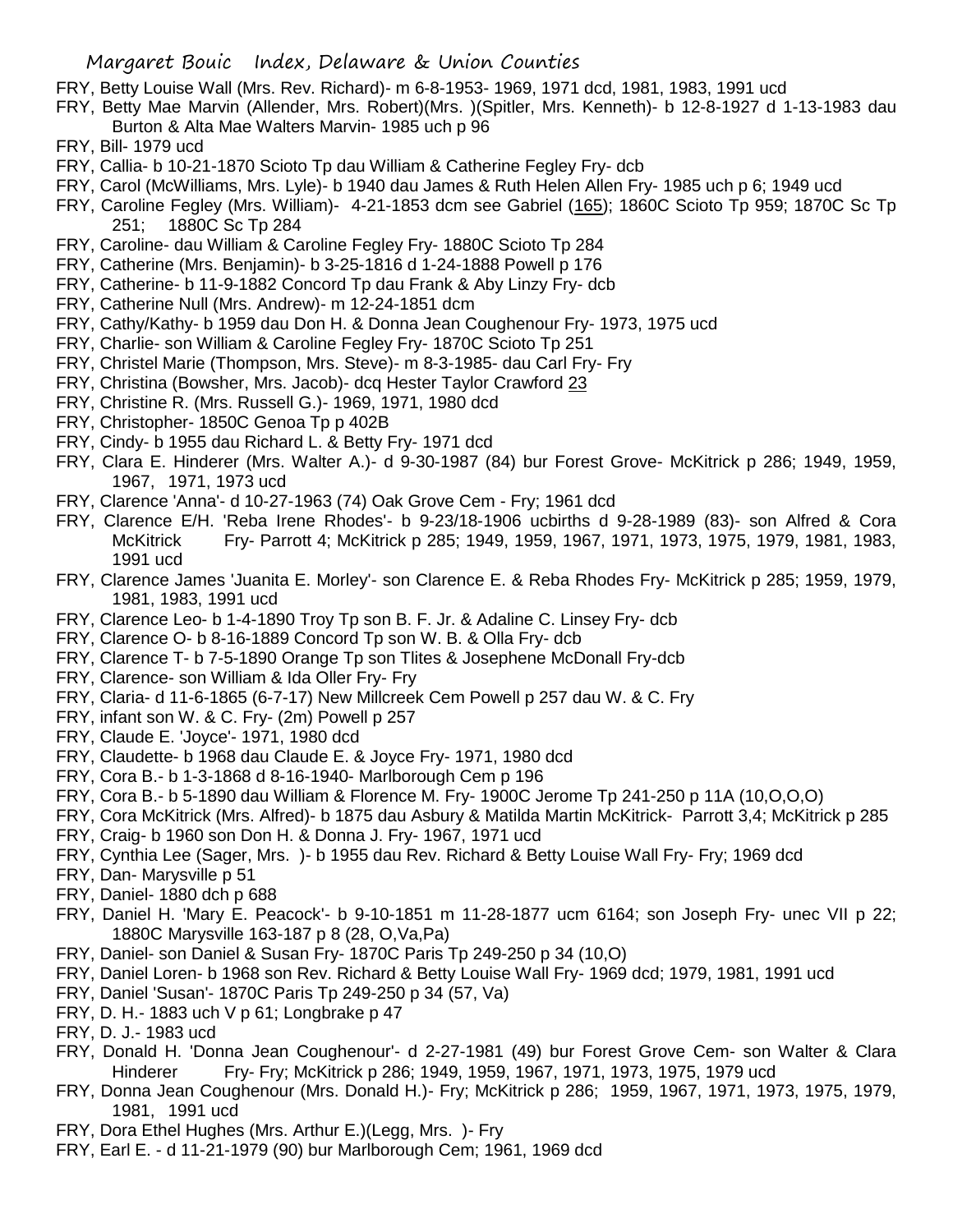- FRY, Edith Comstock (Mrs. William Richard)- m 8-23-1882; 1915 uch p 749; Herriott 4; Parrott 4
- FRY, Edna (Earl, Mrs. )- dau Earl E. Fry- Fry
- FRY, Edna (Mrs. Joseph A.)- b 1873 d 1958 Oakdale Cem II p 9 9B-R6-2)
- FRY, Edward- brother Earl E. Fry- Fry
- FRY, Elaine- dau Clarence J. & Juanita E. Morley Fry- 1959, 1979 ucd
- FRY, Elaine (White, Mrs. Tim)- b 1958 dau James & Ruth Helen Allen Fry- 1985 uch p 6; 1949 ucd
- FRY, Eliza Gailey (Mrs. Wesley)- m 4-2-1863 dcm
- FRY, Eliza M.- b 5-6-1895 Concord Tp dau Frank A. & Rosa McFarlin Fry- dcb
- FRY, Elizabeth- 1880C Delaware Town p 524A
- FRY, Ellen (Mrs. Greg)- 1991 ucd
- FRY, Ellen R.- b 4-12-1873 Delaware Town dau Joel & S. J. Day Fry- dcb colored
- FRY, Elmer Freddy 'Ruth Smith'- b 1-21-1884 Delaware Town dcb, d 5-22-1964 (80) Oak Grove Cem son Albert J. & Sarah Oller Fry- Fry; 1961 dcd
- FRY, Eloise (Cheney, Mrs. Robert)- dau Royal Sanny & Hazel Hooper Fry- Fry
- FRY, Emily Adams (Mrs. Andrew)- 1880 dch p 809
- FRY, Emma (Gabriel, Mrs. Edward)- b 9-21-1863 d 12-16-1953 Fairview Cem p 8; dau William & Caroline Fegley Fry- opc 241- Gabriel (165)
- FRY, Emma J.- b 12-8-1873 dau Wm. H. & Frances E. Andrews Fry- dcb
- FRY, Emma (Mrs. John)- 1880C Dover Tp 166-17 p 36 (29,O,O,O)
- FRY, Erna (Coru, Ms. )- dau Earl E. Fry- Fry
- FRY, Esther (Harrison, Mrs. Isaac)- m 1-1-1841 dcm
- FRY, Esther (Hinderer, Mrs. Clarence)- b 9-19-1907 ucbirths d 12-29-1987 (74) Forest Grove- dau Alfred & Cora McKitrick Fry- Parrott 4; Nash p Kitrick p 286
- FRY, Eugenea (Locklear, Mrs. Cecl)- b 7-2-1912 m 11-17-1939 WWebster p 425, 426 .7521
- FRY, Eva Joan- dau Royal Sanny & Hazel Hooper Fry- 1985 uch p 26, 54
- FRY, Florence (Ballard, Mrs. )- d 8-25-1891 (25-9-14) Claibourne Cem p 40
- FRY, Florence Dort (Mrs. Amandas)- Fry
- FRY, Florence M. (Mrs. William)- b 2-1863 1900C Jerome Tp 241-250 p 11A (37,O,O,O) m 17y, 5 ch
- FRY, Frances Sarah- (see Sarah Frances)(Felkner, Mrs. Morey David)- b 7-11-1854 d 6-5-1926 opc 295- Hutchisson p 21
- FRY, Frank R.- 1908 dch p 428
- FRY, Frank Richard 'Rosa McFarlin'- (28-1886) dcb late (George)
- FRY, George- opc 460
- FRY, George- son Leora Fry- Fry
- FRY, George W. b 5-16-1879 Delaware Town son Jose J. & Sarah J. Day Fry- dcb colored
- FRY, Georgia B. (Anderson, Mrs. Guy)- b 8-12-1886 d 6-23-1979- dau Frank Richard & Rosa McFarlin Frydcb late- Anderson 4,5; Carr; Fry
- FRY, Greg 'Ellen'- b 1960 son Donald H. & Donna Jean Coughenour Fry- 1973, 1975, 1991 ucd
- FRY, Harold Eugene 'Nellie Ernestine Fairbanks' -b 12-14-1895 m 5-3-1917 div- d 1-7-1977 Jerome Ce p 100F- son Richard Sanny & Alice Maria Herriott Fry- Herriott 4,5; Parrott 4,5' hjt p 62; 1985 uch p 54, 151; 1915 uch p 749; unec II p 33; ped Julia Fry Yoder #82 2
- FRY, Harold- son Harold Eugene & Nellie Ernestine Fairbanks Fry- Fry
- FRY, Harold 'Mary Jane Rhodes'- Fry; 1961, 1969, 1971, 1980 dcd
- FRY, Harry- b 5-3-1896 Porter Tp twin son John S. & Myrtle Vanostrand Fry- dcb
- FRY, Harry 'Lottie Eva Fasold'- Weiser p 439
- FRY, Harry ' ''Phoebe'- Fry
- FRY, Harvey- son William & Caroline Fegley Fry- 1880C Scioto Tp 284
- FRY, Hazel Hooper (Mrs. Royal Sanny)-b 7-31-1880 m 7-6-1911 Price Cem djlm p 63- dau J. D. & Ada Kniseley Hooper- 1985 uch p 26, 54, 78; Parrott 4; Herriott 4; 1915 uch p 749; 1959, 1971, 1973, 1975, 1979, 1981, 1983 ucd
- FRY, H. B.- Pabst 3 p 7; hmp p 105
- FRY, Helen- b 1-12-1898 dau Richard Sanny & Alice Maria Herriott Fry- 1985 uch p 54; hjt p 62; 1915 uch p 749; Parrott 4; Herriott 4
- FRY, Henry B.- son John Fry- hmp p 236
- FRY, Henry Christop- b 9-22-1890 Genoa Tp son Charles F. & ELizabeth Farnacher Fry- dcb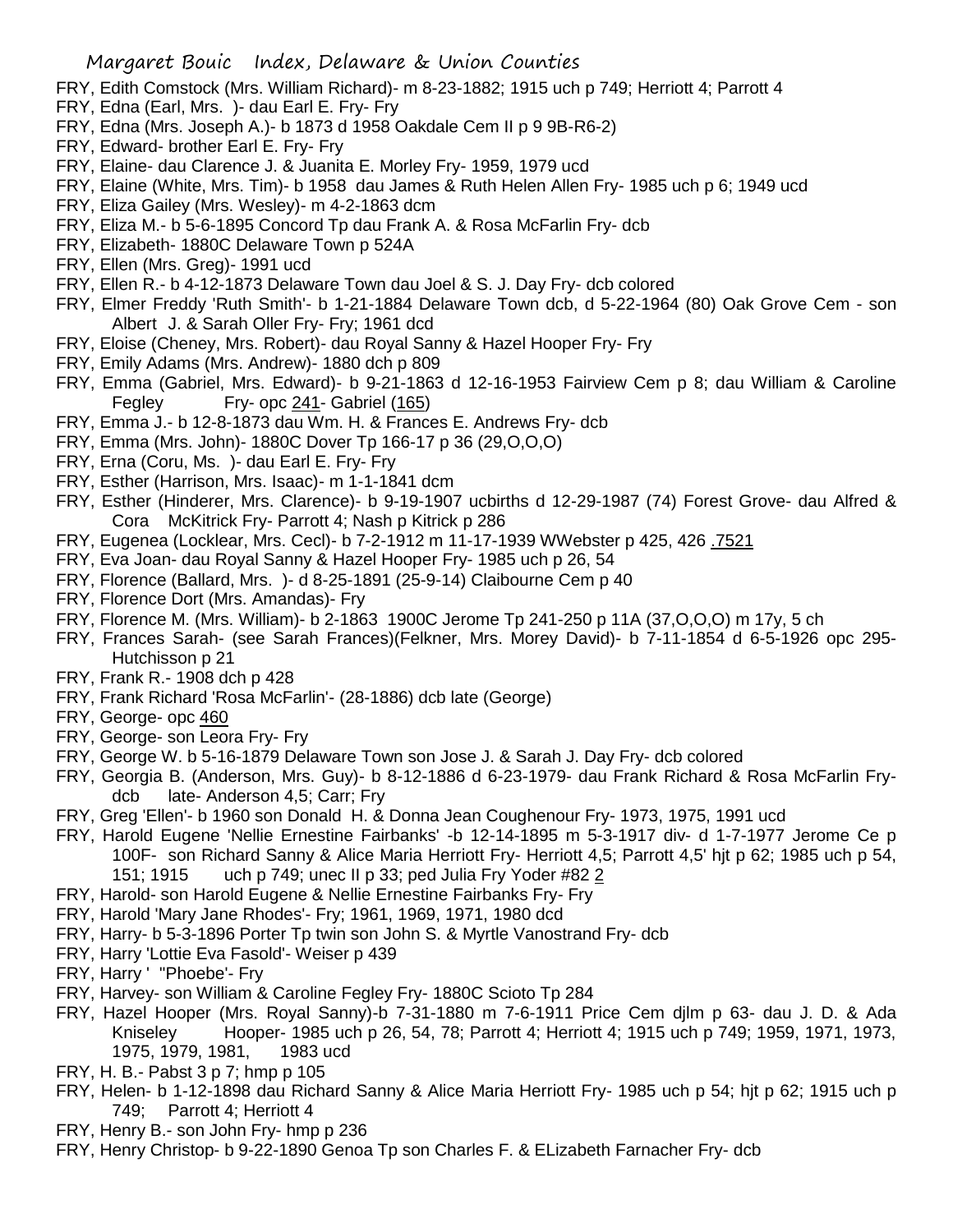- FRY, Henry 'Sarah'- DJ p 104
- FRY, Howard- b 7-1879 son John & Emma Fry- 1880C Dover Tp 166-175 p 36 (10,12,O)
- FRY, Hubert 'Mary Alice/Marialyce Thompson'- m 4-1-1955 1985 uch p 138, 151; Fry; 19761, 1973, 1975, 1979, 1981, 1983, 1991 ucd
- FRY, Hulda May (Cook, Mrs. Woodrow Nathaniel)- b 10-31-1920 M 5-6-1942 Weiser p 301
- FRY, Ida M- d 9-29-1880 (14-10-5) New Millcreek Cem p 12- dau William & Caroline Fegley Fry- opc 220; 1880C Scioto Tp 284; Powell p 257
- FRY, Ida Missouri Oller (Mrs. William B)- b 1-27-1872 d 9-20-1958 dau George Washington & Adeline E. Webster Oller- WWebster p 388, 424 .75
- FRY, Irena- dau John & Emma Fry- 1880C Dover Tp 166-175 p 36 (7,O,O,O)
- FRY, Isaac- 1883 uch IV p 478
- FRY, Isaac 'Martha E.'- 1870C Paris Tp 123-124 p 18 (26,O); uca p 100
- FRY, J.- 1908 dch p 427
- FRY, Jack Phillip 'Shirley Louise Keckler'- b 1-11-1936 m 7-29-1956 son Merle Samuel & Mildred Decker Fry-1985 uch p 9
- FRY, Jacob- brother Benjamin Fry- 1880C Richwood 294-311 (74, Penn,Penn,Penn)
- FRY, Jacob H.- b 5-28-1869 Scioto Tp son Wm. & Catharine Fry- dcb
- FRY, Jacob 'Jane Cooper'- d 2-10-1869(53-2-22) Old Kilbourne Cem Powell p 66- brother Andrew Fry
- FRY, James- 1880C Delaware Tp p 321C
- FRY, James- son Clarence J. & Juanita E. Morley Fry- 1959 ucd (8)
- FRY, James- son Clarence & Reba Irene Rhodes Fry- Fry; 1949 ucd
- FRY, James M.- b 1876 d 1877 Oak Grove Cem Powell p 431
- FRY, James R.- 1908 dch p 394
- FRY, James Richard- b 1911 son Royal Sanny & Hazel Hooper Fry- 1908 dch p 749; 1985 uch p 54, 26; Herriott 4; Parrott 4; 1915 uch p 749
- FRY, James R. 'Ruth Helen Allen'- 1985 uch p 6; 1949 ucd
- FRY, James S.- son Isaac & Martha E. Fry- 1870C Paris Tp 123-124 p 18 (4,O)
- FRY, James- son William & Caroline Fegley Fry- 1880C Scioto Tp 284
- FRY, Jane Cooper (Mrs. Jacob)- b 1-24-1818 d 6-10-1891 Old Kilbourne Cem p 2 Powell p 66- 1880 dch p 809; CCC Brown Tp
- FRY, J. E. 'Arlene'- 1969 dcd
- FRY, Jean/Joan (Hughs, Mrs. Sidney Edgar,Jr.)- b 7-28-1925 m 5-13-1947 dau Royal Sanny & Hazel Hooper Fry- Fry; 1985 uch p 54, 78
- FRY, E. Jean (Mrs. C. Kay)- 1961, 1969, 1971 dcd
- FRY, Jean (Simpson, Mrs. John M) m 12-23-1945 dau Harold & Nellie Faibanks Fry- Fry; 1985 uch p 151
- FRY, Jeanette E. (McConaughy, Mrs. John)- m 11-28-1969 dau Orie Clarence & Anna Case Fry- Fry; WWebster p 425
- FRY, Jeffrey- adopted son Donald & Donna Jean Coughenour Fry- McKitrick; Parrott
- FRY, Jennie Healy- b 1864 d 1916 Our Lady of Lourdes Cem- lptw p 50
- FRY, Jessie L. Shrigley (Mrs. )- d 10-5-1977 (89) bur Ashley Ce- Fry; 1969 dcd
- FRY, Jill- m 6-29-1985 dau John R. Fry- engaged to William R. Hollon- Fry
- FRY, Joanna- dau William & Mary Ann Parrott Fry- 1870C Jerome Tp 281-267 p 36 (5,O)- see J. Lenora
- FRY, Joel- 1908 dch p 412
- FRY, John- unec XI p 68 1842
- FRY, John 'Barbara Crider'- McKitrick p 122
- FRY, John 'Emma'- 1880C Dover Tp 166-175 p 36 (31,O,O,O)
- FRY, John- son Lewis & Mary Fy- 1949 ucd
- FRY, John 'Mary Maugans'- Maugans Anc p 7
- FRY, John- son William & Caroline Fegley Fry- 1870C Scioto Tp 251; 1880C Sc Tp 284
- FRY, Jonella- b 7-29-1956 dau Hubert & Mary Alice Thompson Fry- 1985 uch p 138; Fry; 1971, 1973, 19779 1981 ucd
- FRY, Joseph- 1880C Brown Tp (8,O,O,O) p 381C
- FRY, Joseph- 1880C Delaware Town p 500A
- FRY, Joseph- 1880C Paris Tp 52-53 p 5 (12,O,O,O) lived with Andrew Parke
- FRY, Joseph A.- d 4-11-1848 twin son B. F. & C- Old Norton Cem Powell p 176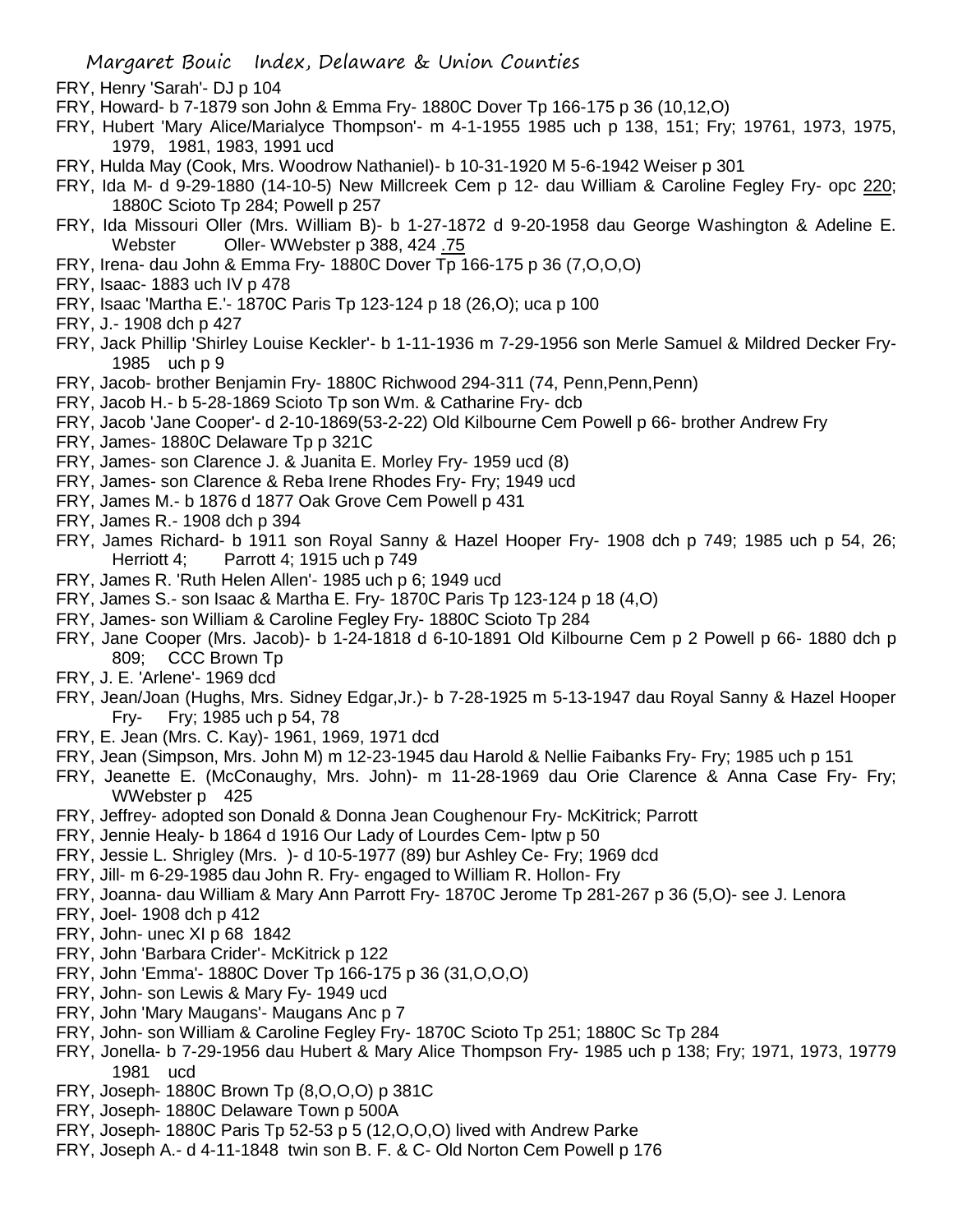- FRY, Joseph A. 'Edna'- b 1869 d 1956 Oakdale Cem II p 9 (B-R6-2)
- FRY, Joseph A.- son Isaac & Martha E. Fry- 1870C Paris Tp 123-124 p 18 (3,O)
- FRY, Joseph- father of Daniel H. Fry- unec VII p 22
- FRY, Joseph H.- d 10-29-1880 (27y1m) Oakdale Cem 7 (29C)
- FRY, Joseph H.- son Joseph L. & Ann F. Fry- 1880C Marysville 170-194 p 8 (24, O,Va,Pa)
- FRY, Joseph L. 'Ann'- d 4-12-1901 uninf p 10- 1880C Marysville 170-194 p 8 (62, Va, Ger,Va)
- FRY, Josephine (Sturgeon, Mrs. Eldon)- d 2-29-1992 (89) Forest Grove Cem -
- dau Alfred & Cora McKitrick Fry- McKitrick p 286; Fry
- FRY, Joyce Ann (Mrs. Claude E.)- 1971, 1980 dcd
- FRY, Juanita Morley (Mrs. Clarence James)- McKitrick p 285; 1959, 1979, 1981, 1983, 1991 ucd
- FRY, Julia Rachel (Yoder, Mrs. Clylea Claire)- b 2-27-1918 m 8-8-1936 dau Harold Eugene & Nellie Ernestine Fairbanks Fry- dcc Julia Fry Yoder 1; 1985 uch p 151; Herriott 5,6; Parrott 5.6
- FRY, Juliette- b 1969 dau Claude E. & Joyce Fry- 1971, 1980 dcd
- FRY, J. W.- 1880C Marlborough Tp p 342C
- FRY, Kathleen (Jenkins, Mrs. William Kennedy)- m 10-10-1942- Weiser p 283
- FRY, Kathryn June (Barkeloo, Mrs. Robert)- b 7-13-1929 d 12-13-1965 div.- dau Clarence & Reba Irene Rhodes Fry- Fry; Parrott; McKitrick p 286
- FRY, Kathy- dau Betty Mae Marvin Fry- 1985 uch p 95
- FRY, Kathy- b 1959 adopted dau Donald H. & Donna Jean Coughenour Fry- Fry; 1967, 1971, 1979, 1981 ucd; engaged to Brian Keith Salsbury
- FRY, C. Kay ''E. Jean'- son Earl E. Fry- Fry; 1961, 1969, 1971 dcd
- FRY, Kayleen Fields (Mrs. Richard)- 1985 uch p 6
- FRY, Mrs. L.- delge VII p 11
- FRY, Laura/Laurie Ann- b 12-21-1968 dau Hubert & Mary Alice Thompson Fry- Fry; 1985 uch p 138; 1971, 1973, 1979, 1981 , 1983 ucd
- FRY, Laura E. Andrus (Mrs. W. H.)- dau Daniel Andrus- 1880 dch p 810
- FRY, Laura B.- b 12-1884 dau William & FLorence M. Fry- 1900C Jerome Tp 241-250 p 11A (15,O,0,O)
- FRY, Lawrence Oller 'Lena Bell Bean'- b 9-12-1892 d 4-7-1962 (69) Oak Grove Cem son William & Ida Oller Fry- Maugans Anc p 105; Fry; Bean (1125112); WWebster .752 WWebster p 425; dcb
- FRY, Lena Belle Bean (Mrs. Lawrence)- d 1-25-1969 (76) dau Plyn & Mary Vickers Bean- Maugans Anc p 105; Bean 1125112
- FRY, Lenora (May, Mrs. Reed)- dau William & Mary Ann Parrott Fry- Parrott 3; 1915 uch p 749; 1900C Jerome Tp 123-132 p 6A (34,O,Eng,Eng) see Joanna
- FRY, Leora- Fry
- FRY, Lewis 'May'- 1949 ucd
- FRY, Royal Lewis- son Royal Sanny & Hazel Hooper Fry- Herriott 4; 1985 uch p 26, 54
- FRY, Lewis- son William & Caroline Fegley Fry- 1860C Scioto Tp 959
- FRY, Lilla B.- dau Benjamin & Margaret Fry- 1880C Richwood 294-311 (22, O,Penn,O)
- FRY, Lillie B. (Willoughby, Mrs. David B.)- m 6-1-1882 ucm 7177
- FRY, Linda Kay (Tracy, Mrs. Leonard Allen)- m 7-5-1968 dau Kay & E. Jean Fry- Fry; 1961 dcd (13), 1969 dcd
- FRY, Lori- 1991 ucd
- FRY, Lottie Eva Fasold (Mrs. Harry)- b 11-26-1873 d 8-28-1956- Weiser p 439
- FRY, Louis 'Wilda McKitrick'- McKitrick p 296
- FRY, Louise- b 1836 d 1886 Oak Grove Cem Powell p 431
- FRY, Lucille Steele (Mrs. )- d 6-1988 (74) bur Jerome- Fry
- FRY, Lucy A.- b 1866 d 1888 Oak Grove Cem Powell p 431
- FRY, Lucy (Hanawalt, Mrs. Charles)- Hanawalt 4; Farnum 8
- FRY, Lydia (Burton, Mrs. John)- dcc James Fathbruckner 7299
- FRY, Lynette- b 175 dau Claude E. & Joyce Fry- 1980 dcd
- FRY, M.- uca p 58
- FRY, Mabel (Sparkes, Mrs. Victor)- M 1-30-1911- Genther p 211
- FRY, Mahala (Laughrey, Mrs. John)- bur Bluescreek Cem- 1985 uch p 87; 1915 uch p 751; unec XI p 40
- FRY, Malinda- hadc p 91
- FRY, Mamie Hayes (Mrs. Wesley)- dau Charles & Lydia Kiplinger Hayes- Weiser p 626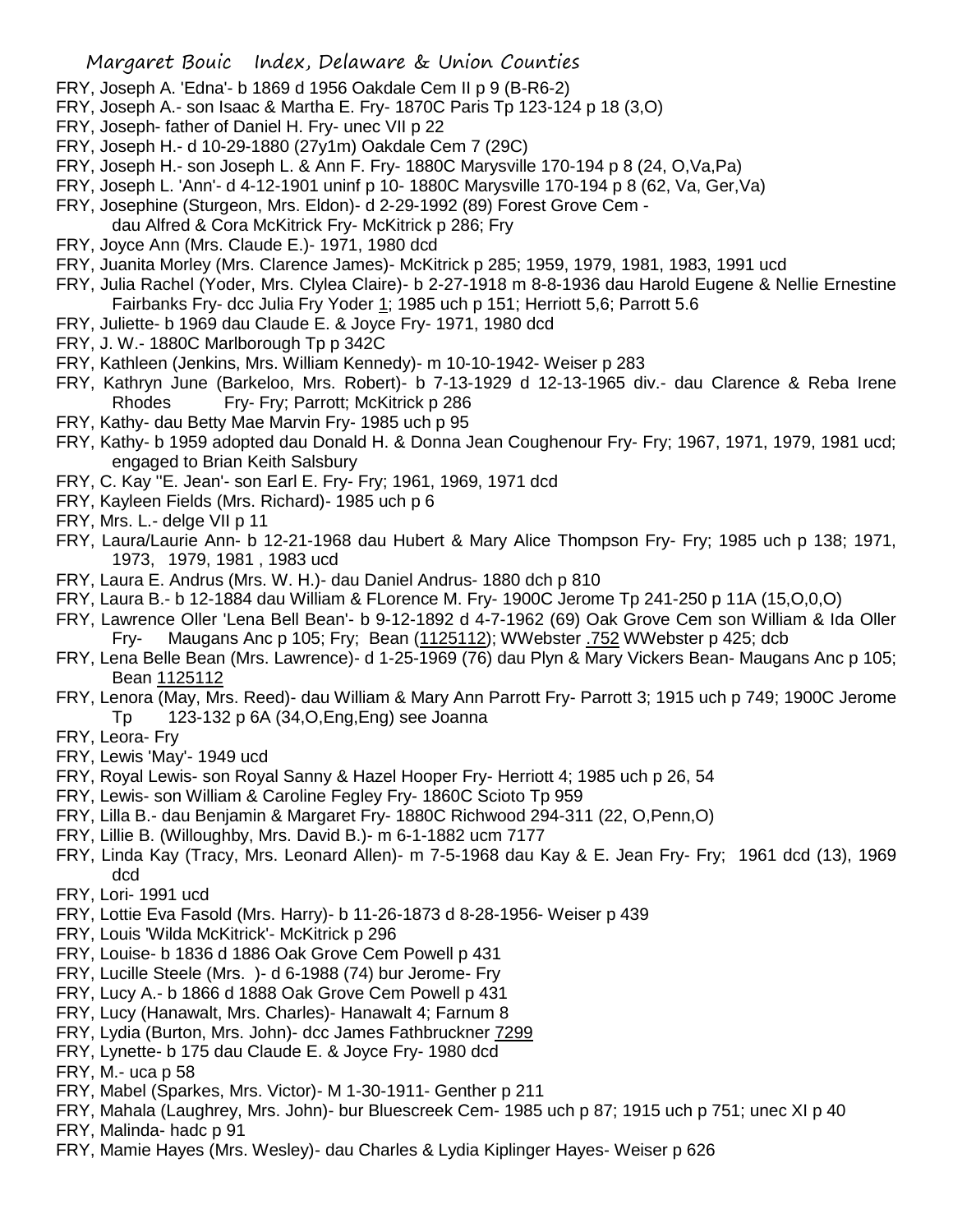- FRY, Marcella (Mrs. Russell W.)- 1991 ucd
- FRY, Marcia (Rouse, Mrs. Donald A.)- dau J. Smith & Virginia Barrett Fry- Weiser p 19; Fry; Ferguson; 161 dcd (13)
- FRY, Margaret- b 10-1826; 1900C Richwood 303-308 p 12A (73,O,NJ,Penn) wid, 2 ch
- FRY, Margaret Ann (Mrs. Thomas)- b 1855 d 12-6-1927 York Cem p 30; 1880C York Tp 302 p 29 (25,O,O,O)
- FRY, Margery Charene (Huffman, Mrs. Harley)- b 12-20-1883 dau Richard Sanny & Maria Alice Herriott Fry-1915 uch p 749; 1985 uch p 54; Herriott 3; Parrott 4
- FRY, Marialyce Thompson (Mrs. Hubert Harold)- d 9-17-1973- 1985 uch p 138, 151
- FRY, Marion W.- b 2-1826 son William & FLorence M. Fry- 1900C Jerome Tp 241-250 p 11A (14,O,O,O)
- FRY, Mark R.- d 9-10-1965 (16) bur Mt. Vernon- son George Fry- Fry
- FRY, Martha (Aultman, Mrs. )- dau Arthur E. & Dora Fry- Fry
- FRY, Martha E. (Mrs. Isaac)- 1870C Paris Tp 123-124 p 18 (23,O)
- FRY, Martha Parker (Mrs. )- dau Andrew & Alzira Fry Parker- 1915 uch p 910
- FRY, Mary- d 9-12-1927 (74) Oakdale Cem 2962 (C29)
- FRY, Mary, Miss- d 1-14-1929 (75) Claibourne Tp p 20
- FRY, Mary A.- dau Benjamin & Margaret Fry- 1880C Richwood 294-311 p 27 (53, O,NJ,Penn)
- FRY, Mary A.- b 4-7-1899 Concord Tp dau Chalres H. & Lizzie Arehart Fry- dcb
- FRY, Mary Alice- b 1930 d 1973 Claibourne Cem p 103
- FRY, Mary Alice Thompson (Mrs. Hubert)- b 8-9-1930 m 4-1-1955 d 9-17-1973 Claibourne Cem- dau Robert O. & Nellie Yarrington Thompson- 1985 uch p 151; 1971, 1973 ucd
- FRY, Mary Ann- dau Lewis & Mary Fry- 1949 ucd
- FRY, Mary Ann- b 3-17-1893 d 1-25-1894 dau Richard Sanny & Alice Maria Herriott Fry- Parrott 4; Herriott 3; 1985 uch p 54; 1915 uch p 749
- FRY, Mary Ann (Williams, Mrs. Gerald)- dau Walter & Clara Hinderer Fry- McKitrick p 286; Fry; Parrott; 1949, 1959 ucd
- FRY, Mary Anne Parrott (Mrs. William Cox)- b 5-27-1827 m 5-28-1850 d 1-21-1911 Jerome Cem DJ p 103 dau Sanny Parrott II & Ann Chinnock Parrrott- 1908 dch p 54; 1915 uch p 748; dcc Julia Fry Yoder #8 9- unec II p 33; hjt p 62; 1860C Jerome 20-18 p 3 (33, Eng); 1880C Jerome 57 p 7 (50, Eng,Eng,Eng);1900C Jerome Tp 123-132 p 5B (73, Eng,Eng,Eng); 7 ch, 6 living; m 50y, came to US 1850; Parrott 2,3
- FRY, Mary (Crees, Mrs. John)- m 8-17-1881 ucm 7001- dau William & Mary Ann Parrott Fry- 1915 uch p 749; Parrott 3; 1870C Jerome Tp 281-267 p 36 (14,O); 1880C Jerome Tp 7 p 7 (23, O,Eng,Eng)
- FRY, Mary Dean Hoffman (Mrs. )- dau Jonathon Guy & Ocie Pearl Rush Hoffman- 1985 uch p 132
- FRY, Mary (Edman, Mrs. William H.)- 1880 dch p 660
- FRY, Mary E. (Mrs. Harold?)- b 1904 d 1966 Jeroe IOOF Cem p 112
- FRY, Mary Elouise (Cheney, Mrs. Robert T.)- b 6-23-1913 m 1935 dau Royal Fanny & Hazel Hooper Fry- 1915 uch p 749; 1985 uch p 26, 54; Herriott 4; Parrott 5
- FRY, Mary E. Peacock (Mrs. Daniel H.)- m 11-28-1877 ucm 6164- 1880C Marysville 163-187 p 8 (26,O,O,O); unec VII p 22
- FRY, Mary F. (Mrs. Abraham)- d 12-31-1843 (72) Scott Ce djlm p 77
- FRY, Ma(r)y Flickinger (Mrs. Thomas M.)- m 6-7-1879 ucm 6495
- FRY, Mary Jane (Chapman, Mrs. Edward)- dau Harold Eugene & Nellie Ernestine Fairbanks Fry- 1985 uch p 151
- FRY, Mary Jane Rhodes (Mrs. Harold)- d 3-7-1966 (61) Fry; 1961 dcd
- FRY, Mary J. Orahood (Mrs. William F.)- m 4-6-1873 ucm 5247 d 7-29-1909 (56y11m) Oakdale Cem Cem 2273 (75B)
- FRY, Mary J. (Mrs. William F.)- b 1853 d 7-29-1909 (56y11) Oakdale Cem II p 11 (B-R7-8)
- FRY, Mary J.- b 4-1892 dau William & Florence Fry- 1900C Jerome Tp 241-250 p 11A (8,O,O,O)
- FRY, Mary (Mrs. Lewis)- 1949 ucd
- FRY, Mary, b 8-1855 dau Margaret Fry- 1900C Richwood 303-308 p 12A (44,O,Pa,O)
- FRY, Mary Maugans (Mrs. John)- b c 1777- dau Conrad Maugans- Maugans Anc p 1, 3, 74
- FRY, Mary (Miller, Mrs. Nathan)- 1908 dch p 524
- FRY, Matilda (McCune, Mrs. Henry Clay)- m 8-1875 Genther p 196
- FRY, Mathew- 1875 Delaware Tp CCC
- FRY, Matthew W.- b 1845 d 1876 Oak Grove Cem Powell p 431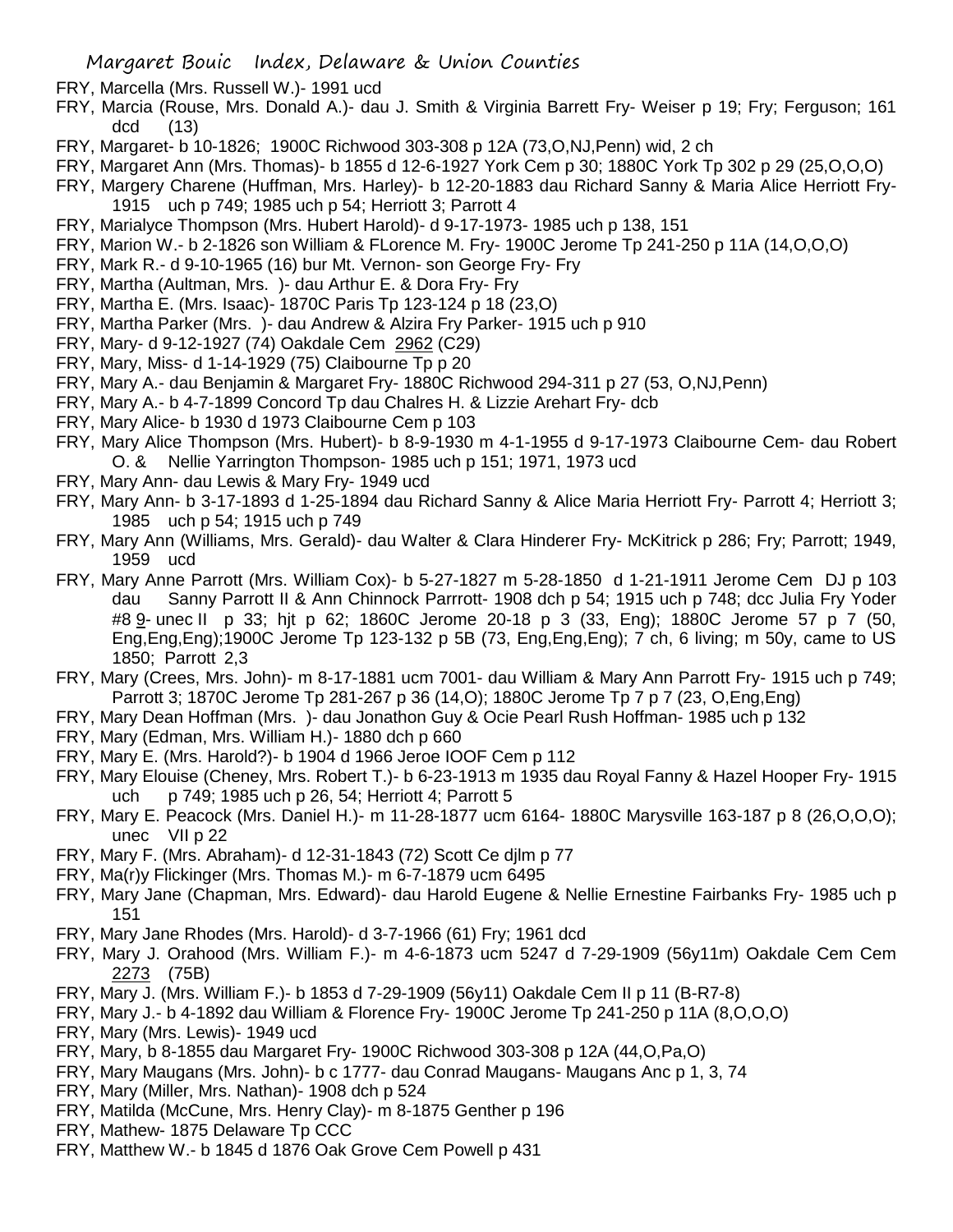- FRY, Melinda- b 1-22-1958 dau Hubert & Mary Alice Thompson Fry- 1985 uch p 138; 1971, 1973, 1979, 1981, 1983 ucd
- FRY, Merle Samuel 'Mildred Decker'- b 3-10-1908 m 3-4-1934- 1985 uch p 9
- FRY, Merry (Bell, Mrs. )- dau Arthur E. & Dora Ethel Hughes Fry- Fry
- FRY, Michael- b 1954 son Russell G. & Christine Fry- 1969, 1971 dcd
- FRY, Mildred Decker (Mrs. Merle Samuel)- b 4-2-1909 m 3-4-1934- 1985 uch p 9
- FRY, Minerva J. (Garner, Mrs. Hugh)- m 10-9-1860 dcm
- FRY, M. J.- uca p 83
- FRY, Nancy- dau Daniel & Susan Fry- 1870C Paris Tp 249-250 p 34 (19,O)
- FRY, Nancy (Reynolds, Mrs. William)- m 10-29-1871 ucm 5001
- FRY, Nannie Orr (Mrs. Urton Anderson)- d 1-8-1987 (100) bur Dublin- 1915 uch p 749; Herriott 3; Parrott 4
- FRY, Nedra (Rausch, Mrs. Elmer)- b 1918- Rausch (13122) II p 264
- FRY, Nellie Ann (Rausch, Mrs. Frank Fay)- b 6-22-1920 m 11-22-1945- Rausch (17332) II p 278, III p 302; see Ann
- FRY, Nellie Ernestine Fairbanks (Mrs. Harold Eugene)(Seeley, Mrs. Eli)- b 3-2-1899 m 5-3-1917 div d 4-5-1984 dau John Emery & Emma Josephine Adams Faribanks- 1985 uch p 151; dcc Julia Fry Yoder 3- unec II p 33
- FRY, Noah- hadc p 91
- FRY, Nora Ella- b 3-7-1874 Scioto Tp dau D. C. & Mary Liggett Fry- dcb
- FRY, Nora (Roath, Mrs. )- sister Earl E. Fry- Fry
- FRY, Nora- dau William & Mary Ann Parott Fry- 1880C Jeome Tp 57 p 7 (14, O,Eng,Eng)
- FRY, N. W.- 1985 uch p 394
- FRY, Olga (Balser, Mrs. Carl A.)- dau Earl E. Fry- Fry
- FRY, Ora Belle- b 5-17-1886 Delaware Town dau Joel & Sarah Day Fry- dcb
- FRY, Orie Clarence 'Anna irene Case'- b 8-16-1889 d 10-27-1963 son William Britain & Ida Missouri Oller Fry-WWebster p 424, 42 .751
- FRY, Orsie- son William & Caroline Fegley Fry- 1880C Scioto Tp 284
- FRY, Parilee- dau Jessie L. Shrigley Fry- Fry; 1969, 1971, 1980 dcd
- FRY, Paul O.- son Arthur E. & Dora Ethel Hughes Fry- Fry
- FRY, Pearl (McKitterick, Mrs. Lawrence D.)- b 1896- McKitrick p 427
- FRY, Pearl (Stone, Mrs. Lee .)- sister Elmer F. Fry- Fry; Stone 1,2
- FRY, Peggy Lee (Minshall, Mrs. Arby)- dau Clarence & Reba Irene Rhodes Fry- Fry; McKitrick p 285; 1949 ucd
- FRY, Perry Lane- b 1959 son Rev. Richard L. & Betty Louise Wall Fry- Fry; 1969, 1971 dcd
- FRY, Philip- 1915 uch p 272; 1883 uch IV p 433; mt 10-8-1859 (63)
- FRY, Ralph- b 5-3-1896 Porter Tp son John S. & Myrtle Vanostrand Fry- dcb
- FRY, Raymond- son John & Emma Fry- 1880C Dover Tp 166-175 p 36 (4,O,O,O)
- FRY, Reba Rhodes (Mrs. Clarence H.)- McKitrick p 285; Parrott; 1949, 1959, 1967, 1971, 1973, 1975, 1979, 1981, 1983, 1991 ucd
- FRY, Rebecca (Beery, Mrs. Bruce)- b 6-22-1959 m 6-27-1981 dau Jack Phillip & Shirley Louise Keckler Fry-1985 uch p 9
- FRY, Richard- 1880C Concord Tp p 268A
- FRY, Richard- b 1829 d 1883 Oak Grove Cem Powell p 431
- FRY, Richard- son James & Ruth Fry- 1949 ucd
- FRY, Rev. Richard 'Betty'- 1969, 1971 dcd, 1979, 1981 ucd
- FRY, Richard- dcc Julia Fry Yoder 16
- FRY, Richard 'Kayleen Fields'- b 1942 d 1967 son James R. & Ruth Helen Allen Fry- 1985 uch p 6
- FRY, Rev. Richard L. 'Betty Louise Wall'- b 7-29-1932 d 10-11-1988 (56) bur Springhills- m 6-8-1953 son Arthur E. & Dora Fry- Fry
- FRY, Richard Sanny 'Alice Maria Herriott'- b 10-19-1851 m 11-10-1881 d 10-31-1931 DJ p 122 Powell p 90; son William Cox & Mary Anne Parrott Fry- 1985 uch p 15, 54, 108, 151; 1915 uch p 748, 749, 750, 751; 1883 uch V p 314; dcc Julia Fry Yoder 4; unec II p 33; 1860C Jerome 20-28 p 3 (8,O); 1870C Jerome Tp 280-267 p 36 (18,O); 1880C Jerome 57 p 7 (28, O,Eng,Eng); hadc p 97, 119; Parrott 3,4; Herriott 2,3; hjt p 60
- FRY, Richard 'Susan Parrott'- parrott 3
- FRY, Robert B.- d 4-13-1849 (1-5-2) twin son B. F. & C.- Old Norton Ce Powell p 176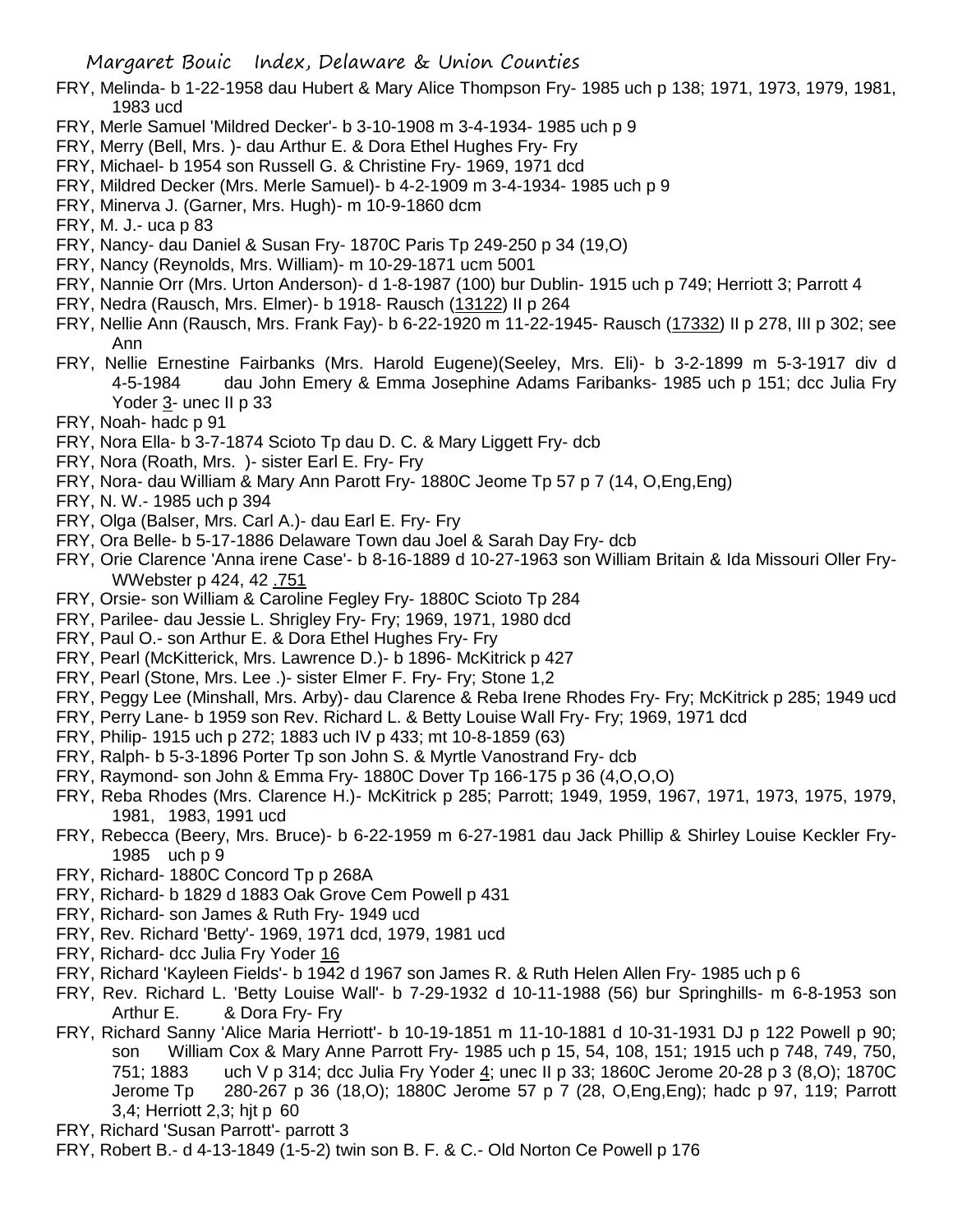- FRY, Robert- son Joseph L. & Ann F. Fry- 1880C Marysville 170-194 p 8 (9,O,Va,Pa)
- FRY, Roberta Jeanne (Smith, Mrs. Francis E.)- m 6-6-197- Fry
- FRY, Robin- ch Clarence James & Juanita E. Morley Fry- McKitrick; Parrott; 1959 ucd
- FRY, Ronald- son Clarence James & Juanita Morley Fry- Mc Kitrick; Parrott
- FRY, Rosa McFarlin (Mrs. Frank Richard)- (28-1886) dcb late (Georgia B.)
- FRY, Rose (McKitick, Mrs. Addison)- m 9-24-1879 ucm 6537 dau William & Mary Ann Parrott Fry- Fry; 1915 uch p 749; McKitrick p 267; Rosalan 1860C Jerome Tp 20-18 p 3 (2,O)
- FRY, Royal Sanny 'Hazel Hooper'- b 3-23-1891 m 7-6-1911 d 12-16-1956 Price Cem djlm p 63- son William & Mary Ann Parrott Fry- 1915 uch p 749; 1985 uch p 54; Fry; Herriott 3,4; uca p 31
- FRY, Russell G. 'Christine R.'- 1969, 1971, 1980 dcd
- FRY, Russell- b 9-16-1960 son Hubert & Mary Alice Thompson Fry- Fry; 1985 uch p 138; 1971, 1973, 1983 ucd
- FRY, Rusty- 1979, 1981 ucd
- FRY, Ruth Helen Allen (Mrs. James R.)- b 1913 m 1937 dau Corydon & Marietta Allen- 1985 uch p 5,6; Allen; 1949 ucd
- FRY, Ruth Ann (Weeks, Mrs. Harold)- dau Walter & Clara Hinderer Fry- McKitrick p 286; Parrott; Fry; 1949 ucd
- FRY, Ruth Smith (Ms. Elmer F.)- d 8-5-1962 (70) Oak Grove Cem Fry; 1961 dcd
- FRY, Samuel G. 'Samantha'- 1880C Marysville 229-247 p 13 (40, O,Pa,Pa); uca p 39
- FRY, Samantha (Mrs. Samuel G.)- 1880C Marysville 229-247 p 13 (43,O,O,O)
- FRY, Sarah F.- dau William & Caroline Fegley Fry- 1860C Scioto Tp 959; 1870C Scioto Tp 251 see Frances Sarah
- FRY, Sarah (Mrs. Henry)- d 7-8-1880 (58y 11d) Jerome Tp Cem DJ p 104
- FRY, Sarah (Watters, Mrs. Bazzle)- m 9-19-1839 dcm
- FRY, S. G.- 1915 uch p 328; 1883 uch IV p 466, 478, 536
- FRY, Shirley Louise Keckler (Mrs. Jack Phillip)- b 1-17-1939 m 7-20-1956 dau Paul S. & Mabelle Elizabeth Johnston Fry- 1985 uch p 9
- FRY, J. Smith 'Virginia Barrett'- b 5-4-1915 M 2-16-1943 son Elmer F. & Ruth Smith Fry- Weiser p 19; dpc p 46, 68; Asp (2397z-1); Fry; 1961, 1969, 1971, 1980 dcd
- FRY, Stella Mary- d 529-1969 Oak Grove Cem Fry; 1961, 1969 dcd
- FRY, Steven Lynn- b 1954 son Rev. Richard L. & Betty Louise Wall Fry- Fry; 1969, 1971 dcd
- FRY, Steven- b 1966 son Richard & Kayleen Fields Fry- 1985 uch p 6
- FRY, Stiles- 1880C Orange Tp p 350C
- FRY, Susan (Beltz, Mrs. Henry)- dumch p 345
- FRY, Susan (Mrs. Daniel)- 1870C Paris Tp 249-250 p 34 (51, Va)
- FRY, Susan Parrott (Mrs. Richard)- dau Sanny II & Anna Chinnock Parrott- Parrott 2,3
- FRY, Susie (Cline, Mrs. Charlie)- Maugans Anc p 66
- FRY, Taylor W.- brother Earl E. Fry- 1969, 1971, 1980 dcd
- FRY, Terry R.- 1969, 1971 dcd
- FRY, Thomas 'Margaret Ann'- b 1856 d 11-18-1926 York Cem p 30- 1880C York Tp 302 p 29 (24,O,-,-)
- FRY, infant son Thomas M & Margaret Ann Fry- York Cem p 30
- FRY, Thomas M. 'Ma(r)y Flickinger'- m 6-7-1879 ucm 6495
- FRY, Urton Anderson 'Nannie Orr'- b 1885 m 1912 d 1967 son Richard Sanny & Alice Maria Herriott Fry-Parrott 4; Herriott 3; 1915 uch p 749; 1985 uch p 54
- FRY, Vemba (Johnson, Mrs. Frank Bruce)- Graham (1476)
- FRY, Violet (Van Cura, Mrs. )- sister Earl E. Fry- Fry
- FRY, Virginia Barrett (Ms. Smith)- dau Lawrence & Inez Willey Barrett- Asp 2396z-1- 1961, 1969, 1971 dcd
- FRY, W.- uca p 3
- FRY, W. A.- 1915 uch p 266
- FRY, Walter A. 'Clara E. Hinderer'- d 9-18-1968 (63) son Alfred & Cora McKitrick Fry- Fry- McKitrick p 286; 1949, 1959 ucd
- FRY, Walter S.- b 4-16-1912 d 9-21-1971 Jerome IOOF DJ p 111
- FRY, Wesley 'Eliza Gailey'- m 4-2-1863 dcm
- FRY, Wesley 'Mamie Hayes'- Weiser p 626
- FRY, W. F.- 1883 uch IV p 488, 536; uca p 100
- FRY, W. H. 'Laura E. Andrus;- 1880 dch p 490, 809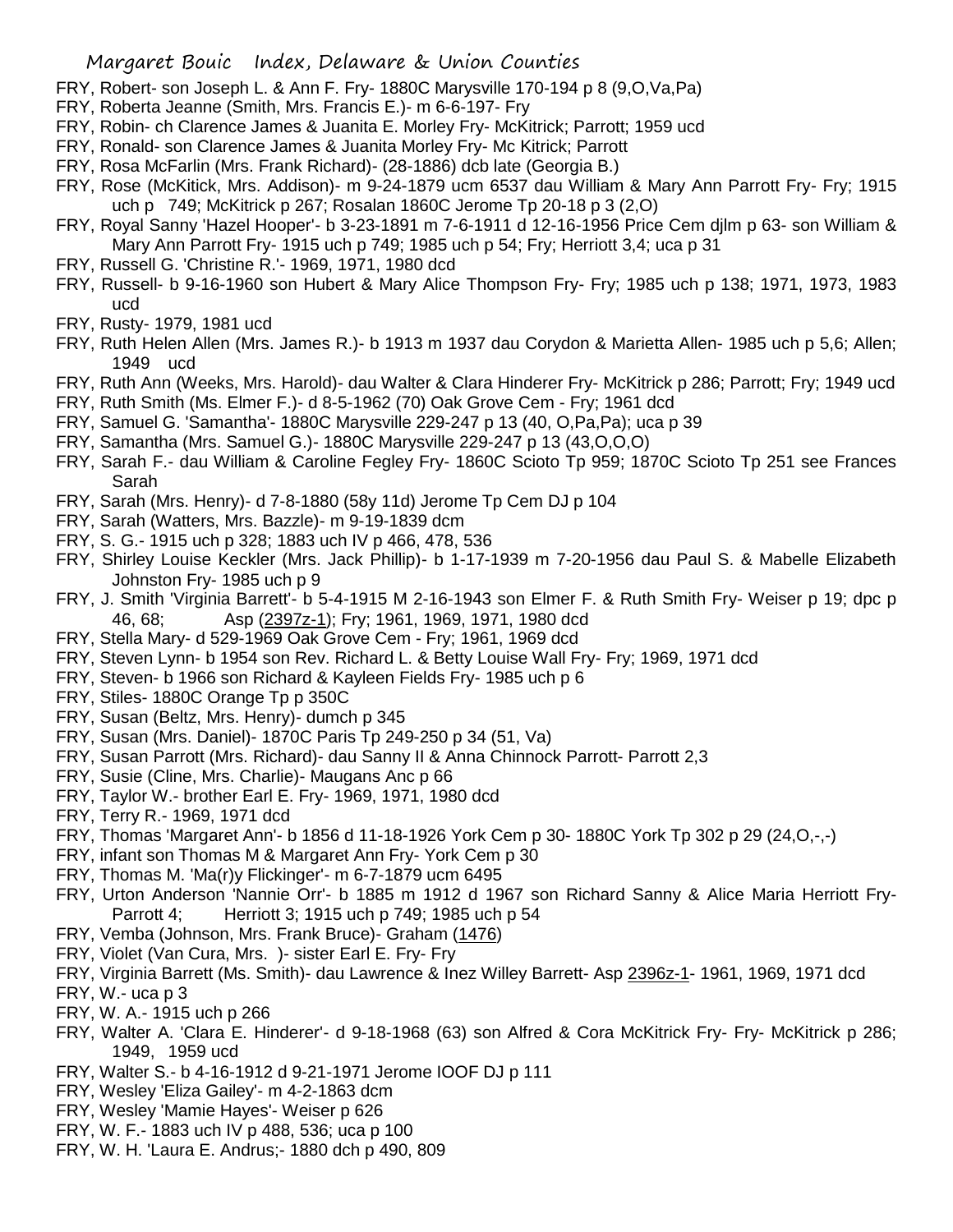- FRY, Wilda McKitrick (Mrs. Louis)- b 9-5-1926 dau Isaac Winerude & Helen Marie Robinson McKitrick-McKitrick p 296
- FRY, William- 1883 uch V p 395; 1908 dch p 486
- FRY, William delge VII p 39; 1858
- FRY, William A.- b 1-8-1878 Orange Tp son Stiles P. & Josephine McDonald Fry- dcb
- FRY, William B.'Ida Missouri Oller'- b 8-9-1868 g. 11-20-1888 d 4-12-1942 WWebster p 424 (.75)
- FRY, William 'Caroline Fegley'- m 4-21-1853 dc; 1860C Scioto Tp 959; 1880C Sc Tp 284 p 291C see Gabriel (165)
- FRY, William Cox 'Mary Ann Parrott'- b 7-16-1821 d 7-2-1903 Jerome Cem DJ p 103- 1915 uch p 748; 1985 uch p 54; ped Julia Fry Yoder #8  $8$ - unec II p 33; 1860C Jerome 20-18 p 3 (37, Eng); 1870C Jerome Tp 280-267 p 36 (49, Eng); 1880C Jerome Tp 9 p 7 (58, Eng,Eng,Eng); 1900c Jerome Tp 123-132 p 6B (78, Eng,Eng,Eng); m 50y came to US 1850, nat.; uca p 31, 49
- FRY, William- 1880C Brown Tp p 377A
- FRY, William F.- b Belmont Co d 5-24-1915 (71y8m) Oakdale Cem 2476 (B-75)
- FRY, William 'Florence M.'- b 10-1853 1900C Jerome Tp 241-250 p 11A (46,O,Eng,Eng)- m 17y
- FRY, William F. 'Mary J. Orahood'- b 1844 Belmont Co m 4-6-1873 ucm 5247 d 5-24-1915 (71y8) Oakdale Cem (B-R7-8)
- FRY, William- b 116-1959- son Hubert & Mary Alice Thompson- 1985 uch p 138; 1971, 1973, 1981, 1983 ucd
- FRY, William Richard 'Edith Costock'- b 8-23-1882 son Richard Sanny & Alice Maria Herriott Fry- Parrott 4; Herriott 3; 1915 uch p 749; 1985 uch p 54
- FRY, William- son William & Caroline Fegley Fry- 1860C Scioto Tp 959; 1870C Sc Tp 251
- FRY, Winifred Beale 'Betty Jane Tice'- b 8-2-1919 m 4-15-1939 son Lawrence Oller & Lena Belle Bean Fry-WWebster p 425, 426
- FRYBACK, George- 1880 dch p 631
- FRYBERGER, Andrew- Powers p 117
- FRYE, Ada (Curtis, Mrs. Alva E.)- dumch p 173
- FRYE, Alice (Alexander, Mrs. David Russell)- m 11-17-1948- Weiser p 253
- FRYE, Alice Elizabeth Loder (Quay, Mrs. George)(Mrs. Jacob)- b 4-26-1896 dau William & Hester Gramley Loder- Weiser p 591
- FRYE, Anna Margaret Britcher (Mrs. Melvin Martin))- b 5-21-1913 m 5-30-1937 Weiser p 344
- FRYE, Anne (Mrs. Joseph)- b 1821 Pa d 1-21-1901 SR Oakdale Cem I p 147 (C-R3-4)
- FRYE, Annie (Topping, Mrs. A. J.)- dau David & Magdalena Gast Frye- 1908 dch p 854
- FRYE, Audrey 'Eliza White'- White (8)
- FRYE, Benny- 1979, 1981 ucd
- FRYE, Bertha Z. Lockwood (Mrs. Olus F.)- b 9-30-1895 m 1950 d 10-12-1980 Byhalia Cem lptw p 29- dau W. A. & Retta Osborne Lockwood-1959, 1967, 1971, 1973, 1975 ucd
- FRYE, Bertha E. Schneider (Mrs. Paul E.)- b 2-11-1910- Weiser p 344
- FRYE, Betty (Johnson, Mrs. James)- dau James & Eva Smith Frye- Frye
- FRYE, Brian- b 1968 son Mavin & Shirley Ann Sapp Frye- 1973, 1975 ucd
- FRYE, Charles D. b 12-31-1930 son Cloyd & Malinda M. Stahley Frye- Weiser p 344
- FRYE, Charles- son Earl & Helen Frye- Frye
- FRYE, Chris- 1983 ucd
- FRYE, Clara (Davis, Mrs. Thomas)- dau David & Magdalena Gast Frye- 1908 dch p 854
- FRYE, Clarence L. 'Lilly Ufferman'- d 11-23-1973 (82) bur Ft. Myers, Fla- Frye
- FRYE, Cloyd 'Malinda M. Stahley'- b 8-26-1904 m 3-14-1923 son Joseph Franklin & Sarah Edna Koppenhaver Fye- Weiser p 344
- FRYE, Cloyd Richad 'Erma C. Schmoyer'- b 4-17-1927 m 10-18-1952 son Cloyd & Malinda M. Stahley Frye-Weiser p 344
- FRYE, Connie (Dutcher, Mrs. Roy)- dau Earl & Helen Frye- Frye
- FRYE, Daniel H.- b 1858 d 12-5-1934 Oakdale Cem I p 147 (C-R3-4)
- FRYE, Danita- b 1959 ch Marvin & Shirley Ann Sapp Frye- Frye; 1973, 1975 ucd
- FRYE, David- 1835 men p 60 #138 p 111 Trenton Tp
- FRYE, David 'Magdalena Gast'- 1908 dch p 454
- FRYE, Debbie- b 1955 dau Marvin & Shirley Ann Sapp Frye- Frye; 1973 ucd
- FRYE, Diane M.- b 1956 dau Marvin & Shirley Ann Sapp Frye- Frye; 1973, 1975 ucd FRYE, Dody- b 1964 ch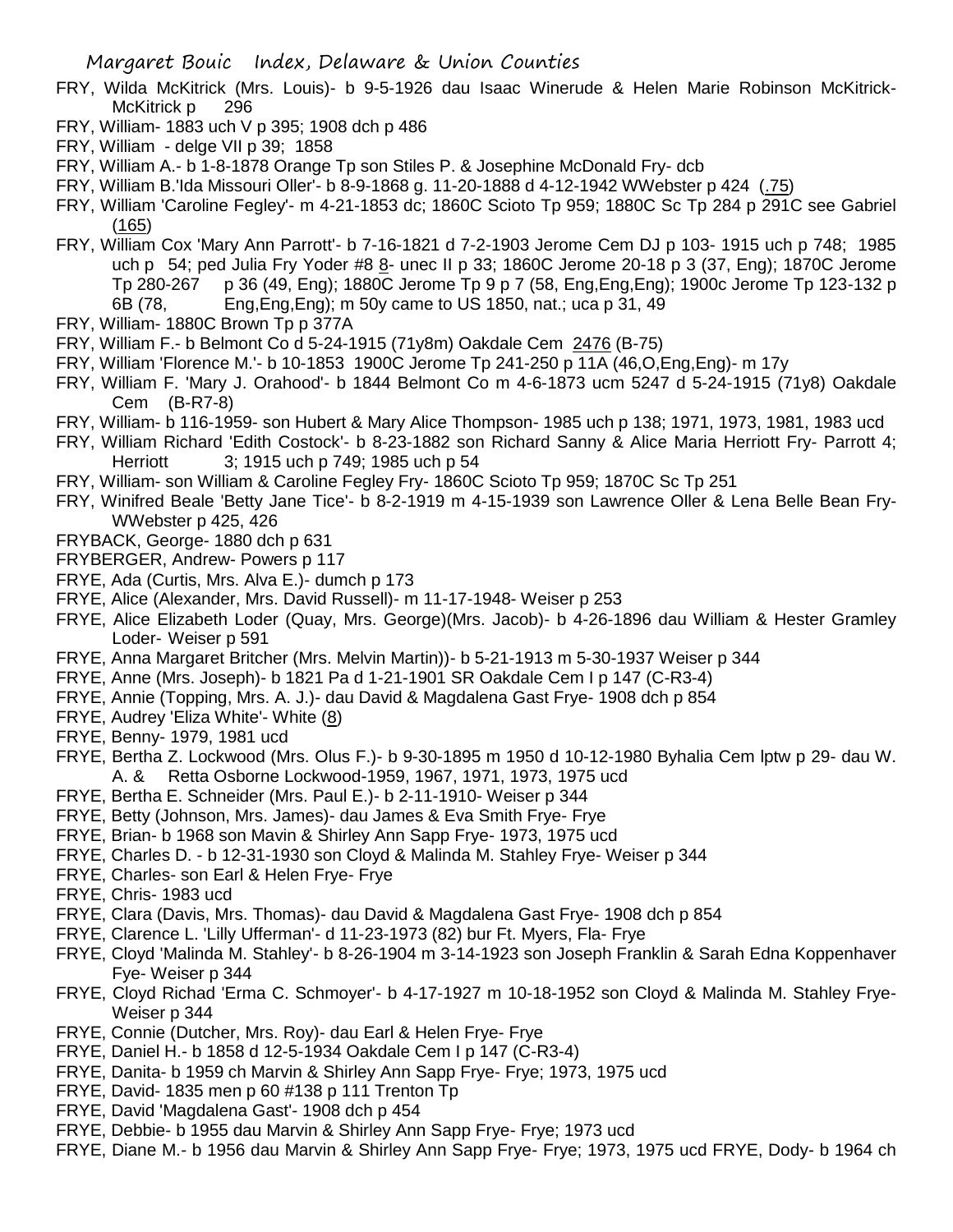Marvin & Shirley Ann Sapp Frye- Frye; 1973, 1975 ucd

- FRYE, Don L.- 1980 dcd
- FRYE, Donald- son James & Eva Smith Frye- Frye
- FRYE, Donald 'Leta Arlene Johnson'- m 1971 div- Maugans Anc p 133
- FRYE, Donna Marie Salvatore (Mrs. Jeffrey Willard)- m 4-25-1981 dau Gregory Salvatore- Frye
- FRYE, Donna- b 1959 dau Marvin & Shirley Ann Sapp Frye- Frye; 1973, 1975 ucd
- FRYE, Doug- b 1970 son Marvin & Shirley Ann Sapp Frye- 1973, 1975 ucd
- FRYE, Earl H. 'Helen'- d 11-28-1979 (63)- Frye; 1949 ucd
- FRYE, Edna (Mrs. J. A.)- 1949 ucd
- FRYE, Eliza G. White (Mrs. Andrew)- d 1845 (20) Old Kilbourne Cem- Powell p 64 dau George & Elizabeth Leonard White
- FRYE, Elizabeth White (Mrs. James)- White  $(4)$ ; dcq Elizabeth White  $5$
- FRYE, Ellen (Eisler, Mrs. Kenneth)- m 5-10-1968 dau John Frye- Frye
- FRYE, Emily (Mrs. Andrew)- d 10-7-1849 (21-1-7) Old Kilbourne Cem Powell p 64
- FRYE, Erma C. Schmoyer (Mrs. Cloyd Richard)- b 10-16-1927 g. 10-18-1952 Weiser p 344
- FRYE, Esther- 1840C Brown Tp (40-50)
- FRYE, Ethel Evans (Mrs. )- b 8-31-1891 d 7-12-1952 Oakdale Cem I p 99 (D-R9-15)
- FRYE, Eva F. Smith (Mrs. James)- m 2-11-1920 d 12-6-1972 bur Radnor- Frye
- FRYE, Forest- Frye
- FRYE, Garnet Laura Sherman (Mrs. Woodrow H.)- b 9-9-1919 d 4-27-1992 (72) bur Fairview Mem- dau Thomas & Elizabeth Evans Sherman- Frye; 1961 dcd
- FRYE, Gary Melvin- b 9-3-1942 son Melvin Martin & Anna Margaret Britcher Frye- Weiser p 344
- FRYE, George J.- d 8-14-1848 (3y9m) Old Kilbourne Cem. Powell p 64- son A. & Eliza G. Frye
- FRYE, Gregory- 1972 son Marvin & Shirley Ann Sapp Frye- Frye; Claibourne Cem p 88
- FRYE, Harkins J. 'Mae'-Frye
- FRYE, Harold- son James & Eva Smith Frye- Frye
- FRYE, Harriet B. (Mrs. John)- 1961 dcd
- FRYE, Harry- b 1890 d 1973 Maple Dell Cem djlm p 95; 1915 uch p 267
- FRYE, Helen Lucille Gilmore (Mrs. Earl H.)- b 5-13-1920 d 12-22-1961 Maskill Cem lptw p 101- dau Dayton & Neva Hobbs Gilmore Frye- Frye; 1949 ucd
- FRYE, Isaac- 1835 men p 16 #35 p 24 Brown Tp
- FRYE, J. A. 'Edna'- 1949 ucd
- FRYE, Jack W.- 1971, 1980 dcd
- FRYE, Jacob- 1840C Brown Tp (20-30)
- FRYE, Jacob- b 5-28-1869 Scioto Tp son Wm & Caoline Frye- dcb see Fry
- FRYE, Jacob 'Alice Elizabeth Loder'- Weiser p 591
- FRYE, James 'Eva Smith'- m 2-11-1920 d 5-19-1974 (78) bur Radnor- Frye
- FRYE, James Irvin 'June Eleanor Heck'- b 11-11-1925 m 7-22-1944 son Cloyd & Malinda M. Stahley Frye-Weiser p 344
- FRYE, Jean Marie (Reed, Mrs. )- dau John S. Frye,Sr.- engaged to John Ray Kazee- Frye
- FRYE, Jeffrey Willard 'Donna Marie Salvatore'- b 1960 m 4-25-1981 son Marvin & Shirley Ann Sapp Frye-Frye; 1973, 1975 ucd
- FRYE, J. Keith- son John Frye- Frye
- FRYE, John- Frye
- FRYE, John- son David & Magdalena Gast Frye- 1908 dch p 854
- FRYE, John 'Harriet B.'- 1961 dcd
- FRYE, Joseph 'Anne'- b 1818 Va d 4-13-1901 (83y3m) SR Oakdale Cem I p 147 (C-R3-4)
- FRYE, Joseph David- b 8-8-1956- son William Banks & Ruth Landis Frye- Weiser p 344
- FRYE, Joseph Franklin 'Sarah Edna Koppenhaver'- b 1880 m 3-9-1904 d 8-10-1915- Weiser p 344
- FRYE, Joseph H.'Mary E.'- b 1851 d 10-29-1880 (27y1) SR Oakdale Cem I p 147 (C-R3-4)
- FRYE, J. R.- 1915 uch p 266
- FRYE, June Eleanor Heck (Mrs. James Irvin)- m 11-8-1923 m 7-22-1944- Weiser p 344
- FRYE, Lawrence- son Clarence & Lilly Ufferman Frye- Frye
- FRYE, Leona- dau Jacob & Alice Elizabeth Loder Frye- Weiser p 591
- FRYE, Leta Arlene Johnson (Mrs. Donald)- b 6-13- dau Charles B. & Ruthella . Collins Johnson- Maugans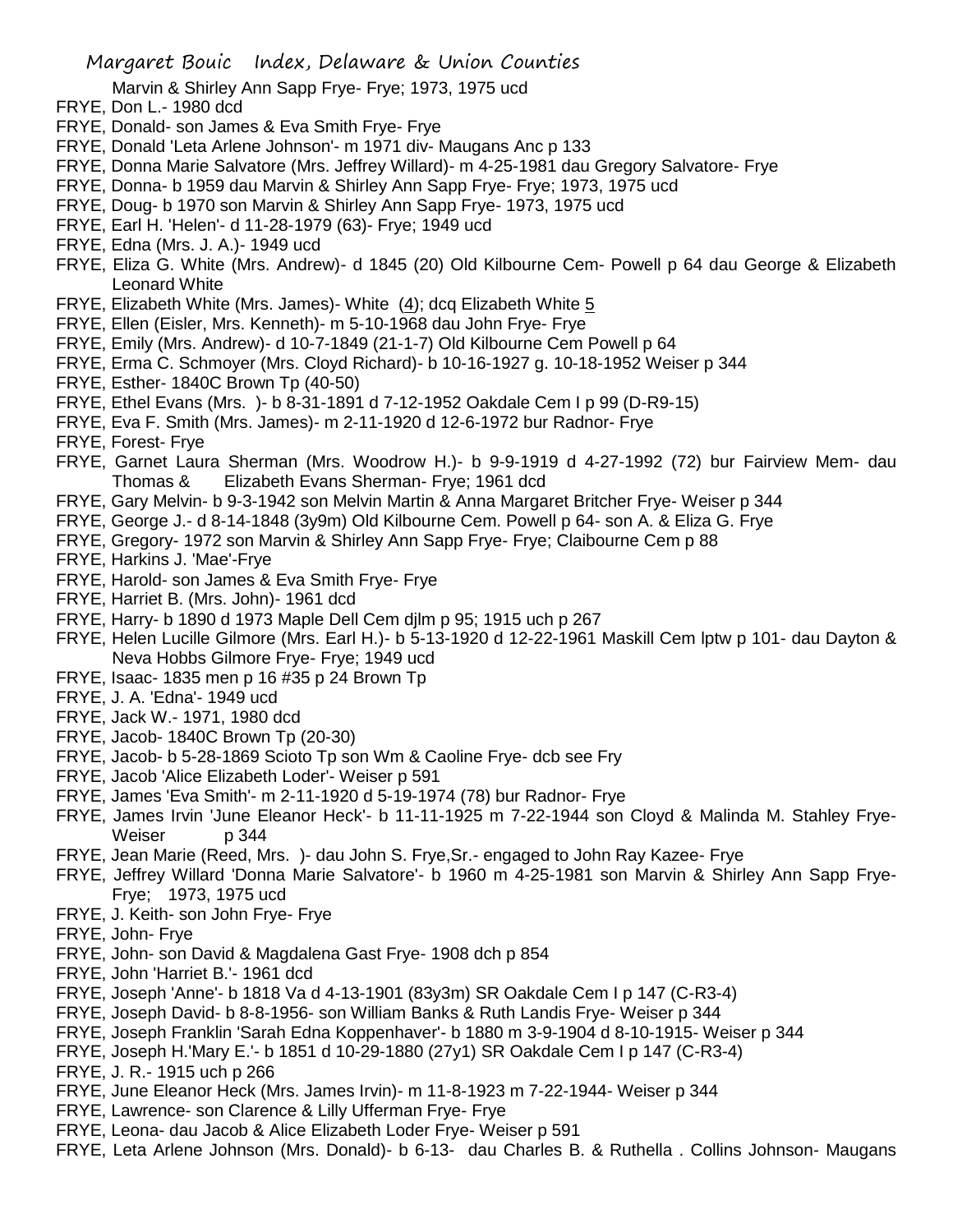Anc p 133

- FRYE, Lillie B. (Willoughby, Mrs. David H.)-, 1-1-1882- 1883 uch V p 655
- FRYE, Lilly Ufferman (Mrs. Clarence)- d 12-16-1966 (77) bur Ft. Myers Frye
- FRYE, Linda C. (Scott, Mrs. Malcom Robert)- b 9-6-1928 m 7-30-1949- dau Cloyd & Malinda M. Stahley Frye-Weiser p 344
- FRYE, Lois- dau Woodrow H. & Garnet L. Frye- 1961 dcd (15)
- FRYE, Loretta Marie- dau Ralph & Mary Olive Kehl Frye- Weiser p 535
- FRYE, Louise (Bowe, Mrs. Charles)- dau Clarence & Lilly Ufferman Frye- Frye
- FRYE, Lydia Babb (Mrs. Samuel)- delge II p 20
- FRYE, Lydia Mildred- Pabst 1 p 101
- FRYE, Mae (Mrs. Harkins J.)- d 3-3-1989 (63)- bur Sunset Cem- Frye
- FRYE, Magdalena Gast (Mrs. David)(Kinnel, Mrs. Jacob)- dau Conrad Gast- 1908 dch p 854
- FRYE, Malinda M. Stahley (Mrs. Cloyd)- b 12-10-1908 m 3-14-1923 d 12-4-1955 Weiser p 344
- FRYE, Malinda Wilson (Mrs. Noah)- dau Simon & Rebecca Wilson- Wilson 19
- FRYE, Martha J.- d 11-9-1891 (46-3-19) Wyatt Cem- Powell p 305
- FRYE, Marvin 'Shirley Ann Sapp'- son Forest Frye- Frye; 1973, 1975 ucd
- FRYE, Mary E. (Mrs. Joseph H.)- b 1853 d 9-12-1927 Oakdale Cem I p 147 (C-R3-4\_
- FRYE, Mary Meddles, Mrs. Charles)- dau James & Eva Smith Frye- Frye
- FRYE, Mary Olive Kehl (Mrs. Ralph)- b 12-1892 dau Zwingli & Pricilla Tyson Kehl- Weiser p 535
- FRYE, Melvin Martin 'Anna Margaret Britcher'- b 8-21-1906 m 5-30-1037 son Joseph Franklin & Sarah Edna Koppenhaver Frye- Weiser p 344
- FRYE, Nancy (Wilson, Mrs. John)- 2-1852- Wilson 12
- FRYE, Nellie M.- b 1889 d 1891 (1y11m) Oakdale Cem I p 147 (C-R3-4)
- FRYE, Nettie M.- d 6-20-1890 (1y11) Oakdale Cem 525 (29C)
- FRYE, Noah 'Malinda Wilson'- Wilson (19)
- FRYE, Noah- son Noah & Malinda Wilson Fry- Wilson 191
- FRYE, Olus 'Bertha Lockwood'- b 1887 m 1950 d 1957 Byhalia Cem lptw p 129
- FRYE, Pam (Hoffman, Mrs. Dennis)- Frye; Hoffman
- FRYE, Patricia (Mrs. Paul)- Frye
- FRYE, Paul E. 'Bertha E. Schneider'- b 12-2-1910 son Joseph Franklin & Sarah Edna Koppenhaver Frye-Weiser p 344
- FRYE, Paul- son James & Eva Smith Frye- Frye
- FRYE, Paul 'Patricia'- Frye
- FRYE, Phoeba (Mrs. Harry)- d 9-24-1961 (82) bu Maple Dell- Frye
- FRYE, Ralph Edward- son Ralph & Mary Olvie Kehl Frye- Weiser p 535
- FRYE, Ralph 'Mary Olive Kehl'- Weiser p 535
- FRYE, Reatha (Rotcuk, Mrs. )- sister James Frye- Frye
- FRYE, Roger Thomas- b 9-28-1953 son Cloyd Richard & Erma C. Schmoyer Frye- Weiser p 344
- FRYE, Ruth Elaine- b 4-29-1958 dau Cloyd Richard & Erma C. Schmoyer Frye- Weiser p 344
- FRYE, Ruth Landis (Mrs. William Banks)- b 2-28-1918 m 11-25-1939- Weiser p 344
- FRYE, Ruth Rebecca (Adams, Mrs. Dana Merrill)- Cowgill p 63
- FRYE, Samuel 'Lydia Babb'- delge II p 20
- FRYE, Sarah (Bridgens, Mrs. Frazier)- Weiser p 611
- FRYE, Sarah Edna Koppenhaver (Mrs. Josphe Franklin)(Shoemaker, Mrs. Charles J.)- b 5-4-1889 m(1) 3-9-1904- dau George Elmer & Pudence Mary Daniel Koppenhaver- Weiser p 344
- FRYE, Sharon Ruth- b 11-14-1944 dau William Banks & Ruth Landis Frye- Weiser p 344
- FRYE, Shirley Ann Sapp (Mrs. Marvin)- Frye; 1973, 1975 ucd
- FRYE, Sue= 1991 ucd
- FRYE, Terry- son Marvin & Shirley Ann Sapp Frye- Frye
- FRYE, William Banks 'Ruth Landis'- b 7-17-1914 m 11-25-1939 son Joseph Franklin & Sarah Edna Koppenhaver Frye- Weiser p 344
- FRYE, Woodrow H. 'Garnet H.'- son Pheobe Fry- Frye; 1961 dcd
- FRYER, Carolyn (Mrs. Marion)- 1949 ucd
- FRYER, Edward- 1880C Delaware Town p 493A
- FRYER, George- son Marion & Carolyn Fryer- 1949 ucd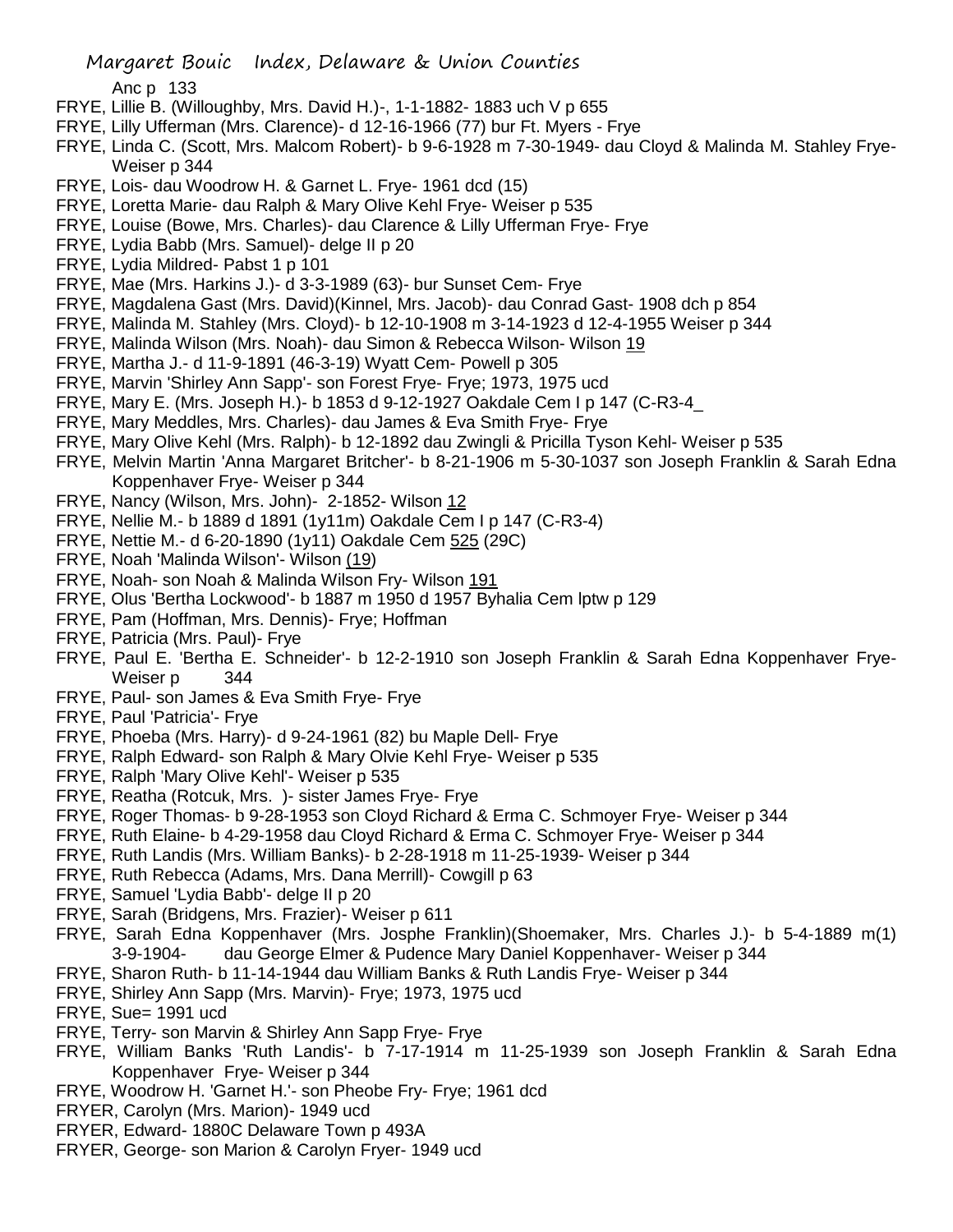- FRYER, Karen- dau Marion & Carolyn Fryer- 1949 ucd
- FRYER, Marion 'Carolyn'- 1949 ucd
- FRYER, May (Weiser, Mrs. Josiah)- m 1849- Weiser p 814
- FRYER, Sharon- dau Marion & Carolyn Fryer- 1949 ucd
- Families listed as FRIEMAN in census are included under FRYMAN
- FRYMAN, ---b 7-25-1867 Thomson Tp son Samuel & Susan J. Fryman- dcb
- FRYMAN, ---b 7-26-1867 Radnor Tp dau Thomas & Eveline Fryman- dcb
- FRYMAN, Abigal- b 1853 d 1929 Claibourne Cem p 28; uca p 93
- FRYMAN, Alice- 1981 ucd
- FRYMAN, Alma J. Milligan (Mrs. William Oscar- b 10-29-1888 m 3-15-1911 d 4-7-1983 Shoup Cem- dau William Joseph & Elvina Swartz Milligan- Fryman; Milligan II p 1, III p 2; Cowgill p 48; 1971, 1975, 1979 ucd
- FRYMAN, Antoinette (Koloff, Mrs. )- dau Scott & Orpha Darling Fryman- Fryman
- FRYMAN, Austin M. 'Grace Z.'- 1961 dcd
- FRYMAN, Barbara Ann Robinson (Garrison, Mrs. Richard Lee)(Mrs. Paul Vernon)- b 8-3-1945 m 9-5-1964 (2) 3-23-1985 dau Richard Milton & Ruth Eleanor Frederick- Russell V p 2, VI p 2
- FRYMAN, Becky (Mrs. Dan)- 1991 ucd
- FRYMAN, Benjamin 'Lily M. Melick'- Hopewell Cem- djlm p 87
- FRYMAN, Benjamin- son Samuel & Catharine Snowden Fryman- 1880 dch p 802
- FRYMAN, Bertha- 1949, 1959 ucd
- FRYMAN, Bertha B. Williams (Mrs. George J.)- b 2-25-1878 d 6-28-1961- Fryman; 1908 dch p 593
- FRYMAN, Byron 'Wanda J.'- son Nelson Austin & Grace Daugherty Fryman- Fryman; 1961, 1969, 1971, 1980 dcd
- FRYMAN, Caroline (Matteson, Mrs. Floyd)- dau David R. & Delia Belle Michael Fryman- Fryman
- FRYMAN, Carolyn- dau David & Delia Bell Michael Fryman- Graham 1442411
- FRYMAN, Caroll- son Thomas Elmer & Mabel Hurd Fryman- Fryman
- FRYMAN, Catharine J. Snowden (Mrs. Samuel)- m 10-25-1866 ucm 4073- dau James & Mary Harmon Snowden- 1915 uch p 789
- FRYMAN, Catherine- 1980 dcd
- FRYMAN, Cathy Marshall (Mrs. Dennis)- m 6-30-1973 dau W. C. Marshall- Fryman
- FRYMAN, Chad- b 1976 son Deborah J. Fryman- 1983 ucd
- FRYMAN, Christiana- dau George & Mary Porterfield Fryman- 1908 dch p 588
- FRYMAN, Christopher- b 1974 son Catherine Fryman- 1980 dcd
- FRYMAN, Clara E.- dau Samuel & Catharine Snowden Fryman- 1880 dch p 802
- FRYMAN, Clara Louise dau Thomas Ray & Clara Rider Fryman- 1908 dch p 593
- FRYMAN, Clara Rider (Mrs. Thomas Ray)- m 1-20-1906- 1985 uch p 54; 1908 dch p 593; Fryman; Cowgill p 39
- FRYMAN, Clarcie "Clara' E. (Spratt, Mrs. Wilson S.)(Shoup, Mrs. Beverly Chester)- b 6-19-1875 m 7-22-1893 (2) 3-11-1900 d 10-18-1957 dau Nathan W. & Emily Annie Smart Spratt- Cowgill p 50
- FRYMAN, Clarisa (McClary, Mrs. William)- dcc Kathy Beckley 21
- FRYMAN, Clarice L.- dau Thomas Ray & Clara Rider Fryman- Fryman; 1985 uch p 54; 1949, 1959, 1967, 1971, 1973, 1975, 1979, 1981, 1983, 1991 ucd
- FRYMAN, Cora Jane (Fryman, Mrs. Nelson C.)- b 9-30-1876 dau Thomas A. & Evaline Durfey Fryman- 1908 dch p 593; 1985 uch p 86
- FRYMAN, Dale- dau Thomas Ray & Clara Rider Fryman- Fryman; 1985 uch p 54,55; 1949, 1971, 1975 1973, 1979, 1981. 1991 ucd
- FRYMAN, Dan J.'Becky'- b 1957 son Don & Dorothy Fryman- 1971, 1973, 1975, 1991 ucd
- FRYMAN, Dana Max 'Ferne E. Erwin'- b 6-2-1907 m 12-3-1928 d 12-19-1981 (74) Shoup Cem- son Nelson C.
- & Cora J. Fryman Fryman- Fryman; 1985 uch p 86; 1971, 1973, 1975, 1979, 1981, 1983 ucd FRYMAN, David Eugene- son David R. & Delia Belle Michael Fryman- Fryman; Graham 1442411 FRYMAN, David - son Max Fryman- Fryman
- FRYMAN, David Roe 'Delia Belle Michaels'- b 1-20-1930 twin son Dana Max & Fern E. Erwin Fryman-Fryman; Cowgill p 42; Graham (1442411)
- FRYMAN, Deborah J.- 1983 ucd
- FRYMAN, Delia Belle Michaels (Mrs. David R.)- dau Orville Michaels- Fryman; Cowgill p 42; Graham 1442411;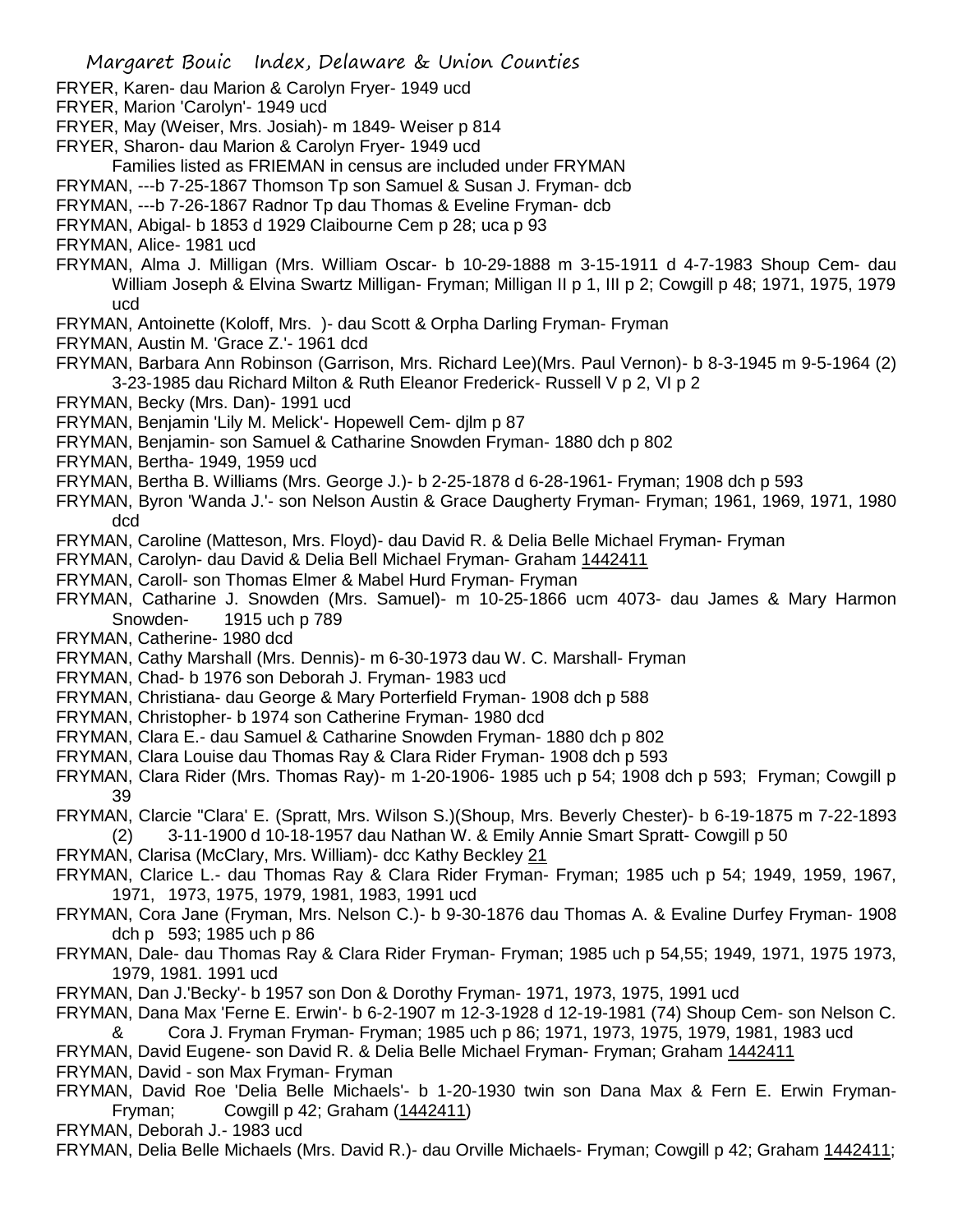FRYMAN, Delilah- dau Samuel & Catharine Snowden Fryman- 1880 dch p 802

- FRYMAN, Della Kay (Alexander, Mrs. David Eugene)- b 5-8-1953 m 11-6-1973 dau David R. & Delia Belle Michael Fryman- Fryman; Cowgill p 42; Graham 1442411; 1959 ucd (6)
- FRYMAN, Dennis 'Cathy Marshall'- b 1953 son Donald M. & Polly Fryman- Fryman; 1961, 1969 dcd
- FRYMAN, Donald M.'Polly A.'- son Thomas Elmer & Mabel Hurd Fryman- Fryman; 1949 ucd; 1961, 1969, 1971, 1980 dcd; 1991 ucd
- FRYMAN, Donald Roy 'Dorothy R. 'Alice'- b 1-20-1930 twin son Dana Max & Fern E. Erwin Fryman- Fryman; 1971, 1973, 1975, 1979, 1981, 1983 ucd
- FRYMAN, Dora- b 7-6-1887 Thompson Tp dau James & Viola Wynn Fryman dcb
- FRYMAN, Dorance- d 1959- son George J. & Bertha Williams Fryman- 1908 dch p 593; Fryman
- FRYMAN, Dorothy (Mrs. Harold)- 1961 dcd
- FRYMAN, Dorothy J. Watkins (Mrs. Harry W.)- b 9-14-1920 m 8-26-1942 d 6-5-1982 Radnor Cem- Fryman; 1969, 1971 dcd
- FRYMAN, Dorothy M (Mrs. John L.)- 1980 dcd
- FRYMAN, Dorothy Marie Speicher (Mrs. Robert)- b 9-19-1917 m 4-6-1940 d 9-27-1977 Shoup Cem- dau Frank & Catherine Kendall Speicher- Fryman; 1949, 1959, 1971, 1973, 1975, 1979, 1981 ucd
- FRYMAN, Dorothy Pauline (Neel, Mrs. Glenard Gaylord)- 1985 uch p 103
- FRYMAN, Dorothy R. (Mrs. Donald R.)- 1971, 1973, 1975 ucd
- FRYMAN, Dottie Conant (Mrs. John)- m 1-11-1974- Fryman
- FRYMAN, Elaine- du David R. & Delia B. Fryman- 1959 ucd (7)
- FRIEMAN, Elizabeth- dau Jacob & Rachel Frieman- 1850C Thomson Tp 93 p 189 (9,O)
- FRYMAN, Elnora (Fryman, Mrs. Archibald)- m 12-7-1886- Freshwater p 110
- FRYMAN, Emery- b 9-17-1891 Thompson Tp d 8-6-1965 (73) Shoup Cem- son William & Keltie Osborn Fryman, dcb- Fryman
- FRYMAN, Emery.Jr.- son Emery Fryman- Fryman
- FRYMAN, Emery 'Gladys Redmon'- Cowgill p 60
- FRYMAN, Emma J.- b 2-26-1872 Thompson Tp dau Samuel & Catharine J. Snowton Fryman dcb
- FRYMAN, Emmett- Pabst 7 p 28
- FRYMAN, Emry- son Jonathan & Rhoda E. Neal/Neel Fryman- 1880C Claibourne Tp 97-102 p 195B (4,O,O,O)
- FRYMAN, Ernest- son Nelson C. & Cora Jane Fryman- Fryman; 1908 dch p 593; 1985 uch p 86
- FRYMAN, Etta May- b 6-30-1848 Thompson Tp dau Wilson F. & Annna Knachel Fryman- dcb
- FRYMAN, Ettie Elnora (Black, Mrs. Archibald)- dau Thomas A. & Evaline Durfey Fryman- 1908 dch p 593
- FRYMAN, Eugene C. 'Irene E.'- 1979, 1971 ucd
- FRYMAN, Eva (Sutpin, Mrs. )- dau Grover Fryman- Fryman
- FRYMAN, Evaline Durfey (Mrs. Ghomas A.)- dau James & Jane Nafus Durfvey- 1908 dch p 593; Cowgill p 48; 1985 uch p 86
- FRYMAN, Evelyn (Johnson, Mrs. )- dau Thomas Ray & Clara Rider Fryman- Fryman; 1985 uch p 55
- FRYMAN, Fern E. Erwin (Mrs. Dana M.)- Fryman; 1971, 1973, 1975, 1979, 1981, 1983 ucd
- FRYMAN, Fessie S.- b 1899 d 1938 Claibourne Cem p 83
- FRYMAN, Frank- b 11-28-1869 Thompson Tp son Johnahtan & Lovins Browing Fryman dcb
- FRYMAN, Fred- son Scott & Orpha Darling Fryman- Cowgill p 59; Fryman
- FRYMAN, Frederick 'Mary'- d 4-10-1877 (63y11) Shoup Cem- Powell p 263; 1850C Thomson Tp 91 p 189 (31,O)
- FRYMAN, Galddys Gerald- b 3-12-1905 Thompson Tp dau James & Viola Wynn Fryman- dcb
- FRYMAN, Gene- ch David R. & Delia B. Fryman- 1959 ucd
- FRYMAN, Geneva J.- 1961, 1969, 1971, 1980 dcd
- FRYMAN, Geneva J. b 6-10-1907 d 5-31-1991 (83) Prospect Cem- dau Charles & Minnie Gast Hyland Fryman- dg 12-20-1953
- FRYMAN, George- son Dorance Fryman- Fryman
- FRYMAN, George J. 'Bertha Williams'- d 1915 son Thomas A. & Evaline Durfey Fryman- 1908 dch p 593; 1880C Thompson Tp p 301A
- FRYMAN, George 'Margaret Porterfield'- b 4-11-1811 d 9-30-1899 (88-5-19) Shoup Cem Powell p 263; 1985 uch p 86; 1908 dch p 588; 1850C Thomson Tp 93 p 189 (35, Pa)
- FRYMAN, George 'Mary'- 1908 dch p 588; 1985 uch p 86
- FRIEMAN, George W.- son Jacob & Rachel frieman- 1850C Thomson Tp 93 p 189 (11/12,O)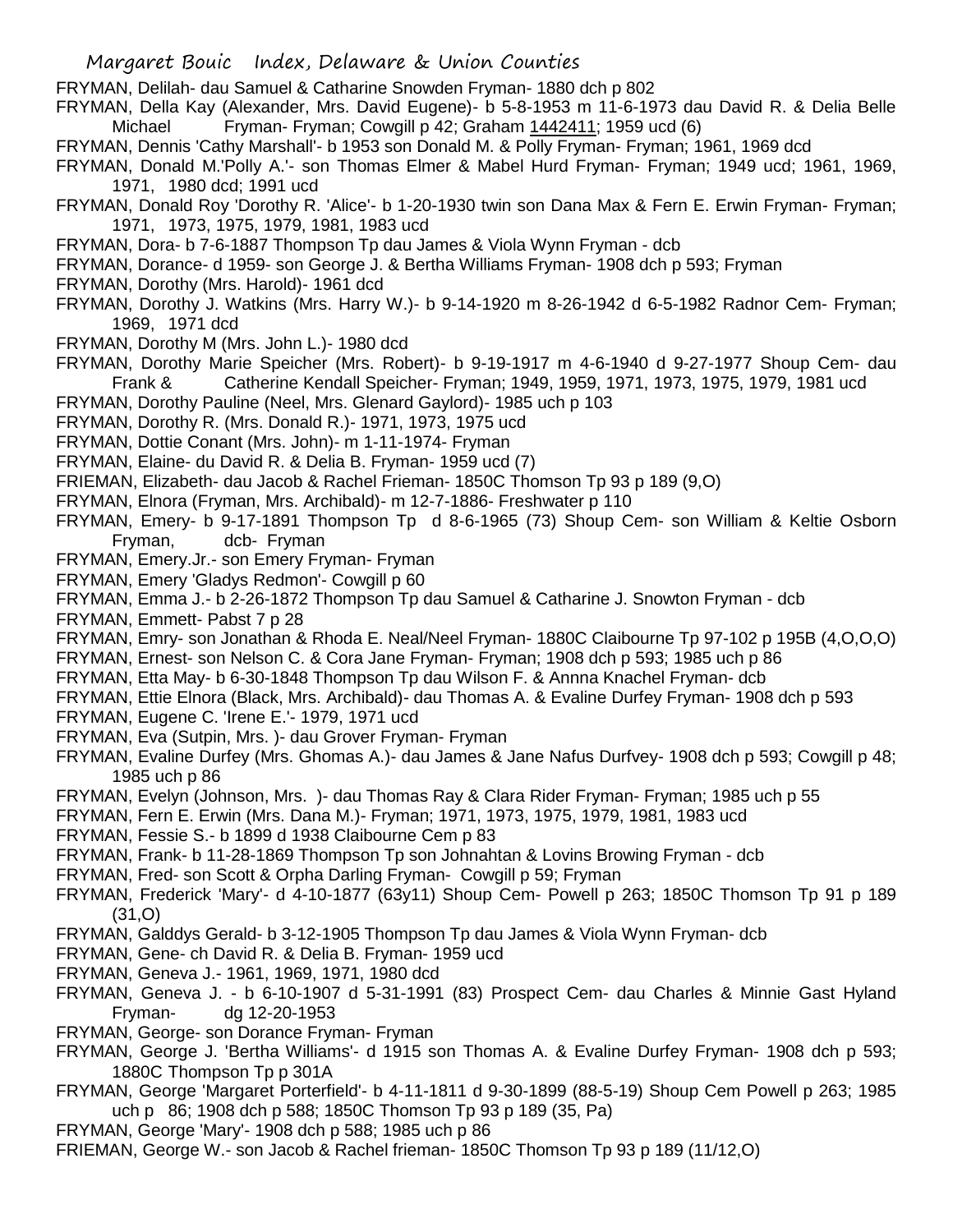- FRYMAN, Georgeanna- 1980 dcd
- FRYMAN, Georgette (Mrs. Jerry L.)- 1980 dcd
- FRYMAN, Gertrude Phipps (Douglas, Mrs. )- m(2) 6-27-1980 Fryman
- FRYMAN, Gladys Redmon (Mrs. Emery)- Cowgill p 60
- FRYMAN, Grace- b 8-18-1887 Thompson Tp dau John & Lizzie McCombs Fryman- Fryman
- FRYMAN, Grace Z.- 1961 dcd; 1971, 1973, 1975, 1979, 1981, 1983 ucd
- FRYMAN, Greg- b 1955- son Donald M. & Polly A. Fryman- 1961, 1969, 1971 dcd
- FRYMAN, Grover 'Bertha'- d 4-4-1962 bur Milldersport- Fryman
- FRYMAN, Grover Lee- b 6-11-1884 Thomson Tp son James H. & Viola Marier Wynn Fryman=- dcb late
- FRYMAN, Hannah Bonner (Mrs. Samuel)- m 5-4-1855 dcm; 1880 dch p 802
- FRYMAN, Hannah- d 1-7-1863 (8-2-12)- dau George & Margaret Porterfield- Shoup Cem Powell p 263
- FRYMAN, Harold R.'Ruth'- son Dana Max & Fern E. Erwin Fryman- Fryman; 1980 dcd
- FRYMAN, Harry H.- 1971 ucd
- FRYMAN, Harry W. 'Dorothy J. Watkins'- son Thomas Elmer & Mabel Hurd Fryman- Fryman; 1961, 1969, 1971, 1980 dcd
- FRYMAN, Hazel Marie- b 8-15-1896 Thompson Tp dau John & Lizzie McCombs Fryman- dcb
- FRYMAN, Hazel (Young, Mrs. Berlin)- m 1936- dau Scott & Orpha Jane Darling Fryman- Fryman
- FRYMAN, Helen Luella (Young, Mrs. Robert)- b 12-9-1909 m 1934 d 1-4-1977 (67) Shoup Cem- dau Scott & Orpha Darling Fryman- Fryman; Young
- FRYMAN, Henry- son Samuel & Hannah Bonner Fryman- 1880 dch p 802
- FRYMAN, Irene E. (Mrs. Eugene C.)- 1979, 1981 ucd
- FRYMAN, Irene (Mrs. Ray)- 1949 ucd
- FRYMAN, Jack 'Sandra Phillips'- b 1957 m 8-26-1972 son Richard R. & Luella J. Starling Fryman- Fryman; 1961, 1969, 1971 dcd
- FRYMAN, Jacob 'Rachel Gallant'- m 10-10-1836 dcm- hadc p 50, 52; 1840C Thompson Tp p 111 (20-30); 1850C Thomson Tp 93 p 189 (34,O)
- FRYMAN, James- b 1982 son Deborah J. Fryman- 1983 ucd
- FRYMAN, James H. 'Viola Marier Wynn'- 921-1884) dcb late (Grover Lee)
- FRYMAN, James Leroy- b 1952 son Richard R. & Luella J. Starling Fryman- Fryman; 1961, 1969 dcd
- FRYMAN, Jane- d 3-27-1866 (22-4-2) Shoup Cem; Powell p 263- dau Frederick & Mary Fryman; 1850C Thomson Tp 91 p 189 (6,O)
- FRIEMAN, Jane- dau Jacob & Rachel Frieman- 1850C Thomson Tp 93 p 189 (4,O)
- FRYMAN, Jeff- b 1959 son Richard R. & Luella J. Starling Fryman- 1961, 1969, 1971 dcd
- FRYMAN, Jennie Veda (Baker, Mrs. William Warren)- b 10-17/19-1881 m 3-26-1907 d 0-31-1942 bur Thompson Chapel Cem-dau Thomas & M. J. Wells Fryman - dcb; Warren-Swick p 14
- FRYMAN, Jenny Lou (McCombs, Mrs. Bernard L.)- m 12-9-1966 dau Richard & Luella J. Fryman; 1961 dcd (15)
- FRYMAN, Jeremey- son Jerry L. & Georgette Fryman- 1980 dcd
- FRYMAN, Jerry Lee 'Georgette McClain'- m 11-5-1977- son Richard R. & Luella J. Starling Fryman- Fryman; 1961, 1971, 1980 dcd
- FRYMAN, John- uca p 93
- FRYMAN, John- 1840C Thompson Tp p 109 (30-40); delge IV p 31; 1880C Thompson Tp p 299A; hadc p 50, 52 Scioto Tp, Thomson Tp Powell p 269
- FRYMAN, John 'Dottie Conant'- b 1952 m 1-11-1974 son Richard R. & Luella J. Starling Fryman- Fryman; 1961, 1969, 1971 dcd
- FRYMAN, John- son George & Margaret Porterfield Fryman- 1985 uch p 588
- FRYMAN, John- son George & Mary Fryman- 1908 dch p 588
- FRYMAN, John- b 3-23-1889 Thompson Tp son John & ---McCombs Fryman- dcb
- FRYMAN, John H.- b 3-25-1890 Thompson Tp son John & Lizzie McCombs Fryman dcb
- FRYMAN, John L. 'Dorothy M.'- 1980 dcd
- FRYMAN, John 'Mary Smith'- 1880 dch p 802
- FRIEMAN, John 'Polly'- 1850C Thomson Tp 89 p 189 (45, Tenn)
- FRYMAN, John- son Samuel & Hannah Bonnar Fryman- 1880 dch p 802
- FRYMAN, Jonathan 'Rhoda E. Neal/Neel- m 12-11-1873 ucm 5400; delge VI p 50 Thompson Tp; 1880C Claibourne Tp 47-102 p 195B (28, O,Penn,O)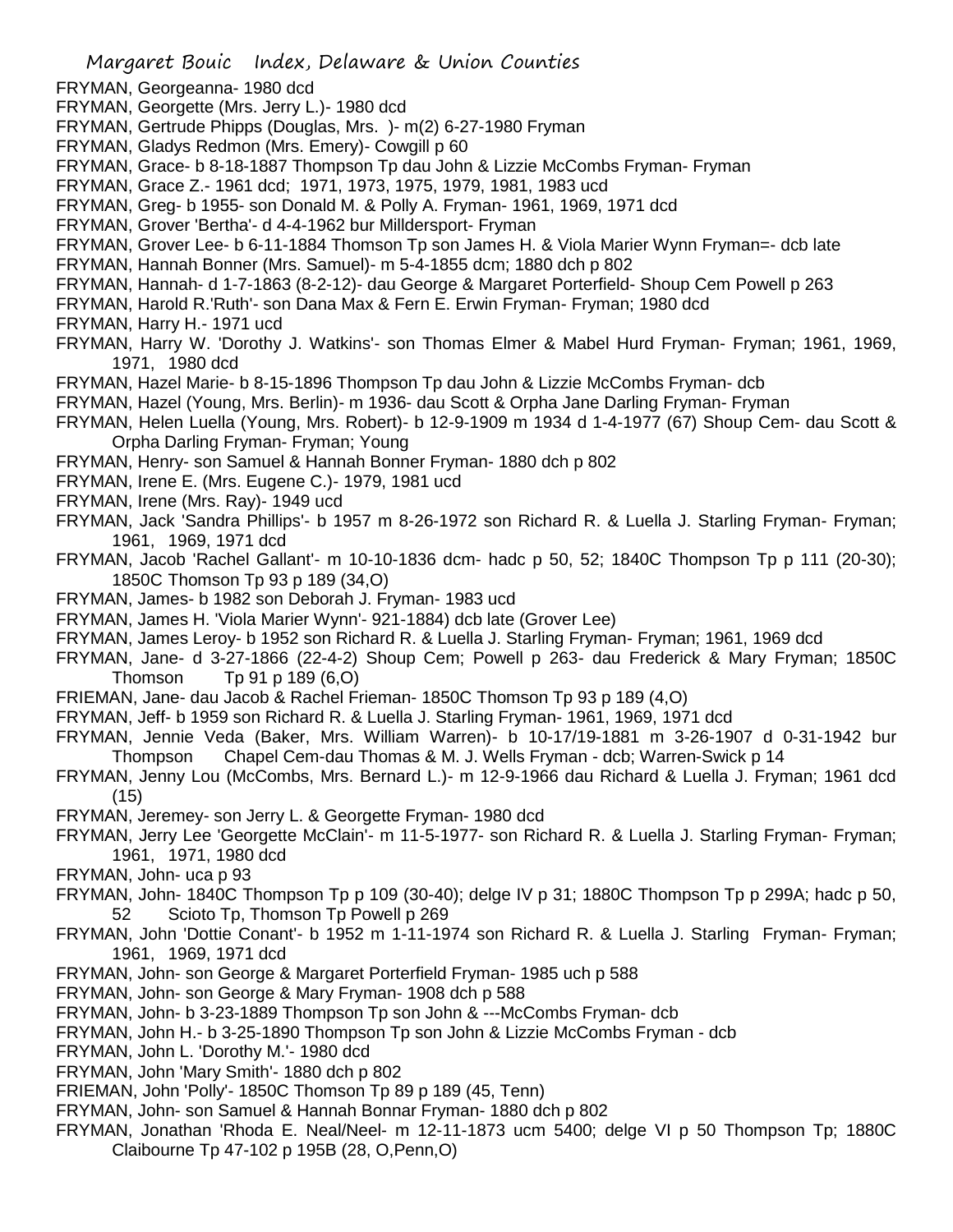FRYMAN, Jonathan- 1850C Thomson Tp 87 p 189 (27, Pa); 1880C Thompson Tp p 299A

- FRYMAN, Joseph L.- 1961 dcd
- FRYMAN, Joseph- son Richard R. & Luella J. Starling Fryman- Fryman
- FRYMAN, Judy M (Mrs. Rick D.)- 1975 ucd
- FRYMAN, Julie- b 1969 dau Harold & Ruth Fryman- 1980 dcd
- FRYMAN, Karri- ch Deborah J. Fryman- 1979, 1983 ucd
- FRYMAN, Keith- 1980 dcd
- FRYMAN, Kenneth Wayne 'Mary Kathryn Cerha'- m 5-21-1977 son Harry W. & Dorothy Watkins Fryman-Fryman; 1961, 1969, 1971 dcd
- FRYMAN, Kevin Scott- b 1-11-1979 son Kenneth Fryman- Fryman
- FRIEMAN, Lavina (Mrs. Jonathan)- 1850C Thomson Tp 87 p 189 (27, Pa)
- FRYMAN, Kevin Scott- b 1-11-1979 son Kenneth Wayne & Mary Kathryn Cerha Fryman- Fryman
- FRYMAN, Laci- b 1986 ch Dan & Beckey Fryman- 1991 ucd
- FRYMAN, Leah Evaline (Shults, Mrs. Myron)(Nickols, Mrs. Harry)- b 12-17-1907 m 8-1-1932 d 1-11-1984 dau William Oscar & Lydia Smart Fryman- Milligan IV p 2, V p 5
- FRYMAN, Lily M Melick (Mrs. Benjamin)- Hopewell Cem djlm p 87
- FRYMAN, Linda (Alcott, Mrs. Jack)- dau David R. & Delia Belle Michael Fryman- Fryman; Graham 1442411; Tossey 1273411; 1959 ucd (9)
- FRYMAN, Lisa- b 1964 dau Byron & Wanda J. Fryman- 1969, 1971, 1980 dcd
- FRYMAN, Luella J. Starling (Mrs. Richard R.)- b 6-10-1922 m 10-10-1940 d 3-21- 1981- Thompson Cem; dau Gilbert & Mary Ida Weber Starling- Fryman; 1961, 1969, 1971, 1980 dcd
- FRYMAN, Lydia Jeannette Smart (Mrs. Oscar)- b 6-21-1887 d 5-1-1909/22 dau George Washington & Adellia McPherson Smart- 1908 dch p 593; Cowgill p 42, 48; Milligan IV p 2
- FRYMAN, Mabel Hurd/Herd (Mrs. Thomas Elmer)- b 8-12-1895 m 9-9-1915 d 8-14-1980 (87) Radnor Cemdau Clayton & Estella Turner Hurd- Fryman
- FRYMAN, Mabel K.- b 7-3-1886 Thompson Tp dau John K. & Lizzie McCombs Fryman- dcb
- FRYMAN, Margaret (Craig, Mrs. Robert)- dau George & Mary Fryman- 1908 dch p 588
- FRYMAN, Margaret E.- d 9-27-1868 (20y14d)- dau G. & M.- Shoup Cem Powell p 263
- FRYMAN, Margaret Elizabeth (Agin, Mrs. John)- dau George & Margaret Porterfield Fryman- 1908 dch p 588 FRYMAN, Margaret Porterfield (Mrs. George)- dau Alexander Porterfield-
	- 1985 uch p 588; 1985 uch p 86; Powell p 263; 1850C Thomson Tp 88 p 189 934, Pa)
- FRYMAN, Marjorie- dau Nelson C. & Cora Jane Fryman Fryman- 1985 uch p 86
- FRYMAN, Martha E. (Williams, Mrs. John)- dau George & Margaret Porterfield Fryman- 1908 dch p 588
- FRYMAN, Mary A. (Mrs. George)- d 10-6-1863 (84-1-3) Shoup Cem Powell p 263; 1908 dch p 588; 1985 uch p 86
- FRYMAN, Mary A.- dau Samuel & Catharine Snowden Fryman- 1880 dch p 802
- FRYMAN, Mary A. (Vincent, Mrs. Louis H.)- dau George & Mary Fryman- 1908 dch p 588
- FRYMAN, Mary- b 1971 dau Catherine Fryman- 1980 dcd
- FRIEMAN, Mary E. dau Jacob & Rachel Frieman- 1850C Thomson Tp 93 p 189 (11,O)
- FRYMAN, Mary (Mrs. Frederick)- d 4-9-1898 (85-11-4) Shoup Cem Powell p 263; 1850c Thomson Tp 91 p 189 (31, Pa); 1880C Thompson Tp p 300C
- FRYMAN, Mary Helen (Reed, Mrs. Lawrence Richard)- b 12-25-1925 m 10-11-1943 d 10-7-1984 dau Emery & Gladys Redmon Fryman- Cowgill p 60
- FRIEMAN, Mary J.- dau George & Margaret Frieman- 1850C Thomson Tp 88 p 189 (2, Pa)
- FRYMAN, Mary Jane (Rose, Mrs. Salathaih)- m 11-13-1860 dcm- dau George & Margaret Porterfield Fryman-1908 dch p 588
- FRYMAN, Mary Kathryn Cerha (Mrs. Kenneth Wayne)- m 5-21-1977 Fryman
- FRYMAN, Mary Lucille Griffiths b 1-13-1927- dau William Alvin & Ruby Elizabeth Bumgartner Griffiths- dcc Vera Griffiths Hedges 1
- FRYMAN, Mary- dauy Samuel & Hannah Bonner Fryman- 1880 dch p 802
- FRYMAN, Mary Smith (Mrs. John)- 1880 dch p 802
- FRYMAN, Matthew- b 1965 son Cahterine Fryman- 1980 dcd
- FRYMAN, Megan Donette- b 11-22-1975- dau John L. & Dorothy M. Fryman- Fryman; 1980 dcd
- FRYMAN, Michael Steven- son David R. & Delia Belle Michael Fryman- Fryman; Graham 142411; Tossey
- FRYMAN, Michelle- b 1973 dau Eugene C. & Irene E. Fryman- 1979, 1981 ucd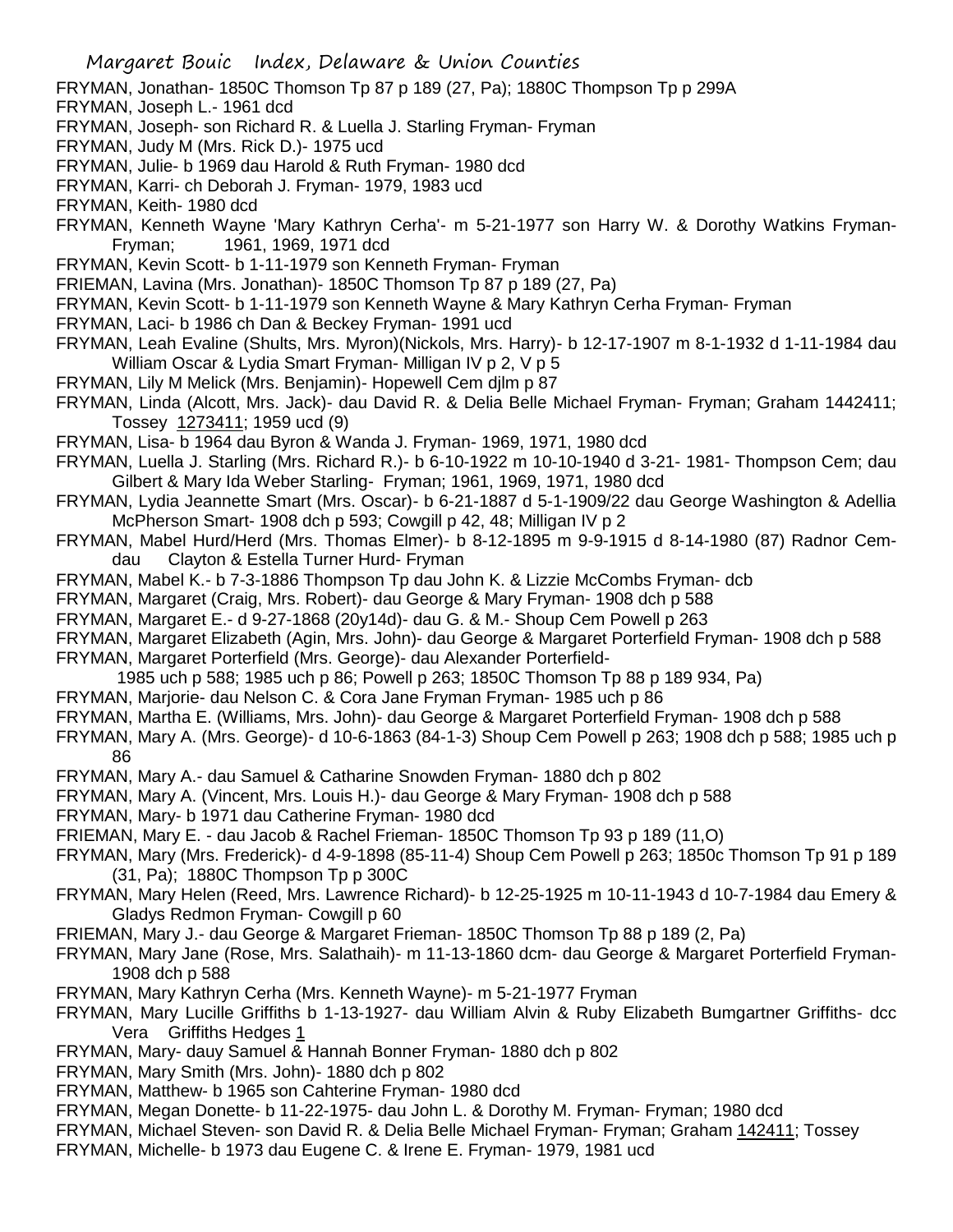- FRYMAN, Mildred (Glass, Mrs. Lindsey)- m 1945 dau Thomas Ray & Clara Rider Fryman- Fryman; 1985 uch p 55
- FRYMAN, Mildred Marie (Kirk, Mrs. Frank W.)- b 6-19-1899 m 10-7-1919- dau Nelson c. & Cora Jane Fryman Fryman- Fryman; 1908 dch p 593; 1985 uch p 54, 86
- FRYMAN, Minnie H.(Mrs. Charles)- d 12-1953 bur Prospect; dg p 12-10-1953
- FRYMAN, Nelda Kay (Fausnaugh, Mrs. Robert L.)(Eaches, Mrs. )- m 12-31-1960 dau Robert L. & Dorothy Marie Speicher Fryman- Fryman; 1949, 1959 ucd (17)
- FRYMAN, Nelson Austin 'Grace Daugherty'- b 9-17-1901 m 1928 d 11-16-1965 son Walter Scott & Orpha Darling Fryman- Fryman; dcb
- FRYMAN, Nelson C. 'Cora Fryman'- m 9-30-1876- 1908 dch p 593; 1985 uch p 86
- FRYMAN, Nelson Ernest- b 11-19-1904 Thompson Tp son Nelson C. & Cora J. Fryman dcb
- FRYMAN, Nelson- son Samuel & Catharine Snowden Fryman- 1880 dch p 802
- FRYMAN, Opal Ruth (Rigel, Mrs. Forrest)- b 10-18-1902 d 7-8-1975 dau Walter Scott & Orpha Darling Fryman- Fryman; dcb
- FRYMAN, Orpha Darling (Mrs. Walter Scott)- Fryman
- FRYMAN, Pam- b 1959 dau Don & Dorothy Fryman- 1971, 1973 ucd
- FRYMAN, Pamela S. Mehaffey (Mrs. Tracy)- m 9-3-1978 dau Samuel & Charlotte Meheffey- Fryman
- FRYMAN, Paul Vernon 'Barbara Ann Robinson'- b 6-8-1943 m 3-23-1985 Russell VI p 2
- FRYMAN, Paul V.- son Harry W. & Dorothy J. Watkins Fryman- Fryman; 1961 dcd (17), 1969, 1980 dcd
- FRYMAN, Dorothy Pauline (Neel, Mrs. Glennard Gaylord)- b 12-20-1912 m 1931 dau Thomas Ray & Clara Rider Fryman- Fryman; Cowgill p 39; 1985 uch p 54
- FRYMAN, Perry H. b 10-9-1910 d 10-22-1983 (73) Shoup Cem- son Thomas Ray & Clara Rider Fryman-Fryman; 1985 uch p 54; 1949, 1959, 1967, 1971, 1973, 1975, 1979, 1981, 1983 ucd
- FRYMAN, ---b 8-18-1883 Concord Tp dau Perry & Susan Philips Fryman- dcb
- FRYMAN, Phyllis (Reed, Mrs. Charles Leonard)- m 1950 dau Fred Fryman- Cowgill p 59
- FRYMAN, Polly (Mrs. Donald,)- 1949 ucd; 1961, 1969, 1971, 1980 dcd; 1991 ucd
- FRIEMAN, Polly (Mrs. John)- 1850C Thomson Tp 93 p 189 (46, Pa)
- FRYMAN, Rachel Gallant (Mrs. Jacob)- m 10-10-1836 dcm; 1850C Thomson Tp 93 p 189 (33,O)
- FRYMAN, Ray 'Clara Rider'- Cowgill p 39
- FRYMAN, Ray 'Irene'- 1949 ucd
- FRYMAN, Rhoda E. Neal/Neel (Mrs. Jonathan)- m 12-11-1873 ucm 5400; 1880C Claibourne Tp 97-102 p 195B (30,O,Penn,O)
- FRYMAN, Richard R. 'Luella J. Starling;- b 8-21-1915 m 10-10-1940 d 7-27-1984 (68) Shoup Cem- son Walter Scott & Orpha Darling Fryman- Fryman; 1961, 1969, 1971, 1980 dcd
- FRYMAN, Ricky/Richard 'Judy M.'- b 1955 son Don & Dorothy Fryman- 1971, 1973, 197 ucd
- FRYMAN, Robert Clifton- b 6-15-1926 dcb late, son Thomas Elmer & Mabel Hurd Fryman- Fryman
- FRYMAN, Robert L. 'Dorothy Marie Speicher''Gertrude Douglas Phipps- b 8-8-1913 m(2) 6-27-1980 d 3-23-1982 (68) Shoup Cem- son Walter Scott & Orpha Darling Fryman- Fryman; 1949, 1959, 1967,
	- 1971, 1973, 1975, 1979, 1981 ucd
- FRYMAN, Ronald Allan- b 7-22-1963 d 5-2-1980 (16) son David R. & Delia Belle Michael Fryman- Fryman' Graham 1442411
- FRYMAN, Ruth (Mrs. Harold)- 1980 dcd
- FRYMAN, Samuel A.- son George & Mary Fryman- 1908 dch p 588
- FRYMAN, Samuel 'Catherine J. Snowden'- m 10-25-1866 ucm 4073- 1915 uch p 789; 1880C Thompson Tp p 300C
- FRYMAN, Samuel 'Hannah Bonner'- m 5-4-1855 dcm
- FRYMAN, Samuel J.- b 5-30-1899 Thompson Tp son Wilson & Annis Knachel Fryman- dcb
- FRIEMAN, Samuel- son John & Polly Frieman- 1850C Thomson Tp 89 p 189 (15, Pa)
- FRYMAN, Samuel- son Samuel & Hannah Bonner Fryman- 1880 dch p 802
- FRYMAN, Sandra Phillips (Mrs. Jack)- m 8-27-1972 Fryman
- FRYMAN, Sarah C. (Gabriel, Mrs. John)- dau Thomas A. & Evaline Durfey Fryman- 1908 dch p 593
- FRYMAN, Sarah C. (Williams, Mrs. David)- dau George & Margaret Porterfield Fryman- 1908 dch p 588
- FRIEMAN, Sarah- dau Frederick & Mary Fireman- 1850C Thomson Tp 91 p 189 (16, Pa)
- FRYMAN, Sarah J. (Dillon, Mrs. John)- Hopewell Cem djlm p 87- Dillon; Fryman
- FRYMAN, Scott 'Orpha Jane Darling'- Fryman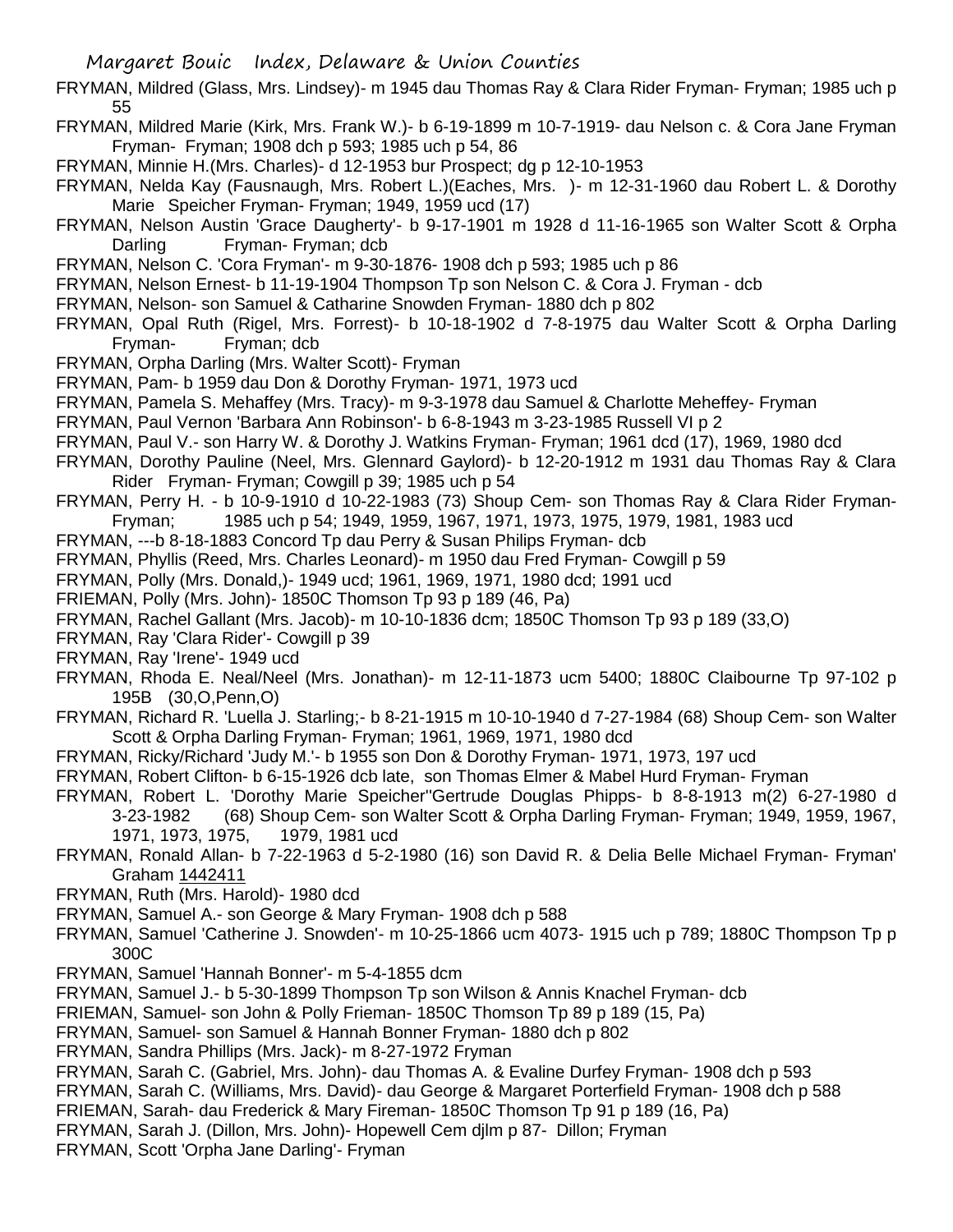- FRYMAN, Stella A.- b 7--18-1902 Thompson Tp dau W. S. & Annise Knachel Fryman dcb
- FRYMAN, Steve- son David R. & Delia B. Fryman- 1959 ucd (1 1/2)
- FRYMAN, Steven- son Danoel M. & Polly Fryman- 1949 ucd; 1961 dcd (12)
- FRYMAN, Sue- dau Dorance Fryman- Fryman
- FRYMAN, Susannah (Durfey, Mrs. Dexter)- dau George & Margaret Porterfield Fryman- 1985 uch p 588; dau George & Margaret Frieman- 1850C Thomson Tp 189 (11, Pa)
- FRYMAN, Suzanne (Laughrey, Mrs. Luther L.,Jr)- dau Dana Max & Fern E. Erwin Fryman- Fryman; 1985 uch p 88; Fryman
- FRYMAN, Thomas- b 7-25-1867/8 Thompson Tp -----dcb
- FRYMAN, Thomas A.- 'Evaline Durfey'- son George & Margaret Porterfield Fryman- 1908 dch p 394, 491, 588; 1985 uch p 86; 1850C Thomson Tp 88 p 189 (7, Pa) 1880C Thompson Tp p 296C
- FRYMAN, Thomas Elmer 'Mabel Hurd'- (32-1926) m 9-9-1915- Fryman; dcb late (Robert Clifton)
- FRYMAN, Thomas son John & Mary Smith Fryman- 1880 dch p 802; 1880C Thompson Tp p 301A
- FRIEMAN, Thomas son John & Polly Frieman- 1850C Thomson Tp 89 p 189 (10,O)
- FRIEMAN, Thomas- son Jonathan & Lavinia Frieman- 1850C Thomson Tp 87 p 189 (1,O)
- FRYMAN, Thomas Ray 'Clara Rider'- m 1-20-1906 son Thomas A. & Evaline Durfey Fryman- 1908 dch p 593; 1985 uch p 54
- FRYMAN, Thomas- son Samuel & Catharine J. Snowden Fryman- 1880 dch p 802
- FRYMAN, Tina (Hause, Mrs. Larry)- dau David R. & Delia Belle Michael Fryman Fryman; Graham 1442411; Tossey
- FRYMAN, Tony- b 1962 son Byron W. & Wanda J. Fryman- 1969, 1971, 1980 dcd
- FRYMAN, Tracy Scott 'Pamela S. Mehaffey'- b 1957 m 9-3-1978 son Byron & Wanda J. Fryman- Fryman; 1961, 1969, 1971 dcd
- FRYMAN, Victor- son Grover Fryman- Fryman
- FRYMAN, Viola Marier (Mrs. James H.)- (21-1884) dcb late (Grover Lee)
- FRYMAN, Virgil- son Grover Fryman- Fryman
- FRYMAN, Walter Scott 'Orpha Darling'- b 2-20-1974 Thompson Tp- son Samuel & Cathrine J. Snowden Fryman- Fryman; Pabst 7 p 28; 1880 dch p 802
- FRYMAN, Wanda J. (Mrs. Byron)- 1961, 1969, 1971, 1980 dcd
- FRYMAN, William A.- b 9-30-1879 Thompson Tp son Thos & Enora Fryman- dcb
- FRIEMAN, William- son Jacob & Rachel Frieman- 1850C Thomson Tp 93 p 189 (7,O)
- FRYMAN, William Oscar 'Lydia Jeanette Smart''Alma J. Milligan'- b 9-30-1879 m 2-14-1907 (2) 3-15-1911 d
	- 4-19-1960 Shoup Cem- son Thomas A. & Evaline Durfey Fryman Fryman; 1908 dch p 593; Milligan II p 1, III p 2
- FRYMAN, William- son Samuel & Hannah Bonner Fryman- 1880 dch p 802
- FRYMAN, Willson- son Samuel & Catharine Snowden Fryman- 1880 dch p 802
- FRYMAN, Wilson S. 'Clarcie E. Spratt'- b 10-1869 m 7-22-1893 div- Cowgill p 50
- FRYMAN, William C. (McKittrick, Mrs. Clyde Leroy)- b 7-9-1929 m 10-17-1947- McKitrick p 350
- FRYMAN, Wilma (Shell, Mrs. )- dau Grover Fryman- Fryman
- FRYMIRE, Anna Mae Slear (Mrs. Harry Isaac)- b 7-10-1888 m 10-24-1931- Weiser p 364
- FRYMIRE, Florence May (Krohn, Mrs. Charles Lewis)- b 11-4-1905 m 8-10-1929 dau William & Sarah Agnes Hoy Frymire- Weiser p 364
- FRYMIRE, Harry Isaac 'Anna Mae Slear'- b 4-18-1890 m 10-24-1931 son William & Sarah Agnes Hoy Frymire-Weiser p 364
- FRYMIRE, Hazel Carrie (Darrah, Mrs. LeRoy)- b 6-26-1892 m 12-24-1917 dau William & Sarah Agnes Hoy Frymire- Weiser p 364
- FRYMIRE, Sarah Agnes Hoy (Mrs. William)- b 6-23-1870 d 3-22-1931 dau Mary Jane Koppenheffer- Weiser p 363
- FRYMIRE, William 'Sarah Agnes Hoyt'- b 9-14-1868 d 4-10-1952- Weiser p 363
- FUCHS- see Fox
- FUCHS, Louise Nettie (Moder, Mrs. Mathias)- b 1885 d 1969- 1985 uch p 133
- FUDGE, Susan- 1985 uch p 164 (teacher)
- FUEHRER, James E. 'Martha'- 1961, 1969, 1971 dcd
- 
- FUEHRER, Martha (Mrs. James E.)- 1969, 1971 dcd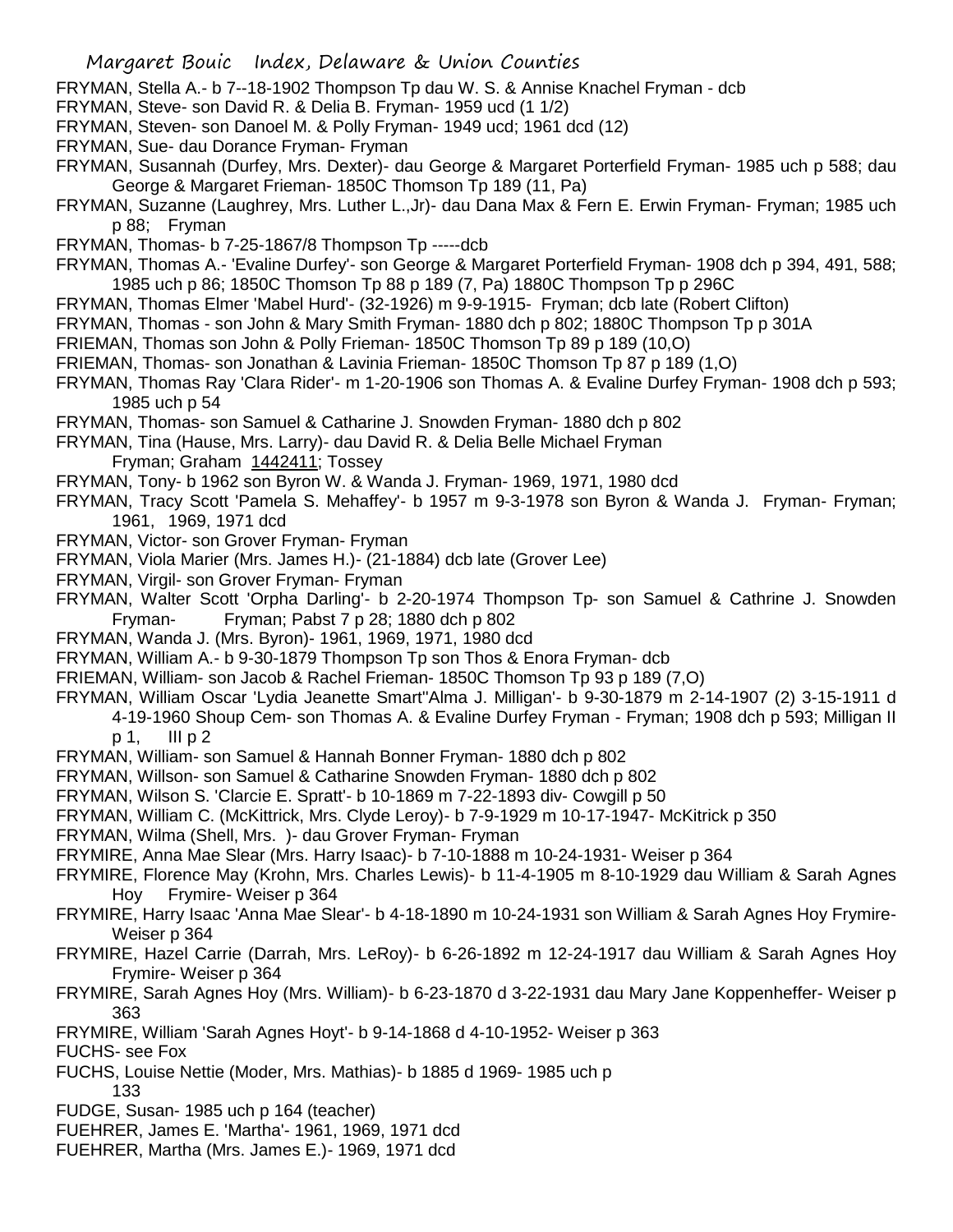FUEHRER, Robert- b 1965 son James E. & Martha Fuehrer- 1969, 1971 dcd

- FUELLING, Ethel Mae Hughes (Mrs. Woodruff Michael)- b 3-7-1916 m 8-8-1936 dau Charley R. & Lovina Mattie Evans Hughes- Weiser p 90
- FUELLING, Woodruff Jon II- b 2-5-1942 son Woodruff Michael & Ethel Mae Hughes Fuelling- Weiser p 90
- FUELLING, Woodruff Michael 'Ethel Mae Hughes'- b 10-30-1907 m 8-8-19360 Weiser p 90
- FUERST, Esther Miller (Mrs. Paul)- d 11-28-1979 (96) bur Green Lawn Cem- dau Isaac Miller- 1976 dch p 65 sister Mrs. Harry C. Frank; Miller
- FUESSNER, Ella (Baumhardt, Mrs. )- sister Savilla Fuessner- Fuessner
- FUESSNER, Helen (Stone, Mrs. Lester)- sister Savilla Fuessner- Fuessner; Stone
- FUESSNER, Ruth (Kossin, Mrs. )- sister Savilla Fuessner- Fuessner
- FUESSNER, Savilla A.- d 4-21-1975- bur Cleveland- Fuessner
- FUGATE, Mary D.- #108- unec III p 43, IV p 1, IX p 2
- FUGET, Ferguson- 1850C Delaware Town 1218 p 90 (18, Pa)
- FUGET, Martha- 1850C Delaware Town 1218 p 90 (20, Ky)
- FUGETT, beverly (Campbell, Mrs. )- dau Walter F. & Mary G. Fugett- Fugett
- FUGETT, Emma (Mrs. James)- Cowgill p 12
- FUGETT, James 'Emma'- Cowgill p 12
- FUGETT, LaVonne (Steele, Mrs. )- dau Walter F. & Mary G. Fugett- Fugett
- FUGETT, Mary G. (Mrs. Walter F.)- d 3-6-1990 (71) bur Middletown- Fugett
- FUGETT, Ruth (Ringen, Mrs. CharleyE)- b 8-1899 m 7-24-1920 dau James & Emma Fugett- Cowgill p 12
- FUGETT, Walter F. 'Mary G.'- Fugett
- FUGITT, Amos H. 'Beulah Lusk'- d 5-28-1970 (68) Oakdale Cem II p 144 (M-R9-7); Fugitt; 1961, 1969 dcd
- FUGITT, Anthony Tyler- b 11-1-6-1990 son Rob J. & Jill L. Fugitt- Fugitt
- FUGITT, Beulah Lusk (Mrs. Amos)- b 1902 d 9-14-1984 (84)- Oakdale Cem II p 144 (M-R9-7) Fugitt; 1961, 1969 dcd
- FUGITT, Esther (Leslie, Mrs. )- sister Amos Fugitt- Fugitt
- FUGETTT, Jill L. (Mrs. Rob J.)- Fugitt
- FUGITT, Laura (Burke, Mrs. )- sister Amos Fugitt- Fugitt
- FUGITT, Nancy (Stout, Mrs. John)- dau Amos & Beulah Lusk Fugitt- Fugitt; Dodds 5,6; opc 811
- FUGITT, Ruth (Prouty, Mrs. John)- d 12-11-1988 (61) bur Fairview Cem- dau Amos & Beulah Lusk Fugitt-Fugitt
- FUGLEY, ---b 10-28-1868 Delaware Town dau James & Elizabeth Fugley- dcb
- FUGUET, Rita (Laws, Mrs. William Knoche)- m 6-30-1925- Howison (1368)
- FUHR, ---(Roberts, Mrs. William S.)- dau Earl & Katherine A. Zwerner Fuhr- Fuhr
- FUHR, Earl 'Katherine A. Zwerner'- Fuhr
- FUHR, Katherine A. Zwerner (Mrs. Earl)- d 3-18-1968 (71) dau John & Mate Otter Zwerner- Fuhr
- FUHR, Katherine Thibout (Mrs. )- b 5-23-1897 d 3-18-1968 Oakdale Cem I p 134 (F-R10-6)
- FUHRMANN, Anna Maria Beck (Mrs. Henry Christian)- b 1834 d 1908 dau Mattheis & Rosin Holle Beck- ped Jean Brown Nepsund #98 15- unec VII p 17
- FUHRMANN, Christian 'Elizabeth Barbara Jung'- b 1796 d 1884 ped Jean Brown Nepsund #98 28- unec VII p 17
- FUHRMANN, Elizabeth Barbara Jung (Mrs. Christian)- b 1796 d 1873 ped Jean Brown Nepsund #98 29- unec VII p 17
- FUHRMANN, Henry Christian 'Anna Maria Beck'- b 1831 d 1917 son Christian & Elizabeth Barbara Jung Fuhrmann- ped Jean Brown Nepwund #98 14- unec VII p 17
- FUHRMANN, Lydia E. (Shifferly, Mrs., John W.)- b 1856 d 1924 ped Jean Brown Nepsund #98 7; unec VII p 17- dau Henry Christian & Anna Maria Beck Fuhrman
- FULAN, Cynthia Leigh Witherspoon (Mrs. Mark Phillip)- b 5-16-1960 m 8-19-1983 dau Roy L. & Patricia Ann Taylor Witherspoon- Genther p 89
- FULAN, Mark Phillip 'Cynthia Leigh Witherspoon'- m 8-19-1983- Genther p 89
- FULBURT, Maria (Hill, Mrs. Israel)- m 4-8-1847
- FULCHER, Mary Ann (Pritchett, Mrs. James M.)- b 1819 d 1901 ped Betty Christopherson McCrea #95 23 unec VI p 65
- FULEKI, Valerie Marie (King, Mrs. Scott Alan)- b 8-22-1967 m 9-14-1985- Cowgill p 77
- FULER, Ralph M.- 1880C Berkshire Tp p 414C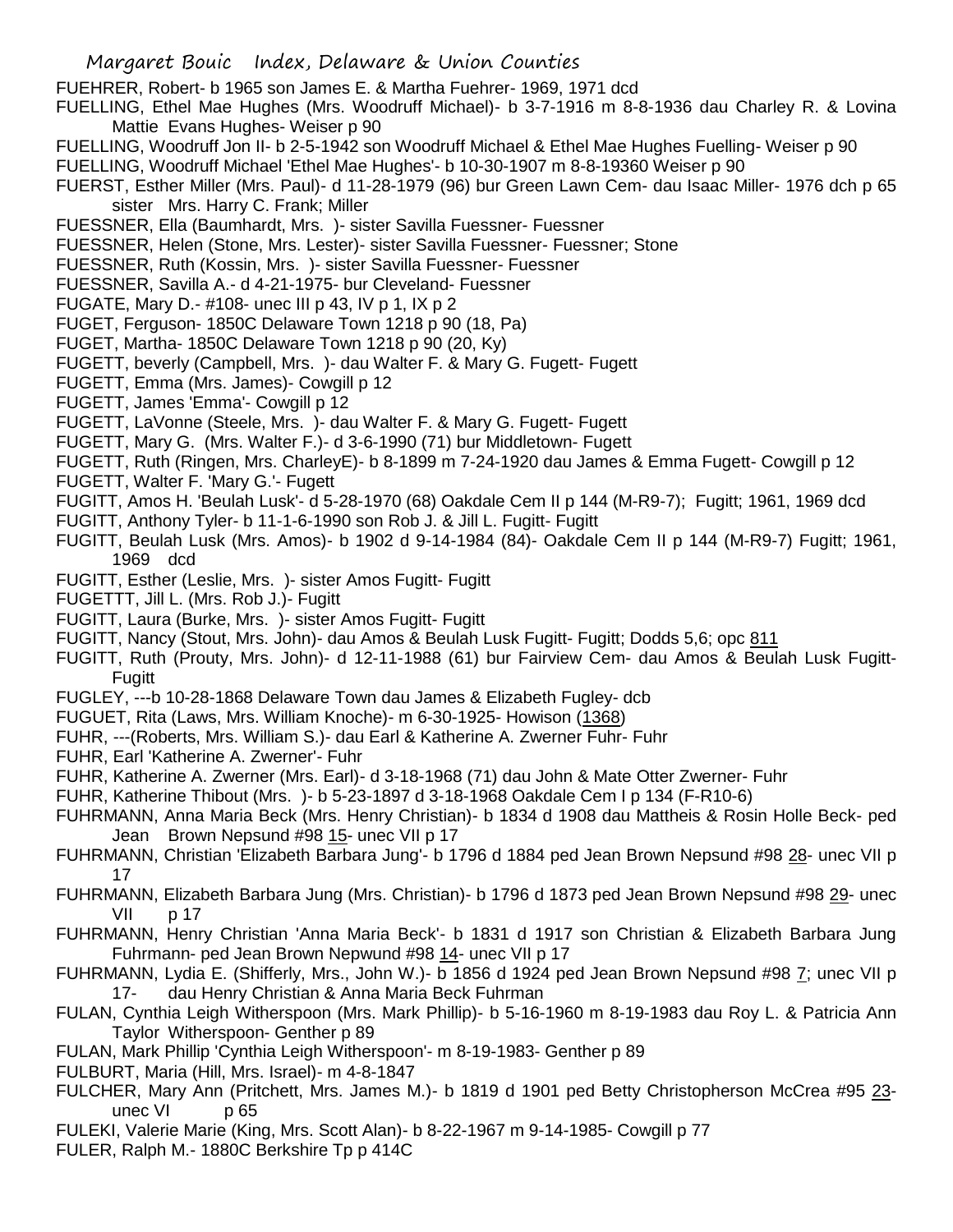- FULHAM, Elisha 'Sarah Hager'- m 6-21-1745 Genther p 164
- FULHAM, Sarah Hager (Mrs. Elisha)- bap 10-13-1723 m 6-21-1745 dau William & Mary Flagg Hager- Genther p 164
- FULK & DEVER- unec III p 21
- FULK, Albert- son William & Susannah Wise Fulk- 1860C Millcreek Tp 146 (7/12,O)
- FULK, Almeda R. Curer (Mrs. William)- m 8-12-1874 ucm 5524
- FULK, Amanda m. (Dever, Mrs. Joseph)- m 10-10-1872 ucm 515
- FULK, Amanda- dau William & Susan Fulk- 1860C Taylor Tp 912 (6,O)
- FULK, Benjamin- son Jacob & Sarah Fulk- 1850C Oxford Tp 2726 p 154 (20,O)
- FULK, Benjamin 'Martha Green'- m 3-27-1851 ucm 1645
- FULK, Catherine (Overturf, Mrs. William)- b 1815 d 1-3-1857 dau Sarah Fulk- dcq John Humes 11; dcc Richard Humer 19
- FULK, Danielle- b 1983 dau David A. & Kim Fulk- 1983 ucd
- FULK, David A. 'Kim'- 1979, 1981, 1983 ucd
- FULK, David- b 1978 son David A. & Kim Fulk- 1979, 1983 ucd
- FULK, David L.- son William & Susanna Wise Fulk- 1860C Millcreek Tp 146 ( ,O)
- FULK, Deana (Johnson, Mrs. William)- m 10-24-1853 ucm 2019; mt 11-2-1853
- FULK, Donna S. dau Kenneth Fulk & Mrs. Paul Mouser- Fulk; engaged to Bret R. Carlyle
- FULK, Elizabeth (Brown, Mrs. Christopher)- m 10-20-1853 ucm 2014 mt 10-26-1853- 1985 uch p 18
- FULK, Emma C.- dau John & Margaret Fulk- 1860C Taylor Tp 959-974 (3,O)
- FULK, Frank H.- son John & Margaret Fulk- 1860C Taylor Tp 959-974 (5,O)
- FULK, George- son Jacob & Sarah Fulk- 1850C Oxford Tp 1726 p 154 (20,O)
- FULK, George- son William & Susan Fulk- 1860C Taylor Tp 912 (3,O)
- FULK, Harriet Hildreth (Mrs. William H.)- m 12-25-1867 ucm 4308
- FULK, Harriet- dau William & Susan Fulk- 1860C Taylor Tp 912 (4,O)
- FULK, Harvey 'Martha Williamson'- m 9-26-1854 ucm 2173; unec VIII p 19
- FULK, Henry- son Jacob & Sarah Fulk- 1850C Oxford Tp 1726 p 154 (10,O)
- FULK, Jacob 'Sarah'- 1850C Oxford Tp 2726 p 154 (36,O)
- FULK, Jerry L.- son Sarah Fulk- 1880C Paris Tp 72-86 p 47 (11,O,O,O)
- FULK, John- 1883 uch V p 684
- FULK, John H.- son John & Margaret Fulk- 1860C Taylor Tp 959-974 (7,O)
- FULK, John 'Margaret'- 1860C Taylor Tp 959-974 (36, Penn)
- FULK, Julia Leppert (Mrs. Leroy)- b 7-4-1899 d 1-1-1963 bur Forest Grove- dau William Leppert- Fulk
- FULK, Kenneth- son Leroy & Julia Leppert Fulk- Fulk
- FULK, Kim (Mrs. David A.)- 1979, 1981, 1983 ucd
- FULK, Lafayette- son Jacob & Sarah Fulk- 1850C Oxford Tp 2726 p 154 (8,O)
- FULK, Lavina (Johnson, Mrs. Hiram)- m 3-24-1856 ucm 2404; unec IV p 18
- FULK, Leroy 'Julia leppert'- b 6-20-1900 d 1-1-1963 bur Forest Grove- son William Fulk- Fulk
- FULK, Margaret (Mrs. John)- 1860C Taylor Tp 959-974 (34, NY)
- FULK, Martha Green (Mrs. Benjamin)- m 3-27-1851
- FULK, Martha Williamson (Mrs. Harvey)- m 9-26-1854 ucm 2173; unec VIII p 19
- FULK, Mary Ann Landon (Mrs. Samuel)- m 8-5-1852 dcm
- FULK, Mary- dau Jacob & Sarah Fulk- 1850C Oxford Tp 2726 p 154 (21,O)
- FULK, Priscilla- dau Jacob & Sarah Fulk- 1850C Oxford Tp 2726 p 154 (13,O)
- FULK, Rebecca (Allen, Mrs. Joseph)- b 1701 d 5-15-1778 ped Benjamin Franklin Allen 17- delge III p 7
- FULK, Samuel 'Mary Ann Landon'- m 8-5-1851 dcm
- FULK, Sarah (Mrs. )- d 10-8-1884 (88-7-26) Old Kilb Cem p 2; Powell p 67; dcq John Humes 23
- FULK, Sarah (Mrs. Jacob)- 1850C Oxford Tp 2726 p 154 (50, Pa)
- FULK, Sarah- sister-in-law of Jeremiah Johnson- 1880C Paris Tp 72-86 p 47 (37, O,Pa,Pa)
- FULK, Sarah (Mrs. )(Lawary, Mrs. John H.)- m 1-11-1881 ucm 6888
- FULK, Susan (Mrs. William)- 1860C Taylor Tp 912 (27, Vt)
- FULK, Susannah Wise (Mrs. William)(Sansel, Mrs. Mathias)- m 6-8-1851 dcm (2) 2-18-1864 ucm 3538- dau Anthony & Sarah Leightey Wise- 1915 uch p 704
- FULK, William- Fulk
- FULK, William H. 'Harriet Hildreth'- m 12-25-1867 ucm 4308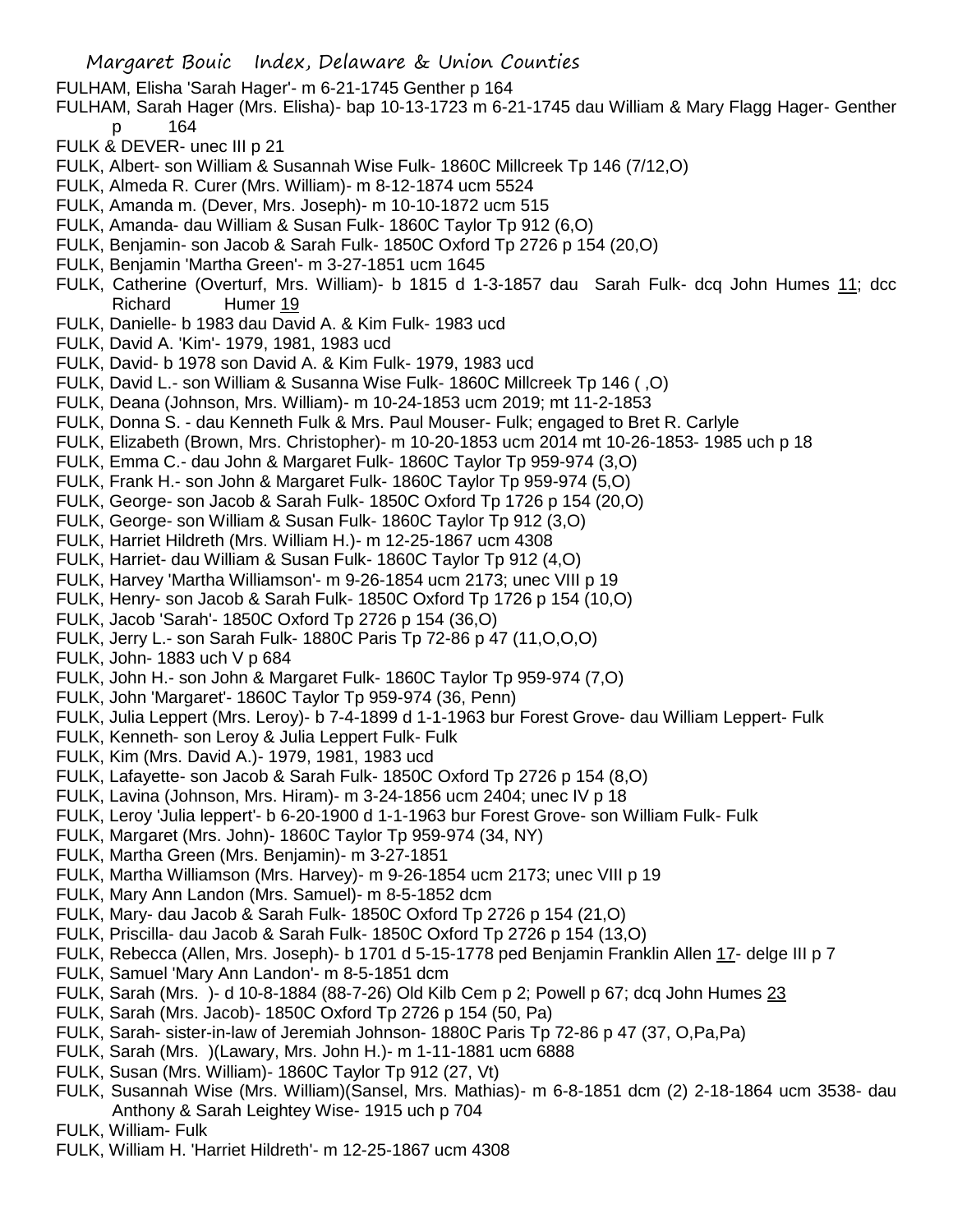- FULK, William M. 'Almeda R. Curer'- m 8-12-1874 ucm 5524
- FULK, William 'Susan'- 1860C Taylor Tp 912 (31, Pa)
- FULK, William 'Susan Wise'- m 6-8-1851 dcm d 4-2-1863 hmp p 196, 205; 1915 uch p 704; 1883 uch IV p 494, 541, V p 372, 684; 1860C Millcreek Tp 146 (30,O)
- FULK, William- son William & Susannah Wise Fulk- 1860C Millcreek Tp 146 (8,O)
- FULKERSON, Caroline Todd (Mrs. Stephen)(Brown, Mrs. Hugh)- b 9-11-1818 m 8-9-1838 d 10-1-1889 bur Muskingum Co- dau Benjamin L. & ELizabeth Green Todd- Maugans Anc p 209, 222
- FULKERSON, Charles- b 5-30-1895 Delaware Town son Charles & Mary Atkinson Fulkerson- dcb
- FULKERSON, Harriet- b 4-27-1860 dau Stephen & Caroline Todd Fulkerson-e200
- FULKERSON, Jennie (Thompson, Mrs. Frank P.)- b 10-16-1848 d 7-25-1918 bur Zanesville- dau Stephen & Caroline Todd Fulkerson- Maugans Anc p 200, 202
- FULKERSON, John Milton- d 5-26-1973 Sunbury Cem- Fulkerson
- FULKERSON, Stephen 'Caroline Todd'- m 8-9-1838 Maugans Anc p 200, 222
- FULKERSON, William H. (Ferguson, which see)- b 7-17-1841 m 2-20-1868 d 8-20-1911 Claibourne Cem- son Stephen & Caroline Todd Fulkerson- Maugans Anc p 200
- FULKERSON, Zelma (Smith, Mrs. Frederick)- Maugans Anc p 12
- FULKNER, Samuel- 1830C Union Tp 216 p 287 (30-40)
- FULKROAD, Alice Winifred Teter (Mrs. Samuel Junior)- b 1-25-1925 m 3-4-1942- Weiser p 359
- FULKROAD, Annabelle Marie (Harris, Mrs. Franklin)- dau Bernard Allen & Esther Irene Hoy Fulkroad- Weiser p 317, 355
- FULKROAD, Annie Katharine Eby (Mrs. Foster)- b 4-14-1879 d 11-19-1953 dau William Edward & Susan Agnes Koppenheffer Eby- Weiser p 316
- FULKROAD, Barbara Jane Brown (Mrs. Guy Robert)- b 12-15-1929 m 11-26-1945- Weiser p 318
- FULKROAD, Bernard Allen,Jr. 'Betty Mae Bonawitz'- b 10-21-1926 son Bernard Allen & Esther Irene Hoy Fulkroad- Weiser p 317
- FULKROAD, Bernard Allen 'Esther Irene Hoy'- b 7-29-1903 m 5-22-1924 son Foster & Annie Katharine Eby Fulkroad- Weiser p 317
- FULKROAD, Betty Mae Bonawitz (Mrs. Bernard Allen, Jr.)- b 8-26-1927- Weiser p 317
- FULKROAD, Bonnie Kay- b 5-15-1953 dau Donald Eugene & Janice Lebo Fulkroad- Weiser p 317
- FULKROAD, Cathy Ann- b 5-3-1948 dau Guy Robert & Barbara Jane Brown Fulkroad- Weiser p 318
- FULKROAD, Charles Foster 'Elaine Warner'- b 7-24-1935 m 4-28-1956 son Bernard Allen & Esther Irene Hoy Fulkroad- Weiser p 318
- FULKROAD, Connie Mae- b 7-16-1947 dau Bernard Allen,Jr. & Betty Mae Bonawitz Fulkroad- Weiser p 317 FULKROAD, Darla Collier (Mrs. Jack Eby)- Weiser p 317
- FULKROAD, Darla Ilene- b 9-4-1944 dau Leroy Norman & Mildred Pauline Harris Fulkroad- Weiser p 359
- FULKROAD, Debra Kay- dau Ivan Robert & Reba Lenker Fulkroad- Weiser p 358
- FULKROAD, Diane Lynn- b 11-5-1949 dau Bernard Allen,Jr. & Betty Mae Bonwitz Fulkroad- Weiser p 317
- FULKROAD, Donald Eugene 'Janice Lebo'- b 12-3-1927 son Bernard Allen & Esther Irene Hoy Fulkroad-Weiser p 317
- FULKROAD, Doris Mae (Schorr, Mrs. Lee Burns)- b 10-9-1925 dau Bernard Allen & Esther Irene Hoy Fulkroad- Weiser p 317
- FULKROAD, Elaine Warner (Mrs. Charles Foster)- m 4-28-1956- Weiser p 318
- FULKROAD, Ellen Kreiner (Mrs. Guy Eby)- b 11-18-1907 m 11-24-1926- Weiser p 318
- FULKROAD, Esther Irene Hoy (Mrs. Bernard Allen)- b 5-2-1902 son Foster & Annie Katharine Eby Fulkroad-Weiser p 317
- FULKROAD, Eugene Samuel- b 9-7-1942 son Samuel Junior & Alice Winifred Teter Fulkroad- Weiser p 359
- FULKROAD, Faye Corrine (Callender, Mrs. William Landis)- b 9-4-1901 m 3-17-1921 dau Foster & Annie Katharine Eby Fulkroad- Weiser p 316
- FULKROAD, Florence May (Mossner, Mrs. Norris Gillespie)- b 8-24-1899 m 1-31-1925 dau Foster & Annie Katharine Eby Fulkroad- Weiser p 316
- FULKROAD, Foster 'Annie Katharine Eby'- b 12-23-1873 d 1-11-1949- Weiser p 316
- FULKROAD, Frederick H.- b 3-12-1927 d 6-25-1949 son Henry Adam & Ida Bonawitz Fulkroad- Weiser p 358 FULKROAD, Gerald Alvin- b 9-13-1941 son Henry Adam & Ida Bonawitz Fulkroad- Weiser p 358
- FULKROAD, Guy Eby 'Ellen Kreiner'- b 2-11-1907 m 11-24-1926 d 12-15-1958 son Foster & Annie Katharine Eby Fulkroad- Weiser p 318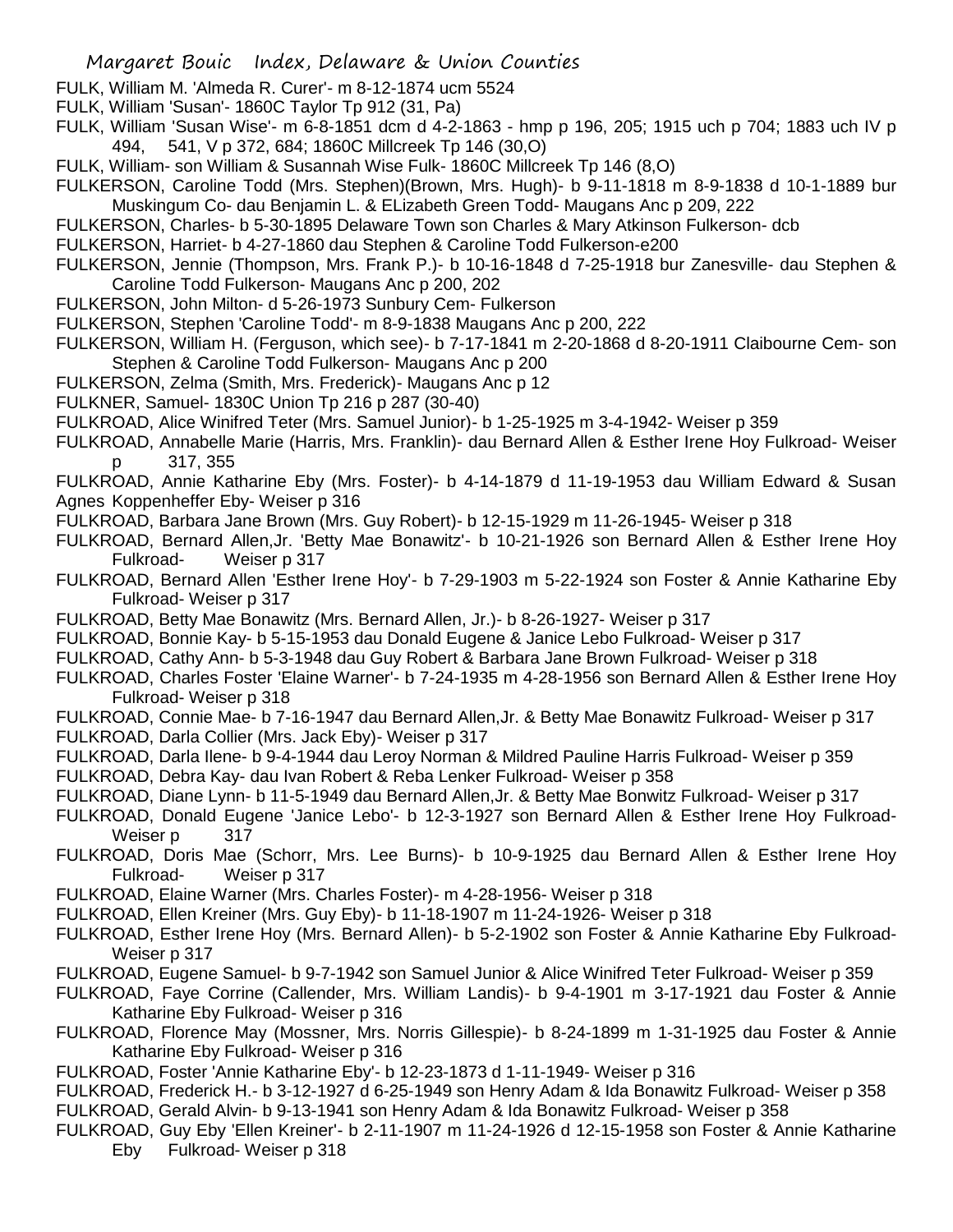- FULKROAD, Guy Robert 'Barbara Jane Brown'- b 12-20-1929 m 11-26-1945 son Guy Eby & Ellen Kreiner Fulkroad- Weiser p 318
- FULKROAD, Henry Adam 'Ida Bonawitz'- b 12-6-1905 son Samuel & Stella Cathran Goodling Fulkroad-Weiser p 358
- FULKROAD, Ida Bonawitz (Mrs. Henry Adam)- Weiser p 358
- FULKROAD, Ivan Robert 'Reba Lenker'- b 3-28-1930 son Leroy Norman & Mildred Pauline Harris Fulkroad-Weiser p 358
- FULKROAD, Jack Eby 'Darla Collier'- b 5-18-1934 son Bernard Allen & Esther Irene Hoy Fulkroad- Weiser p 317
- FULKROAD, James Elwood 'Mildred Rothermel'- son Bernard Allen & Esther Irene Hoy Fulkroad- Weiser p 318
- FULKROAD, Janice Lebo (Mrs. Donald Eugene)- Weiser p 317
- FULKROAD, Jay Marlin- b 1909 d 1913 son Foster & Annie Katharine Eby Fulkroad- Weiser p 318
- FULKROAD, Jerome- b 1-21-1951 son Henry Adam & Ida Bonawitz Fulkroad- Weiser p 358
- FULKROAD, Joann Shirley- b 7-14-1945 dau Samuel Junior & Alice Winifred Teter Fulkroad- Weiser p 359
- FULKROAD, June Marie (Walter, Mrs. Robert Earl)- m 4-18-1936 m 4-23-1955 dau Leroy Norman & Mildred Pauline Harris Fulkroad- Weiser p 359
- FULKROAD, Larry Lee- b 3-1-1945 son Bernard Allen & Esther Irene Hoy Fulkroad- Weiser p 318
- FULKROAD, Leroy Norman 'Mildred Pauline Harris'- b 6-30-1908 m 5-10-1929 son Samuel & Stella Cathran Goodling Fulkroad- Weiser p 358
- FULKROAD, Lillian Ethel (Blackletter, Mrs. Charles W.)- b 1910 d 1956 dau Foster & Annie Katharine Eby Fulkroad- Weiser p 318
- FULKROAD, Mae Evelyn (Homer, Mrs. Harold Maynard)- b 9-13-1932 m 7-23-1955- dau Leroy Norman & Mildred Pauline Harris Fulkroad- Weiser p 359
- FULKROAD, Mary Jane- b 7-28-1910 d 2-5-1911 dau Samuel & Stella Cathran Goodlin Fulkroad- Weiser p 359
- FULKROAD, Mildred Pauline Harris (Mrs. Leory Norman)- b 11-5-1911 m 5-10-1929- Weiser p 358
- FULKROAD, Mildred Rothermel (Mrs. James Elwood)- m 1956- Weiser p 318
- FULKROAD, Mary Ellen (Bingaman, Mrs. Edwin Eugene)- b 5-15-1932 m 3-26-1949 dau Bernard Allen & Esther Irene Hoy Fulkroad- Weiser p 317
- FULKROAD, Pamela Louise- b 3-23-1946 dau Guy Robert & Barbara Jane Brown Fulkroad- Weiser p 318
- FULKROAD, Pauline Elizabeth (Klinger, Mrs. Donald Clarence)- b 3-24-1934 m 11-28-1953 dau Leroy Norman & Mildred Pauline Harris Fulkroad- Weiser p 359
- FULKROAD, Pauline- b 4-28-1905 d 2-10-1930 dau Foster & Annie Katharine Eby Fulkroad- Weiser p 318
- FULKROAD, Ralph Floyd- b 1897 d 1903 son Foster & Annie Katharine Eby Fulkroad- Weiser p 316
- FULKROAD, Reba Lenker (Mrs. Ivan Robert)- Weiser p 358
- FULKROAD, Robert Ivan- son Ivan Robert & Reba Lenker Fulkroad- Weiser p 358
- FULKROAD, Ronald Gene- b 6-20-1949 son Guy Eby & Ellen Kreiner Fulkroad- Weiser p 318
- FULKROAD, Ruth Evelyn (Messersmith, Mrs. Dayne Donald)- b 5-21-1927 m 12-3-1946 dau Guy Eby & Ellen Kreiner Fulkroad- Weiser p 318
- FULKROAD, Ruth Naomi- b 1898 d 1898 dau Foster & Annie Katherine Eby Fulkroad- Weiser p 316
- FULKROAD, Samuel Junior 'Alice Winifred Teter'- b 11-5-1923 m 3-4-1942 son Samuel & Stella Cathran Goodling Fulkroad- Weiser p 359
- FULKROAD, Samuel 'Stella Cathran Goodling'- b 4-16-1886 m 5-27-1905- Weiser p 358
- FULKROAD, Sandra Lee- b 9-12-1945 dau Guy Eby & Ellen Kreiner Fulkroad- Weiser p 318
- FULKROAD, Stella Cathran Goodling (Mrs. Samuel)- b 6-30-1887 d 5-27-1905- dau Henry & Ida Selena Matter Goodling- Weiser p 358
- FULKROAD, Steven Allen- b 9-28-1951 son Bernard Allen,Jr. & Betty Mae Bonawitz Fulkroad- Weiser p 317
- FULKROAD, Vicki Lee- b 7-30-1958 dau Ivan Robert & Reba Lenker Fulkroad- Weiser p 358
- FULKROAD, Wendy Sue- b 1-5-1956 dau Jack Eby & Darla Collier Fulkroad- Weiser p 318
- FULKROAD, William Edgar- b 4-6-1929 d 1-14-1939 son Bernard Allen & Esther Irene Hoy Fulkroad- Weiser p 317
- FULKROAD, William Eugene- b 5-31-1955 son Donald Eugene & Janice Lebo Fulkroad- Weiser p 317
- FULKS, Charles L.- Pabst 4 p 1
- FULLEN, Gene- Fullen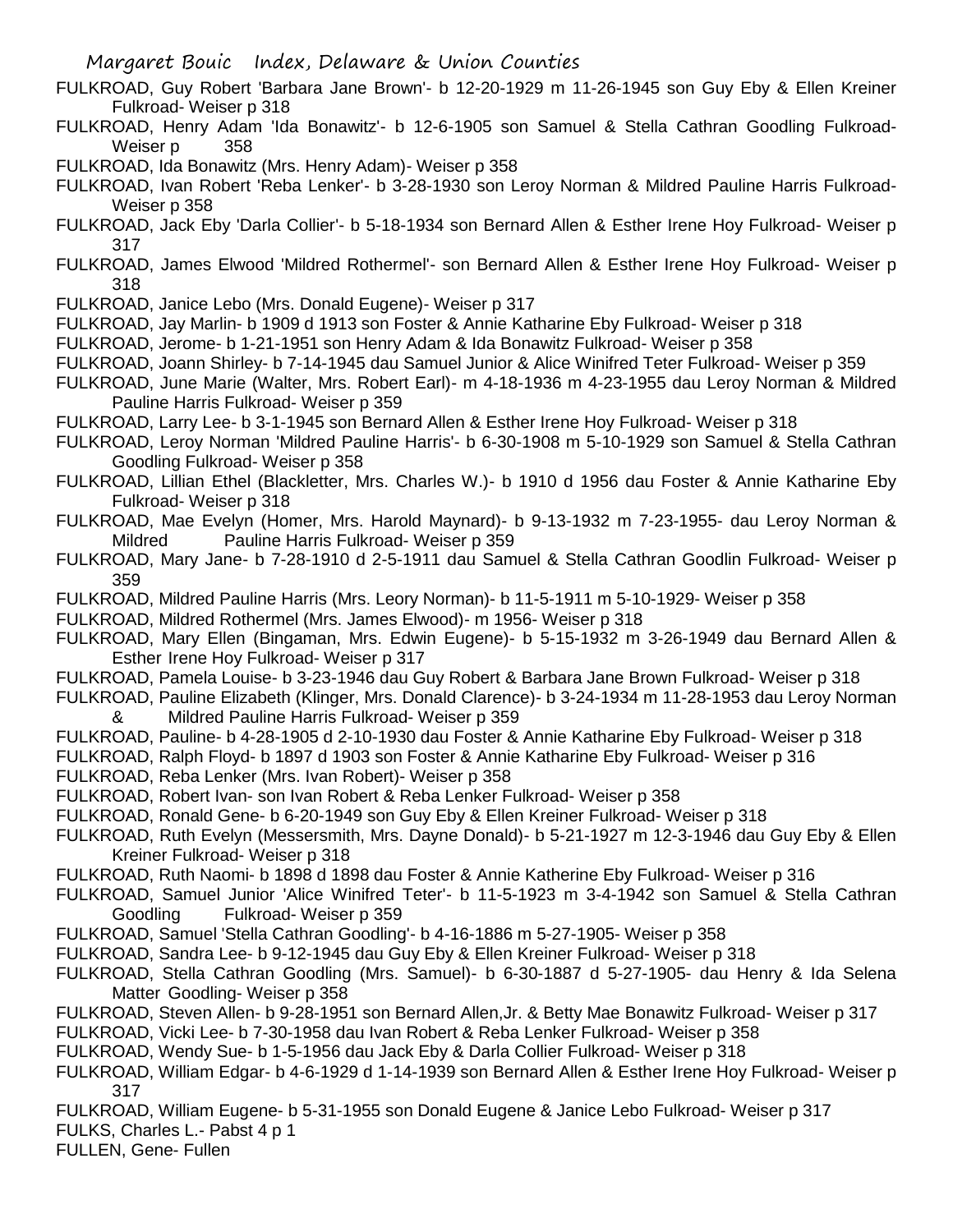- FULLEN, Margie (Wagner, Mrs. Loren)- Nash p 263
- FULLENKAMP, Dr. Luke 'May Kay'- Fullenkamp
- FULLENKAMP, Natalie Kay- b 4-15-1985- dau Dr Luke & May Kay Fullenkamp- Fullenkamp
- FULLER Farm- delge VI p 11
- FULLER, --b 3-19-1868 Brown Tp son Marshal & Caroline Fuller- dcb
- FULLER, --b 2-22-1888 Berkshire Tp dau George & Emma McCrearry Fuller- dcb
- FULLER, --b 2-20-1888 Berkshire Tp dau Joseph & Mary Stark Fuller- dcb
- FULLER, --family of Russell Sage #307- unec XI p 3
- FULLER, A.- Pabst 6 p 64; Poe p 24; delge VII p 44 l855
- FULLER, Abigail Leonard (Mrs. Thomas)- b 10-26-1823 NY m 2-20-183 d 10-26-1886 ped Elton Dutton- delge  $IVp$  53
- FULLER, Abner M.- 1880C Delaware Town p 485A
- FULLER, Adelade- dau George & Elizabeth Biggs Fuller- 1850C Milford Center, Union Tp 1218-1236 p 18 (11,O)
- FULLER, Albert- 1850C Delaware Town 1029 p 81 (18,O)
- FULLER, Albert R.- 1969 dcd
- FULLER, Alex R.- son Grace Irma Fuller- Fuller
- FULLER, Alwilda- dau William R. & Rachel Fuller- 1850C Millcreek Tp 160 (7,O)
- FULLER, A. M.'Eliza J.'- b 1813 d 1886 Oak Grove Cem Powell p 431-1880 dch p 216; Powers p 247, 248, 249; CCC Orange Tp 1875; 1850C Orange Tp 1688 p 110 (37, Mass)
- FULLER, Amassa 'Lucena Wlaters'- son Amos & Rebecca Burroughs Fuller- delge VII p 62
- FULLER, Amos 'Lucinda Bevins'- son Amos & Rebecca Fuller- 1880 dch p 726; dcw Bk 4 p 360(37) surety-1850C Scioto Tp 2451 (23,O); delge VII p 52
- FULLER, Amos 'Rebecca Burroughs'- d 8-16-1882 (81-3-5) Bokescreek p 49 Powell p 240- son Amos & Lucinda Bevins Fuller- 1880 dch p 319, 726; 1908 dch p 394; 1976 dch p 10; 1835 men p 22 #87 p 36 Delaware Tp; 1850C Scioto Tp 2462 (49, Canada); 1860C Sc Tp 1039 p 282A; delge VII p 52; ped Russell Sage #307 28- unec XI p 44
- FULLER, Amy (Potts, Mrs. Charles Frederick)- m 3-30-1929 d 7-27-1929 Bloomfield Cem Maugans Anc p 129
- FULLER, Andrew J. 'Irene Ford'- b 6-22-1941 d 5-18-1917 son Henry & Hannah TRaylor Fuller- Genther p 114 FULLER, Anita (Ditty, Mrs. )- dau Raymond Ellis & Maude C. Fuller- Fuller
- FULLER, Anna Marie (Davis, Mrs. Albert)- b 5-26-1863 Pa d 7-22-1948- delge I p 6; dcc Judith Ellis Wrinkle 15
- FULLER, Anne- b 8-16-1872 Orange Tp dau W. P. & Faney E. Morgan Fuller- dcb
- FULLER, Annie- Pabst 2 p 61
- FULLER, Annie- b 5-15-1884 Kingston Tp dau Howard & Mary E. Sacket Fuller- dcb
- FULLER, Anthony- b 1968 son Elmer L. & Brenda J. Fuller- 1981, 1983 ucd
- FULLER, Armilda (Ayres, Mrs )(Mrs. Chester L.)-Fuller
- FULLER, Arminta Brough (Mrs. Armintus)- m 1-1-1850 Madison Co unec XI p 45
- FULLER, Arnold 'Sarah Green'- m 9-22-1825 Madison Co unec V p 16
- FULLER, Augustus 'Mary Root'- m May 1823 dcga p 18 Del Pat & Fr Chronicle 5-21-1823; delge IV p 65; Pabst 8 p 45; 1835 men p 21 #19 p 33 Delaware Tp; 1850C Delaware Town 1029 p 81 (18,0)
- FULLER, Baptist 'Rosalie Buchermiller'- m 5-23-1854 dcm
- FULLER, Barbra Pennybaker (Mrs. Samuel)- dcc Judith Ellis Wrinkle 31
- FULLER, Beatrice (Mrs. Woodrow)- Fuller
- FULLER, Benjamin 'Lovanchia Decker''Margaret Frink''Rosa Drake'- son Amos & Rebecca Fuller- ped Russell Sage #307 14- unec XI p 44; 1850C Scioto Tp 2462 (1,O); 1860C Sc Tp 1039; 1880 Sc Tp p 283C; unec  $X1$  p 44
- FULLER, Bess Moore (Mrs. Richard Harrison)- White (81)
- FULLER, Bessie Cullie (Mrs. )- Nash p 299
- FULLER, Betty (Mrs. Sollie)- 1969 dcd
- FULLER, Brenda Joyce (Mrs. Elmer L.)- 1967, 1971, 1973, 1975, 1979, 1981, 1983, 1991 ucd
- FULLER, Brenda Joyce- b 5-1961 dau Elmer Lee Fuller- 1973 ucd
- FULLER, B. S. or D. S.- hadc p 91 (1900 Berkshire Tp)
- FULLER, Carlton A.- 1880C Delaware Tp p 494C
- FULLER, Carol Ann Jordan (Mrs. Richard)- m 12-31-1962 dau Raymond Jordan- Fuller
- FULLER, Carol Gertrude (Davis, Mrs. Calvin Russell,Jr.)- b 8-24-1931 m 6-24-1950- Weiser p 687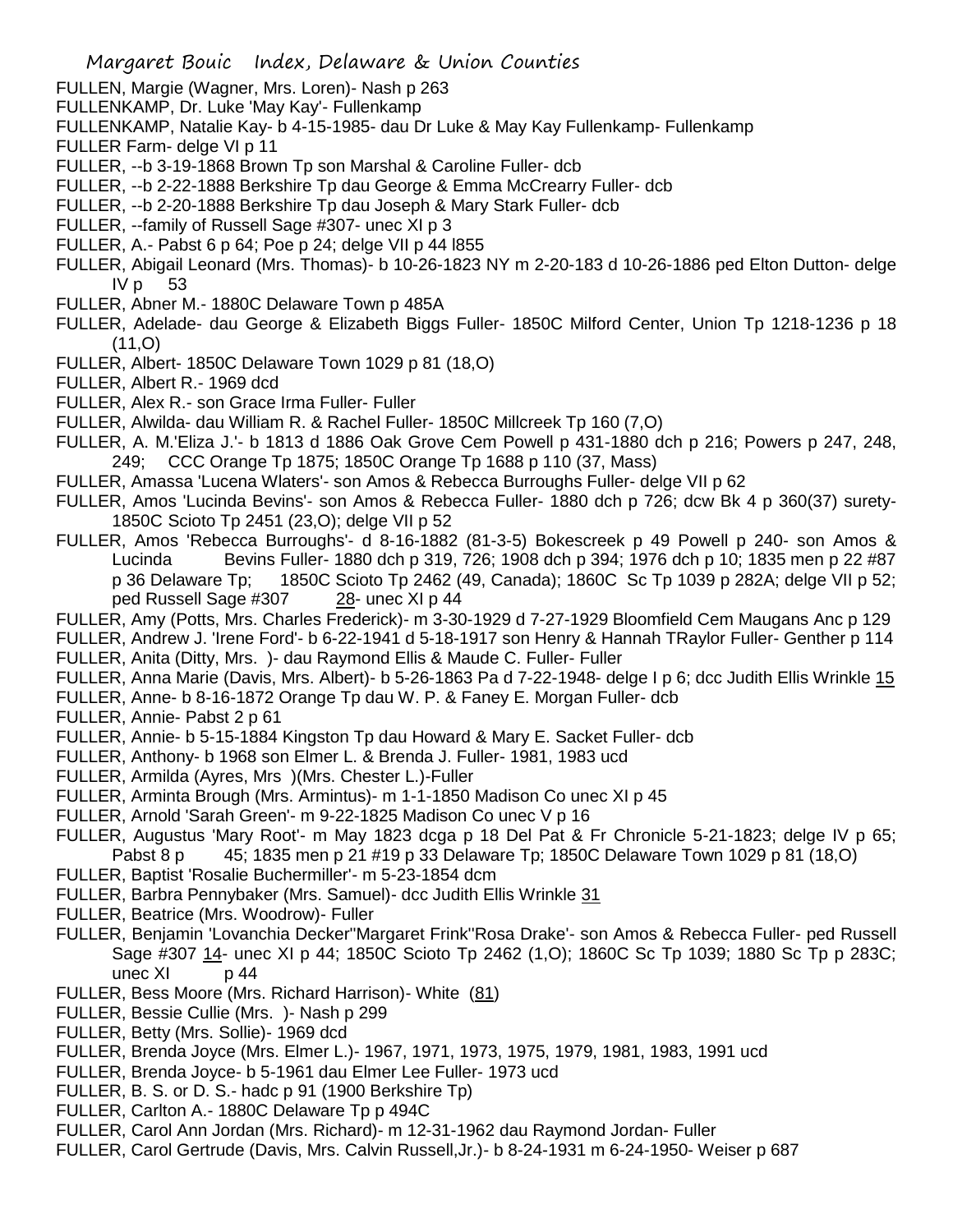- FULLER, Carolyn- b 1954 dau Kermit & Minnie E. Fuller- 1969, 1971 dcd
- FULLER, Carolyn (Mrs. Dr Robert)(Toll, Mrs. John D.)- m(2) 8-31-1968 Oakdale Cem II p 156; Fuller
- FULLER, Carrie (Rodgers, Mrs. James Elmer)- m 2-21-1886 dcm 861 -1908 dch p 431; dumch p 373; Dodds 3,4
- FULLER, Charles C.- d 11-8/3-1876 (7-9-240 Bokescreek p 49 Powell p 240- son Isaac & Polly Fuller- 1870C Scioto Tp p 7
- FULLER, Charles H.- b 1906 d 1915 Bokescreek Cem p 49, Powell p 240
- FULLER, Charley Andrew- b 2-13-1901 Delaware Tp son George & Mary Alston Fuller- dcb, colored
- FULLER, Chester- b 11-6-1795 son David & Eunice Maine Fuller- Asp 310
- FULLER, Chester L. 'Armilda'- b 9-5-1890 Delaware Town dcb, d 3-3-1974 (83) bur St. Mary's- son H. H. & Hattie O. Herron Fuller- dcbd 3-3-1974 (83) bur St. Mary's- Fuller
- FULLER, Cynthia (Parker, Mrs. )- b 1964 dau Robert D. & Dorothy F. Fuller- Fuller; 1969, 1971, 1980 dcd
- FULLER, Clarence- d 8-12-1981 (90)- Fuller
- FULLER, Clara Maine (Mrs. James)- dau Ezekiel & Rebecca Smith Maine- Asp 453f
- FULLER, Clarissa (Tyler, Mrs. Lewis)- m 12-12-1849 dcm- dau Amos & Rebecca Burroughs Fuller- delge VII p 52
- FULLER, Clauda- son John L. & Mary V. Fuller- Fuller
- FULLER, Christina- b 1970 dau Paul D. & Donna Fuller- 1973 ucd
- FULLER, Christopher- son Duane C. & Patricia Johnson Fuller- Fuller
- FULLER, Clara (Funk, Mrs. )- b 10-6-1878 d 3-1-1933 dau Andrew J. & Irene Ford Fuller- Genther p 114
- FULLER, Clarinda J.- dau Henry & Hannah Taylor Fuller- Genther p 114
- FULLER, Claude Estel 'Marian Rose Miller'- Genther p 191
- FULLER, Clyde 'Mary'- 1971, 1980 dcd
- FULLER, Cora A.- dau Israel Fuller- 1880C Scioto Tp 276
- FULLER, Cynthia T. (Case, Mrs. Augustus)- 1880 dch p 667
- FULLER, Daniel- b 3-30-1798 son David & Eunice Maine Fuller- Asp 311
- FULLER, David- 1850C Delaware Town 939 (7,O)
- FULLER, Judge David T/G- bv 1805 d 1854 Oak Grove Cem Powell p 431- 1880 dch p 215, 223, 251, 350, 366, 364; dumch p 44; 1908 dch p 84, 90, 188, 210, 203, 299, 302, 307; Pabst 2 p 42, 7 p 53; hadc p 66 Powers Pat p 289; Powers p 265; 1850C Delaware Town 939 p 75 (43, Va)
- FULLER, David- b 7-16-1787 son David & Eunice Maine Fuller- Asp 306
- FULLER, David 'Eunice Maine'- m 7-20-1783 d 12-14-1814- Asp (109)
- FULLER, Davis- b 4-17-1789 son David & Eunice Maine Fuller- Asp 307
- FULLER, Dawn (Hare, Mrs. )- dau Duane C. & Patricia Johnson Fuller- Fuller
- FULLER, Dennis 'Janet Rose Herbeck'- m 1-12-1974- McKitrick p 125
- FULLER, D. L.- Pabst Pion I p 44, 50
- FULLER, Donald- son Woodrow W. & Sarah E. Fuller- Fuller; 1959 ucd
- FULLER, Donna (Mrs. Paul D.)- 1973 ucd
- FULLER, Doris Beatrice (Bricker, Mrs. )- b 6-6-1896 dau Howard Leroy & Mary Elizabeth Sackett Fuller- dcb late
- FULLER, Dorothy Ann (Curran, Mrs. Dr. Thomas)- dau Virgil & Minnie Frances Murphy Fuller- White 80
- FULLER, Dorothy F. (Mrs. Robert D.)- 1969, 1971, 1980 dcd
- FULLER, Dorothy McKittrick (Mrs. Maurice)- b 3-17-1900 dau William & Ellen Douglas Brown McKittrick-McKitrick p 474
- FULLER, Douglas- son Woodrow W. & Sarah E. Fuller- Fuller; 1959 ucd
- FULLER, Draton- son John L. & Mary V. Fuller- Fuller
- FULLER, Duane C. 'Patricia Johnson'- d 2-16-1987 (55) Milford Cem- Fuller
- FULLER, Duane Michael- b 5-6-1987 son Michael & Cheryl Fuller- Fuller
- FULLER, E. A.- CCC Orange Tp 1875
- FULLER, Edith Evangaline Van Orman (Mrs. Frank A.)- b 8-29-1861 m 5-6-1883 d 10-2-1944 dau Oliver & Mary Elizabeth Garland Van Orman- ped Elton Dutton 7 delge IV p 53
- FULLER, Edna M.- b 1909 d 1918 Bokescreek Cem Powell p 240
- FULLER, Infant 1904 Bokescreek Cem Powell p 240
- FULLER, Edward- 1850C Delaware Town 939 p 75 (4,O)
- FULLER, Edythe G. (Mrs. Homer R.)- d 11-7-1985 (88) bur Marengo- Fuller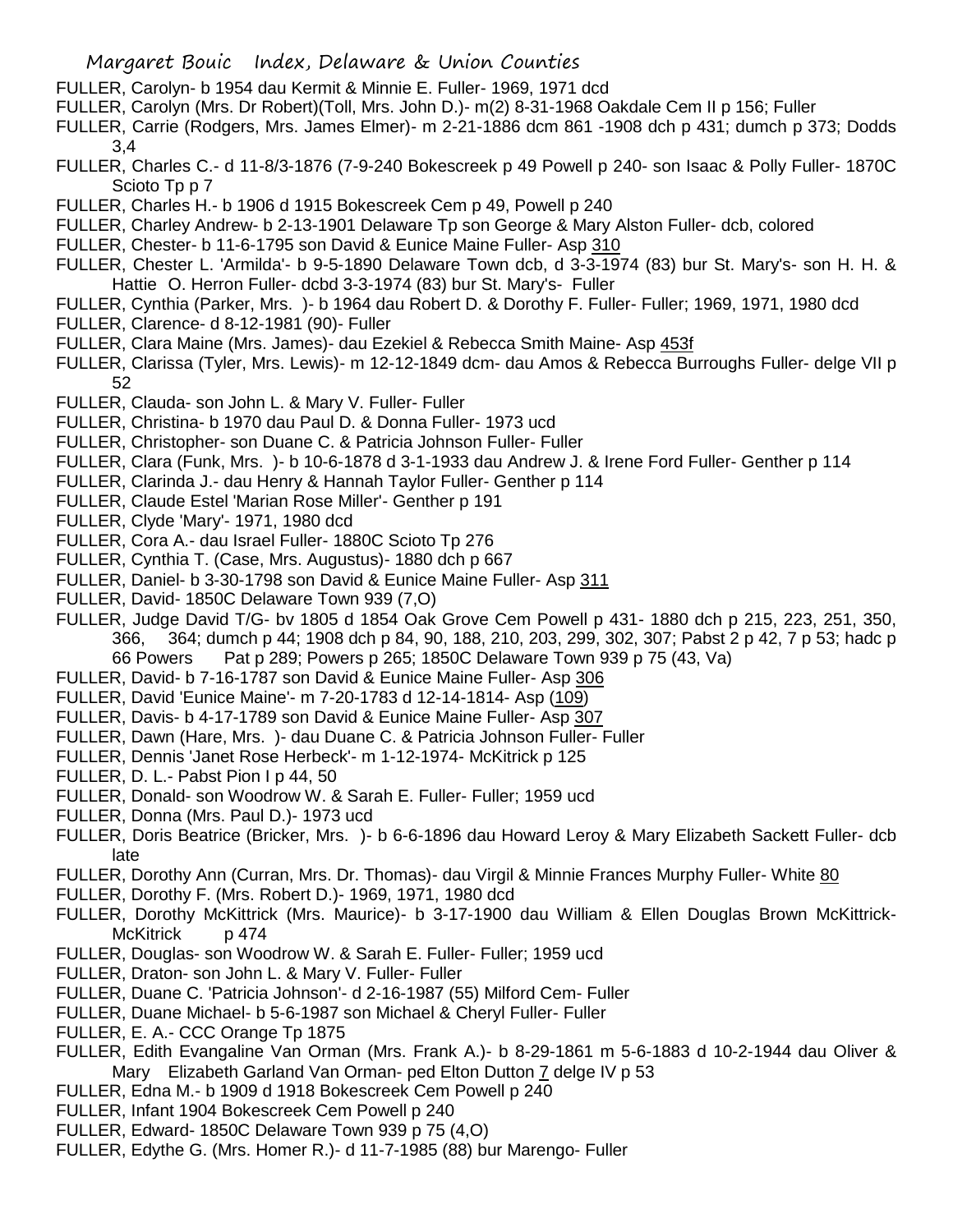- FULLER, Eliza J. (Mrs. A. M.)- b 1814 d 1887 Oak Grove Cem Powell p 481- 1850C Orange Tp 1688 p 110 (36, Pa)
- FULLER, Elizabeth- 1969 dcd
- FULLER, Elizabeth Ann (Crowell, Mrs. Loranue)- dcq Edward Rice 7
- FULLER, Elizabeth Biggs (Mrs. George)- m 1-2-1837 dcm; 1850C Milford, Union Tp 1218-1238 p 181 (27,O)
- FULLER, Elmer L. 'Brenda Joyce'- son Woodrow W. & Sarah E. Fuller- Fuller; 1959, 1967, 1971, 1973, 1975, 1979, 1981, 1983, 1991 ucd
- FULLER, Elnora (Hanawalt, Mrs. James Scott)- b 1866 n 9-2-1885 dcm d 1955- dau Stephen Fuller-Freshwater p 206
- FULLER, Elsie W. (Keeler, Mrs. Diadatus)- m 8-10-1851 dcm
- FULLER, Emma (Arney, Mrs. )- b 10-6-1876 dau Andrew J. & Irene Ford Fuller- Genther p 114
- FULLER, Emma E. White (Mrs. Samuel L.)- dau Johnson & Catherine Plumb White- White 72
- FULLER, Emma M.- b 1909 d 1915- Bokescreek p 49
- FULLER, Emmett C. 'Mary'- 1961, 1969, 1971 dcd
- FULLER, Eric Lynn- b 5-10-1969 son Kenneth & Judy L. Doyle Fuller- Fuller; 1983 ucd
- FULLER, Estie- b 10-30-1890 Orange Tp dau P. C. & Elizabeth Freeman Fuller- dcb
- FULLER, Etta A. D.- dau Stephen Fuller- 1880C Scioto Tp 106
- FULLER, Eunice- b 4-22-1800 dau David & Eunice Maine Fuller- Asp 312
- FULLER, Eunice Maine (Mrs. David)- b 3-17-1764 m 7-20-1783- dau Andrew & Fear Holmes Maine- Asp 109
- FULLER, Evelyn M. (Schaublin, Mrs. )- du Homer R. & Edythe G. Fuller- Fuller
- FULLER, Fernando C.- d 5-30-1839 (21-7-14) Berkshire Cem Powell p 3
- FULLER, Ferne E. Walker (Mrs. )- d 7-11-1977 (85) bur Sunbury- Fuller
- FULLER, Finley J.0 b 1882 d 1914 Claibourne Cem p 52
- FULLER, Flavius- 1880 dch p 443; 1908 dch p 437
- FULLER, Florence Isabel (Dutton, Mrs. Roy Isaac)- b 6-4-1885 m 7-15-1903 d 5-2-1969 dau Frank A. & Edith Evangaline Van Orman Fuller- delge IV p 53
- FULLER, Florence (Sanders, Mrs. Charles)- b 12-12-1869 dau Andrew J. & Irene Ford Fuller- Genther p 114
- FULLER, Floyd Charles 'Helen Forges Rathbun'- (25-1908) dcb late (Richard Lloyd)
- FULLER, Frances (Rayburn, Mrs. Donald)- dau Woodrow W. & Sarah E. Fuller- Fuller; 1959 ucd (12)
- FULLER, Frank- 1880C Thompson Tp p 299A
- FULLER, Frank A. 'Edith Evangaline Van Orman'- b 11-8-1861 m 5-6-1883 d 1-27-1936 son Thomas & Abigail Leonard Fuller- delge IV p 53 ped Elton Dutton 6; 1880C Thompson Tp p 299A
- FULLER, Frank William- b 11-26-1891 Liberty Tp son A. J. & Hellen E. Willcox Fuller- dcb
- FULLER, Frederick 'Sarah McKitrick'- m 8-1-1857 ucm 2581- McKitrick p 265
- FULLER, Frenchman- son Woodrow W. & Sarah E. Fuller- Fuller; 1959 ucd (14)
- FULLER, Gary- son Raymond Ellis & Maude C. Fuller- Fuller
- FULLER, Geneva Aubrey- b 3-2-1895 dau Hugh Harris & Harriet Ora Herron Fuller- dcb late
- FULLER, George- mt 5-15-1850 (2)
- FULLER, George- Fuller
- FULLER, George A.- b 1854 d 1911 Berkshire Cem Powell p 1; 1880C Berkshire Tp p 414C
- FULLER, George Clifford- b 10-11-1899 Delaware Town son George Wiley & Mary A. Alston Fuller- dcb
- FULLER, George 'Elizabeth Biggs'- m 1-2-1837 ucvm 409; 1850C Milford Union Tp 1218-1236 p 181 (32, Ct.); unec III p 27
- FULLER, Gertrude (Keck, Mrs. Clifford)- Graham (18(11)53)
- FULLER. Glen 'Wilhelmina B.'- 1961 dcd
- FULLER, Grace Irma (Mrs. )- d 12-31-1975 (79) bur Bloomfield Cem- Fuller
- FULLER, H. A.- hadc p 91 (Berkshire Tp 1900)
- FULLER, Hannah Taylor (Mrs. Henry)- b 7-9-1812 d 2-22-1855 dau William & Elizabeth Casto Taylor- Genther p 111, 114
- FULLER, Harold Johnson 'Lena Mae Slack'- son Samuel L. & Emma E. White Fuller- White 78
- FULLER, Harold S. 'Vivian'- d 9-19-1978 (76) Oak Grove Cem Fuller; 1969, 1971 dcd
- FULLER, Harriett M.- 1850C Delaware Town 939 p 75 (25, Ct)
- FULLER, Harriett Ora Herron (Mrs. Hugh Harris) (25-1895) dcb late (Geneva Aubrey0
- FULLER, Harris H.- 1880C Berkshire Tp p 415A
- FULLER, Harry- dpc p 91; brother Samuel Fuller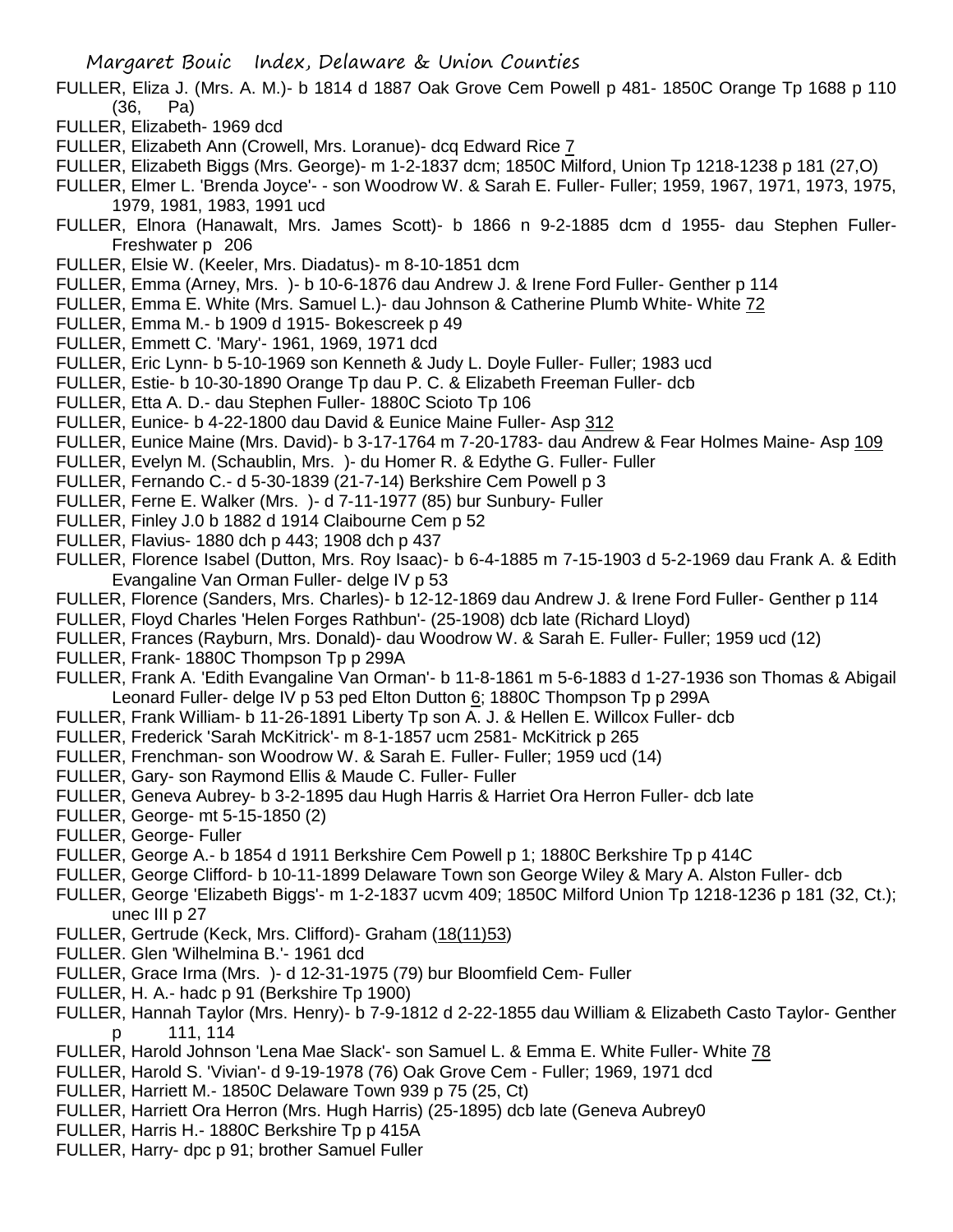- FULLER, Harry- son Samuel Fuller- Fuller
- FULLER, Harold- son Samuel Fuller- Fuller
- FULLER, Harry- brother Woodrow Fuller- Fuller
- FULLER, Helen Forbes Rathbun (Mrs. Floyd Charles) (20-1908) dcb late (Richard Lloyd)
- FULLER, Helen- dau George & Elisabeth Biggs Fuller- 1850C Milford, Union Tp 1218-1236 p 181 (8,O)
- FULLER, Helen- b 10-9-1893 Berkshire Tp dau George & Emma mcCreary Fuller- dcb
- FULLER, Helen Lorain (Bauer, Mrs. Frederick Jacob)- b 9-28-1920 m 1-1940 div- Cowgill p 75
- FULLER, Henry 'Hannah Taylor'- b 4-4-1810 d 3-14-1870 Genther p 111, 114
- FULLER, Henry M. 'Caroline Roof'- m 10-15-1865 dcm
- FULLER, Henry M.- b 7-21-1871 Brown Tp son Henry M. & Caroline Roof Fuller- dcb
- FULLER, Hester Ann- dau Henry & Hannah Taylor Fuller- Genther p 114
- FULLER, Hester Flora Ayres (Mrs. John)- Ayres 1; 1908 dch p 563; delge VII p 52; 1880C Scioto Tp 177 (29,O,Penn)
- FULLER, Hiram A. 'Rhoda'- d 7-8-1864 (75-4-9) Berkshire Cem Powell p 3; 1835 men p 7 #126 p 6 Berkshire
	- Tp; 1840C Berkshire Tp 182 (50-60); 1850C Berkshire Tp 115 p 12 (61, Mass); hadc p 16; CCC p 52; will dcw Bk 4 p 168(19) 1862
- FULLER, Hiram C.'Zelia J. Weaver'- m 11-9-1846 dcm d 10-8-1862 (37) GAR Berkshire Cem Powell p 3; dcw Bk 4 p 168 (19)-1908 dch p 394
- FULLER, Homer brother Clarence Fuller- Fuller
- FULLER, Homer R. 'Edythe G.'- d 1963- Fuller
- FULLER, Hope- b 1952 dau Sollie & Betty Fuller- 1969 dcd
- FULLER, Hosea- d 9-22-1830 (82) Vining Cem Powell p 313
- FULLER, Howard- son Ferne E. Walker Fuller- Fuller
- FULLER, Howard Leroy 'Mary Elizabeth Sackett'- b 1854 d 1934 Berkshire Cem Powell p 11; dcb late (Doris B.)
- FULLER, Howard- son Vaughn T. Fuller- Fuller
- FULLER, Hugh H.- b 8-17-1893 Delaware Tp dcb-d 11-19-1970 (77) Oak Grove Cem -son Harry H. & Hattie Herson Fuller- dcb; dpc p 50, 56, 57, 63, 77, 78- Fuller
- FULLER, Hugh Harris 'Harriet Ora Herron'- (31-1895) dcb late (Geneva)
- FULLER, Ira A.- son Stephen Fuller- 1880C Scioto Tp 106
- FULLER, Irene Ford (Mrs. Andrew J.)- b 9-22-1844 d 1-20-1915- Genther p 114
- FULLER, Isaac- son Henry & Hannah Taylor Ford- Genther p 114
- FULLER, Israel 'Louisa Hill''Mary Hill'Mary Jarvis'- m 3-25-1865 dcm, m (3) 5-5-1881 ucm 6963 son Amos & Rebecca Fuller- 1883 uch IV p 478; delge VII p 52; 1860C Scioto Tp 1039 (24,); 1870C Sc Tp 7 934,O); 1880C Sc Tp 276 p 290A
- FULLER, infant son Isaac & Polly Fuller- d 9-6-1867 (1m3d) Bokescreek Cem Powell p 240
- FULLER, Jack Edwin 'Ollie'- son Harold & Lena Mae Slack Fuller- White 82
- FULLER, Jacob- son Henry & Hannah Taylor Ford- Genther p 114
- FULLER, Janice- dau Raymond Ellis & Maude C. Fuller- Fuller
- FULLER, James 'Clara Maine'- Asp (453f)
- FULLER, J. D.- heir of Anson Williams- dcw Bk 2 p 347)
- FULLER, James Henry- son Henry & Hannah Taylor Ford- Genther p 114
- FULLER, James 'Judith Maine'- Asp p 20
- FULLER, James- son R. Glen & Wilhelmina Fuller- 1961 dcd (18)
- FULLER, Janet Rose Herbeck (Mrs. Dennis)- b 10-7-1954 dau Albin & Eloise Marie Rundecker Herbeck- McKitrick p 125
- FULLER, Janis (Morgan, Mrs. John E.)- Fuller; Morgan
- FULLER, Jason Lee- b 8-7-1975 son Dennis & Janet Rose Herbeck Fuller- McKitrick p 125
- FULLER, Jeanne Tremaine (Mrs. William Samuel)- White (83)
- FULLER, Jennie (Carpenter, Mrs. Albert Theodoret)- Pabst 6 p 98, 104
- FULLER, Jennifer- b 1975 dau Elmer L. & Brenda Joyce Fuller- 1975, 1979, 1981, 1983, 1991 ucd
- FULLER, Jenny- b 1968 dau Ronald E. & Joan S. Fuller- 1969, 1971 dcd
- FULLER, Jessie- b 1961 ch Ralph G. & Nancy A. Fuller- 1971 dcd
- FULLER, Joan Cleveland- b 5-3-1932 dau C. Kenneth & Verna Sutton Fuller- Weiser p 82
- FULLER, Joann (Hopper, Mrs. Frank)- dau Clarence Fuller- Fuller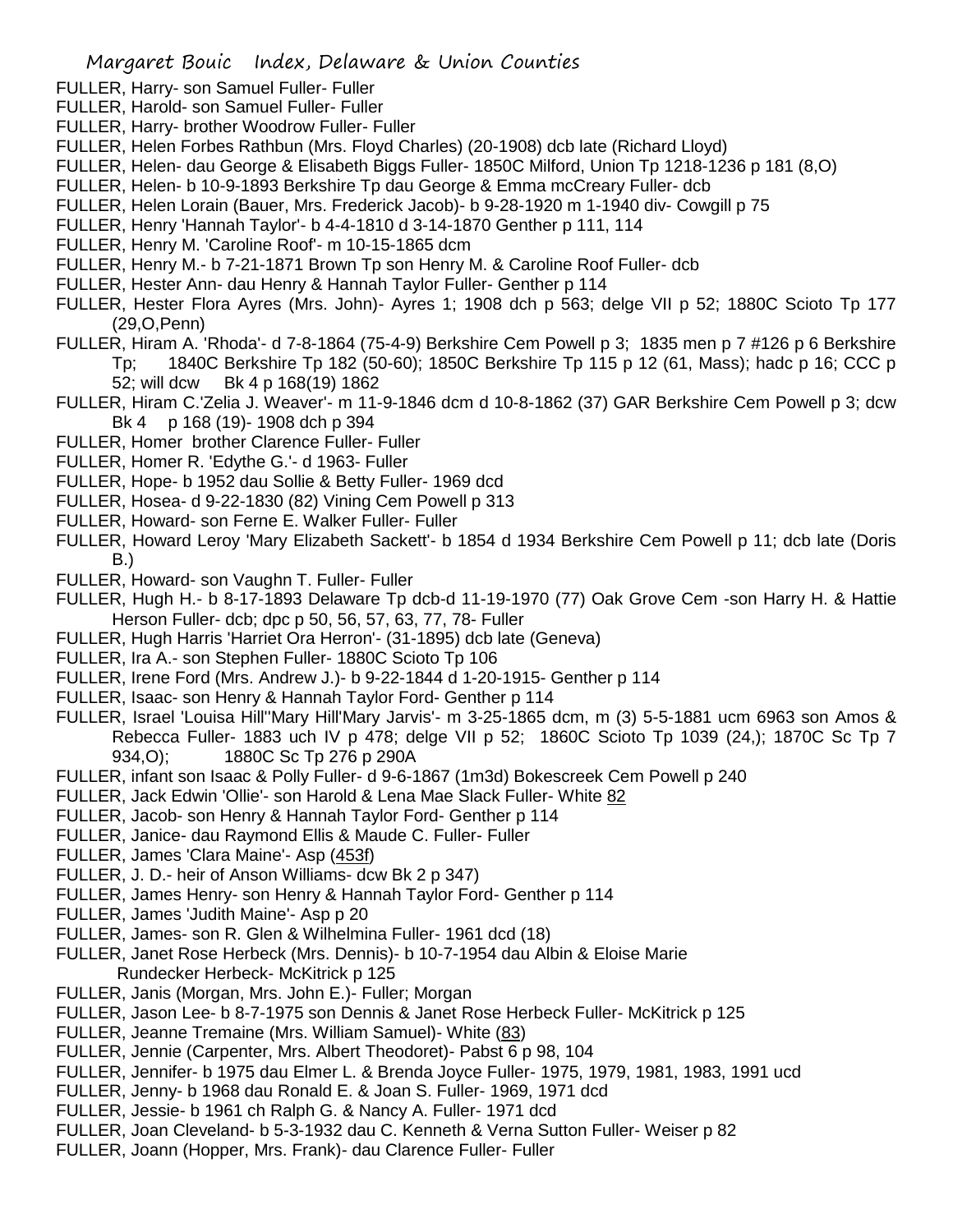- FULLER, Joan S. (Mrs. Ronald E.)- 1969, 1971 dcd
- FULLER, Joe- 1908 dch p 426
- FULLER, John- Nash p 138
- FULLER, John 'Hester Fora Ayres'- son Amos & Rebecca Fuller- 1908 dch p 394, 563; 1850C Scioto Tp 2462 (6,O); 1860C Sc Tp 1039- Ayres 1; delge VII p 52; 1860C Sc Tp 1039 (21,O); 1880C Scioto tp 177 (34). ,Va) p 286A
- FULLER, John L. 'Mary V.'- Fuller
- FULLER, Jonnie- son Woodrow & Sarah Fuller- Fuller
- FULLER, Joseph D.- b 1850 d 1910 Berkshire Cem Powell p 12; 1880C Berkshire Tp p 416C
- FULLER, Joseph Finley- b 7-19-1882 Scioto Tp son Stephen & Decker Fuller- dcb
- FULLER, Joseph 'Juanda'- 1971 dcd
- FULLER, Josephine- 1850C Trenton Tp 939 p 75 (15,O)
- FULLER, Joyce (Wimmers, Mrs. Tony)- b 1961 m 5-22-1982 dau Elmer L. & Brenda J. Fuller- Fuller; 1967, 1971, 1975, 1979 ucd
- FULLER, Judith Maine (Mrs. James)- Asp p 20
- FULLER, Judy L. (Mrs. Kenneth)- 1983, 1991 ucd
- FULLER, Julia (McDonald, Mrs. William)- m 8-10-1865 dcm; delge VII p 52
- FULLER, Karen A. Cellier (Mrs. Dr. Raymond D.)- m 9-29-1990 dau Emil Cellier- Fuller
- FULLER, Karl Freeman- b 3-12-1892 Liberty Tp son P. c. & Elizabeth Freeman Fuller- dcb
- FULLER, Kathy- b 1955 dau Ralph G. & Nancy A. Fuller- 1961, 1969, 1971 dcd
- FULLER, Kenneth ' Doyle'- son Woodrow W. & Sarah E. Fuller- Fuller; 1959 ucd
- FULLER, Kenneth 'Judy L.'- 1983 ucd
- FULLER, L. A.- uca p 64
- FULLER, Larry- 1961 dcd
- FULLER, LaTina- dau Janis Fuller Morgan- Fuller
- FULLER, Laura (Dickerson, Mrs. James H.)- 1908 dch p 610
- FULLER, Laura- dau Israel Fuller- 1880C Scioto Tp 276
- FULLER, L. D.- b 11-29-1882 Berkshire Tp son Howard & Mary E. Sackett Fuller- dcb
- FULLER, Lena Mae Slack (Mrs. Harold)- White (78)
- FULLER, Leonard R.- b 1876 d 1894 Berkshire Cem Powell p 12
- FULLER, Lida- dau William r. & Rachel Fuller- 1880C Millcreek Tp 160 (5,O)
- FULLER, Lilla (Lilley Leona) (Biddle, Mrs. Pearl Clifton)- b 5-15-1880 d 1952 dau Benjamin & Lovanchia Decker Fuller- Decker; Fuller; ped Russell Sage #307 7; unec XI p 43
- FULLER, L.L.- mt 1-30-1856
- FULLER, Lora- d 6-20-1844 (7y7m) Milford Cem Un Al p 22; unec III p 47
- FULLER, Lorinda- unec III p 47
- FULLER, Louie- Pabst 2 p 61
- FULLER, Louisa Hill (Mrs. Israel)- delge VII p 52
- FULLER, Lovanchia Decker (Mrs. Benjamin)- b 1852 d 1898 dau Joseph & Polly Decker- Decker- ped Russell Sage #307 15- unec XI p 44; delge VII p 52; 1880C Scioto Tp 126 (27,O,O,O)
- FULLER, Lovina- b 6-20-1895 Delaware Town dau George & Mary Ann Alston Fuller- dcb
- FULLER, Lucena Walters (Mrs. Amassa)- delge VII p 52
- FULLER, Lucille Katharyn- dau Samuel L. & Emma E. White Fuller- White 77
- FULLER, Lucius- 1850C Milford, Union Tp 1210-1228 p 180 (43, Ct); unec III p 50
- FULLER, Lucius- d 9-1852 (15-10-17)
- FULLER, Lucy M.- 1961 dcd
- FULLER, Lucy (Weaver, Mrs. James)- m 5-17-1865 dcm- dau Amos & Rebecca Burroughs Fuller- delge VII p 52; 1850C Scioto Tp 2462 (13,O)
- FULLER, Lucinda Bevins (Mrs. Amos)- 1880 dch p 726
- FULLER, Lucretha Maley (Mrs. Lyman L.)- m 6-2-1831 Madison Co unec V p 48
- FULLER, Lucy A.- b 1809 Jefferson Co d 8-9-1888 (79y7m) Oakdale Cem 409 I p 84 (D-R4-8); 1870C
- Marysville 298-306 p 34 (61, NY); 1880C Marysville 354-391 p 25 (71), NY,NY,NY)
- FULLER, Lucy M.- 1961 dcd
- FULLER, Lucy (Potter, Mrs. Caleb)- d 9-16-1896- dcc Joseph Potter 9
- FULLER, Lydia (Marsh, Mrs. Jacob)- ped Benjamin Franklin Allen 11- delge III p 7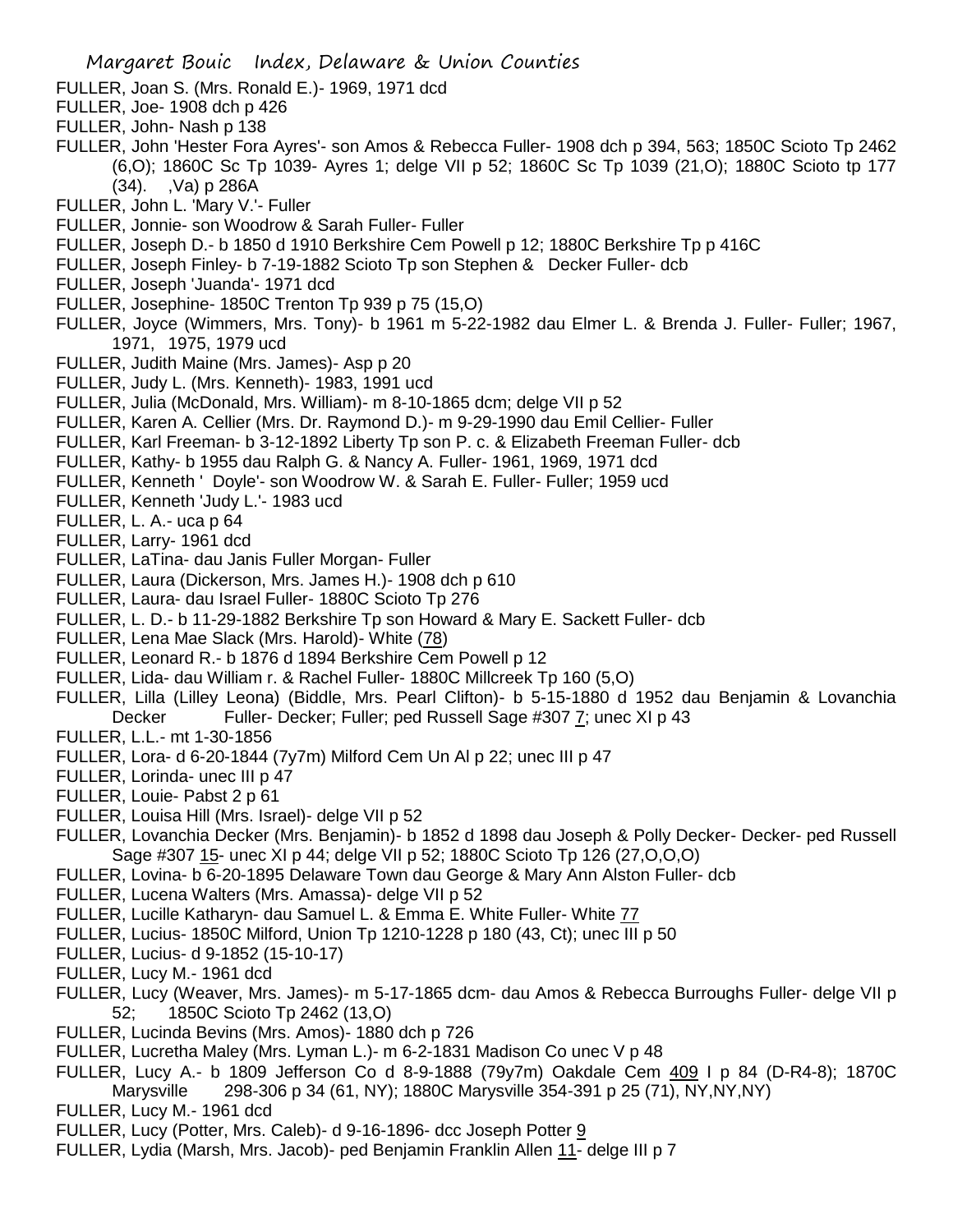- FULLER, Luisia- b 3-19-1871 Scioto Tp dau Frank & Polly hill Fulled- dcb
- FULLER, Lulia May- b 8-1-1872 Orange Tp dau William M. & Josephine Mott Fuller- dcb
- FULLER, Luther- son John L. & Mary V. Fuller- Fuller
- FULLER, Luther- brother Raymond Ellis Fuller- Fuller
- FULLER, Lydia A. (Gregg, Mrs. Henry)- m 11-18-1846 dcm; dcw Bk 4 p 168(19)
- FULLER, Lydia Irene (Knowles, Mrs. Frances Valentine)- dau Amos & Rebecca Fuller- delge VII p 52; 1850C Scioto Tp 2462 (18,O)
- FULLER, Lydia (Freshwater, Mrs. Archibold)- m 2-8-1844 dcm; Freshwater p 189
- FULLER, Lydia (Knowles, Mrs. Frances)- m 2-28-1852 dcm
- FULLER, Lyman L. 'Lucretha Maley'- m 6-2-1831 Madison Co unec V p 48
- FULLER, Main- b 8-7-1793 son David & Eunice Maine Fuller- Asp 309
- FULLER, Margaret- Pabst 3 p 3
- FULLER, Margaret A. (Bosse, Mrs. Hermon/Homer) (Tyler, Mrs. Lewis) m 3-7-1881 ucm 6932- dau Amos & Rebecca Fuller- delge VII p 52 1850C Scioto Tp 2462 (3,O); 1860C Scioto Tp 1039 (14,O); 1880C Sc Tp 276
- FULLER, Margaret Frink (Mrs. Benjamin Franklin)- delge VII p 52
- FULLER, Marian Rose Miller (Mrs. Claude Estel) b 7-29-1921 dau Ralph & Edith I. Sherwood Miller- Genther p 191
- FULLER, Marion J.- b 1835 Pa d 9-7-1893 (58y4m) Oakdale Cem 949 (D88) I p 84 (D-R4-8); dau Lucy A. Fuller- 1870C Marysville 298-306 p 34 (35, Pa); 1880C Marysville 354-391 (45,Pa,Conn,NY)
- FULLER, Marilyn- b 1956 dau Kermit & Minnei E. Fuller- 1969, 1971 dcd
- FULLER, Dr. Mark- son Janis Fuller Morgan- Fuller
- FULLER, Martha Annette- b 11-8-1943 dau William H. & Norma Alene Foltz Fuller- Maugans Anc p 56
- FULLER, Martha Usher- b 6-5-1934 dau C. Kenneth & Verna Sutton Fuller- Fuller
- FULLER, Martha- dau William R. & Rachel Fuller- 1860C Millcreek Tp 160 (10,O)
- FULLER, Mary- 1850C Milford Union Tp 1210-1228 p 180 (11,O)
- FULLER, Mary- b 1850 d 1938 Berkshire Cem Powell p 12
- FULLER, Mary (Mrs. Augustus)- 1850C Delaware Town 1-27 p 81 (35, Mass)
- FULLER, Mary C.- dau Henry & Hannah Taylor Fuller- Genther p 114
- FULLER, Mary (Mrs. Clyde)- 1971, 1980 dcd
- FULLER, Mary (Mrs. Emmett C.)- 1961 dcd
- FULLER, Mary Elizabeth Sackett (Mrs. Howard L.)- b 1860 d 1939 Berkshire Cem Powell p 11; dcb late (Doris Beatrice)
- FULLER, Mary- dau George & Elisbeth Biggs Fuller-1850C Milford Union Co 1218-1236 p 181 (13,O)
- FULLER, Mary/Polly Hill (Mrs. Israel)- delge VII p 52
- FULLER, Mary J.- unec III p 47
- FULLER, Mary Jarvis (Mrs. Israel)- m 5-5-1881 ucm 6963'delge VII p 52
- FULLER, Mary J. (Thompson, Mrs. William)- m 12-16-1858 ucm 2813- 1883 uch V p 215
- FULLER, Mary (Maine, Mrs. Joshua)- m 3-12-1780 d 1-3-1782- Asp (100)
- FULLER, Mary (Minton, Mrs. Charles)(Weber, Mrs. J. E.)- b 2-13-1868 dau Andrew J. & Irene Ford Fuller-Genther p 114
- FULLER, Mary Pat- dau Duane C. & Patricia Johnson Fuller- Fuller
- FULLER, Mary Root (Mrs. Augustus)- m 5-1823 dcga p 18 Del Pat & Fr Chron 5-21-1823
- FULLER, Mary Smith (Mrs. Thomas)- m 4-14-1851 dcm d 11-3-1867 (74y5m) Bokescreek Cem p 51 Powell p 239; will dcw Bk 4 p 360(37); delge VII p 52
- FULLER, Mary V. (Mrs. John L.)- d 7-17-1968 (83) bur Princeton, W. Va- Fuller
- FULLER, Mary- dau William R. & Rachel Fuller- 1860C Millcreek Tp 160 (12,O)
- FULLER, Maude C. (Mrs. Raymond Ellis)- Fuller
- FULLER, Maud F.-b 5-26-1880 Berkshire Tp dau George & Emma McCreary Fuller- dcb
- FULLER, Maurice 'Dorothy McKittrick'- d 5-20-1958- McKitrick p 474
- FULLER, Maxine (Hobbs, Mrs. )- sister Woodrow Fuller- Fuller
- FULLER, Maynard- b 7-20-1897 Delaware Town colored dau Geo. W. & Mary A. Alston Fuller- dcb
- FULLER, Michael 'Sherry'- son Duane C. & Patricia Johnson Fuller- Fuller
- FULLER, Minnie E. (Mrs. Kermit)- 1969, 1971 dcd
- FULLER, Minnie Frances Murphy (Mrs. Virgil Harrison)- White (76)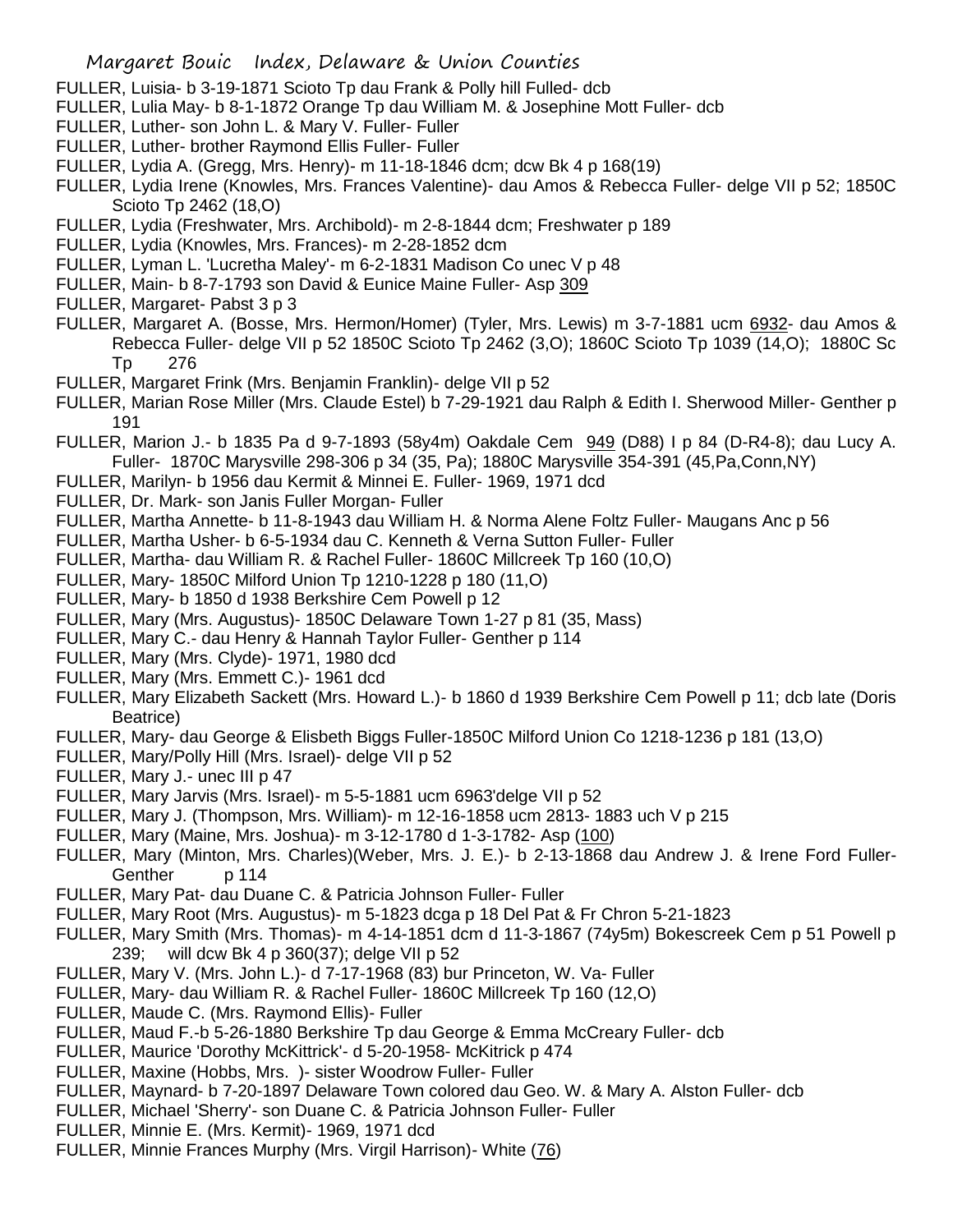- FULLER, Molly- b 8-10-1785 dau David & Eunice Maine Fuller- Asp 305
- FULLER, Montrose W.- b Wooster 1841 d 7-9-1860 (19y5m) Oakdale Cem 186 I p 84 (D-R4-8) moved 8-27-1884
- FULLER, Myrtle A.- b 1879 d 1898 Berkshire Cem Powell p 12
- FULLER, Myrtle- b 8-31-1890 Liberty Tp dau A. J. & Helen Wilcox Fuller- dcb
- FULLER, Nancy A. (Mrs. G. Ralph)- 1961, 1969, 1971, 1980 dcd
- FULLER, Nancy (Harris, Mrs. George)- m 1-14-1830 Madison Co unec V p 40
- FULLER, Nancy- dau Woodrow & Sarah E. Fuller- 1959 ucd(7)
- FULLER, Nathan C.- d 10-13-1838 (9-3-15) Berkshire Cem Powell p 3
- FULLER, Noni (Wheeler, Mrs. )- dau Raymond Ellis & Maude C. Fuller- Fuller
- FULLER, Norma Alene Foltz (Mrs. William H.)- b 10-20-1919 m 3-24-1942 dau Joseph Samuel & Madge Lucile Dornblaser Foltz- Maugans Anc p 55, 56
- FULLER, Olive (Haris, Mrs. William)- m 9-21-1820 Madison Co unec VII p 10
- FULLER, Ollie (Mrs. Jack Edwin)- White (82)
- FULLER, Orrin- 1850C Delaware Town 956 p 76 (22,O)
- FULLER, Orson- Pabst 7 p 1
- FULLER, Orzina (Lee, Mrs. )- dau Ferne E. Walker Fuller- Fuller
- FULLER, Ottie- b 4-4-1893 Liberty Tp dau A. j. & Hellen E. Wilsox Fuller- dcb
- FULLER, Ottis- (61-1937) uninf p 23 Leesburg Tp
- FULLER, Pat (Bill, Mrs. )- dau Raymond Ellis & Maude C. Fuller- Fuller
- FULLER, Patricia Johnson (Mrs. Duane C.)- dau Ray & Helen Johnson- Fuller
- FULLER, Paul D. 'Donna'- 173 ucd
- FULLER, Perry- brother Raymond Ellis Fuller- Fuller
- FULLER, Phebe- 1850C Union Tp 1384-1402 p 207 (16,O); unec III p 47
- FULLER, Phoebe (Gorton, Mrs. William F.)- m 11-17-1853 ucm 2030 -1985 uch p 60; mt 11-18-1853; unec VIII p 10
- FULLER, Phoebe (Howard, Mrs. William)- dumch p 155
- FULLER, Philip- son Henry & Hannah Taylor Fuller- Genther p 114
- FULLER, Polly/Mary Ann (Mrs. Stephen)- b 1847 d 1922 Claibourne Cem p 52; 1880C Scioto Tp 106; delge II p 52
- FULLER, Polly Hill (Mrs. Israel)- m 3-23-1865 dcm d 5-25-1875 (31-1-17) Bokescreek p 49 Powell p 240- 1870C Scioto Tp 7
- FULLER, Rachel (Mrs. William R.)- 1860C Millcreek Tp 160 (32,O)
- FULLER, Ralph M. 'Sarah Young'- m 1-17-1849 d 6-5-1893 (70-3-15) Berkshire Cem Powell p 1- son Hiram A.
- & Rody Fuller- dcw Bk 4 p 168(19); 1850C Berkshire Tp 172 p 17 (27,O)
- FULLER, G. Ralph 'Nancy A.'- 1961, 1969, 1971, 1980 dcd
- FULLER, Ralph- b 1958 son Ralph G. & Nancy A. Fuller- 1961(2 1/2), 1969, 1971 dcd
- FULLER, Rancia P.- b 10-9-1878 dcb- son Benjamin & Locanchia Decker Fuller- 1880C Scioto Tp 126  $(1, 0, 0, 0)$
- FULLER, Randall- b 1969 son Robert D. & Dorothy Fuller- 1971, 1980 dcd
- FULLER, Ray- son Robert Fuller- Fuller
- FULLER, Raymond Ellis 'Maude C.'- d 2-21-1980 (67) bur Marengo- Fuller
- FULLER, Raymond- son John L. & Mary V. Fuller- Fuller
- FULLER, Dr. Raymond 'Karen A. Cellier'- b 1962 m 9-29-1990 son Robert D. & Dorothy Fuller- Fuller; 1969, 1971, 1980 dcd
- FULLER, Rebecca Burroughs (Mrs. Amos)- d 5-5-1877 (70-4-90 Bokescreek Cem p 49 Powell p 240- dau Thomas Burroughs- dcw Bk 1 p 137; 1850C Scioto Tp 2462 (46,Va); 1880 dch p 726; delge VII p 52
- FULLER, Rebecca Parker (Mrs. William)- m 2-9-1847 Madison Co unec X p 28
- FULLER, Rhoda (Mrs. Hiram A.)- d 11-3-1872 (78-8-24) Berkshire Cem Powell p 3- dcw Bk 4 p 168 (19); 1850C Berkshire Tp 115 p 12 (56, Conn)
- FULLER, Richard Harrison 'Bess Moore'- son Virgil & Minnie Frances Murphy Fuller- White 81
- FULLER, Richard Lloyd- b 11-28-1908 day Floyd Charles & Helen Forbes Rathbun Fuller- dcb late
- FULLER, Richard P.- son Homer R. & Edythe G. Fuller- Fuller
- FULLER, Richard- 'Carol Ann Jordan'- m 12-31-1962 son Woodrow W. & Sarah E. Fuller- Fuller; 1959 ucd(16) FULLER, Rev. Riley- 1915 uch p 234; 1883 uch V p 338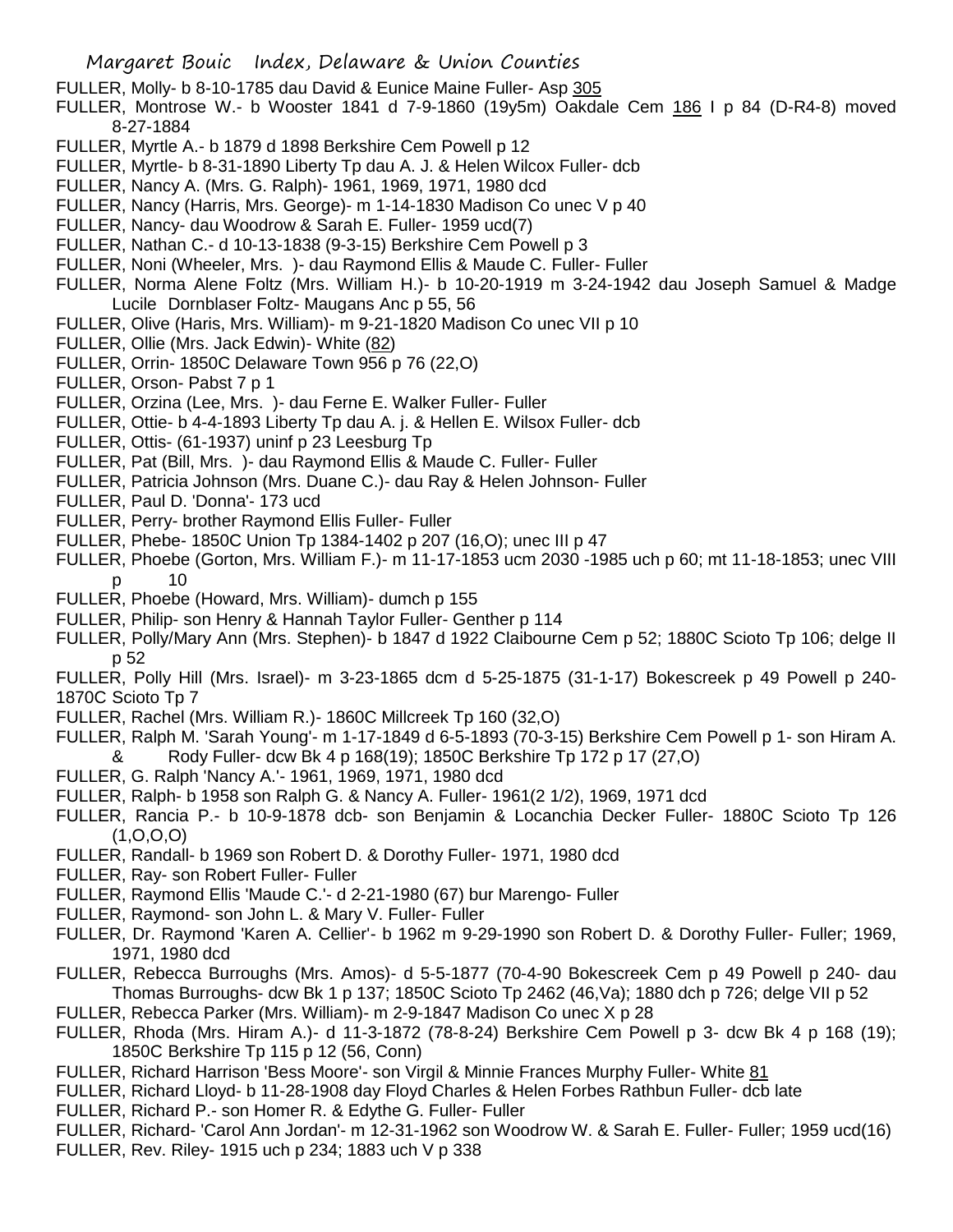- FULLER, Robert- Pabst 7 p 3
- FULLER, Dr. Robert F. 'Carolyn'- b 1921 Cleveland d 4-8-1957 Oakdale Cem II p 156 (M-R22-4) (with Dr. Zaugg)- Fuller; 1985 uch p 151
- FULLER, Robert D.'Dorothy F.'- son Homer R. & Edythe G. Fuller- Fuller; 1969, 1971, 1980 dcd
- FULLER, Robert Edwin- son Virgil & Minnie Frances Murphy Fuller- White 79
- FULLER, Robert- son Henry & Hannah Taylor Fuller- Genther p 114
- FULLER, Robert 'Sharlott Harris'- m 6-22-1823 Madison Co unec IV p 64
- FULLER, Robert- b 1978 son Thomas L. & Shirley A. Fuller- 1980 dcd
- FULLER, Ronald Eugene 'Joan S.'- son Raymond Ellis & Maude C. Fuller- Fuller; 1969, 1971, 1980 dcd
- FULLER, Rosa Drake (Mrs. Benjamin Franklin)- delge VII p 52
- FULLER, Rosalie Buchermiller (Mrs. Baptist)- m 5-23-1854 dcm
- FULLER, Lt. Roswell- Powell p 158, 170; 1880 dch p 191
- FULLER, Russell- brother Clarence Fuller- Fuller
- FULLER, Sadie (Cornelison, Mrs. Walter)- b 2-25-1873 dau Andrew J. & Irene Ford Fuller- Genther p 114
- FULLER, Samuel- 1880C Brown Tp p 377A
- FULLER, Samuel L.- dcw Bk 4 p 168(19)
- FULLER, Samuel L. 'Emma E. White'- d 7-1945 dg 7-6-1945- Fuller; White (72)
- FULLER, Sarah Deel (Mrs. Woodrow)- Fuller
- FULLER, Sarah E. (Mrs. Woodrow W.)- 1959 ucd
- FULLER, Sarah Green (Mrs. Arnold)- m 9-22-1825 Madison Co unec V p 16
- FULLER, Sarah (Hatten, Mrs. James)- b 2-1799 d 6-26-1874 ped Leora Haton Betsch 16- delge III p 53; dcw Bernard Hatten 9
- FULLER, Sarah McKitrick (Mrs. Frederick)- m 8-1-1857 ucm 2581 dau John & Sarah Hughes McKitrick-McKitrick p 265
- FULLER, Sarah P. (Backus, Mrs. William W.)- m 5-18-1842 dcm
- FULLER, Sarah Young (Mrs. Ralph M.)- m 10-17-1849 dcm- 1850C Berkshire Tp 172 p 17 (20,O)
- FULLER, Selia Dale- d 10-29-1900 Sexton Record York Cem p 58 dau I. & S
- FULLER, Sharilee- dau Dee Pullins- engaged to Bart Hickle- Fuller.
- FULLER, Sharlott Harris (Mrs. Robert)- m 6-22-1823 Madison Co unec IV p 64
- FULLER, Sheilia- b 1957 ch Ralph G. & Nancy A. Fuller- 1961(4), 1969, 1971 dcd
- FULLER, Sherry (Mrs. Michael)- Fuller
- FULLER, Shirley A. (Mrs. Thomas L.)- 1980 dcd
- FULLER, Sollie 'Betty M.'- 1969 dcd
- FULLER, Stephen 'Polly Ann Decker'- b 1833 d 1917 Claibourne Cem p 52- son Amos & Rebecca Burroughs Fuller- 1908 dch p 394; delge VII p 52; 1850C Scioto Tp 2462 (16,O); 1860C Sc Tp 1039; 1880C Scioto Tp p 282A
- FULLER, Sterritt R.- son Grace Irma Fuller- Fuller' Sunbury p 80
- FULLER, Steven- b 1952 son Kermit & Minnie E. Fuller- 1969 dcd
- FULLER, Susan- dau George & Elisabeth Biggs Fuller- 1850C Milford, Union Tp 1218-1236 p 181 (6,O)
- FULLER, Susan- dau R. Glen & Wilhelmina Fuller- 1961 dcd (15)
- FULLER, Sylvia Selvey (Prader, Mrs. George)- dau Woodrow & Sarah E. Fuller- Fuller; 1959 ucd (5)
- FULLER, Terri/ Teresa L.- b 1961 dau Ralph G. & Nancy A. Fuller- 1961, 1969, 1971, 1980 dcd
- FULLER, Thankful- b 1-30-1791 dau David & Eunice Maine Fuller- Asp 308
- FULLER, Thomas 'Abigail Leonard- b 3-5-1811 Eng m 2-20-1839 d 9-6-1880 Wisc- ped Elton Dutton 12- delge  $IVp$  52
- FULLER, Thomas L. 'Shirley A.'- 1980 dcd
- FULLER, Thomas L.,Jr.- son Thomas L. & Shirley A. Fuller- 1980 dcd
- FULLER, Thomas 'Mary Smith'- b 4-14-1851 dcm d 4-16-1865 (40-10-13) Bokescreek Cem p 51 Powell p 239; son Amos & Rebecca Burroughs Fuller- dcw Bk 4 p 360(37); 1850C Scioto Tp 2462 (25,O); 1908 dch p 394; delge VII p 52
- FULLER, Tony- b 1968 son Elmer & Brenda Fuller- 1971, 1973, 1975, 1979 ucd
- FULLER, Vaught T.- d (730 bur Sunbury- Fuller
- FULLER, Vivian M. (Mrs. Harold S.)- b 10-22-1919 d (68)- Oak Grove Cem Fuller; 1969, 1971, 1980 dcd
- FULLER, Verna Sutton (Mrs. C. Knneth)- b 2-3-1900 dau John Avery & Nora B. Cleveland Sutton- Weiser p 82
- FULLER, Virgil Harrison 'Minnie Frances Murphy'- son Samuel L. & Emma E. White Fuller- White 76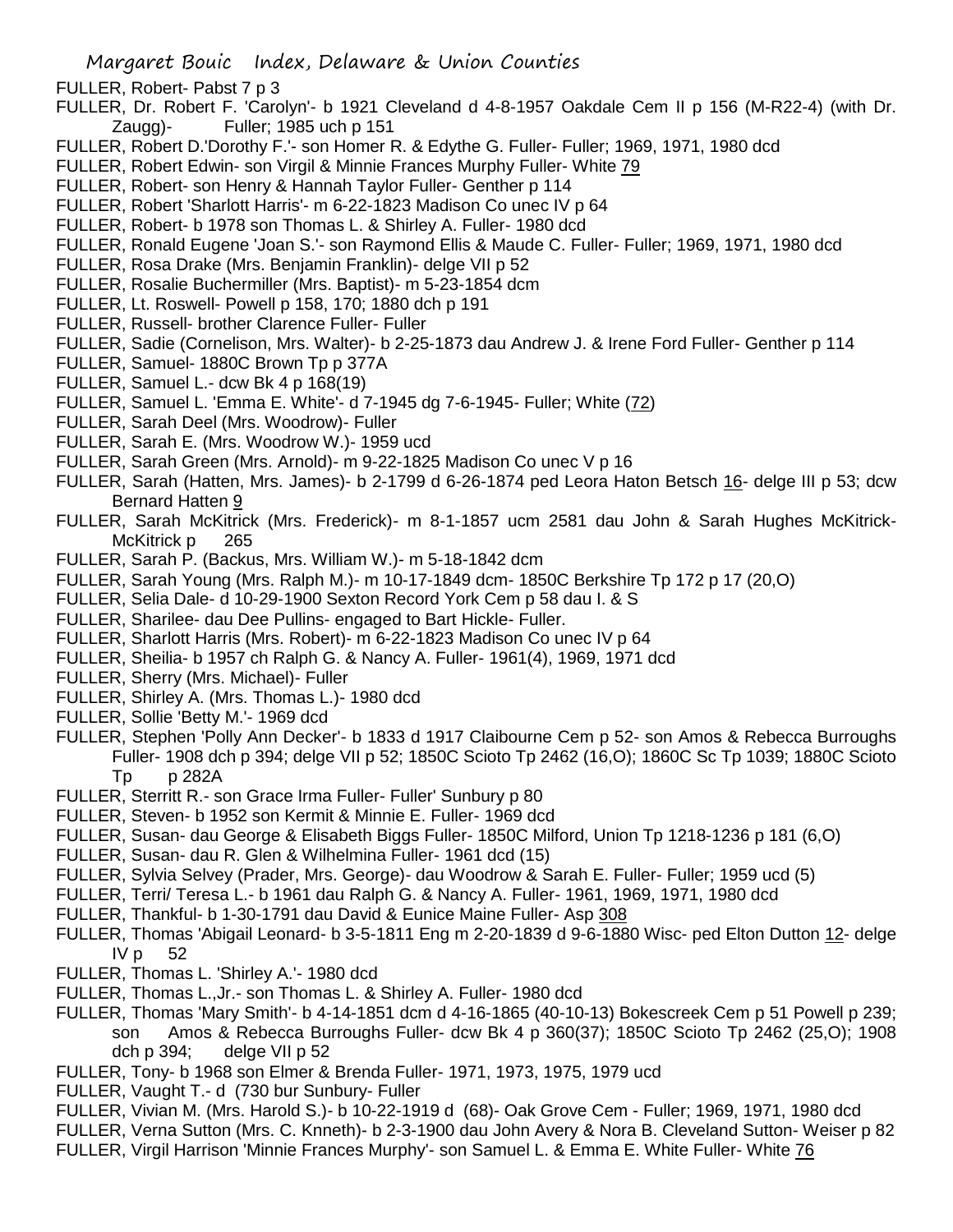- FULLER, Wendy- b 1971 ch Tho mas L. & Shirley A. Fuller- 1980 dcd
- FULLER, Wilber- b 9-20-1874 Liberty Tp son W. P. & Fanhy Ester Fuller- dcb
- FULLER, Wilhelmina B. (Mrs. R. Glen)- 1961 dcd
- FULLER, Rev. William- 1883 uch V p 236
- FULLER, William- 1840C Radnor Tp delge IV p 4
- FULLER, William H.- 1850C 2381
- FULLER, William 'Julia McDonald'- m 8-10-1865 dcm son Amos & Rebecca Burroughs Fuller- delge VII p 52; 1850C Scioto Tp 2462 (8,O); 1860C Sc Tp 1039
- FULLER, William H. 'Norma Alene Foltz'- m 3-24-1942 Maugans Anc p 56
- FULLER, William P.- 1880 dch p 427; 1908 dch p 432; 1880C Genoa Tp p 409C
- FULLER, William R. 'Rachel'- 1860C Millcreek Tp 160 (35,O); Longbrake p 86; mt 1-28-1857
- FULLER, William 'Rebecca Parker'- m 2-9-1847 Madison Co unec X p 28
- FULLER, Woodrow W. 'Sarah E. Deel''Beatrice'- b 2-13-1920 Va d 1-29-1971 (50) Oakdale Cem II p 116 (K-R4-25)- Navy
	- son George Fuller- Fuller; 1959 ucd
- FULLER, Zelia J. Weaver (Mrs. Hiram C.)- m 11-9-1846 dcm
- FULLERTON, Capt.- Longbrake p 47
- FULLERTON, Barbara J.- 1971 dcd
- FULLERTON, Elizabeth (Mrs. )(Davin, Mrs. Thomas)- m 4-14-1878 ucm 6250
- FULLERTON, Harriet Guye (Mrs. Mosses)- m 12-15-1822 Madison Co unec IV p 63 see Fullington
- FULLERTON, Gen'l Humphrey- d 5-12-1830 (55y)- dcga p 50 Del Pat & Fr Chron; delge II p 39, III p 8, 10
- FULLERTON, Mary Ann (Mure, Mrs. Joseph)- m 2-25-1838 Madison Co unec IX p 6
- FULLERTON, Mary Jerew (Mrs. Milliara)- m 9-8-1839 Madison Co unec IX p 17
- FULLERTON, Milliara 'Mary Jerew'- m 9-8-1839 Madison Co unec IX p 17
- FULLERTON, Mosses 'Harriet Guye'- m 12-15-1822 Madison Co unec IV p 6; see Fullington
- FULLERTON, Steven- son Barbara J. Fullerton- 1971 dcd
- FULLINGTON, Phellis & WOODS- uca p 60, 70
- FULLINGTON, Abigail (Phellis, Mrs. Charles,Esq)- m 11-20-1836 Madison Co unec VIII p 68- dau George & Rebecca Greeley Fullington- 1883 uch V p 177, 204
- FULLINGTON, Adelaide (Guy, Mrs. William)- m 1-18-1828 Madison Co unec V p 28; 1883 uch V p 177, 204
- FULLINGTON, Artemas 'Fannie'- 1883 uch V p 196; 1850C Union Tp 1320-1338 p 198 (35, Vt); 1860C Union Tp 558-561 p 78 (49,Vt); unclaimed letter- unec II p 46
- FULLINGTON, Bess Wilkins (Mrs. Walter C.)- b 1882 d 6-12-1926 Oakdale Cem II p 13 (B-R7- 19)
- FULLINGTON, Capt. Charles- Longbrake p 48
- FULLINGTON, Charles- 1883 uch III p 329, 331, IV p 512, 535; hjt p 143; 1915 uch p 144; 1880 dch p 264
- FULLINGTON, Charles- b 4-24-1831 d 8-3-1887 Milford Cem Un Al p 15; unec IV p 33
- FULLINGTON, Charles 'Martha Burnham'- m 4-30-1854 ucm 2117 son Moses & Harriet Guy Fullington- 1883 uch V p 204; mt 3 p 7; 1850C Union Tp 1267-1285 p 190 (18,O); 1860C Union Tp 626-632 p 87 (29,O); 1870C Marysville 88 p 10 (38,O); 1880C Marysville 174-178 p 18 (49,O,Vt,Vt); uca p 41, 46, 67, 96; unec VIII p 19
- FULLINGTON, Charles Phellis- b 1861 d 1930 Milford Cem Un Al p 31- son James & Eliza McMullen Fullington- 1915 uch p 687; 1883 uch V p 204; 1860C Union Tp 627-633 p 88 (4,O); 1870C Union Tp 173-192 p 23 (9,O); 1880C Union Tp 132 p 22 (19,O,O,O)
- FULLINGTON, Charles- son Charles & Martha Jane Burnham Fullington- 1860C Union Tp 626-632 p 87 (11/12,O); 1870C Marysville 88 p 10 99,O); 1880C Marysville 174-178 p 18 (20,O,O,O)
- FULLINGTON, Clarriet (Guy, Mrs. William)- m 10-19-1826 Madison Co unec V p 27 d 1827- dau George & Rebecca Greeley Fullington- 1883 uch V p 17, 204
- FULLINGTON, Edgar B. 'Melissa Dee'- lic 11-5-1859 ucm 2949; son Artemas & Fanny Fullington- 1883 uch IV p 473; mt 11-6-1959, 11-9-1859- 1850C Union Tp 1320-1338 p 198 (11, Vt); 1860C Union Tp 578-582 p 81 (22, Vt); uca p 102
- FULLINGTON, Edward M.- b 1864 d 1927 Milford Un Al p 31- son James & Eliza H. McMullen Fullington- 1883 uch V p 204; 1915 uch p 133, 357, 687; 1870C Union Tp 173-172 p 23 (5,O); 1880C Union Tp 132 p 22 (15, O,O,O)
- FULLINGTON, Eleanor English (Mrs. Jefferson)- 1883 uch V p 204
- FULLINGTON, Eliza H. McMullen (Mrs. James)- b 1831 m 1851 d 1921 Milford Cem Un Al p 31- dau John &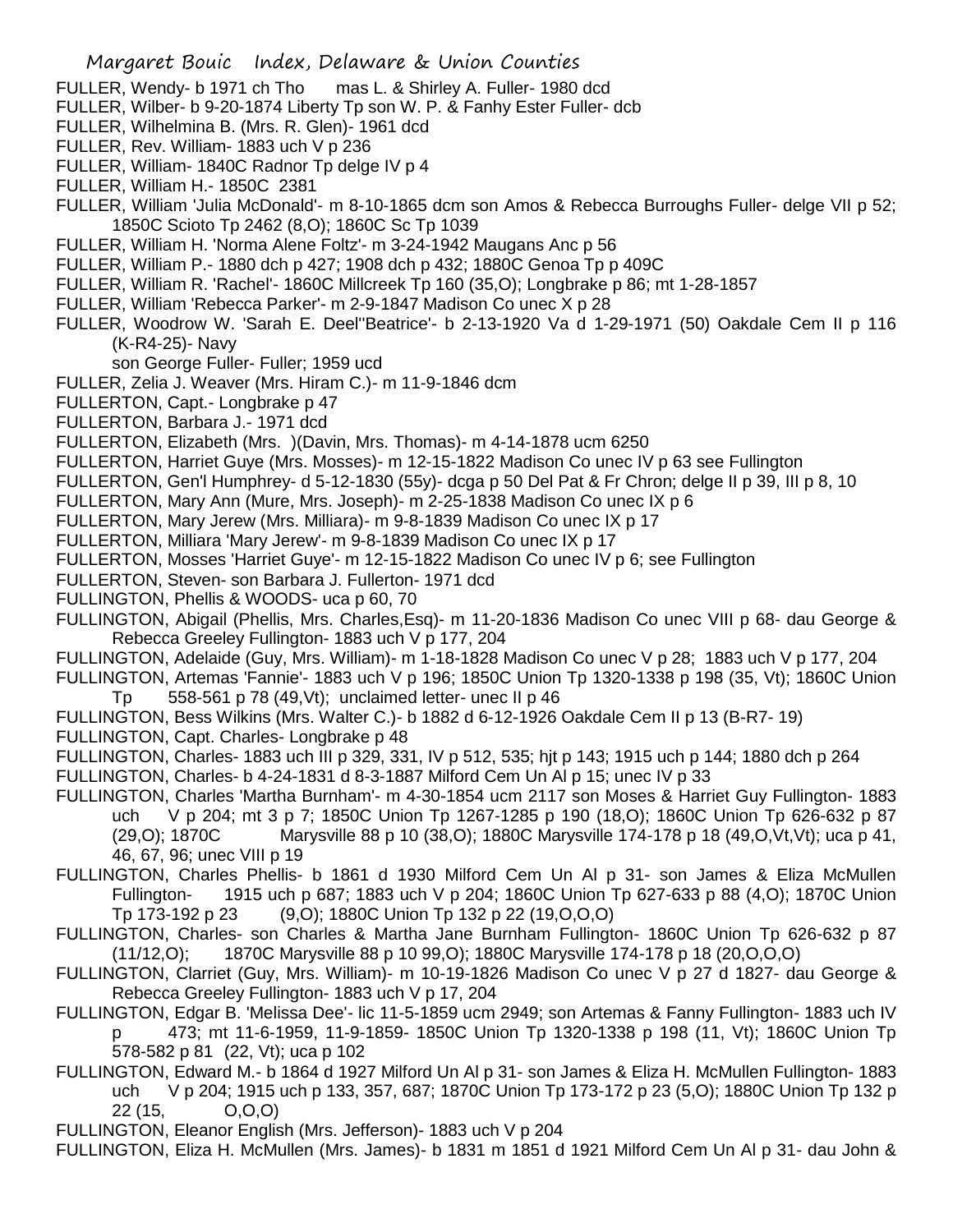Lucy Matthew McMullern- 1915 uch p 356, 687; 1860C union Tp 627-633 p 88 (28,O); 1870C Union Tp 173-172 p 23 (39,O); 1880C Union Tp 132 p 22 (42, O,Irel,O)

- FULLINGTON, Elizabeth- d 6-2-1926 (440 Oakdale Cem 3825 (B42)
- FULLINGTON, E. M.- Pabst 4 p 14
- FULLINGTON, Emma- dau Artemus & Fanny Fullington- 1860C Union Tp 558-561 p 78 (6,O)
- FULLINGTON, Fanny P. (Mrs. Artemus)- 1850C Union Tp 1320-1338 p 198 (30,Vt); 1860C Union Tp 558-561 p 78 (43, Vt)
- FULLINGTON, Frances- dau Artemus & Fanny Fullington- 1860C Union Tp 558-561 p 78 (8/12,O)
- FULLINGTON, Frank Guy 'Josephine'- b 1868 d 1927 Milford Cem Un Al p 31- son James & Eliza H. McMullen Fullington- 1915 uch p 153, 201, 398, 400, 687; 1883 uch V p 204; 1870C Union Tp 173-172 p 23 (1,O); 1880C Union Tp 132 p 22 (12,O,O,O)
- FULLINGTON, George- son Moses & Harriet Guy Fullington- 1883 uch V p 204
- FULLINGTON, George 'Rebecca Greeley'- b 1775 d 1835 1915 uch p 394; 1883 uch V p 177, 204; 1820C Union Tp 73 (45+); unec VII p 16
- FULLINGTON, Harriet Guy (Mrs. Moses)- m 12-1-5-1822 Madison Co unec IV p 63 d 1832- 1915 uch p 356, 686; 1883 uch V p 177, 204; 1830C Union Tp 174 (20-30)
- FULLINGTON, Isabelle B/Belle- dau James M. & Eliza H. McMullen Fullington- 1880C Union Tp 132 (3,O,O,O) FULLINGTON, Isabelle Brown (Skites, Mrs. R. C.)- 1915 uch p 687; 1883 uch V p 204
- FULLINGTON, Jackson- son Artemus & Fanny Fullington- 1883 uch IV p 473; 1850C Union Tp 1320-1338 p 198 (8, Vt); 1860C Union Tp 558-561 p 78 (18,Vt); uca p 102
- FULLINGTON, James 'Eliza H. McMullen'- b 1828 m 1852 son Moses & Harriet Guy Fullington- 1883 uch III p 327, 329, 331, 367, 372, IV p 446, V p 21, 57, 194, 202, 204; 1915 uch p 122, 133, 144, 145, 151, 153, 182, 356, 686, 687, 688; 1830C Union Tp 174 (-5); 1850C Union Tp 1267-1285 p 190 (21,O); 1860C Union Tp 627-633 p 88 (32,O); 1870C Union Tp 173-172 p 23 (41,O); 1880c Union Tp 132 p 22 (51, O,NH,Can); unec IV p 32, VI p 65; mt 8-21-1850; uca p 24, 25, 39, 46
- FULLINGTON, James Frank- b 1859 d 1965 Milford Cem Un Al p 31- son James & Eliza McMullen Fullington-1915 uch p 687; 1860C Union Tp 627-633 p 88 (4,O)
- FULLINGTON, Jane- dau Artemas & Fanny Fullington- 1850C Union Tp 1320-1338 p 198 (2,Vt); 1860C Union Tp 558-561 p 78 (12, Vt)
- FULLINGTON, Jane (Caldwell, Mrs. Thomas B.)(Baker, Mrs. Charles)- m 1-13/23-1840 ucm 608- dau Moses & Harriet Guy Fullington- 1883 uch V p 202, 204; 1915 uch p 583; unec V p 23; 1850C Union Tp 1267-1285 p 190 (26,O)
- FULLINGTON, Josephine (Mrs. Frank)- Un Al p 31
- FULLINGTON, Kate- dau Artemus & Fanny Fullington- 1860C Union Tp 558-561 p 78 (4,O)
- FULLINGTON, Lucy Virginia (Howard, Mrs. Anson)- m 9-28-1876 ucm 5938 dau James & Eliza McMullen Fullington- 1915 uch p 687; 1883 uch V p 204; 1860C Union Tp 627-633 p 88 (6,O); 1870C Union Tp 173-172 p 23 (16,O)
- FULLINGTON, Martha Burnham (Mrs. Charles)- m 4-30-1854 ucm 2117- ; unec VIII p 19; 1850C Union Tp 1267-1285 p 190 (24,O); 1870C Marysville 83 p 10 (36,O); 1880C Marysville 174-178 p 28 (44,O,Con,RI)
- FULLINGTON, Martha/Meattie B. (West, Mrs. William A.)- m 7-10-1880 ucm 6753 dau Charles & Martha Jane Burnham Fullington- 1860C Union Tp 626-632 p 87 (4,O); 1870C Marysville 88 p 10 (15,O); 1880C Marysville 174-178 p 18 (24,O,O,O); uca p 64
- FULLINGTON, Mary- dau Charles & Martha Jane Burnham Fullington- 1860C Union Tp 626-632 p 87 (2,O)
- FULLINGTON, Mary E. b 12-1859 d 11-1861 Milford Cem Un Al p 15
- FULLINGTON, Mary Jane (Kimball, Mrs. Truman Marshall)- b 1813 m 2-12-1835 Madison Co unec VII p 23 d 1858 dau George & Rebecca Greeley Fullington- 1883 uch V p 177, 204; MR-DAR p 16; ped Suzanne Drysdale Rising #201 23; unec X p 31
- FULLINGTON, Melissa Dee (Mrs. Edgar B.)- lic 11-5-1859 ucm 2949; 1883 uch IV p 473; mt 11-6, 9- 1859; 1860C Union Tp 578-582 p 81 (23,O)
- FULLINGTON, Moses 'Harriet Guy'- m 12-1-5-1822 Madison Co unec IV p 63 d July 1850 son George & Rebecca Greeley Fullington- 1915 uch p 356, 686; 1883 uch V p 177, 184, 204; unec III p 39, 49, V p 53. VI p 55, 65; 1830C Union Tp 174 (20-30); 1840C Union Tp 619 (30-40); 1850C Union Tp 1267-1285 p 190 (49, Vt) see Fullerton
- FULLINGTON, Rebecca Greeley (Mrs. George)- 1883 uch V p 177,; MR-DAR p 16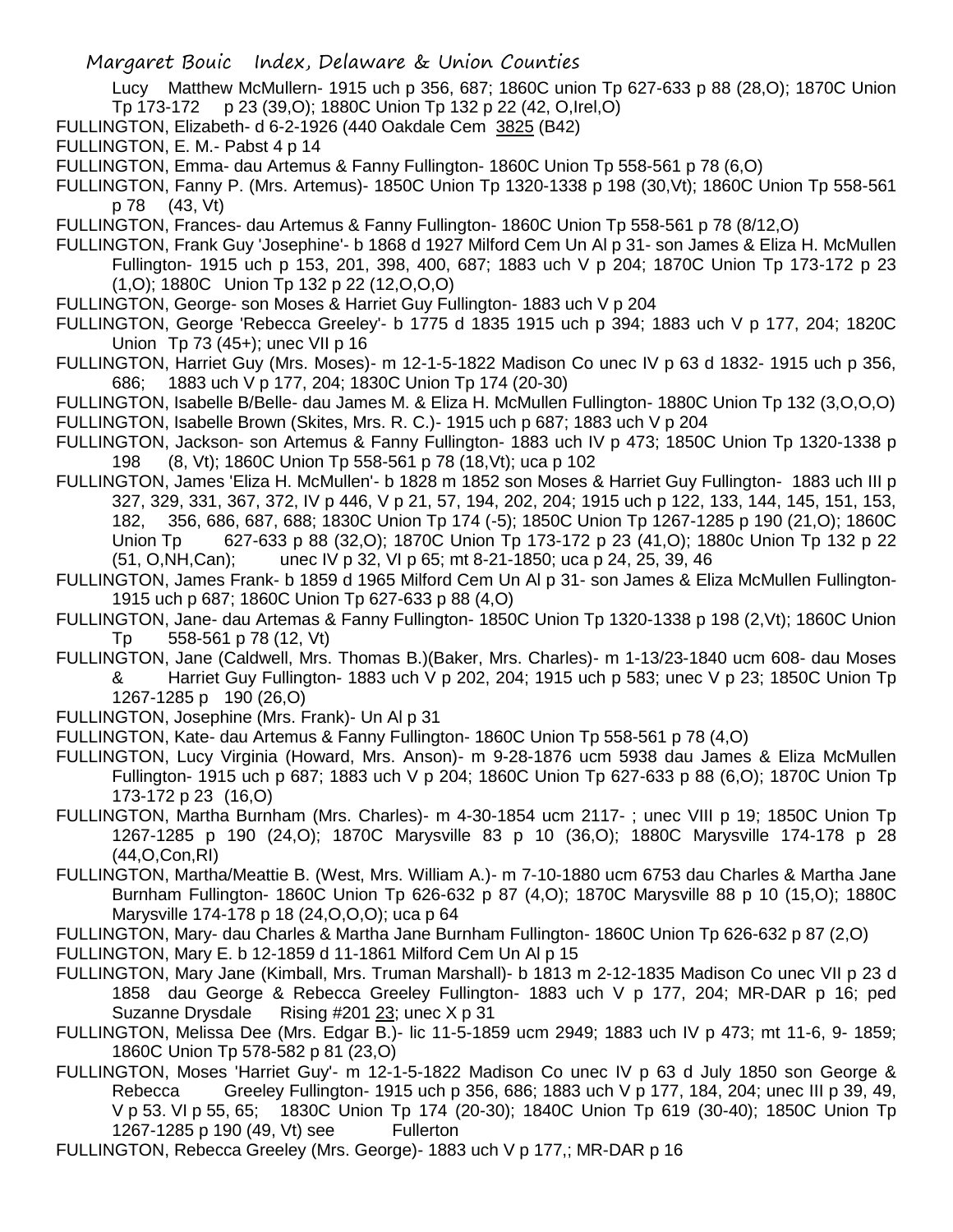FULLINGTON, Roley- 1860C Union Tp 558-561 p 78 (8,O)

FULLINGTON, Sarah Ann (Corder, Mrs. William)- m 7-14-1830 Madison Co unec V p 40

FULLINGTON, Sarah (Carpenter, Mrs. Alfred)- dau George & Rebecca Greeley Fullington- 1883 uch V p 177, 204

FULLINGTON, Selina/Salina (Burnham, Mrs. John H.)- m 1-1-1843 Madison Co unec IV p 65- dau George & Rebecca Greeley Fullington- 1883 uch V p 177, 204

FULLINGTON, Thomas Jefferson 'Eleanor English'- bur Guy Cem Madison Co- son George & Rebecca Greeley Fullington- 1883 uch V p 177, 204

FULLINGTON, Virginia (Howard, Mrs. Anson)- b 1854 d 1936 Milford Cem Un Al p 31

FULLINGTON, Walter Constant- b 1900 d 1916 son Frank & Josephine Fullington- Milford Cem Un Al p 31

FULLINGTON, Walter Curtis- b 1856 d 5-26-1926 (68) Oakdale Cem 3819 (B42) II p 13 (B-R7-19); 1883 uch

IV p 57, V p 204; dumch p 471; 1915 uch p 151, 317, 537, 589, 687; 1870C Union Tp 173-172 p 23 (13,O); 1880C Marysville 174-178 p 18 (24,O,O,O)

FULLMER, Donald Vincent- son Monte Vincent & Roxann Lee Fullmer- Milligan VI p 20

FULLMER, Dorothy Virginia (Crawford, Mrs. Darrel Herbert)(Scott, Mrs. Ralph M.)- b 7-27-1922 m 11-2-1943 (2) 4-29-1950 dau Ralph Reason & Emma Adelaide Milligan Fullmer- Milligan IV p 3, V p 7

FULLMER, Elizabeth Ann Parkhurst (Mrs. Eric Linton)- m 3-19-1977- Milligan VI p 20

- FULLMER, Emma Adelaide Milligan (Mrs. Ray Reason)- b 10-4-1894 m 2-29-1920 dau Edmunds & Minnora Hauseman Milligan- Milligan III p 1, IV p 3
- FULLMER, Eric Linton 'Elizabeth Ann Parkhurst'- b 4-24-1951 m 3-19-1977 son Robert Daryl & Quida Linton Fullmer- Milligan V p 8, VI p 20
- FULLMER, Hanna Abigail- b 3-17-1978 dau Eric Linton & Elizabeth Ann Parkhurst Fullmer- Milligan VI p 20
- FULLMER, Minnie Adelaide (Johns, Mrs. Harry Albert)- b 4-9-1925 dau Ray Reason & Emma Adelaide Milligan Fullmer- Milligan IV p 3, V p 8

FULLMER, Monte Vincent 'Roxann Lee'- b 9-19-1953 m 11-1-1975 son Robert Daryl & Quida Linton Fullmer-Milligan V p 8, VI p 20

FULLMER, Quida Linton (Mrs. Robert Daryl)- b 10-24-1924 Milligan V p 8

FULLINGTON, Ray Reason 'Emma Adelaide Milligan'- b 10-3-1897 m 2-29-1920 d 5-1-1985 Forest Lawn Cem- Milligan II p 1, IV p 3

- FULLMER, Robert Daryl 'Quida Linton'- b 12-27-1923 son Ray Reason & Emma Adelaide Milligan Fullmer-Milligan IV p 3, V p 8
- FULLMER, Robert Daryl,Jr.- b 3-30-1948 m 6-6-1976 son Robert Daryl & Quida Linton Milligan- Milligan V p 8,  $V1p$  20

FULLMER, Roxann Lee (Mrs. Monte Vincent)- Milligan Vi p 20

FULLROD, Adam 'Rebecca'- 1870C Darby Tp 70-60 p 9 (58, Ger)

FULLROD, Adam- son Adam & Rebecca Fullrod- 1870C Darby Tp 70-60 p 9 (18, Ger)

FULLROD, Louisa- dau Adam & Rebecca Fullrod- 1870C Darby Tp 70-60- p 9 (13,O)

FULLROD, Phillip- son Adam & Rebecca Fullrod- 1870C Darby Tp 70-60 p 9 (16,O)

FULLROD, Rebecca (Mrs. Adam)- 1870C Darby Tp 70-60 p 9 (50, Ger)

FULLNE, Mr.- 1835 men p 26 #279 p 43 Delaware Tp

FULLS, Betty (Weimer, Mrs. Kenneth)- b 5-27-1913 or 5-26-1915 m 1937- Rausch (18211) II p 279

FULLUAN, Mary- 1880C Delaware Town p 522A

FULLUM, Diana (Freshwater, Mrs. Norman)- Freshwater p 143

FULLWOOD, Blanche J. Fullwood- Fullwood

FULLWOOD, Dawn Marie- dau Blanche J. Fullwood- Fullwood engaged to Danny Joseph Thacker

FULLWOOD, Jerri- Fullwood

- FULMER, Barbara Ann Moltenberry (Mrs. Kent Richard)- b 6-29-1918 m 6-7-1941- dau Stanley & Elizabeth Amelia Freshwater- Freshwater p 106
- FULMER, Kent Richard'Barbara Ann Molenberry'- m 7-13-1863- Freshwater p 106

FULMER, Laura Lee- b 10-7-1968 dau Kent Richard & Barbara Ann Moltenberry Fulmer- Freshwater p 106

FULMER, Terri Sue- b 1-28-1965 dau Kent Richard & Barbara ANn Moltenberry Fulmer- Freshwater p 106

- FULROD, Eliza (Mrs. John)- 1880C Paris Tp 114-117 p 12 (49, Irel,Irel,Irel)
- FULROD, John 'Eliza'- 1880C Paris Tp 114-117 p 12 (54, Ger,Ger,Ger)
- FULROD, John- nephew John Fulrod- 1880C Paris Tp 114-117 p 12 (10,O,Ger,Ger)
- FULSOME, Asa- estate 1837 unec III p 45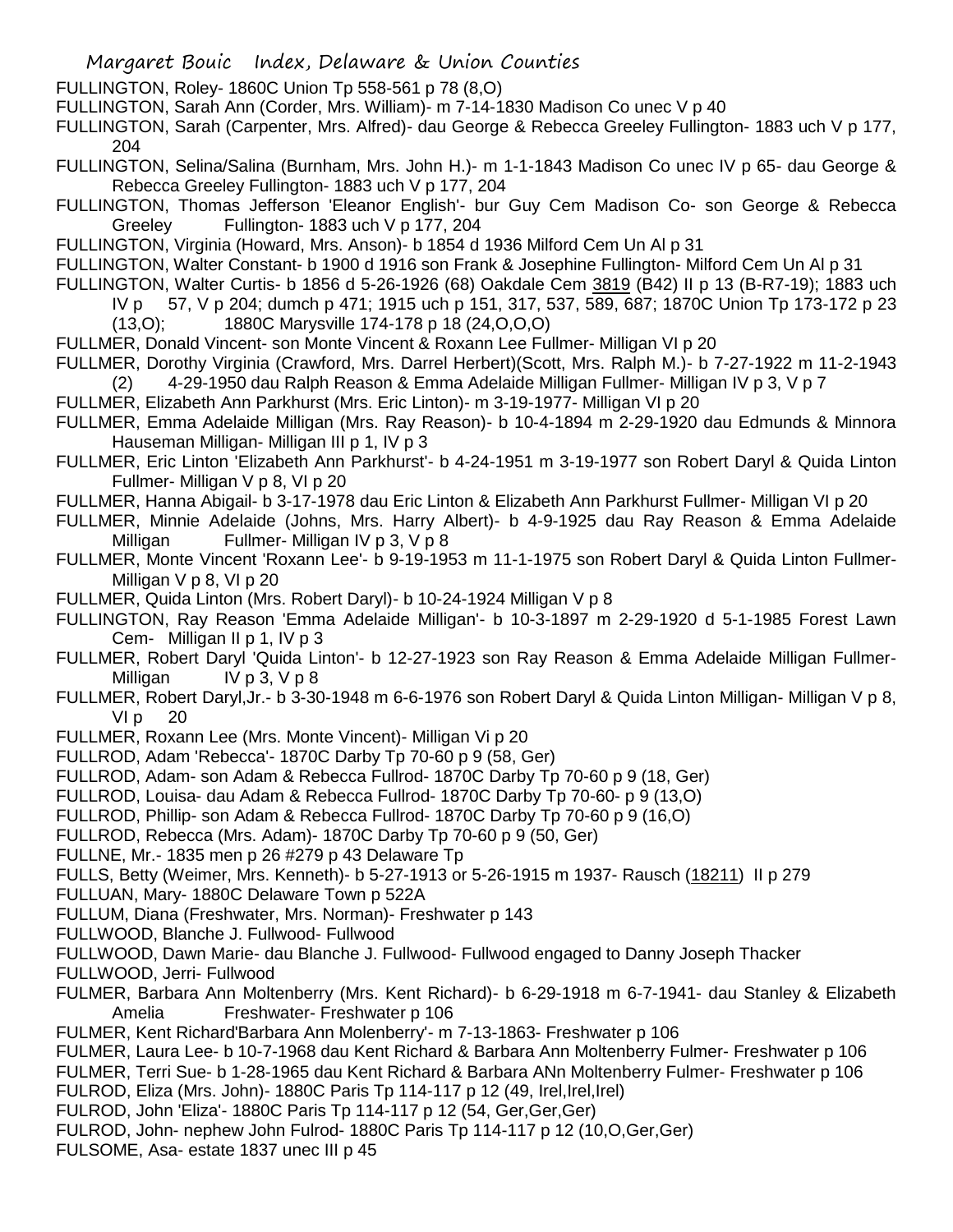- FULSON, Emma Yearsley (Mrs. )- grad Broadway 1892- unec III p 18
- FULTON, ---1880 Dch p 543, 544; 1915 uch p 485 Mr.- 1883 uch V p 561; uca p 39
- FULTON, Abraham- 1835 men p 18 #36 p 28 Concord Tp
- FULTON, A. G.- 1967 ucd
- FULTON, Agnes (Mrs. William)- 1850C Marlborough Tp 7 p 182 (30, Pa0
- FULTON, Alexander- Poe p 24; 1835 men p 55 #90 p 102 Scioto Tp
- FULTON, Alexander 'Rosa Redick'- Fulton; 1880C Union Tp 76 p 13 (24,O,O,O)
- FULTON, Alice (Feil, Mrs. )- dau Florence Scovel Fulton- Fulton
- FULTON, Amanda Karnes (Mrs. John A.)- Fulton
- FULTON, Amanda (Stilwell, Mrs. Benjamin)- m 5-29-1861 ucm 1676
- FULTON, Amy Ann (Rhodes, Mrs. Emmar Velorus)- b 12-11-1875 m 2-27-1889 d 3-26-1912 dau Isaac & Sarah A. Jones Fulton- ped Shirley Thomas Hooker 7- delge III p 50, VIII p 44
- FULTON, Angela Wood (Mrs. Jonathan)- m 12-18-1991 dau Ernest & Wilma Wood- Fulton
- FULTON, Ann M. (Mrs. David)- 1985 uch p 39; 1883 uch V p 542; 1850C York Tp 337 p 342 p 52 (69, Md); 1860C York Tp 1247-1255 p 168 (66, Irel)
- FULTON, Ann M.- 1870C York Tp 210-205 p 27 (75, Ireland)
- FULTON, Archie- (22-1911) Allen Tp uninf p 15
- FULTON, Arthur- brother Prof. Robert Irvin Fulton- Fulton
- FULTON, Barbara- 1971 ucd
- FULTON, Blaine- 1971, 1973 ucd
- FULTON, Blaine 'Georgia C. Landon'- b 5-6-1889 d 10-2-1965 (76) Claibourne Cem p 60; 1985 uch p 82; Fulton
- FULTON, Dr. C.- 1908 dch p 241; hmp p 171
- FULTON, Carl- bon Blaine & Georgia C. Landon Fulton- Fulton
- FULTON, Caroline Roof (Mrs. Henry M.)- m 10-15-1865 dcm
- FULTON, Catharine Maria- d 3-25-1840 (12) Oakdale Cem 1647 (30E) I p 51B; 1883 uch V p 62
- FULTON, Catharine Marley (Mrs. James)- m 1-15-1835 dcga p 65 Ohio State Gazette
- FULTON, Charles 'Jane Brown'- 1880 dch p 773
- FULTON, Chris- 1975 ucd
- FULTON, Clarence V. Jr.- son Clarence V. & Pauline R. Stiffler Fulton- Fulton
- FULTON, Clarence V. 'Pauline Stiffler' d 6-4-1980 (67) Fairview Mem- son Fred & Jessie Landon Fulton-Fulton; 1961, 1969, 1971, 1980 dcd
- FULTON, Colisco- son Thomas & Lucinda Butcher Fulton- 1880C Jerome Tp 246-252 p 2 (5,O,Va,Va)
- FULTON, Dale- 1949 ucd Mrs. Dale- 1949 ucd
- FULTON, David 'Ann M.'- 1985 uch p 39; 1915 uch p 479; 1883 uch V p 525, 542; 1840C York Tp 307 (50-60); 1850C York Tp 337-342 p 52 (58, Irel)
- FULTON, Debbie- b 1956 dau Barbara Fulton- 1971 ucd
- FULTON, Denise- b 1964 dau Barbara Fulton- lived with Robert E. & Barbara Brown- 1971, 1979, 1981 ucd
- FULTON, Eilene/Ilene (Hudson, Mrs. )- dau Clarence V. & Pauline R. Griffith Fulton- Fulton
- FULTON, Elijah- delge II p 24 (1805)
- FULTON, Eliza-1850C Marlborough Tp 7 p 182 (30.O)
- FULTON, Eliza A. Warren (Mrs. Thomas)- sister Milton & Henry Warren- 1880 dch p 773
- FULTON, Eliza (Mitchell, Mrs. James P.)- m 3-4-1855 dcm
- FULTON, Elizabeth- dau Henry & Mary Ann Fulton- 1850C Radnor Tp 73 p 177 (5,O)
- FULTON, Emma- d 1875 (2) Taylor Tp mt 3 p 30
- FULTON, Florence Scovel (Mrs.)- d 7-25-1971 Fulton; 1971 dcd
- FULTON, Fred 'Jessie Landon'- d 5-15-1963 978) son Alexander & Rosa Redick Fulton- Fulton
- FULTON, George- son Charles & Jane Brown Fulton- 1880 dch p 773
- FULTON, Georgia C. Landon (Mrs. Elaine)- b 2-12-1893 d 10-6-1975 Claibourne Cem p 60 dau Lewis & Carrie Wilson Landon- Landon
- FULTON, Grant- son William & Harriet Neil Fulton- 1880C York Tp 151 p 14 (17,O,Md,O)
- FULTON, Harriet A. Neil (Mrs. William)- m 1-4-1859 ucm 2823- dau Solomon & Ann H. Neil- 1883 uch V p 542; 1915 uch p 1035; mt 1-19-1859; 1985 uch p 39; 1860C York Tp 1246-1254 p 168 (25,O); 1870C York
	- Tp 209-204 p 27 (35,O); 1880C York Tp 151 p 14 (46,O,Md,O); uca p 57
- FULTON, Harriet (Lake, Mrs. William Walter)- m 1915- 1985 uch p 87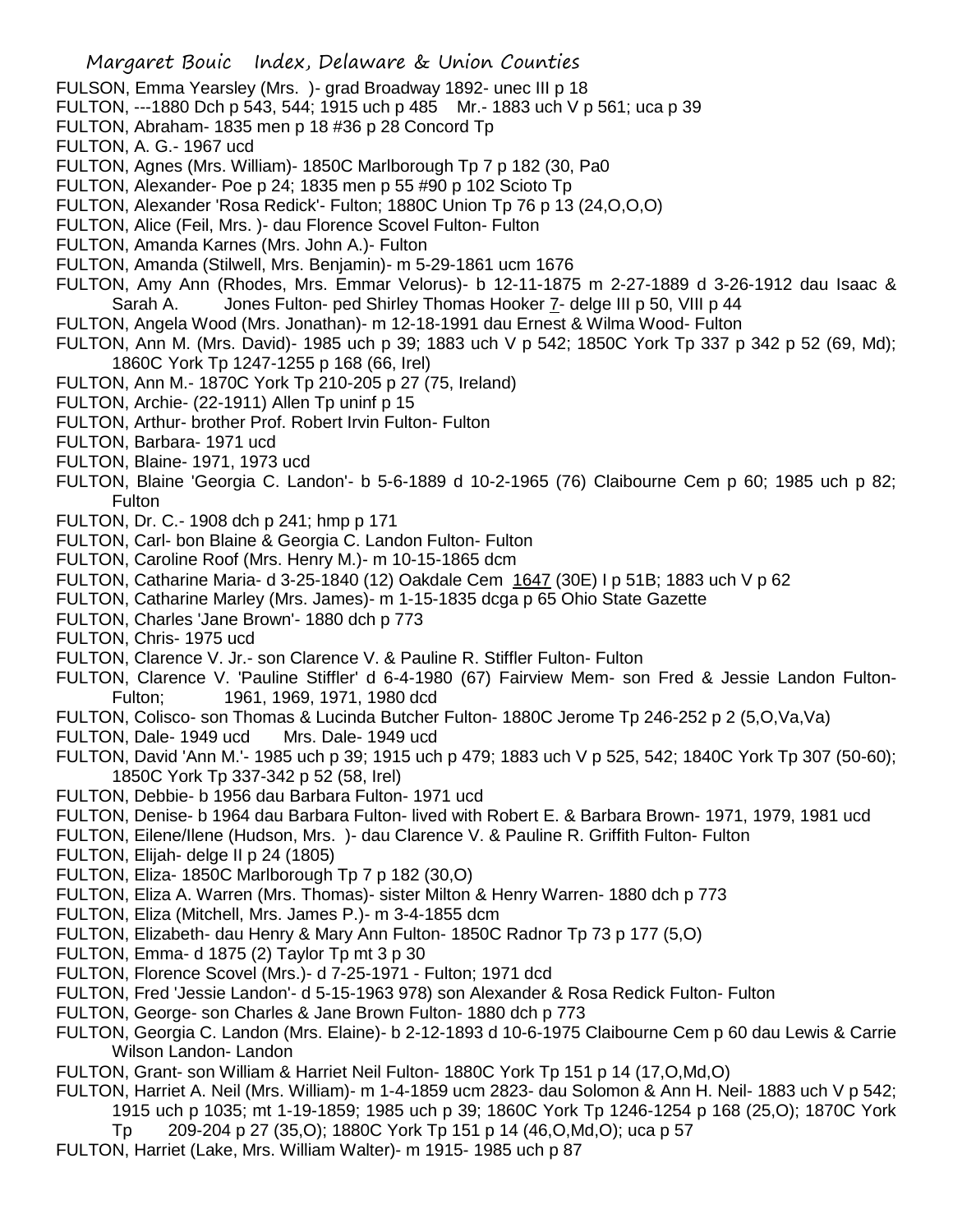- FULTON, Henry 'Mary Ann Vastin'- m 9-6-1838 dcm; 1850C Radnor Tp 73 p 177 (34,O)
- FULTON, Herman G. 'Mary'- 1967, 1971, 1973, 1975, 1979 ucd
- FULTON, Hugh 'Margaret Henderson'- m 8-19-1806 onwq I
- FULTON, Isaac 'Sarah A. Jones'- b 12-5-1835 d 1-27-1881 ped Shirley Thomas Hooker 14- delge III p 50, VIII p 44
- FULTON, Isabel (Creamer, Mrs. George)- dau Charles & Jane Brown Fulton- 1880 dch p 773
- FULTON, Isabel- dau James Fulton- dumch p 346
- FULTON, Jacqueline (Preston, mrs. )- dau Clarence V. & Pauline R. Fulton- Fulton
- FULTON, James- 1840C Radnor Tp p 104 (20-30)
- FULTON, James 'Catharine Marley'- m 1-15-1835 dcga p 65 Ohio State Gazette
- FULTON, James- son Charles & Jane Brown Fulton- 1880 dch p 773; hmp p 110
- FULTON, James 'Margaret Stoydell'- d age 70- son James Fulton- dumch p 346
- FULTON, James 'Sarah J. Hathaway'- b 5-18-1827 m 4-22-1852- dumch p 346
- FULTON, James- son William H. & Minnie McConica Fulton- dumch p 347
- FULTON, Jane A.- dau John S. & Nancy A. Fulton- 1840C Paris Tp 924 p 40 (15-20); 1850C Paris Tp 683-697 p 103 (23, NY)
- FULTON, Jane Brown (Mrs. Charles)- 1880 dch p 773
- FULTON, Jane H. (Hall, Mrs. Joseph C.)- m 4-19-1851 ucm 1664 dau David & Ann Fulton- 1883 uch V p 678; 1850C York Tp 337-342 p 52 (21, Md)
- FULTON, Jane 'Jennie H.- dau William T. & Harriet A. Neil Fulton- 1883 uch V p 542; 1860C York Tp 1246-1254 p 168 (8/12,O)
- FULTON, J. D.- b 1853 d 1900 Radnor Cem Powell p 231
- FULTON, Jessie Landon (Mrs. Fred)- d 1-16-1962 (73) Fairview Mem Pk- Fulton
- FULTON, Jessie- b 5-29-1878 Delaware Town dau Richard & Nelly Cooner Fulton- dcb
- FULTON, John A.- 1883 uch V p 161
- FULTON, John A. 'Amanda Karnes'- d 5-11-1970 (70) bur Marion- Fulton
- FULTON, John- son Henry & Mary Ann Fulton- 1850C Radnor Tp 73 p 177 (2,O)
- FULTON, John- son James Fulton- dumch p 346
- FULTON, John M.- hadc p 48; 1849 Radnor Tp; dpc p 103
- FULTON, John 'Missouri A. Grubb'- m 10-13/20-1843 ucm 914; unec VI p 4
- FULTON, John S.- d 9-16-1864 (74y9m) Oakdale Cem 1648 (31E) I p 51B- 1840C Paris Tp 924 p 40 (50-60); 1850C Paris Tp 683-697 p 103 (60, NY); 1860C Paris Tp 1423-1413 p 188 (70,NY)
- FULTON, Jonathan 'Angela Wood'- m 12-18-1991 son William & Linda Fulton- Fulton
- FULTON, Joseph- son William T. & Harriet A. Neil Fulton- 1883 uch V p 542
- FULTON, Kathy- 1971 ucd
- FULTON, Kenneth- son Blaine & Georgia C. Fulton- Fulton
- FULTON, Kenneth- b 1972 son Chris Fulton- 1975 ucd
- FULTON, Kim- b 1970 ch Christ Fulton- 1975 ucd
- FULTON, Leamy- 1820C Big Rock Tp
- FULTON, Linda Spellman (Mrs. William)(Manning, Mrs. )- Fulton
- FULTON, Lucinda Butcher (Mrs. Thomas)- m 10-12-1871 ucm 4992 1880C Jerome Tp 246-252 p 28 (39, O,Va,Va)
- FULTON, Malinda- dau John S. & Nancy A. Fulton- 1840C Paris Tp 924 p 40 (15-20); 1850C Paris Tp 683-697 p 103 (25, NY)
- FULTON, Marcus- b 1969 son Michael M. & Mary M. Fulton- 1971, 1973, 1979 ucd
- FULTON, Margaret Hellie (Mrs. William H.)- dumch p 347
- FULTON, Margaret Henderson (Mrs. Hugh)- m 8-19-1806 onwq I
- FULTON, Margaret Jane (McFarland, Mrs. Samuel)- b 1775 d 7-17-1837 ped Lenora Williams Hubbard 15 delge V p 26
- FULTON, Margaret (Pacha, Mrs. Donald)- dau Blaine & Georgia C. Landon Fulton- Fulton; 1985 uch p 82
- FULTON, Margaret Stoydell (Mrs. James)- d age 61- dumch p 346
- FULTON, Mark- son Michael & Mary Fulton- Fulton
- FULTON, Martha- dau Thomas & Lucinda Butcher Fulton- 1880C Jerome Tp 246-252 p 28 (8,O,Va,Va)
- FULTON, Mary- 1850C Marlborough Tp 7 p 182 (74, Pa); hadc p 38
- FULTON, Mary A.- dau John S. & Nancy A. Fulton- 1840C Paris Tp 924 (10-15); 1850C Paris Tp 683-697 p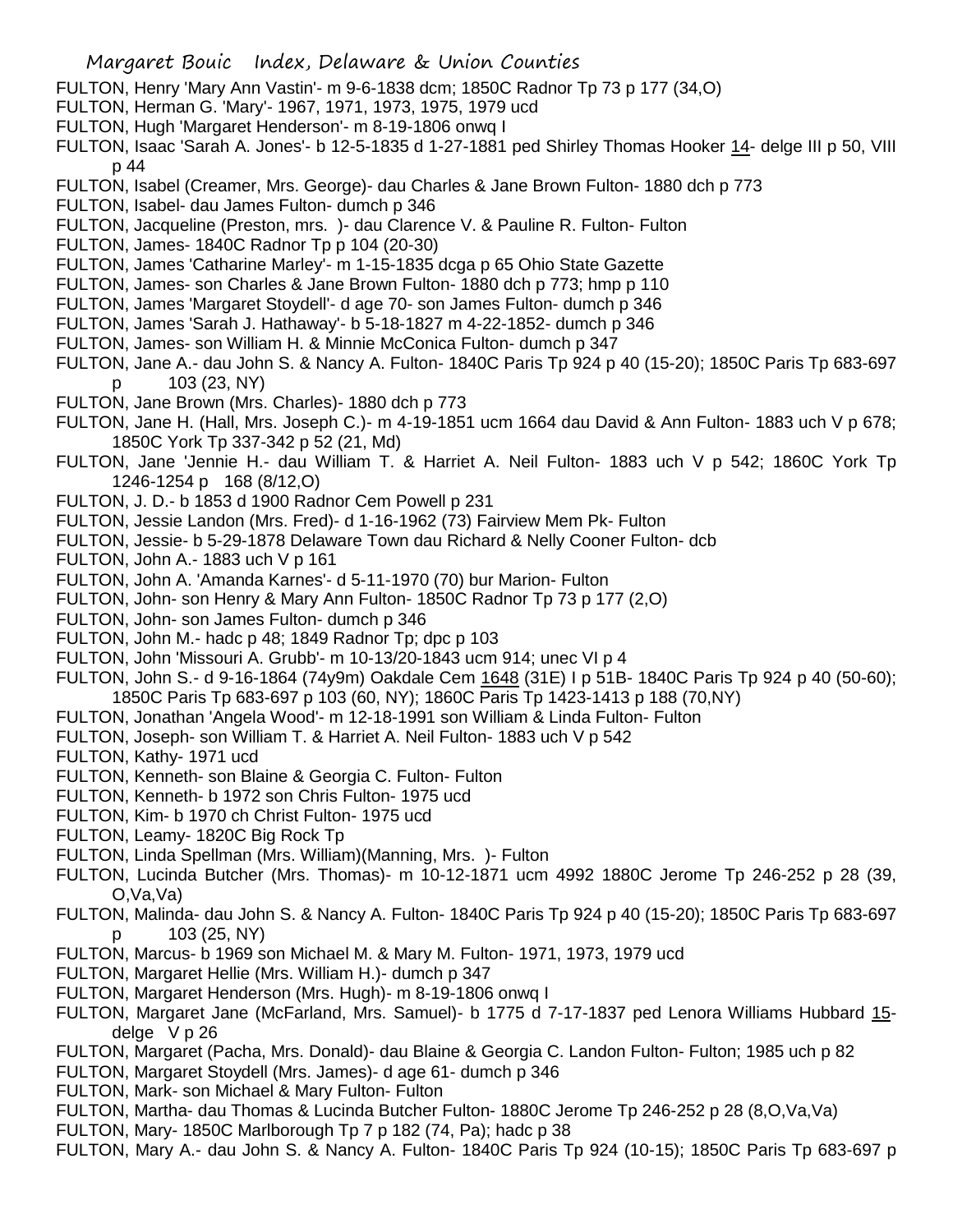103 (18, NY)

- FULTON, Mary A. (Ross, Mrs. J. S.)- m 9-15-1855 ucm 2330; unec VIII p 35
- FULTON, Mary Ann Vastine (Mrs. Henry)- m 9-6-1838 dcm- 1850C Radnor Tp 73 p 177 (31,O)
- FULTON, Mary (Boyd, Mrs. Andrew M.)- dau Charles & Jane Brown Fulton- 1880 dch p 773
- FULTON, Mary C.- dau Henry & Mary Ann Vastine Fulton- 1850C Radnor Tp p 177 (11,O)
- FULTON, Mary (Cyphers, Mrs. Paul)- dau James Fulton- dumch p 346
- FULTON, Mary (Mrs. Herman G.)- 1971, 1973, 1975, 1979 ucd
- FULTON, Mary M. (Mrs. Michael M.)- Fulton; 1971, 1973, 1979 ucd
- FULTON, Mary M/N. (Davis, Mrs. Thomas Jefferson)- b 3-11-1864- dau William & Harriet A. Neil Fulton- 1985 uch p 39; 1915 uch p 960, 1035; 1883 uch V p 542; 1870C York Tp 209-204 p 27 (5,O)
- FULTON, Mary N. (Davis, Mrs. Thomas
- FULTON, Mary R. (Mrs. William)- b 1869 d 1935 Claibourne Cem p 50
- FULTON, Melinda (Hawley, Mrs. John)- m 9-13-1853 ucm 1994 mt 9-14-1853; unec VIII p 10
- FULTON, Melissa A.- dau Alexander & Rosa Fulton- 1880C Union Tp 76 p 13 (2,O,O,O)
- FULTON, Melissa M.- d age 12- dumch p 347
- FULTON, Michael M. 'Mary M.'- Fulton; 19711973, 1979 ucd
- FULTON, Minervia A.- b Apr 1880 dau Alexander & Rosa Fulton- 1880C Union Tp 76 p 13 (1/12,O,O,O)
- FULTON, Minnie McConida (Mrs. William H.)-dumch p 347
- FULTON, Missouri Amanda Grubb (Mrs. John)- m 10-13/2--1843 ucm 914; unec VI p 4
- FULTON, Nancy- 1870C Paris Tp 89-90 p 13 (83, NY)
- FULTON, Nancy A. (Mrs. John S.)- 1840C Paris Tp 924 p 40 (30-40); 1850C Paris Tp 683-697 p 103 (61, NY); 1860C Paris Tp 1423-1413 p 188 (70,NY)
- FULTON, Otto- b 7-5-1893 d 2-20-1959 WWI Claibourne Cem p 60
- FULTON, Patty- lived with Charles H. & Ruth Terry- 1961 dcd (16)
- FULTON, Pauline R. Stiffler (Mrs. Clarence)- d 9-8-1976 bur Fariview Mem. Pk- Fulton; 1961, 1969, 1971 dcd
- FULTON, Penny- b 1963 lived with Robert E. & Barbara Brown- dau Barbara Fulton- 1971, 1979 ucd
- FULTON, F. Ray- son John A. & Amanda Karnes Fulton- Fulton
- FULTON, Richard- 1880C Delaware Town p 539C
- FULTON, Ricky- b 1975 son Chris Fulton- 1975 ucd
- FULTON, Robert C.- 1850C Delaware Town 1014 p 80 (24, Va)
- FULTON, Robert- son Charles & Jane Brown Fulton- 1880 dch p 773
- FULTON, Robert- son Clarence V. & Pauline Fulton- 1961 dcd (14)
- FULTON, Robert Irving- d 5-1916 (61) bur Leesburg,Va- 1908 dch p 233, 234- Fulton
- FULTON, Robert- son James Fulton- dumch p 346
- FULTON, Rosa (Mrs. Alexander)- 1880C Union Tp 76 p 13 (22,O,Pa,O)
- FULTON, Rosa (Mayes, Mrs. )- dau Fred & Jessie Landon Fulton- Fulton
- FULTON, Ruth E. (Mrs. Stanley M.)- b 1827 d 1930 Claibourne Cem p 74
- FULTON, Ruth- b 1972 dau Michael M. & Mary M. Fulton- 1979 ucd
- FULTON, Sadie (Crump, Mrs. )- dau Clrence V. & Pauline R. Fulton- Fulton
- FULTON, Samuel- son James Fulton- dumch p 346
- FULTON, Sarah A. Jones (Mrs. Isaac)- b 10-14-1847 d 1-2-1880 dau Lewis R. & Anna H. Gates Jones- ped Shirley Thomas Hooker 15- delge III p 50, VIII p 114
- FULTON, Sarah Ann (Davis, Mrs. David)- m 10-9-1845 ucm 1075 unec VI p 32
- FULTON, Sarah Glenn- du William H. & Minnie McConica Fulton- dumch p 347
- FULTON, Sarah J. Hathaway (Mrs. James)- m 4-22-1852 dau Benjamin Hathaway- dumch p 347
- FULTON, Sarah (Weaver, Mrs. Samuel)- m 3-31-1847 Nash p 111
- FULTON, Stanley M. 'Ruth E.'- Claibourne Cem p 74
- FULTON, Susanna (Patee, Mrs. Hugh B.)- m 9-19-1847 dcm
- FULTON, Sylva- b 2-1882 1900C Darby Tp 262-272 p 13B (17,O,O,O)
- FULTON, T. B.- 1915 uch p 198, 348, 349; 1883 uch III p 392
- FULTON, Thomas- d 9-15-1850 (1y)- unec VII p 41
- FULTON, Thomas- 1880C Troy Tp p 335A
- FULTON, Thomas 'Eliza A. Warren'- son Charles & Jane Brown Fulton- 1880 dch p 773
- FULTON, Thomas 'Harriet A. Neil'- b 10-22-1818 Md m 1-1859 son David & Ann Fulton- 1915 uch p 1035; 1883 uch V p 542; 1985 uch p 39; 1860C York Tp 1235-1254 p 168 (44, Md)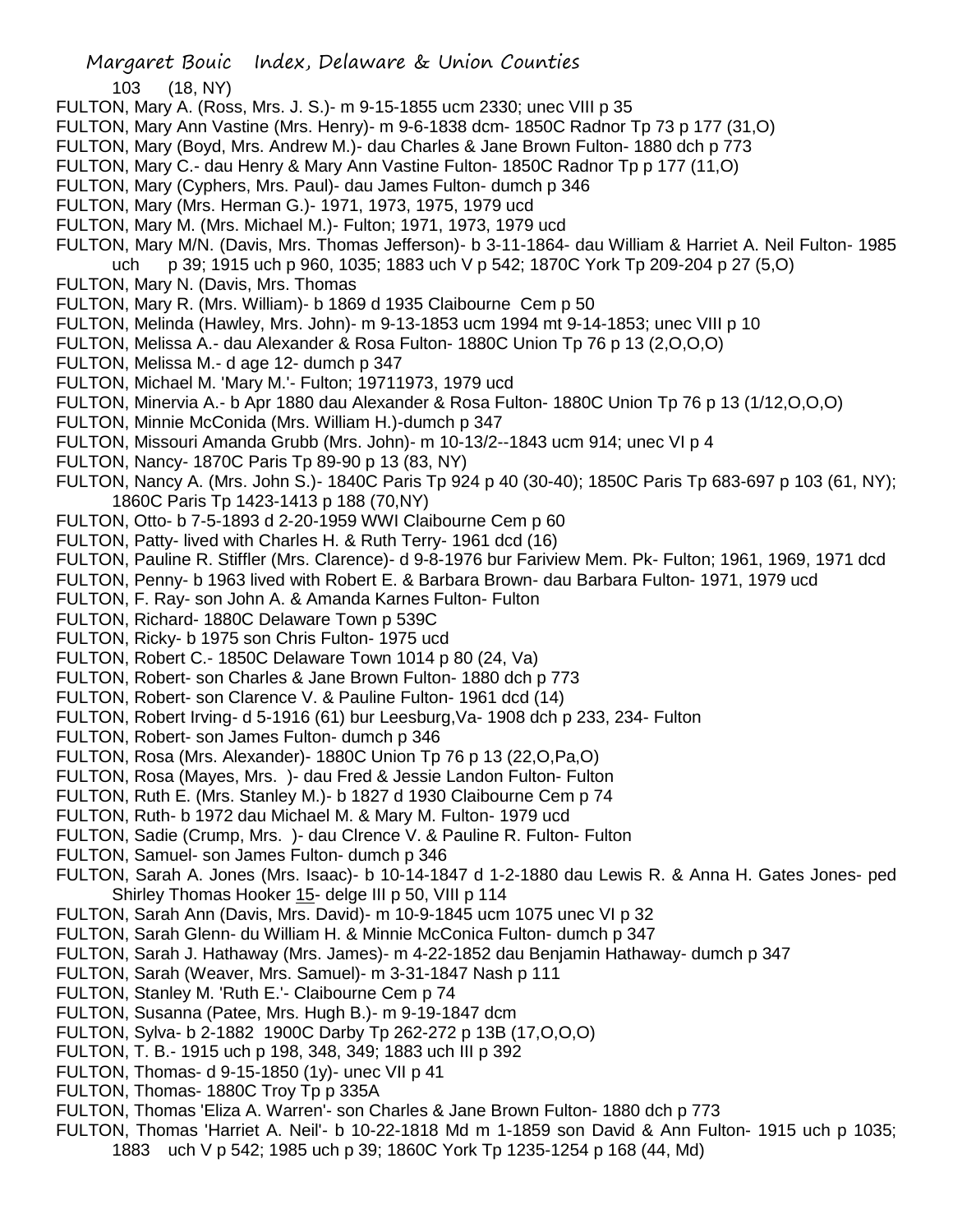- FULTON, Thomas 'Lucinda Butcher'- m 10-12-1871 ucm 4992; 1880C Jerome Tp 246-252 p 28 (46, Va,Va,Va)
- FULTON, Ulysses G.- son William T. & Harriet A. Neil Fulton- 1883 uch V p 542; 1880C York Tp 209-204 p 27 (7,O)
- FULTON, Vicki (Shoaf, Mrs. Mark Allen)- b 8-17-1963 m 12-29-1981- Milligan VII p 5
- FULTON, Walker- son James & Sarah J. Hathaway Fulton- dumch p 347
- FULTON, Willard F.- d 10-2-1865 (20y2m) Oakdale Cem 810 (D177) I p 98 (D-R9-7); 1850C Paris Tp 683-697 p 103 (5,NY)
- FULTON, William- 1880C Union Tp 119 p 21 (23,O,O,O)
- FULTON, William- 1835 men p 18 #35 p 28 Concord Tp
- FULTON, William- 1840C Radnor Tp p 104 (50-60); delge VI p 9
- FULTON, William- 1883 uch IV p 541 bur Marysville
- FULTON, William 'Agnes'- 1850C Marlborough Tp 7 p 182 (26,O)
- FULTON, William- son Charles & Jane Brown Fulton- 1880 dch p 773
- FULTON, William F.- 1915 uch p 498; 1883 uch V p 591
- FULTON, William- son Henry & Mary Ann Vastin Fulton- 1850C Radnor Tp 73 p 177 (8,O)
- FULTON, William H.- son James & Sarah J. Hathaway Fulton- dumch p 346, 347
- FULTON, William- brother John a. Fulton- Fulton
- FULTON, William P.- 1880C Delaware Town p 489A; dpc p 103
- FULTON, William Thomas 'Harriet A. Neal'- b 10-22-1818 m 1-4-1859 ucm 2823 mt 1-19-1859 see Thomas son David & Anna M. Fulton- 1915 uch p 126, 133; 1883 uch III picture p 275, 344, 372V p 525, 542; 1870C York Tp 209-204 p 27 (51, Md); 1880C York Tp 141 p 14 (61, Md,Md,Irel); uca p 16, 25, 79, 99; unec XI p 29
- FULTON, William- son Thomas & Lucinda Butcher Fulton- 1880C Jerome Tp 246-252 p 28 (6,O,Va,Va)
- FULTON, William- b 1867 d 1940 Claibourne Cem p 50- son William T. & Harriet A. Neil Fulton- 1883 uch V p 542; 1870C York Tp 209-204 p 27 (3,O); 1880C York Tp 151 p 14 (13, O,Md,O)
- FULTS, Beverly Phillips (Mrs. David)- dau Hagar Phillips- Fultz; 1983 ucd
- FULTS, Brian Ross- d 5-18-1982 (3m)- son David & Beverly Fults- Fults
- FULTS, Danielle- dau David & Beverly Phillips Fults- 1983 ucd
- FULTS, David Allen II- b 10-19-1979 son David & Beverly Phillips Fults- Fults
- FULTS, David 'Beverly Phillips'- son Frank Fults- Fults
- FULTS, Floyd W. 'Susan Dyer'- d 7-14-1963 (60)- Fults
- FULTS, Frank- son Frank Fults- Fults
- FULTS, ---(Davids, Mrs. Albert J.)- dau Floyd W. & Susan A. Dyer Fults- Fults
- FULTS,---(Oborn, Mrs. Cleston L.)- dau Floyd W. & Susan A. Dyer Fults- Fults
- FULTS, Susan A. Dyer (Mrs. Floyd W.)- d 3-2-1974 (76) bur Kenton-Fults
- FULTZ, Albert 'Iona'- Genther p 64
- FULTZ, Arthur A. 'Judith A.'- 1969, 1980 dcd
- FULTZ, Audrey (Tennar, Mrs. )- dau Charles & Cornelia Bell Fultz- Fultz
- FULTZ, Betty (Whaley, Mrs. Paul William)- m 7-15-1956- Fultz; Whaley
- FULTZ, Carol Ann- dau William P. & Regina Sue McKirgan Fultz- Fultz
- FULTZ, Cornelia Bell (Mrs. Charles)- d 5-21-1963 (83)- Fultz
- FULTZ, Cynthia- b 1961 dau Arthur A. & Judith A. Fultz- 1969 dcd
- FULTZ, David- b 1970 son David G.Sr & Versal Fultz- 1971 dcd
- FULTZ, David G.,Sr. 'Versal'- 1971 dcd
- FULTZ, Denise Clemans (Mrs. Jeffrey)- dau Mark Clemans- Clemans; 1991 ucd
- FULTZ, Diana Sue- b 7-26-1964 dau Richard Mason & Karen Sue Clark Fultz- Genther p 64
- FULTZ, Donald E.- son Leiona Rachael Fultz- Fultz
- FULTZ, Donald J.- b 1925 d 1926- Marlborough Cem p 171
- FULTZ, Edtih May (Alexander, Mrs. Herman)- Cowgill p 42
- FULTZ, Eleanor (Walters, Mrs. Dean)- dau Leiona Rachael Fultz- Fultz
- FULTZ, Everett R. 'Nellie'- 1969 dcd
- FULTZ, Gerrie- b 1969 ch David G.,Sr. & Versal Fultz- 1971 dcd
- FULTZ, Hannah (Moore, Mrs. Albert)- m 3-29-1857 dcm
- FULTZ, Harry E.- brother William P. Fultz- Fultz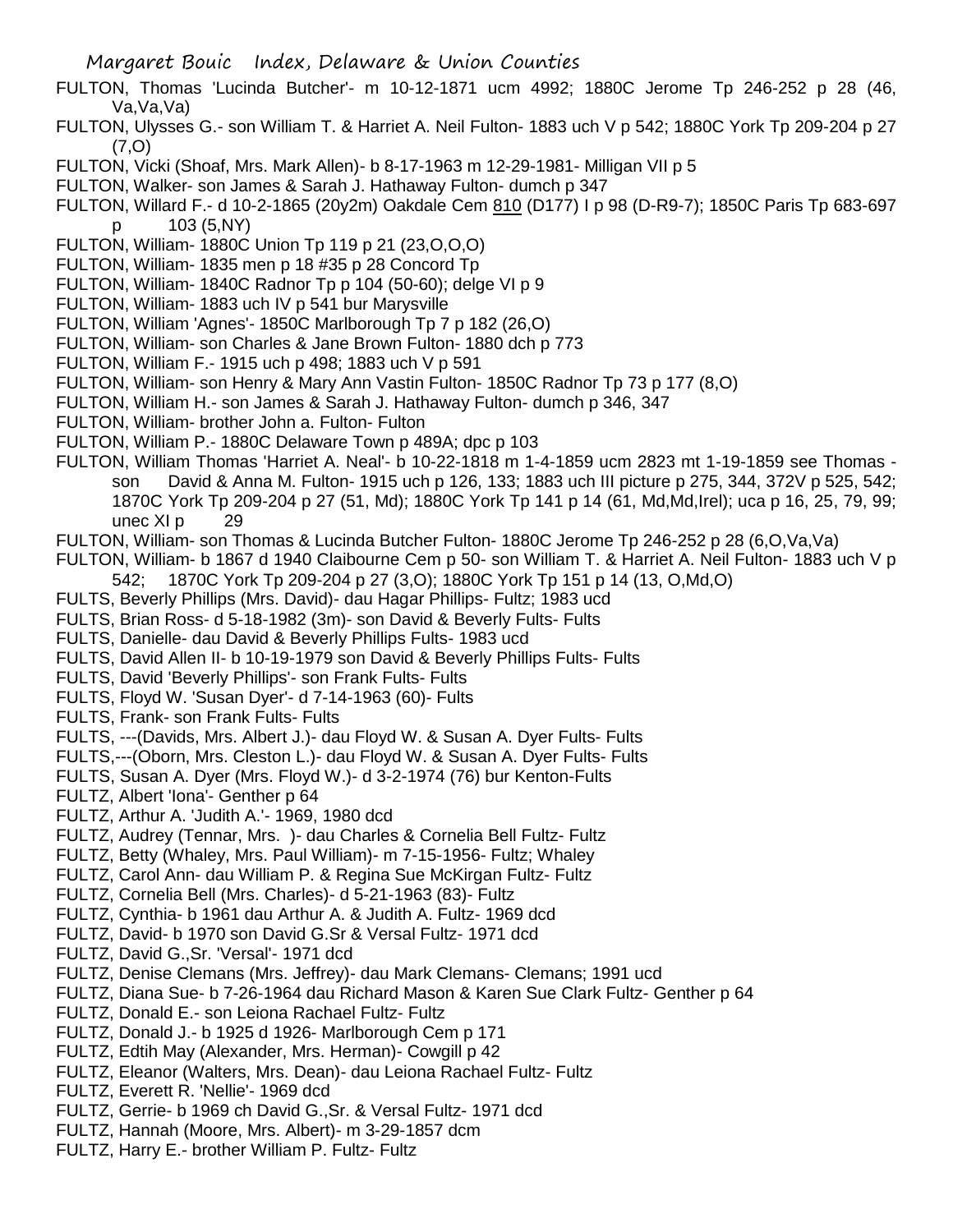- FULTZ, Iona (Mrs. Albert)- Genther p 64
- FULTZ, Janet (Ginter, Mr. )- dau Leiona Rachael Fultz- Fultz
- FULTZ, Jeffrey Lee 'Denise Clemans'- son Don Fultz- Fultz; 1991 ucd
- FULTZ, Jerry- 1959 ucd
- FULTZ, John- d 7-24-1863- hjt p 193, 203; 1883 uch IV p 468, V p 224
- FULTZ, Joshua Lee- b 4-6-1983 son Jeffrey & Denise Clemans Fultz- Fultz; 1991 ucd
- FULTZ, Judith A. (Mrs. Arthur A.)- 1969 dcd
- FULTZ, Justin- b 1985 son Jeff & Denise Clemans Fultz- 1991 ucd
- FULTZ, Karen Sue Clark (Mrs. Richard Mason)(Payne, Mrs. Thomas Eugene)(Meyer, Mrs. Larry Joseph)- dau Merril Julius & Evelyn Willadean Taylor Clark- Genther p 64
- FULTZ, Kathleen- b 1959 dau Arthur A. & Judith A. Fultz- 1969 dcd
- FULTZ, Kathleen Cowgill (Mrs. James R.)- d 3-21-1974 Fultz
- FULTZ, Kathy Marie (Freshwater, Mrs. John Martin)- m 10-15-1966- Freshwater p 159
- FULTZ, Leiona Rachael (Mrs. )- d 2-21-1982 (79) bur Kings Creek- Fultz
- FULTZ, Leo Benjamin- son William P. & Regina Sue McKirgan Fultz- Fultz
- FULTZ, Michael- b 1963 son Arthur A. & Judith A. Fultz- 1969 dcd
- FULTZ, Nellie (Mrs. Everett R.)- 1969 dcd
- FULTZ, Regina Sue McKirgan (Mrs. William P.)- Fultz
- FULTZ, Richard Mason 'Karen Sue Clark'- m 4-26-1962 div c 1965 son Albert & Iona Fultz- Genther p 64
- FULTZ, Richard Mason- b 12-7-1962 son Richard Mason & Karen Sue Clark Fultz- Genther p 64
- FULTZ, Rose (Burchum, Mrs. )- sister William P. Fultz- fultz
- FULTZ, Sandy (Anthony, Mrs. Richard)- dau Leion Rachael Fultz- Fultz
- FULTZ, Shelley- b 1965 ch Arthur A. & Judith A. Fultz- 1969 dcd
- FULTZ, Sherry Lynn- dau William P. & Regina Sue McKirgan Fultz- Fultz
- FULTZ, Steve- son William P. & Regina Sue McKirgan Fultz- Fultz
- FULTZ, Thomas D.- son William P. & Regina Sue McKirgan Fultz- Fultz
- FULTZ, Todd- son Jeffrey Lee & Denise Clemans Fultz- Fultz
- FULTZ, Verna C. (Catalanotti, Mrs. )- sister William P. Fultz- Fultz
- FULTZ, Versal (Mrs. David G.,Sr.)- 1971 dcd
- FULTZ, Willadean Taylor Clark- Genther p 64
- FULTZ, William P. 'Regina Sue McKirgan'- b 6-20-1930 d 1-15-1985 (54) bur Forest Grove- son Ishmael W. & Vera Colegrove Fultz- Fultz
- FULTZ, William P, Jr.- son William P. & Regina Sue McKirgan Fultz- Fultz
- FULWIDER, Anna (Mrs. Robert L.)- 1969, 1971, 1980 dcd
- FULWIDER, Robert L.'Anna'- 1969, 1971, 1980 dcd
- FUNCK, Martin- d 12-9-1846 (33y29d) Preacher Davy's Gvyd Powell p 198
- FUNCKET(?), Betsey- 1850C Delaware Town 1144 p 87 (26m)
- FUNDERBURGH, Chad M.- b 1972 son R. Michael & Sandy Funderburgh- 1973, 1975, 1979, 1981, 1983, 1991 ucd
- FUNDERBURGH, Cindi (Kite, Mrs. Dean)- dau Roger & Louise Brockway Funderburgh- Funderburgh
- FUNDERBURGH, Donald Alan- b 1-1-1963 d 4-13-1985 (22) bur Woodstock- son Roger & Louise Brockway Funderburgh- Funderburgh
- FUNDERBURGH, Ed 'Terri'- son Roger & Louise Brockway Funderburgh- Funderburgh
- FUNDERBURGH, Isaac 'Margaret Coon'- m 9-1-1841 Madison Co unec IX p 55
- FUNDERBURGH, Linda (Ballinger, Mrs. Bill)- dau Roger & Louise Brockway Funderburgh- Funderburgh
- FUNDERBURGH, Louise Brockway (Mrs. Roger)- Funderburgh
- FUNDERBURGH, Nargaret Coon (Mrs. Isaac)- m 9-1-1841 Madison Co unec IX p 55
- FUNDERBURGH, Matthew- b 1982 son R. Michael & Sandy Funderburgh- 1983, 1991 ucd
- FUNDERBURGH, R. Michael 'Sandy'- son Roger & Louise Brockway Funderburgh- Funderburgh; 1973, 1975, 1979, 1981, 1983, 1991 ucd
- FUNDERBURGH, Roger 'Louise Brockway'- Funderburgh
- FUNDERBURGH, Sandy (Mrs. R. Michael)- 1973, 1975, 1979, 1981, 1983, 1991 ucd
- FUNDERBURGH, Shari- b 1970- ch R. Michael & Sandy Funderburgh- 1983, 1975, 1979, 1981, 1983 ucd
- FUNDERBURGH, Terri (Mrs. Ed)- Funderburgh
- FUNDERBURGH, Vickei- dau Roger & Louise Brockway Funderburgh- Funderburgh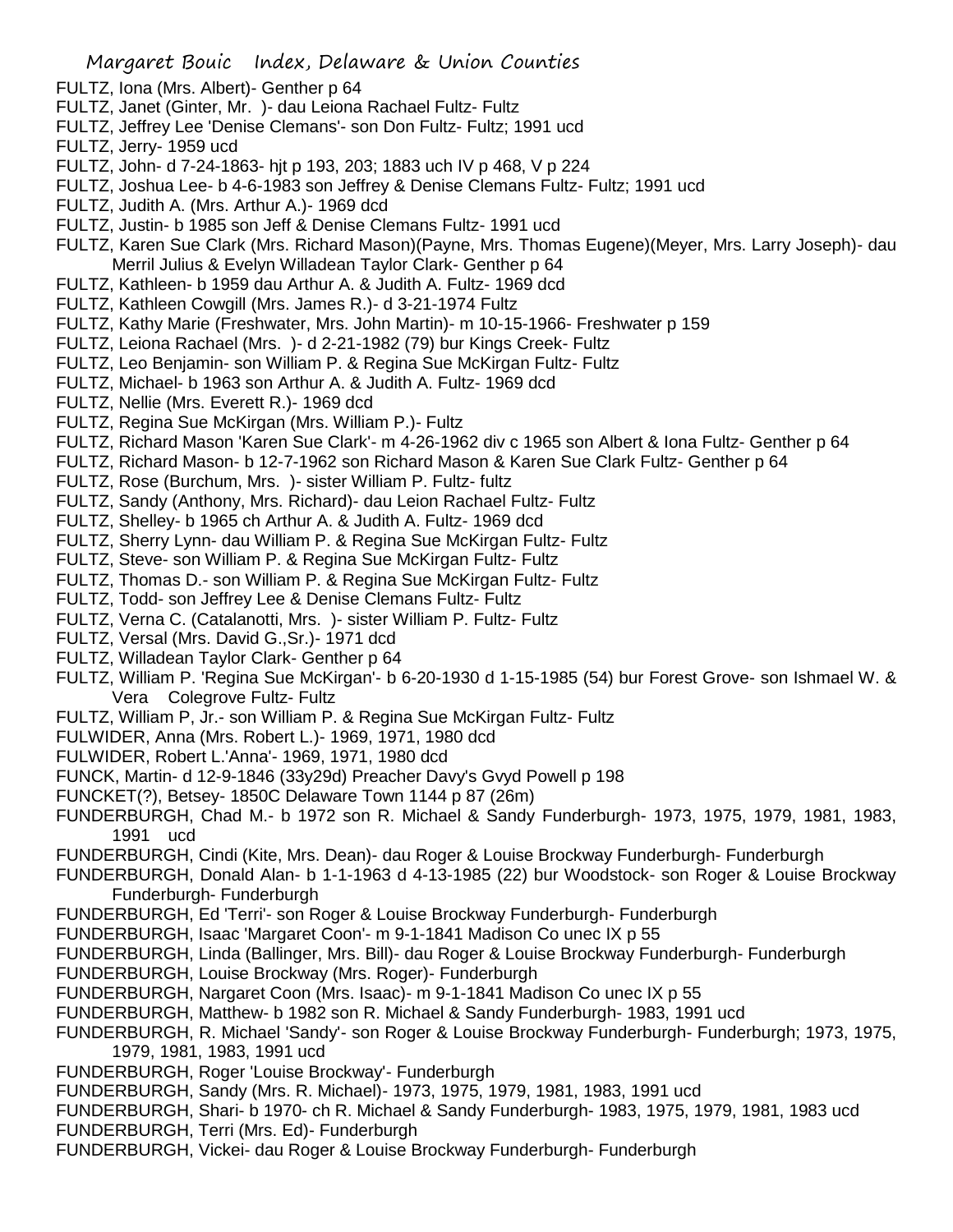- Margaret Bouic Index, Delaware & Union Counties FUNDERBURGH, Wendy- b 1979 ch R. Michael & Sandy Funderburgh- 1983, 1991 ucd FUNK, Abraham- d 12-23-1957 (89y) Claibourne Cem p 93; (79-1846) uninf p 28 FUNK, Arthur H. 'Phyllis'- 1961 dcd FUNK, Avanell (Mrs. Scott)- d 12-19-1983 bur Caledonia- sister Audrey Yetter- Funk FUNK, Catharine (Hallock, Mrs. Hyman)- m 12-7-1843 Madison Co unec X p 7 FUNK, Clara Fuller (Mrs. )- b 10-6-1878 d 3-1-1933 dau Andrew J. & Irene Ford Fuller- Genther p 114 FUNK, David- 1775 (Md)- Powers p 51 FUNK, David L.- d 11-24-1989 (60) Forenst Lawn Cem- Funk FUNK, Dr. David- son Paul & Mary Funk- Funk FUNK, Deborah- dau Arthur H. & Phyllis Funk- 1961 dcd (9) FUNK, Douglas- 1991 ucd FUNK, Edna M. (Bowers, Mrs. Leroy W.)- b 12-3-1912- Weiser p 147 FUNK, Emily (Conklin, Mrs. John)- 1883 uch V p 332 FUNK, Jeffrey- son Arthur H. & Phyllis Funk- 1961 dcd (6) FUNK, John- 1820C Big Rock Tp FUNK, John- uca p 35, 83 FUNK, John- son Arthur H. & Phyllis Funk- 1961 dcd (7) FUNK, John 'Stella Nash'- Nash p 260 FUNK, Joseph 'Maria'- Genther p 132 FUNK, Margaret (Buckwalter, Mrs. Henry)- dcq Viva Taylor 15 FUNK, Maria (Mrs. Joseph)- Genther p 132 FUNK, Mary Frances (Lemon, Mrs. Edward F.)- m 12-31-1868 dau Joseph & Maria Funk- Genther p 132 FUNK, Mary K. (Mrs. Paul K.)- 1959, 1967, 1971, 1973, 1975, 1979, 1981, 1983, 1991 ucd FUNK, Mary (McKeeman, Mrs. Lynn)- dau David L. Funk- Funk FUNK, Minnie B.- 1959 ucd FUNK, Nancy (Brown, Mrs. William H.)- m 1-5-1847 Madison Co unec X p 28 FUNK, Newman 'Sophia'- b 10-15-1833 d 8-10-1903 Ashley Cem Powell p 188 FUNK, infnt son d 5-2-1855 (11d) son Newman & Sophia Funk- Ashley Cem Powell p 188 FUNK, Pamela- dau Arthur H. & Phyllis Funk- 1961 dcd (5) FUNK, Paul K. 'Mary K.'- 1959, 1967, 1971, 1973, 1975, 1979, 1981, 1983, 1991 ucd FUNK, Phyllis (Mrs. Arthur H.)- 1961 dcd FUNK, Rosalette- d -11-1858 (2m20d) Ashley Cem- dau Newman & Sophia Funk- Powell p 188 FUNK, Scott 'Avanell'- Funk FUNK, Sophia (Mrs. Newman)- b 4-4-1836 d 10-10-1919 Powell p 188 FUNK, Stella Nash (Mrs. John)- Nash p 260 FUNK, Syrena- d 4-7-1847 (5-3-14) Westfield Cem- dau T. & P.- Westfield Cem Powell p 361 FUNK, Thodore- 1869 wsc p 5; Pabst 8 p 16 FUNKHAUSER, Dorothy Lusa (Nash, Mrs. William H.)- Nash p 362 FUNKHOUSER, Jacob (Va)- delge VI p 34 FUNNELL, Michal- b 11-2-1871 Delaware Town son Michael & Margaret Buner Funnell- dcb FUNNER, Keziah (Koons, Mrs. George)- 1915 uch p 1032 FUNSTON, Harry B.- b 7-1879 d 7-10-1880 or 8-8-1880 (1y2m) Oakdale Cem 3 (54-C) I p 151 (C-R4-8)-son Thomas J. & Olive B. Snodgrass Funston- 1880C Marysville 21-25 p 3 (11/12,O,O,O) FUNSTON, Ida (Herd, Mrs. Charles O.)- b 1873 d 1958 Oak Grove Cem II p 62 (G-R16-9) FUNSTON, John- hanged 12-28-1825- Powell p 315 FUNSTON, Olive B. Snodgrass (Mrs. Thomas J.)- m 11-7-1876 ucm 5965- 1880C Marysville 21-25 p 3 (21,O,O,O) FUNSTON, Thomas J. 'Olive B. Snodgrass'- m 11-7-1876 ucm 5965- 1880C Marysville 21-25 p 3 (24, O,Pa,Pa) FUQUA, Mark 'Tracey Greer'- 1985 uch p 62 FUQUA, Ruth Imajean (Bettilyon, Mrs. Glen Weiser)- Weiser p 414 FUQUA, Tracey Greer (Mrs. Mark)- dau Jeremiah Noah,Jr. & Margaret Greer- 1985 uch p 62 FURAY, Adam- b 12-22-1982 son Jerry & Shari Furay- Furay
- FURAY, Bertha Pauline (Mrs. Jack E.)- 1961, 1969, 1971, 1980 dcd
- FURAY, Jack E. 'Pauline'- Furay; 1961, 1969, 1971, 1980 dcd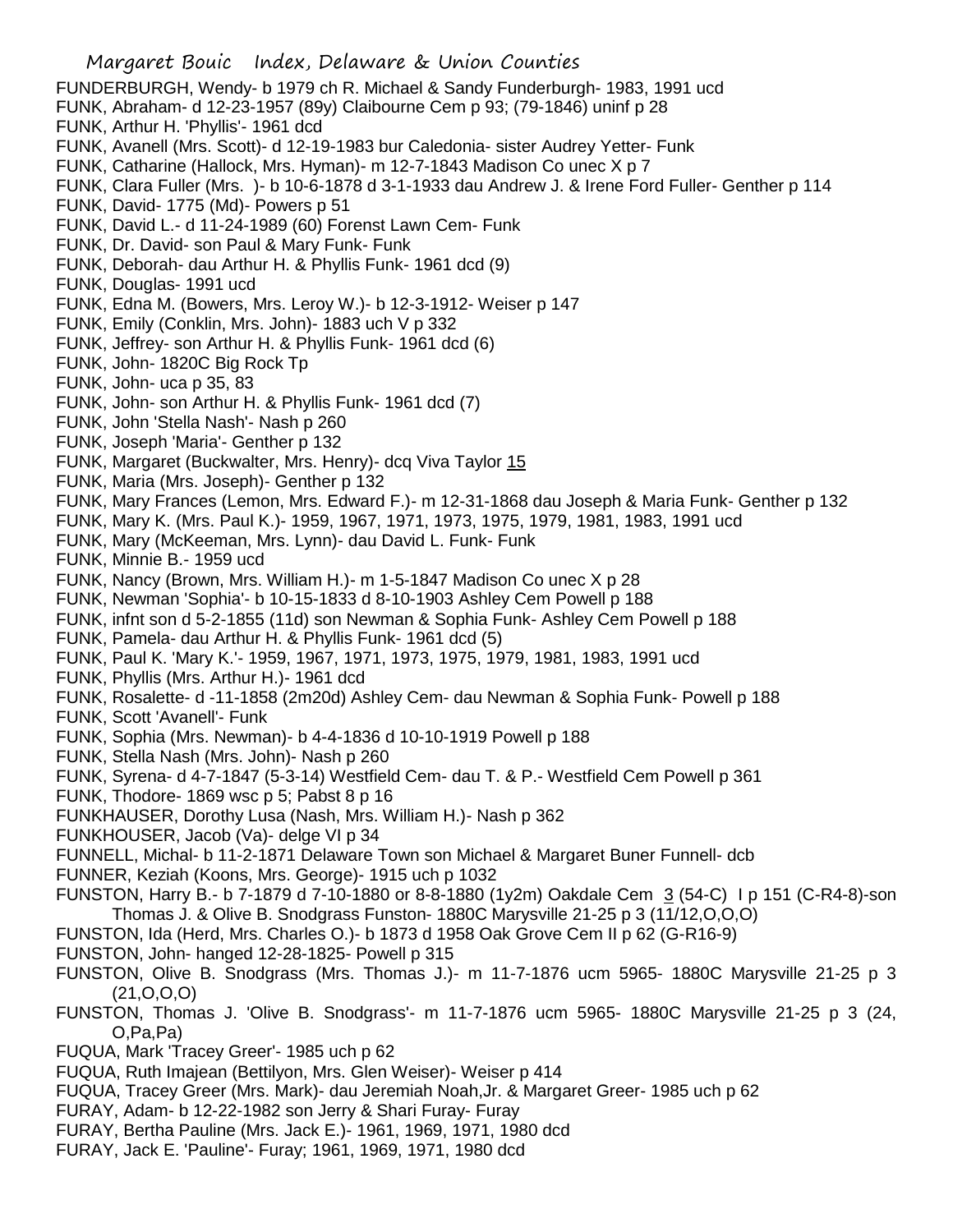FURAY, Jack Jr. 'Joan Wilson'- Furay- 1961, 1969 dcd FURAY, Janice- dau Jack E. & Bertha Pauline Furay- 1961 dcd (17) FURAY, Jerry 'Shari'- son Jack E. & Bertha Pauline Furay- 1961 dcd (11) FURAY, Joan Wilson (Mrs. Jack Jr.)- Furay; 1961, 1969 dcd FURAY, Joyce Mae (Dennis, Mrs. Charles E.)- dau Jack E. Furay- Furay; 1961 dcd (14) FURAY, Judy- dau Jack E. & Bertha Pauline Furay- 1961 dcd (15) FURAY, Kevin Jay- b 4-27-1984 son Jerry & Sheri Furay- Furay FURAY, Randy Ray- b d 6-19-1961 son Jack & Joan Wilson Furay- Furay FURAY, Shari (Mrs. Jerry)- Furay FURAY, Theresa- b 1962 dau Jack E. Jr. & Joan L. Furay- 1969 dcd FURBANK/Fairbank, Lavinia Marie- d 5-5-1835 (6y6m) Bigelow Cem- dau Lewis & Lavinia- unec V p 56 FURBEE, Amos- 1826- Harlem Tp delge VI p 25 FURBEE, Howard 'Patricia'- Furbee FURBEE, Margaret Ann (Schroth, Mrs. Lawrence)- m 10-27-1990 dau Howard & Patricia Furbee- Furbee FRUBEE, Patricia (Mrs. Howard)(Archer, Mrs. )- Furbee FURBUSH, David- b 3-25-1954 son Malcolm Harvey & Margaret Jane McKittrick Furbush- McKitrick p 459 FURBUSH, Gordon- b 9-15-1955 son Malcolm Harvey & Margaret Jane McKittrick Furbush- McKitrick p 459 FURBUSH, Malcolm Harvey 'Margaret Jane McKittrick'- m 1949 McKitrick p 459 FURBUSH, Margaret Jane McKittrick (Mrs. Malcolm Harvey)- b 9-30-1925 m 1949 dau Elmer Samuel & Ella Miriam Wilson McKittrick- McKitrick p 459 FURBUSH, Suzanne- b 4-4-1958 son Malcolm Harvey & Margaret Jane McKittrick Furbush- McKitrick p 459 FURBY, Caroline T. Wood (Mrs. Leroy W.)- b 7-3-1867 dau Thomas A. & Rhoda Vaughan Wood- dumch p 388 FURBY, Leroy W. 'Caroline T. Wood'- dumch p 388 FURER, Alan F. 'Margo Jean Christian'- son Harley F. Furer- Furer FURER, Betty (Jones, Mrs. Hooper)- dau Henry & Inez Rizor Furer- Furer FURER, Charles- son Jenry & Inez Rizor Furer- Furer FURER, David- b 1953 son Johnny L. & Wanda Furer- 1959, 1967, 1971, 1973, 1975,1983 ucd FURER, G. a.- b 12-6-1882 Scioto Tp son C------dcb FURER, Harley F.- son Henry & Inez Rizor Furer- Furer FURER, Henry 'Inez Rizor'- m 1924- Furer FURER, Inez Rizor (Mrs. Henry)- b 4-19-1898 m 1924 d 1-9-1967 dau Harley & Amanda Buff Rizor- Furer FURER, James L.- b 1955 son Johnny L. & Wanda Furer- 1959, 1967, 1971, 1973, 1975 ucd FURER, Jennifer (Mrs. Matt)- 1991 ucd FURER, John- 1985 uch p 12, 161 FURER, Johnny L. 'Wanda Jean'- son Henry & Inez Rizor Furer- Furer; 1959, 1967, 1971, 1973, 1975, 1979, 1981, 1983, 1991 ucd FURER, Lloyd- son Henry & Inez Rizor Furer- Furer FURER, Margo Jean Christian (Mrs. Alan F.)- dau Otis Christian- Furer FURER, Matthew Henry 'Jennifer Sue Foos'- b 1963 son Johnny L. & Jean Furer- Foos; Furer; 1967, 1971, 1973, 1979, 1981, 1991 ucd FURER, Steven L.- b 1951 son Johnny L. & Wanda Furer- 1959, 1967, 1971, 1973, 1975, 1979 ucd FURER, Timothy D.- b 1957 son Johnny L. & Wanda Furer- 1959, 1967, 1971, 1973 ucd FURER, Wanda Jean (Mrs. Johnny L.)- 1959, 1967, 1971, 1973, 1975, 1979, 1981, 1983, 1991 ucd FUREY, J. S.- 1908 dch p 426 FURGASON, Almira- du Robert & Elizabeth Furgason- 1850C Kingston Tp 3240 p 172 (5,O) FURGASON, Cordelia- 1870C Leesburg Tp 229-236 p 29 (40,O) FURGASON, Elizabeth (Mrs. Robert)- 1850C Kingston Tp 3240 p 172 (43, Pa) FURGASON, James- son Robert & Elizabeth Furgason- 1850C Kingston Tp 3240 p 172 (13,O) FURGASON, Lottie- b Aug 1869 dau Nathan & Martha Furgason- 1870C Marysville 261-263 p 30 (9/12,O) FURGASON, Lydia Ann (Sackett, Mrs. Isaac)- m 3-13-1850 dcm FURGASON, Lydia (Mrs. William)- 1870C Leesburg Tp 259-267 p 33 (18,O) FURGASON, Margaret J.- dau Robert & Elizabeth Furgason- 1850C Kingston Tp 3240 p 172 (15,O) FURGASON, Martha (Mrs. Nathan)- 1870C Marysville 261-263 p 30 (23,O) FURGASON, Mary A.- dau Robert & Elizabeth Furgason- 1850C Kingston Tp 3240 p 172 (10,O)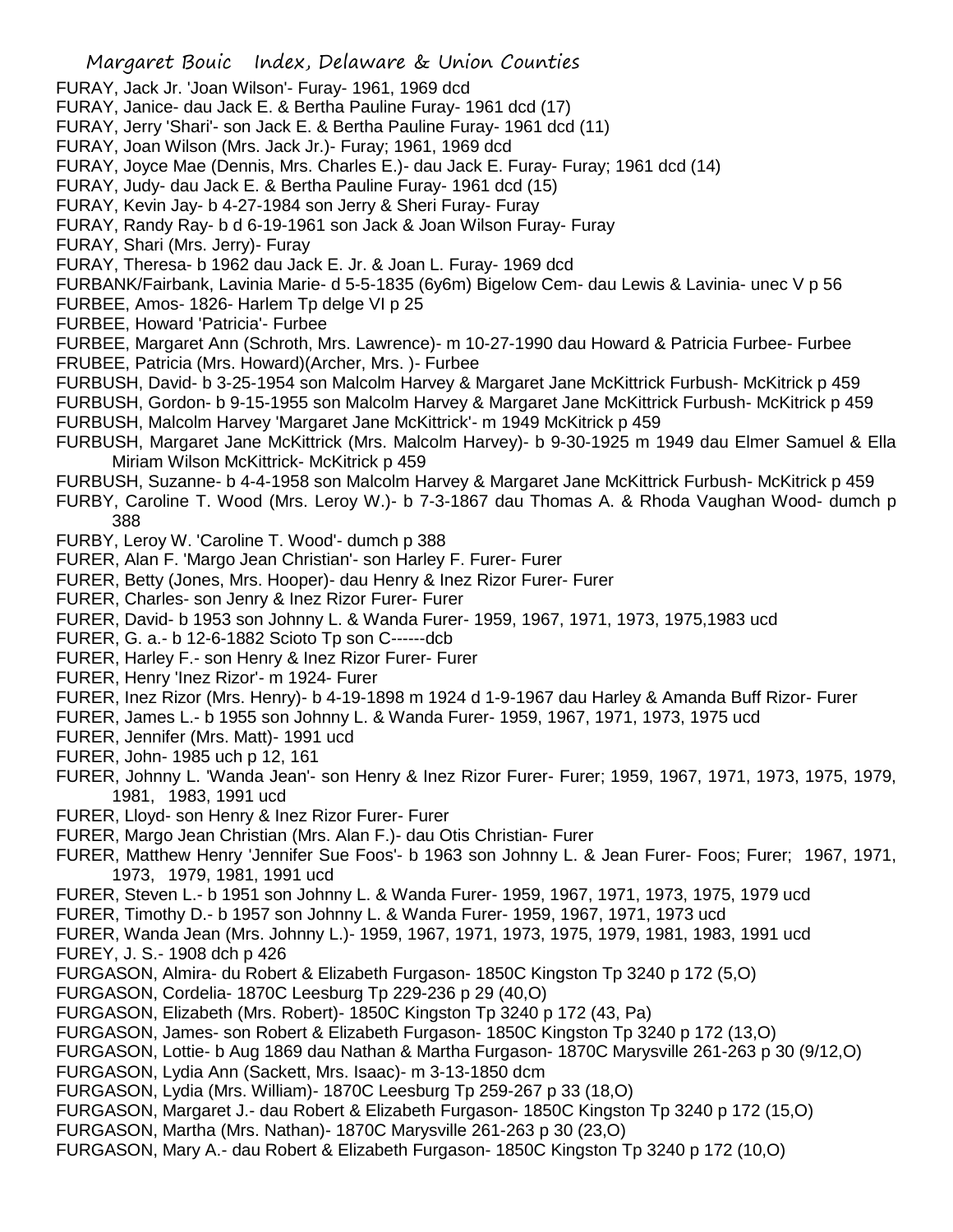FURGASON, Mary E.- dau William & Sarah Furgason- 1850C Richwood 199 p 31 (4,O) FURGASON, Minnie- dau William & Lydia Furgason- 1870C Leesburg Tp 259-267 p 33 (1,O) FURGASON, Momna- b 3-11-1879 Scioto Tp dau Chalmers & Lola Bitten Furgason- dcb FURGASON, Nathan 'Martha'- 1870C Marysville 261-263 p 30 (26,O) FURGASON, Nathan P.- son Robert & Elizabeth Furgason- 1850C Kingston Tp 3240 p 172 (7,O) FURGASON, Robert 'Elizabeth'- 1850C Kingston Tp 3240 p 172 (50, Pa) FURGASON, Sarah (Mrs. William)- 1850C Richwood 199 p 31 (31,O) FURGASON, William 'Lydia'- 1870C Leesburg Tp 259-267 p 33 (30,O) FURGASON, William- son Robert & Elizabeth Fergason- 1850C Kingston Tp 3240 p 172 (18,O) FURGASON, William 'Sarah'- 1850C Richwood 199 p 31 (30, Penn) FURGASON, Winfield- son Robert & Elizabeth Fergason- 1850C Kingston Tp 3240 p 172 (2,O) FURGERSON, L, A, D. CCC Brown Tp see Ferguson FURGERSON, Nellie B.- b 6-5-1874 Delaware Town dau J. J. & Anna A. Smith Furgeson- dcb FURGERSON, Nellie- b 9-27-1880 Scioto Tp dau Calvin D. & Susie E. Powell Furgerson- dcb see Ferguson FURGERSON, Phebe J. (Longbrake, Mrs. William)- m 7-5-1859 Longbrake p 39 FURGERSON, Robert- (68-1914) Jerome T uninf p 16 FURGERSON, Wm- 1880C Berlin Tp p 373C FERGESON, Arnold- 1880C Union Tp 94 p 16 (30, Va,Va,Va) FURGESON, Cordelia (Mrs. Hale)- 1880C Union Tp 168 p 27 (24,O,O,O) FURGESON, Grave V.- dau Hale & Cordelia Furgeson- 1880C Union Tp 168 p 27 (3,O,O,O) FURGESON, Hale/Hail C. 'Cordelia'- 1860C Union Tp 509-512 p 72 (5,O) lived with Michael & Mary Davis; 1880C Union Tp 168 p 27 (24,O,Ill,O) FURGESON, Henry- 1880C Taylor Tp 128-129 p 12 (12,O,O,O) FURGESON, Howard V.- son Hale & Cordelia Furgeson- 1880C Union Tp 168 p 27 (1,O,O,O) FURGESON, L. (Mrs. W.)- Claibourne Cem p 6 FURGESON, Mabel M.- dau Hale & Cordelia Furgeson- 1880C Union Tp 168 p 27 (4,O,O,O) FURGESON, Margret A.) (Mrs. William)- 1880C Leesburg Tp 46 p 5 (42, O,Wales, Wales) FURGESON, Minnie- b 2-23-1870 d 9-9-1871 dau W. & L. - Claibourne Cem p 6 FURGESON, Otis- b 12-4-1878 d 12-23-1878 son W. & L. - Claibourne Cem p 6 FURGESON, Otto- b 11-8-1875 d 2-24-1877 son W. & L. Claibourne Cem p 6 FURGESON, Porter- 1880C Berkshire Tp p 429A FURGESON, W.- 1883 uch IV p 488, 536 FURGESON, W. 'L'- Claibourne Cem p 6 FURGESON, William 'Margret A.'- 1880C Leesburg Tp 46 p 5 (59, Pa,Pa,Pa) FURGURSON, robert C.- b 12-26-1893 Scioto Tp son C. D. & Susie A.Powell Furgurson- dcb see Ferguson FURGUSON, Alpha Geer (Mrs. John)'- m 8-19-1824 Madison Co unec V p 15 FURGUSON, James P.- b 10-7-1878 Harlem Tp son N. P. & Sarah P. Furguson- dcb FURGUSON, John 'Alpha Geer'- m 8-19-1824 Madison Co unec V p 15 FURGUSON, Joseph K.- Unionville Cem- DJ p 52 FERGUSON, Samuel- 1820C Big Rock Tp FURGUSON, T. G.- delge VII p 10 FURGUSON, Rev. Wm- Pabst 8 p 50 FURGUSON, William 'Zela Jimison'- m 11-4-1829 Madison Co unec V p 40 FURGUSON, Zela Jimison (Mrs. William)- m 11-4-1829 Madison Co unec V p 40 FURGUSSON, Jesse B. 'Lucinda V. Mack'- m 1-20-1840 Madison Co unec IX p 18 FURGUSSON, Lucinda V. Mack (Mrs. Jesse B.)- m 1-20-1840 Madison Co unec IX p 18 FURGUSTON, Andrew 'Elenor'- 1860C Darby Tp 316-318 p 45 (33, Pa) FURGUSTON, Ann- 1860C Darby Tp 483-486 p 68 (77, Pa) FURGUSTON, Elenor (Mrs. Andrew)- 1860C Darby Tp 316-318 p 45 (24,O) FURGUSTON, Margaret E.- dau Andrew & Elenor Furguston- 1860C Darby Tp 316-318 p 45 (2,O) FURGUSTON, Mary- 1860C Allen Tp 872-882 p 119 (8,Ill) FURGUSTON, unnamed- son Andrew & Elenor Furguston- 1860C Darby Tp 316-318 p 45 (3/12,O) FURGUSTON, Wesley- 1860C Darby Tp 483-486 p 68 (40, Pa) FURLEY, Lizzie (Frownfelter, Mrs. Charles)- Maugans Anc p 61 FURLONG, Alison (Russell, Mrs. )- twin dau Frederick C. & Eileen Furlong- Furlong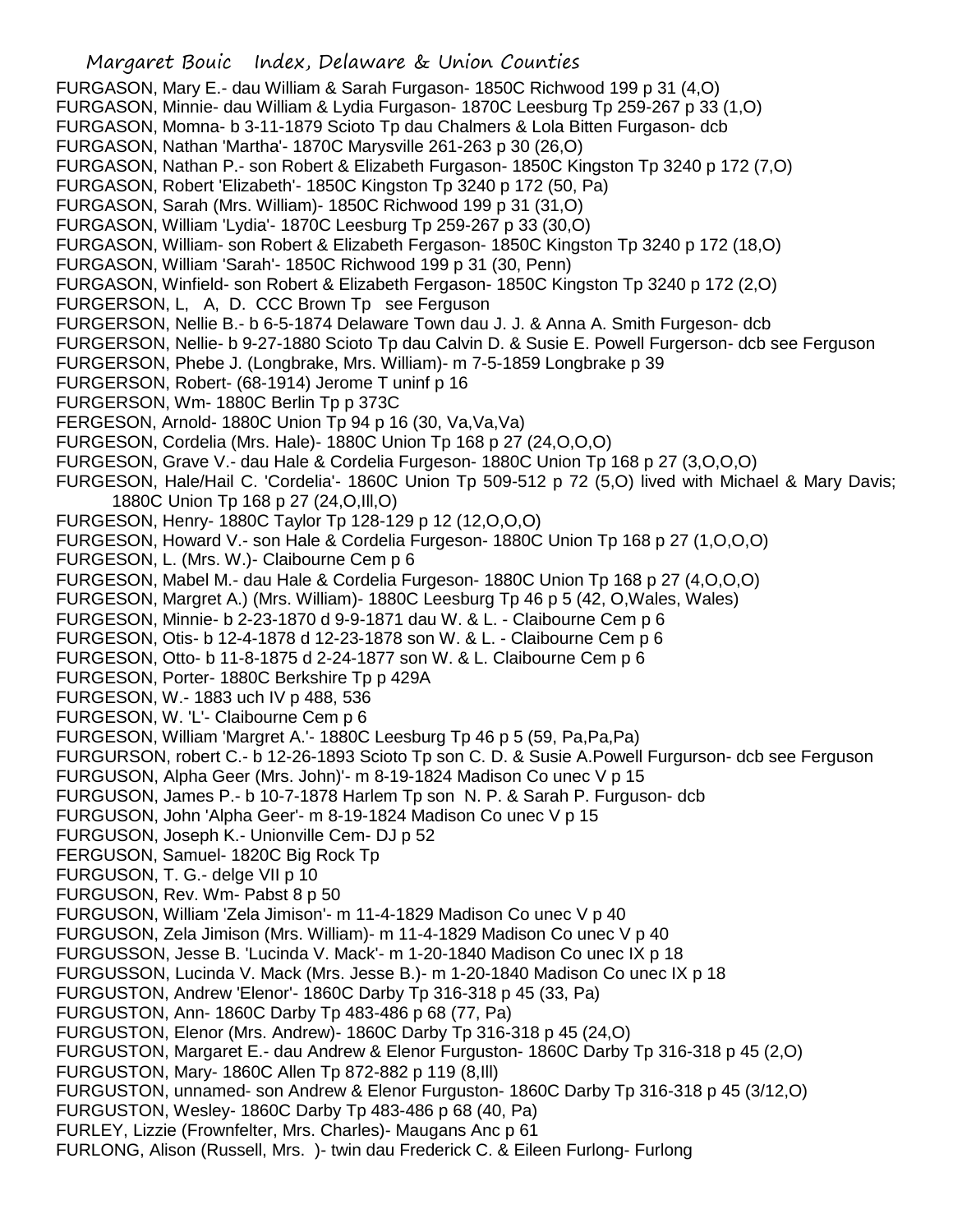- FURLONG, Ann Justine (Dunkle, Mrs. Dr. Todd Reign.)- m 3-17- twin dau Frederick C. & Eileen Furlong-Furlong
- FURLONG, Eileen (Mrs. Frederick C.)- Furlong
- FURLONG, Elizabeth (Mrs. Hiram)- 1860C Jerome Tp 248-249 p 35 (29, NY)
- FURLONG, Francis- dau Hiram & Elizabeth Furlong- 1860C Jerome Tp 248-249 p 35 (7,NY)
- FURLONG, Frederick C. 'Eileen'- d 1-15-1979 (58) bur St. Mary's Cem- Furlong
- FURLONG, Frederick,Jr.- son Frederick C. & Eileen Furlong- Furlong
- FURLONG, Hiram 'Elizabeth'- 1860C Jerome Tp 248-249 p 35 (28, NY)
- FURLONG, Kathleen (Kim) (Tate, Mrs.)- dau Frederick C. & Eileen Furlong- Furlong
- FURLONG, Jonathon- son Frederick C. & Eileen Furlong- Furlong
- FURLONG, Sarah- dau Hiram & Eliabeth Furlong- 1860C Jerome Tp 248-249 p 35 (2, NY)
- FURLONG, Thomas- son Frederick C. & Eileen Furlong- Furlong
- FURLOW, Beth Ann- b 5-25-1956 dau John F. & Helen Joan Miller Furlow- Weiser p 151
- FURLOW, Daniel Miller- b 7-16-1953 son John F. & Helen Joan Miller Furlow- Weiser p 151
- FURLOW, Helen Joan Miller (Mrs. John F.)- b 10-1-1928 m 9-9-195- dau Roy Harnly & Margaret Brehm Erdman Miller- Weiser p 151
- FURLOW, John F. 'Helen Joan Miller'- b 6-1-1927 m 9-9-1950- Weiser p 151
- FURLOW, Nancy Jean- b 10-3-1957 dau John F. & Helen Joan Miller Furlow- Weiser p 151
- FURLOW, Thomas Miller- b 6-20-1951 son John F. & Helen Joan Miller Furlow- Weiser p 151
- FORMAN, Sir George- dcq Thomas Graham 113664
- FORMAN, Johanna (Mrs. Robert)- dcq Thomas Graham 1505
- FORMAN, Robert 'Johanna'- son William Forman- dcq Thomas Graham 1504
- FORMAN, Robert- son William Forman- dcq Thomas Graham 7104
- FORMAN, William- son Sir George Forman- dcq Thomas Graham 56832
- FORMAN, William- son Robert Forman- dcq Thomas Graham 3008
- FORMAN, William- son Sir. William Forman- dcq Thomas Graham 14208
- FORMAN, Sir William- son William Forman- dcq Thomas Graham 28416
- FURMAN, Aaron- son Aaron Furman- dcq Thomas Graham 94
- FURMAN, Aaron- son Aaron & Susanna Townsend Furman- dcq Thomas Graham 188
- FURMAN, Aaron 'Dorothy'- son Robert \* Johanna Forman- dcq Thomas Graham 752
- FURMAN, Aaron 'Susanna Townsend'- son Aaron & Dorothy Furman- dcg Thomas Graham 376
- FURMAN, Alice June- b 5-23-1941 dau William Webster & Dora may Propst Furman- Weiser p 392
- FURMAN, Alice May (Kohl, Mrs. Kermit James)- b 5-31-1924 m 12-18-1943 dau John Wesley & Emma Elnora Eister Furman- Weiser p 392
- FURMAN, Andrew Orland 'Mercy Irene James'- b 8-5-1905 m 5-1934 son John Wesley & Emma Elnora Eister Furman- Weiser p 391
- FURMAN, Beverly Ruth- b 8-28-1938 dau Andrew Orland & Mercy Irene James Furman- Weiser p 391
- FURMAN, Dora May Propst (Mrs. William Webster)- b 6-18-1917 m 8-31-1940- Weiser p 392
- FURMAN, Dorothy (Mrs. Aaron)- dcq Thomas Graham 753
- FURMAN, Elmora Amelia (Geise, Mrs. Norman Asher)- b 10-1-1916 m 3-23-1940 dau John Wesley & Emma Elnora Eister Furman- Weiser p 391
- FURMAN, Emma Elnora Eister (Mrs. John Wesley)- b 7-24-1881 m 12-4-1900 dau Jacob H. & Elizabeth Broscious Eister- Weiser p 391
- FURMAN, Franklin Foster 'Hazel Jane Epler'- b 4-11-1911 m 6-18-1935 son John Wesley & Emma Elnora Eister Furman- Weiser p 391
- FURMAN, Franklin Wesley- b 3-28-1938 son Franklin Foster & Hazel Jane Epler Furman- Weiser p 391
- FURMAN, Harry F.- b 10-9-1893 Concord Tp son Pary & Suzan Philips Furman- dcb see Firman
- FURMAN, Hazel Jane Epler (Mrs. Franklin Foster)- b 6-24-1904 m 6-18-1935- Weiser p 391
- FURMAN, James George 'Mary Edna Beck'- b 2-2-1914 m 12-23-1942 son John Wesley & Emma Elnora Eister Furman- Weiser p 391
- FURER, James- b 11-2-1956 son James George & Mary Edna Beck Fruman- Weiser p 391
- FURMAN, Jane LaRue- b 5-9-1940 dau Franklin Foster & Hazel Jane Epler Furman- Weiser p 391
- FURMAN, Jemima (Carman, Mrs. Henry)- dau Aaron Furman- dcq Thomas Graham 47
- FURMAN, Joel Rodger- b 5-1943 son Franklin Foster & Hazel Jane Epler Furman- Weiser p 391
- FURMAN, John Wesley 'Emma Elnora Eister'- m 12-4-1900- Weiser p 391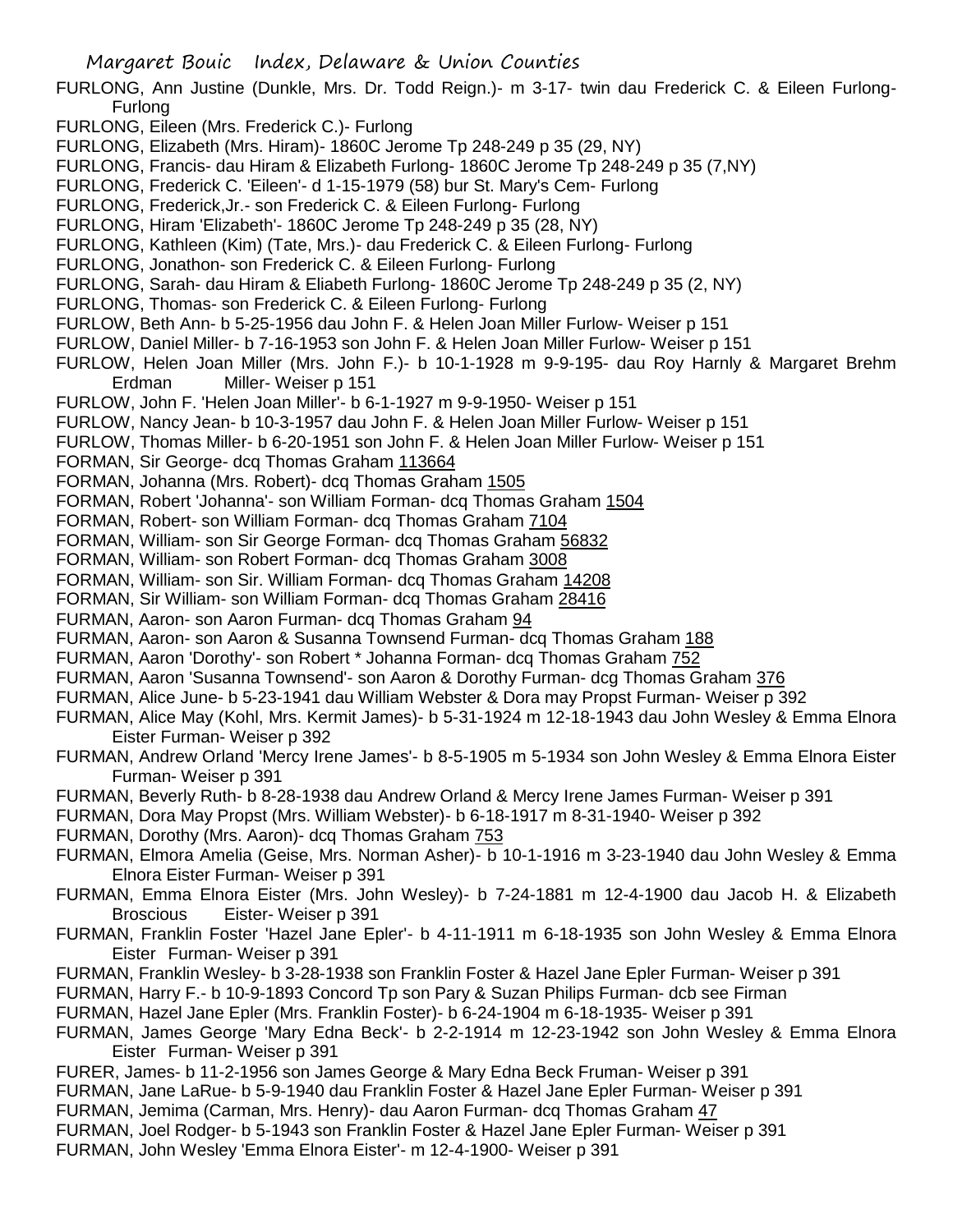- FURMAN, Joy Dine- b 5-6-1952 du William Webster & Dora May Propst Furman- Weiser p 392
- FURMAN, Linda- b 9-7-1948 dau James George & Mary Edna Beck Furman- Weiser p 391
- FURMAN, Mary Edna Beck (Mrs. James George)- m 12-23-1942- Weiser p 391
- FURMAN, Mary Elizabeth (James, Mrs. Bertholomew D.)- b 6-8-1908 m 1946 dau John Wesley & Emma Elnora Eister Furman- Weiser p 391
- FURMAN, Mercy Irene James (Mrs. Andrew Orland)- m 5-1934- Weiser p 391
- FURMAN, Nellie (Jamison, Mrs. Jarry J.)- dau Perry Furman- 1908 dch p 849
- FURMAN, Paul John- b 8-21-1935 d 5-21-1936 son Andrew Orland & Mercy Irene James Furman- Weiser p 391
- FURMAN, Perry- 1908 dch p 849
- FURMAN, Sarah- uca p 49
- FURMAN, Sarah- b 6-27-1948 dau Franklin Foster & Hazel Jane Epler Furman- Weiser p 391
- FURMAN, Sharron Dawn- b 9-27-1945 dau William Webster & Dora May Propst Furman- Weiser p 392
- FURMAN, Susanna Townsend (Mrs. Aaron)- dcq Thomas Graham 377
- FURMAN, Thomas- 1842 unclaimed letter unec XI p 67
- FURMAN, William Webster 'Dora May Propst'- b 11-10-1919 m 8-31-1940 son John Wesley & Emma Elnora Eister Furman- Weiser p 392
- FURMAN, William Webster,Jr- b 10-1-1946 son William Webster & Dora May Propst Furman- Weiser p 392
- FURMAN, W. L.- b 11-14-1879 Concord Tp son P. A. & SUsan C. Philips Furman- dcb, see Firman
- FURNAM, Rance- 1880C Richwood 354-372 p 33 (27,O,O,O)
- FURNACE, Augustus B.- son Samuel & Julia A. Furnace- 1850C Berlin Tp 1969 p 121 (11,O)
- FURNACE, Edward A.- son Samuel & Julia A. Furnace- 1850C Berlin Tp 1969 p 121 (9,O)
- FURNACE, Eva M.- b 12-31-1878 Berlin Tp dau Gadan & Eunice Crumor Furnace- dcb
- FURNACE, Gardner S.- son Samuel & Julia A. Furnace- 1850C Berlin Tp 1969 p 121 (13,O)
- FURNACE, Julia A. (Mrs. Samuel)- 1850C Berlin Tp 1969 p 121 (34, Conn)
- FURNACE, Mary A.- dau Samuel & Julia A. Furnace- 1850C Berlin Tp 1969 p 121 (7,O)
- FURNACE, Samuel 'Julias A'- 1850C Berlin Tp 1969 p 121 (35, NY)
- FURNACE, Virginia H. dau Samuel & Julia A. Furnace- 1850C Berlin Tp 1969 p 121 (5,O); Pabst 6 p 12
- FURNACE, William H.- b 5-23-1877 Berlin Tp son Rufus B. & L. H. Schank Furnace- dcb
- FURNAS, Catherine Tyleman (Rabold, Mrs. James Melvin)- b 10-4-1917 m 3-28-1937- Weiser p 737
- FURNES, Leonard- 1835 Men p 65 #85 p 121 Westfield Tp
- FURNESS, C. D.- 1880C Berlin Tp p 367C
- FURNESS, Esther L.- b 7-2-1901 Berlin Tp dau A. E. & Winnifred Winters Furness- dcb
- FURNESS, George A.- 1880C Berlin Tp p 363C
- FURNESS, Gorden- 1880C Berlin Tp p 373C
- FURNESS, Julia (Mrs. Samuel S.)- 1889 (78) Cheshire Cem Powell p 60a
- FURNESS, Samuel S. 'Julia'- d 1891 (75) Cheshire Cem Powell p 60a; 1880C Berlin Tp p 367C
- FURNEY, Linda- delge IV p 54
- FURNINGS, Eva M.- b 1-27-1873 Berlin Tp dau George & Rosa Manter Furnings- dcb
- FURNIS, Alfaretta Warner (Mrs. )- dau Francis Marion & Florence May Miles Warner- 1985 uch p 142 FURNISS, ----Pabst 7 p 93
- FURNISS,---b 7-10-1893 Berkshire Tp dau E. H. & Frona Van DeMark Furniss- dcb
- FURNISS, A. E.- delge IV p 4i
- FURNISS, Alice (Cox, Mrs. Garner)- Furniss; Pabst 1 p 70
- FURNISS, Archie- Pabst 2 p 60
- FURNISS, Art- Pabst 2 p 62
- FURNISS, Artie- Pabst 2 p 60
- FURNISS, Benjamin- 1835 men p 15 #138 p 22 Burlin Tp
- FURNISS, Carl E.- b 3-31-1881 Berkshire Tp son H. A. & Allie E. Perfect Furniss- dcb
- FURNISS, Chauncey H. d 10-5-1952 (57) bur Cheshire Cem- Furniss
- FURNISS, Edith (McLeod, Mrs. )- dau Chauncey H. Furniss- Furniss
- FURNISS, Edson Harris- Pabst 3 p 26
- FURNISS, Edward A. 'Llewellyn S. Harris'- m 4-27-1864 dcm; 1908 dch p 392; hadc p 91; 1880C Berkshire Tp p 419A; Pabst 2 p 64
- FURNISS, E. H.- 1908 dch p 437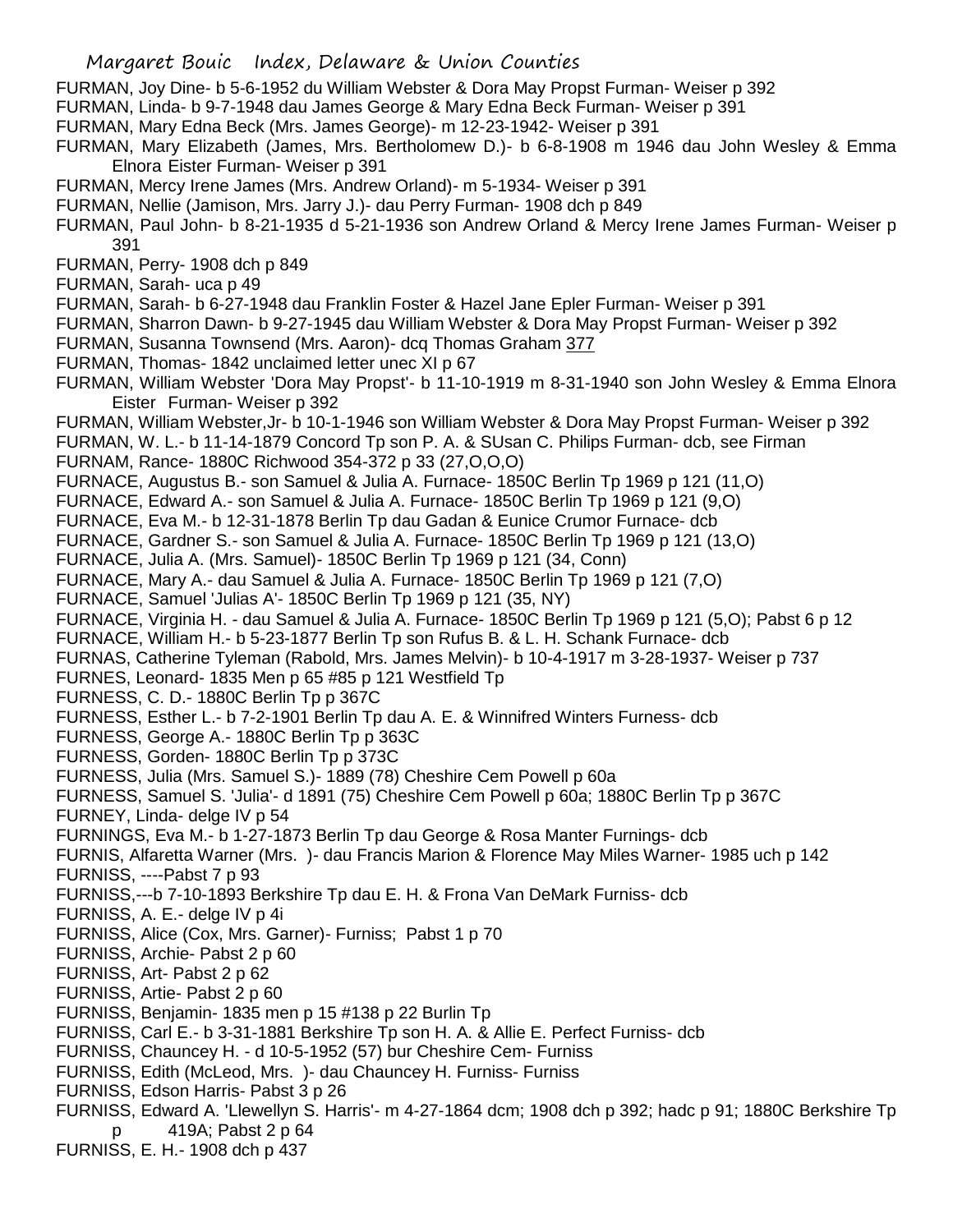Margaret Bouic Index, Delaware & Union Counties FURNISS, Ella Anderson (Mrs. John M.)- 1985 uch p 117 FURNISS, Elwyn- nephew Stiles Gordon Furniss- Furniss FURNISS, Esther L.- Pabst 1 p 70 FURNISS, Estis (Huber, Mrs. )- sister Chauncey H. Furniss- Furniss FURNISS, Eunice M. Crumb (Mrs. Gordon S.)- m 6-15-1876 dau James H. & Elizabeth Martha Faulkner- 1908 dch p 637; Pabst 8 p 52, 62, 65 FURNISS, Eunice (Rinehart, Mrs. Jeremiah Ellsworth)- b 12-8-1902 m 6-4-1929 dau John M. & Ella Anderson Furniss- 1985 uch p 117 FURNISS, F. A.- hadc p 101 FURNISS, Frank- nephew Stiles Gordon Furniss- Furniss FURNISS, Gordon S. 'Eunice M. Crumb'- m 6-15-1876- 1908 dch p 637; Pabst 1 p 35, 36; 2 p 58; 1880C Liberty Tp Del Co p 307C FURNISS, ---- b 12-14-1884 Delaware Tp dau Gordon S. & Eunice Crumb Furniss- dcb FURNISS, Grace E. Jones (Mrs. Harold)- d 7-8-1974 (58) bur St. Mary's- dau Andrew Jones- Furnisss FURNISS, Gus H. 'Lana J.'- 1973, 1975, 1979 ucd FURNISS, Harold 'Grace E. Jones'- Furniss FURNISS, Harold W.- b 1-1-1919 d 9-26-1987 (68) Oak Grove Cem -Furniss FURNISS, Dr. Henry- 1908 dch p 375; Pabst 6 p 19; Fowler p 110; 1976 dch p 296; 1880C Berkshire Tp p 428C FURNISS, Hephnia- Pabst 6 p 51 FURNISS, Howard- Pabst 2 p 60, 61, 62 FURNISS, James H.- son Harold W. Furniss- Furniss FURNISS, John M. 'Ella Anderson'- 1985 uch p 117 FURNISS, Joyce (Miley, Mrs. )- dau Harold & Grace E. Jones Furniss- Furniss-FURNISS, Julia (Mrs. Samuel)- Pabst 1 p 30; 2 p 61, 62 FURNISS, Lana J. (Mrs. Gus H.)- 1973 ucd FURNISS, ----(Mrs. Leonard H.)- Pabst 1 p 68 FURNISS, Llewellyn S. Harris (Mrs. Edward A.)- m 4-27-1864 dcm FURNISS, Loree- Pabst 2 p 60 FURNISS, Loyd A.- b 3-12-1880 Berlin Tp son George A. & Rose A. Manter Furniss- dcb FURNISS, Mary Ann (Flagg, Mrs. Melville Corner)- Pabst 1 p 30, 60, 65 FURNISS, Nettie- Pabst 1 p 25 FURNISS, O. B.- 1908 dch p 442; Pabst 2 p 59, 60 FURNISS, Richard- b 1964 son Gus H. & Lana J. Furniss- 1973 ucd FURNISS, Richard- son Harold W. Furniss- Furniss FURNISS, Robert- Maugans Anc p 134 FURNISS, Ruth Ann (Wenger, Mrs. Mark M.)- m 9-16-1972 dau Robert Furniss- Maugans Anc p 134 FURNISS, Sally Charlene (Hutchisson, Mrs. Larry Gene)- b 11-27-1939- Hutchisson p 60 FURNISS, Samuel- Pabst 1 p 30 FURNISS, Samuel S. 'Aurelia Fenton'- m 2-11-1836 dcm; 1840C Berlin Tp p 202 (20-30) FURNISS, Sarah Luellan Harris- dau Sumner Harris- dcw Bk 4 p 228(25) FURNISS, Sherri- b 1967 dau Gus H. & Lan J. Furniss- 1973 ucd FURNISS, S. S.- Pabst 2 p 58; CCC p 31 FURNISS, Stiles Gordon- d 3-8-1962 (88)- Furniss FURNISS, Styles- Pabst 2 p 60 FURNISS, Virginia- Pabst 2 p 58; 3 p 32 FURNOX, Anna Shoub (Mrs. Conrad)- m 12-5-1853 dcm FURNOX, Conrad 'Anna Shoub' m 12-5-1853 dcm FURRAY, W. S.- 1976 dch p88 FURROW, Burley 'Maude Allen'- Furrow FURROW, Caroline Myers (Mrs. Edward)- m 10-25-1866 ucm 4070 FURROW, Carrie- dau James & Laura T. Furrow- 1870C Washington Tp 130-125 p 18 (2,O) FURROW, Cindrella- dau James & Laura F. Larkum Furrow- 1880C Washington Tp 69-72 p 8 (8,O); unec XI p 4 FURROW, Clara L.- dau James & Laura F. Larkum Furrow- 1880C Washington Tp 69-72 p 8 (13,O)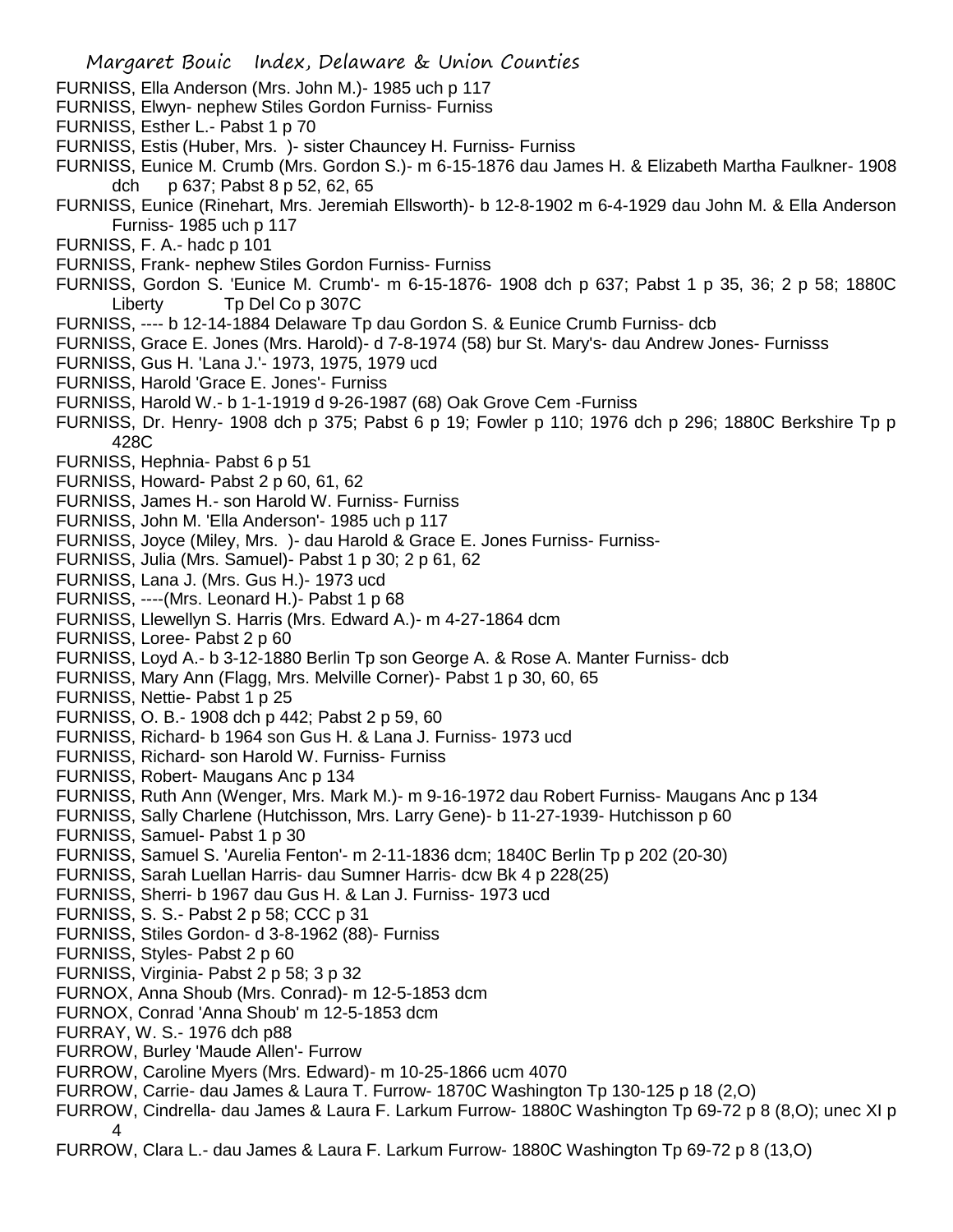- FURROW, Cynthia Elen (Miller, Mrs. Joseph)- b 6-1-1833 m 10-9-1851 d 8-25-1910- ped Diana Miller Mayes 17- delge IV p 50
- FURROW, Daniel 'Oma Wilmeth'- Furrow
- FURROW, Daniel 'Polly Baly'- lic 10-21-1826 ucm 120; 1883 uch III p 287; unec II p 15
- FURROW, Dannie W.- son Leonard & Dorothy Buck Furrow- Furrow
- FURROW, David Len- son Leonard Furrow- Furrow engaged to Cathy Jo Drumm
- FURROW, David 'Sally Wolford'- m 1-15-1823 or 11-26-1823 ucm 38; 1883 uch III p 283, V p 465; unec II p 93; 1830C Marysville 428 (30-40); uca p 19
- FURROW, Dora M.- dau James & Laura F. Larkum Furrow- 1880C Washington Tp 69-72 p 8 (6,O); unec XI p 4
- FURROW, Dorothy Buck (Mrs. Leonard)- m 1932- Furrow
- FURROW, Edward 'Caroline Myers'- m 10-25-1866 ucm 4070 1883 uch V p 531
- FURROW, Edward- son Daniel & Oma Connell Furrow- Furrow
- FURROW, Elizabeth (Crane, Mrs. James)- m 10-19-1843 Madison Co unec X p 7
- FURROW, Elizabeth Duly (Mrs. John)- m 11-23-1832 Madison Co unec VII p 9
- FURROW, Elizabeth Jane (Pack, Mrs. )- dau Leonard & Dorothy Buck Furrow- Furrow
- FURROW, Elizabeth (Suver, Mrs. Thomas)- m 5-14-1836 Madison Co unec VII p 24
- FURROW, E. M.- b 11-29-1898 Delaware Town son William & Oehia Smith Furrow- dcb
- FURROW, Emma (Short, Mrs. )- dau Burley & Maude Allen Furrow- Furrow
- FURROW, Ernest C. 'Irene Scott'- b 4-28-1912 d 3-6-1981 (68) bur Maple Grove- son Burley & Maude Allen Furrow- Furrow
- FURROW, Eva (Parker, Mrs. )- dau Daniel & Mae Wilmeth Furrow- Furrow
- FURROW, Irene Scott (Mrs. Ernest C.)- Furrow
- FURROW, Isabella Johnson (Mrs. Mathias)- m 7-3-1862 ucm 3328
- FURROW, James 'Laura T. Larkum'- m 8-26-1865 ucm 3773- 1883 uch IV p 531; 1870C Washington Tp 130-125 p 18 (25,O)l 1880C Washington Tp 69-72 p 8 (36,O,Penn,Penn)
- FURROW, John- 1883 uch V p 184; 1830C Allen Tp 387 p 387 (40-50)
- FURROW, John 'Elizabeth Duly' m 11-23-1832 Madison Co unec VII p 9
- FURROW, Judy Ann (Marshall, Mrs. )- dau Leonard & Dorothy Buck Furrow- Furrow
- FURROW, Julia Ann (Foox, Mrs. Daniel J.)- m 9-29-1846 Madison Co unec X p 28
- FURROW, Laura Cossett- unec XI p 4
- FURROW, Laura Inskeep- b 1872 d 1952 Price Cem djlm p 39
- FURROW, Laura T. Larkum (Mrs. James)- m 8-26-1865 ucm 3773-1870C Washington Tp 130-125 p 18 (23,O); 1880C Washington Tp 69-72 p 8 (33,O,Ct,Ct); unec XI p 4
- FURROW, Leonard D.- son Leonard & Dorothy Buck Furrow- Furrow
- FURROW, Leonard 'Dorothy Buck'- b 12-20-1905 m 1932 d 10-12-1973 (67) bur N. Lewisburg- son Daniel & Oma Connell Furrow- Furrow
- FURROW, Lilla M.- dau James & Laura F. Larkum Furrow- 1880C Washington Tp 69-72 p 8 (1,O)
- FURROW, Louise (Spain, Mrs. Ralph)- b 7-31-1907 d 10-7-1988 (81) bur Maple Grove Cem- dau Daniel & Oma/Mae Wilmeth Furrow- Furrow
- FURROW, Lucille (Loefflre, Mrs. )- dau Leonard & Dorothy Buck Furrow- Furrow
- FURROW, Lucinda (Hollinger, Mrs. Adam)- m 1-24-1837 Madison Co unec VIII p 68
- FURROW, Marjorie (Reams, Mrs. )- dau Burley & Maude Allen Furrow- Furrow
- FURROW, Matthias 'Betsy Plyman'- m 7-22-1824 Madison Co unec IX p 64
- FURROW, Mathias 'Isabella Johnson'- m 7-3-1862 ucm 3328
- FURROW, Maude Allen (Mrs. Burley)- Furrow
- FURROW, Milton 'Opal Huffman'- b 3-21-1901 d 3-5-1978 Maple Grove Cem- son Daniel & Oma Wilmeth Furrow- Furrow
- FURROW, Morris Henry- b 1898 d 1900 Price Cem djlm p 39
- FURROW, Nancy (Row, Mrs. Martin)- m 1-1-1837 Madison Co unec VIII p 68
- FURROW, Oma May (Gregg, Mrs. )- dau Leonard & Dorothy Buck Furrow- Furrow
- FURROW, Oma Wilmeth (Mrs. Daniel)- Furrow
- FURROW, Opal L. Huffman (Mrs. Raster Milton)- b 10-8-1916 m 2-27-1932 d 6-18-1987 (70) bur Maple Grove- dau Pearl & Allie Smith Huffman- Furrow
- FURROW, Patricia (Hill, Mrs. Kenneth)- dau Raster Milton & Opal L. Huffman Furrow- Furrow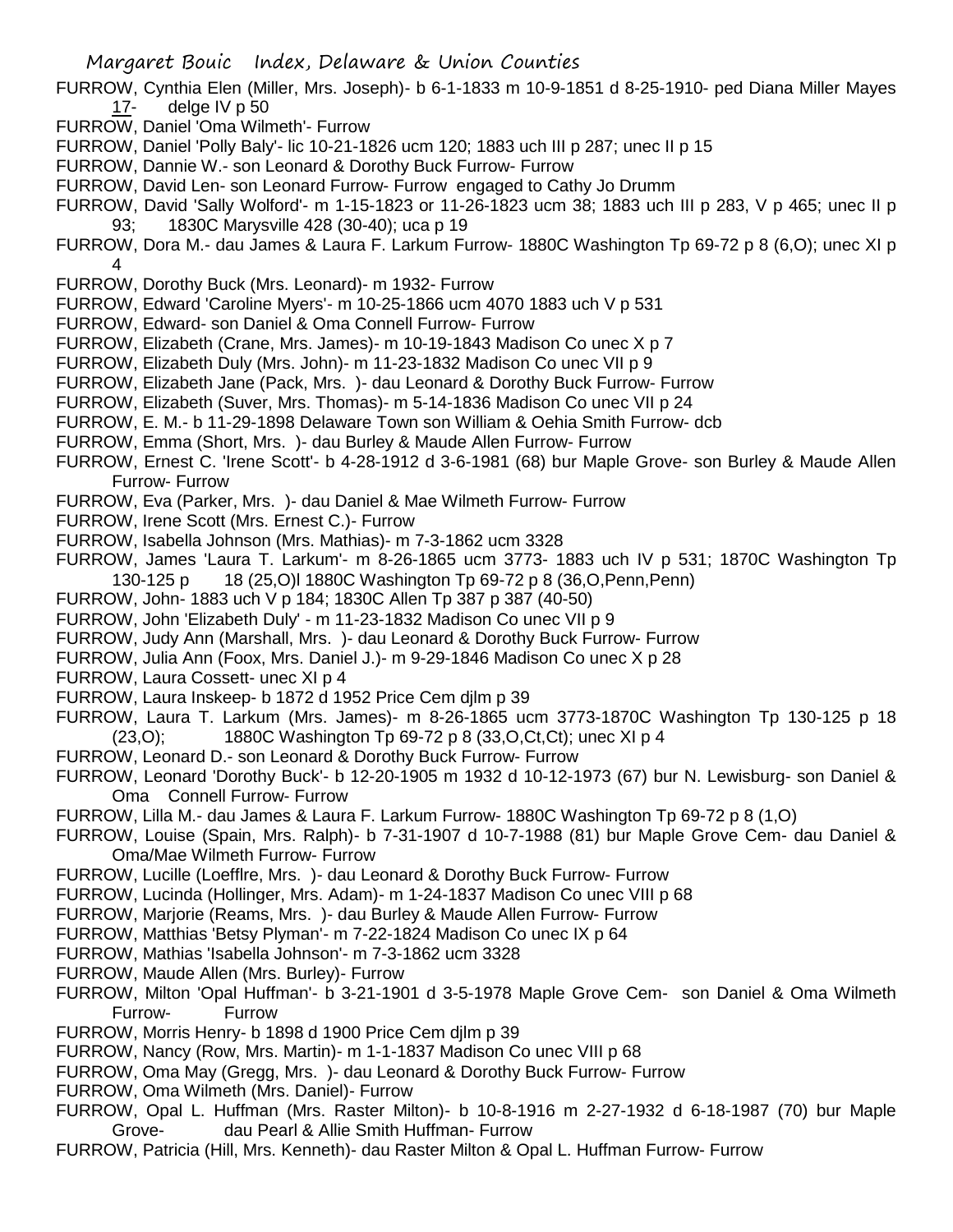- FURROW, Polly Baty (Mrs. Daniel)- lic 10-21-1826 ucm 120; 1883 uch V p 287; unec II p 15
- FURROW, Raster Milton 'Opal L. Huffman'- m 2-27-1932- Furrow
- FURROW, Richard- son Ernest C. & Irene Scott Furrow- Furrow
- FURROW, Robert S.- son James & Laura F. Larkum Furrow- 1880C Washington Tp 69-72 p 8 (4,O)
- FURROW, Sally Wolford (Mrs. David)- m 1-15-1823 or 11-26-1823 ucm 38- 1883 uch III p 283; 1830C Marysville 428 p 29 (20-30); unec II p 13
- FURROW, Sandra Jean- dau Raster Milton & Opal L. Huffman Furrow- Furrow
- FURROW, Susan Moor (Mrs. Willus)- m 1-12-1832 Madison Co unec V p 48
- FURROW, Thomas- son Ernest D. & Irene Scott Furrow- Furrow
- FURROW, Velma Louise (Miller, Mrs. David E.)- b 7-28-1909 d 3-8-1984 (74) bur Maple Grove Cem- dau Burley & Maude Allen Furrow- Furrow
- FURROW, William S.- son James & Laura T. Larkum Furrow- 1870C Washington Tp 130-125 p 18(1,O); 1880C Washington Tp 69-72 p 8 (11,O); unec XI p 14
- FURROW, William Scott- son Ernest C. & Irene Scott Furrow- Furrow
- FURROW, Willus 'Susan Moor'- m 1-12-1832 Madison Co unec V p 48
- FURRY, Ella C. Morgan (Perfect, Mrs. )( )- d 4-17-1966(90) bur Sunbury- Furry
- FURRY, Emma- b 1-29-1894 Berlin Tp dau B. C. & Lucy Berdsley Furry- dcb
- FURRY, Ethel (Wilcox, Mrs. )- Sunbury p 13
- FURRY, James- 1908 dch p 437
- FURRY, James W.- b 8-4-1869 d 5-31-1952 Sunbury p 13
- Furry, John W.- 1908 dch p 394, 424
- FURST, Elizabeth Sager (Mrs. George Burner)- dau Alfred & Mayme Swavely Sager- Weiser p 527
- FURST, Fred- son George Burner & Elizabeth Sager Furst- Weiser p 527
- FURST, George Burner 'Elizabeth Sager'- Weiser p 527
- FUSON, Bill- Fuson
- FUSON, Bob- 1983 ucd
- FUSON, Brandi Nichole- b 2-12-1983 dau Tom Fuson- Fuson
- FUSON, Dennis- son Bill Fuson- Fuson
- FUSON, Elder- 1883 uch V p 188
- FUSON, Eric- son Dennis Fuson- Fuson
- FUSON, Grace Teets (Mrs. Hamer)- b 12-6-1897 m 1-3-1920 d 4-5-1984- dau Jesse Rufus & May Nina Blackwell Teets- dcb; Fuson
- FUSON, Hamer Brunner 'Grace Teets'- b 11-13-1897 m 1-3-1920 d 5-26-1984 (84) bur Bellefontine- son Otho & Maty Eastella Fuson- Fuson
- FUSON, Jerrold F.- son Noah Franics & Ruth Laird Fuson- Fuson
- FUSON, Madeline (Post, Mrs. Warren A.)- m 11-18-1966 dau Hamer B. & Grace Teets Fuson- Fuson
- FUSON, Mary Eastella (Mrs. Otho)- d 2-28-1964 (85)- Fuson
- FUSON, Noah Francis 'Ruth Laird'- b 6-18-1906 d 5-9-1971 Oakdale Cem II p 118 (k-RS-18)- son Otho & Mary Estella Brunner Fuson- Fuson; 1971 ucd
- FUSON, Otho 'Mary Estella Brunner Fuson- d 1946- Fuson
- FUSON, Pamela Suzette Prentice (Mrs. Robert Wayne)- m 7-17-1981 dau Fred,Jr. & Birdie Prentice- Fuson
- FUSON, Peggy J.- b 9-24-1939 Milford Cem Un Al p 77
- FUSON, Robert Wayne 'Pamela Suzette Prentice'- m 7-17-1981 son William N. Fuson- Fuson
- FUSON, Ruth A. (Mrs. Noah F.)- b 1913 Oakdale Cem II p 118 (K-R5-18); 1975 ucd
- FUSON, Ruth Laird (Mrs. Noah F.)- Fuson; 1971, 1973 ucd
- FUSON, Sarah Marie- b 3-9-1981 dau Dennis Fuson- Fuson
- FUSON, Sheryl (Norris, Mrs. Karl E.)- dau Hamer B. & Grace Teets Fuson- Fuson
- FUSON, Stanley L.- son Noah Francis & Ruth Laird Fuson- Fuson; 1971, 1973 ucd
- FUSON, Steven F.- b 9-28-1954 d 12-11-1976 Milford Cem Un Al p 77- son Peggy J. Fuson

FUSON, Tom- Fuson

- FUSON, William N.- son Noah Francis & Ruth Laird Fuson- Fuson; 1971, 1973 ucd
- FUSSNECKER, Harold I- b 10-21-1938 d 3-18-1989 (50) bur Ashley- son Noble Young- Fussnecker-Fussnecker 1969, 1980 dcd
- FUSSON, D. Marie Nelson (Mrs. )- dau Boone & Lue Emma Nelson- 1985 uch p 104
- FUSTON, Elizabeth- dau Jesse & Mahala Fuston- 1860C Dover Tp 299 (3,O)